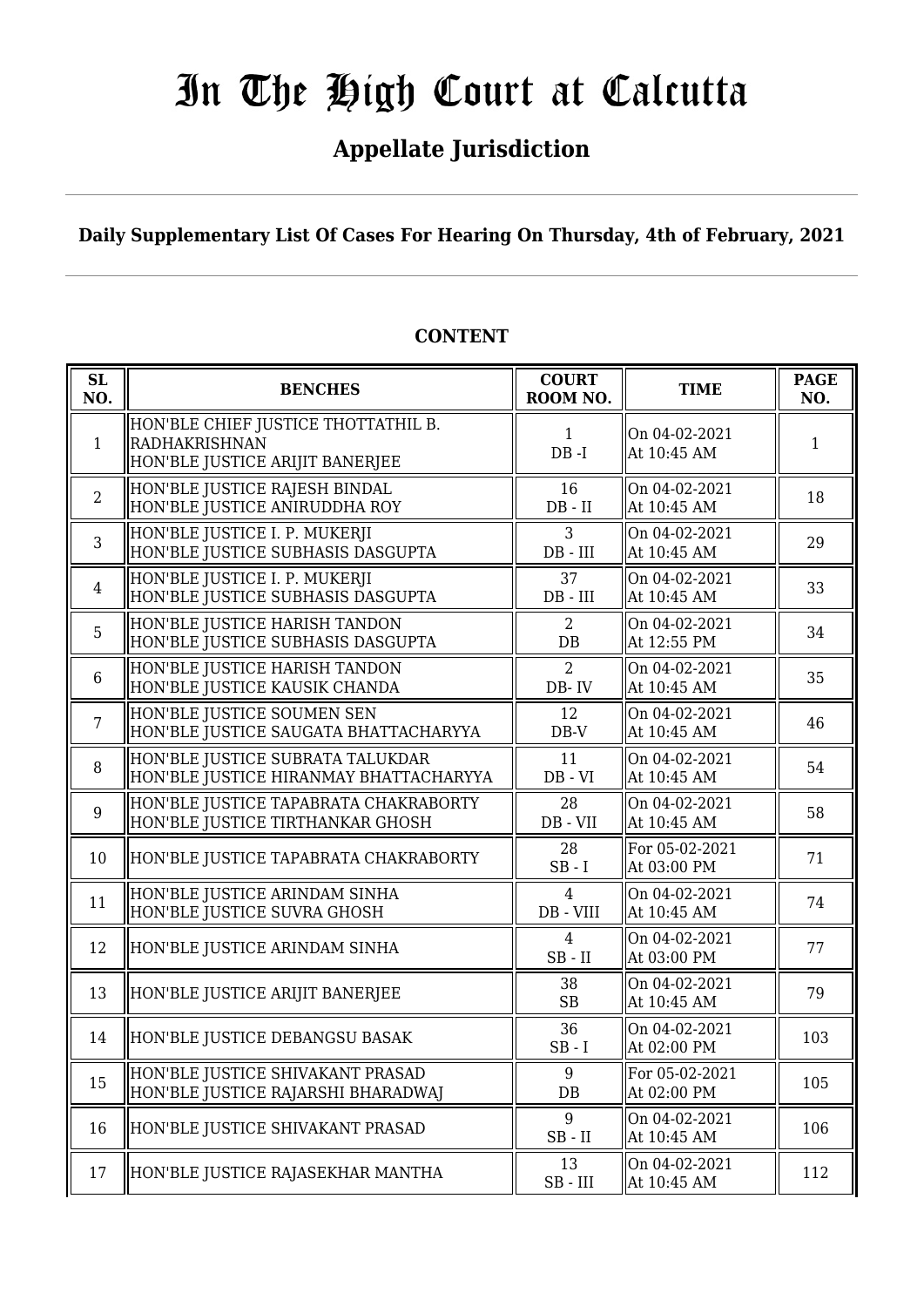| SL <sub>NO</sub> . | <b>BENCHES</b>                           | <b>COURT</b><br>ROOM NO.        | <b>TIME</b>                  | <b>PAGE</b><br>NO. |
|--------------------|------------------------------------------|---------------------------------|------------------------------|--------------------|
| 18                 | HON'BLE JUSTICE SABYASACHI BHATTACHARYYA | 8<br>$SB$ - $\operatorname{IV}$ | On 04-02-2021<br>At 10:45 AM | 127                |
| 19                 | HON'BLE JUSTICE SHEKHAR B. SARAF         | 26<br>$SB - VI$                 | On 04-02-2021<br>At 10:45 AM | 141                |
| 20                 | HON'BLE JUSTICE RAJARSHI BHARADWAJ       | 15<br>SB-VII                    | On 04-02-2021<br>At 10:45 AM | 157                |
| 21                 | HON'BLE JUSTICE SHAMPA SARKAR            | 19<br>SB - VIII                 | On 04-02-2021<br>At 10:45 AM | 188                |
| 22                 | HON'BLE JUSTICE RAVI KRISHAN KAPUR       | 10<br>$SB$ - $IX$               | On 04-02-2021<br>At 10:45 AM | 191                |
| 23                 | HON'BLE JUSTICE ARINDAM MUKHERJEE        | 23<br>$SB - X$                  | On 04-02-2021<br>At 10:45 AM | 196                |
| 24                 | HON'BLE JUSTICE BISWAJIT BASU            | 18<br>$SB - XI$                 | On 04-02-2021<br>At 10:45 AM | 203                |
| 25                 | HON'BLE JUSTICE AMRITA SINHA             | 24<br>SB-XII                    | On 04-02-2021<br>At 10:45 AM | 207                |
| 26                 | HON'BLE JUSTICE ABHIJIT GANGOPADHYAY     | 22<br>SB - XIII                 | On 04-02-2021<br>At 10:45 AM | 218                |
| 27                 | HON'BLE JUSTICE JAY SENGUPTA             | 32<br>SB-XIV                    | On 04-02-2021<br>At 10:45 AM | 221                |
| 28                 | HON'BLE JUSTICE SUVRA GHOSH              | 35<br>SB-XVII                   | On 04-02-2021<br>At 03:00 PM | 228                |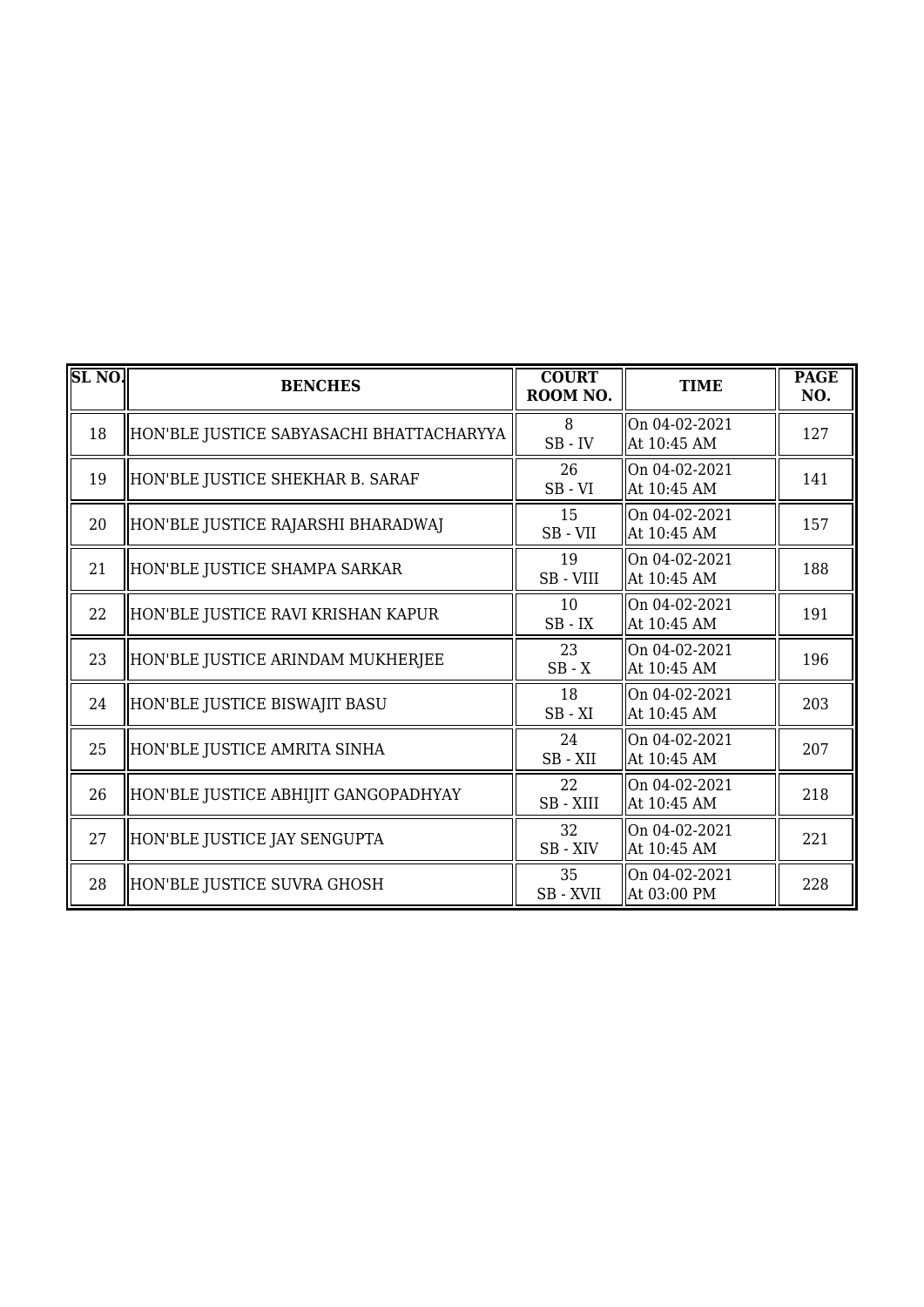

#### **Appellate Side**

**DAILY CAUSELIST For Thursday The 4th February 2021**

**COURT NO. 1**

**DIVISION BENCH (DB -I)**

**AT 10:45 AM**

**HON'BLE CHIEF JUSTICE THOTTATHIL B. RADHAKRISHNAN HON'BLE JUSTICE ARIJIT BANERJEE**

**( VIA VIDEO CONFERENCE )**

**ON AND FROM WEDNESDAY, THE 13TH JANUARY, 2021 - APPEALS FROM ORDERS RELATING TO RESIDUARY UNDER GROUP IX INCLUDING APPLICATIONS CONNECTED THERETO; PUBLIC INTEREST LITIGATION; CRIMINAL CONTEMPT MATTERS; APPEALS UNDER SECTION 19(1)(a) OF THE CONTEMPT OF COURT'S ACT; APPLICATIONS UNDER SECTION 27 OF THE ELECTRICITY REGULATORY COMMISSION ACT, 1998, INCLUDING APPLICATIONS CONNECTED THERETO; HABEAS CORPUS; DEATH REFERENCE CASES ( INCLUDING ADMISSION OF CRIMINAL APPEALS RELATING TO SUCH REFERENCE AGAINST THE SAME CONVICTION ORDER); ADMISSION OF CRIMINAL APPEALS; HEARING OF CRIMINAL APPEALS & APPLICATIONS CONNECTED THERETO INCLUDING APPLICATION FOR SUSPENSION OF SENTENCE IN PENDING APPEALS; CRIMINAL APPEALS RELATING TO CRIMES AGAINST WOMEN. ANY OTHER MATTER, IRRESPECTIVE OF CLASSIFICATION, AS DIRECTED BY THE HON'BLE CHIEF JUSTICE. AND ON AND FROM MONDAY, THE 1ST FEB, 2021 AS LONG AS THE DIVISION BENCH COMPRISING OF HON'BLE CHIEF JUSTICE THOTTATHIL B. RAHDAKRISHNAN AND HON'BLE JUSTICE ARIJIT BANERJEE DOES NOT SIT - HON'BLE JUSTICE RAJESH BINDAL AND HON'BLE JUSTICE ANIRUDDHA ROY WILL TAKE, IN ADDITION TO THEIR OWN LIST AND DETERMINATION, URGENT MATTERS RELATING TO THE LIST AND DETERMINATION OF THE DIVISION BENCH COMPRISING OF HON'BLE CHIEF JUSTICE THOTTATHIL B RADHAKRISHNAN AND HON'BLE** *JUSTICE ARIJIT BANERIEE.* **SPL. NOTE : MONDAY : ADMISSION OF CRIMINAL APPEALS, HABEAS CORPUS, CRIMINAL CONTEMPT MATTERS, APPEALS UNDER SECTION 19(1)(a) OF THE CONTEMPT OF COURT'S ACT. APPLICATIONS UNDER SECTION 27 OF THE ELECTRICITY REGULATORY COMMISSION ACT 1998 INCLUDING APPLICATIONS CONNECTED THERETO. BAIL IN CONNECTION WITH APPEAL. TUESDAY : BAIL IN CONNECTION WITH APPEAL. WEDNESDAY : HEARING OF CRIMINAL APPEALS. THURSDAY : APPEALS FROM ORDERS RELATING TO RESIDUARY UNDER GROUP - IX INCLUDING APPLICATIONS**

**CONNECTED THERETO. THEREAFTER PIL MATTERS WILL BE TAKEN UP IF TIME PERMITS. FRIDAY : PUBLIC INTEREST LITIGATION.**

**NOTE: MATTERS WILL BE TAKEN UP THROUGH PHYSICAL HEARING ONLY WHEN BOTH THE PARTIES ARE AGREED.**

#### **NO MENTIONING IN COURT**

#### **TO BE MENTIONED**

AJAY DHAND

1 CRA/498/2014  $(Pt-1 + OS + 2ND J. VS$  $COPY + Pt$  $II+2PB+4LCR$ PIYARUL ISLAM STATE OF WEST BENGAL

IA NO: CRAN/2/2014(Old No:CRAN/4491/2014)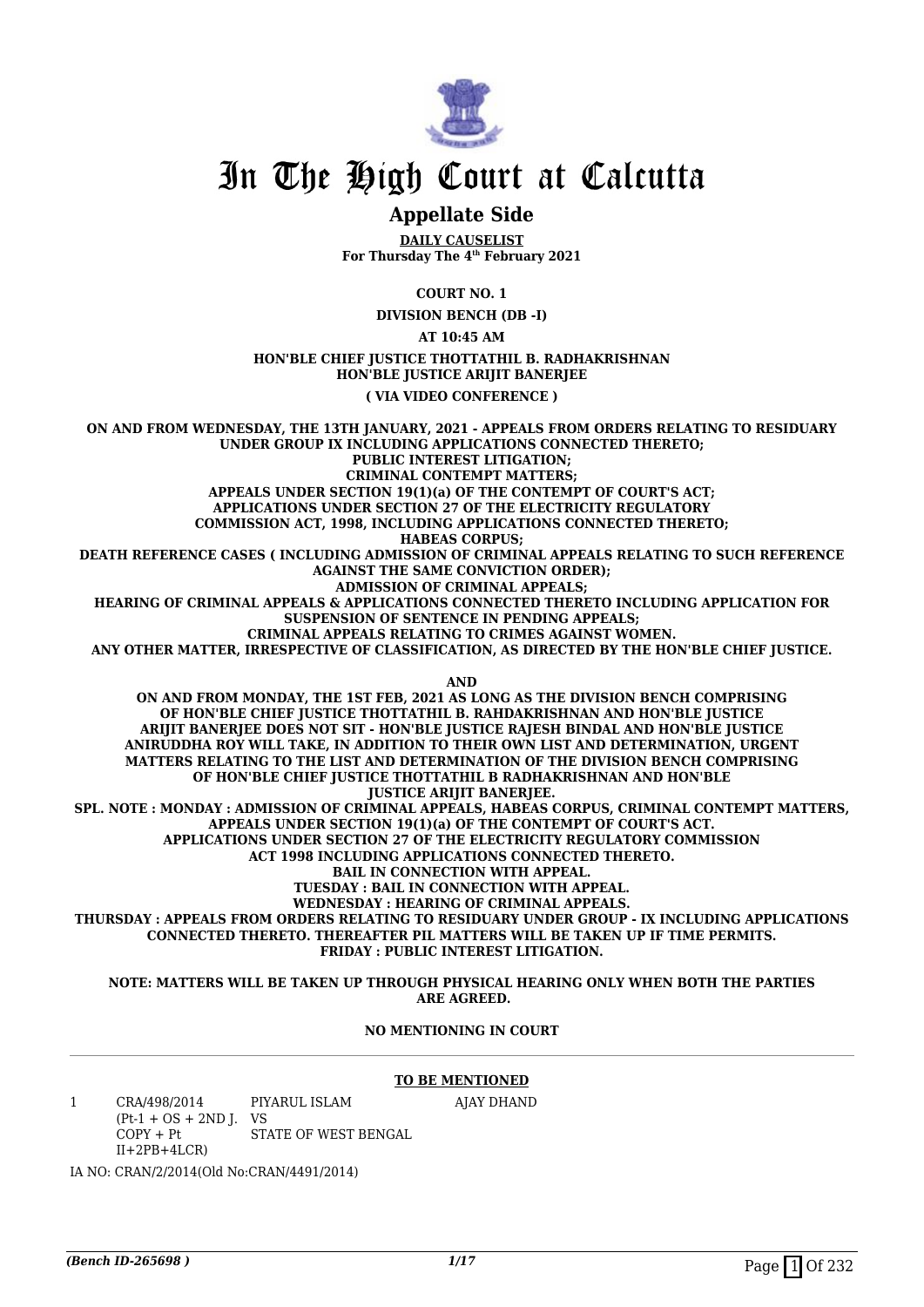| 2  | CRA/105/2015<br>[ CRR 194/2021]                         | SANJOY GIRI & ANR<br>VS                                                                           | KAZI M. RAHMAN                                                                         |  |  |  |  |
|----|---------------------------------------------------------|---------------------------------------------------------------------------------------------------|----------------------------------------------------------------------------------------|--|--|--|--|
|    |                                                         | STATE OF WEST BENGAL                                                                              |                                                                                        |  |  |  |  |
| 3  | CRA/282/2020<br><b>[NO SEC 5]</b>                       | RADHU JAYA SHETTY<br><b>VS</b>                                                                    | SANDIP CHAKRABORTY                                                                     |  |  |  |  |
|    |                                                         | State of West Bengal                                                                              |                                                                                        |  |  |  |  |
|    |                                                         |                                                                                                   | <b>ASSIGNED MATTERS</b>                                                                |  |  |  |  |
| 4  | MAT/545/2020<br>(2PB)                                   | PANCHAYAT<br>PRADHAN, SINGUR NO.2,<br><b>GRAM PANCHAYAT</b><br>.RATANPUR<br>VS<br>MOHIT LAL GHOSH | NEIL BASU                                                                              |  |  |  |  |
|    |                                                         | IA NO: CAN/1/2020, CAN/2/2020, CAN/3/2020, CAN/4/2020, CAN/5/2020, CAN/6/2021                     |                                                                                        |  |  |  |  |
| 5  | CRM/35/2021                                             | K R ASHOK KUMAR AND<br><b>ORS</b><br>VS<br>State of West Bengal                                   | PRADYOT KUMAR DAS                                                                      |  |  |  |  |
| 6  | CRM/133/2021                                            | SANJIT SHARMA AND ANR<br>VS<br>State of West Bengal                                               | <b>SOUMEN GHOSH</b>                                                                    |  |  |  |  |
| 7  | CRM/135/2021                                            | SANJIT SHARMA AND ANR<br>VS                                                                       | SOUMEN GHOSH                                                                           |  |  |  |  |
|    |                                                         | State of West Bengal                                                                              |                                                                                        |  |  |  |  |
|    |                                                         | <b>FIXED MATTER</b>                                                                               |                                                                                        |  |  |  |  |
|    |                                                         |                                                                                                   | (GROUP IX FIXED MATTER)                                                                |  |  |  |  |
| 8  | FMA/2419/2014<br>(4PB)                                  | STATE OF WEST BENGAL &<br><b>ORS</b><br>VS<br>M/S. CARBIN BOX & TUBE &                            | NABA KUMAR DAS                                                                         |  |  |  |  |
| 9  | MAT/113/2017                                            | <b>ORS</b><br>RAKESH KUMAR<br><b>SRIVASTAVA</b><br>VS                                             | KUM KUM MUKHERJEE                                                                      |  |  |  |  |
|    |                                                         | UNION OF INDIA & ORS                                                                              |                                                                                        |  |  |  |  |
|    | $wt10$ MAT/430/2017                                     | RAKESH KUMAR<br><b>SRIVASTAVA</b><br>VS                                                           | KUM KUM MUKHERJEE                                                                      |  |  |  |  |
|    |                                                         | UNION OF INDIA& ORS                                                                               |                                                                                        |  |  |  |  |
| 11 | IA NO: CAN/3/2020(Old No:CAN/3012/2020)<br>FMA/861/2019 | DHASPARA SKUS LTD. &<br>ANR<br>VS                                                                 | <b>SHRABONI SARKAR</b>                                                                 |  |  |  |  |
|    |                                                         | STATE OF WEST BENGAL &<br><b>ORS</b>                                                              |                                                                                        |  |  |  |  |
|    | IA NO: CAN/1/2019(Old No:CAN/4637/2019)                 |                                                                                                   |                                                                                        |  |  |  |  |
| 12 | MAT/1156/2019                                           | <b>WBSEDCL&amp;ORS</b><br>VS                                                                      | SUJIT SANKAR KOLEY                                                                     |  |  |  |  |
|    |                                                         | RABI BESRA & ORS                                                                                  |                                                                                        |  |  |  |  |
|    |                                                         |                                                                                                   | IA NO: CAN/1/2019(Old No:CAN/9607/2019), CAN/2/2019(Old No:CAN/10307/2019), CAN/3/2020 |  |  |  |  |
|    | wt13 MAT/1396/2019                                      | THE STATE OF WEST<br><b>BENGAL</b><br>VS                                                          | <b>DEBASHIS SARKAR</b>                                                                 |  |  |  |  |
|    |                                                         | <b>RABI BESRA</b>                                                                                 |                                                                                        |  |  |  |  |
|    |                                                         | IA NO: CAN/1/2019(Old No:CAN/10259/2019), CAN/2/2019(Old No:CAN/10262/2019)                       |                                                                                        |  |  |  |  |
| 14 | MAT/1435/2019                                           | GOURANGA SAHA & ANR<br><b>VS</b><br>JAYANTA KUMAR PRAMANIC                                        | <b>GOPA BISWAS</b>                                                                     |  |  |  |  |
|    |                                                         | & ORS                                                                                             |                                                                                        |  |  |  |  |
|    |                                                         | IA NO: CAN/1/2019(Old No:CAN/9981/2019), CAN/2/2019(Old No:CAN/9982/2019)                         |                                                                                        |  |  |  |  |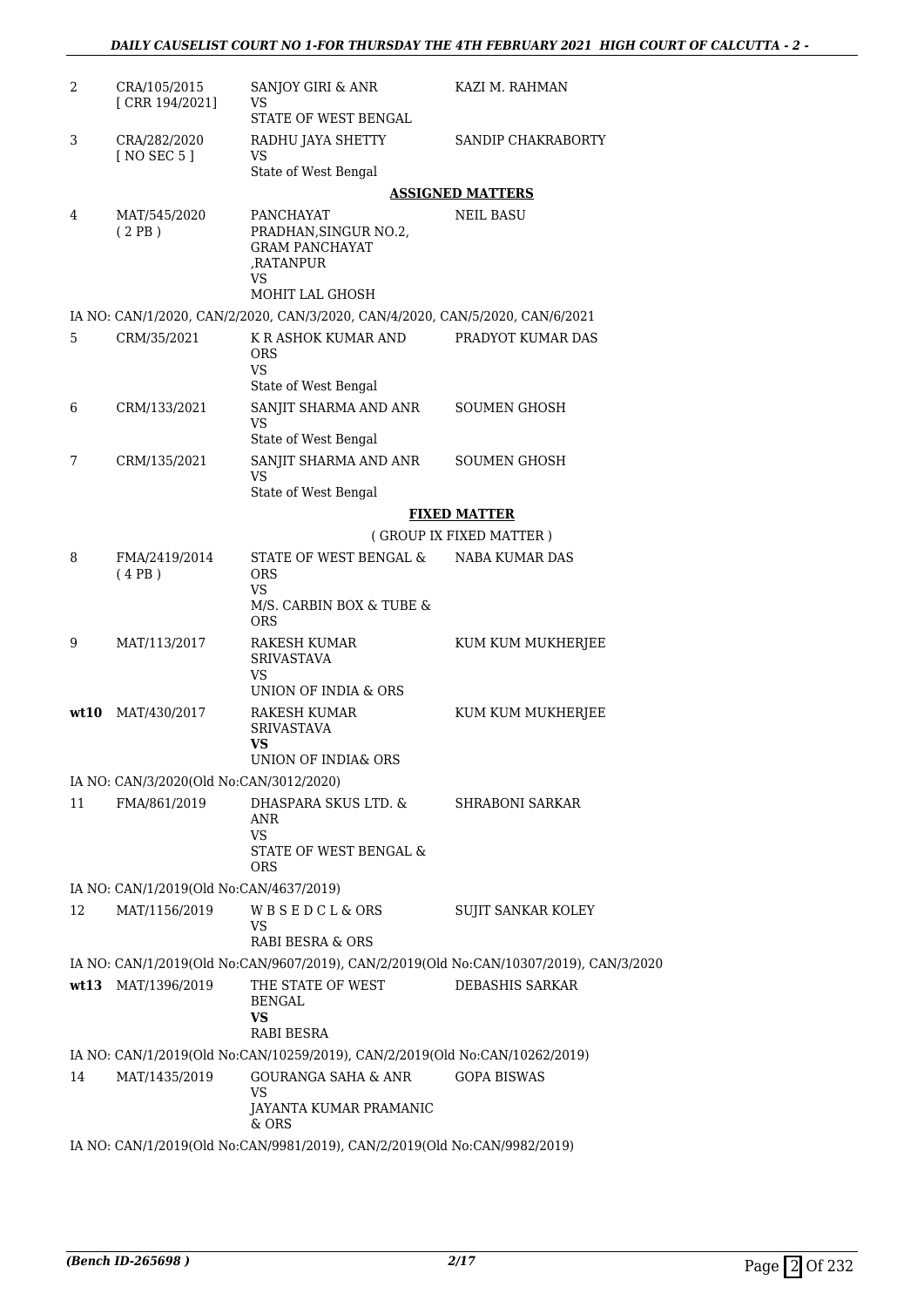| 15                                                                                                           | MAT/1561/2019                             | MATLAB MONDAL @ NADU<br><b>MONDAL</b><br><b>VS</b>                                         | ANJAN BHATTACHARYA                                                                                          |  |
|--------------------------------------------------------------------------------------------------------------|-------------------------------------------|--------------------------------------------------------------------------------------------|-------------------------------------------------------------------------------------------------------------|--|
|                                                                                                              |                                           | STATE OF WEST BENGAL &<br><b>ORS</b>                                                       |                                                                                                             |  |
|                                                                                                              |                                           | IA NO: CAN/1/2019(Old No:CAN/10444/2019), CAN/2/2019(Old No:CAN/10445/2019)                |                                                                                                             |  |
| 16                                                                                                           | MAT/298/2020                              | PRAKASH CHAND<br>CHORARIA<br><b>VS</b>                                                     | PRADIP KUMAR SARAWAGI                                                                                       |  |
|                                                                                                              |                                           | APARNA SAH & ORS                                                                           |                                                                                                             |  |
|                                                                                                              |                                           |                                                                                            | IA NO: CAN/1/2020(Old No:CAN/1793/2020), CAN/2/2020(Old No:CAN/5667/2020), CAN/3/2020(Old No:CAN/5669/2020) |  |
| 17                                                                                                           | MAT/19/2021                               | <b>DILIP JANA</b><br><b>VS</b><br>UNITED ORDER AND<br>SUPPLY CO-OP SOCIEITY<br>LTD AND ORS | SOMA KAR GHOSH                                                                                              |  |
|                                                                                                              | IA NO: CAN/1/2021, CAN/2/2021             |                                                                                            |                                                                                                             |  |
| 18                                                                                                           | MAT/71/2021                               | CHANCHAL HALDER<br>VS<br>THE CHAIRMAN,<br>W.B.S.E.D.C.L. AND ORS                           | MD. HASANUZZAMAN                                                                                            |  |
|                                                                                                              | IA NO: CAN/1/2021                         |                                                                                            |                                                                                                             |  |
| 19                                                                                                           | MAT/110/2021                              | ABDUL KALAM SAHAJEE<br>AND ANR<br><b>VS</b>                                                | DISHA SHUKLA                                                                                                |  |
|                                                                                                              |                                           | STATE OF WEST BENGAL<br>AND ORS.                                                           |                                                                                                             |  |
|                                                                                                              | IA NO: CAN/1/2021, CAN/2/2021, CAN/3/2021 |                                                                                            |                                                                                                             |  |
|                                                                                                              |                                           |                                                                                            | <b>GROUP - IX</b>                                                                                           |  |
| 20                                                                                                           | MAT/837/2020                              | DALMIA CEMENT BHARAT<br>LTD AND ORS<br><b>VS</b>                                           | <b>ATISH GHOSH</b>                                                                                          |  |
|                                                                                                              |                                           | SHYAMAPRASAD<br>MUKHERJEE PORT TRUSTS<br>@ ORS                                             |                                                                                                             |  |
|                                                                                                              | IA NO: CAN/1/2020                         |                                                                                            |                                                                                                             |  |
| 21                                                                                                           | MAT/2/2021                                | RAJ KISHORE SINGH<br><b>VS</b><br>MANIKCHAK ASTHA                                          | <b>ABHIJT SARKAR</b>                                                                                        |  |
|                                                                                                              |                                           | WELFARE SOCIETY AND<br><b>ORS</b>                                                          |                                                                                                             |  |
|                                                                                                              | IA NO: CAN/1/2021                         |                                                                                            |                                                                                                             |  |
| 22                                                                                                           | MAT/76/2021                               | R.K. SINGH AND OTHERS<br><b>VS</b>                                                         | Abhijit Sarkar                                                                                              |  |
|                                                                                                              |                                           | MANIKCHAK ASTHA<br>WELFARE SOCIETY AND<br><b>ORS</b>                                       |                                                                                                             |  |
|                                                                                                              | IA NO: CAN/1/2021                         |                                                                                            |                                                                                                             |  |
| 23                                                                                                           | FMA/3475/2014                             | STATE OF WEST BENGAL &<br><b>ORS</b><br><b>VS</b><br>MURARI MOHAN MAITY &                  | MINTU KUMAR GOSWAMI                                                                                         |  |
|                                                                                                              |                                           | ORS                                                                                        |                                                                                                             |  |
|                                                                                                              | IA NO: CAN/2/2014(Old No:CAN/4764/2014)   |                                                                                            |                                                                                                             |  |
|                                                                                                              | wt24 CRC/6/2018                           | MURARI MOHAN MAITY<br><b>VS</b><br><b>ASHIS DEY</b>                                        | <b>S K DATTA</b>                                                                                            |  |
| IA NO: CAN/1/2016(Old No:CAN/9524/2016), CAN/2/2018(Old No:CAN/5817/2018), CAN/3/2018(Old No:CAN/5818/2018), |                                           |                                                                                            |                                                                                                             |  |

CAN/4/2018(Old No:CAN/5819/2018), CAN/5/2018(Old No:CAN/5820/2018)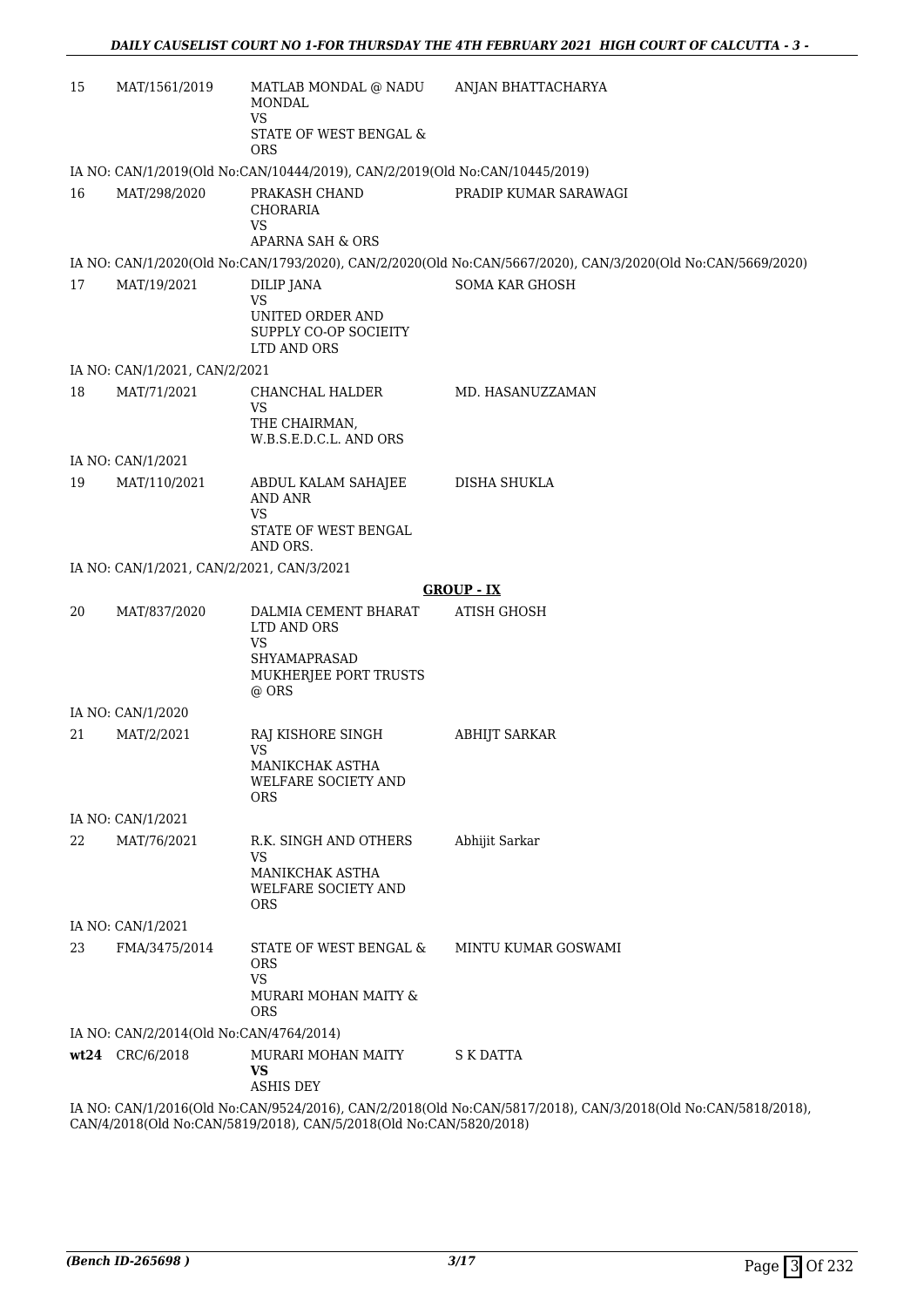| 25 | MAT/67/2017                              | MAHISHADAL PANCHAYET<br><b>SAMITY &amp; ANR</b><br>VS                                         | TARASANKAR SAMANTA   |
|----|------------------------------------------|-----------------------------------------------------------------------------------------------|----------------------|
|    |                                          | STATE OF WEST BENGAL &<br><b>ORS</b>                                                          |                      |
|    | IA NO: CAN/4/2021                        |                                                                                               |                      |
|    | wt26 CPAN/469/2020                       | PRADIP KUMAR DAS<br><b>VS</b><br><b>DISTRICT MAGISTRATE</b>                                   | DILIP KUMAR SINHA    |
|    | IA NO: CAN/1/2020                        |                                                                                               |                      |
| 27 | MAT/499/2019                             | LIPI SARKAR<br><b>VS</b>                                                                      | PAPPU ADHIKARI       |
|    |                                          | W.B. INDUSTRIAL<br>INFRASTRUCTURE DEV.<br><b>CORPORATION</b>                                  |                      |
|    | IA NO: CAN/1/2019(Old No:CAN/5665/2019)  |                                                                                               |                      |
| 28 | FMA/1191/2019                            | <b>UTTAM DAS</b><br>VS                                                                        | RAVI KUMAR DUBEY     |
|    |                                          | STATE OF WEST BENGAL &<br><b>ORS</b>                                                          |                      |
|    | IA NO: CAN/1/2019(Old No:CAN/6098/2019)  |                                                                                               |                      |
| 29 | MAT/1325/2019                            | BISHRUTENDU MAITY &<br>ANR<br>VS                                                              | AMRITA CHEL          |
|    |                                          | STATE OF WEST BENGAL &<br><b>ORS</b>                                                          |                      |
|    | IA NO: CAN/1/2019(Old No:CAN/10603/2019) |                                                                                               |                      |
| 30 | MAT/1507/2019                            | <b>RUPA SARKAR</b><br>VS                                                                      | <b>AVIJIT GHOSAL</b> |
|    |                                          | LIFE INSURANCE<br>CORPORATION OF INDIA &<br><b>ORS</b>                                        |                      |
|    |                                          | IA NO: CAN/1/2020(Old No:CAN/1857/2020), CAN/2/2020(Old No:CAN/1858/2020)                     |                      |
| 31 | MAT/1909/2019                            | <b>ABUL SAIKH</b><br>VS                                                                       | DEBAPRATIM BANERJEE  |
|    |                                          | <b>UNION OF INDIA &amp;ORS</b>                                                                |                      |
| 32 | MAT/85/2020                              | IA NO: CAN/1/2020(Old No:CAN/1749/2020), CAN/2/2020(Old No:CAN/1752/2020)<br>SAMARENDRA DATTA | <b>ARUN NASKAR</b>   |
|    |                                          | VS FOR THE STREET<br>NILESH KUMAR CHAPRA                                                      |                      |
|    |                                          | IA NO: CAN/1/2020(Old No:CAN/1298/2020), CAN/2/2020(Old No:CAN/1305/2020)                     |                      |
| 33 | MAT/280/2020                             | <b>ABUL SAIKH</b><br>VS                                                                       | DEBAPRATIM BANERJEE  |
|    |                                          | MIR TAKIUL HOSSAIN &<br>ORS.                                                                  |                      |
|    | IA NO: CAN/1/2020(Old No:CAN/1751/2020)  |                                                                                               |                      |
| 34 | MAT/397/2020                             | <b>SOUTH SANKRAIL</b><br><b>INDRADHANU ATHLETIC</b><br><b>CLUB</b><br>VS                      | SHIRSHENDU CHOWDHURY |
|    |                                          | M/S. BENGAL INVESTMENT<br>LTD. & ORS.                                                         |                      |
|    | IA NO: CAN/1/2020(Old No:CAN/2612/2020)  |                                                                                               |                      |
| 35 | MAT/606/2020                             | DEBPRASAD GHOSH<br>VS<br>SUPROBHAT GHOSH                                                      | APURBA KUMAR GHOSH   |
|    | IA NO: CAN/1/2020                        |                                                                                               |                      |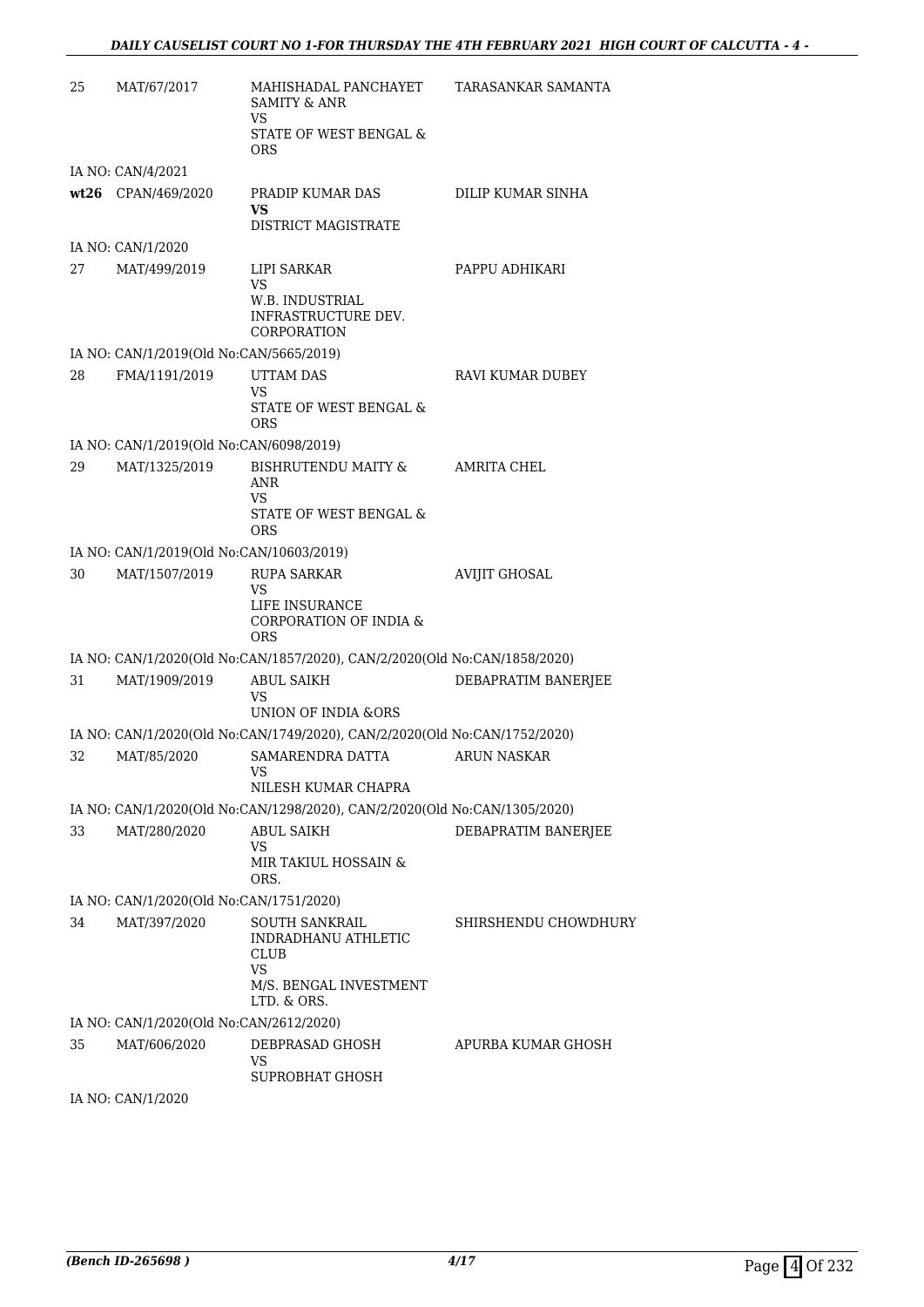| 36 | MAT/659/2020                             | SURYA ALLOY IND. LTD.<br>AND ANR.<br>VS.                                                                        | SIDDHARTH SHROFF         |
|----|------------------------------------------|-----------------------------------------------------------------------------------------------------------------|--------------------------|
|    |                                          | <b>EAST CENTRAL RAILWAY</b><br>AND ORS.                                                                         |                          |
|    | IA NO: CAN/1/2020                        |                                                                                                                 |                          |
| 37 | FMA/680/2020                             | BIDYUT BARAN PAL<br><b>VS</b><br>STATE OF WEST BENGAL                                                           | UTTAM KUMAR BHATTACHARYA |
|    | IA NO: CAN/1/2019(Old No:CAN/12790/2019) |                                                                                                                 |                          |
| 38 | MAT/685/2020                             | M/S. CAIS ENGG. SERVICES<br>P. LTD.<br>VS.<br>Union of India                                                    | <b>SYED NURUL AREFIN</b> |
|    | IA NO: CAN/1/2020                        |                                                                                                                 |                          |
| 39 | MAT/708/2020                             | ANUP KR SHARMA<br><b>VS</b><br>STATE OF WEST BENGAL<br>AND ORS.                                                 | DEBLINA CHATTERJEE       |
|    | IA NO: CAN/1/2020                        |                                                                                                                 |                          |
| 40 | MAT/711/2020                             | SOUTH CITY APARTMENT<br>OWNERS ASS AND ORS.<br><b>VS</b><br>SIDDHARTHA MITRA AND<br>ORS.                        | <b>BIMALENDU DAS</b>     |
|    | IA NO: CAN/1/2020                        |                                                                                                                 |                          |
| 41 | MAT/727/2020                             | SK MATIUR RAHAMAN<br>VS<br>STATE OF WEST BENGAL<br>AND ORS.                                                     | ANINDITA AUDDY           |
|    | IA NO: CAN/1/2020                        |                                                                                                                 |                          |
| 42 | MAT/738/2020                             | BALARAM CHOWDHURY<br><b>VS</b><br>Union of India AND ORS                                                        | AYAN CHAKRABORTY         |
|    | IA NO: CAN/1/2020                        |                                                                                                                 |                          |
| 43 | MAT/747/2020                             | FARIDA KHATUN AND ORS<br>VS<br>STATE OF WEST BENGAL<br>AND ORS.                                                 | SUMITAVA CHAKRABORTY     |
|    | IA NO: CAN/1/2020                        |                                                                                                                 |                          |
| 44 | MAT/754/2020                             | PRODIPTO BARMAN AND<br>ANR<br><b>VS</b><br>THE WEST BENGAL<br>ELECTRICITY DISTRIBUTION<br><b>CO.LTD AND ANR</b> | SOUNAK BHATTACHARYYA     |
|    | IA NO: CAN/1/2020, CAN/2/2020            |                                                                                                                 |                          |
| 45 | MAT/782/2020                             | EASTERN COAL FIELDS LTD<br>AND ORS<br>VS<br>M/S SATYAM MMB CRN JV<br><b>AND ANR</b>                             | SANCHITA ROY BARMAN      |
|    | IA NO: CAN/1/2020                        |                                                                                                                 |                          |
| 46 | MAT/811/2020                             | SANJUKTA SAMANTA<br>(DUTTA)<br><b>VS</b><br>STATE OF WEST BENGAL<br>AND ORS.                                    | <b>GIASUL ISLAM</b>      |
|    | IA NO: CAN/1/2020                        |                                                                                                                 |                          |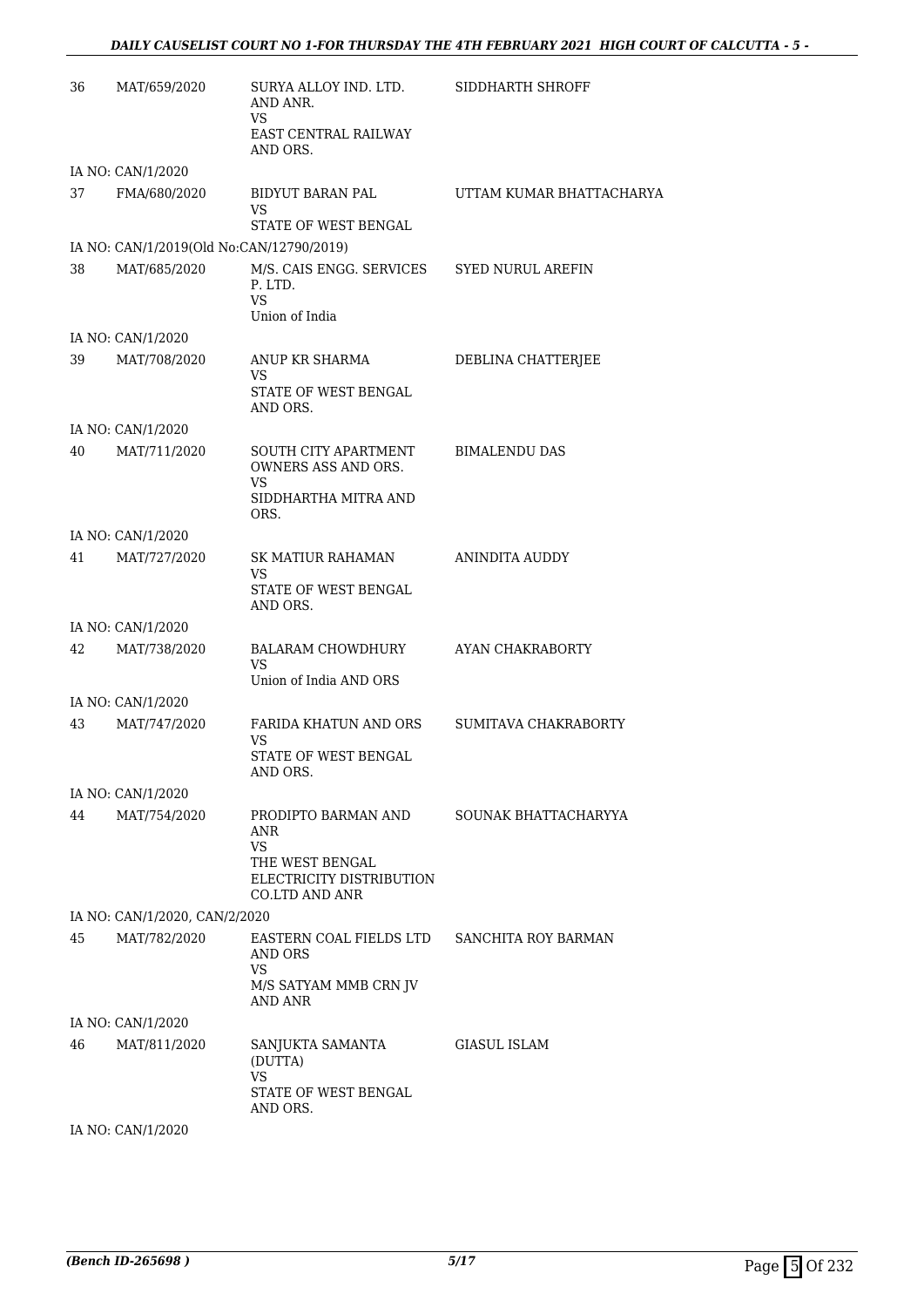| 47   | MAT/836/2020                            | AWESOME INFRASTUCTURE<br>PVT LTD AND ANR<br>VS.<br><b>BANK OF BARODA AND ORS</b>                                        | DEBABRATA ROY           |
|------|-----------------------------------------|-------------------------------------------------------------------------------------------------------------------------|-------------------------|
|      | IA NO: CAN/1/2020                       |                                                                                                                         |                         |
| 48   | MAT/846/2020                            | MANIK PAL<br><b>VS</b>                                                                                                  | DILIP KUMAR SINHA       |
|      | IA NO: CAN/1/2021                       | State of West Bengal                                                                                                    |                         |
| 49   | MAT/847/2020                            | PANNALAL PAUL                                                                                                           | DILIP KUMAR SINHA       |
|      |                                         | VS<br>State of West Bengal                                                                                              |                         |
|      | IA NO: CAN/1/2021                       |                                                                                                                         |                         |
| 50   | MAT/73/2021                             | CESC LIMITED AND<br><b>ANOTHER</b><br>VS.<br><b>ASIFA BIBI</b>                                                          | MADHUSUDAN SAHA ROY     |
|      | IA NO: CAN/1/2021                       |                                                                                                                         |                         |
| 51   | MAT/84/2021                             | CESC LIMITED AND<br><b>ANOTHER</b><br>VS.<br>MINA CHAKRABORTY                                                           | MADHUSUDAN SAHA ROY     |
|      | IA NO: CAN/1/2021                       |                                                                                                                         |                         |
| 52   | MAT/89/2021                             | WEST BENGAL STATE<br>FISHERMENS COOPERATIVE<br>FEDERATION LTD.<br>(BENFISH)<br><b>VS</b><br>LORDS BLUETECH CO.          | DIPAK RANJAN MUKHERJEE  |
|      |                                         | PRIVATE LIMITED                                                                                                         |                         |
|      | IA NO: CAN/1/2021, CAN/2/2021           |                                                                                                                         |                         |
|      |                                         |                                                                                                                         | <b>HABEAS CORPUS</b>    |
| 53   | WPA/19908/2019                          | <b>SUBRATA DAS</b><br>VS<br>STATE OF WEST BENGAL &<br><b>ORS</b>                                                        | SHIBASIS CHATTERJEE     |
| 54   | WPA/21057/2019                          | <b>PARASH BISWAS</b><br>VS                                                                                              | SOUMYAJIT MISHRA        |
|      |                                         | JT SEC TO GOVT OF INDIA<br>MIN FINI DEP OF REV CEN<br><b>ECON IN BUR</b>                                                |                         |
|      | IA NO: CAN/1/2020(Old No:CAN/2329/2020) |                                                                                                                         |                         |
| 55   | WPA/247/2020                            | AMBAR KUMAR CHAUHAN<br>VS<br>STATE OF WEST BENGAL &                                                                     | <b>NEIL BASU</b>        |
|      |                                         | <b>ORS</b>                                                                                                              |                         |
|      | IA NO: CAN/1/2020                       |                                                                                                                         | <b>FIXED PIL MATTER</b> |
| 56   | WPA(P)/9/2020                           | ARIJIT ADHIKARY                                                                                                         | DEBASHIS BANERJEE       |
|      |                                         | <b>VS</b><br>STATE OF WEST BENGAL                                                                                       |                         |
|      |                                         | AND ORS.                                                                                                                |                         |
| wt57 | WPA(P)/13/2020                          | THE COURT ON ITS OWN<br>MOTION IN RE UNNATURAL<br>DEATH OF A TEENAGED BOY<br>IN MALLARPUR P.S.,<br>BIRBHUM<br><b>VS</b> | NA                      |

NA

SAIKAT BANERJEE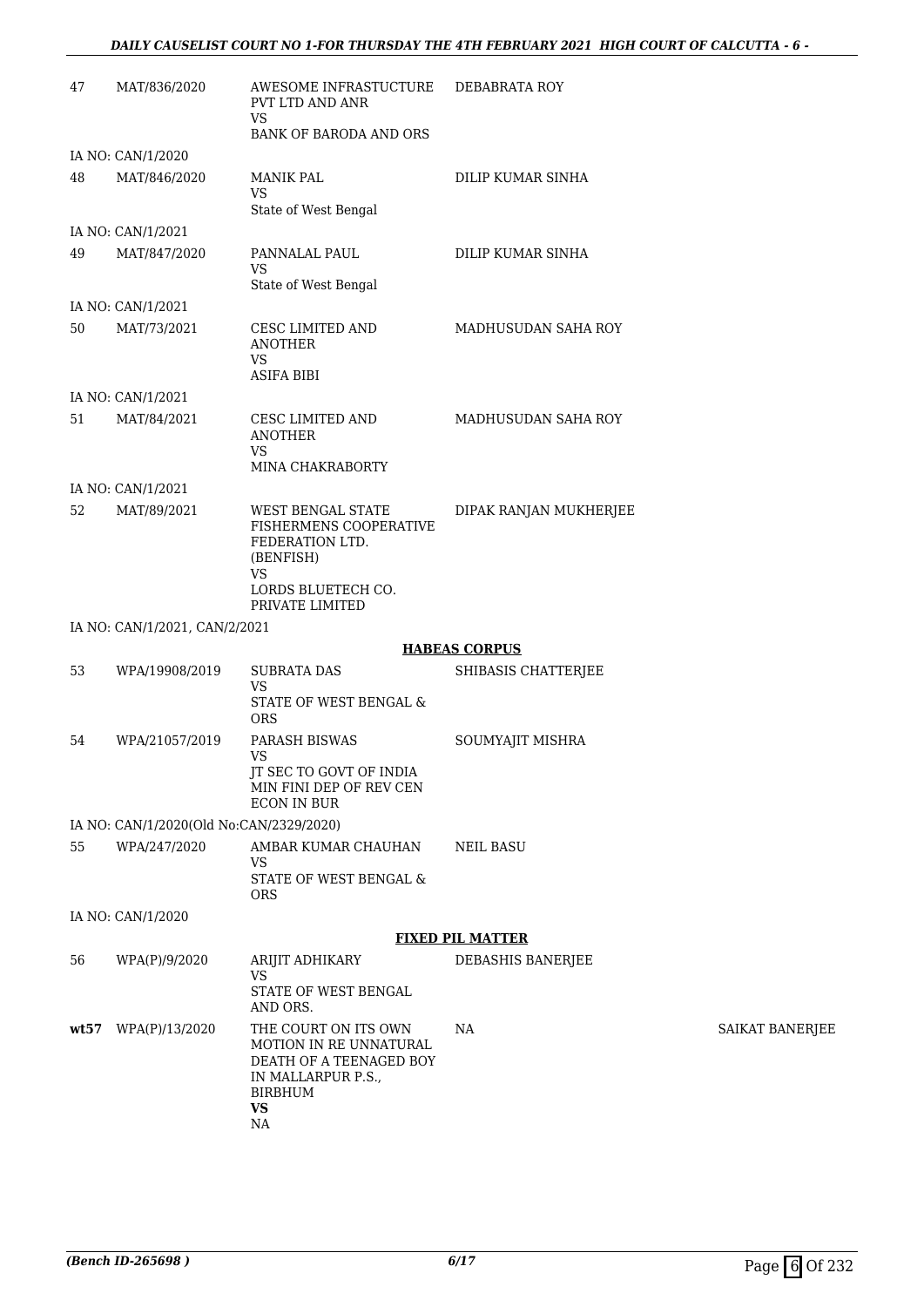| 58                | WPA/5327/2020<br>(COVID MATTER)         | COURT IN IT'S OWN<br><b>MOTION</b><br><b>VS</b>                                                                   |                       |                                                        |
|-------------------|-----------------------------------------|-------------------------------------------------------------------------------------------------------------------|-----------------------|--------------------------------------------------------|
|                   | IA NO: CAN/1/2020                       |                                                                                                                   |                       |                                                        |
| 59                | WPA/14656/2019                          | ATASI GHOSH & ORS<br><b>VS</b>                                                                                    | <b>MD ZOHAB ROUF</b>  | MR. SAIKAT<br><b>BANERJEE FOR</b>                      |
|                   |                                         | STATE OF WEST BENGAL &<br><b>ORS</b>                                                                              |                       | CALCUTTA HIGH<br><b>COURT</b><br><b>ADMINISTRATION</b> |
| 60                | WPA/4035/2020                           | NABA KUMAR JANA (SOCIAL<br>WORKER)<br><b>VS</b>                                                                   | JAHAR LAL RAY         |                                                        |
|                   |                                         | STATE OF WEST BENGAL &<br><b>ORS</b>                                                                              |                       |                                                        |
| 61                | WPA/4163/2020                           | NARAYAN ADHIKARY & ORS<br>VS<br>STATE OF WEST BENGAL<br>&ORS                                                      | KUMARESH DALAL        |                                                        |
| 62                | WPA/4165/2020                           | MD. NAIF<br><b>VS</b><br>KMC & ORS.                                                                               | SYED NASIM AEJAZ      |                                                        |
| 63                | CPAN/28/2021                            | <b>SANKAR RUIDAS</b><br><b>VS</b><br>H.K. DWIVEDI                                                                 | ANINDYA HALDER        |                                                        |
| wt64              | WPA/5882/2020                           | <b>SANKAR RUIDAS</b><br><b>VS</b>                                                                                 | ANINDYA HALDER        |                                                        |
|                   |                                         | STATE OF WEST BENGAL&<br><b>ORS</b>                                                                               |                       |                                                        |
|                   | IA NO: CAN/1/2020(Old No:CAN/3982/2020) |                                                                                                                   |                       |                                                        |
| 65                | WPA/25372/2017                          | SIDDHARTHA BASU & ORS<br><b>VS</b><br>STATE OF WEST BENGAL &<br><b>ORS</b>                                        | AKBAR ALI             |                                                        |
| 66                | WPA/12311/2019                          | <b>BIJAY KEDIA</b><br>VS                                                                                          | <b>SAYAN SINHA</b>    |                                                        |
|                   |                                         | DAMODAR VALLEY<br><b>CORPORATION &amp; ORS</b>                                                                    |                       |                                                        |
|                   | IA NO: CAN/1/2020                       |                                                                                                                   |                       |                                                        |
| 67                | WPA(P)/1/2020                           | RAMKRISHNA PAL AND ORS<br>VS<br>STATE OF WEST BENGAL                                                              | BHASKAR CHANDRA MANNA |                                                        |
| 68                | WPA(P)/3/2020                           | AND ORS.<br>MD. MUSTAFA                                                                                           | RANJIT KUMAR GHOSH    |                                                        |
|                   |                                         | <b>VS</b><br>STATE OF WEST BENGAL<br>AND ORS.                                                                     |                       |                                                        |
| 69                | WPA(P)/10/2020                          | CHETNA WELFARE SOCIETY                                                                                            | <b>SHASHI KIRAN</b>   |                                                        |
|                   |                                         | <b>VS</b><br>JAWAHAR NAVODHYA<br>VIDYALAYA AND OTHERS                                                             |                       |                                                        |
| 70                | WPA(P)/19/2020                          | ASSOCIATION FOR<br>PROTECTION OF<br>DECMCRATIC RIGHTS AND<br>ANR<br><b>VS</b><br>STATE OF WEST BENGAL<br>AND ORS. | MAHABOOB AHMED        |                                                        |
| 71                | WPA/2259/2020                           | SUBRATA MONDAL<br><b>VS</b><br>STATE OF WEST BENGAL &<br><b>ORS</b>                                               | SUBHRANGSU PANDA      |                                                        |
| IA NO: CAN/1/2020 |                                         |                                                                                                                   |                       |                                                        |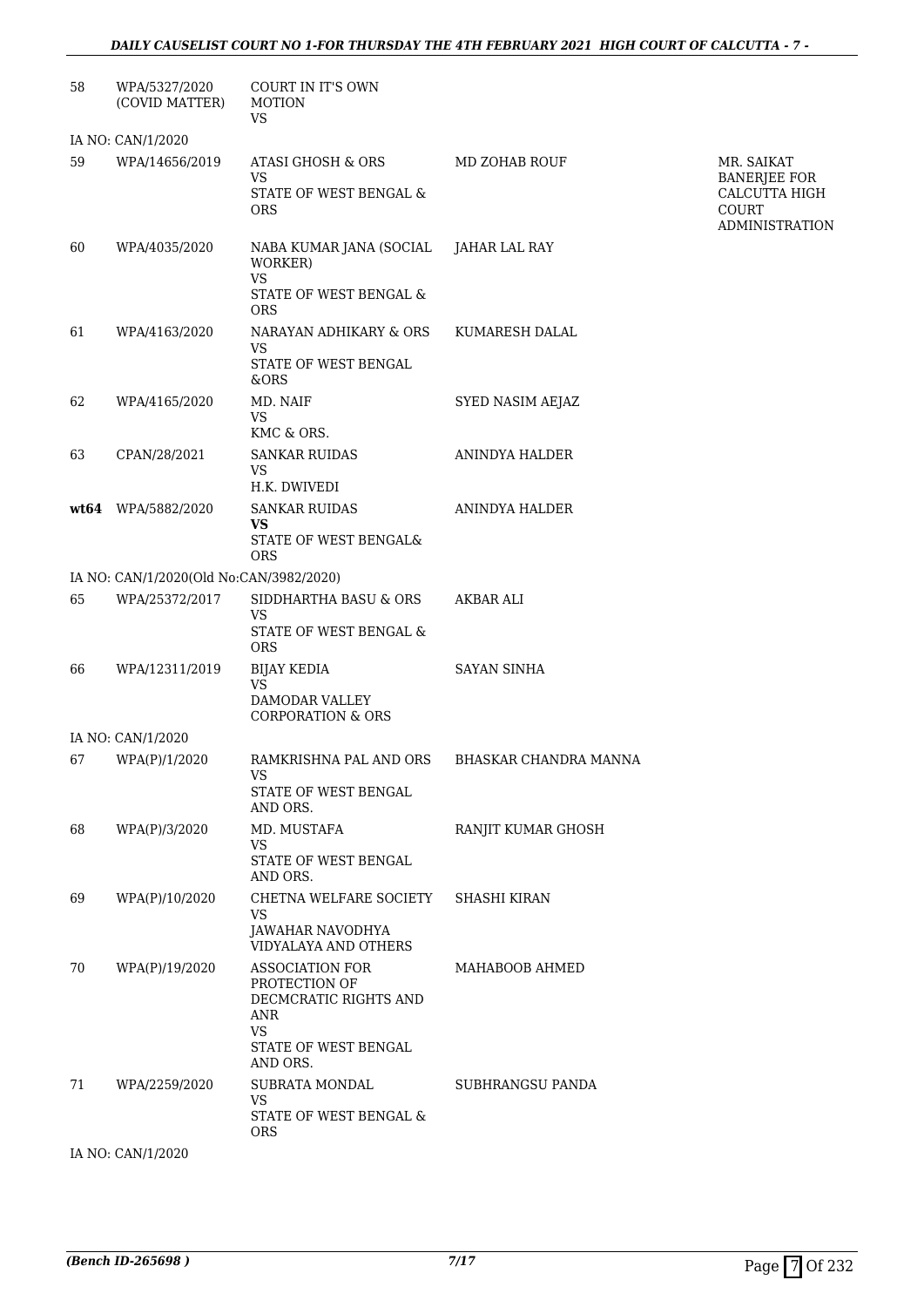#### *DAILY CAUSELIST COURT NO 1-FOR THURSDAY THE 4TH FEBRUARY 2021 HIGH COURT OF CALCUTTA - 8 -*

| 72 | WPA/3318/2020                           | BIJOY SHAW & ANR.<br>VS                               | SIRSENDU SINHA ROY      |
|----|-----------------------------------------|-------------------------------------------------------|-------------------------|
|    |                                         | STATE OF WEST BENGAL &<br>ORS.                        |                         |
|    | wt73 AST/10/2020                        | UTTAM BASAK<br>VS                                     | TARUNJYOTI TEWARI       |
|    |                                         | STATE OF WEST BENGAL &<br>ORS                         |                         |
| 74 | WPA/3419/2020                           | RITESH YADAV & ORS<br>VS                              | ARPAN GUHA              |
|    |                                         | STATE OF WEST BENGAL &<br><b>ORS</b>                  |                         |
| 75 | WPA/3489/2020                           | <b>GIRIDHARI SANTRA &amp; ORS.</b><br>VS              | ARKA BHATTACHARYA       |
|    |                                         | STATE OF WEST BENGAL &<br>ORS.                        |                         |
| 76 | WPA/3490/2020                           | AMITABHA CHAKRABORTI<br>VS<br>UNION OF INDIA & ORS.   | SUMAN SANKAR CHATTERJEE |
| 77 | WPA/3684/2020                           | SAFIKUL ALAM                                          | <b>SUJAN DAS</b>        |
|    |                                         | <b>VS</b><br>STATE OF WEST BENGAL &<br><b>ORS</b>     |                         |
| 78 | WPA/4351/2020                           | RAJU ROY<br>VS.                                       | ANIL KR. CHATTOPADHYAY  |
|    |                                         | STATE OF WEST BENGAL &<br>ORS.                        |                         |
| 79 | WPA/4364/2020                           | SABYA SACHI DUTTA & ORS.<br>VS                        | DEBDEEP SINHA           |
|    |                                         | STATE OF WEST BENGAL &<br>ORS.                        |                         |
| 80 | WPA/4377/2020                           | AMITABHA MAJUMDAR<br>VS                               | ARUNANGSHU CHAKRABORTY  |
|    |                                         | STATE OF WEST BENGAL &<br><b>ORS</b>                  |                         |
| 81 | WPA/4993/2020                           | ABHIJIT MONDAL<br>VS                                  | NILANJAN ADHIKARI       |
|    |                                         | STATE OF WEST BENGAL &<br><b>ORS</b>                  |                         |
| 82 | WPA/5425/2020                           | SOFTWARE FREEDOM LAW<br>CENTRE INDIA (SFLC.IN)<br>VS. | <b>INDRAIEET DEY</b>    |
|    |                                         | STATE OF WEST BENGAL<br>ORS.                          |                         |
|    | IA NO: CAN/1/2020(Old No:CAN/3119/2020) |                                                       |                         |
|    | wt83 WPA/3963/2020                      | <b>SFLC</b><br><b>VS</b>                              | <b>INDRAJEET DEY</b>    |
|    |                                         | STATE OF WEST BENGAL &<br>ORS.                        |                         |
|    | wt84 WPA/5423/2020                      | <b>COURT ON IT'S OWN</b><br><b>MOTION</b><br>VS       |                         |
|    |                                         | STATE OF WEST BENGAL &<br>ORS.                        |                         |
|    | wt85 WPA/5424/2020                      | PRIYANKA TIBREWAL<br>VS                               | PRIYANKA TIBREWAL       |
|    |                                         | STATE OF WEST BENGAL &<br>ORS.                        |                         |
| 86 | WPA/5444/2020                           | DEVDUTTA MAJI<br><b>VS</b>                            | DEBABRATA ROY           |
|    | IA NO: CAN/1/2020(Old No:CAN/3152/2020) | UNION OF INDIA & ORS                                  |                         |
|    |                                         |                                                       |                         |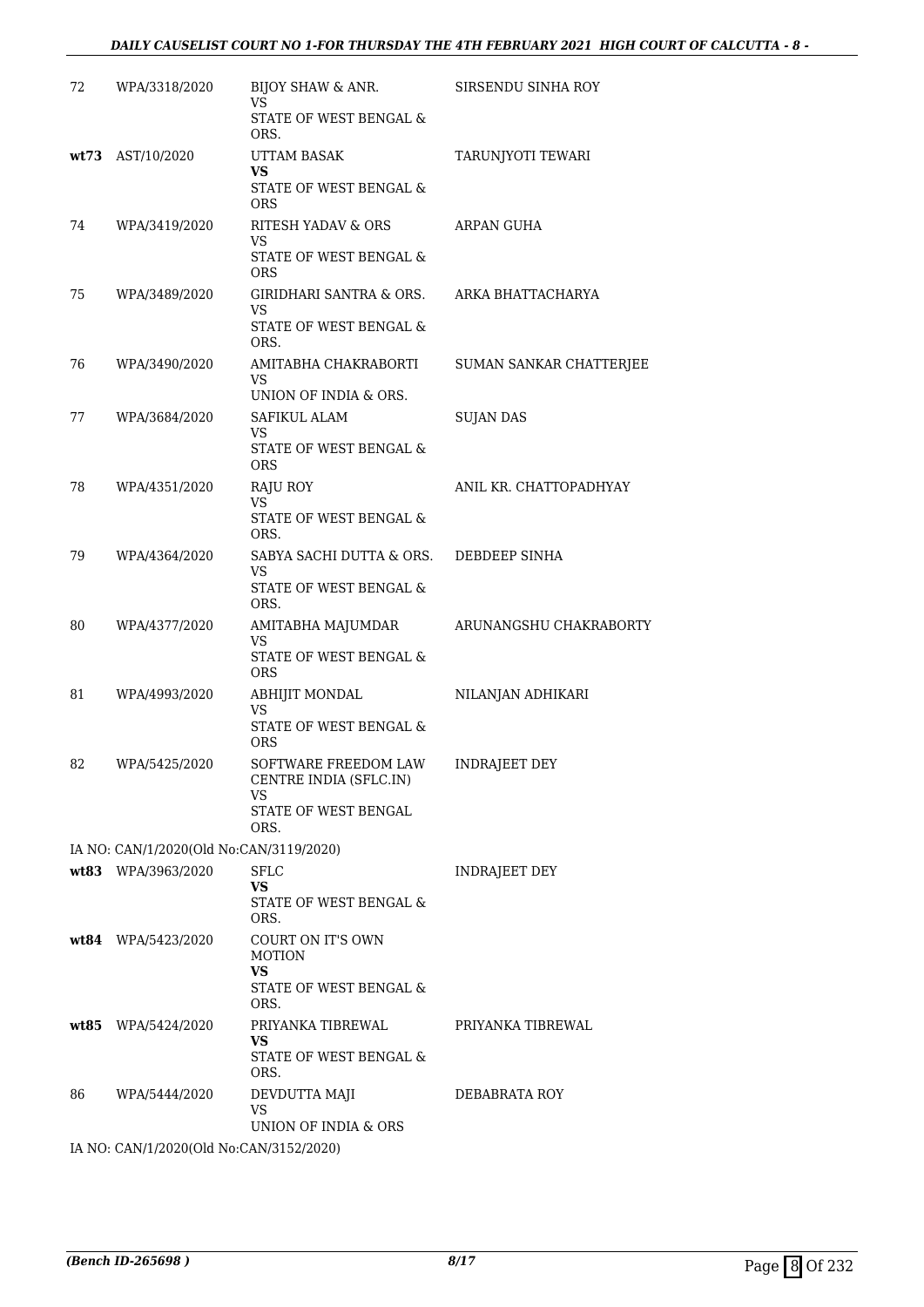| 87 | WPA/6076/2020                           | SWARAJ INDIA & ANR<br>VS                                                                              | SURYANU SENGUPTA         |
|----|-----------------------------------------|-------------------------------------------------------------------------------------------------------|--------------------------|
|    |                                         | STATE OF WEST BENGAL&<br><b>ORS</b>                                                                   |                          |
|    | IA NO: CAN/1/2020(Old No:CAN/4297/2020) |                                                                                                       |                          |
| 88 | WPA/8076/2020                           | LAL BIHARI MAHATO AND<br><b>ORS</b><br><b>VS</b>                                                      | <b>SARWAR JAHAN</b>      |
|    |                                         | STATE OF WEST BENGAL<br>AND ORS.                                                                      |                          |
| 89 | WPA/8129/2020                           | TARAKNATH PRAMANIK<br>VS<br>State of West Bengal                                                      | TARAKNATH SAMANTA        |
| 90 | WPA/8331/2020                           | PRIYANKA S TIBERWAL<br>VS                                                                             | PRIYANKA TIBERWAL        |
|    |                                         | STATE OF WEST BENGAL<br>AND ORS.                                                                      |                          |
|    | IA NO: CAN/1/2020                       |                                                                                                       |                          |
| 91 | WPA/8656/2020<br>[AT 2.00 P.M.]         | TARAKESWAR GREEN<br><b>MATES</b><br>VS                                                                | <b>BIKASH SHAW</b>       |
|    |                                         | STATE OF WEST BENGAL<br>AND ORS.                                                                      |                          |
| 92 | WPA/9027/2020                           | DIPAK KUMAR SHAW<br>VS                                                                                | DIPANKAR MULLICK         |
|    |                                         | STATE OF WEST BENGAL<br>AND ORS.                                                                      |                          |
|    | IA NO: CAN/1/2020                       |                                                                                                       |                          |
| 93 | WPA/9037/2020                           | <b>SUBHAJIT DAS</b><br>VS                                                                             | SUBRATA MUKHERJEE        |
|    |                                         | Union of India                                                                                        |                          |
| 94 | WPA/9087/2020                           | PRTHVIJOY DAS AND ANR<br><b>VS</b><br>THE PRINCIPAL SECY<br>, MINISTRY OF HOME<br>AFFAIRS GOI AND ORS | <b>BISWAJIT DUTTA</b>    |
| 95 | WPA/9433/2020                           | KHAGENDRA KUMAR DUTTA<br>@ ORS                                                                        | SIDDHARTHA SANKAR MANDAL |
|    |                                         | <b>VS</b><br>STATE OF WEST BENGAL<br>AND ORS.                                                         |                          |
| 96 | WPA/9565/2020                           | <b>BAKIBILLA MONDAL</b><br>VS                                                                         | MAZHAR HOSSAIN CHOWDHURY |
|    |                                         | STATE OF WEST BENGAL<br>AND ORS.                                                                      |                          |
| 97 | WPA(P)/10/2021                          | MANABENDRA RAY<br>VS                                                                                  | MOYUKH MUKHERJEE         |
|    |                                         | STATE OF WEST BENGAL<br>AND ORS.                                                                      |                          |
|    |                                         |                                                                                                       | <b>PIL MATTERS</b>       |
| 98 | WPA/27886/2016                          | SHILADITYA HALDER<br>VS                                                                               | PRATIP KUMAR CHATTERJEE  |
|    |                                         | UNION OF INDIA & ORS                                                                                  |                          |
| 99 | WPA/3136/2017                           | <b>BIPLAB KUMAR</b><br><b>CHOWDHURY &amp; ANR</b><br>VS                                               | <b>SOURAV MONDAL</b>     |
|    |                                         | UNION OF INDIA & ORS                                                                                  |                          |
|    | IA NO: CAN/1/2017(Old No:CAN/1361/2017) |                                                                                                       |                          |
|    | wt100 WPA/6190/2017                     | ARIJIT GANGULY & ANR<br>VS                                                                            | MD. APZAL ANSARI         |
|    |                                         | STATE OF WEST BENGAL &<br><b>ORS</b>                                                                  |                          |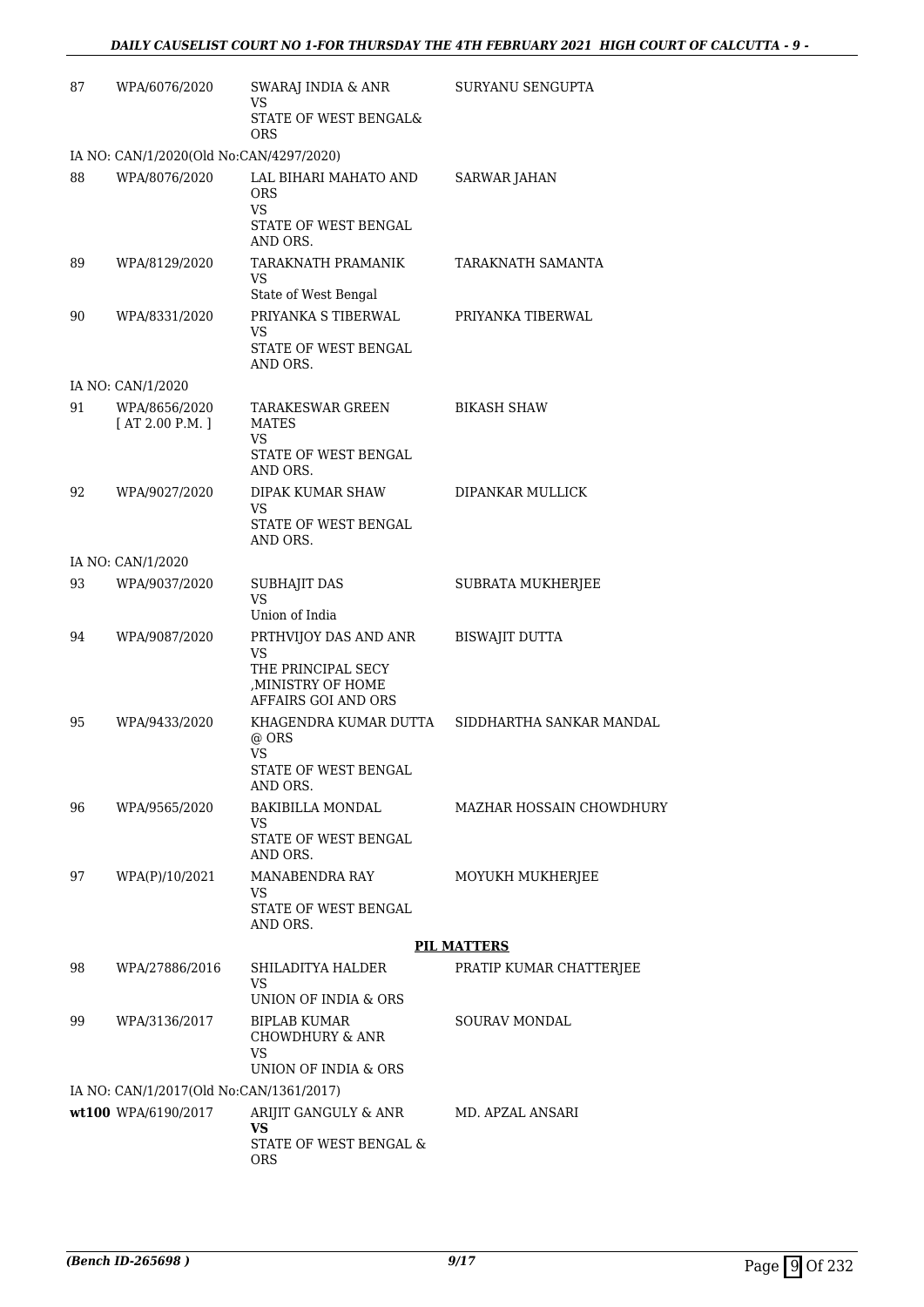| WPA/13936/2017      | SHANTI GANATANTRA<br>SANGHATI MANCHA & ORS<br>VS                              | D. SENGUPTA                                                                                                                                                                                                                                                                                                                                         |
|---------------------|-------------------------------------------------------------------------------|-----------------------------------------------------------------------------------------------------------------------------------------------------------------------------------------------------------------------------------------------------------------------------------------------------------------------------------------------------|
|                     | STATE OF WEST BENGAL &<br><b>ORS</b>                                          |                                                                                                                                                                                                                                                                                                                                                     |
|                     |                                                                               | IA NO: CAN/2/2017(Old No:CAN/8860/2017), CAN/3/2017(Old No:CAN/8944/2017), CAN/4/2020(Old No:CAN/5811/2020),                                                                                                                                                                                                                                        |
| WPA/27353/2017      | SHANTI GANATANTRA<br>SANGHATI MANCHA & ORS<br>VS<br>STATE OF WEST BENGAL &    | <b>D K SENGUPTA</b>                                                                                                                                                                                                                                                                                                                                 |
| WPA/9202/2018       | DHIRENDRA NATH PARYA &<br><b>ORS</b>                                          | <b>DEBASISH DAS</b>                                                                                                                                                                                                                                                                                                                                 |
|                     | STATE OF WEST BENGAL &<br><b>ORS</b>                                          |                                                                                                                                                                                                                                                                                                                                                     |
| WPA/16243/2018      | DR. SUKUMAR M.K. GHOSH,<br>CHAIRMAN, COMMUNITY<br><b>HUMAN RIGHTS</b><br>VS   | <b>ABHIJIT SARKAR</b>                                                                                                                                                                                                                                                                                                                               |
|                     | <b>ORS</b>                                                                    |                                                                                                                                                                                                                                                                                                                                                     |
|                     | VS<br>STATE OF WEST BENGAL&                                                   | S. ROY                                                                                                                                                                                                                                                                                                                                              |
|                     |                                                                               |                                                                                                                                                                                                                                                                                                                                                     |
| wt106 WPA/5105/2016 | <b>BISWAJIT GHOSH</b><br>VS                                                   | PINAKI BRATA GHOSH                                                                                                                                                                                                                                                                                                                                  |
|                     | STATE OF WEST BENGAL                                                          |                                                                                                                                                                                                                                                                                                                                                     |
|                     |                                                                               |                                                                                                                                                                                                                                                                                                                                                     |
|                     | CHOWDHURY                                                                     | PRATIP KUMAR CHATTERJEE                                                                                                                                                                                                                                                                                                                             |
|                     | STATE OF WEST BENGAL &<br><b>ORS</b>                                          |                                                                                                                                                                                                                                                                                                                                                     |
| WPA/10590/2019      | MIRZA JASIM UDDIN & ORS<br><b>VS</b><br>STATE OF WEST BENGAL &                | SALONI BHATTACHARJEE                                                                                                                                                                                                                                                                                                                                |
|                     | <b>ORS</b>                                                                    |                                                                                                                                                                                                                                                                                                                                                     |
|                     | AND ORS<br><b>VS</b>                                                          | ASHIS KR PAUL                                                                                                                                                                                                                                                                                                                                       |
|                     | AND ORS.                                                                      |                                                                                                                                                                                                                                                                                                                                                     |
| WPA(P)/17/2020      | KRISHNENDU MAITI AND<br><b>ORS</b>                                            | PINTU KARAR                                                                                                                                                                                                                                                                                                                                         |
|                     | STATE OF WEST BENGAL<br>AND ORS.                                              |                                                                                                                                                                                                                                                                                                                                                     |
| WPA(P)/21/2020      | BANTI BISWAS AND OTHERS<br>VS                                                 | SHIBASIS CHATTERJEE                                                                                                                                                                                                                                                                                                                                 |
|                     | AND ORS.                                                                      |                                                                                                                                                                                                                                                                                                                                                     |
| WPA(P)/24/2020      | TARANIKANTA KARJEE AND<br><b>ANOTHER</b><br><b>VS</b><br>STATE OF WEST BENGAL | Firoze Hassan                                                                                                                                                                                                                                                                                                                                       |
|                     | WPA/20390/2018<br>WPA/22753/2018<br>WPA(P)/12/2020                            | CAN/5/2020(Old No:CAN/5813/2020)<br><b>ORS</b><br><b>VS</b><br>STATE OF WEST BENGAL &<br>ANJAN ROYCHOWDHURY<br>ORS<br>IA NO: CAN/1/2020, CAN/2/2020<br>IA NO: CAN/3/2018(Old No:CAN/9747/2018), CAN/4/2020, CAN/5/2020<br><b>ADHIR RANJAN</b><br>VS<br>NARENDRANATH MAHATO<br>STATE OF WEST BENGAL<br><b>VS</b><br>STATE OF WEST BENGAL<br>AND ORS. |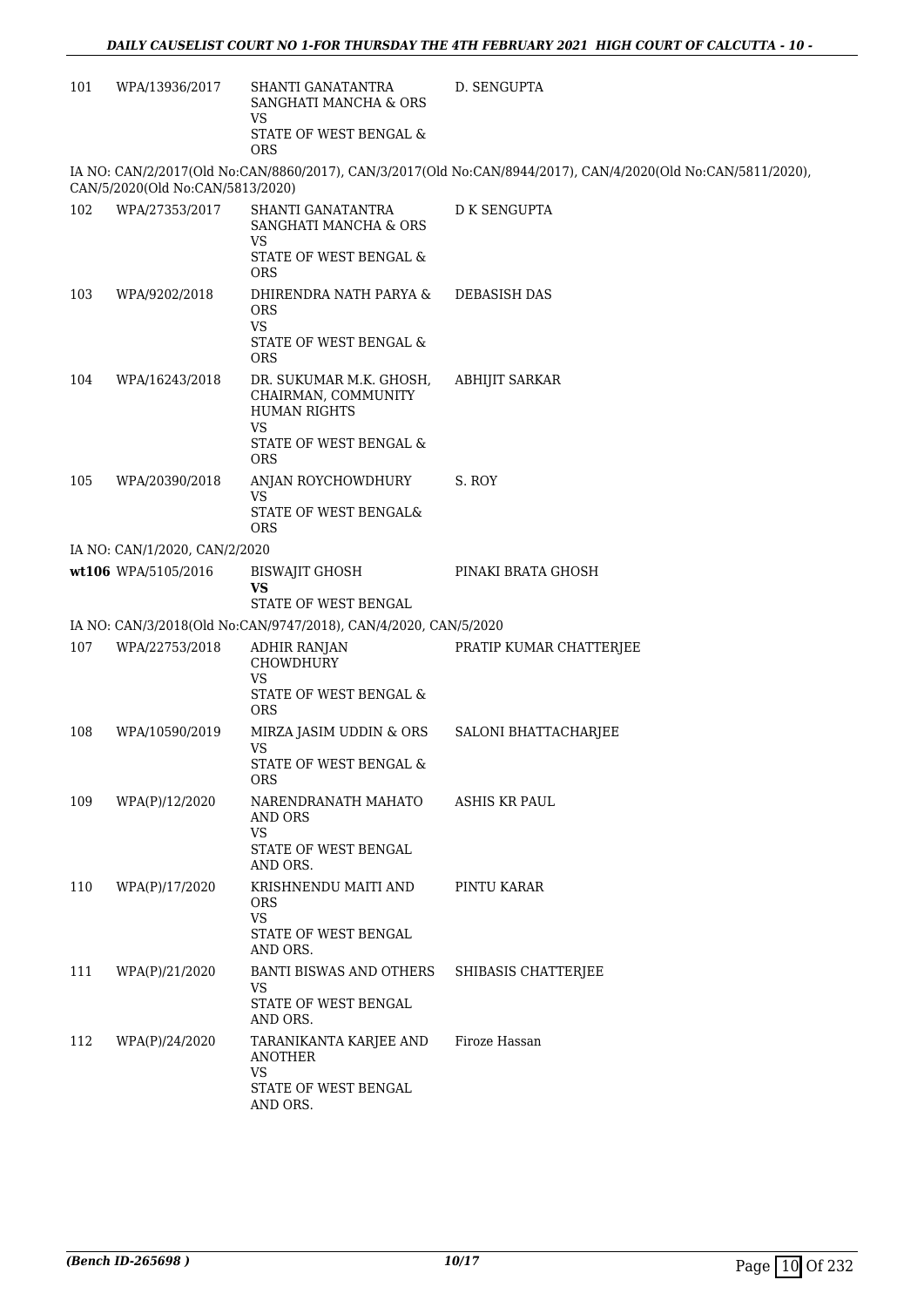#### *DAILY CAUSELIST COURT NO 1-FOR THURSDAY THE 4TH FEBRUARY 2021 HIGH COURT OF CALCUTTA - 11 -*

| 113 | WPA(P)/25/2020                          | SANJIB KUMAR DAN<br>VS                                    | ABHISHEK BANERJEE           |
|-----|-----------------------------------------|-----------------------------------------------------------|-----------------------------|
|     |                                         | STATE OF WEST BENGAL<br>AND ORS.                          |                             |
| 114 | WPA(P)/26/2020                          | HAMEJUDDIN MOLLA<br>VS                                    | ANKITA DEY                  |
|     |                                         | STATE OF WEST BENGAL<br>AND ORS.                          |                             |
|     | IA NO: CAN/1/2021                       |                                                           |                             |
| 115 | WPA(P)/27/2020                          | DEBABRATA DAWN AND ORS<br><b>VS</b><br><b>KMC AND ORS</b> | ANAYPUBA BANERJEE           |
| 116 | WPA(P)/29/2020                          | ARIYAN SULTAN SHAH                                        | <b>SYED NURUL AREFIN</b>    |
|     |                                         | VS<br>ALIAH UNIVERSITY AND<br><b>ORS</b>                  |                             |
| 117 | WPA/382/2020                            | PARESH CHANDRA MAITY &<br><b>ORS</b><br>VS.               | PRADIP PAUL                 |
|     |                                         | STATE OF WEST BENGAL &<br><b>ORS</b>                      |                             |
| 118 | WPA/2901/2020                           | SACHINDRA NATH COOMER<br>VS.                              | TANUJA BASAK                |
|     |                                         | STATE OF WEST BENGAL &<br><b>ORS</b>                      |                             |
| 119 | WPA/3754/2020                           | SHANKHAJIT RAY<br>VS                                      | AMAL KR DATTA               |
|     |                                         | STATE OF WEST BENGAL &<br><b>ORS</b>                      |                             |
| 120 | WPA/3935/2020                           | SK ATAUL<br>VS                                            | SOUMEN CHATTERJEE           |
|     |                                         | STATE OF WEST BENGAL &<br><b>ORS</b>                      |                             |
| 121 | WPA/4108/2020                           | PASCHIM BANGA VIGYAN<br>MANCHA & ANR<br>VS                | PINTU KARAR                 |
|     |                                         | STATE OF WEST BENGAL &<br><b>ORS</b>                      |                             |
| 122 | WPA/4649/2020                           | <b>BIPLAB KUMAR</b><br>CHOWDHURY<br>VS                    | SURENDRA KUMAR SHARMA       |
|     |                                         | UNION OF INDIA & ORS                                      |                             |
| 123 | WPA/5132/2020                           | PRAFULLA MONDAL & ANR<br>VS                               | CHANDRA NATH SARKAR         |
|     |                                         | STATE OF WEST BENGAL &<br><b>ORS</b>                      |                             |
| 124 | WPA/5413/2020                           | KABIR SHANKAR BOSE                                        | <b>BRAJESH JHA</b>          |
|     |                                         | VS<br>STATE OF WEST BENGAL &<br>ORS.                      |                             |
| 125 | WPA/5443/2020                           | ATAUR RAHAMAN<br>VS                                       | <b>INDRAJEET DEY</b>        |
|     |                                         | STATE OF WEST BENGAL &<br>ORS                             |                             |
|     | IA NO: CAN/1/2020(Old No:CAN/3151/2020) |                                                           |                             |
| 126 | WPA/5507/2020                           | PRIYANKA TIBREWAL<br>VS                                   | PRIYANKA TIBREWAL IN PERSON |
|     |                                         | STATE OF WEST BENGAL &<br>ORS                             |                             |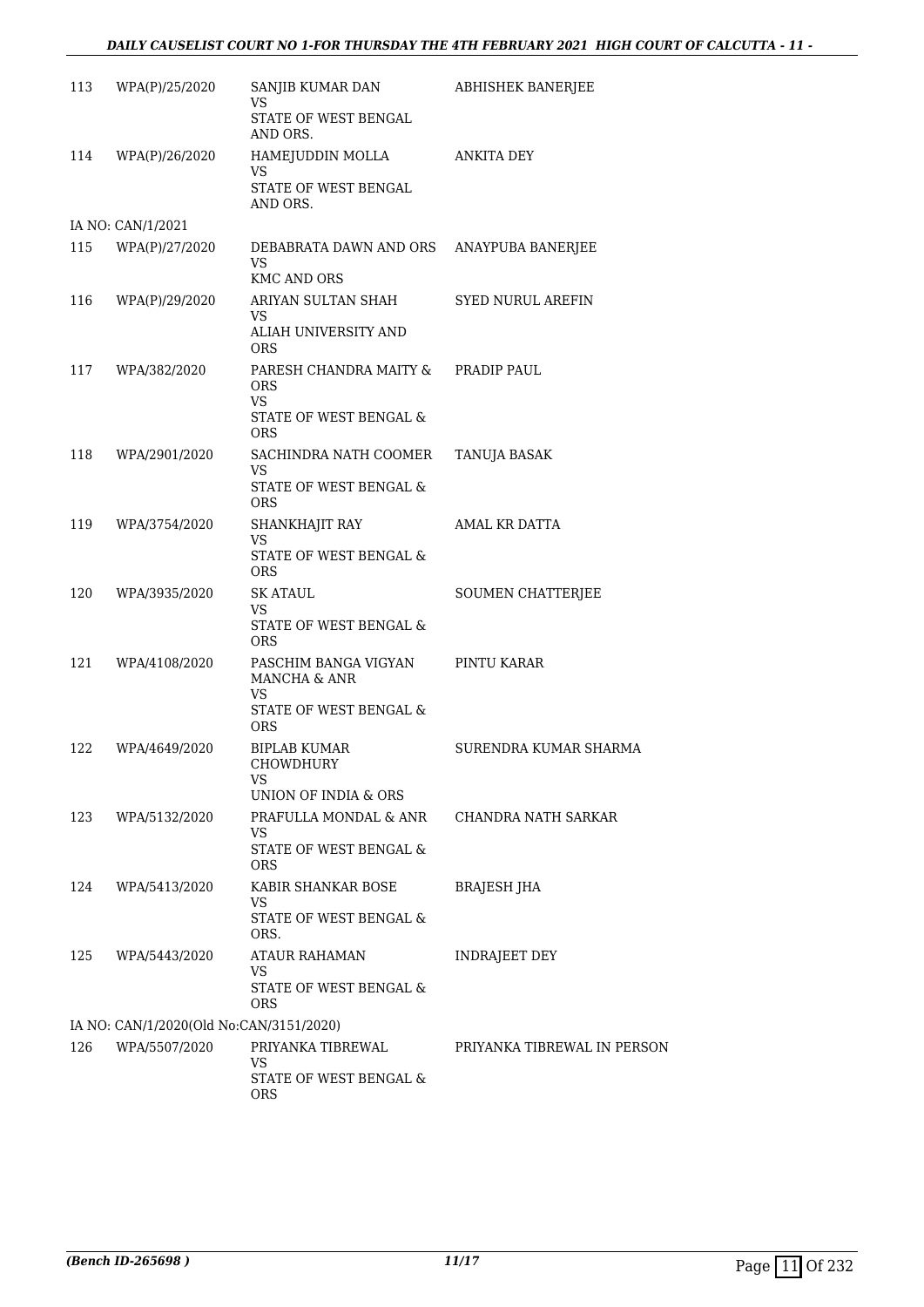| 127 | WPA/5839/2020                                                              | ARJUN SINGH<br><b>VS</b>                                                                                             | <b>VIKASH SINGH</b>   |  |  |
|-----|----------------------------------------------------------------------------|----------------------------------------------------------------------------------------------------------------------|-----------------------|--|--|
|     |                                                                            | STATE OF WEST BENGAL &<br>ORS.                                                                                       |                       |  |  |
|     | IA NO: CAN/1/2020(Old No:CAN/3891/2020)                                    |                                                                                                                      |                       |  |  |
| 128 | WPA/5961/2020                                                              | <b>BIPLAB KUMAR</b><br><b>CHOWDHURY</b><br>VS.<br>STATE OF WEST BENGAL &                                             | PARASHAR BAIDY        |  |  |
|     |                                                                            | ORS.                                                                                                                 |                       |  |  |
|     | IA NO: CAN/1/2020(Old No:CAN/4121/2020)                                    |                                                                                                                      |                       |  |  |
| 129 | WITH GA 9/2020 IN & ANR<br>WPO 1253/2009<br>COAL INDIA LTD. & ORS.<br>ORS. | WPA/6293/2020 EASTERN COAL FIELDS LTD. SHIV SHANKAR BANERJEE<br><b>VS</b><br>PARTHA GHOSH Vs. STATE OF WEST BENGAL & |                       |  |  |
|     | IA NO: CAN/1/2020(Old No:CAN/4755/2020)                                    |                                                                                                                      |                       |  |  |
|     | 130 WPA/6405/2020                                                          | ANAT BANDHU HAZRA<br><b>CHOUDHURY</b><br>VS.<br>STATE OF WEST BENGAL &<br><b>ORS</b>                                 | PRADYAT SAHA          |  |  |
|     | IA NO: CAN/1/2020(Old No:CAN/5009/2020)                                    |                                                                                                                      |                       |  |  |
| 131 | WPA/6513/2020                                                              | BIPLAB KR. CHOWDHURY<br>VS                                                                                           | PARASHAR BAIDYA       |  |  |
|     |                                                                            | STATE OF WEST BENGAL &<br>ORS.                                                                                       |                       |  |  |
|     | IA NO: CAN/1/2020(Old No:CAN/5209/2020)                                    |                                                                                                                      |                       |  |  |
| 132 | WPA/6515/2020                                                              | BIPLAB KR. CHOWDHURY<br>VS.<br>STATE OF WEST BENGAL &<br>ORS.                                                        | PARASHAR BAIDYA       |  |  |
|     | IA NO: CAN/1/2020(Old No:CAN/5215/2020)                                    |                                                                                                                      |                       |  |  |
| 133 | WPA/6518/2020                                                              | BIPLAB KR. CHOWDHURY PARASHAR BAIDYA<br>VS<br>STATE OF WEST BENGAL &<br>ORS.                                         |                       |  |  |
|     | IA NO: CAN/1/2020(Old No:CAN/5219/2020)                                    |                                                                                                                      |                       |  |  |
|     | 134 WPA/6702/2020                                                          | TARUN CHAKRABORTY<br>VS<br>KOLKATA MUNICIPALITY<br><b>CORPORATION &amp; ORS</b>                                      | PINGAL BHATTACHRYA    |  |  |
|     | IA NO: CAN/1/2020(Old No:CAN/5600/2020)                                    |                                                                                                                      |                       |  |  |
| 135 | WPA/6898/2020                                                              | CHANDRA SEKHAR JHA AND<br>ANR<br><b>VS</b><br>Union of India AND ORS                                                 | SURENDRA KUMAR SHARMA |  |  |
|     | IA NO: CAN/1/2020                                                          |                                                                                                                      |                       |  |  |
| 136 | WPA/6920/2020                                                              | MD ABDUL MALEQUE<br>MOLLA AND ORS<br><b>VS</b><br>State of West Bengal AND<br><b>ORS</b>                             | SOUMAJIT CHATTERJEE   |  |  |
|     | IA NO: CAN/1/2020, CAN/2/2020                                              |                                                                                                                      |                       |  |  |
| 137 | WPA/7333/2020                                                              | PRANABESH MANDAL<br>VS<br>State of West Bengal                                                                       | PRANTICK GHOSH        |  |  |
|     |                                                                            |                                                                                                                      |                       |  |  |

IA NO: CAN/1/2020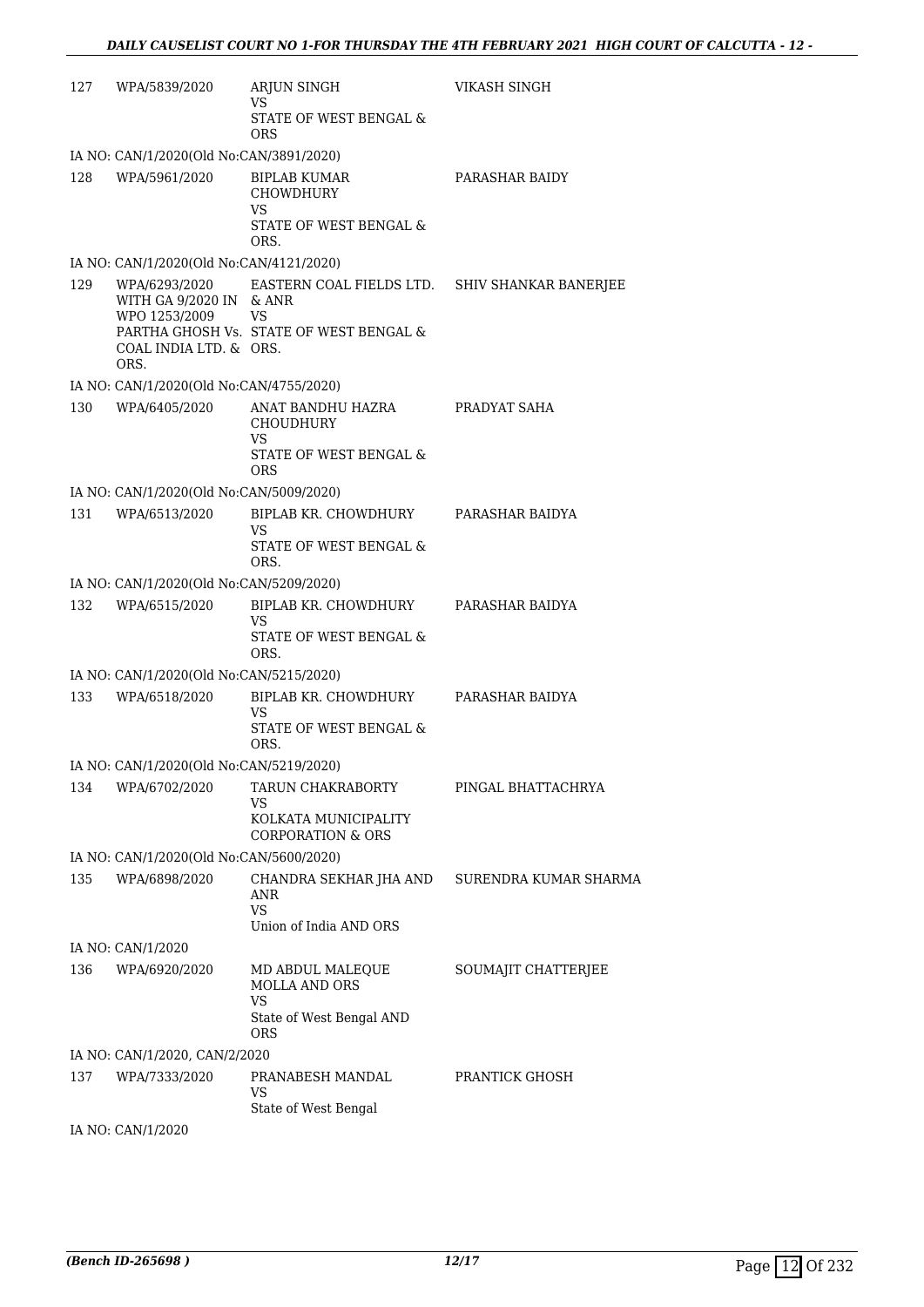#### *DAILY CAUSELIST COURT NO 1-FOR THURSDAY THE 4TH FEBRUARY 2021 HIGH COURT OF CALCUTTA - 13 -*

| 138 | WPA/7787/2020     | TATHAGATA DATTA<br>VS<br>Union of India                                         | TATHAGATA DUTTA (IN PERSON)    |
|-----|-------------------|---------------------------------------------------------------------------------|--------------------------------|
|     | IA NO: CAN/1/2020 |                                                                                 |                                |
| 139 | WPA/7803/2020     | MANOJ CHAKRABORTY<br>VS<br>Union of India                                       | PRATIP KUMAR CHATTERJEE        |
| 140 | WPA/7853/2020     | UMAPADA GHOSH                                                                   | SOURAV MONDAL                  |
|     |                   | <b>VS</b><br>State of West Bengal                                               |                                |
| 141 | WPA/7877/2020     | DEBOJYOTI ROY<br><b>VS</b><br>State of West Bengal                              | <b>MANAS KR DAS</b>            |
| 142 | WPA/7912/2020     | <b>SOURAV DUTTA</b><br>VS<br>STATE OF WEST BENGAL<br>AND ORS.                   | SALONI BHATTACHARJEE           |
| 143 | WPA/7916/2020     | <b>SOURAV DUTTA</b><br>VS<br>STATE OF WEST BENGAL<br>AND ORS.                   | SALONI BHATTACHARJEE           |
| 144 | WPA/8514/2020     | KALAM PAILAN<br>VS                                                              | DEBAJYTI DEB                   |
|     |                   | STATE OF WEST BENGAL<br>AND ORS.                                                |                                |
| 145 | WPA/8608/2020     | MOSTAQUE ALAM AND ANR<br>VS<br>THE UNION OF INDIA AND<br>ORS.                   | ANINDYA GHOSH                  |
|     | IA NO: CAN/1/2020 |                                                                                 |                                |
| 146 | WPA/8787/2020     | JOYDEEP KARMAKAR                                                                | <b>SOURAV HALDAR</b>           |
|     |                   | <b>VS</b><br>STATE OF WEST BENGAL<br>AND ORS.                                   |                                |
| 147 | WPA/8829/2020     | SANJAY BANERJEE                                                                 | SARBANANDA SANYAL              |
|     |                   | VS<br>THE UNION OF INDIA AND<br><b>ORS</b>                                      |                                |
| 148 | WPA/8859/2020     | PRASANT KUMAR ROY<br>VS                                                         | <b>Bidyut Baran Biswas</b>     |
|     |                   | STATE OF WEST BENGAL<br>AND ORS.                                                |                                |
| 149 | WPA/9431/2020     | <b>SUSHIL MONDAL AND</b><br>OTHERS<br><b>VS</b><br>STATE OF WEST BENGAL         | <b>AMIT BISWAS</b>             |
|     | WPA/9727/2020     | AND ORS.<br>SOMDYUTI PAREKH                                                     | STEVEDN SOURADIP BISWAS        |
| 150 |                   | VS<br>STATE OF WEST BENGAL<br>AND ORS.                                          |                                |
| 151 | WPA/9789/2020     | CHITTARANJAN HALDER<br>VS                                                       | SAIKATCHATTERJIIZINK@GMAIL.COM |
|     |                   | State of West Bengal                                                            |                                |
| 152 | WPA/10070/2020    | JAYDEB DAS AND ANR<br>VS<br><b>BAR COUNCIL OF WEST</b><br><b>BENGAL AND ORS</b> | RAJ KUMAR GUPTA                |
| 153 | WPA/10184/2020    | <b>SANDIP KONAR</b>                                                             | ANKITA DEY                     |
|     |                   | VS                                                                              |                                |
|     |                   | STATE OF WEST BENGAL<br>AND ORS.                                                |                                |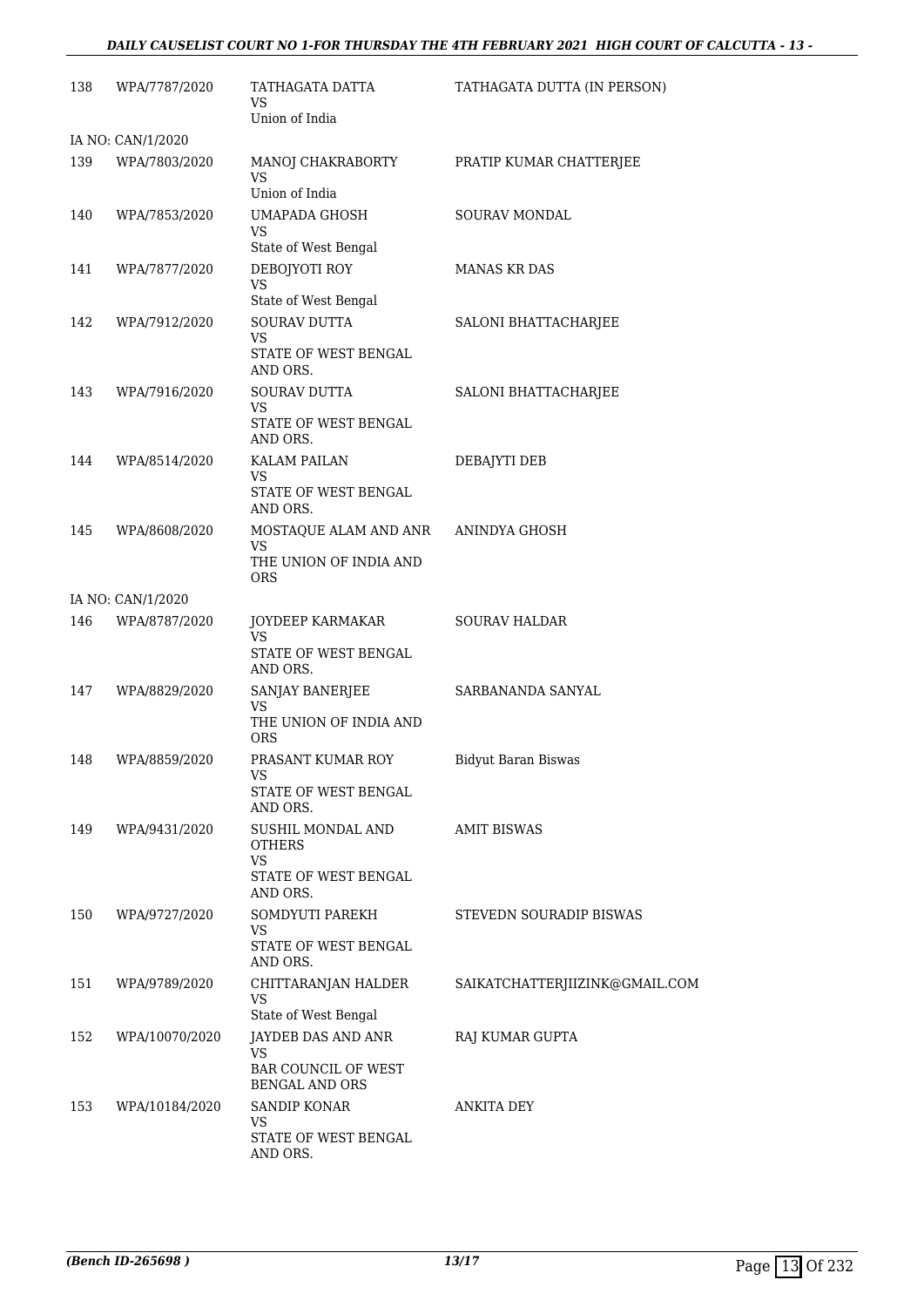| 154   | WPA/10230/2020 | RATAN SAHA<br>VS.<br>STATE OF WEST BENGAL<br>AND ORS.                                          | Madhurima Sarkar     |
|-------|----------------|------------------------------------------------------------------------------------------------|----------------------|
| 155   | WPA/10294/2020 | BABLU SOREN AND ORS<br>VS.<br>STATE OF WEST BENGAL<br>AND ORS.                                 | PRDIP PAUL           |
| 156   | WPA/10433/2020 | MAHAR FAROZ<br>VS.<br>THE ASSANSOL MUNICIPAL<br>CORPORATION                                    | RAKESH PRASAD SHAW   |
| 157   | WPA/10450/2020 | JAGANNATH ROY AND<br><b>OTHERS</b><br>VS.<br>STATE OF WEST BENGAL<br>AND ORS.                  | HARADHAN MONDAL      |
| 158   | WPA/10471/2020 | <b>DAKSHINBANGA</b><br>MATSYAJIBI FORUM AND<br><b>OTHERS</b><br>VS.<br>UNION OF INDIA AND ORS. | SAYANTI SENGUPTA     |
| 159   | WPA/10532/2020 | GURUDAS CHATTOPADHYAY<br>AND ANOTHER<br>VS.<br>STATE OF WEST BENGAL<br>AND ORS.                | <b>SANTANU MAJI</b>  |
| 160   | WPA/10535/2020 | <b>RANJIT ROY</b><br>VS<br>STATE OF WEST BENGAL<br>AND ORS.                                    | <b>SUNNY NANDY</b>   |
| 161   | WPA(P)/1/2021  | <b>MANOJ MONDAL</b><br>VS.<br>THE NATIONAL HIGHWAYS<br>AUTHORITY OF INDIA AND<br><b>OTHERS</b> | SUBRATA GOSWAMI      |
| 162   | WPA(P)/2/2021  | ANAR MOLLA<br>VS.<br>STATE OF WEST BENGAL<br>AND ORS.                                          | ASHOKE KUMAR NATH    |
| 163 — | WPA(P)/3/2021  | SK. MD. RAFIKUL ISLAM<br>VS<br>STATE OF WEST BENGAL<br>AND ORS.                                | BISWAPRIYA SAMANTA   |
| 164   | WPA(P)/4/2021  | NEJAMUDDIN AND ORS<br>VS.<br>STATE OF WEST BENGAL<br>AND ORS.                                  | PRONOJIT ROY         |
| 165   | WPA(P)/5/2021  | MAHAFUJA KHATUN<br><b>VS</b><br>THE PRINCIPAL SECRETARY<br>AND ORS                             | NILENDRA NARAYAN RAY |
| 166   | WPA(P)/6/2021  | SUBHASIS PACHHAL AND<br><b>ANOTHER</b><br>VS<br>STATE OF WEST BENGAL<br>AND ORS.               | SUBHASIS CHAKRABORTY |
| 167   | WPA(P)/7/2021  | SK EKRAM<br>VS<br>STATE OF WEST BENGAL<br>AND ORS.                                             | SK JAYED HOSSAIN     |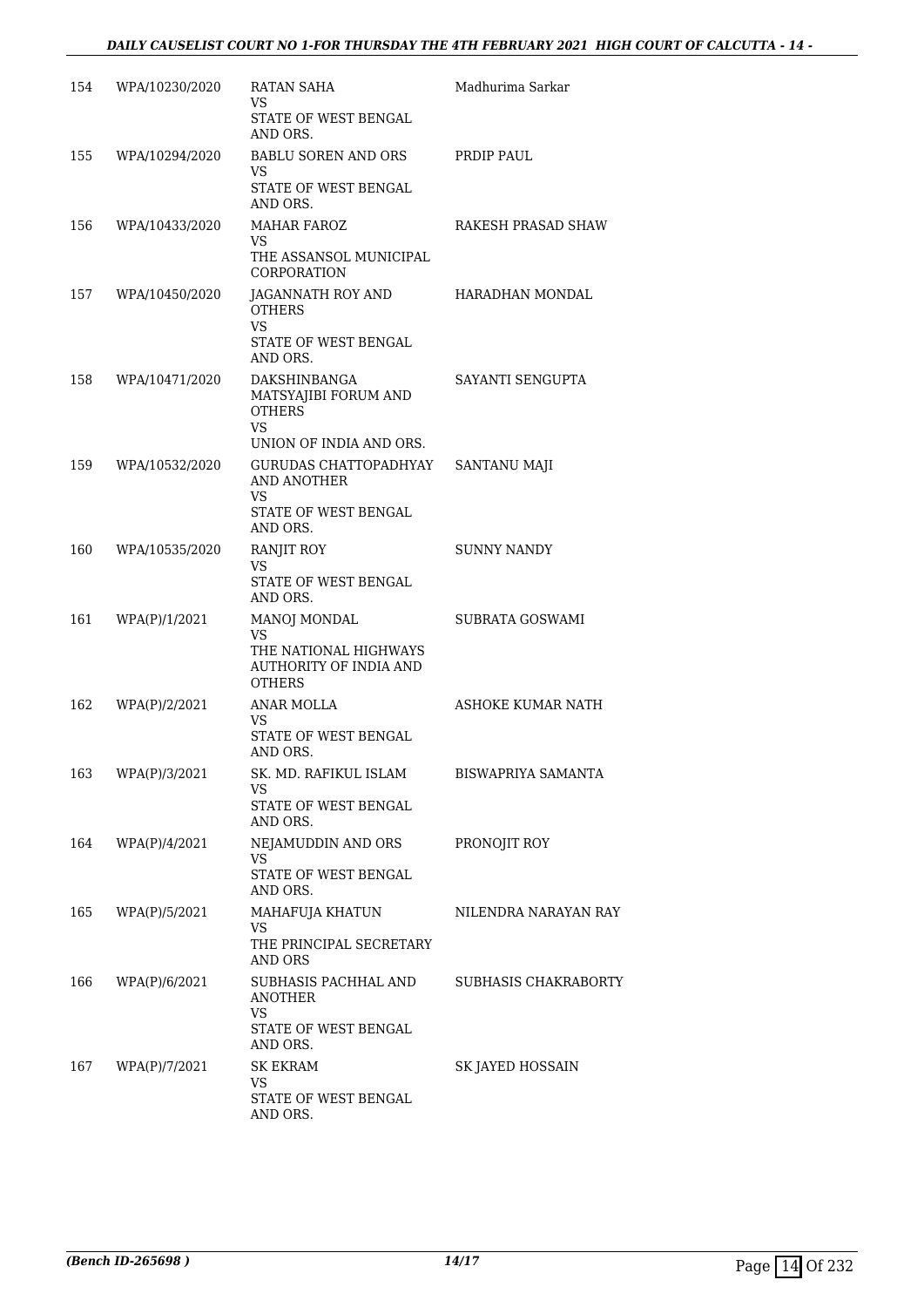| 168 | WPA(P)/8/2021  | <b>DHANANJAY</b><br>CHANDRAVANSHI AND<br><b>OTHERS</b><br>VS<br>UNION OF INDIA AND ORS.                                         | SUSMITA KUMARI SINGH       |
|-----|----------------|---------------------------------------------------------------------------------------------------------------------------------|----------------------------|
| 169 | WPA(P)/9/2021  | <b>SOYEB SARDAR</b><br>VS.<br>STATE OF WEST BENGAL                                                                              | <b>RUPSHA BHOWMIK</b>      |
|     |                | AND ORS.                                                                                                                        |                            |
| 170 | WPA(P)/13/2021 | SK. BABU LAL<br>VS.<br>STATE OF WEST BENGAL<br>AND ORS.                                                                         | RAJESH NASKAR              |
| 171 | WPA(P)/15/2021 | PARUL HALDAR<br><b>VS</b><br>STATE OF WEST BENGAL<br>AND ORS.                                                                   | PRATIMA BANERJEE           |
| 172 | WPA(P)/16/2021 | TATHAGATA DATTA<br>VS.<br>UNION OF INDIA AND ORS.                                                                               | TATHAGATA DATTA(IN PERSON) |
| 173 | WPA(P)/21/2021 | SUKHA CHAND MITRA AND<br><b>ORS</b><br><b>VS</b><br>STATE OF WEST BENGAL<br>AND ORS.                                            | ARDHENDU NAG               |
| 174 | WPA(P)/23/2021 | RANA MAHANTA<br>VS<br>UNION OF INDIA AND ORS.                                                                                   | DEBAPRIYA SAMANTA          |
| 175 | WPA(P)/28/2021 | <b>SUGATA SHANKAR ROY</b><br>VS.<br>UNION OF INDIA AND ORS.                                                                     |                            |
| 176 | WPA(P)/12/2021 | LUTFUR RAHAMAN AND<br><b>OTHERS</b><br><b>VS</b>                                                                                | ANINDYA GHOSH              |
|     |                | UNION OF INDIA AND ORS.                                                                                                         |                            |
| 177 | WPA(P)/17/2021 | SWADESH MAJUMDAR<br><b>VS</b><br>STATE OF WEST BENGAL<br>AND ORS.                                                               | NILENDRA NARAYAN RAY       |
| 178 | WPA(P)/18/2021 | SWADESH MAJUMDAR<br>VS<br>STATE OF WEST BENGAL<br>AND ORS.                                                                      | NILENDRA NARAYAN RAY       |
| 179 | WPA(P)/22/2021 | HOWRAH PARADISE SOCIAL<br>WELFARE ORGANIZATION<br>VS<br>UNION OF INDIA AND ORS.                                                 | ABHISHEK CHAKRABORTY       |
| 180 | WPA(P)/24/2021 | KOLKATTA<br>MUNICIPALCORPORATION<br><b>ENGINEER'S ALLIED</b><br>SERVICES ASSOCIATION<br>VS.<br>STATE OF WEST BENGAL<br>AND ORS. | MAHABOOB AHMED             |
| 181 | WPA(P)/25/2021 | SAKHI GHOSH HAZRA<br>VS<br>STATE OF WEST BENGAL<br>AND ORS.                                                                     | <b>BIKASH SHAW</b>         |
| 182 | WPA(P)/26/2021 | PROLAY JANA<br>VS<br>STATE OF WEST BENGAL<br>AND ORS.                                                                           | <b>MUKTESWAR MAITY</b>     |
|     |                |                                                                                                                                 |                            |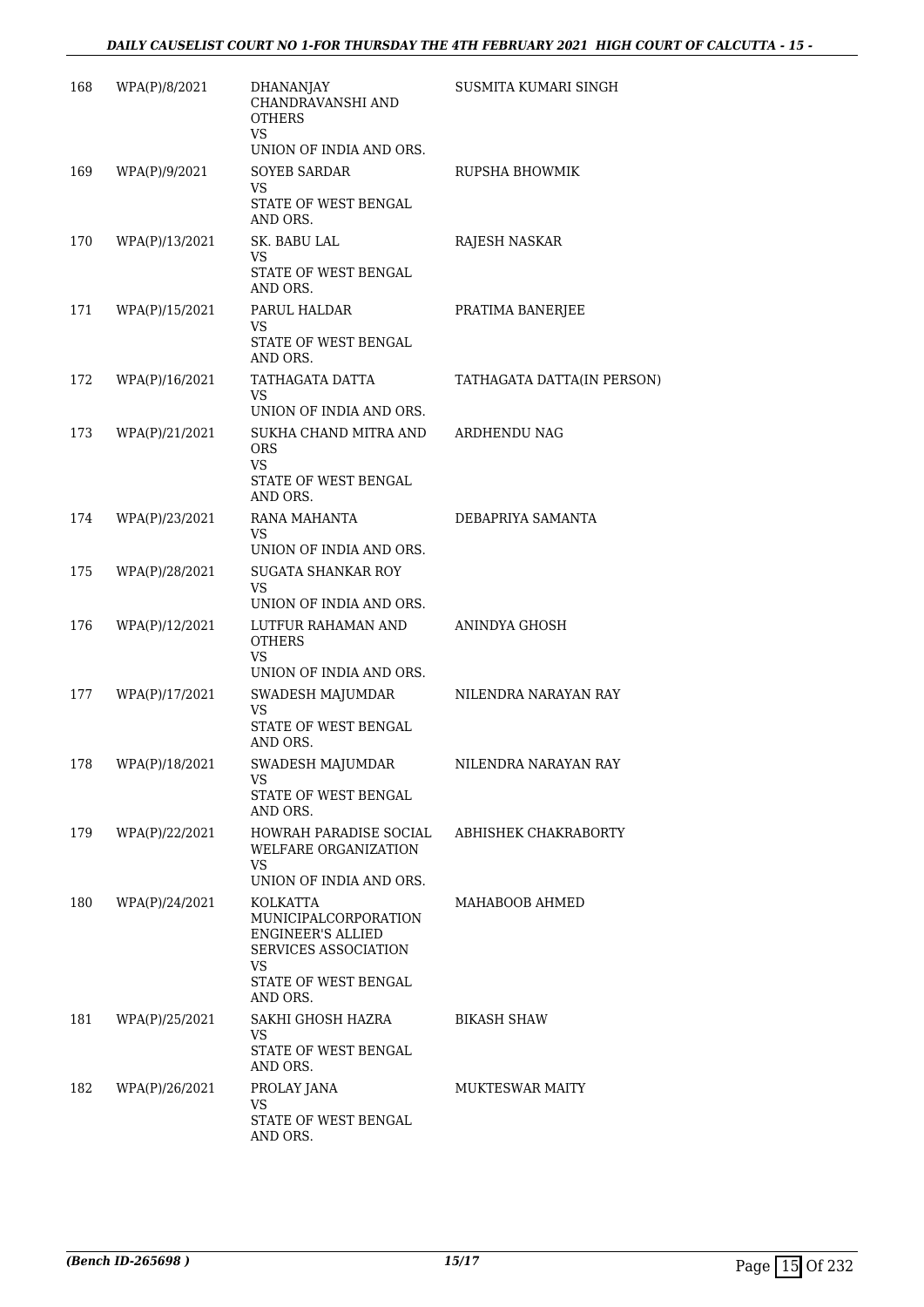| 183 | WPA(P)/29/2021       | <b>ANKUR SHARMA</b><br>VS.<br>STATE OF WEST BENGAL                                               | <b>SUSHOVAN DEY</b>                  |
|-----|----------------------|--------------------------------------------------------------------------------------------------|--------------------------------------|
| 184 | WPA(P)/30/2021       | AND ORS.<br><b>BIPLAB KUMAR</b><br><b>CHOWDHURY</b>                                              | PARASHAR BAIDYA                      |
|     |                      | VS<br>STATE OF WEST BENGAL<br>AND ORS.                                                           |                                      |
| 185 | WPA(P)/31/2021       | ASHIS MANDAL<br>VS.<br>STATE OF WEST BENGAL<br>AND ORS.                                          | ABHISEK ADDHYA                       |
| 186 | WPA(P)/32/2021       | UTTAM KUMAR PAUL<br>VS.<br>THE STATE OF WEST<br><b>BENGAL AND ORS</b>                            | TUSHAR SINHA MAHAPATRA               |
| 187 | WPA(P)/33/2021       | <b>RAJESH DAS</b><br>VS.<br>STATE OF WEST BENGAL<br>AND ORS.                                     | <b>SORMI DUTTA</b>                   |
| 188 | WPA(P)/34/2021       | <b>MOUSUMI DAS</b><br>VS                                                                         | DEBJANI DASGUPTA                     |
|     |                      | THE CHAIRPERSON AND<br><b>ORS</b>                                                                |                                      |
| 189 | WPA(P)/35/2021       | SIMANTA BHATTACHARJEE<br>VS.                                                                     | MADHUSHRI DUTTA                      |
|     |                      | STATE OF WEST BENGAL<br>AND ORS.                                                                 |                                      |
| 190 | WPA(P)/36/2021       | SUBRATA MONDAL<br>VS.<br>UNION OF INDIA AND ORS.                                                 | SUBHRANGSU PANDA                     |
| 191 | WPA(P)/37/2021       | ARUNANGSHU                                                                                       | ARUNANGSHU CHAKRABORT (IN            |
|     |                      | <b>CHAKRABORTY</b><br>VS<br>THE HON'BLE HIGH COURT<br>AT CALCUTTA                                | PERSON)                              |
| 192 | WPA(P)/43/2021       | <b>SHIBA PRASAD</b><br><b>CHAKRABORTY</b>                                                        | AKASHDEEP MUKHERJEE                  |
|     |                      | VS<br>STATE OF WEST BENGAL<br>AND ORS.                                                           |                                      |
| 193 | WPA(P)/46/2021       | <b>SANDIP MODAK</b><br>VS                                                                        | SUPRATIK SYAMAL                      |
|     |                      | STATE OF WEST BENGAL<br>AND ORS.                                                                 |                                      |
|     |                      |                                                                                                  | <b>CONTEMPT APPLICATION</b>          |
| 194 | CPAN/154/2017        | KOLKATA COMMUNITY<br>HUMAN RIGHT & WELFARE<br>ASSOCIATION@COMMUNITY<br>VS.<br>ABID HOSSAIN & ANR | DR. SUKUMAR MK. GHOSH (IN<br>PERSON) |
|     | wt195 WPA/29909/2015 | KOLKATA COMMUNITY                                                                                | DR SUKUMAR MK GHOSH IN PERSON        |
|     |                      | <b>HUMAN RIGHTS &amp;</b><br><b>WELFARE ASSOCIATION</b><br><b>VS</b>                             |                                      |
|     |                      | STATE OF WEST BENGAL &<br><b>ORS</b>                                                             |                                      |
| 196 | CPAN/528/2020        | AMITAVA GUHA<br>VS                                                                               | AMLAN KUMAR MUKHERJEE                |
|     |                      | NARAYAN SWARUP NIGAM                                                                             |                                      |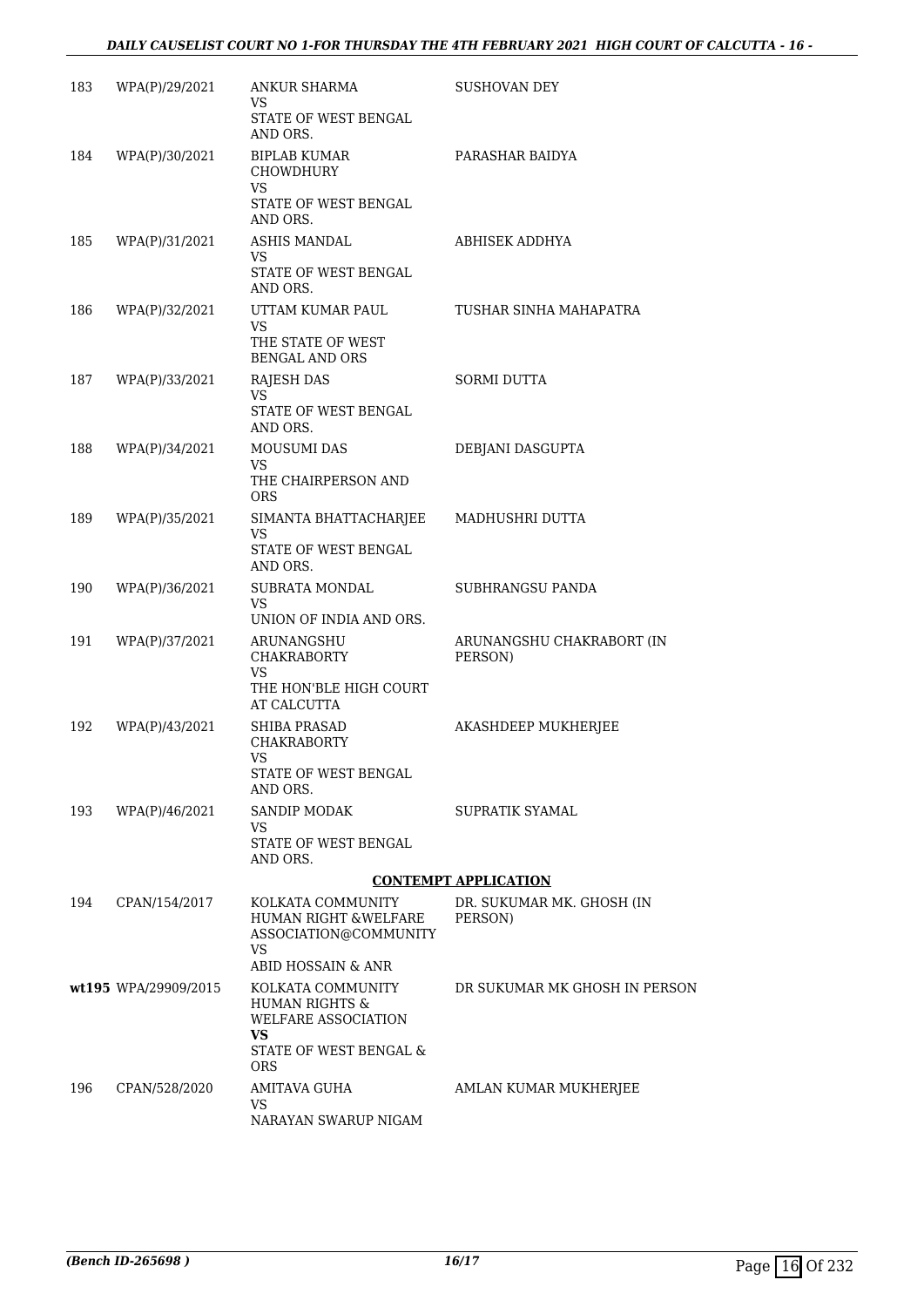|     | wt197 WPA/25851/2017                    | AMITAVA GUHA & ANR<br>VS                                                         | AMLAN KR MUKHERJEE    |
|-----|-----------------------------------------|----------------------------------------------------------------------------------|-----------------------|
|     |                                         | STATE OF WEST BENGAL &<br><b>ORS</b>                                             |                       |
| 198 | CPAN/84/2021                            | SWADESH MAJUMDAR<br><b>VS</b>                                                    | NILENDRA NARAYAN RAY  |
|     |                                         | H.K DWIVEDI AND ORS.                                                             |                       |
|     | wt199 WPA/21477/2019                    | THE COURT IN ITS OWN<br><b>MOTION</b><br>VS                                      |                       |
|     | wt200 WPA/14491/2019                    | SWADESH MAJUMDAR<br>VS                                                           | JYOTI PRAKASH KHAN    |
|     |                                         | STATE OF WEST BENGAL &<br>ORS.                                                   |                       |
|     |                                         |                                                                                  | <b>APPLICATION</b>    |
| 201 | RVW/144/2018                            | STATE OF W B<br>VS                                                               | SHUVRO PRAKASH LAHIRI |
|     |                                         | BISWAJIT CHAKRABORTY &<br><b>ORS</b>                                             |                       |
|     | IA NO: CAN/4/2019(Old No:CAN/7075/2019) |                                                                                  |                       |
|     | wt202 CPAN/1193/2019                    | <b>RITA MITRA</b>                                                                | SANJIB DUTTA          |
|     |                                         | VS<br>NARAYAN SWARUP NIGAM<br>& ORS                                              |                       |
|     | wt203 RVW/200/2019                      | STATE OF W B                                                                     | SHUVROPROKASH LAHIRI  |
|     |                                         | VS<br>BISWAJIT CHAKRABORTY &<br>ORS.                                             |                       |
|     | wt204 WPA/11848/2016                    | DEBASISH DEY & ORS                                                               | AMLAN KUMAR MUKHERJEE |
|     |                                         | VS<br>STATE OF WEST BENGAL &<br><b>ORS</b>                                       |                       |
|     | wt205 WPA/23291/2017                    | SURENDRA JENA<br>VS<br>UNION OF INDIA & ORS                                      | S. ROY CHOUDHURY      |
|     | wt206 WPA/25035/2014                    | ARJU CHOWDHURY & ORS                                                             | A K MUKHERJEE         |
|     |                                         | VS<br>STATE OF WEST BENGAL &                                                     |                       |
|     | wt207 WPA/26933/2017                    | <b>ORS</b><br><b>RITA MITRA</b>                                                  | SANJIB DUTTA          |
|     |                                         | VS                                                                               |                       |
|     |                                         | STATE OF WEST BENGAL &<br><b>ORS</b>                                             |                       |
|     | wt208 WPA/3930/2015                     | <b>BURDWAN MINI BUS</b><br><b>OWNERS WELFARE</b><br><b>ASSOCIATION &amp; ANR</b> | SAKTI PADA JANA       |
|     |                                         | VS<br>STATE OF WEST BENGAL &<br><b>ORS</b>                                       |                       |
|     | wt209 WPA/4102/2018                     | BISWAJIT CHAKRABORTY                                                             | SANJIB DUTTA          |
|     |                                         | VS.<br>STATE OF WEST BENGAL &<br><b>ORS</b>                                      |                       |
|     | IA NO: CAN/2/2021                       |                                                                                  |                       |
|     | wt210 WPA/4446/2018                     | <b>SK TUHRAB &amp; ORS</b>                                                       | AMLAN KUMAR MUKHERJEE |
|     |                                         | VS<br>STATE OF WEST BENGAL &<br>ORS                                              |                       |
|     | wt211 WPA/9831/2015                     | ABDUL AZIM & ORS.                                                                | AMLAN KR. MUKHERJEE   |
|     |                                         | VS.<br>STATE OF WEST BENGAL &<br>ORS.                                            |                       |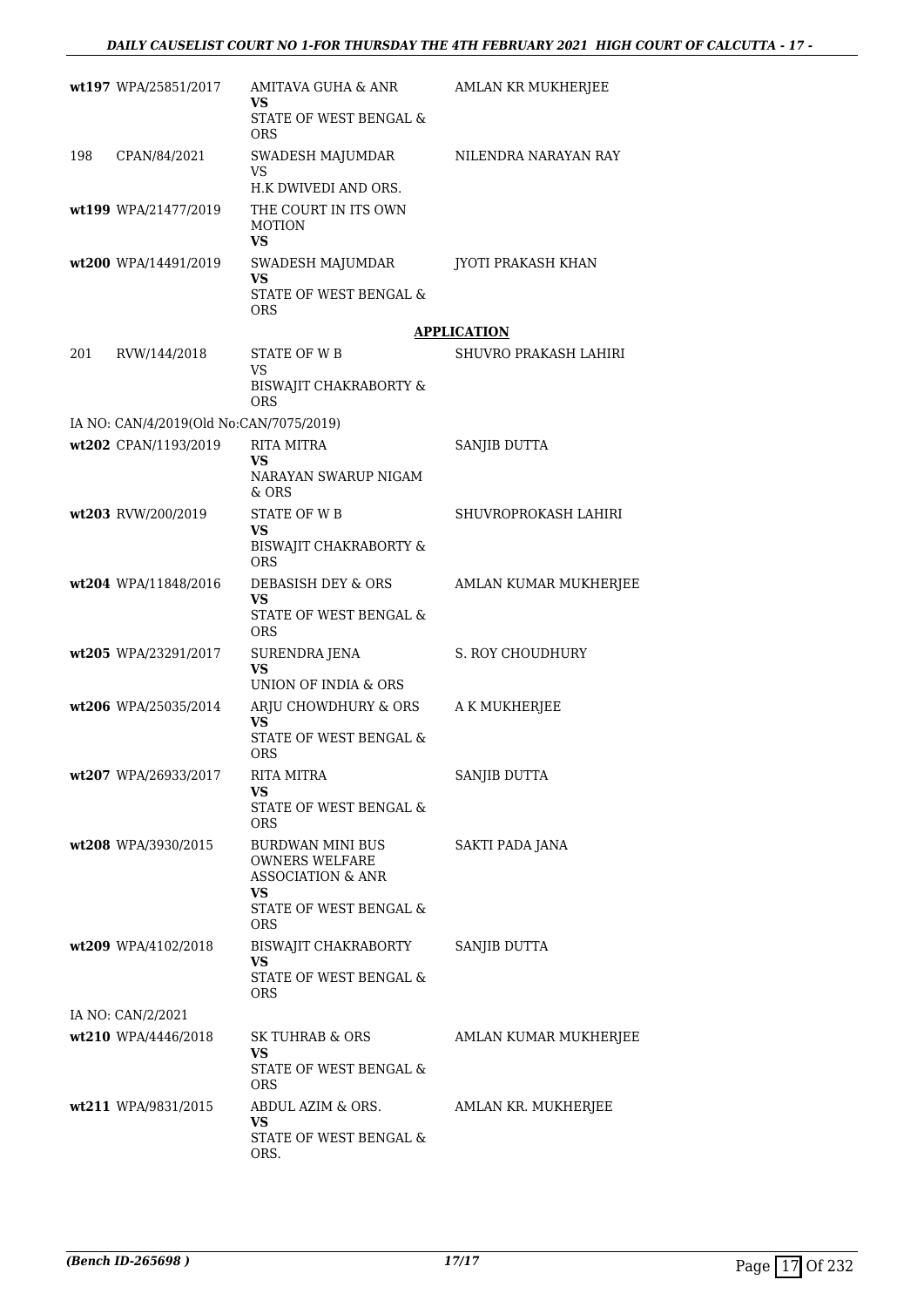

### **Appellate Side**

**DAILY CAUSELIST For Thursday The 4th February 2021**

**COURT NO. 16**

#### **DIVISION BENCH (DB - II)**

**AT 10:45 AM**

#### **HON'BLE JUSTICE RAJESH BINDAL HON'BLE JUSTICE ANIRUDDHA ROY**

#### **(VIA VIDEO CONFERENCE)**

**ON AND FROM MONDAY, THE 11TH JANUARY, 2021 – APPEALS RELATING TO LABOUR UNDER GROUP III AND APPLICATION CONNECTED THERETO;**

**APPEALS FROM ORDERS RELATING TO REVENUE UNDER GROUP – IV & ORHER STATUTORY REVENUE APPEALS EXCEPT LAND REVENUE TO BE HEARD BY DIVISION BENCH;**

**APPEALS RELATING TO CHARTERED ACCOUNTANTS ACT, COMPANY SECRETARIES ACT AND TAX TRIBUNAL MATTERS;** 

**INCOME TAX REFERENCE UNDER SECTION 256 OF THE INCOME TAX ACT;**

**MATTERS RELATING TO TRIBUNALS UNDER ARTICLE 323A & 323B OF THE CONSTITUTION OF INDIA (OTHER THAN TAX TRIBUNAL) INCLUDING APPLICATION CONNECTED THERETO;**

**AND**

**ON AND FROM MONDAY, THE 1ST FEBRUARY, 2021 AS LONG AS THE DIVISION BENCH COMPRISING OF HON'BLE CHIEF JUSLTICE THOTTATHIL B. RADHAKRISHNAN AND**  HON'BLE JUSTICE ARIJIT BANERJEE DOES NOT SIT - WILL TAKE, IN ADDITION TO THEIR **OWN LIST AND DETERMINATION, URGENT MATTERS RELATING TO THE LIST AND DETERMINATION OF THE DIVISION BENCH COMPRISING OF HON'BLE CHIEF JUSTICE THOTTATHIL B. RADHAKRISHNSN AND HON'BLE JUSTICE ARIJIT BANERJEE.**

**NOTE:**

**E-MENTIONING WILL BE TAKEN UP AT THE FIRST SITTING OF THE COURT. OUT OF WHICH ORIGINAL SIDE MATTERS WILL BE TAKEN UP FIRST AND THEN APPELLATE SIDE MATTERS WILL BE TAKEN UP.**

#### **ORIGINAL SIDE MATTERS WILL BE TKAEN UP IN THE FIRST HALF. APPELLATE SIDE MATTERS WILL BE TAKEN UP IN THE SECOND HALF OR SO SOON AFTER THE ORIGINAL SIDE LIST IS EXHAUSTED.**

**NOTE: MATTERS WILL BE TAKEN UP THROUGH PHYSICAL HEARING ONLY WHEN BOTH THE PARTIES ARE AGREED.**

#### **WEST BENGAL STATE ADMINISTRATIVE TRIBUNAL**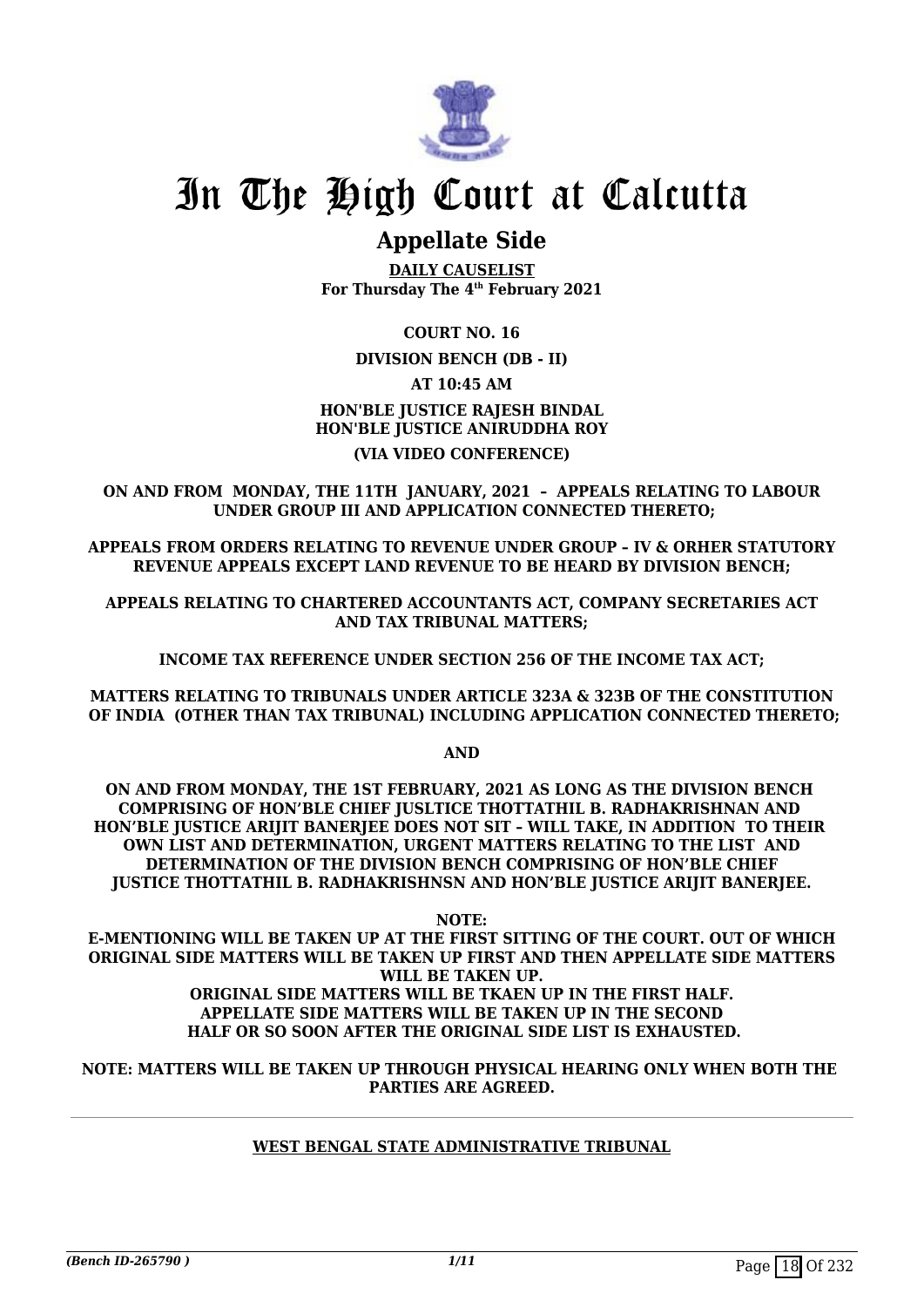| 1  | WP.ST/81/2017                           | AMAR SINGH HARIZON<br><b>VS</b><br>STATE OF WEST BENGAL &                | K K DEY                             |
|----|-----------------------------------------|--------------------------------------------------------------------------|-------------------------------------|
|    |                                         | <b>ORS</b>                                                               |                                     |
| 2  | WP.ST/70/2018                           | RANA PRATAP SINGH<br><b>VS</b><br>STATE OF WEST BENGAL &                 | <b>SUMOULI SARKAR</b>               |
|    |                                         | <b>ORS</b>                                                               |                                     |
| 3  | WP.ST/95/2018                           | ASIS KR. NASKAR<br><b>VS</b><br>STATE OF WEST BENGAL &                   | <b>SAMRAT DEY PAUL</b>              |
|    |                                         | ORS.                                                                     |                                     |
|    | IA NO: CAN/1/2019(Old No:CAN/9725/2019) |                                                                          |                                     |
| 4  | WP.ST/120/2018                          | <b>AVIJIT DAS &amp; ORS</b><br><b>VS</b><br>STATE OF WEST BENGAL         | <b>UDAYNARAYANA</b><br><b>BETAL</b> |
|    |                                         | &ORS                                                                     |                                     |
| 5  | WP.ST/132/2018                          | FIROJ SK<br><b>VS</b>                                                    | <b>FAZLUR RAHAMAN</b>               |
|    |                                         | STATE OF WEST BENGAL &<br><b>ANR</b>                                     |                                     |
| 6  | WP.ST/134/2018                          | DR. MANAB CHATTERJEE<br><b>VS</b>                                        | UTSAV DUTTA                         |
|    |                                         | STATE OF WEST BENGAL &<br><b>ORS</b>                                     |                                     |
| 7  | WP.ST/91/2019                           | SUDHANSU KARMAKAR &<br><b>ORS</b><br><b>VS</b><br>STATE OF WEST BENGAL & | <b>ASIT BARAN</b><br>MUKHERJEE      |
|    |                                         | <b>ORS</b>                                                               |                                     |
|    | IA NO: CAN/1/2019(Old No:CAN/8407/2019) |                                                                          |                                     |
| 8  | WP.ST/152/2019                          | TARAK UPADHYAY<br>VS                                                     | ANUP DASGUPTA                       |
|    |                                         | STATE OF WEST BENGAL &<br>ORS.                                           |                                     |
|    | wt9 CPAN/1390/2019                      | TARAK UPADHYAY<br><b>VS</b>                                              | <b>SUMITA SARKAR</b>                |
|    |                                         | PARAMANU BHOWMICK &<br><b>ANR</b>                                        |                                     |
| 10 | WP.ST/11/2020<br>$(08-02-2021)$         | SMRITIKANA DEY<br>VS                                                     | <b>INDRAJIT BISWAS</b>              |
|    |                                         | STATE OF WEST BENGAL &<br><b>ORS</b>                                     |                                     |
| 11 | WP.ST/13/2020                           | DEBASISH DHIBAR & ORS<br><b>VS</b>                                       | MD ASHRAFUL HUQ                     |
|    |                                         | STATE OF WEST BENGAL &<br><b>ORS</b>                                     |                                     |
| 12 | WP.ST/20/2020                           | KULESH CH. MONDAL<br><b>VS</b><br>UTTAM KR. PATRA                        | RAJESH KR. SHAH                     |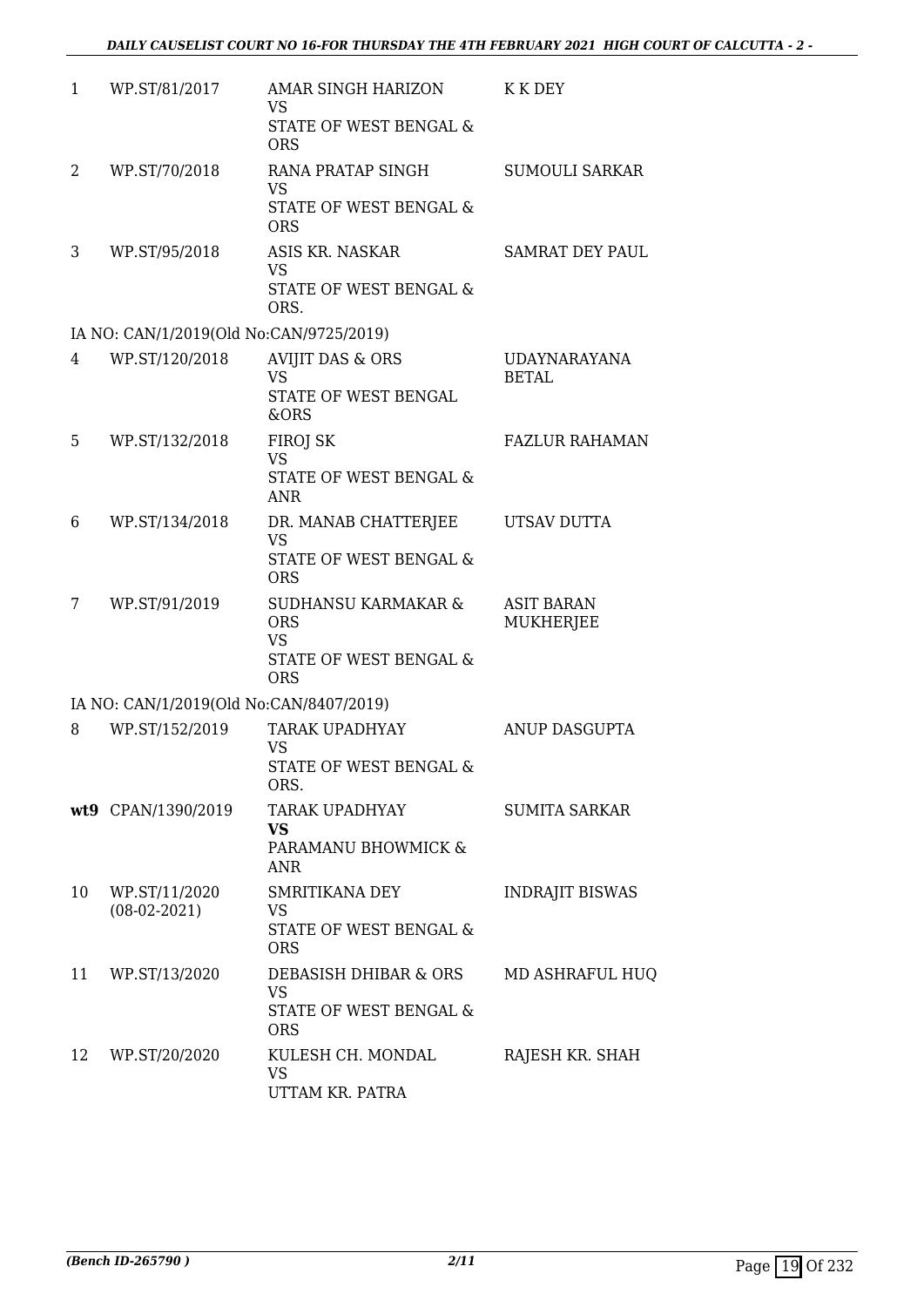| 13 | WP.ST/21/2020                 | SUBHAS CH. KONAR<br><b>VS</b><br>STATE OF WEST BENGAL &<br>ORS.                                      | <b>SUMITRA</b>          |
|----|-------------------------------|------------------------------------------------------------------------------------------------------|-------------------------|
|    | IA NO: CAN/1/2021, CAN/2/2021 |                                                                                                      |                         |
| 14 | WP.ST/22/2020                 | STATE OF WB & ANR.<br><b>VS</b><br><b>BIPLAB ROY</b>                                                 | ARKA KR. NAG            |
| 15 | WP.ST/23/2020                 | THE STATE OF WB & ORS.<br>VS.<br>PRIYAM UPADHYAY                                                     | ARKA KR. NAG            |
| 16 | WP.ST/24/2020                 | THE STATE OF WEST<br>BENGAL & ORS.<br><b>VS</b><br>TILOK CH. MONDAL & ORS.                           | ARKA KR. NAG            |
|    |                               | IA NO: CAN/1/2020, CAN/2/2020, CAN/3/2020, CAN/4/2020                                                |                         |
| 17 | WP.ST/26/2020                 | THE STATE OF WEST<br>BENGAL & ORS.<br><b>VS</b><br>SANJIB DOLUI & ORS.                               | ARKA KR. NAG            |
|    |                               | IA NO: CAN/1/2020(Old No:CAN/4808/2020), CAN/2/2020, CAN/3/2020                                      |                         |
| 18 | WP.ST/28/2020                 | <b>SAJAL BISWAS</b>                                                                                  | <b>IBRAHIM SHAIKH</b>   |
|    |                               | <b>VS</b><br>STATE OF WEST BENGAL &<br><b>ORS</b>                                                    |                         |
| 19 | WP.ST/29/2020                 | STATE OF WEST BENGAL & PRANAB HALDER<br><b>ORS</b><br><b>VS</b><br>KALIPROSAD MONDAL &<br><b>ANR</b> |                         |
| 20 | WP.ST/33/2020                 | THE STATE OF WEST<br><b>BENGAL</b><br>VS                                                             | <b>SOMNATH NASKAR</b>   |
|    |                               | <b>TUTU KAPRI &amp; ORS</b>                                                                          |                         |
| 21 | WP.ST/36/2020                 | MD SAMSUDDOZA<br><b>VS</b><br>STATE OF WEST BENGAL &<br><b>ORS</b>                                   | <b>SUBRATA GHOSH</b>    |
| 22 | WP.ST/38/2020                 | <b>BALAI CHAKRABORTY</b><br><b>VS</b><br><b>STATE OF WEST BENGAL &amp;</b><br><b>ORS</b>             | ANANYA NEOGI            |
| 23 | WP.ST/45/2020                 | <b>GOUTAM CHOWDHURY &amp;</b><br><b>ANR</b><br><b>VS</b><br>STATE OF WEST BENGAL &<br><b>ORS</b>     | <b>SOMA CHAKRABARTY</b> |
| 24 | WP.ST/49/2020                 | THE STATE OF WEST<br><b>BENGAL &amp; ORS</b><br><b>VS</b><br><b>SUVASISH KUNDU &amp; ORS</b>         | KAKALI SAMAJPATY        |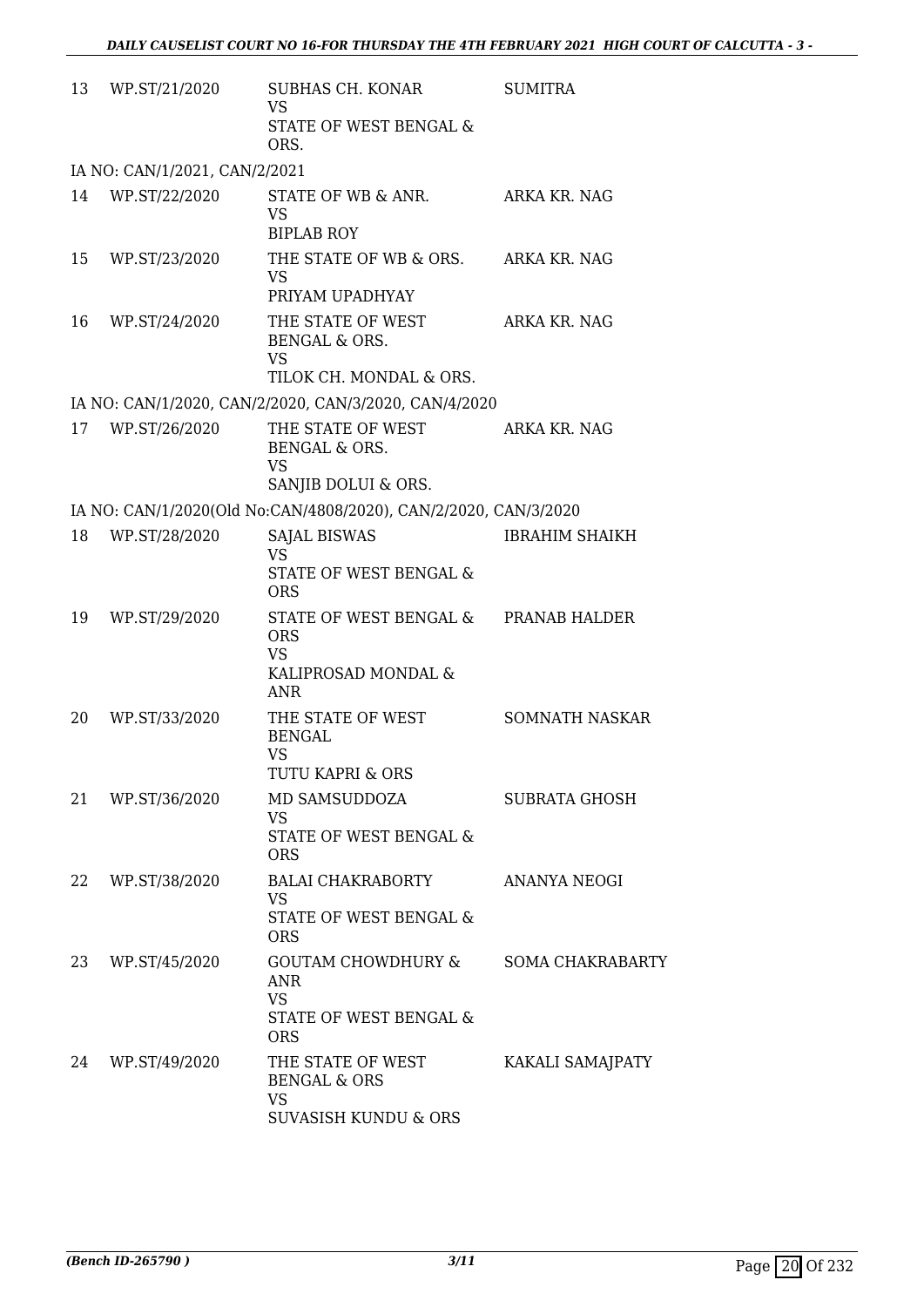| 25 | WP.ST/50/2020     | SK. ENAIT ALI<br><b>VS</b><br>STATE OF WEST BENGAL &<br><b>ORS</b>                                      | <b>DIVYA TIWARY</b>                 |
|----|-------------------|---------------------------------------------------------------------------------------------------------|-------------------------------------|
| 26 | WP.ST/51/2020     | RAJANI KANTA JANA<br><b>VS</b><br>STATE OF WEST BENGAL &<br><b>ORS</b>                                  | SANJOY KR SARKAR                    |
| 27 | WP.ST/52/2020     | <b>SADHAN SINGH &amp; ORS</b><br><b>VS</b><br>STATE OF WEST BENGAL &<br><b>ORS</b>                      | <b>SIMANTIKA</b><br><b>DASGUPTA</b> |
|    | IA NO: CAN/1/2020 |                                                                                                         |                                     |
| 28 | WP.ST/54/2020     | <b>BHUSAN SINGH</b><br><b>VS</b><br>STATE OF WEST BENGAL &<br><b>ORS</b>                                | KAMAL KANTA KAR                     |
| 29 | WP.ST/56/2020     | JAJNASENI DESHBANDHABI<br><b>VS</b><br>STATE OF WEST BENGAL &<br><b>ORS</b>                             | SUDIPTA DASGUPTA                    |
| 30 | WP.ST/85/2020     | ABICHAL CHATTOPADHYAY<br><b>VS</b><br>STATE OF WEST BENGAL<br>AND ORS.                                  | <b>SUMAN</b><br><b>CHAKRABARTY</b>  |
| 31 | WP.ST/87/2020     | DR ANIRBAN DASGUPTA<br><b>VS</b><br>STATE OF WEST BENGAL<br>AND ORS.                                    | <b>BISWARUP NANDY</b>               |
| 32 | WP.ST/94/2020     | <b>KENEDY RAY</b><br><b>VS</b><br>State of West Bengal                                                  | <b>BISWARUP NANDY</b>               |
| 33 | WP.ST/97/2020     | PRADIP KR. CHATTERJEE<br><b>VS</b><br>STATE OF WEST BENGAL<br>AND ORS.                                  | MANOJIT PAL                         |
| 34 | WP.ST/104/2020    | <b>AMIT KUMAR</b><br>MUKHOPADHYAY AND<br><b>OTHERS</b><br><b>VS</b><br>STATE OF WEST BENGAL<br>AND ORS. | <b>BHARAT BHUSAN</b>                |
| 35 | WP.ST/106/2020    | <b>SUMAN KAR AND OTHERS</b><br><b>VS</b><br>STATE OF WEST BENGAL<br>AND ORS.                            | <b>GOPAL DAS</b>                    |
| 36 | WP.ST/1/2021      | SUMANA SADAR (MONDAL) MRINAL KANTI MAITY<br><b>VS</b><br>STATE OF WEST BENGAL<br>AND ORS.               |                                     |
| 37 | WP.ST/3/2021      | <b>SUNITA GURUNG</b><br><b>VS</b><br>STATE OF WEST BENGAL<br>AND ORS.                                   | <b>RTASAMOY MONDAL</b>              |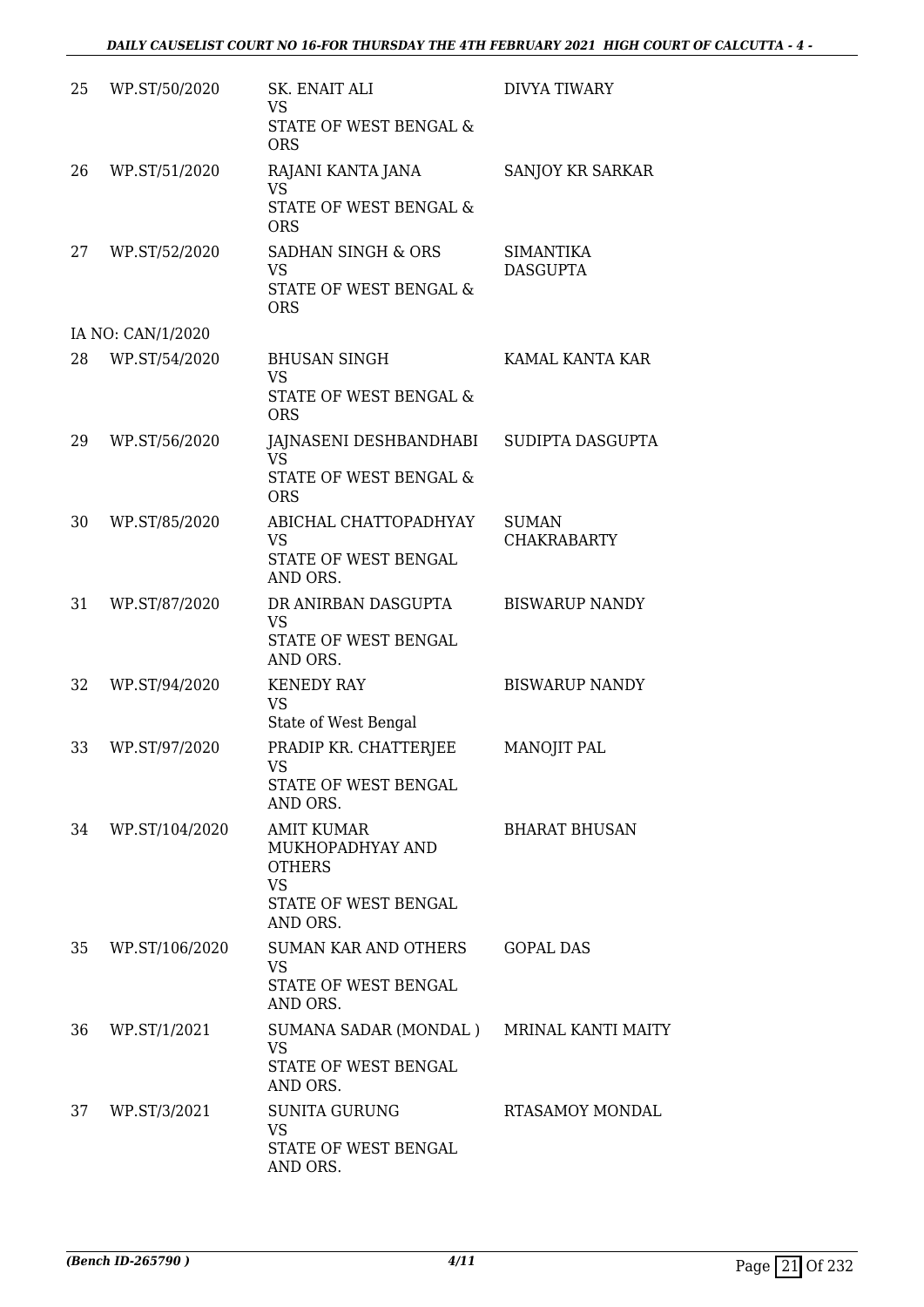| 38 | WP.ST/4/2021                            | CHANDRAWATI DEVI<br><b>VS</b><br>STATE OF WEST BENGAL<br>AND ORS.                                        | <b>ARIJIT DEY</b>                      |
|----|-----------------------------------------|----------------------------------------------------------------------------------------------------------|----------------------------------------|
| 39 | WP.ST/5/2021                            | MAMLUN NESHA @<br>MAMLUN NISHA @<br><b>MAMLUN NESSA</b><br><b>VS</b><br>STATE OF WEST BENGAL<br>AND ORS. | DEBASHIS BANERJEE                      |
|    |                                         | <b>CENTRAL ADMN. TRIBUNAL</b>                                                                            |                                        |
| 40 | WP.CT/225/2013                          | RADHESHYAM MRIDHA<br><b>VS</b><br>UNION OF INDIA & ORS.                                                  | <b>APRATIM</b><br><b>BHATTACHARYYA</b> |
| 41 | WP.CT/59/2014                           | UNION OF INDIA<br><b>VS</b><br><b>SUBRATA MUKHERJEE &amp;</b><br>217 ORS                                 | SUBRATA DASGUPTA                       |
|    | IA NO: CAN/1/2015(Old No:CAN/9528/2015) |                                                                                                          |                                        |
| 42 | WP.CT/128/2015                          | UNION OF INDIA & ORS<br><b>VS</b><br>AJITESH DAS & ORS                                                   | CHANDREYI ALAM<br><b>GUPTA</b>         |
| 43 | WP.CT/141/2015                          | UNION OF INDIA & ORS<br><b>VS</b><br>DR ANJAN DASGUPTA                                                   | <b>SWAPAN BANERJEE</b>                 |
| 44 | WP.CT/217/2016                          | PADMABATI MITRA<br><b>VS</b><br>UNION OF INDIA & ANR                                                     | KUNAL GANGULY                          |
|    | IA NO: CAN/1/2020                       |                                                                                                          |                                        |
| 45 | WP.CT/16/2018                           | UNION OF INDIA & ORS<br><b>VS</b><br>ANGAD MAHATO & ANR                                                  | ARPA CHAKRABORTY                       |
| 46 | WP.CT/38/2018                           | DHARAM PAL<br><b>VS</b><br>UNION OF INDIA & ORS                                                          | A GHOSH                                |
| 47 | WP.CT/102/2018                          | MUKUL CH. MONDAL<br><b>VS</b><br>UNION OF INDIA & ORS.                                                   | VICTOR CHATTERJEE                      |
| 48 | WP.CT/108/2018                          | RANAJIT KUMAR PANDIT &<br><b>ORS</b><br><b>VS</b><br><b>MRINMOY PAL &amp; ORS</b>                        | <b>SAMIT K MONDAL</b>                  |
| 49 | WP.CT/80/2019                           | UNION OF INDIA & ORS<br><b>VS</b><br>JOY HIND PRASAD & ORS                                               | SANAJIT KUMAR<br><b>GHOSH</b>          |
| 50 | WP.CT/20/2020                           | <b>SUSHOVAN SARKAR</b><br><b>VS</b><br>UNION OF INDIA & ORS10                                            | <b>BARUN CHATTERJEE</b>                |
| 51 | WP.CT/21/2020                           | UNION OF INDIA & ORS<br><b>VS</b><br>MONOJIT ROY                                                         | SANAJIT KUMAR<br><b>GHOSH</b>          |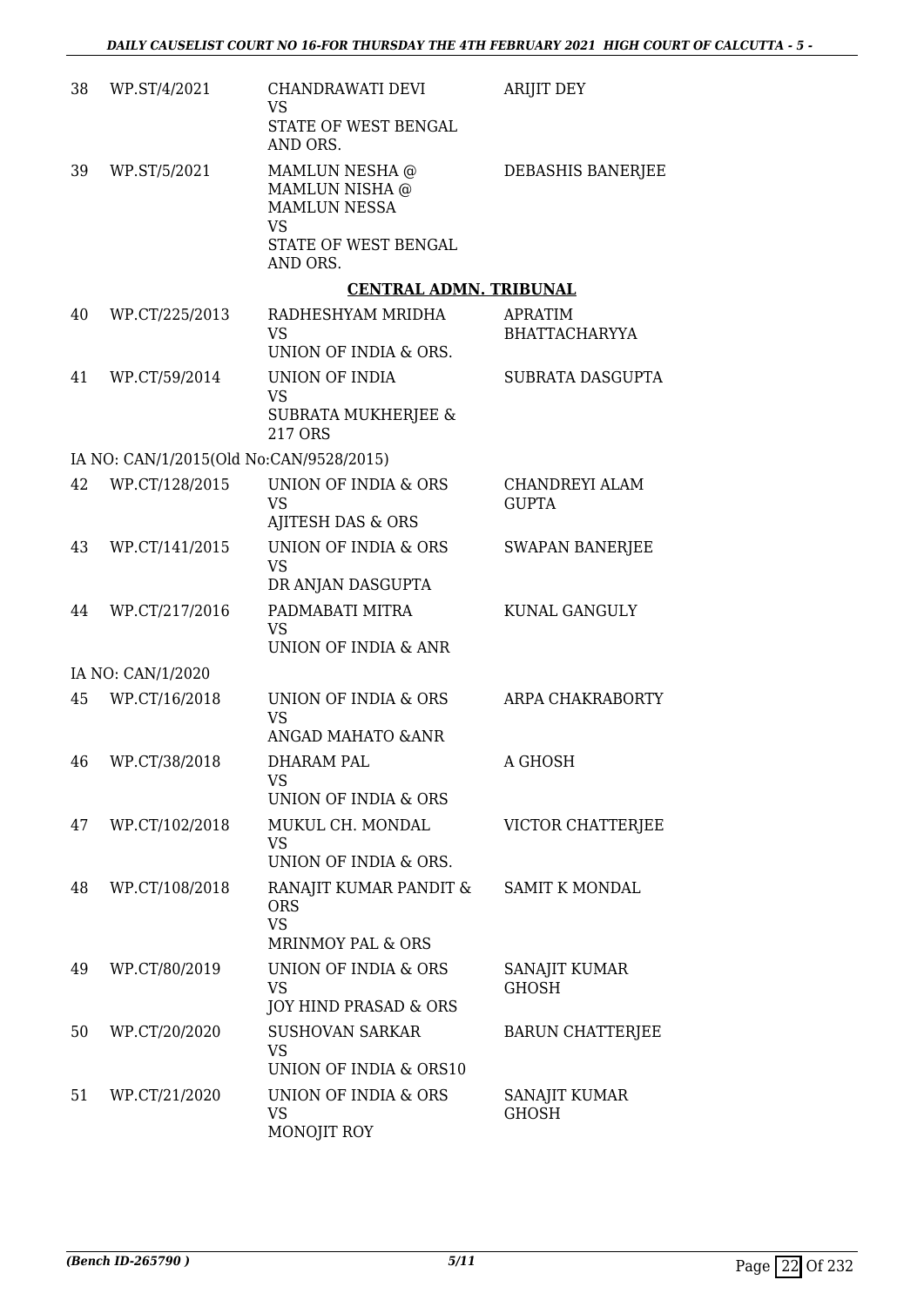| 52 | WP.CT/23/2020 | UNION OF INDIA & ORS<br><b>VS</b><br>RINKU CHAKRABORTY &<br>ORS            | <b>SOURAV MANDAL</b>                  |
|----|---------------|----------------------------------------------------------------------------|---------------------------------------|
| 53 | WP.CT/24/2020 | SURYA NARAYAN MULLICK<br><b>VS</b><br>UNION OF INDIA & ORS.                | <b>BARUN CHATTERJEE</b>               |
| 54 | WP.CT/27/2020 | UNION O INDIA & ORS.<br><b>VS</b><br>BIMAL CH. PAUL & ORS.                 | <b>SUSMITA SAHA</b><br><b>DUTTA</b>   |
| 55 | WP.CT/30/2020 | ANUP KUMAR MITRA & ORS<br><b>VS</b><br>UNION OF INDIA & ORS                | PAPPU ADHIKARI                        |
| 56 | WP.CT/31/2020 | <b>AMBIA KHATUN</b><br><b>VS</b><br>UNION OF INDIA & ORS                   | <b>SANDIP MONDAL</b>                  |
| 57 | WP.CT/32/2020 | <b>AMARJIT SINGH</b><br>VS<br>UNION OF INDIA & ORS.                        | <b>SOUMEN</b><br><b>BHATTACHARJEE</b> |
| 58 | WP.CT/45/2020 | SUJIT KUMAR KAR<br><b>VS</b><br><b>HINDUSTHAN COPPER</b><br><b>LIMITED</b> | ARGHA CHOWDHURY                       |
| 59 | WP.CT/49/2020 | UNION OF INDIA AND ORS<br><b>VS</b><br><b>MANISH KUMAR AND ORS</b>         | <b>SUMAN BASU</b>                     |
| 60 | WP.CT/60/2020 | MD ELIAS KHAN<br><b>VS</b><br>STEEL AUTHORITY OF<br><b>INDIA AND ORS</b>   | SANDIPAN BANERJEE                     |
| 61 | WP.CT/70/2020 | UNION OF INDIA AND ORS.<br><b>VS</b><br>RAJKUMAR PRASAD AND<br>ANR         | MUKESH KUMAR<br><b>GUPTA</b>          |
| 62 | WP.CT/71/2020 | UNION OF INDIA AND<br><b>OTHERS</b><br><b>VS</b><br>DEO RAJ RAM            | <b>SHANKAR RANJAN</b><br><b>SEN</b>   |
| 63 | WP.CT/72/2020 | UNION OF INDIA AND ORS.<br><b>VS</b><br><b>BHOLA MAHATO</b>                | SHANKAR RANJAN<br><b>SEN</b>          |
| 64 | WP.CT/73/2020 | UNION OF INDIA AND ORS.<br>VS<br><b>GULAM RASOOL</b>                       | SHANKAR RANJAN<br><b>SEN</b>          |
| 65 | WP.CT/74/2020 | Union of India<br><b>VS</b><br>SANDIP MAITY @ MAITI                        | <b>SHANKAR RANJAN</b><br><b>SEN</b>   |
| 66 | WP.CT/75/2020 | UNION OF INDIA AND ORS.<br><b>VS</b><br>CHANDI DAS KHAN AND<br><b>ORS</b>  | DEEPAK KR SINGH                       |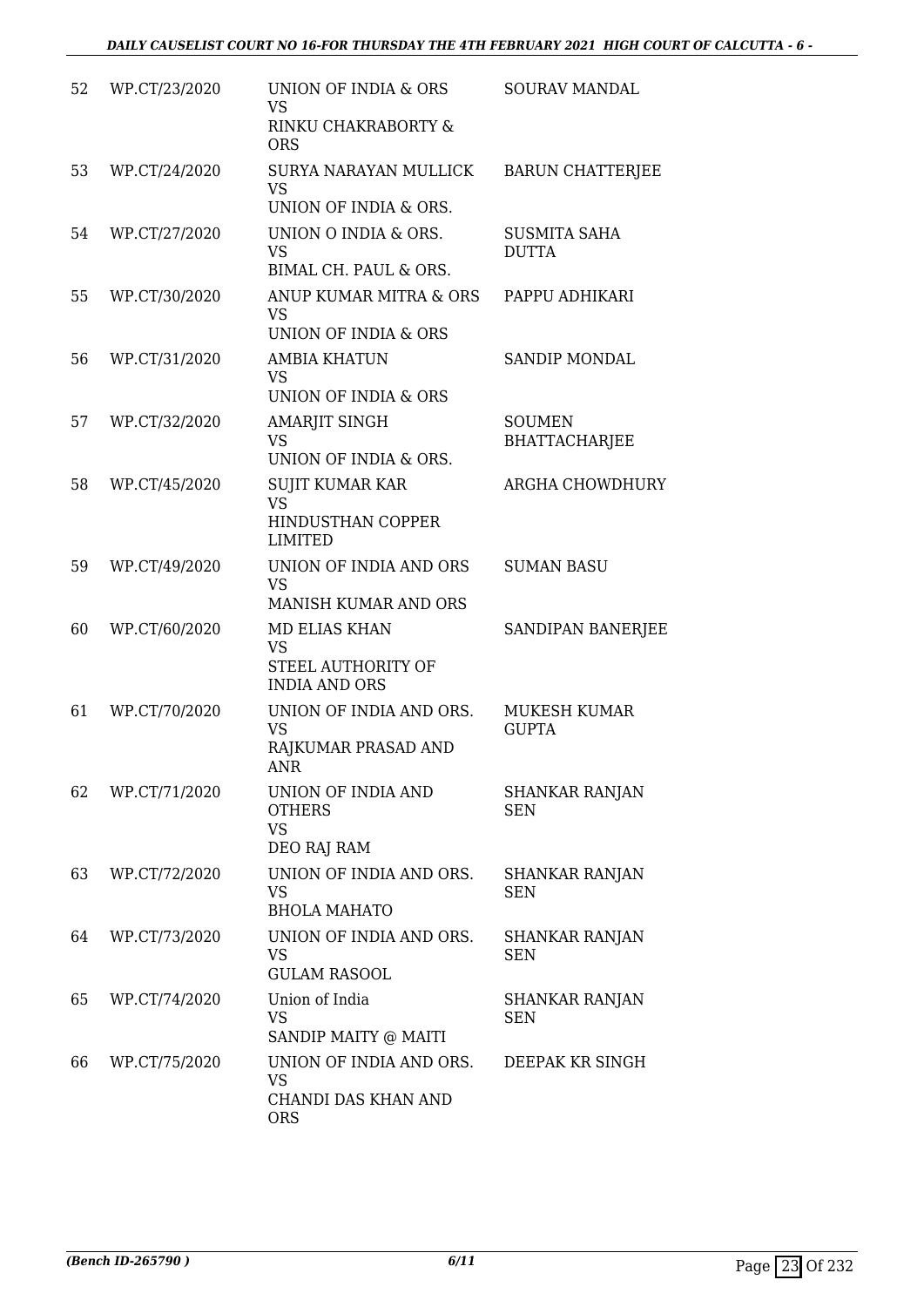| 67 | WP.CT/76/2020     | Union of India<br><b>VS</b><br><b>JAIPAL KARKETTA</b>                                  | <b>SHANKAR RANJAN</b><br><b>SEN</b> |
|----|-------------------|----------------------------------------------------------------------------------------|-------------------------------------|
| 68 | WP.CT/77/2020     | UNION OF INDIA AND ORS.<br><b>VS</b><br><b>BANWARI MISTRY</b>                          | <b>SHANKAR RANJAN</b><br><b>SEN</b> |
| 69 | WP.CT/78/2020     | UNION OF INDIA AND<br><b>OTHERS</b><br><b>VS</b><br><b>SHYAM PRASAD GUPTA</b>          | SHANKAR RANJAN<br><b>SEN</b>        |
| 70 | WP.CT/79/2020     | UNION OF INDIA AND<br><b>OTHERS</b><br><b>VS</b><br><b>BAL MUKUND MAHATO</b>           | <b>SHANKAR RANJAN</b><br><b>SEN</b> |
| 71 | WP.CT/1/2021      | UNION OF INDIA AND ORS.<br><b>VS</b><br>NABA KUMAR DEY AND<br><b>ANR</b>               | SANAJIT KUMAR<br><b>GHOSH</b>       |
| 72 | WP.CT/2/2021      | UNION OF INDIA AND ORS.<br><b>VS</b><br>SUBRATA RANJAN DAS                             | <b>SHANKAR RANJAN</b><br><b>SEN</b> |
| 73 | WP.CT/3/2021      | UNION OF INDIA AND ORS.<br><b>VS</b><br>VIJOY KUMAR GUPTA                              | <b>APARNA BANERJEE</b>              |
| 74 | WP.CT/4/2021      | UNION OF INDIA AND ORS.<br><b>VS</b><br><b>SUSHIL KUMAR DEY</b>                        | S.N.DUTTA                           |
|    | IA NO: CAN/1/2021 |                                                                                        |                                     |
| 75 | WP.CT/5/2021      | ARKAPRAVA BANERJEE<br><b>VS</b><br>UNION OF INDIA AND ORS.                             | <b>SRINJAY DAS</b>                  |
| 76 | WP.CT/6/2021      | RAJESH KUMAR<br><b>VS</b><br>UNION OF INDIA AND ORS.                                   | PHATICK CHANDRA<br><b>DAS</b>       |
| 77 | WP.CT/7/2021      | UNION OF INDIA AND ORS.<br><b>VS</b><br>MD IMRAN RAJA                                  | SOMA RAY                            |
| 78 | WP.CT/8/2021      | NAVODAYA VIDYALAYA<br><b>SAMITI</b><br><b>VS</b><br>MRINMOY KONAR AND ORS              | PULAKESH BAJPAYEE                   |
| 79 | WP.CT/9/2021      | NAVODAYA VIDYALAYA<br><b>SAMITI</b><br><b>VS</b><br>SATYASIS PRADHAN AND<br><b>ORS</b> | PULAKESH BAJPAYEE                   |
| 80 | WP.CT/10/2021     | <b>BAPPA MONDAL</b><br><b>VS</b><br>UNION OF INDIA AND ORS.                            | <b>GORA CHAND</b><br><b>SAMANTA</b> |
| 81 | WP.CT/11/2021     | PROSENJIT MONDAL<br><b>VS</b><br>UNION OF INDIA AND ORS.                               | <b>GORA CHAND</b><br><b>SAMANTA</b> |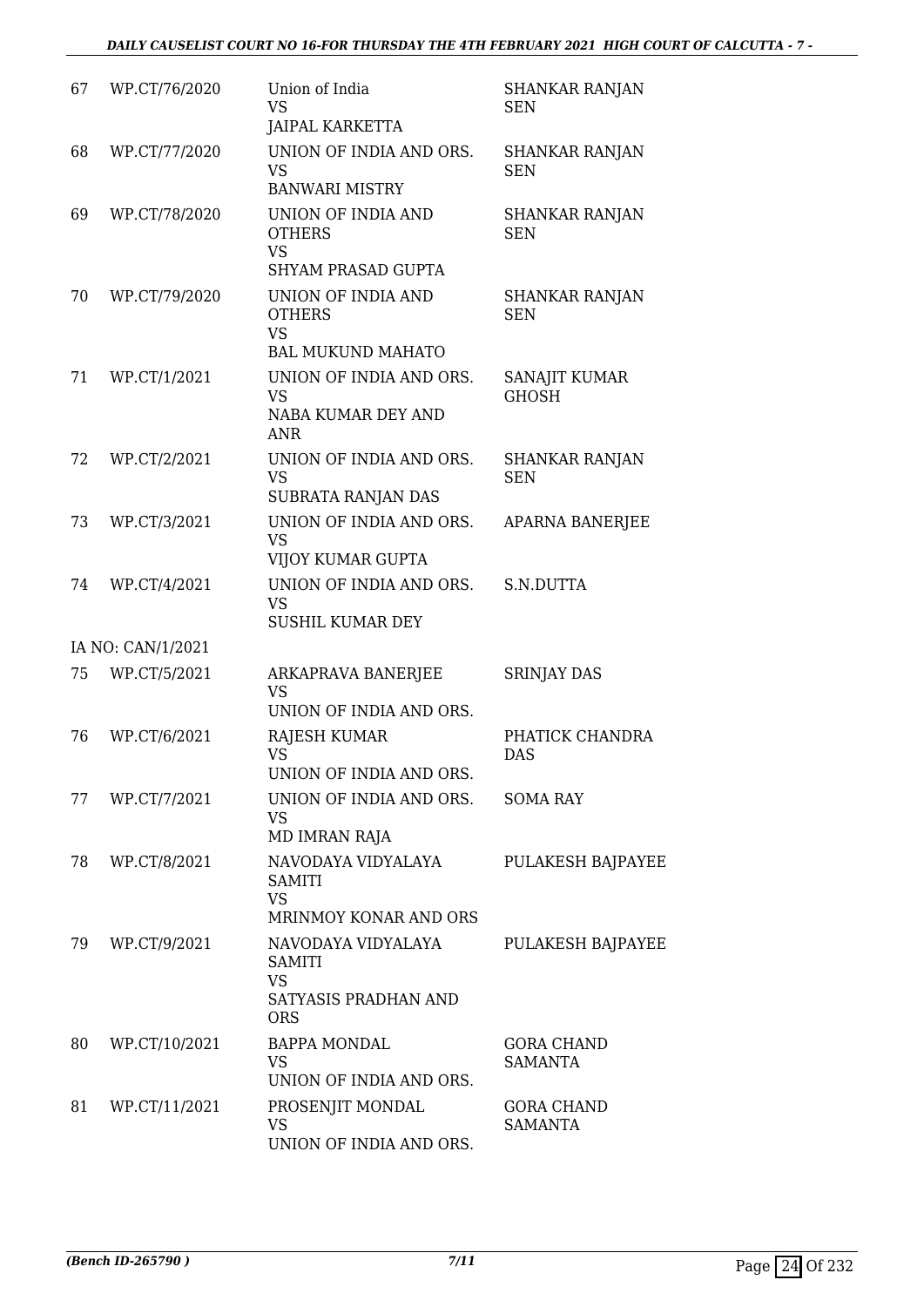| 82                                      | WP.CT/12/2021                                            | CHIRANMAY DAS<br>VS<br>UNION OF INDIA AND ORS                                                                | <b>GORA CHAND</b><br><b>SAMANTA</b> |  |
|-----------------------------------------|----------------------------------------------------------|--------------------------------------------------------------------------------------------------------------|-------------------------------------|--|
| 83                                      | WP.CT/13/2021                                            | <b>GAUTAM SARDAR AND</b><br><b>ANOTHER</b><br><b>VS</b><br>UNION OF INDIA AND ORS.                           | <b>BHARAT BHUSAN</b>                |  |
| 84                                      | WP.CT/14/2021                                            | Union of India<br><b>VS</b><br><b>DINANATH THAKUR</b>                                                        | SHANKAR RANJAN<br><b>SEN</b>        |  |
| 85                                      | WP.CT/15/2021                                            | Union of India<br><b>VS</b><br>MAIMUL BEGUM AND ANR                                                          | <b>SHANKAR RANJAN</b><br><b>SEN</b> |  |
| 86                                      | WP.CT/16/2021                                            | <b>SMEETA PAUL</b><br><b>VS</b><br>UNION OF INDIA AND ORS.                                                   | <b>JOYJIT DUTTA</b>                 |  |
|                                         |                                                          | <b>LAND REFORMS TENANCY TRIBUNAL</b>                                                                         |                                     |  |
| 87                                      | WPLRT/124/2015                                           | <b>SWAPAN KUMAR GHOSH</b>                                                                                    | <b>SIDDHARTHA</b>                   |  |
|                                         |                                                          | <b>VS</b><br><b>STATE OF WEST BENGAL &amp;</b><br><b>ORS</b>                                                 | <b>SANKAR MANDAL</b>                |  |
|                                         | IA NO: CAN/1/2020                                        |                                                                                                              |                                     |  |
| 88                                      | WPLRT/70/2018                                            | NASIRAM NANDI<br><b>VS</b><br><b>STATE OF WEST BENGAL &amp;</b>                                              | <b>MD SHAHID</b>                    |  |
|                                         |                                                          | <b>ORS</b>                                                                                                   |                                     |  |
| 89                                      | IA NO: CAN/1/2019(Old No:CAN/2460/2019)<br>WPLRT/82/2018 | KALPANA RANI DUTTA                                                                                           |                                     |  |
|                                         |                                                          | <b>VS</b><br>STATE OF WEST BENGAL &<br>ORS.                                                                  | ASHOK KR. JHA                       |  |
| 90                                      | WPLRT/87/2018                                            | <b>JAY SHREE TEA &amp;</b><br><b>INDUSTRIES LTD. &amp; ANR</b><br>VS<br>STATE OF WEST BENGAL &<br><b>ORS</b> | P. BURMAN                           |  |
| 91                                      | WPLRT/102/2018                                           | M/S. CHANDMANI TEA<br>COMPANY LTD. & ANR<br><b>VS</b><br><b>STATE OF WEST BENGAL &amp;</b><br><b>ORS</b>     | T. CHAKRAVARTY                      |  |
| IA NO: CAN/1/2020(Old No:CAN/2387/2020) |                                                          |                                                                                                              |                                     |  |
| 92                                      | WPLRT/102/2019                                           | <b>MAMATA DAS</b><br><b>VS</b><br>STATE OF WEST BENGAL &<br><b>ORS</b>                                       | TANMOY KR DEY                       |  |
| 93                                      | WPLRT/119/2019                                           | ARJU BEGAM<br><b>VS</b><br>STATE OF WEST BENGAL &<br><b>ORS</b>                                              | NEMAI CHANDRA<br>BETAL              |  |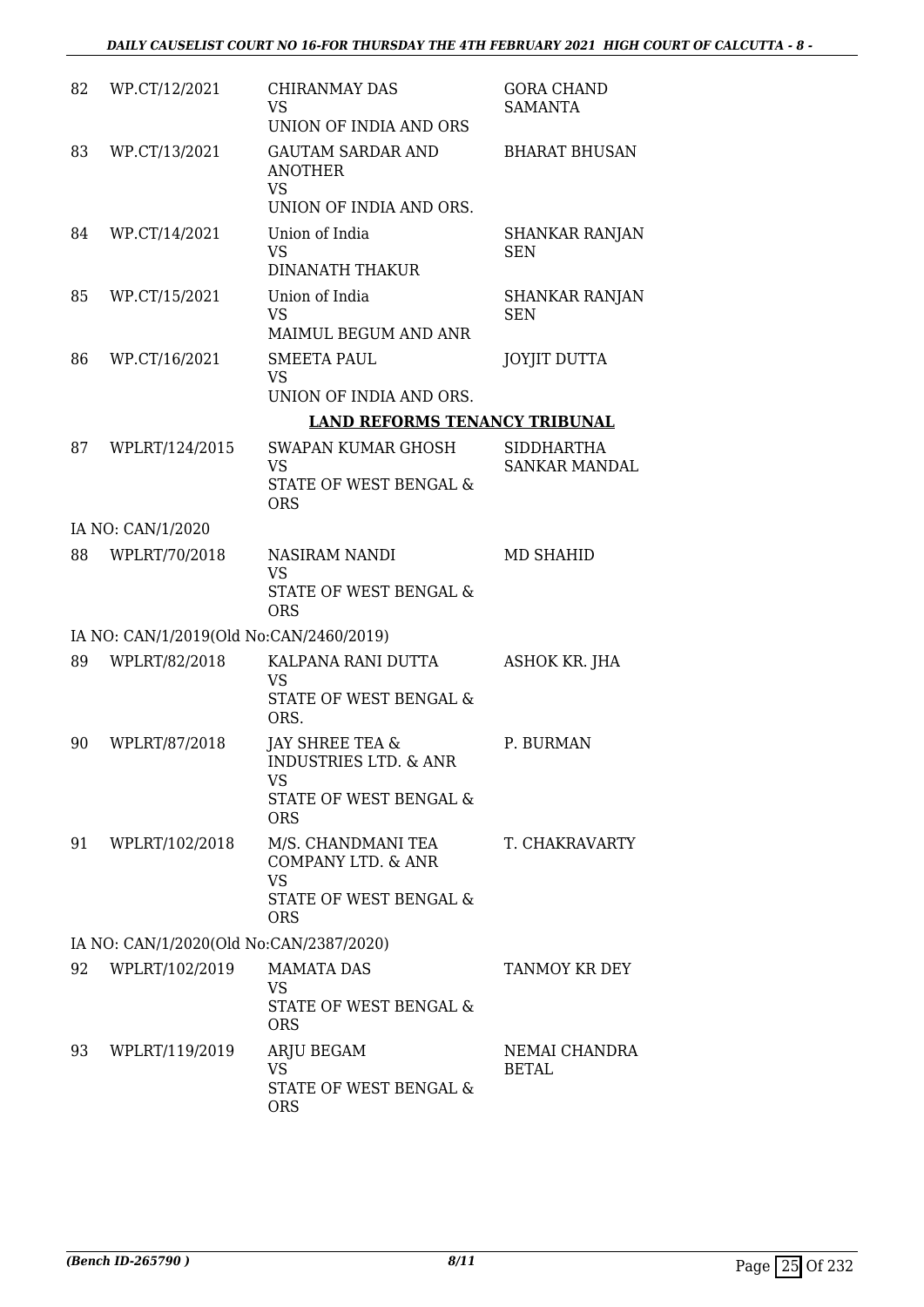| 94                | WPLRT/139/2019                | KAJAL DUTTA PRAMANIK<br><b>VS</b><br>STATE OF WEST BENGAL &<br><b>ORS</b>               | MD YOUNUSH<br><b>MONDAL</b>        |  |  |
|-------------------|-------------------------------|-----------------------------------------------------------------------------------------|------------------------------------|--|--|
| 95                | WPLRT/16/2020                 | SANKAR MAHAPATRA<br><b>VS</b><br>STATE OF WEST BENGAL &<br>ORS.                         | SAILENDRA SEKHAR<br><b>BAYERD</b>  |  |  |
|                   | IA NO: CAN/1/2020, CAN/2/2020 |                                                                                         |                                    |  |  |
| 96                | WPLRT/20/2020                 | HARI PADA JANA & ORS<br><b>VS</b><br>STATE OF WEST BENGAL &<br><b>ORS</b>               | RAJ DIP RAY                        |  |  |
| 97                | WPLRT/22/2020                 | HAREKRISHNA MONDAL &<br><b>ORS</b><br><b>VS</b><br>STATE OF WEST BENGAL &<br><b>ORS</b> | LAKSHMINATH<br><b>VHATTACHARYA</b> |  |  |
| 98                | WPLRT/23/2020                 | <b>SMT BHABANI MAITI</b><br><b>VS</b><br>STATE OF WEST BENGAL &<br><b>ORS</b>           | <b>BISWAJIT SAU</b>                |  |  |
| 99                | WPLRT/24/2020                 | <b>SK BARSHED ALI</b><br><b>VS</b><br>STATE OF WEST BENGAL &<br><b>ORS</b>              | <b>SK. BARSHED ALI</b>             |  |  |
|                   | 100 WPLRT/25/2020             | JOYDEB CHAKRABORTY<br><b>VS</b><br>STATE OF WEST BENGAL &<br><b>ORS</b>                 | HIMADRI KUMAR<br><b>MAHATA</b>     |  |  |
|                   | 101 WPLRT/27/2020             | PHATICK CHANDRA KHAN<br><b>VS</b><br><b>STATE OF WEST BENGAL &amp;</b><br><b>ORS</b>    | MD HOSSAIN                         |  |  |
|                   | 102 WPLRT/28/2020             | NAMITA GHOSH<br><b>VS</b><br>STATE OF WEST BENGAL &<br><b>ORS</b>                       | <b>DEBASIS SUR</b>                 |  |  |
|                   | 103 WPLRT/32/2020             | AMARNATH DATTA<br>VS<br>STATE OF WEST BENGAL<br>AND ORS.                                | P K BHATTACHARYA                   |  |  |
|                   | 104 WPLRT/33/2020             | TARAPADA GHOSH<br><b>VS</b><br>STATE OF WEST BENGAL<br>AND ORS.                         | DEBASHISH SARKAR                   |  |  |
| IA NO: CAN/1/2021 |                               |                                                                                         |                                    |  |  |
|                   | 105 WPLRT/37/2020             | SIDDESWAR DE<br><b>VS</b><br>STATE OF WEST BENGAL<br>AND ORS.                           | UTTIYA RAY                         |  |  |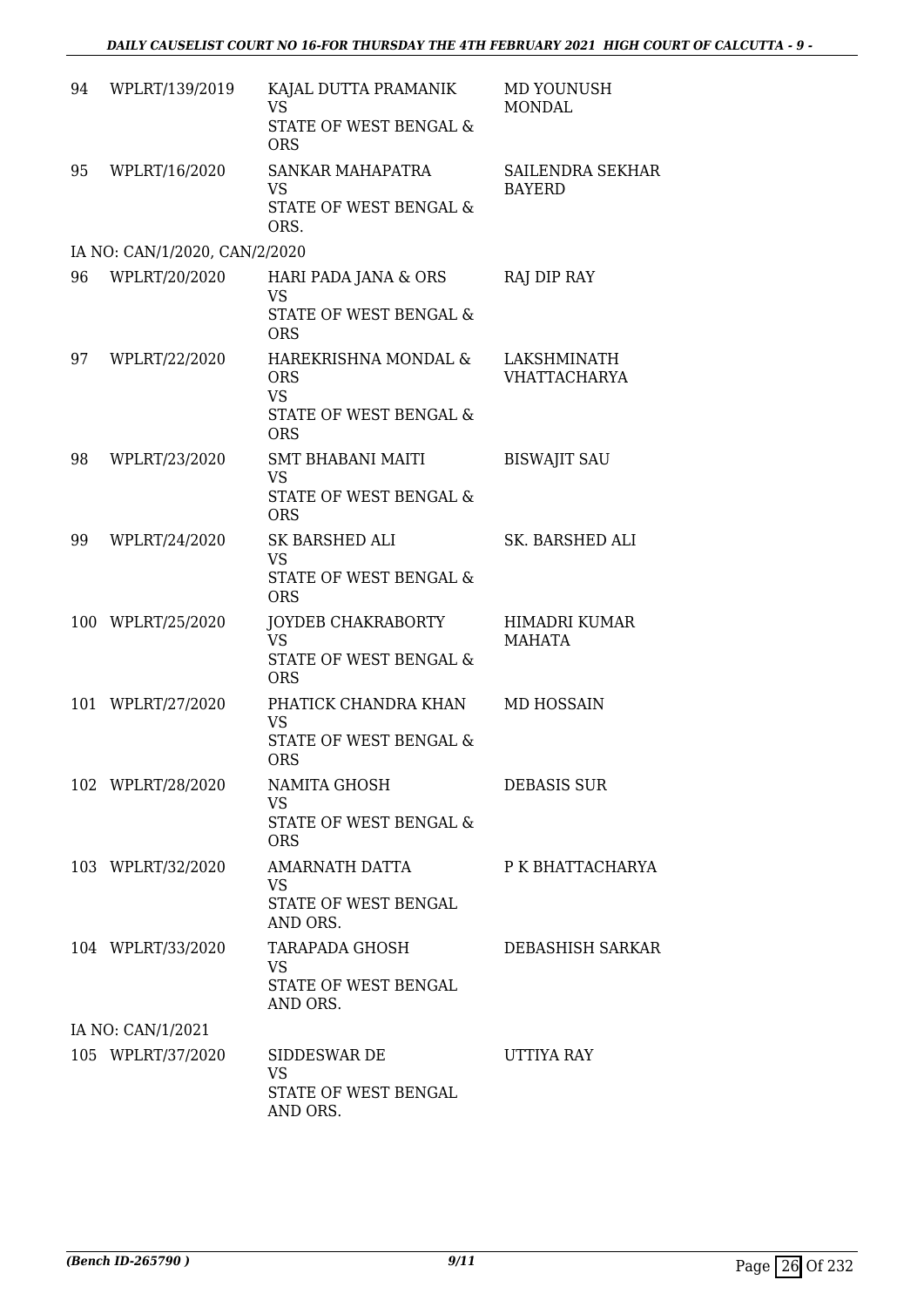| 106 WPLRT/38/2020 | SOMA AICH<br><b>VS</b><br>STATE OF WEST BENGAL<br>AND ORS.                              | <b>ABDUS SALAM</b>                   |
|-------------------|-----------------------------------------------------------------------------------------|--------------------------------------|
| 107 WPLRT/39/2020 | RANAJIT KUMAR BERA AND<br><b>OTHERS</b><br><b>VS</b><br>STATE OF WEST BENGAL            | <b>SAKYA MAITY</b>                   |
| 108 WPLRT/40/2020 | AND ORS.<br><b>ASIT GAYEN</b><br><b>VS</b><br>STATE OF WEST BENGAL<br>AND ORS.          | KAPIL CHANDRA<br><b>SAHOO</b>        |
| 109 WPLRT/41/2020 | <b>BISWANTH MAJHI</b><br>VS<br>STATE OF WEST BENGAL<br>AND ORS.                         | DIPANKAR PAL                         |
| 110 WPLRT/42/2020 | STATE OF WEST BENGAL<br>AND ORS.<br><b>VS</b><br>NARAYAN CHANDRA SAHA<br><b>AND ORS</b> | <b>NILOTPAL</b><br><b>CHATTERJEE</b> |
| 111 WPLRT/43/2020 | JADAV DAS AND OTHERS<br><b>VS</b><br>STATE OF WEST BENGAL<br>AND ORS.                   | KAPIL CHANDRA<br><b>SAHOO</b>        |
| 112 WPLRT/44/2020 | JADAV DAS AND OTHERS<br><b>VS</b><br>STATE OF WEST BENGAL<br>AND ORS.                   | KAPIL CHANDRA<br><b>SAHOO</b>        |
| 113 WPLRT/45/2020 | JADAV DAS AND OTHERS<br><b>VS</b><br>STATE OF WEST BENGAL<br>AND ORS.                   | KAPIL CHANDRA<br><b>SAHOO</b>        |
| 114 WPLRT/46/2020 | JADAV DAS AND OTHERS<br><b>VS</b><br>STATE OF WEST BENGAL<br>AND ORS.                   | KAPIL CHANDRA<br><b>SAHOO</b>        |
| 115 WPLRT/47/2020 | JADAV DAS AND OTHERS<br><b>VS</b><br>STATE OF WEST BENGAL<br>AND ORS.                   | KAPIL CHGANDRA<br><b>SAHOO</b>       |
| 116 WPLRT/48/2020 | JADAV DAS AND OTHERS<br><b>VS</b><br>STATE OF WEST BENGAL<br>AND ORS.                   | KAPIL CHANDRA<br><b>SAHOO</b>        |
| 117 WPLRT/49/2020 | <b>JADAV DAS AND OTHERS</b><br><b>VS</b><br>STATE OF WEST BENGAL<br>AND ORS.            | KAPIL CHANDRA<br><b>SAHOO</b>        |
| 118 WPLRT/50/2020 | JADAV DAS AND OTHERS<br><b>VS</b><br>STATE OF WEST BENGAL<br>AND ORS.                   | KAPIL CHANDRA<br><b>SAHOO</b>        |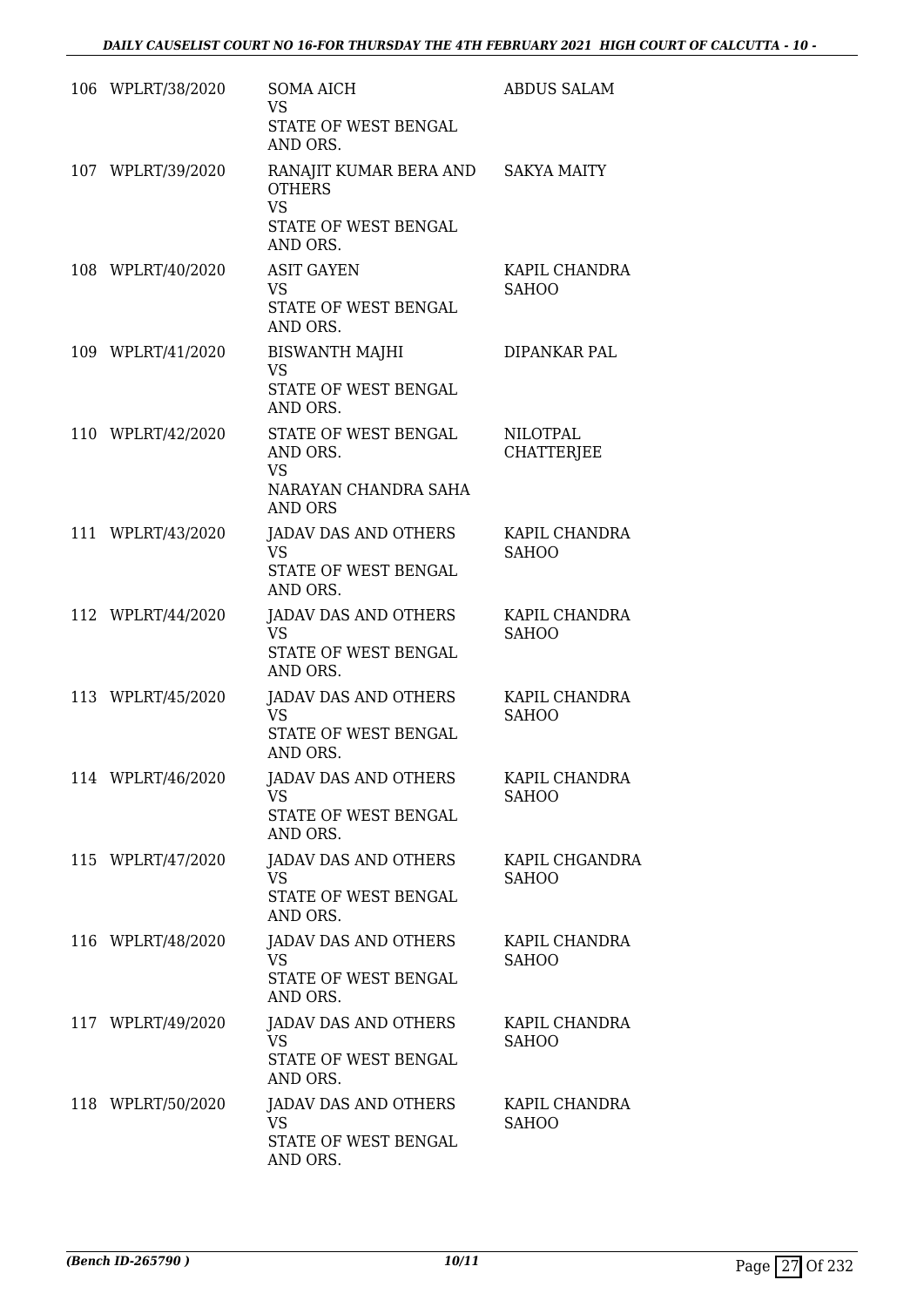| 119 WPLRT/51/2020 | LATIKA GHOSH AND ORS<br><b>VS</b><br>STATE OF WEST BENGAL<br><b>AND ANR</b>        | J.L. ROY           |
|-------------------|------------------------------------------------------------------------------------|--------------------|
| 120 WPLRT/1/2021  | <b>SRIDAM BASAK</b><br><b>VS</b><br>STATE OF WEST BENGAL<br>AND ORS.               | DEBDEEP SINHA      |
| 121 WPLRT/2/2021  | GIYASUDDIN ZAMADAR<br>VS<br><b>BLOCK LAND AND LAND</b><br>REFORM OFFICER AND ORS   | <b>SANDIP DAS</b>  |
| 122 WPLRT/3/2021  | NIRMAL KUMAR<br><b>CHATTERJEE</b><br><b>VS</b><br>STATE OF WEST BENGAL<br>AND ORS. | <b>D BANERJEE</b>  |
| 123 WPLRT/4/2021  | <b>SUBODH JANA</b><br><b>VS</b><br><b>STATE OF WEST BENGAL</b><br>AND ORS.         | AMITAVA DASGUPTA   |
| 124 WPLRT/5/2021  | <b>ASRAFUL HAQUE</b><br><b>VS</b><br>STATE OF WEST BENGAL<br>AND ORS.              | <b>ARPITA BASU</b> |
| 125 WPLRT/6/2021  | <b>BIVAS DE</b><br><b>VS</b><br>STATE OF WEST BENGAL<br>AND ORS.                   | PRANTICK GHOSH     |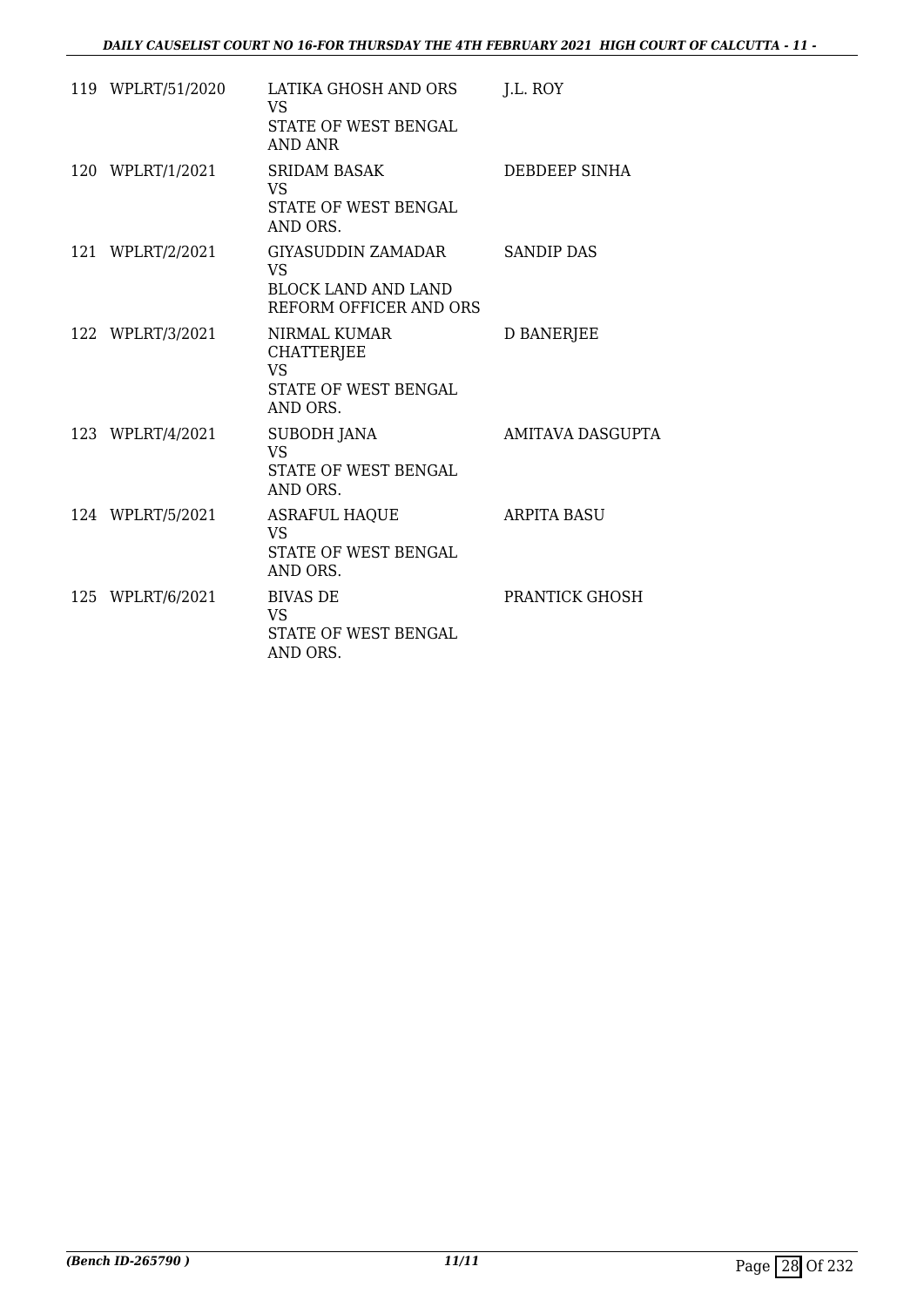

#### **Appellate Side**

**DAILY CAUSELIST For Thursday The 4th February 2021**

**COURT NO. 3**

**DIVISION BENCH (DB - III)**

#### **AT 10:45 AM**

**HON'BLE JUSTICE I. P. MUKERJI HON'BLE JUSTICE SUBHASIS DASGUPTA**

**ON AND FROM 1ST FEBRUARY, 2021 TO 15TH FEBRUARY, 2021**

**(VIA VIDEO CONFERENCE)**

**ON AND FROM MONDAY, THE 11TH JANUARY 2021 - AFTER COMPLETION OF COMMERCIAL APPELLATE DIVISION BENCH – WILL TAKE UP APPEALS UNDER ARBITRATION ACT, 1940 AND ARBITRATION & CONCILIATION ACT, 1996, INCLUDING APPLICATIONS CONNECTED THERETO;**

**HEARING OF WRIT APPEALS IRRESPECTIVE OF CLASSIFICATION INCLUDING APPLICATIONS CONNECTED THERETO.**

**AND** 

**ON AND FROM MONDAY, 1ST FEBRUARY, 2021 TO MONDAY, 15TH FEBRUARY, 2021 – WILL SIT TOGETHER AND TAKE UP THE LIST AND DETERMINATION OF HON'BLE JUSTICE I.P.MUKERJI AND HON'BLE JUSTICE MD. NIZAMUDDIN.** 

**ON AND FROM 01.02.2021 APPELLATE SIDE MATTERS WILL BE TAKEN UP FROM 3:00 P.M. OR IMMEDIATELY AFTER EXHAUSTION OF ORIGINAL SIDE LIST.** 

**SPECIAL NOTE: (1) IF THERE IS NO COMMERCIAL COURT MATTER THEN MENTIONING OF COMMERCIAL COURT MATTERS WILL BE ENTERTAINED AT COURT NO. 3 ON REGULAR BASIS.**

**(2) COMMERCIAL COURT SHALL NOT SIT AT COURT NO. 37 IF THERE IS NO COMMERCIAL COURT MATTER IN THE LIST.** 

**(3) MENTIONING WILL BE ENTERTAINED ONLY ON MONDAYS.**

**NOTE: MATTERS WILL BE TAKEN UP THROUGH PHYSICAL HEARING ONLY WHEN BOTH THE PARTIES ARE AGREED.**

|   |                                                  | <b>TO BE MENTIONED</b>                                  |                          |  |
|---|--------------------------------------------------|---------------------------------------------------------|--------------------------|--|
| 1 | FMA/677/2020<br>MAT/2137/2016 (File not<br>here) | UNION OF INDIA & ORS<br>VS.<br>A. PRABHAKARAN (FORCE NO | <b>BHUDEB CHATTERIEE</b> |  |
|   |                                                  | 8607880071)                                             |                          |  |
|   |                                                  | <b>APPLICATION</b>                                      |                          |  |
| 2 | MAT/10/2020                                      | SWAPAN KUMAR ROY<br>VS.<br>STATE OF WEST BENGAL & ANR   | KARUNAMOYEE SAMANTA      |  |
|   | IA NO: CAN/1/2020                                |                                                         |                          |  |
| 3 | FMA/484/2019                                     | UNION OF INDIA & ORS.<br>VS<br>RADHE PROSAD             | KRISHNA DAS PODDAR       |  |
|   | IA NO: CAN/2/2020, CAN/3/2020, CAN/4/2020        |                                                         |                          |  |
|   |                                                  | <b>FOR HEARING I</b>                                    |                          |  |
| 4 | FMA/1201/2009                                    | SWAPNA ATTA & ORS.<br>VS.<br>STATE OF WB & ORS.         | PRASUN GHOSH             |  |

#### **FOR HEARING**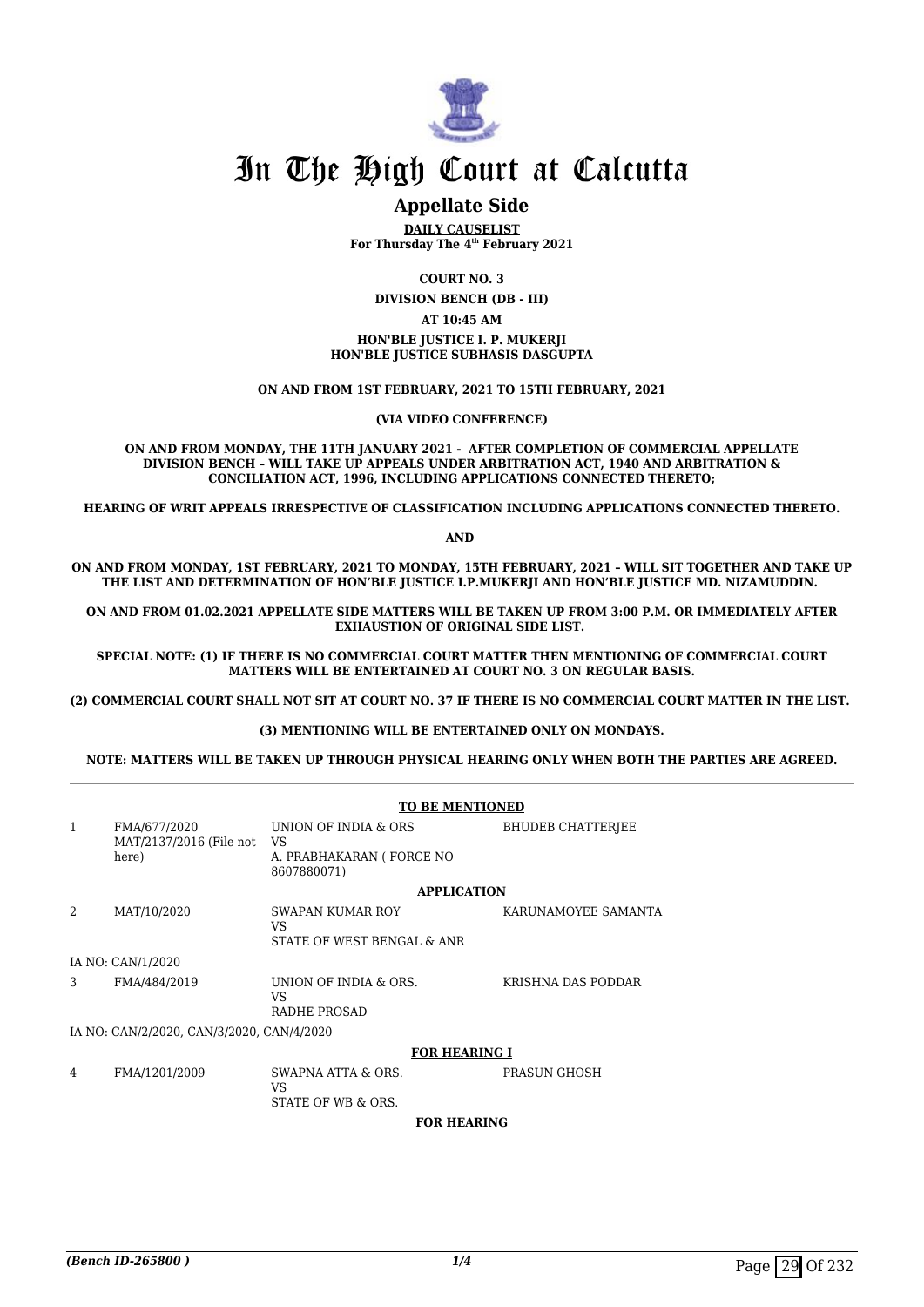| 5    | FMA/1301/2011                                       | SATYENDRA TIWARY & ORS<br>VS                                                                       | ABHA SINGH                                                                                                   |  |  |  |
|------|-----------------------------------------------------|----------------------------------------------------------------------------------------------------|--------------------------------------------------------------------------------------------------------------|--|--|--|
|      |                                                     | SARVESHWAR TIWARY & ORS                                                                            |                                                                                                              |  |  |  |
|      |                                                     |                                                                                                    | IA NO: CAN/3/2019(Old No:CAN/8963/2019), CAN/4/2019(Old No:CAN/8965/2019), CAN/5/2019(Old No:CAN/12734/2019) |  |  |  |
| 6    | FMA/231/2012                                        | <b>STATE &amp; ORS</b>                                                                             | KANAILAL SAMANTA                                                                                             |  |  |  |
|      |                                                     | <b>VS</b><br>ASGAR ALI & ORS                                                                       |                                                                                                              |  |  |  |
|      | IA NO: CAN/4/2020(Old No:CAN/967/2020)              |                                                                                                    |                                                                                                              |  |  |  |
| wt7  | FMA/902/2007                                        | UTTAM KR. SAHA & ORS                                                                               | <b>ABHIJIT BASU</b>                                                                                          |  |  |  |
|      |                                                     | VS<br>ASGAR ALI                                                                                    |                                                                                                              |  |  |  |
|      | IA NO: CAN/4/2008(Old No:CAN/10346/2008)            |                                                                                                    |                                                                                                              |  |  |  |
| 8    | MAT/772/2012                                        | AIR INDIA LTD.<br><b>VS</b>                                                                        | <b>SOURAV CHAKRABORTY</b>                                                                                    |  |  |  |
|      |                                                     | ALOK KUMAR KAR & ORS<br>IA NO: CAN/1/2012(Old No:CAN/8124/2012), CAN/2/2017(Old No:CAN/11958/2017) |                                                                                                              |  |  |  |
| 9    | FMA/916/2012                                        | SAFINNESSSA BEGUM ALIAS                                                                            | SHAMIN UL BARI                                                                                               |  |  |  |
|      | $(P-I+OB+2nd$ J.<br>Copy+2PBs.)                     | <b>KHATUN</b><br><b>VS</b>                                                                         |                                                                                                              |  |  |  |
|      |                                                     | <b>FARHANA BEGUM &amp; ORS</b>                                                                     |                                                                                                              |  |  |  |
| 10   | FAT/181/2018                                        | DIPANWITA DAS(SARKAR)<br>VS<br><b>MOLOY DAS</b>                                                    | <b>BHABANI PRASAD MONDAL</b>                                                                                 |  |  |  |
|      | IA NO: CAN/4/2018(Old No:CAN/7774/2018)             |                                                                                                    |                                                                                                              |  |  |  |
|      | wt11 FAT/182/2018                                   | DIPANWITA DAS (SARKAR)                                                                             | BHABANI PRASAD MONDAL                                                                                        |  |  |  |
|      |                                                     | <b>VS</b><br><b>MOLOY DAS</b>                                                                      |                                                                                                              |  |  |  |
|      | IA NO: CAN/1/2018(Old No:CAN/7776/2018)             |                                                                                                    |                                                                                                              |  |  |  |
| 12   | FAT/378/2018                                        | JHARNA ROY<br>VS<br>SUDIPTA ROY & ANR                                                              | SONI OJHA                                                                                                    |  |  |  |
|      | IA NO: CAN/5/2020(Old No:CAN/2853/2020)             |                                                                                                    |                                                                                                              |  |  |  |
| 13   | FMA/845/2019                                        | KARTICK CHANDRA GHOSH                                                                              | ASOK KUMAR JANA                                                                                              |  |  |  |
|      | $(P-I+OS+2nd J.$<br>$Copy+2PBs.$ )                  | <b>VS</b><br>UNION OF INDIA & ORS                                                                  |                                                                                                              |  |  |  |
| 14   | MAT/1333/2013                                       | STATE OF WEST BENGAL & ANR                                                                         | NILOTPAL CHATTERJEE                                                                                          |  |  |  |
|      |                                                     | VS<br>NARAYAN CH. MONDAL & ORS                                                                     |                                                                                                              |  |  |  |
|      | IA NO: CAN/1/2013(Old No:CAN/8955/2013)             |                                                                                                    |                                                                                                              |  |  |  |
| wt15 | FMA/792/2015                                        | STATE OF W.B. & ANR                                                                                | MD. HASANUZ ZAMAN                                                                                            |  |  |  |
|      |                                                     | VS<br>NARAYAN CH. MONDAL & ORS                                                                     |                                                                                                              |  |  |  |
| 16   | FMA/803/2019                                        | AJIJUL ISLAM & ANR                                                                                 | ANINDA BHATTACHARYA                                                                                          |  |  |  |
|      |                                                     | VS<br>STATE OF WEST BENGAL & ORS                                                                   |                                                                                                              |  |  |  |
|      | IA NO: CAN/1/2019(Old No:CAN/7589/2019), CAN/2/2020 |                                                                                                    |                                                                                                              |  |  |  |
| 17   | MAT/812/2019                                        | BHARAT COKING COAL LTD. &                                                                          | ARITRA GHOSH                                                                                                 |  |  |  |
|      |                                                     | ORS.<br><b>VS</b>                                                                                  |                                                                                                              |  |  |  |
|      |                                                     | RS FUEL P. LTD. & ORS.                                                                             |                                                                                                              |  |  |  |
| 18   | MAT/1820/2013<br>$(P-I+OB+2nd J. Copy)$             | ARUN KR. MANNA & ORS<br>VS<br>STATE OF WEST BENGAL & ORS                                           | SYED ZULFIKAR ALI                                                                                            |  |  |  |
|      | IA NO: CAN/1/2013(Old No:CAN/12485/2013)            |                                                                                                    |                                                                                                              |  |  |  |
| 19   | MAT/1673/2014                                       | CHITTARANJAN DEBNATH<br>VS                                                                         | DEBASISH<br>CHATTOPADHYAY                                                                                    |  |  |  |
|      |                                                     | STATE OF WEST BENGAL & ANR                                                                         |                                                                                                              |  |  |  |
| 20   | FMA/3534/2014<br>$(P-I+OB+2nd$ J.                   | CHITTARANJAN BAIDYA<br>VS                                                                          | SOURAV MITRA                                                                                                 |  |  |  |
|      | Copy+2PBs.)                                         | DIPANKAR MANDAL & ORS                                                                              |                                                                                                              |  |  |  |
|      |                                                     | IA NO: CAN/1/2014(Old No:CAN/2703/2014), CAN/3/2014(Old No:CAN/2711/2014)                          |                                                                                                              |  |  |  |
| 21   | FMA/834/2015                                        | SUBHRA KETAN HALDER                                                                                | <b>GAZI FARUQUE HOSSSAIN</b>                                                                                 |  |  |  |
|      |                                                     | <b>VS</b><br>STATE OF WEST BENGAL & ORS                                                            |                                                                                                              |  |  |  |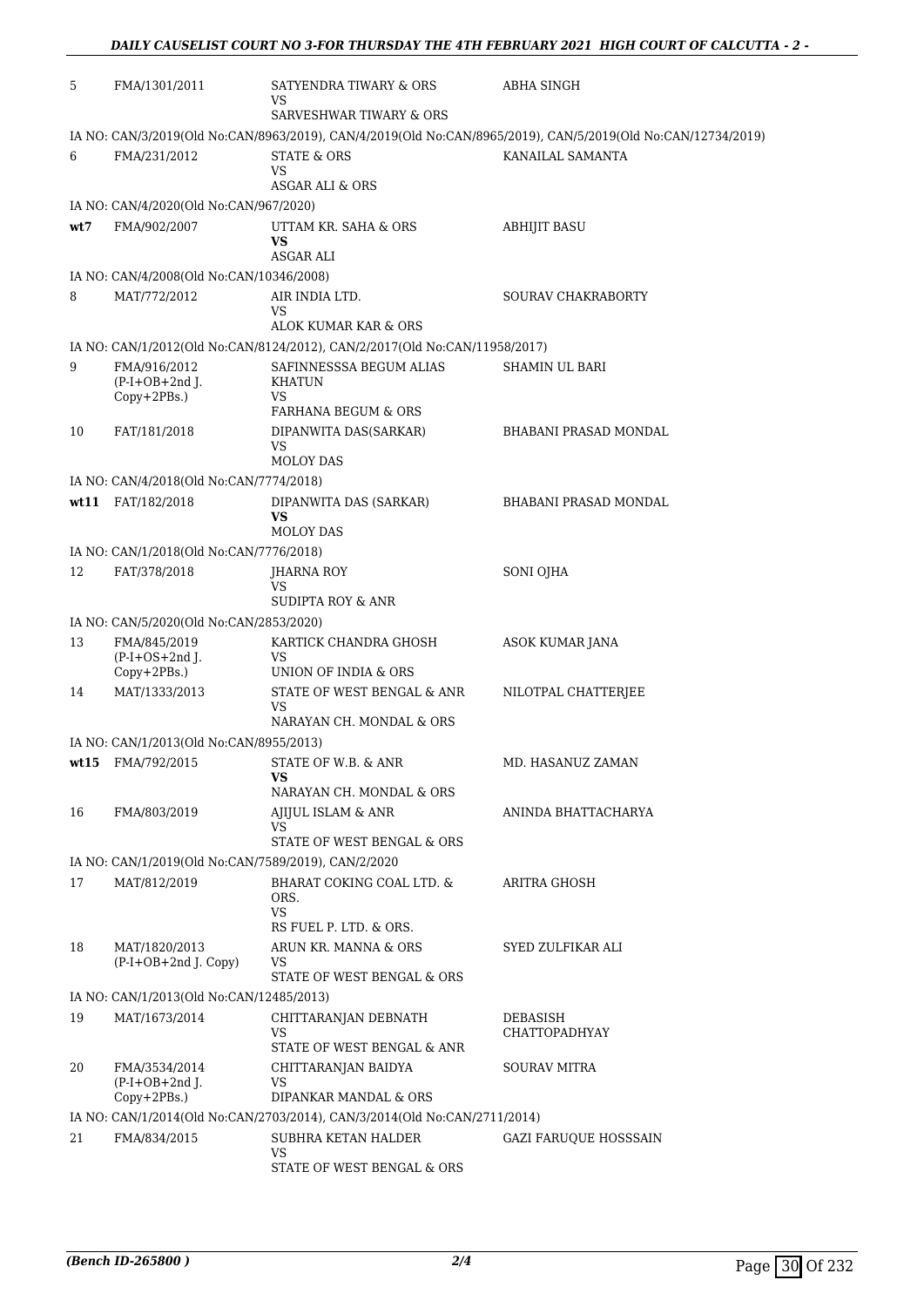| 22   | FMA/1281/2016<br>$(P-I+OB+2nd I.$                   | ASHOK KR. MAHANTA<br>VS                                                                               | SUPRIYO CHATTOPADHYAY  |
|------|-----------------------------------------------------|-------------------------------------------------------------------------------------------------------|------------------------|
|      | Copy+2PBs.)                                         | THE CENTRAL BANK OF INDIA &<br>ORS.                                                                   |                        |
| 23   | FMA/2274/2016<br>$(P-I+OB+2nd$ J.<br>$Copy+2PBs.$ ) | UNION OF INDIA & ORS<br>VS<br><b>GOUTAM RAM</b>                                                       | <b>APARNA BANERJEE</b> |
|      | IA NO: CAN/2/2016(Old No:CAN/1905/2016)             |                                                                                                       |                        |
| 24   | FMA/4416/2016                                       | THE STATE OF W.B. & ORS<br>VS.<br>KHABIRUDDIN AHMED & ORS                                             | SOMNATH NASKAR         |
|      |                                                     | IA NO: CAN/2/2016(Old No:CAN/602/2016), CAN/3/2018(Old No:CAN/10249/2018)                             |                        |
| 25   | FMA/559/2018                                        | BONGAON CENTRAL COOPERATIVE<br>MARKETING SOCIETY LTD.<br>VS.<br>STATE OF WEST BENGAL & ORS.           | RAMESH DHARA           |
|      | IA NO: CAN/1/2017(Old No:CAN/11180/2017)            |                                                                                                       |                        |
| 26   | MAT/663/2018                                        | DR BASUDEB DASGUPTA & ORS<br><b>VS</b>                                                                | RANAJIT CHATTERJEE     |
|      |                                                     | STATE OF WEST BENGAL & ORS                                                                            |                        |
| wt27 | MAT/867/2018                                        | STATE OF W B & ANR<br>VS                                                                              | LAL MOHAN BASU         |
|      |                                                     | DR BASUDEB DASGUPTA & ORS                                                                             |                        |
| 28   | MAT/930/2018                                        | ALI MAHAMMAD<br>VS.<br>STATE OF WEST BENGAL & ORS                                                     | ANUSUYA BANERJEE       |
|      |                                                     | IA NO: CAN/6/2020(Old No:CAN/4829/2020), CAN/7/2020(Old No:CAN/4831/2020), CAN/8/2020                 |                        |
| 29   | MAT/1355/2018                                       | ARINDAM SAHA                                                                                          | MAHABOOB AHMED         |
|      | (P-I+OS+2nd J. Copy)                                | <b>VS</b><br>INDIAN OIL CORP LTD & ORS                                                                |                        |
| 30   | MAT/1375/2018<br>$(P-I+OS+2nd J.Copy) + 2$<br>PBs.  | EASTERN COALFIELDS LTD<br>VS<br><b>GOURINATH BANERJEE &amp; ORS</b>                                   | SANCHITA BARMAN RAY    |
| 31   | FMA/1798/2018                                       | UNION OF INDIA & ORS<br><b>VS</b>                                                                     | <b>SALIL KR MAITY</b>  |
|      |                                                     | MINTU MONDAL                                                                                          |                        |
|      | IA NO: CAN/1/2017(Old No:CAN/9805/2017)             |                                                                                                       |                        |
| 32   | FMA/2045/2018<br>$(P-I+OB+2nd$ J.<br>Copy+4PBs.)    | PROVAT RANJAN BISWAS<br>VS<br>RANJIT KUMAR RISHI & ORS                                                | R. DHARA               |
| 33   | FA/154/2019                                         | RAM CHANDRA PRASAD<br>VS<br>STATE OF BIHAR & ORS                                                      | <b>S C PRASAD</b>      |
|      | IA NO: CAN/2/2019(Old No:CAN/4529/2019)             |                                                                                                       |                        |
| 34   | FMA/178/2019                                        | UNION OF INDIA & ORS<br>VS                                                                            | DEBJANI GHOSAL         |
|      |                                                     | SMT PRAMILA DEVI                                                                                      |                        |
|      | IA NO: CAN/2/2018(Old No:CAN/2088/2018), CAN/4/2020 |                                                                                                       |                        |
| 35   | MAT/508/2019                                        | THE STATE OF WEST BENGAL &<br>ORS<br>VS                                                               | TAPATI SAMANTA         |
|      |                                                     | SMT RAJ KISHORI RAO & ORS                                                                             |                        |
| 36   | FMA/686/2019<br>$(P-I+OB+2nd$ J.                    | <b>BINAY KUMAR</b><br>VS                                                                              | ARUNAVA GANGULY        |
|      | Copy+2PBs.)                                         | EASTERN COAL FIELDS LIMITED &<br><b>ORS</b>                                                           |                        |
| 37   | MAT/715/2019<br>$P-I+OS+2P.B.$                      | THE MANAGING COMMITTEE,<br>BASUDEBPUR HIGH SCHOOL &<br>ANR<br><b>VS</b><br>STATE OF WEST BENGAL & ORS | SUBHAS JANA            |
|      |                                                     |                                                                                                       |                        |

IA NO: CAN/2/2020, CAN/3/2020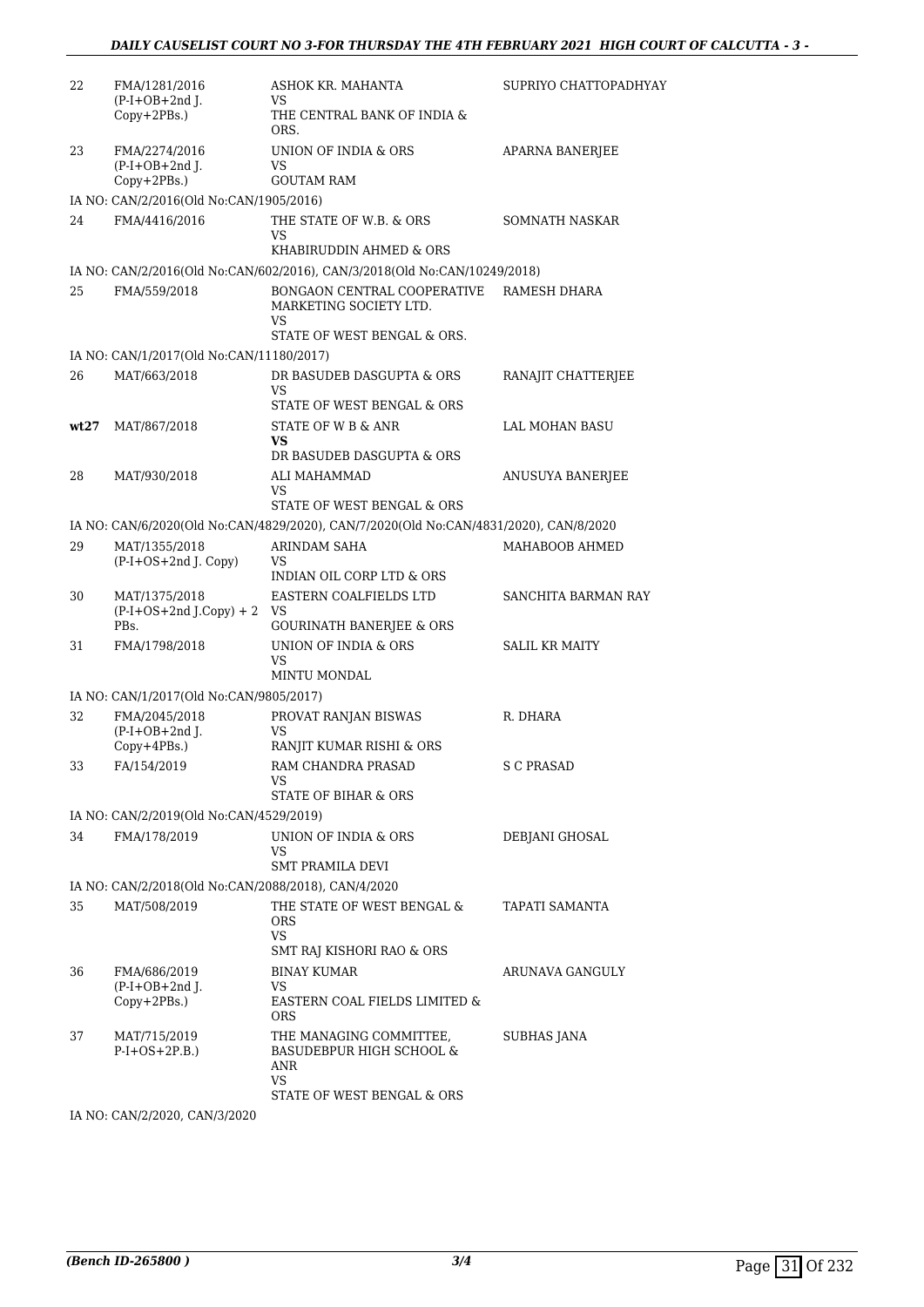| 38   | FMA/718/2019<br>$+2$ PBs.                                | KUMAR MUKHOPADHYAY<br>VS.<br>STATE OF WEST BENGAL & ORS                                                    | K.P. MUHURI                     |
|------|----------------------------------------------------------|------------------------------------------------------------------------------------------------------------|---------------------------------|
|      | IA NO: CAN/1/2019(Old No:CAN/331/2019)                   |                                                                                                            |                                 |
| wt39 | FMA/719/2019                                             | KUMAR MUKHOPADHYAY<br>VS<br><b>STATE OF WEST BENGAL &amp; ORS</b>                                          | K.P. MUHURI                     |
|      | IA NO: CAN/1/2019(Old No:CAN/332/2019)                   |                                                                                                            |                                 |
| 40   | FMA/896/2019<br>$(Pt-I+OB+2nd$<br>$J$ . $Copy + 2PBs$ .) | MAHENDRA MISHRA<br>VS<br>THE MANAGING DIRECTOR, M/S<br><b>GLUCONATE HEALTH LIMITED &amp;</b><br><b>ORS</b> | MRINAL KANTI KUNDU              |
| 41   | FMA/985/2019<br>$(P-I+OS+2nd$ J.<br>Copy+2PBs.)          | <b>SIPRA KHAN</b><br>VS<br>HPCL & ORS.                                                                     | <b>GOUTAM DEY</b>               |
| 42   | FMA/1154/2019<br>(P-I+OB+2nd J. Copy)                    | JATINDRA NATH DAS<br>VS<br>STATE OF WEST BENGAL & ORS                                                      | KRISHNENDU BERA                 |
| 43   | MAT/1185/2019<br>$(P-I+OS+4PBs.)$                        | S.B MODERN HIGH SCHOOL &<br>ANR.<br>VS.<br>KAMALA KANT SINGH & ORS.                                        | <b>BISWAJIT DAS</b>             |
| 44   | MAT/1213/2019                                            | <b>AVIJIT DAS</b><br><b>VS</b><br>W.B. SURFACE TRANSPORT<br><b>CORPORATION LTD. &amp; ORS</b>              | PAPPU ADHIKARI                  |
| 45   | MAT/1427/2019<br>$Pt-I+O.S.+2nd$ J.<br>$Copy+4PBs.$ )    | KHIZIR HAYAT<br>VS.<br>STATE OF WEST BENGAL & ORS                                                          | SK SAMIM AKHTER                 |
| 46   | FMA/1657/2019                                            | <b>SRIJIB KUMAR PATRA</b><br>VS<br>UNION OF INDIA & ORS                                                    | SUBHAS JANA                     |
| 47   | FMA/73/2020<br>$(P-I+OB+2nd J.$<br>$Copy+2PBs.$ )        | INDIAN OIL CORPORATIONN<br>LIMITED & ORS<br>VS<br>M/S ROY & COMPANY & ORS                                  | MANWENDRA SINGH<br><b>YADAV</b> |
| 48   | FMA/79/2020                                              | SREE SREE BANESWAR SHIB<br>THAKUR SHEBAIT ESTATE<br>VS.<br>KMC & ORS.                                      | PARTHA CHAKRABORTY              |
|      | IA NO: CAN/3/2020(Old No:CAN/4137/2020)                  |                                                                                                            |                                 |
| 49   | MAT/190/2020                                             | RAMANUJ MUKHOPADHYAY<br>VS<br>STATE OF WEST BENGAL                                                         | ANINDA BHATTACHARYA             |
| 50   | FMA/339/2020<br>$(P-I+OB+2nd J.$<br>$Copy+2PBs.$ )       | RAJU MISHRA & ORS.<br>VS<br>UNION OF INDIA & ORS.                                                          | DURGA SANKAR MULLICK            |
| 51   | MAT/668/2020                                             | BHARAT COKING COAL LTD<br>VS<br>DHANESWAR PANDEY ANDORS                                                    | PRODYOT KR DAS                  |

IA NO: CAN/1/2020, CAN/2/2020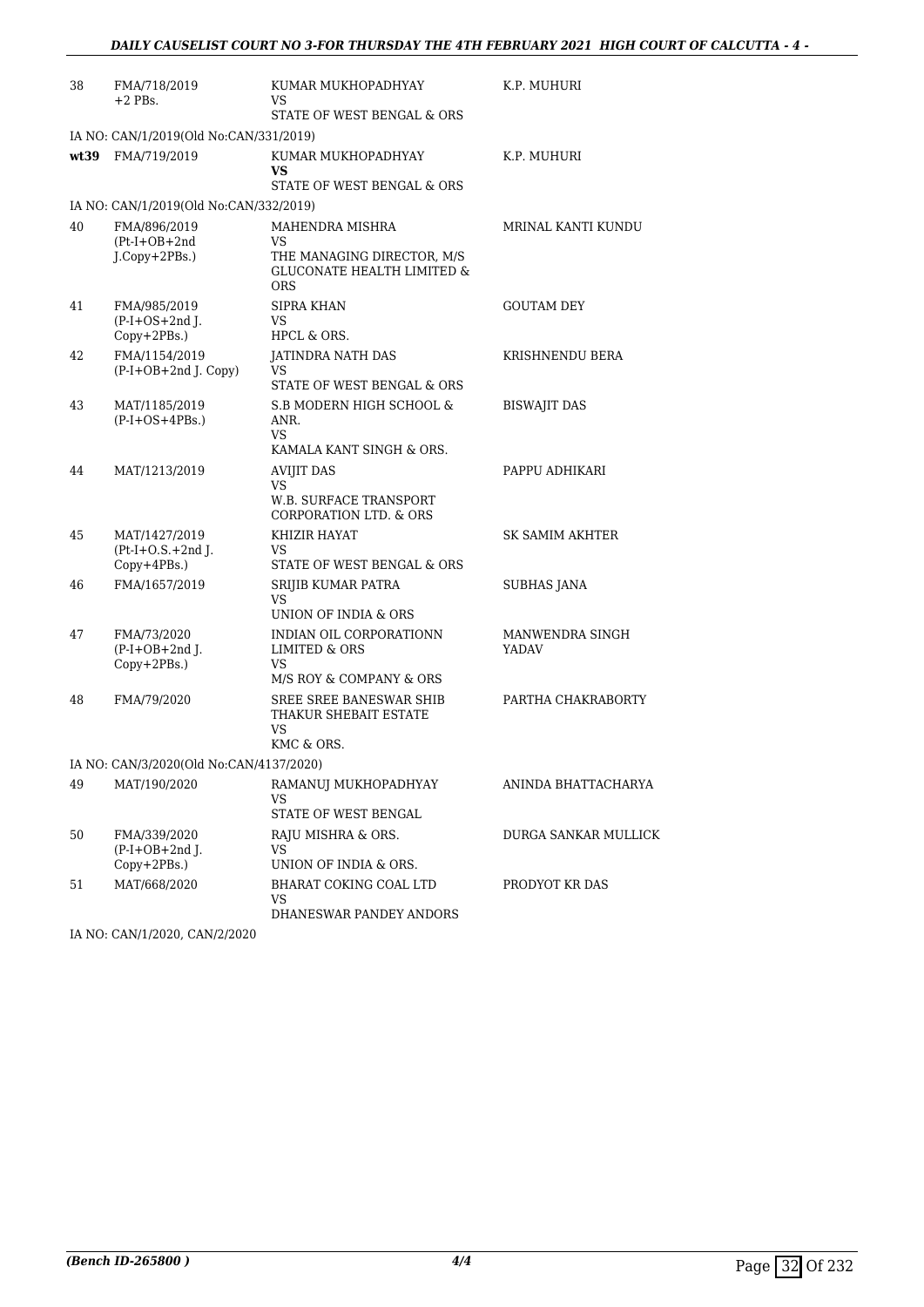

#### **Appellate Side**

**DAILY CAUSELIST For Thursday The 4th February 2021**

**COURT NO. 37**

**DIVISION BENCH (DB - III)**

#### **AT 10:45 AM**

#### **HON'BLE JUSTICE I. P. MUKERJI HON'BLE JUSTICE SUBHASIS DASGUPTA**

#### **ON AND FROM 1ST FEBRUARY, 2021 TO 15TH FEBRUARY, 2021**

**(VIA VIDEO CONFERENCE)**

**ON AND FROM MONDAY, THE 11TH JANUARY, 2021 - WILL SIT TOGETHER TO TAKE UP ALL APPEALS UNDER COMMERCIAL COURTS, COMMERCIAL DIVISION AND COMMERCIAL APPELLATE DIVISION OF THE HIGH COURT'S ACT, 2015**

**NOTE: IMMEDIATELY AFTER EXHAUSTION OF ORIGINAL SIDE, APPELLATE SIDE MATTERS WILL BE TAKEN UP.**

**SPECIAL NOTE: (1) IF THERE IS NO COMMERCIAL COURT MATTER THEN MENTIONING OF COMMERCIAL COURT MATTERS WILL BE ENTERTAINED AT COURT NO. 3 ON REGULAR BASIS.**

**(2) COMMERCIAL COURT SHALL NOT SIT AT COURT NO. 37 IF THERE IS NO COMMERCIAL COURT MATTER IN THE LIST.** 

#### **COMMERCIAL COURT MATTER OF APPELLATE SIDE WILL BE TAKEN UP AFTER COMMERCIAL COURT MATTERS OF ORIGINAL SIDE**

**NOTE: MATTERS WILL BE TAKEN UP THROUGH PHYSICAL HEARING ONLY WHEN BOTH THE PARTIES ARE AGREED.**

|                   | <b>APPLICATION</b>                                                           |                |
|-------------------|------------------------------------------------------------------------------|----------------|
| FMAT/57/2021      | STAR TRACK AGENCY PRIVATE<br>LIMITED<br>VS<br>EFCALON TIE UP PRIVATE LIMITED | SANDIP AGARWAL |
| IA NO: CAN/1/2021 |                                                                              |                |
| FMAT/87/2021      | STAR TRACK AGENCY PVT LTD<br>VS<br>EFCALON TIE UP PVT LTD                    | SANDIP AGARWAL |

IA NO: CAN/1/2021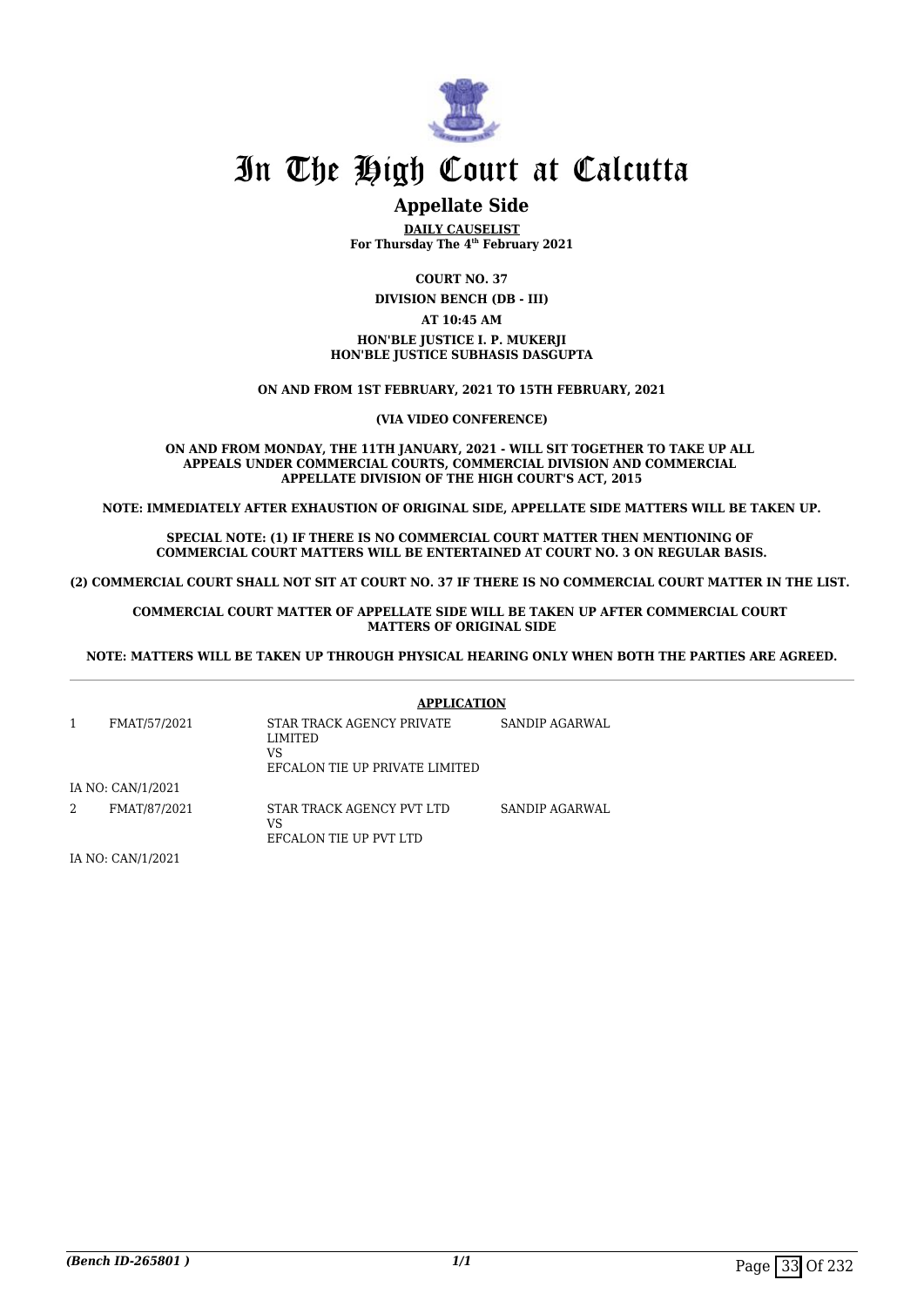

### **Appellate Side**

**DAILY CAUSELIST For Thursday The 4th February 2021**

**COURT NO. 2**

#### **DIVISION BENCH (DB)**

**AT 12:55 PM**

#### **HON'BLE JUSTICE HARISH TANDON HON'BLE JUSTICE SUBHASIS DASGUPTA**

**(VIDEO CONFERENCE) ON 05.02.2021 AT 12.55 P.M.**

**On Friday, 5th February, 2021 at 12.55P.M. - Will sit together and take some part heard, contempt matters.**

#### **NOTE: MATTERS WILL BE TAKEN UP THROUGH PHYSICAL HEARING ONLY WHEN BOTH THE PARTIES ARE AGREED.**

#### **PART HEARD MATTERS**

| 1  | MAT/1089/2018                           | JYOTIRMOY ROY<br>VS<br>STATE OF WEST BENGAL &<br><b>ORS</b>                | K K KAR                      |
|----|-----------------------------------------|----------------------------------------------------------------------------|------------------------------|
|    | IA NO: CAN/1/2018(Old No:CAN/7801/2018) |                                                                            |                              |
|    | wt2 COT/132/2018                        | UNIVERSITY OF CALCUTTA<br>VS<br><b>JYOTIRMOY ROY</b>                       | SANDIP DASGUPTA              |
|    |                                         | <b>CONTEMPT APPLICATION</b>                                                |                              |
| 3  | CPAN/634/2019                           | TATHAGATA GHOSH<br>VS<br>DR. SAIBAL KR.<br>MUKHERJEE & ANR.                | PRATIK MAJUMDER              |
|    | wt4 MAT/23/2019                         | STATE OF WEST BENGAL &<br><b>ORS</b><br><b>VS</b><br>TATHAGATA GHOSH & ORS | DIPANKAR DAS<br><b>GUPTA</b> |
| 5. | CPAN/1034/2019                          | MD.MUSTAQUIM & ORS.<br><b>VS</b><br>KAISARY BEGUM & ORS.                   | SUBIMAL DE                   |
|    | wt6 SA/63/2019                          | MD MUSTAQUIM & ANR<br><b>VS</b><br>KAISARY BEGAM & ORS                     | M NAZAR<br>CHOWDHURY         |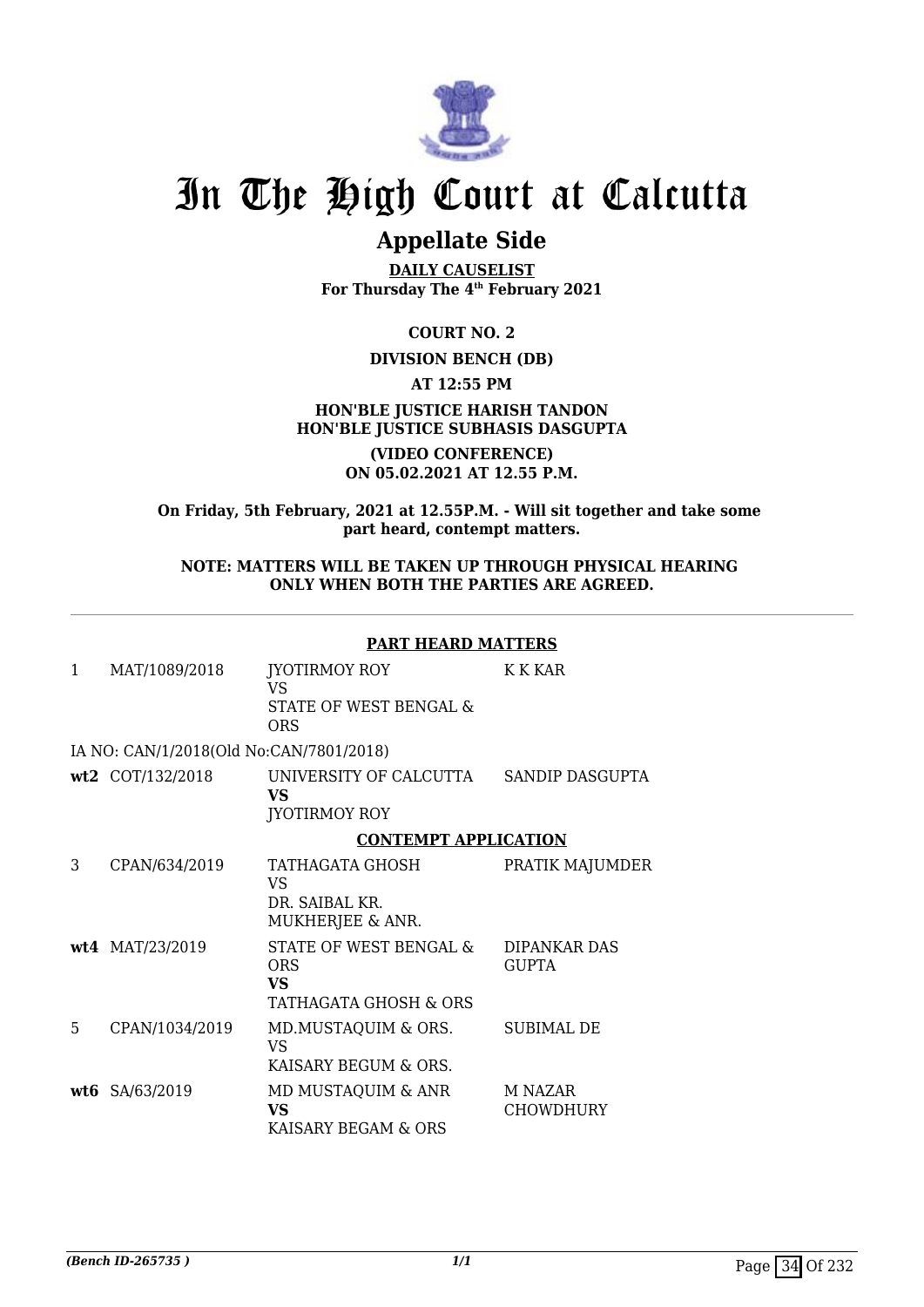

# In The High Court at Calcutta

## **Appellate Side**

**DAILY CAUSELIST For Thursday The 4th February 2021**

**COURT NO. 2**

## **DIVISION BENCH (DB- IV)**

**AT 10:45 AM**

**HON'BLE JUSTICE HARISH TANDON HON'BLE JUSTICE KAUSIK CHANDA (VIA VIDEO CONFERENCE)**

**ON AND FROM MONDAY, THE 11TH JANUARY, 2021 - ADMISSION OF APPEALS UNDER ORDER XLI OF THE CODE OF CIVIL PROCEDURE INCLUDING APPLICATIONS CONNECTED THERETO;**

**ANY OTHER FIRST APPEALS & FIRST MISCELLANEOUS APPEALS NOT ASSIGNED TO ANY OTHER BENCH & APPLICATIONS CONNECTED THERETO,**

**LAWAZIMA;**

## **APPEALS RELATING TO LAND UNDER GROUP I AND APPLICATIONS CONNECTED THERETO;**

**APPEALS RELATING TO TRANSPORT & TELECOMMUNICATION UNDER GROUP VII AND REGULATION OF INDUSTRIES & ESSENTIAL COMMODITIES & VARIOUS CENTRAL ORDERS UNDER GROUP VIII AND APPLICATIONS CONNECTED THERETO;**

**ON WEDNESDAY: MANDAMUS APPEALS WILL BE TAKEN UP FROM 2 P.M. ONWARDS.**

**NOTE: MATTERS WILL BE TAKEN UP THROUGH PHYSICAL HEARING ONLY WHEN BOTH THE PARTIES ARE AGREED**

## **TO BE MENTIONED**

1 FAT/449/2018 JAGABANDHU NANDI & ORS VS KINGSUK MONDAL

NISITH PUILE & ANR

IA NO: CAN/1/2020(Old No:CAN/552/2020)

## **FOR ORDERS**

DEBNATH MAHATA

2 SA/191/2018 [Pt I +II+ 4 LCR] SK AZAD ALI

VS TPAN KUMAR ROY

## **ORDER XLI RULE II**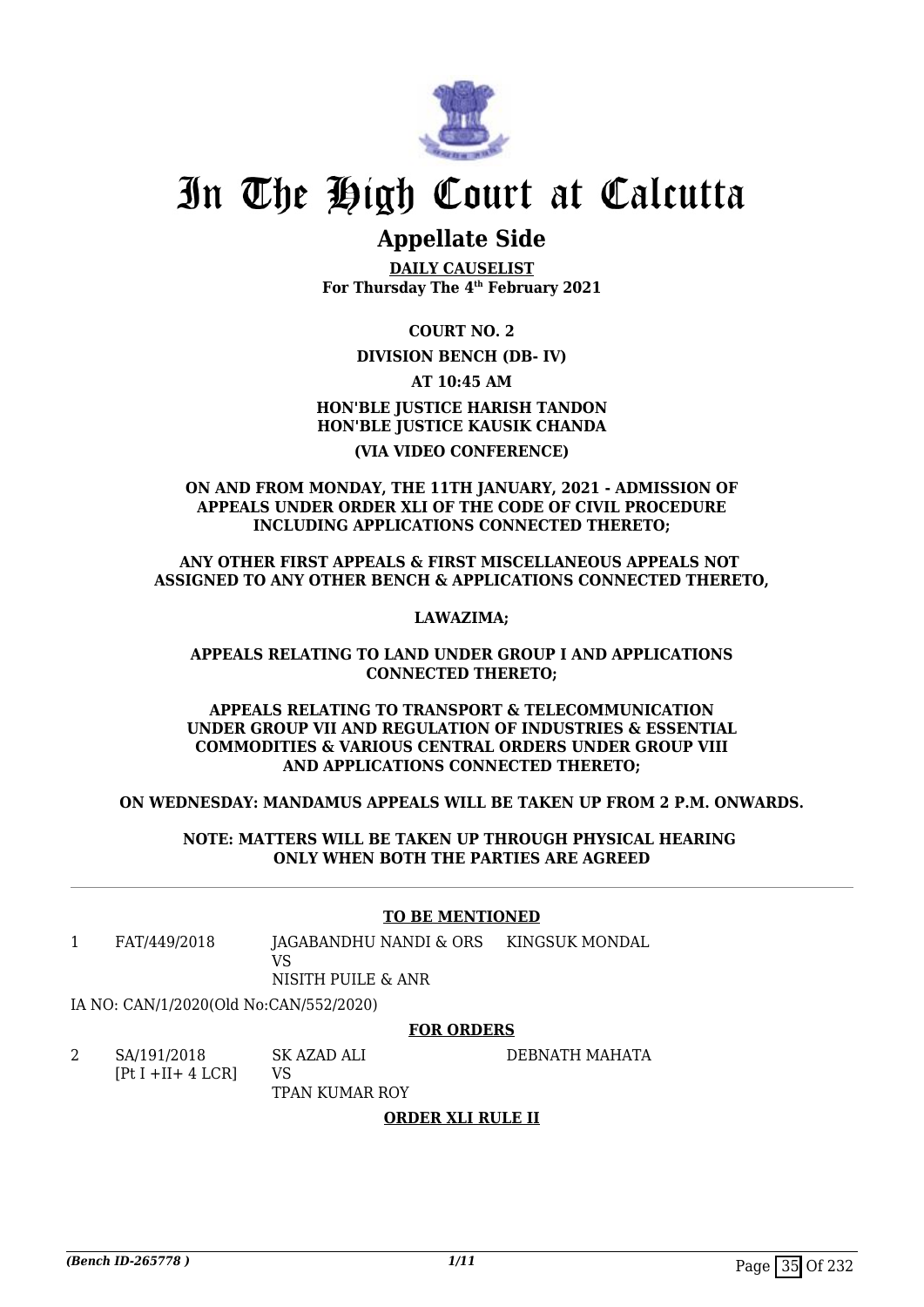| 3  | SAT/280/2016                             | SANJIT KR. DAS & ORS<br><b>VS</b>                                                                            | S. BANERJEE                                                                               |
|----|------------------------------------------|--------------------------------------------------------------------------------------------------------------|-------------------------------------------------------------------------------------------|
|    |                                          | KASHINATH GHOSH & ORS                                                                                        |                                                                                           |
|    | IA NO: CAN/1/2018(Old No:CAN/5485/2018)  |                                                                                                              |                                                                                           |
| 4  | SAT/510/2016                             | KAMALA MAJHI & ORS<br><b>VS</b><br>RABINDRA NATH                                                             | <b>SUDIP CHAKRABORTY</b>                                                                  |
|    |                                          | <b>CHAKRABORTY&amp; ORS</b>                                                                                  |                                                                                           |
|    | No:CAN/9468/2019)                        |                                                                                                              | IA NO: CAN/3/2018(Old No:CAN/4312/2018), CAN/5/2018(Old No:CAN/8638/2018), CAN/6/2019(Old |
| 5  | FMAT/689/2017<br>[N.T.W.]                | MIR HASEM ALI & ORS<br><b>VS</b>                                                                             | D K ADHIKARI                                                                              |
|    |                                          | SAIYAD MAKSHED ALI &<br><b>ORS</b>                                                                           |                                                                                           |
|    |                                          | IA NO: CAN/1/2017(Old No:CAN/6732/2017), CAN/2/2017(Old No:CAN/6929/2017)                                    |                                                                                           |
| 6  | SAT/134/2018<br>(Defective)              | MAJEDUR RAHAMAN DEAD<br>R/P BY FARUK HOSSAIN &<br><b>ORS</b><br><b>VS</b><br><b>SUNIRMAL SOREN &amp; ORS</b> | <b>ASIF DEWAN</b>                                                                         |
| 7  | SAT/179/2018<br>[N.T.W.]                 | SK GOLAM LALCHAND<br><b>VS</b><br>NANDU LAL SHAW @<br>NANDU LAL KESHRI @<br>NANDU LAL BAYES & ORS            | <b>SURENDRA KUMAR</b><br><b>SHARMA</b>                                                    |
|    | IA NO: CAN/1/2018(Old No:CAN/3122/2018)  |                                                                                                              |                                                                                           |
| 8  | SAT/261/2018<br>(Defective)              | <b>GURUDAS</b><br><b>CHATTOPADHYAY</b><br><b>VS</b>                                                          | SHEBATEE DATTA                                                                            |
|    |                                          | <b>JAGANNATH</b><br><b>CHATTOPADHYAY &amp; ORS</b>                                                           |                                                                                           |
|    | IA NO: CAN/1/2018(Old No:CAN/4635/2018)  |                                                                                                              |                                                                                           |
| 9  | SAT/501/2018                             | ANIL KUMAR JANA<br>VS                                                                                        | PRIYABRATA GHOSH                                                                          |
| 10 | SA/172/2019                              | ANIL KUMAR PATRA & ORS<br><b>BIMAL GHOSH &amp; ORS</b>                                                       | <b>BIDYUT BARAN</b>                                                                       |
|    |                                          | <b>VS</b><br><b>AJIT GHOSH &amp; ORS</b>                                                                     | <b>BISWAS</b>                                                                             |
|    | IA NO: CAN/1/2018(Old No:CAN/7029/2018)  |                                                                                                              |                                                                                           |
| 11 | SAT/294/2019                             | <b>SANTOSH KAR</b>                                                                                           | DYUTIMAN BANERJEE                                                                         |
|    | Inj.                                     | <b>VS</b><br>MAHIMA RANJAN KAR                                                                               |                                                                                           |
|    | IA NO: CAN/1/2019(Old No:CAN/10366/2019) |                                                                                                              |                                                                                           |
| 12 | SAT/319/2019<br>(Defective)              | MUKUL CHATTERJEE<br>VS<br><b>ANIUP KUMAR DEY</b>                                                             | <b>ASIT KUMAR</b><br><b>BHATTACHARYA</b>                                                  |
|    | IA NO: CAN/1/2019(Old No:CAN/11304/2019) |                                                                                                              |                                                                                           |
| 13 | SAT/321/2019<br>[N.T.W.]                 | APURBA GHOSH ROY<br>VS                                                                                       | <b>SAUNAK</b><br><b>BHATTACHARYA</b>                                                      |
|    | IA NO. CANI1/2010(OId No.CANI0584/2010)  | SAMBHU ROY CHOWDHURY                                                                                         |                                                                                           |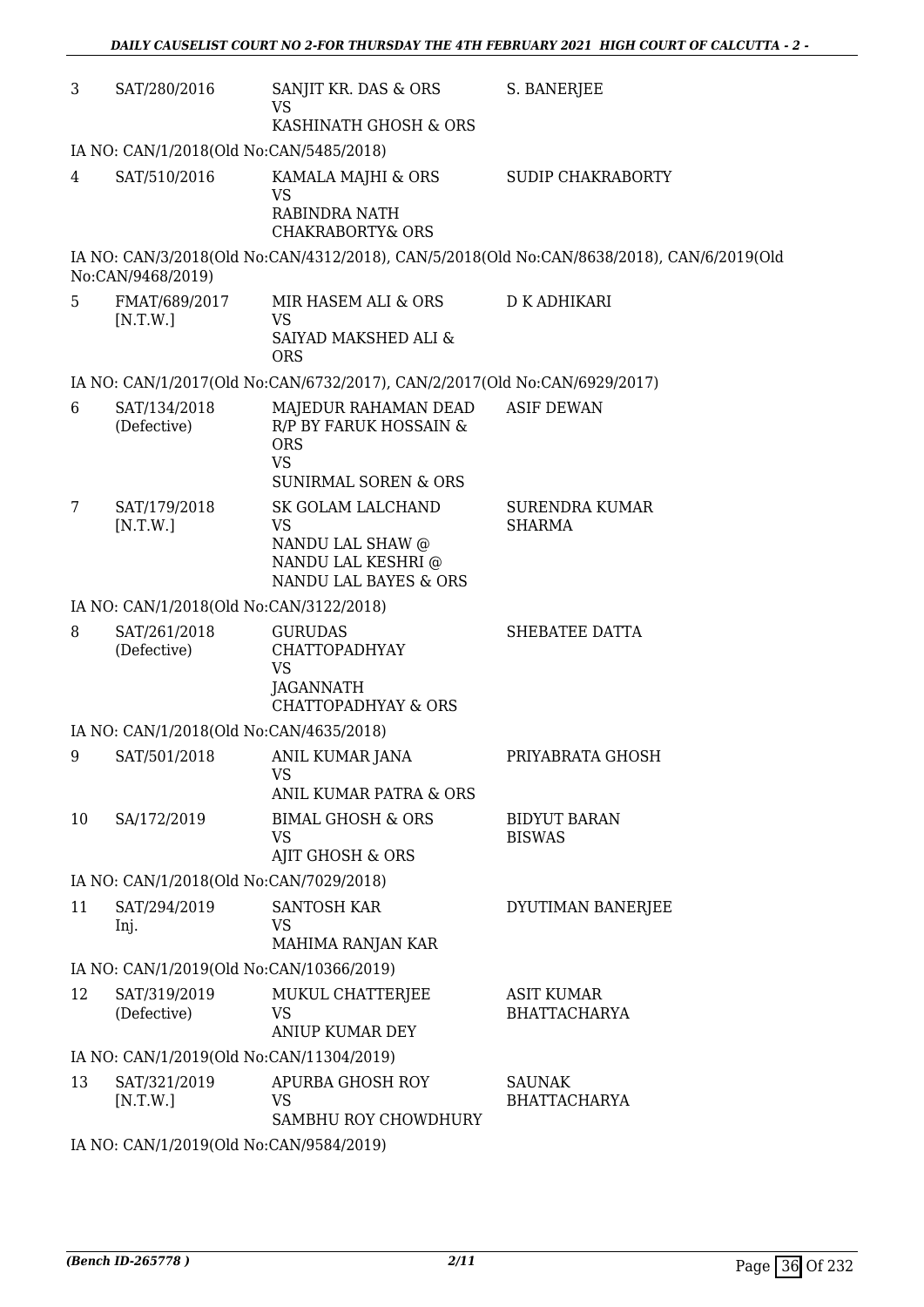| 14 | SAT/341/2019<br>(Defective)              | <b>HRISHIKESH</b><br><b>CHATTOPADHYAY</b><br><b>VS</b><br>DHANANJOY BAUL DAS &<br>ANR.   | HIMADRI KR.<br>MAHATA         |
|----|------------------------------------------|------------------------------------------------------------------------------------------|-------------------------------|
|    | IA NO: CAN/1/2019(Old No:CAN/10316/2019) |                                                                                          |                               |
| 15 | SAT/344/2019                             | MOULANA ABDUL KASHEM<br><b>CHOWDHURY</b><br><b>VS</b><br>FIROZ ALI KHAN @ BOBI &<br>ORS. | SANATAN MONDAL                |
|    | IA NO: CAN/1/2020(Old No:CAN/497/2020)   |                                                                                          |                               |
| 16 | SAT/355/2019<br>[N.T.W.]                 | <b>SUBIR KUMAR GHOSH</b><br><b>VS</b><br>SITANGSHU MALLICK &<br><b>ORS</b>               | <b>SK ABU ABBASUDDIN</b>      |
|    | IA NO: CAN/1/2019(Old No:CAN/10954/2019) |                                                                                          |                               |
| 17 | SAT/378/2019                             | SWADHIN CHANDRA ROY &<br><b>ORS</b><br><b>VS</b><br>MUKUL CHANDRA ROY &<br><b>ORS</b>    | DHANANJAY NAYAK               |
|    | IA NO: CAN/1/2019(Old No:CAN/10624/2019) |                                                                                          |                               |
| 18 | SAT/402/2019<br>[05.02.2021]             | <b>ASHOKA DUBEY</b><br><b>VS</b><br>ARJUN DEY & ORS                                      | SOUMYA MAJUMDER               |
|    |                                          | IA NO: CAN/1/2019(Old No:CAN/10983/2019), CAN/2/2019(Old No:CAN/10985/2019)              |                               |
| 19 | FMAT/1007/2019                           | ABDUL MONDAL & ORS.<br><b>VS</b><br>SATTAR ALI MONDAL &<br>ORS.                          | <b>ANIRBAN DAS</b>            |
|    | IA NO: CAN/1/2019(Old No:CAN/10504/2019) |                                                                                          |                               |
|    |                                          | 20 FMAT/1010/2019 HIRAK NATH SOUNTH<br>VS<br><b>GOURHARI KAMILA</b>                      | REAZUL ISLAAM                 |
| 21 | FMAT/1390/2019<br>(Inj.)                 | <b>SWETA SARKAR</b><br><b>VS</b><br><b>SWAPAN BASU &amp; ORS</b>                         | PRADIP KUMAR<br><b>KUNDU</b>  |
|    | IA NO: CAN/1/2020(Old No:CAN/6/2020)     |                                                                                          |                               |
| 22 | SAT/6/2020<br>(Defective)                | SANTA BARMAN & ANR<br>VS.<br>KITIN BARMAN & ORS                                          | MD. HABIBUR<br><b>RAHMAN</b>  |
|    |                                          | IA NO: CAN/1/2020(Old No:CAN/796/2020), CAN/2/2020(Old No:CAN/800/2020)                  |                               |
| 23 | FMAT/177/2020<br>[N.T.W.]                | SAHIDUL ISLAM<br><b>VS</b><br>PAWANPUTRA SALES PVT.<br>LTD. & ORS                        | DEBAPRATIM<br><b>BANERJEE</b> |

IA NO: CAN/1/2020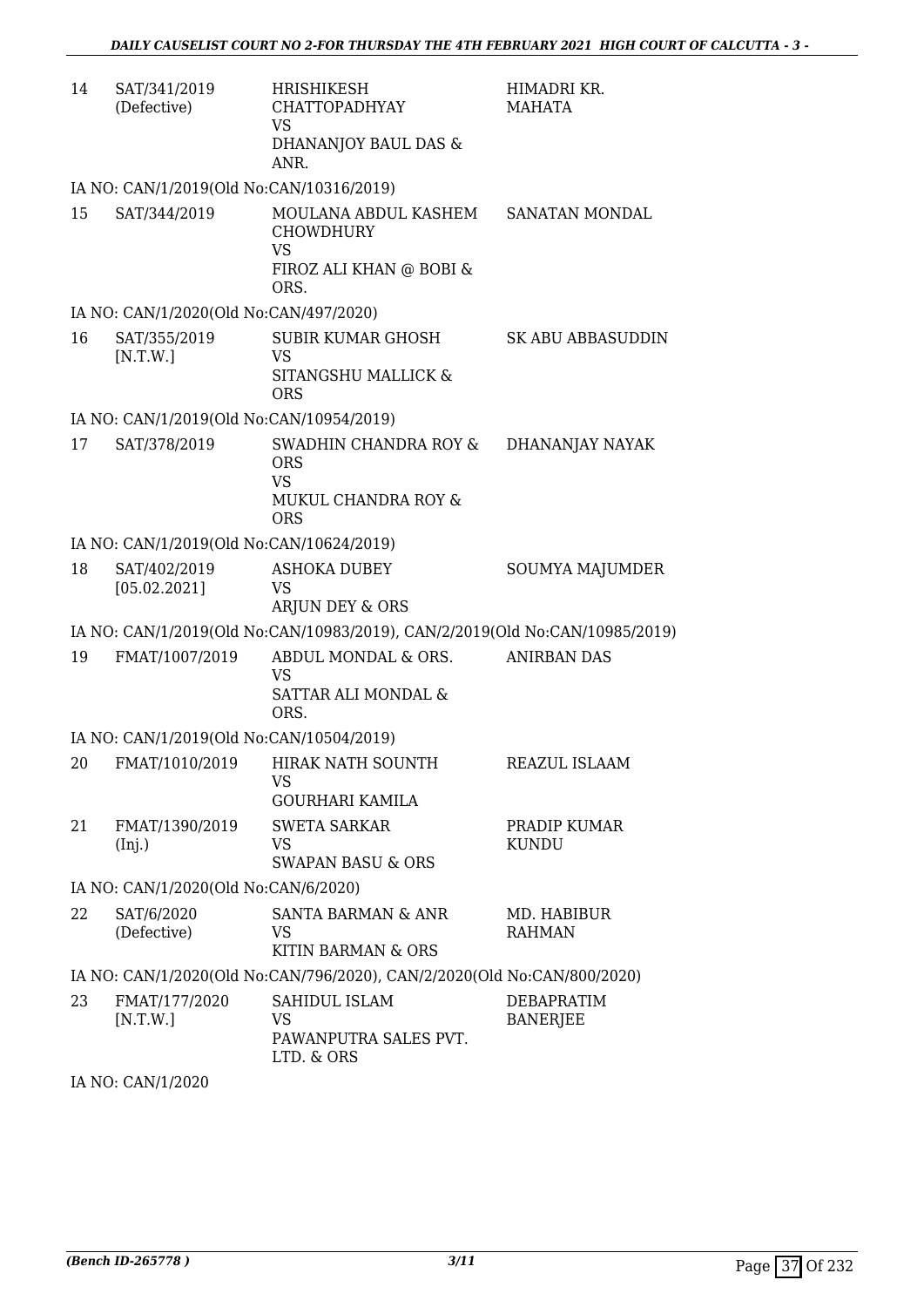| 24 | FMAT/211/2020                           | AJIT KUMAR HALDER<br>VS                                                                                                                                                                                                                                                                                                                                                                                                                | PRIYANKA MANDAL                     |                     |
|----|-----------------------------------------|----------------------------------------------------------------------------------------------------------------------------------------------------------------------------------------------------------------------------------------------------------------------------------------------------------------------------------------------------------------------------------------------------------------------------------------|-------------------------------------|---------------------|
|    |                                         | <b>SUJIT HALDER &amp; ORS</b>                                                                                                                                                                                                                                                                                                                                                                                                          |                                     |                     |
|    | IA NO: CAN/1/2020(Old No:CAN/2240/2020) |                                                                                                                                                                                                                                                                                                                                                                                                                                        |                                     |                     |
| 25 | FMAT/550/2020                           | LUFTA BEGUUM @<br>LUTFUNNESHA BIBI<br><b>VS</b><br>AFJAL HOSSAIN AND ORS                                                                                                                                                                                                                                                                                                                                                               | <b>SHYAMAL</b><br>MUKHOPADHYAY      |                     |
|    | IA NO: CAN/1/2020                       |                                                                                                                                                                                                                                                                                                                                                                                                                                        |                                     |                     |
| 26 | SAT/6/2021<br>[Defective]               | PRABAL BASU<br>VS<br><b>CHANDA PAL</b>                                                                                                                                                                                                                                                                                                                                                                                                 | <b>AHANA GHOSH</b>                  |                     |
|    | IA NO: CAN/1/2021                       |                                                                                                                                                                                                                                                                                                                                                                                                                                        |                                     |                     |
| 27 | FMAT/77/2021                            | REGENT HIRISE PRIVATE<br><b>LIMITED AND ORS</b><br><b>VS</b>                                                                                                                                                                                                                                                                                                                                                                           | JASOJEET<br><b>MUKHERJEE</b>        |                     |
|    |                                         | SANCHITA CHATTERJEE<br><b>AND ORS</b>                                                                                                                                                                                                                                                                                                                                                                                                  |                                     |                     |
|    | IA NO: CAN/1/2021                       |                                                                                                                                                                                                                                                                                                                                                                                                                                        |                                     |                     |
|    |                                         | <b>GROUP I - APPLICATION</b>                                                                                                                                                                                                                                                                                                                                                                                                           |                                     |                     |
| 28 | FMA/1174/2019<br>[N.T.W.]               | THE STATE OF W.B. & ORS<br><b>VS</b>                                                                                                                                                                                                                                                                                                                                                                                                   | <b>TARAK KARAN</b>                  |                     |
|    |                                         | <b>AMITAVA GHOSH &amp; ORS</b>                                                                                                                                                                                                                                                                                                                                                                                                         |                                     |                     |
|    |                                         | IA NO: CAN/2/2019(Old No:CAN/6246/2019), CAN/3/2019(Old No:CAN/6976/2019)                                                                                                                                                                                                                                                                                                                                                              |                                     |                     |
| 29 | MAT/1363/2019<br>[10.02.2021]           | MOTHABARI DHIBAR<br>SAMABAY SAMITY LTD<br><b>VS</b><br><b>UMA KANTI HALDER &amp; ORS</b>                                                                                                                                                                                                                                                                                                                                               | <b>ASHOK KUMAR JHA</b>              |                     |
|    | IA NO: CAN/1/2019(Old No:CAN/9590/2019) |                                                                                                                                                                                                                                                                                                                                                                                                                                        |                                     |                     |
|    |                                         | <b>APPLICATION (FA AND FMA)</b>                                                                                                                                                                                                                                                                                                                                                                                                        |                                     |                     |
| 30 | FA/315/1969                             | RAMESH CH.<br>CHAKRABORTY & ORS<br><b>VS</b><br><b>BHUPATI CHARAN</b><br><b>CHAKRABORTY</b>                                                                                                                                                                                                                                                                                                                                            |                                     |                     |
|    |                                         | IA NO: CAN/4/2004(Old No:CAN/10369/2004), CAN/1/1998(Old No:CAN/6389/1998), CAN/5/2006(Old<br>No:CAN/2444/2006), CAN/6/2006(Old No:CAN/2445/2006), CAN/11/2012(Old No:CAN/7045/2012),<br>CAN/7/2006(Old No:CAN/2446/2006), CAN/3/2004(Old No:CAN/9607/2004), CAN/8/2006(Old<br>No:CAN/4630/2006), CAN/16/2020(Old No:CAN/1937/2020), CAN/17/2020(Old No:CAN/1938/2020),<br>CAN/10/2011(Old No:CAN/2187/2011), CAN/18/2020, CAN/19/2021 |                                     |                     |
| 31 | SA/696/1988                             | <b>ABDUL KARIM AND ORS</b><br><b>VS</b><br>DR. A.K.M. BASIRUDDIN                                                                                                                                                                                                                                                                                                                                                                       | MR. ARUN KISHORE<br><b>DASGUPTA</b> | MR. AMIT KU<br>PAIN |

IA NO: CAN/2/2018(Old No:CAN/612/2018), CAN/3/2018(Old No:CAN/614/2018), CAN/5/2020

32 FA/340/1991 ABDUL SOVAN MONDAL & ORS. VS JOYNOB BIBI J.BHATTACHARYA N.Y.A.

IA NO: CAN/1/2002(Old No:CAN/745/2002), CAN/2/2002(Old No:CAN/746/2002), CAN/3/2002(Old No:CAN/747/2002), CAN/4/2014(Old No:CAN/10170/2014), CAN/5/2014(Old No:CAN/10171/2014), CAN/6/2015(Old No:CAN/3182/2015), CAN/7/2019(Old No:CAN/10806/2019), CAN/8/2019(Old No:CAN/10807/2019), CAN/9/2019(Old No:CAN/10808/2019)

MR. AMIT KUMAR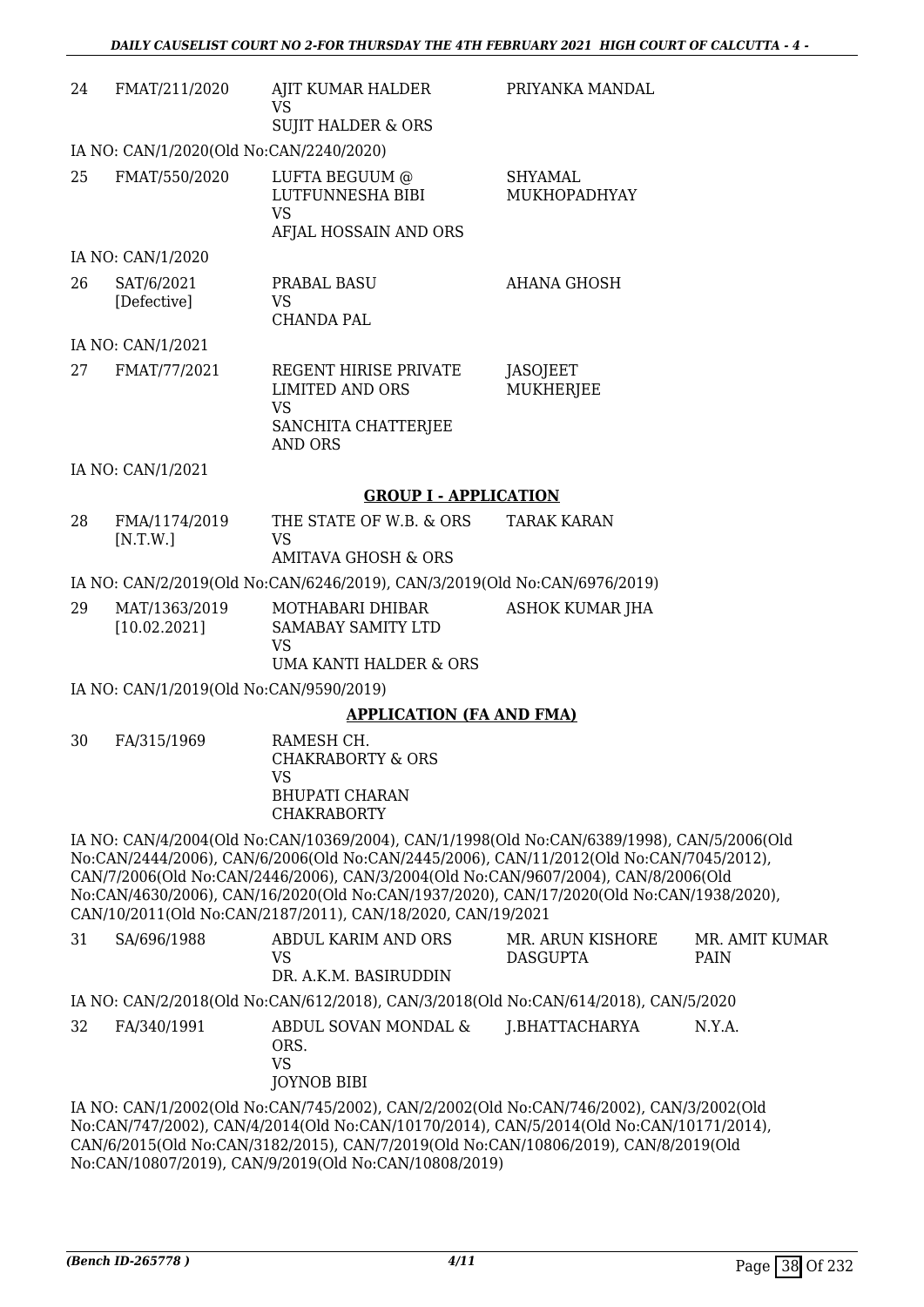| 33                                                                                                                                                 | FA/112/1992                      | SMT BENIA BEWA & ORS.<br>VS<br><b>ANODA BEWA</b>                                                                                                              | MR T.DUTTA GUPTA                            | N.Y.A. |
|----------------------------------------------------------------------------------------------------------------------------------------------------|----------------------------------|---------------------------------------------------------------------------------------------------------------------------------------------------------------|---------------------------------------------|--------|
|                                                                                                                                                    | No:CAN/12427/2019)               | IA NO: CAN/1/1999(Old No:CAN/4390/1999), CAN/2/2019(Old No:CAN/12426/2019), CAN/3/2019(Old                                                                    |                                             |        |
| 34                                                                                                                                                 | FAT/1537/2004<br>[10.02.2021]    | JAYANTI BANERJEE<br><b>VS</b><br>SANDHYA CHAKRABORTY                                                                                                          | PRASANTA KR.<br><b>PAKRASHI</b>             |        |
|                                                                                                                                                    |                                  | IA NO: CAN/2/2019(Old No:CAN/6733/2019), CAN/3/2019(Old No:CAN/10092/2019)                                                                                    |                                             |        |
| 35                                                                                                                                                 | FAT/2520/2006<br>[CAN/4738/2006] | INDIAN OIL CORPORATION<br>LTD.<br><b>VS</b><br><b>JOYDEB DAS</b>                                                                                              | <b>ARINDAM GUHA</b>                         |        |
| 36                                                                                                                                                 | FA/113/2009                      | <b>GAYATRI PAL</b><br><b>VS</b><br>NETAI NANDI @ NETISH<br>NANDI & ORS.                                                                                       | PARTHA PRATIM ROY                           |        |
|                                                                                                                                                    | No:CAN/2202/2017)                | IA NO: CAN/2/2012(Old No:CAN/3351/2012), CAN/4/2016(Old No:CAN/1864/2016), CAN/5/2017(Old                                                                     |                                             |        |
| 37                                                                                                                                                 | FMA/322/2009                     | <b>BAIDYANATH MANDAL</b><br>VS<br>KAMINI MANDAL & ANR                                                                                                         | <b>AMIT BANERJEE</b>                        |        |
|                                                                                                                                                    | IA NO: CAN/3/2020                |                                                                                                                                                               |                                             |        |
| 38                                                                                                                                                 | FMA/1499/2009                    | DIPENDRA NATH BASU<br><b>VS</b><br>SR. DIVISIONAL<br>COMMERCIAL MANAGER,<br>E.RLY, SEALDAH & ORS.                                                             | <b>ANIMESH DAS</b>                          |        |
|                                                                                                                                                    |                                  | IA NO: CAN/1/2010(Old No:CAN/8983/2010), CAN/2/2011(Old No:CAN/7515/2011), CAN/5/2014(Old<br>No:CAN/8312/2014), CAN/6/2015(Old No:CAN/11046/2015), CAN/7/2021 |                                             |        |
| 39                                                                                                                                                 | FA/61/2014                       | PRAMILA BHATTACHARYA<br>& ORS<br>VS<br>REBA BHATTACHARYA &<br><b>ORS</b>                                                                                      | <b>KARUNAMOYEE</b><br>SAMANTA (SAHA)        |        |
|                                                                                                                                                    | IA NO: CAN/3/2020                |                                                                                                                                                               |                                             |        |
| 40                                                                                                                                                 | FA/167/2015                      | <b>SUTAPA PAUL</b><br><b>VS</b><br><b>MANOJ PAUL</b>                                                                                                          | <b>MANI SHANKAR</b><br><b>CHATTOPADHYAY</b> |        |
| IA NO: CAN/4/2016(Old No:CAN/4630/2016), CAN/6/2016(Old No:CAN/10385/2016), CAN/8/2017(Old<br>No:CAN/10758/2017), CAN/9/2020(Old No:CAN/2167/2020) |                                  |                                                                                                                                                               |                                             |        |
| 41                                                                                                                                                 | FAT/258/2015                     | <b>ABDUL RAUF &amp; ORS</b><br><b>VS</b><br>MD. ILLIAS & ORS                                                                                                  | ANAJLI AGARWAL                              |        |
|                                                                                                                                                    |                                  | IA NO: CAN/1/2015(Old No:CAN/10357/2015), CAN/2/2016(Old No:CAN/2526/2016)                                                                                    |                                             |        |
| 42                                                                                                                                                 | FAT/286/2015                     | <b>BIKASH CHANDRA BERA &amp;</b><br><b>ORS</b><br><b>VS</b><br><b>MADHUSUDAN DAS &amp; ORS</b>                                                                | <b>SOUNAK</b><br><b>BHATTACHARYYA</b>       |        |
|                                                                                                                                                    | No:CAN/7673/2017)                | IA NO: CAN/1/2017(Old No:CAN/1280/2017), CAN/2/2017(Old No:CAN/7672/2017), CAN/3/2017(Old                                                                     |                                             |        |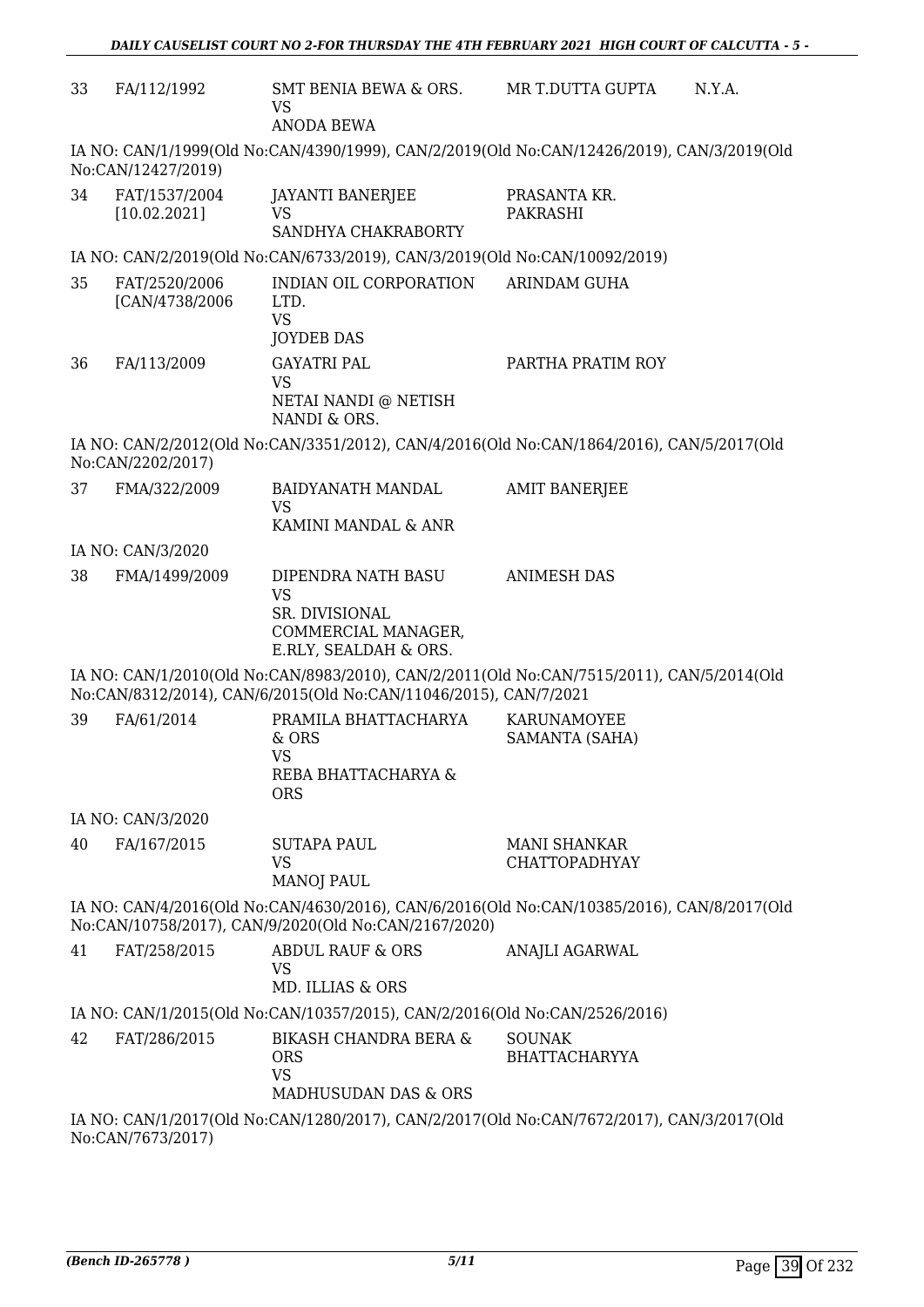| 43 | FA/62/2016                              | PIJUSH DEB<br><b>VS</b><br>PRANAB RANJAN DEB &<br><b>ORS</b>                                        | SARMISTHA GHOSH<br>SARMA                                                                  |
|----|-----------------------------------------|-----------------------------------------------------------------------------------------------------|-------------------------------------------------------------------------------------------|
|    |                                         | IA NO: CAN/1/2019(Old No:CAN/6331/2019), CAN/2/2020(Old No:CAN/1234/2020)                           |                                                                                           |
| 44 | FA/273/2016                             | HALDIRAM LTD.<br><b>VS</b><br>KOLKATA METROPOLITAN<br>DEVELOPMENT AUTHORITY<br>& ORS                | <b>BAJRANG MANOT</b>                                                                      |
|    |                                         | IA NO: CAN/1/2015(Old No:CAN/1257/2015), CAN/2/2021                                                 |                                                                                           |
| 45 | FAT/290/2016                            | M/S SUDIP CONSTRUCTION<br>$\&$ ANR<br><b>VS</b><br>MANOJ CHATTERJEE & ORS                           | PRANTICK GHOSH                                                                            |
|    | No:CAN/10218/2018)                      |                                                                                                     | IA NO: CAN/2/2016(Old No:CAN/6197/2016), CAN/3/2017(Old No:CAN/5648/2017), CAN/4/2018(Old |
| 46 | FMA/3920/2016<br>[C]                    | <b>SMT LAKSHMI GUPTA &amp;</b><br><b>ANR</b><br><b>VS</b><br>PRATEEK DASGUPTA & ANR                 | <b>SUMANTA SARATHI</b><br><b>BHOWMICK</b>                                                 |
|    |                                         | IA NO: CAN/1/2016(Old No:CAN/9408/2016), CAN/2/2020(Old No:CAN/1383/2020)                           |                                                                                           |
| 47 | FA/64/2017                              | NEJAMUDDIN & ORS                                                                                    | DYUTIMAN BANERJEE                                                                         |
|    |                                         | <b>VS</b><br>MD AFYAD (MINOR) & ORS                                                                 |                                                                                           |
| 48 | FA/163/2017                             | AJAHARUL HAQUE @ TULU<br>$&$ ANR<br><b>VS</b><br>MD. HOSENUR ISLAM &<br><b>ORS</b>                  | ANIL KUAMR BHUNIA                                                                         |
|    | IA NO: CAN/1/2016(Old No:CAN/4264/2016) |                                                                                                     |                                                                                           |
| 49 | FA/167/2017                             | <b>BAL KRISHNA KEJRIWAL</b><br><b>VS</b><br>OM PRAKASH KEJRIWAL &<br><b>ORS</b>                     | NITAI CHANDRA<br><b>MANNA</b>                                                             |
|    | IA NO: CAN/1/2017(Old No:CAN/4639/2017) |                                                                                                     |                                                                                           |
| 50 | FAT/433/2017                            | <b>ARUP KUMAR</b><br><b>CHAKRABORTY &amp; ANR</b><br><b>VS</b><br>ALOKA CHAKRABORTY &<br><b>ANR</b> | GAURAV<br>PURKAYASTHA                                                                     |
|    | wt51 FAT/435/2017                       | <b>ARUP KUMAR</b><br><b>CHAKRABORTY</b><br><b>VS</b><br>ALOKA CHAKRABORTY &<br><b>ORS</b>           | G PURKAYASTHA                                                                             |
|    | No:CAN/4835/2019)                       |                                                                                                     | IA NO: CAN/1/2018(Old No:CAN/4464/2018), CAN/2/2018(Old No:CAN/4465/2018), CAN/3/2019(Old |
| 52 | FAT/40/2018                             | ASHIM KUMAR HAZRA<br><b>VS</b><br>NANDA KISHOR HAZRA &<br><b>ANR</b>                                | <b>SUHRID SUR</b>                                                                         |

IA NO: CAN/1/2018(Old No:CAN/1097/2018)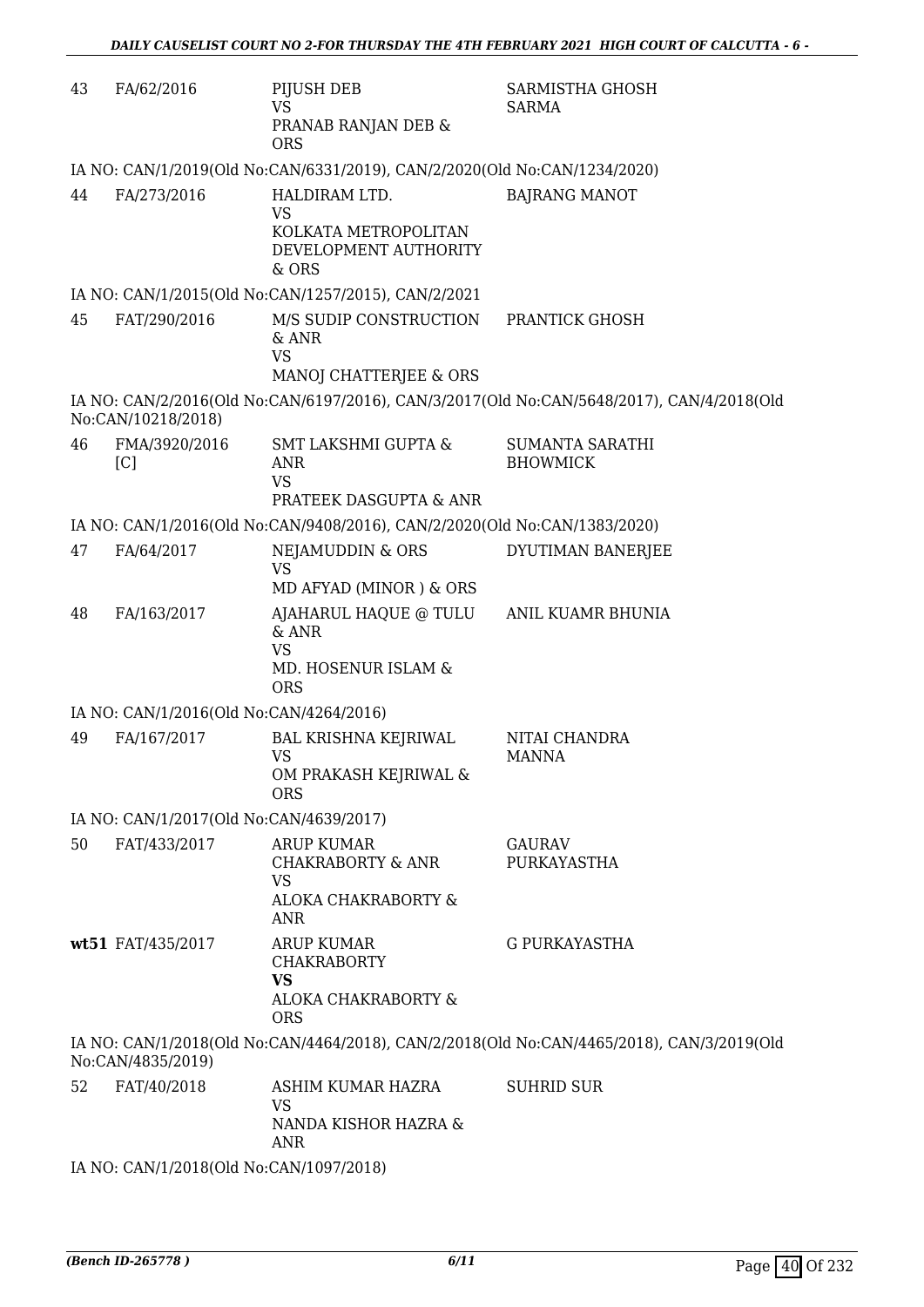| 53 | FAT/69/2018                             | THE STATE OF WB<br><b>VS</b><br>SUSAMA DAS & ORS.                                                             | RAM CH. GUCHAIIT                          |
|----|-----------------------------------------|---------------------------------------------------------------------------------------------------------------|-------------------------------------------|
|    | IA NO: CAN/2/2018(Old No:CAN/2745/2018) |                                                                                                               |                                           |
| 54 | FMAT/275/2018                           | PETRA STARKE<br><b>VS</b><br>BIKRAM YOGA COLLEGE OF<br><b>INDIA LP &amp; ORS</b>                              | V WADEHRA                                 |
|    |                                         | IA NO: CAN/1/2018(Old No:CAN/3615/2018), CAN/3/2019(Old No:CAN/7223/2019)                                     |                                           |
| 55 | FAT/308/2018                            | NIRMALENDU KARMAKAR<br>VS<br>RATHINDRA NATH<br>KARMAKAR & ANR                                                 | PINTU KARAR                               |
|    | IA NO: CAN/1/2019(Old No:CAN/9471/2019) |                                                                                                               |                                           |
| 56 | FAT/316/2018                            | LEGAL HEIRS OF LATE<br>KANU SHARMA ,ASHA<br><b>SHARMA &amp; ANR</b><br><b>VS</b><br>NAKUL SHARMA              | <b>SUBRATA GHOSH</b>                      |
|    | IA NO: CAN/1/2019(Old No:CAN/9789/2019) |                                                                                                               |                                           |
| 57 | FAT/523/2018<br>(Defective)             | PINTU GIRI<br><b>VS</b><br><b>SUNIL ADAK &amp; ORS</b>                                                        | UTTIYA RAY                                |
|    |                                         | IA NO: CAN/1/2018(Old No:CAN/7536/2018), CAN/2/2021                                                           |                                           |
| 58 | FMAT/840/2018                           | <b>JYOTIRINDRA</b><br><b>CHATTOPADHYAY</b><br><b>VS</b><br>GYANENDRA CHANDRA<br><b>CHATTOPADHYAY&amp; ORS</b> | <b>AVIROOP</b><br><b>BHATTACHARYA</b>     |
|    | IA NO: CAN/1/2018(Old No:CAN/6829/2018) |                                                                                                               |                                           |
| 59 | FAT/38/2019                             | GITA MUKHERJEE & ANR<br><b>VS</b><br><b>SHANTA DEY &amp; ANR</b>                                              | <b>TANMOY MUKHERJEE</b>                   |
|    | IA NO: CAN/1/2019(Old No:CAN/808/2019)  |                                                                                                               |                                           |
| 60 | FAT/66/2019                             | EXE OFFICER , BDA<br><b>VS</b><br><b>ABDUL ALIM &amp; ORS</b>                                                 | <b>SANCHARI</b><br><b>CHAKRABORTY</b>     |
|    |                                         | IA NO: CAN/1/2019(Old No:CAN/1640/2019), CAN/2/2019(Old No:CAN/1641/2019)                                     |                                           |
| 61 | FAT/67/2019                             | EXE OFFICER , BDA<br>VS<br><b>SAKERA KHATUN &amp; ANR</b>                                                     | <b>SANCHARI</b><br><b>CHAKRABORTY</b>     |
|    |                                         | IA NO: CAN/1/2019(Old No:CAN/1642/2019), CAN/2/2019(Old No:CAN/1643/2019)                                     |                                           |
| 62 | FAT/79/2019                             | KALABARAN SHIT & ORS<br>VS<br>NILANJAN KUNDU & ORS                                                            | <b>SOUNAK</b><br><b>BHATTACHARYA</b>      |
|    | IA NO: CAN/1/2019(Old No:CAN/1942/2019) |                                                                                                               |                                           |
| 63 | FA/133/2019                             | MITA RANI BASAK @ MITA<br><b>RANI BASAK &amp; ORS</b><br><b>VS</b><br>PRABHAT KUMAR BASAK                     | <b>BIBHASADITYA</b><br><b>CHAKRABARTY</b> |
|    |                                         | 0.010(013M <sub>1</sub> )(0.01001)                                                                            |                                           |

IA NO: CAN/1/2019(Old No:CAN/3961/2019)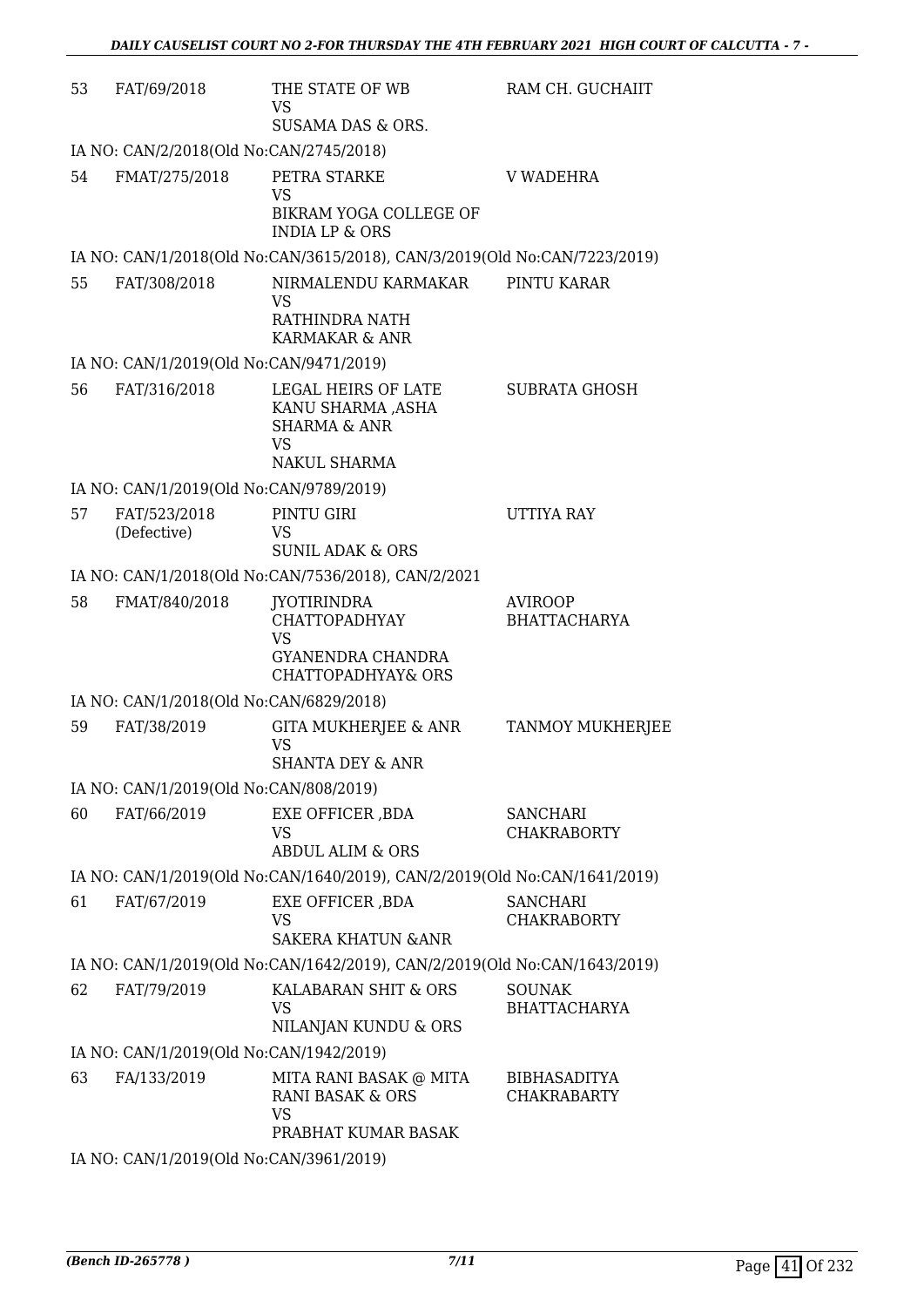| 64 | FA/144/2019                              | M/S. INFANCY<br><b>HEALTHCARE</b><br><b>VS</b><br>AJAY KR. ROY & ORS.                       | PRIYARTHI ROY                         |
|----|------------------------------------------|---------------------------------------------------------------------------------------------|---------------------------------------|
|    | IA NO: CAN/1/2019(Old No:CAN/12535/2019) |                                                                                             |                                       |
| 65 | FAT/272/2019                             | PROTAP CHANDRA NATH @<br>PRATAP NATH & ORS<br><b>VS</b><br>SAMBHU CHOWDHURY&<br><b>ORS</b>  | CHITTAPRIYA GHOSH                     |
|    |                                          | IA NO: CAN/1/2019(Old No:CAN/6388/2019), CAN/2/2019(Old No:CAN/6411/2019)                   |                                       |
| 66 | FAT/294/2019                             | <b>EXECUTIVE</b><br>OFFICERBURDWAN<br>DEVELOPMENT ATHORITY<br><b>VS</b><br>SK. KORBAN & ORS | <b>SANCHARI</b><br><b>CHAKRABORTY</b> |
|    |                                          | IA NO: CAN/1/2019(Old No:CAN/5852/2019), CAN/2/2019(Old No:CAN/5854/2019)                   |                                       |
| 67 | FAT/346/2019                             | <b>IBRAHIM &amp; ORS</b><br><b>VS</b><br><b>ABID &amp; ORS</b>                              | MD. M. NAZAR<br><b>CHOWDHURY</b>      |
|    |                                          | IA NO: CAN/1/2019(Old No:CAN/9707/2019), CAN/2/2019(Old No:CAN/9788/2019)                   |                                       |
| 68 | FAT/412/2019                             | RAMESH KUMAR SINGH &<br><b>ORS</b><br><b>VS</b><br>KASHI NATH SINGH & ORS                   | <b>SOURAV ROY</b>                     |
|    |                                          | IA NO: CAN/1/2019(Old No:CAN/9236/2019), CAN/2/2021                                         |                                       |
| 69 | FAT/448/2019                             | MADHAB KUMAR SAHA<br><b>VS</b><br>TARUN KUMAR SAHA &<br><b>ANR</b>                          | SAPTARSHI DATT                        |
|    | IA NO: CAN/1/2019(Old No:CAN/10788/2019) |                                                                                             |                                       |
| 70 | FAT/469/2019                             | SANJAY PAREEK<br><b>VS</b><br>MADHUSHREE SHARMA                                             | DIPANJAN DEY                          |
|    | IA NO: CAN/1/2019(Old No:CAN/11254/2019) |                                                                                             |                                       |
| 71 | FAT/511/2019                             | THE ESTATE OFFICER<br><b>VS</b><br>DIPANKAR CHAKRABORTY                                     | MUKESH KUMAR<br><b>GUPTA</b>          |
|    | IA NO: CAN/1/2020, CAN/2/2020            |                                                                                             |                                       |
| 72 | FAT/516/2019<br>(Defective)              | THE STATE OF WEST<br><b>BENGAL</b><br><b>VS</b><br>SRADDHANANDA BASU                        | ANIRUDDHA SEN                         |
|    |                                          | IA NO: CAN/1/2020(Old No:CAN/1434/2020), CAN/2/2020(Old No:CAN/1435/2020)                   |                                       |
| 73 | FAT/597/2019                             | <b>SUJIT GHOSH</b><br><b>VS</b><br>PIJUSH KANTI GHOSH                                       | <b>SOMESH KUMAR</b><br>GHOSH          |
|    |                                          | IA NO: CAN/1/2019(Old No:CAN/12620/2019), CAN/2/2019(Old No:CAN/12621/2019)                 |                                       |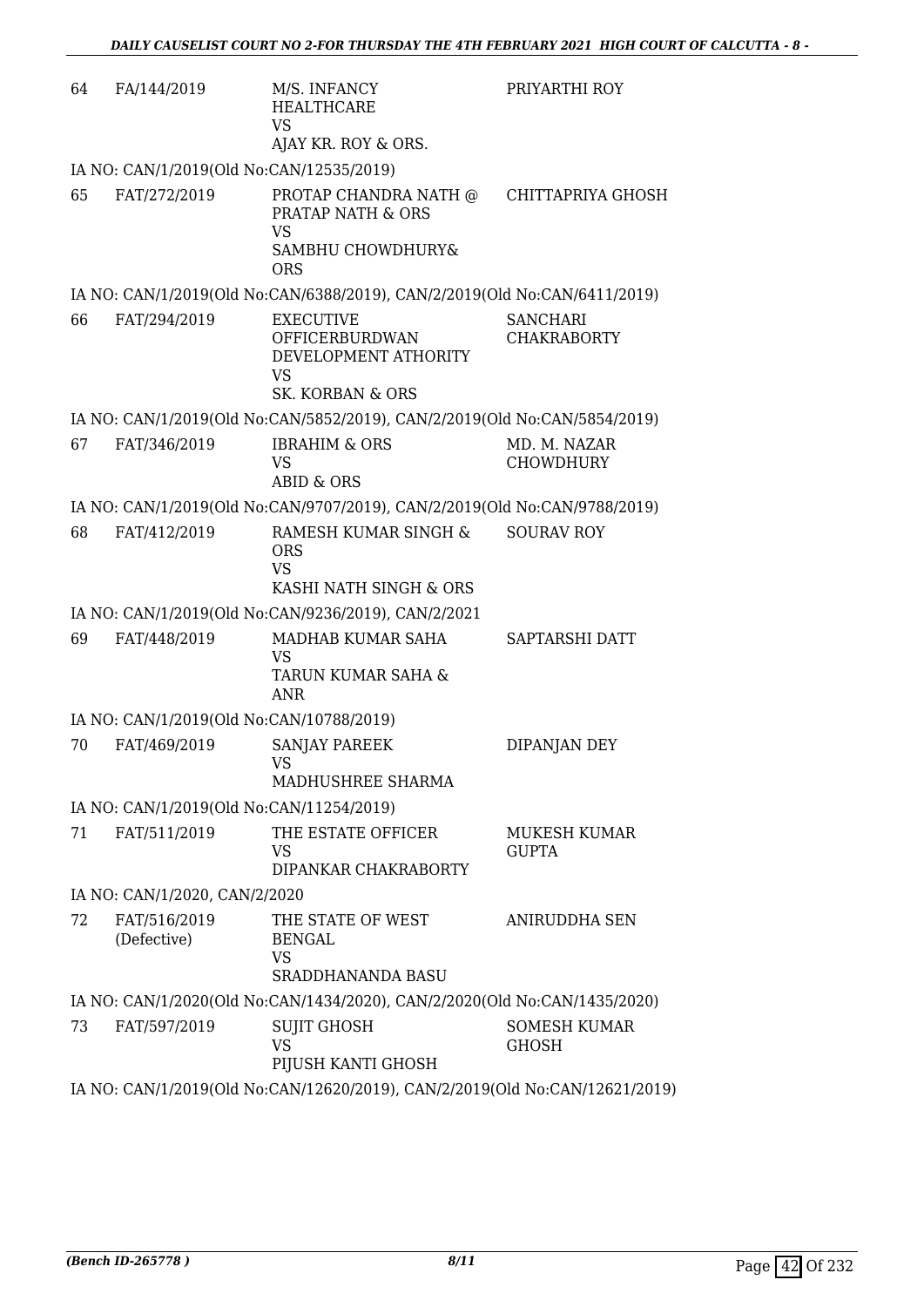| 74 | FAT/604/2019                                                              | ALOK KUMAR DUTT<br><b>VS</b><br><b>SUSANTA KUMAR DE</b>                                                   | <b>ARNAB DUTT</b>                       |  |  |
|----|---------------------------------------------------------------------------|-----------------------------------------------------------------------------------------------------------|-----------------------------------------|--|--|
|    | IA NO: CAN/1/2020(Old No:CAN/2518/2020)                                   |                                                                                                           |                                         |  |  |
| 75 | FAT/607/2019                                                              | <b>BIJON KUMAR SAHA</b><br>VS<br><b>BISHUPRIYA TALUKDAR</b>                                               | <b>ANIRBAN PAL</b>                      |  |  |
|    | IA NO: CAN/1/2020(Old No:CAN/1359/2020)                                   |                                                                                                           |                                         |  |  |
| 76 | FAT/621/2019                                                              | BIDIT KUMAR CHATTERJEE<br><b>VS</b><br>AMRIT MUKHOPADHYAY &<br>ANR                                        | <b>JAYANTA BANERJEE</b>                 |  |  |
|    | IA NO: CAN/1/2020, CAN/2/2020                                             |                                                                                                           |                                         |  |  |
| 77 | FMAT/1139/2019                                                            | SHYAM SUNDAR KEDIA<br><b>VS</b><br><b>SANDIP KEDIA &amp; ORS</b>                                          | <b>MUNMUN TEWARY</b>                    |  |  |
|    | IA NO: CAN/1/2019(Old No:CAN/11154/2019)                                  |                                                                                                           |                                         |  |  |
| 78 | FA/7/2020                                                                 | LA COLLECTOR , HOOGHLY<br>VS<br>SUJIT KUMAR MANNA                                                         | R.N. DUTTA                              |  |  |
|    |                                                                           | IA NO: CAN/1/2018(Old No:CAN/7607/2018), CAN/2/2018(Old No:CAN/7621/2018)                                 |                                         |  |  |
| 79 | FAT/62/2020                                                               | KANIZ FATIMA & ORS<br>VS<br><b>HAROON RASHID &amp; ORS</b>                                                | <b>ATREYEE DE</b><br><b>GANGULY</b>     |  |  |
|    |                                                                           | IA NO: CAN/1/2020(Old No:CAN/1438/2020), CAN/2/2021                                                       |                                         |  |  |
| 80 | FA/62/2020                                                                | <b>SANAT KUMAR DEY</b><br>VS<br>SANTANU KUMAR DEY &<br><b>ANR</b>                                         | RAJDEEP<br><b>BHATTACHARYA</b>          |  |  |
|    |                                                                           | IA NO: CAN/2/2019(Old No:CAN/7352/2019), CAN/3/2020, CAN/4/2021                                           |                                         |  |  |
| 81 | FAT/64/2020                                                               | KIRTI BHUSAN MUKHERJEE<br><b>VS</b><br>TUPURANI MUKHERJEE &<br>ORS.                                       | PRAJAAINI DAS                           |  |  |
|    | IA NO: CAN/1/2020(Old No:CAN/1457/2020)                                   |                                                                                                           |                                         |  |  |
| 82 | FMAT/113/2020                                                             | <b>GOPAL MUKHERJEE</b><br>VS<br>SITARAM MUKHERJEE &<br>ORS.                                               | <b>SANTIMAY</b><br><b>BHATTACHARYYA</b> |  |  |
|    | IA NO: CAN/1/2020(Old No:CAN/1091/2020)                                   |                                                                                                           |                                         |  |  |
| 83 | FAT/132/2020<br>(DEFECTIVE)                                               | MANJU BANDOPADHYAY &<br>ORS.<br><b>VS</b><br>PARUL CHAKRABORTY                                            | SUPRATIK SYAMAL                         |  |  |
|    |                                                                           | IA NO: CAN/1/2020(Old No:CAN/2827/2020), CAN/2/2020(Old No:CAN/2828/2020)                                 |                                         |  |  |
| 84 | FAT/140/2020<br>(Defective)                                               | THE STATE OF WEST<br>BENGAL REP BY LAND<br><b>ACQUISTION COLLECTOR</b><br><b>VS</b><br>ANIRUDDHA BANERJEE | <b>ANIRUDDHA SEN</b>                    |  |  |
|    | IA NO: CAN/1/2020(Old No:CAN/2944/2020), CAN/2/2020(Old No:CAN/2946/2020) |                                                                                                           |                                         |  |  |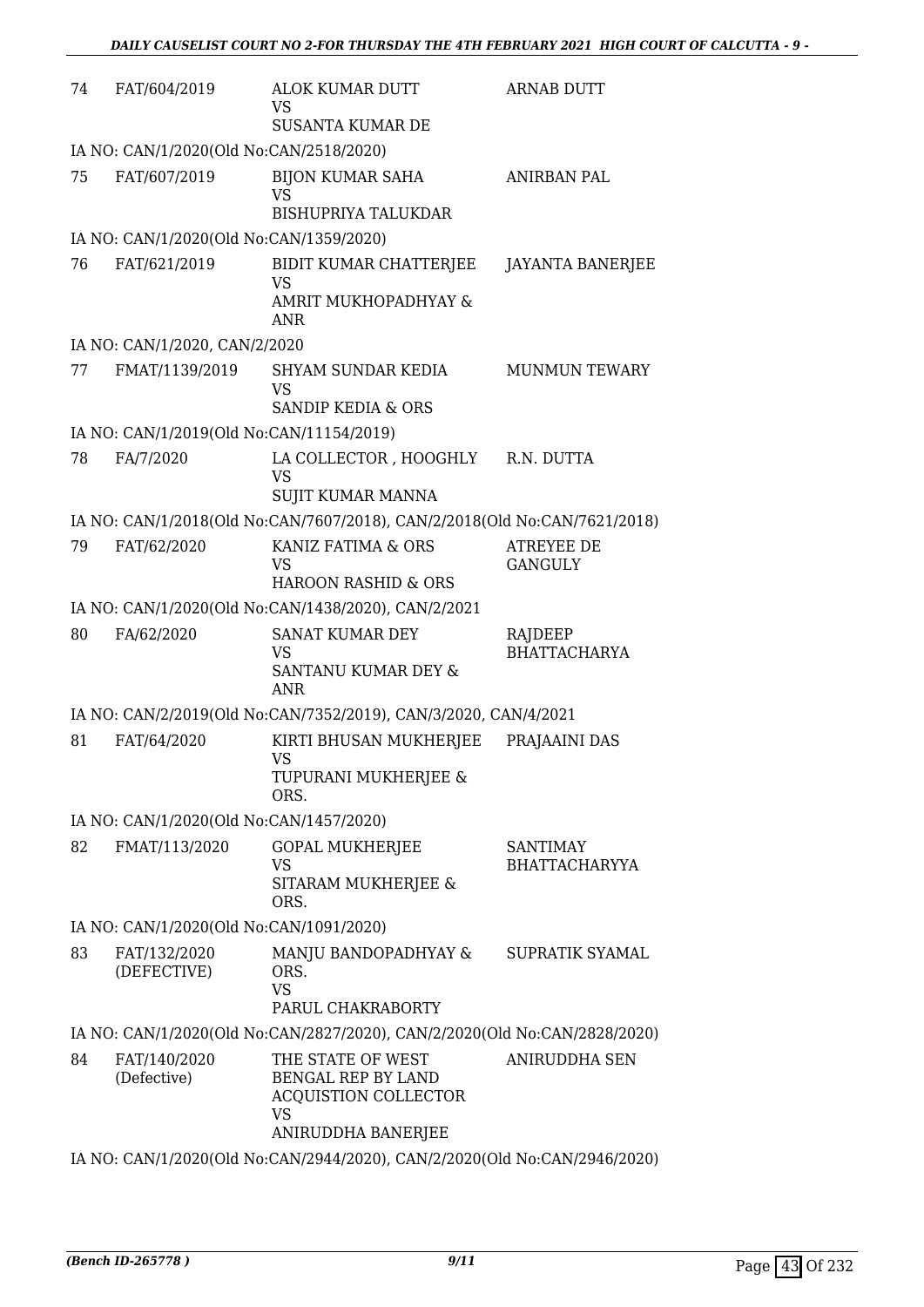| 85 | FMAT/184/2020                                                                                                                                                | <b>HETIA ANCHALIK</b><br>HASPATALER SANGATHAN<br>SAMIT. REP BY S K NANDI<br><b>VS</b><br>THE OFFICER IN CHARGE&<br><b>ORS</b> | ARITRA SHANKAR<br><b>ROY</b>                                                               |
|----|--------------------------------------------------------------------------------------------------------------------------------------------------------------|-------------------------------------------------------------------------------------------------------------------------------|--------------------------------------------------------------------------------------------|
|    | IA NO: CAN/1/2020(Old No:CAN/1792/2020)                                                                                                                      |                                                                                                                               |                                                                                            |
| 86 | FAT/5/2021                                                                                                                                                   | <b>GOUR MOHAN BOSE</b><br><b>VS</b><br><b>TAPAN BOSE</b>                                                                      | DIPAK DEY                                                                                  |
|    | IA NO: CAN/1/2021                                                                                                                                            |                                                                                                                               |                                                                                            |
|    |                                                                                                                                                              | <b>CONTEMPT</b>                                                                                                               |                                                                                            |
| 87 | CPAN/1493/2016                                                                                                                                               | MIRA BHATTACHARYYA &<br>ORS.<br><b>VS</b>                                                                                     | <b>BRATINDRA</b><br><b>NARAYAN RAY</b>                                                     |
|    |                                                                                                                                                              | SUBHAS BHATTACHARYYA                                                                                                          |                                                                                            |
|    | wt88 SAT/4354/2005                                                                                                                                           | <b>BISWARUP</b><br><b>BHATTACHARYYA</b><br><b>VS</b>                                                                          | <b>BRATINDRA</b><br><b>NARAYAN RAY</b>                                                     |
|    |                                                                                                                                                              | SUBHAS BHATTACHARYYA                                                                                                          |                                                                                            |
|    | No:CAN/5235/2015)                                                                                                                                            |                                                                                                                               | IA NO: CAN/1/2005(Old No:CAN/15611/2005), CAN/2/2008(Old No:CAN/1407/2008), CAN/3/2015(Old |
| 89 | CPAN/312/2020                                                                                                                                                | <b>AVIJIT GHOSH</b><br><b>VS</b><br><b>AMITABHA SENGUPTA</b>                                                                  | <b>ARKADIPTA</b><br><b>SENGUPTA</b>                                                        |
|    | wt90 MAT/1620/2017                                                                                                                                           | THE STATE OF W B & ORS<br><b>VS</b>                                                                                           | LAL MOHAN BASU                                                                             |
|    |                                                                                                                                                              | <b>AVIJIT GHOSH &amp; ORS</b>                                                                                                 |                                                                                            |
|    |                                                                                                                                                              | <b>FOR HEARING</b>                                                                                                            |                                                                                            |
| 91 | FA/344/2014<br>$[Pt I+II+4LCR+6]$<br>PB]                                                                                                                     | <b>SONA MAJUMDER</b><br><b>VS</b><br>KISHORI LAL AGARWAL &<br>ANR                                                             | ARNAB<br><b>CHAKRABORTY</b>                                                                |
|    | IA NO: CAN/5/2020                                                                                                                                            |                                                                                                                               |                                                                                            |
| 92 | FA/10/2015<br>$[Pt I+4+LCR+2 PB]$                                                                                                                            | SMT PRANATI GHOSH &<br><b>ORS</b><br><b>VS</b><br><b>ANIL KUMAR GHOSH</b>                                                     | ASHIS KUMAR DUTTA                                                                          |
| 93 | FAT/287/2015<br>$(6$ PB + 2 files of<br>LCR)                                                                                                                 | THE EXECUTIVE OFFICER,<br>BURDWAN DEV.<br><b>AUTHORITY</b><br>VS                                                              | <b>SANCHARI</b><br><b>CHAKRABORTY</b>                                                      |
|    |                                                                                                                                                              | KHONDEKAR HEFAZUL<br>KARIM & ANR                                                                                              |                                                                                            |
|    |                                                                                                                                                              | IA NO: CAN/2/2015(Old No:CAN/6062/2015), CAN/3/2019(Old No:CAN/5106/2019)                                                     |                                                                                            |
|    | wt94 FAT/190/2015                                                                                                                                            | THE EXECUTIVE OFFICER,<br>BURDWAN DEVELOPMENT<br><b>AUTHORITY</b><br><b>VS</b><br>UDAY KUMAR SAIN & ANR                       | <b>SANCHARI</b><br><b>CHAKRABORTY</b>                                                      |
|    | $N_{\alpha}$ $\Omega$ $\overline{N}$ $\overline{N}$ $\overline{N}$ $\overline{N}$ $\overline{N}$ $\overline{N}$ $\overline{N}$ $\overline{N}$ $\overline{N}$ |                                                                                                                               | IA NO: CAN/2/2015(Old No:CAN/4291/2015), CAN/6/2019(Old No:CAN/5110/2019), CAN/7/2019(Old  |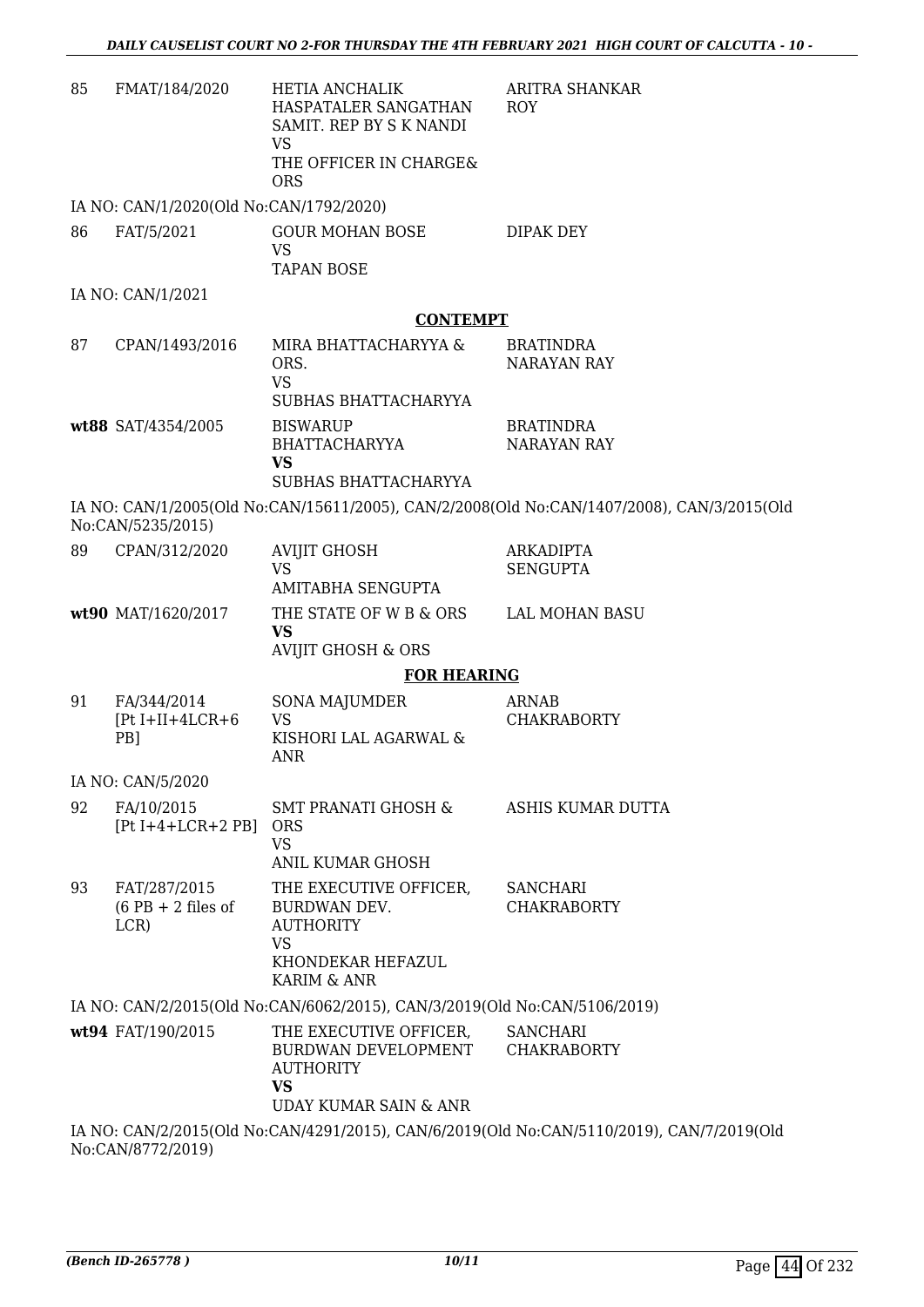|    | wt95 FAT/524/2012                             | THE EX. OFFICER,<br><b>BURDWAN DEVP.</b><br><b>AUTHORITY</b><br><b>VS</b><br><b>ABDUL ALIM</b>                                 | KBS MAHAPATRA                                                                                                                                                                        |
|----|-----------------------------------------------|--------------------------------------------------------------------------------------------------------------------------------|--------------------------------------------------------------------------------------------------------------------------------------------------------------------------------------|
|    | No:CAN/8306/2019)                             |                                                                                                                                | IA NO: CAN/1/2017(Old No:CAN/3193/2017), CAN/2/2019(Old No:CAN/4725/2019), CAN/3/2019(Old                                                                                            |
|    | wt96 FAT/587/2014                             | BURDWAN DEVELOPMENT<br><b>AUTHORITY</b><br><b>VS</b><br>ANOWAR ALI & ORS                                                       | SANCHARI<br><b>CHAKRABORTY</b>                                                                                                                                                       |
|    | CAN/8/2019(Old No:CAN/8307/2019)              |                                                                                                                                | IA NO: CAN/2/2014(Old No:CAN/12051/2014), CAN/3/2014(Old No:CAN/12476/2014), CAN/4/2015(Old<br>No:CAN/41/2015), CAN/5/2015(Old No:CAN/10469/2015), CAN/7/2019(Old No:CAN/4726/2019), |
| 97 | $(4$ PBs + 4LCR+ One ORS.<br>Blue Cover File) | FAT/170/2019 BIJOYA LAXMI PARUI &<br><b>VS</b><br>DR.RAJENDRANATH PARUI<br>$&$ ORS.                                            | <b>SUKANTA DAS</b>                                                                                                                                                                   |
|    |                                               | IA NO: CAN/3/2020(Old No:CAN/5267/2020), CAN/4/2020(Old No:CAN/5268/2020)                                                      |                                                                                                                                                                                      |
|    | wt98 FAT/44/2018                              | A. NATH PARUI SINCE<br>DECEASD REP. BY BIJOYA CHATTERJEE<br>LAXMI PARUI & ORS<br><b>VS</b><br>DE. RAJENDRA NATH PARUI<br>& ORS | ARUP KUMAR                                                                                                                                                                           |

IA NO: CAN/1/2018(Old No:CAN/1227/2018)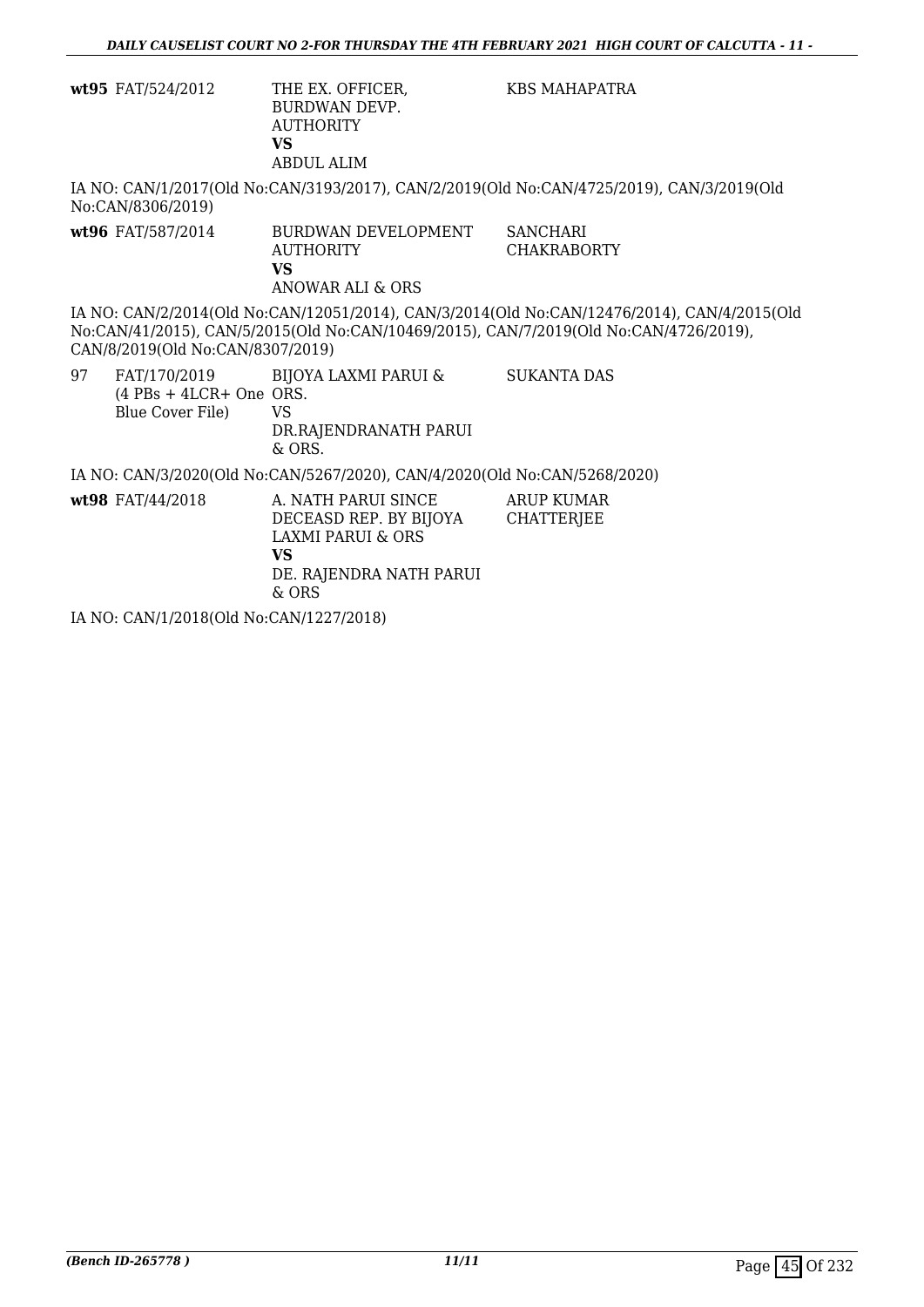

# In The High Court at Calcutta

## **Appellate Side**

**DAILY CAUSELIST For Thursday The 4th February 2021**

## **COURT NO. 12**

**DIVISION BENCH (DB-V)**

## **AT 10:45 AM**

## **HON'BLE IUSTICE SOUMEN SEN HON'BLE JUSTICE SAUGATA BHATTACHARYYA**

## **( VIA VIDEO CONFERENCE )**

**ON AND FROM MONDAY, THE 11TH JANUARY, 2021 - APPEALS RELATING TO EDUCATION UNDER GROUP - II AND APPLICATIONS CONNECTED THERETO; HEARING OF CIVIL APPEALS, IRRESPECTIVE OF CLASSIFICATION, FILED TILL 2018. ADMISSION OF APPEALS UNDER ORDER XLI RULE 11 OF CODE OF CIVIL PROCEDURE INCLUDING APPLICATIONS CONNECTED THERETO; FIRST APPEALS RELATING TO EJECTMENT SUITS AND DECREES AND APPLICATIONS CONNECTED THERETO. LAWAZIMA;**

**HEARING OF WRIT APPEALS IRRESPECTIVE OF CLASSIFICATION INCLUDING APPLICATIONS CONNECTED THERETO.**

**NOTE : FROM 3.00 P.M. "ORDER XLI RULE II" MATTERS WILL BE TAKEN UP.**

**NOTE : NO MENTIONING WILL BE ALLOWED WITHOUT PRIOR NOTICE TO THE OTHER SIDE.**

## **NOTE: MATTERS WILL BE TAKEN UP THROUGH PHYSICAL HEARING ONLY WHEN BOTH THE PARTIES ARE AGREED.**

|                |              | <b>TO BE MENTIONED</b>                                                                     |                                     |
|----------------|--------------|--------------------------------------------------------------------------------------------|-------------------------------------|
| 1              | FA/297/2012  | THE FEDERAL BANK LTD.<br>VS<br>PREMENDRA BOSE & ANR.                                       | DILIP KUMAR KUNDU                   |
| $\overline{2}$ | FMA/895/2019 | THE INDIAN OVERSEAS<br><b>BANK &amp; ANR</b><br>VS<br>SRI HARI SHANKAR<br>CHATURVEDI & ORS | <b>SOURAV</b><br><b>CHAKRABORTY</b> |
| 3              | MAT/821/2020 | THE PRINCIPAL MANBHUM<br>MAHAVIDYALAYA<br>VS<br>SARADA MONDAL DAS AND<br><b>OTHERS</b>     | ANKITA DEY                          |

IA NO: CAN/1/2020, CAN/2/2020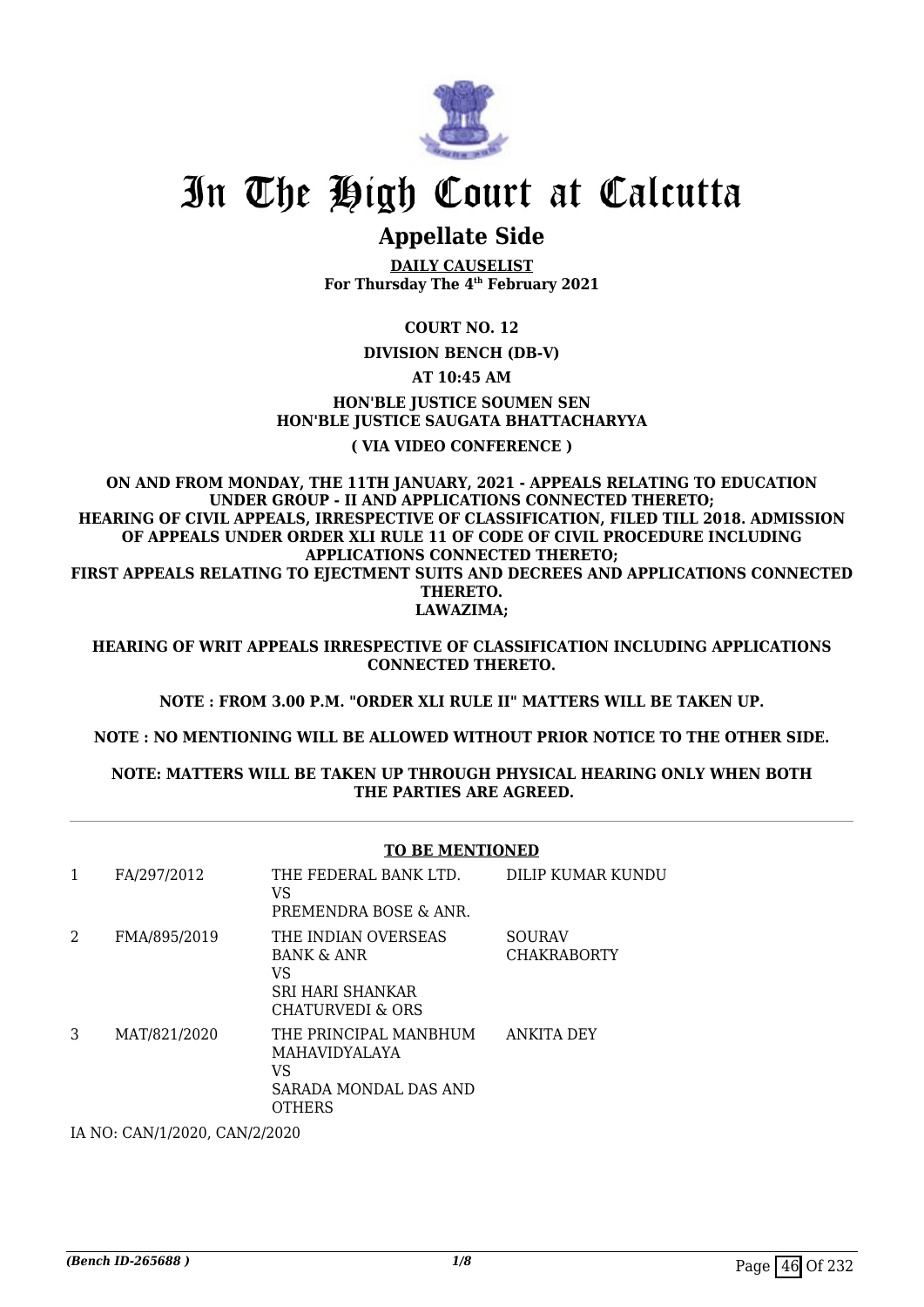| 4   | MAT/26/2021                                | BINITA MITRA NEE ROY<br><b>VS</b><br>STATE OF WEST BENGAL<br>AND ORS.                                               | <b>SAKYA MAITY</b>                      |
|-----|--------------------------------------------|---------------------------------------------------------------------------------------------------------------------|-----------------------------------------|
|     | IA NO: CAN/2/2021                          |                                                                                                                     |                                         |
|     | wt5 MAT/43/2021                            | SHIBU DAS AND ORS<br><b>VS</b><br>STATE OF WEST BENGAL<br>AND ORS.                                                  | <b>BANDHU BRATA</b><br><b>BHULA</b>     |
| wt6 | MAT/44/2021                                | PAPIA MAJHI<br><b>VS</b><br>WEST BENGAL CENTRAL<br><b>SCHOOL SERVICE</b><br><b>COMMISSION AND ORS</b>               | <b>BANDHU BRATA</b><br><b>BHULA</b>     |
| wt7 | MAT/45/2021                                | DEBASHRI MANDAL<br>VS<br>STATE OF WEST BENGAL<br>AND ORS.                                                           | <b>BANDHU BRATA</b><br>MANDAL           |
|     |                                            | <b>CONTEMPT APPLICATION</b>                                                                                         |                                         |
| 8   | CPAN/11/2020                               | <b>GOBINDA CHAKRABORTY</b><br><b>VS</b><br>ABHIJIT BAKSHI & ANR                                                     | ANANYA NEOGI                            |
| wt9 | WP.CT/159/2016                             | <b>GOBINDA CHACKRABORTY</b><br><b>VS</b><br>UNION OF INDIA & ORS                                                    | A.NEOGI                                 |
| 10  | CPAN/540/2020                              | NITYANANDA MONDAL<br><b>VS</b><br><b>SOUMEN BASU</b>                                                                | NARAYAN CHANDRA<br>MANDAL               |
|     | wt11 MAT/657/2014                          | STATE OF WEST BENGAL &<br><b>ORS</b><br><b>VS</b><br>NITYANANDA MONDAL &<br><b>ORS</b>                              | <b>BIKASH KUMAR</b><br><b>MUKHERJEE</b> |
| 12  | CPAN/751/2020<br>[Personal<br>Appearance ] | DR. SANTANU TATHAGATA<br>PAL<br><b>VS</b><br>PROF. DR. RAJENDRA<br>PANDEY AND ORS                                   | <b>BISWARUP NANDY</b>                   |
|     | wt13 MAT/449/2020                          | DR SANTANU TATHAGATA<br>PAL<br><b>VS</b><br>STATE OF WEST BENGAL &<br><b>ORS</b>                                    | <b>BISWARUP NANDY</b>                   |
| 14  | CRC/1/2021<br>[ Personal<br>Appearance ]   | PROF. DR. SRUTI<br><b>BANDYOPADHAYA</b><br>VS<br>ASHOK KUAMR MAHATO<br>THE REGISTRAR ACTING<br><b>VISVA BHARATI</b> | PUSPAL<br><b>CHAKRABORTY</b>            |
|     | wt15 MAT/574/2020                          | VISHWA BHARATI<br>VS<br>SRUTI BANDYOPADHYAY                                                                         | VICTOR CHATTERJEE                       |

IA NO: CAN/1/2020, CAN/2/2020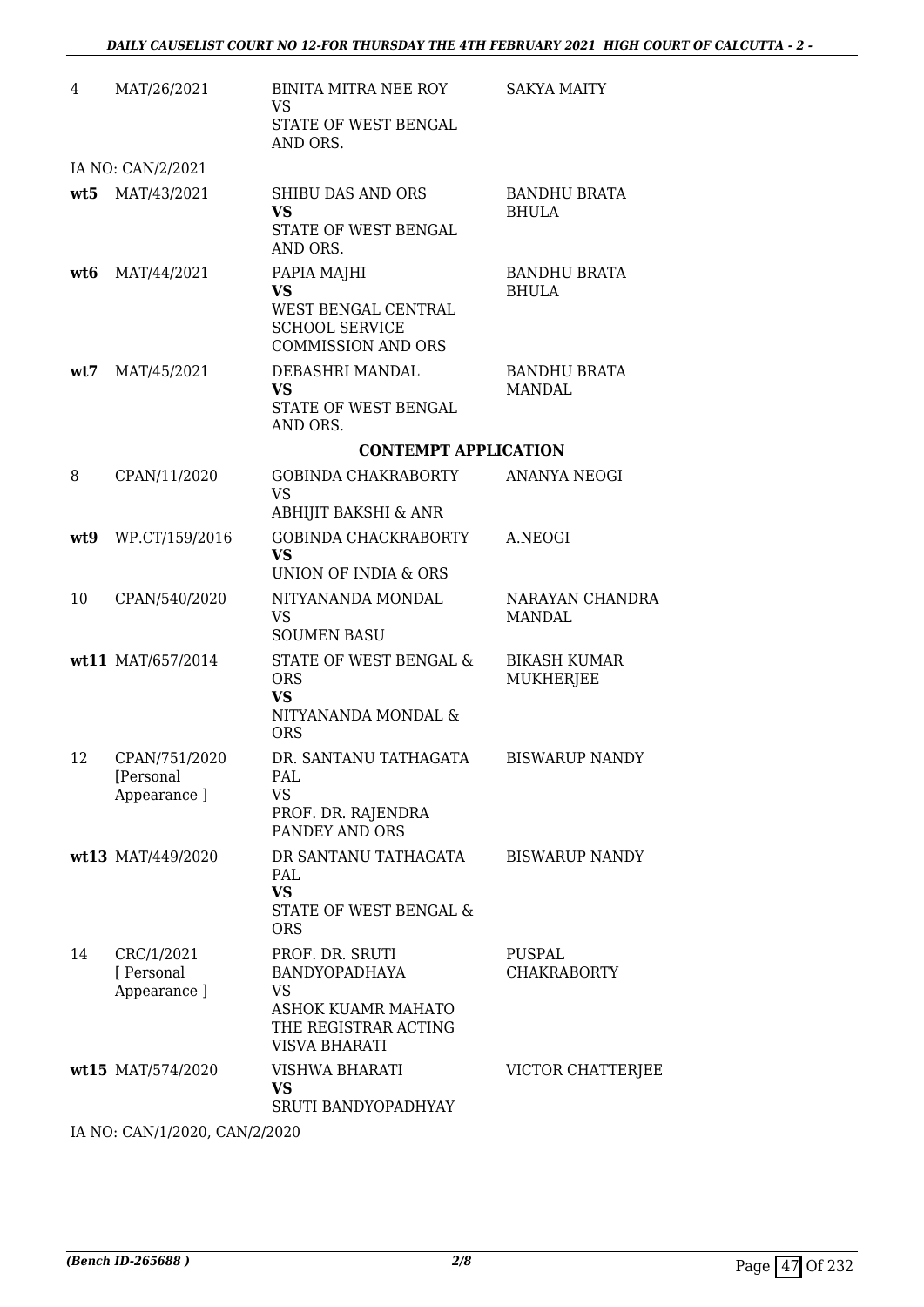| 16 | WPCRC/8/2021<br>(PERSONAL<br>APPEARANCE) | <b>SALMA KHATUN</b><br><b>VS</b><br>NITESH DHALI                                                                                | <b>MUKTESWAR MAITY</b>             |
|----|------------------------------------------|---------------------------------------------------------------------------------------------------------------------------------|------------------------------------|
|    | wt17 WP.ST/74/2019                       | <b>SALMA KHATUN</b><br><b>VS</b><br>STATE OF WEST BENGAL &<br><b>ORS</b>                                                        | <b>MUKTESWAR MAITY</b>             |
|    | IA NO: CAN/1/2019(Old No:CAN/11518/2019) |                                                                                                                                 |                                    |
| 18 | WPCRC/9/2021<br>(PERSONAL<br>APPEARANCE) | MINATI BANERJEE & ANR<br><b>VS</b><br>NILESHWAR<br>BHATTACHARYA AND ANR                                                         | SANDIP GHOSH                       |
|    | wt19 WPLRT/20/2019                       | MINATI BANERJEE & ANR.<br>VS<br>STATE OF WEST BENGAL &<br>ORS.                                                                  | SANDIP GHOSH                       |
| 20 | CPAN/19/2021                             | <b>AJIT KUMAR DAS</b><br><b>VS</b><br><b>BISWAJIT PAUL</b>                                                                      | <b>JAMIRUDDIN KHAN</b>             |
|    | wt21 MAT/489/2020                        | <b>BSNL &amp; ORS.</b><br><b>VS</b><br>AJIT KR. DAS & ORS.                                                                      | KOUSTAV BAGCHI                     |
|    |                                          | <b>APPLICATION</b>                                                                                                              |                                    |
| 22 | MAT/714/2020<br>$[08-02-2021]$           | THE DISTRICT PRIMARY<br>SCHOOL COUNCIL AND ANR<br><b>VS</b><br><b>BHRIGURAM KARMAKAR</b><br>AND ORS                             | <b>SK NAYEEMUL</b><br><b>HAQUE</b> |
|    | IA NO: CAN/1/2021, CAN/2/2021            |                                                                                                                                 |                                    |
| 23 | MAT/715/2020<br>$[08-02-2021]$           | THE DISTRICT ANND ANR<br>PRIMARY SCHOOL COUNCIL<br>MURHHIDABAD<br><b>VS</b><br>PARTHASARATHI<br><b>CHOUDHURY AND ORS</b>        | <b>SK NAYEEMul HAQUE</b>           |
|    | IA NO: CAN/1/2021, CAN/2/2021            |                                                                                                                                 |                                    |
| 24 | MAT/716/2020<br>$[08-02-2021]$           | THE DISTRICT PRIMARY<br><b>SCHOOL COUNCIL</b><br>VS<br>MATHURA KUMAR GHOSH                                                      | NAYEEMUL HAQUE                     |
|    | IA NO: CAN/1/2021, CAN/2/2021            |                                                                                                                                 |                                    |
| 25 | MAT/749/2020<br>$[08-02-2021]$           | THE SECRETARY, ABDUL<br>MANNAN HIGH MADRASAH,<br><b>BHAGABANGOLA</b><br><b>VS</b><br>THE STATE OF WEST<br><b>BENGAL AND ORS</b> | ANJAN DUTTA                        |
|    | IA NO: CAN/1/2020                        |                                                                                                                                 |                                    |
| 26 | MAT/803/2020                             | rabiul islam mondal<br>VS<br>STATE OF WEST BENGAL<br>AND ORS.                                                                   | tanuja basak                       |

IA NO: CAN/1/2020, CAN/2/2021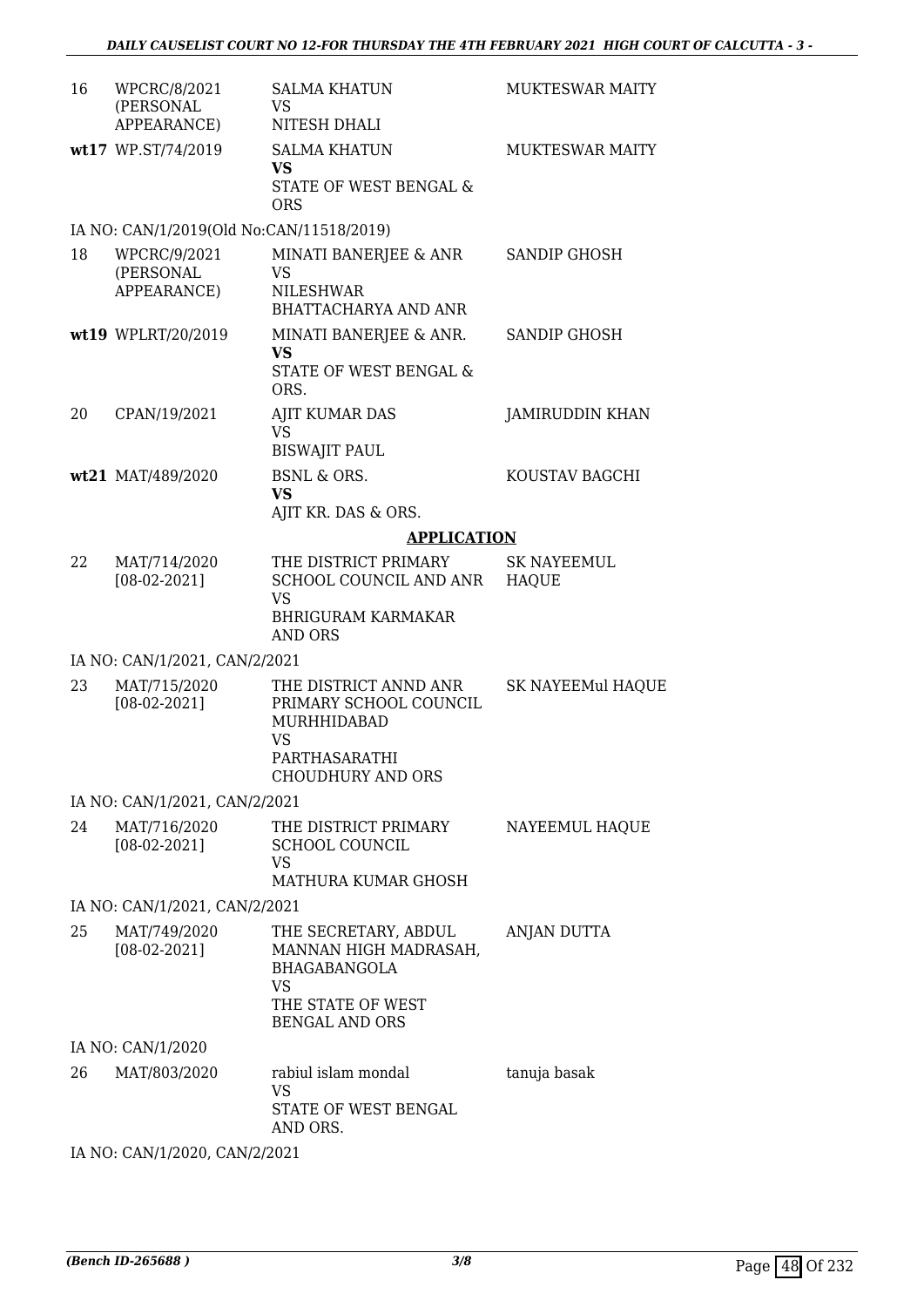| 27 | MAT/825/2020                            | MD ADEEL UZ ZAMAN<br><b>VS</b>                                                    | SAKTIPADA JANA                     |
|----|-----------------------------------------|-----------------------------------------------------------------------------------|------------------------------------|
|    |                                         | STATE OF WEST BENGAL<br>AND ORS.                                                  |                                    |
|    | IA NO: CAN/1/2021                       |                                                                                   |                                    |
| 28 | MAT/828/2020                            | SAJAL KUMAR KHANRA<br><b>VS</b><br>STATE OF WEST BENGAL<br>AND ORS.               | SP PAHARI                          |
|    | IA NO: CAN/1/2021                       |                                                                                   |                                    |
| 29 | MAT/841/2020                            | SHIBNAGAR HIGH SCHOOL<br>AND ANR<br>VS<br>STATE OF WEST BENGAL                    | HASIBUL ISLAm                      |
|    |                                         | AND ORS.                                                                          |                                    |
|    | IA NO: CAN/1/2020                       |                                                                                   |                                    |
| 30 | MAT/266/2020                            | MD. HIFZUR RAHMAN<br><b>VS</b><br><b>STATE OF WEST BENGAL &amp;</b><br>ORS.       | <b>TANUJA BASAK</b>                |
|    | IA NO: CAN/1/2020(Old No:CAN/2750/2020) |                                                                                   |                                    |
| 31 | MAT/322/2020                            | DIBAKAR KUMAR<br><b>VS</b><br>STATE OF WEST BENGAL &<br><b>ORS</b>                | KASHISWAR GHOSAL                   |
|    | IA NO: CAN/1/2020(Old No:CAN/2913/2020) |                                                                                   |                                    |
| 32 | MAT/368/2020                            | THE HEADMISTRESS AND<br>SECRETARY, MANAGING<br>COMMITTEE<br><b>VS</b>             | <b>BISWAJIT DAS</b>                |
|    | IA NO: CAN/1/2020(Old No:CAN/2505/2020) | ANITA MAJUMDER & ORS                                                              |                                    |
| 33 | MAT/433/2020                            | NIRMAL KUMAR BERA<br>VS<br>STATE OF WEST BENGAL &<br><b>ORS</b>                   | NARAYAN CHANDRA<br><b>BHANDARY</b> |
|    | IA NO: CAN/1/2020(Old No:CAN/2933/2020) |                                                                                   |                                    |
| 34 | MAT/76/2020                             | MONIKA DAS & ORS<br>VS<br>STATE OF WEST BENGAL<br>&ORS                            | SUDIPTA DASGUPTA                   |
|    | IA NO: CAN/1/2020(Old No:CAN/2619/2020) |                                                                                   |                                    |
|    | wt35 MAT/77/2020                        | MD DALIM & ANR<br><b>VS</b><br>STATE OF WEST BENGAL &<br><b>ORS</b>               | <b>BIKRAM BANERJEE</b>             |
|    | wt36 MAT/78/2020                        | BIKASH CHANDRA MAJI &<br>ANR<br><b>VS</b><br>STATE OF WEST BENGAL &<br><b>ORS</b> | <b>BIKRAM BANERJEE</b>             |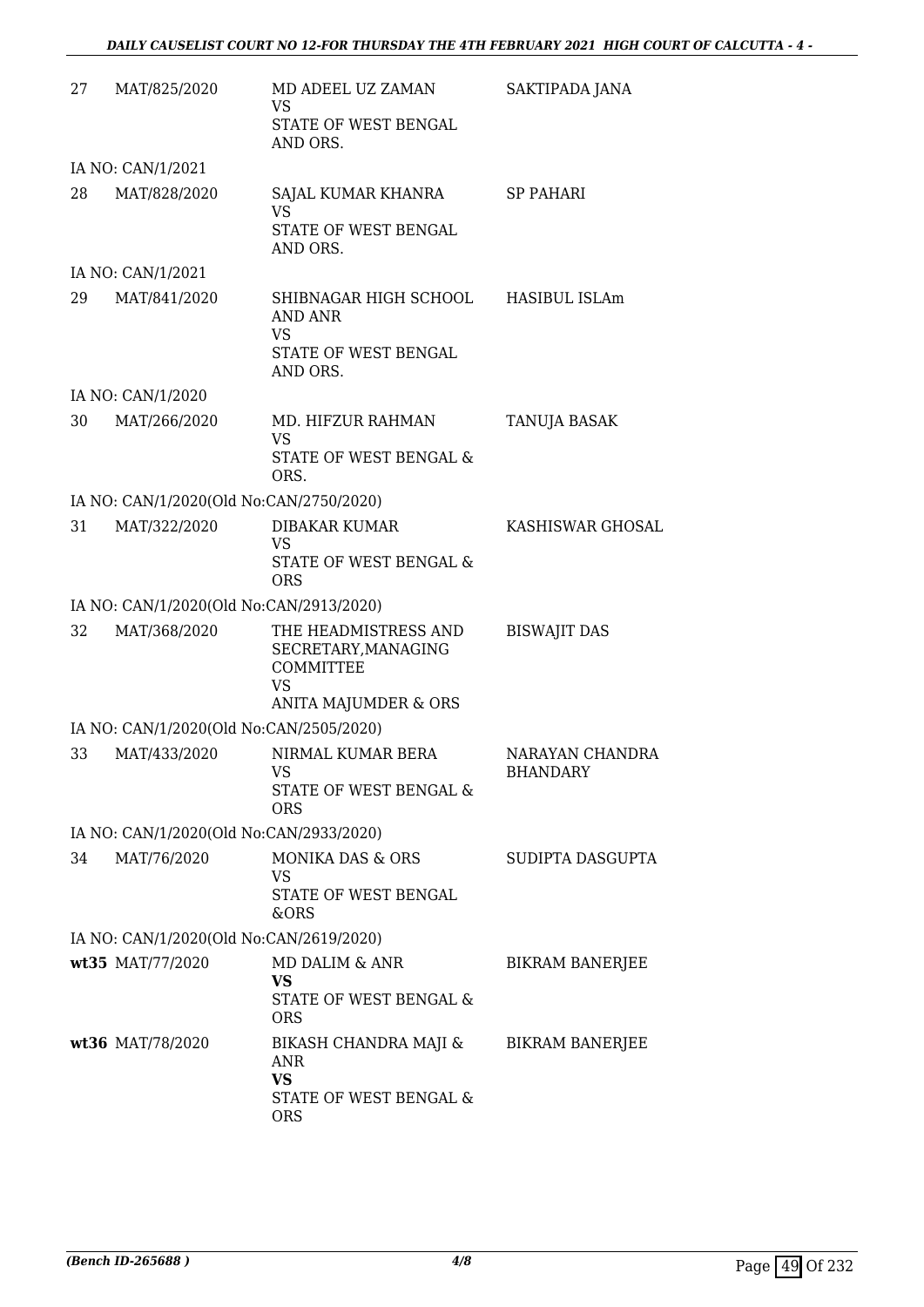|    | wt37 MAT/80/2020                        | PAYEL DAS & ORS<br><b>VS</b><br>STATE OF WEST BENGAL &<br><b>ORS</b>                                     | SUDIPTA DASGUPTA                   |
|----|-----------------------------------------|----------------------------------------------------------------------------------------------------------|------------------------------------|
|    | wt38 MAT/81/2020                        | PIYALI GHOSH & ORS<br><b>VS</b><br>STATE OF WEST BENGAL<br>&ORS                                          | <b>BIKRAM BANERJEE</b>             |
|    | wt39 MAT/82/2020                        | <b>GAUT5AM SUTRADHAR &amp;</b><br><b>ORS</b><br><b>VS</b><br>STATE OF WEST BENGAL<br>&ORS                | SUDIPTA DASGUPTA                   |
|    | wt40 MAT/83/2020                        | <b>INDRAJIT MONDAL</b><br><b>VS</b><br>STATE OF WEST BENGAL &<br><b>ORS</b>                              | SUDIPTA DASGUPTA                   |
|    | wt41 MAT/86/2020                        | <b>TANMOY BASAK</b><br>VS<br>STATE OF WEST BENGAL<br>&ORS                                                | SUDIPTA DASGUPTA                   |
|    | wt42 MAT/87/2020                        | JARIA NAZNIN & ANR<br><b>VS</b><br>STATE OF WEST BENGAL &<br><b>ORS</b>                                  | SUDIPTA DASGUPTA                   |
| 43 | MAT/839/2020                            | STATE OF WEST BENGAL<br>AND ORS.<br><b>VS</b><br><b>JYOTI PRASAD</b><br>BANDYOPADHAYAY AND<br><b>ORS</b> | ARKA KUMAR NAG                     |
|    | IA NO: CAN/1/2020, CAN/2/2020           |                                                                                                          |                                    |
| 44 | FMA/54/2021                             | NABAKUMAR BASAK<br><b>VS</b><br>STATE OF WEST BENGAL &<br><b>ORS</b>                                     | DEBASHIS BANERJEE                  |
|    | IA NO: CAN/1/2020(Old No:CAN/1819/2020) |                                                                                                          |                                    |
| 45 | MAT/10/2021                             | MD. AZAHAR HOSSAIN<br>VS.<br>STATE OF WEST BENGAL<br>AND ORS.                                            | <b>KESHAB CHANDRA</b><br>DAS       |
|    | IA NO: CAN/1/2021                       |                                                                                                          |                                    |
| 46 | MAT/12/2021                             | PRABIR BHOWMIK AND ORS<br>VS<br>STATE OF WEST BENGAL<br>AND ORS.                                         | MRIYUNJOY<br><b>CHATTERJEE</b>     |
|    | IA NO: CAN/1/2021                       |                                                                                                          |                                    |
| 47 | MAT/39/2021                             | VISWA BHARATI<br><b>VS</b><br>SUDIPTA BHATTACHARYYA<br><b>AND OTHERS</b>                                 | <b>EMON</b><br><b>BHATTACHARYA</b> |

IA NO: CAN/1/2021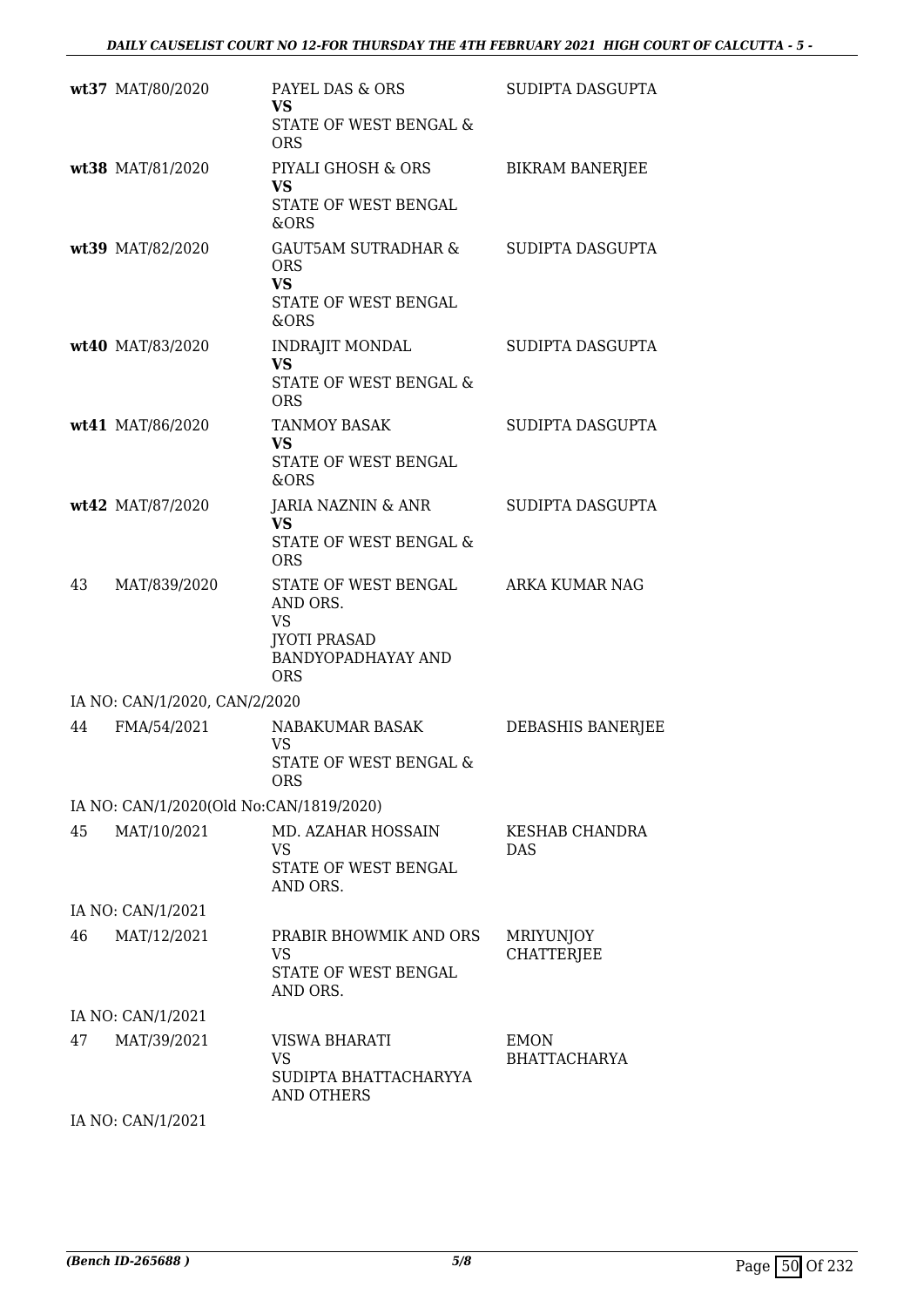| 48                                                                                                             | MAT/77/2021                   | THE SECRETARY BALIKA<br>SIKSHA SADAN AND<br><b>OTHERS</b><br><b>VS</b>                                                | KUMARESH DALAL         |                |  |
|----------------------------------------------------------------------------------------------------------------|-------------------------------|-----------------------------------------------------------------------------------------------------------------------|------------------------|----------------|--|
|                                                                                                                |                               | RUPALI MITRA AND OTHERS                                                                                               |                        |                |  |
|                                                                                                                | IA NO: CAN/1/2021             |                                                                                                                       |                        |                |  |
| 49                                                                                                             | MAT/186/2020                  | MANAGING<br>COMMITTEE, PUTPUKUR<br>HIGH GOVT SCHOOL & ANR<br>VS<br><b>SUMITRO ADHIKARY &amp; ORS</b>                  | <b>SHAMIM UL BARI</b>  |                |  |
|                                                                                                                | IA NO: CAN/1/2021, CAN/2/2021 |                                                                                                                       |                        |                |  |
| 50                                                                                                             | MAT/118/2021                  | MD DELAWAR HOSSAIN<br>MOLLA<br><b>VS</b><br>WEST BENGAL CENTRAL<br><b>SCHOOL SERVICE</b><br><b>COMMISSION AND ANR</b> | <b>GOLAM MOHIUDDIN</b> |                |  |
|                                                                                                                | IA NO: CAN/1/2021             |                                                                                                                       |                        |                |  |
|                                                                                                                | <b>PART HEARD MATTERS</b>     |                                                                                                                       |                        |                |  |
| 51                                                                                                             | FMA/43/1998                   | UNION OF INDIA<br>VS<br><b>HALIMAN BIBI</b>                                                                           | A.HSSAIN               | J.R.CHATTERJEE |  |
| IA NO: CAN/1/1997(Old No:CAN/6589/1997), CAN/2/1997(Old No:CAN/6590/1997), CAN/3/1997(Old<br>No:CAN/6591/1997) |                               |                                                                                                                       |                        |                |  |

## **ORDER XLI RULE II**

| 52 | FMAT/85/2018  | MIR ABDUL WOHID & ORS<br>VS<br>MIR ABDUL WAHED                                                                      | SANTOSH MAHATO                          |
|----|---------------|---------------------------------------------------------------------------------------------------------------------|-----------------------------------------|
| 53 | FMAT/304/2018 | DR URMILA RAY<br>VS<br>DR RAJASHREE RAY<br>BANDYOPADHYAY & ANR                                                      | RAJNIKANT<br><b>SRIVASTAVA</b>          |
| 54 | FMAT/331/2018 | ADHIR CHANDRA CHUAN<br>(DEAD) REPD BY SANDHYA<br>RANI CHUAN & ORS<br><b>VS</b><br>INDU BHUSAN CHUAN &<br><b>ORS</b> | KAPIL CHANDRA<br><b>SAHOO</b>           |
| 55 | FMAT/348/2018 | NEELANJAN DE<br><b>VS</b><br><b>SMT ARUNDHATI DEY</b>                                                               | NEELANJAN DE                            |
| 56 | FMAT/349/2018 | MANDIRA CONSTRUCTION<br>CO.PVT.LTD& ANR<br>VS<br><b>GOUTAM CHAKRABORTY</b>                                          | <b>RAM PROSAD BHADRA</b><br>(IN PERSON) |
| 57 | FMAT/423/2018 | RITUPARNA BASU MITRA<br>VS<br>ARIJIT MITRA                                                                          | <b>SOUNAK</b><br><b>BHATTTACHARYA</b>   |
| 58 | FMAT/435/2018 | <b>SRINATH COOMAR &amp; ANR</b><br>VS<br><b>SUBIR COOMAR</b>                                                        | J. SANWARWALA                           |
|    |               | IA MO CANTH 1901 0(01.1 ML, CANTIONE1 1901 0), CANTIO 1901 0(01.1 ML, CANTIONEC 1901 0).                            |                                         |

IA NO: CAN/1/2018(Old No:CAN/2851/2018), CAN/2/2018(Old No:CAN/2856/2018)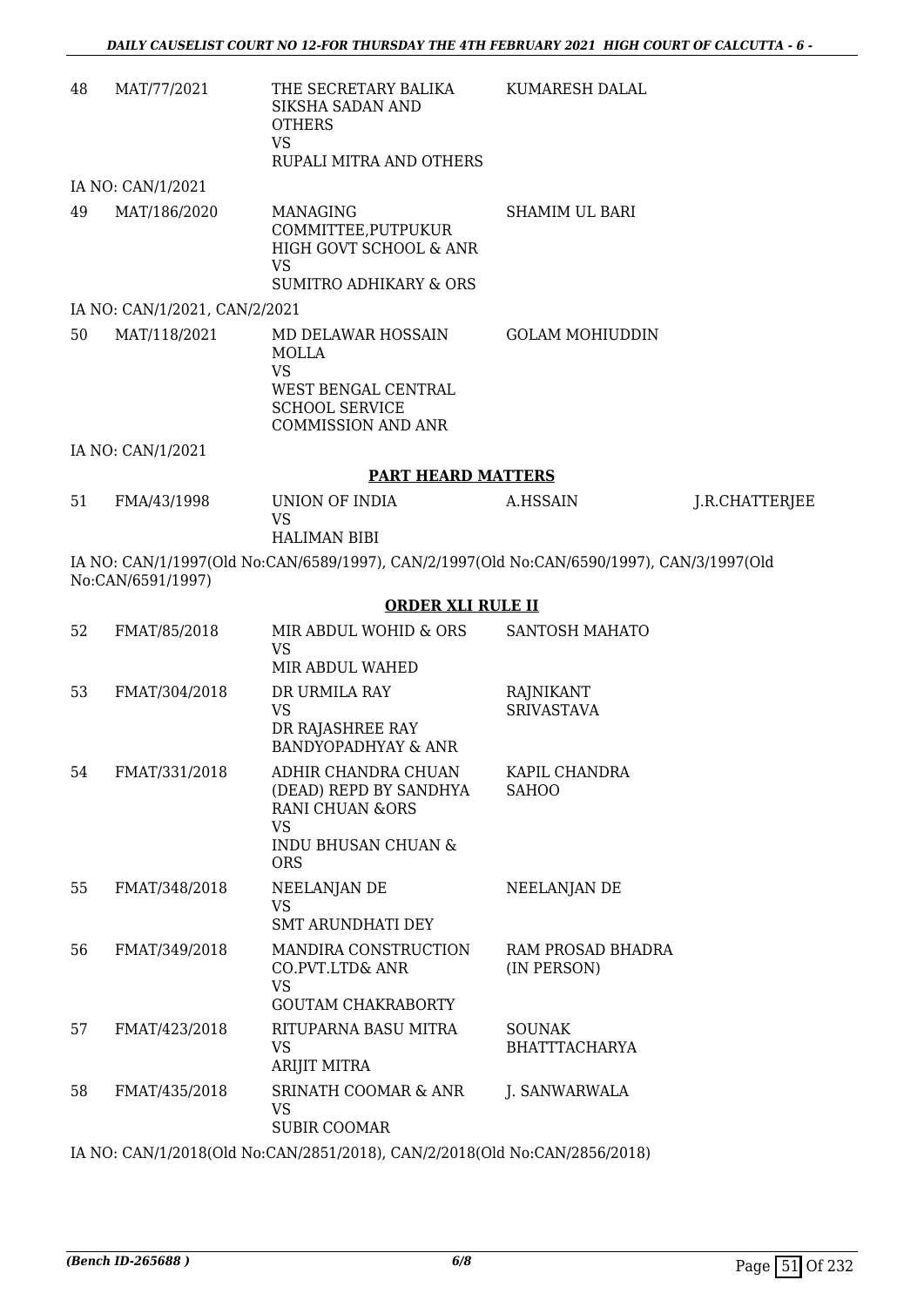| 59 | FMAT/471/2018                            | MAHUA BHATTACHARYA<br><b>VS</b>                              | <b>BINAY KUMAR PANDA</b>              |
|----|------------------------------------------|--------------------------------------------------------------|---------------------------------------|
|    |                                          | KAUSHIK KUMAR<br><b>BHATTACHARYA</b>                         |                                       |
| 60 | FMAT/500/2018                            | MRINAL SIRKAR @ MRINAL<br><b>KANTI SIRKAR</b><br><b>VS</b>   | <b>MRINAL KANTI</b><br>MUKHERJEE      |
|    |                                          | MADHUCHANDA SIRKAR &<br><b>ORS</b>                           |                                       |
| 61 | FMAT/512/2018                            | MAHADEB SAMNANTA &<br>ORS.<br><b>VS</b><br>DUKHIRAM SAMANTA  | ARITRA SHANKAR RAY                    |
|    |                                          | (DECEASED SUBTD. BY)<br>KAMALA SAMANTA & ORS.                |                                       |
| 62 | FMAT/631/2018                            | MINATI BHATTACHARYA &<br><b>ORS</b><br><b>VS</b>             | <b>MANASI ROY</b>                     |
|    |                                          | SHIBANI RAKSHIT                                              |                                       |
|    | IA NO: CAN/1/2018(Old No:CAN/4363/2018)  |                                                              |                                       |
| 63 | FMAT/1085/2019                           | MINA DAN & ORS<br><b>VS</b><br><b>SOUMITRA DAW &amp; ORS</b> | <b>SUDEEP PAL</b><br><b>CHOWDHURY</b> |
|    | IA NO: CAN/1/2021                        |                                                              |                                       |
| 64 | FMAT/1165/2019                           | PARAG ROY CHOWDHURY &<br>ANR<br><b>VS</b><br>JAYASHREE ROY   | <b>MARISHA MULLICK</b>                |
| 65 | SAT/71/2019                              | <b>CHOWDHURY</b><br>PALASH MONDAL                            | <b>SOUNAK</b>                         |
|    |                                          | <b>VS</b><br><b>PRATAP DAS &amp; ORS</b>                     | <b>BHATTACHARYA</b>                   |
|    | IA NO: CAN/3/2020                        |                                                              |                                       |
| 66 | SAT/325/2019                             | <b>ILA PAUL</b><br>VS                                        | <b>BIDHAYK LAHIRI</b>                 |
|    |                                          | <b>TAPATI GHOSH</b>                                          |                                       |
| 67 | SAT/333/2019                             | RATHINDRANATH LAHA<br><b>VS</b><br>SANNYASI CHARAN LAHA      | SAIFUL ALAM                           |
| 68 | SAT/335/2019                             | SWAPAN BAG & ORS.<br>VS<br>STATE OF WEST BENGAL &<br>ORS.    | <b>HARE KRISHNA</b><br><b>HALDER</b>  |
|    | IA NO: CAN/1/2019(Old No:CAN/10844/2019) |                                                              |                                       |
| 69 | FMAT/167/2020                            | <b>ARUP DOLUI</b>                                            | PRATIP KUMAR                          |
|    | $[08-02-2021]$                           | <b>VS</b><br>KANAI DOLUI & ORS                               | <b>CHATTOPADHYAY</b>                  |
|    | IA NO: CAN/1/2020(Old No:CAN/1643/2020)  |                                                              |                                       |
| 70 | FMAT/200/2020                            | <b>SUSILA PIPARA</b><br><b>VS</b><br>RAJ KUMAR PRAMANIK &    | <b>DULAL DEY</b>                      |
|    |                                          | <b>ORS</b>                                                   |                                       |
|    | IA NO: CAN/1/2020(Old No:CAN/2418/2020)  |                                                              |                                       |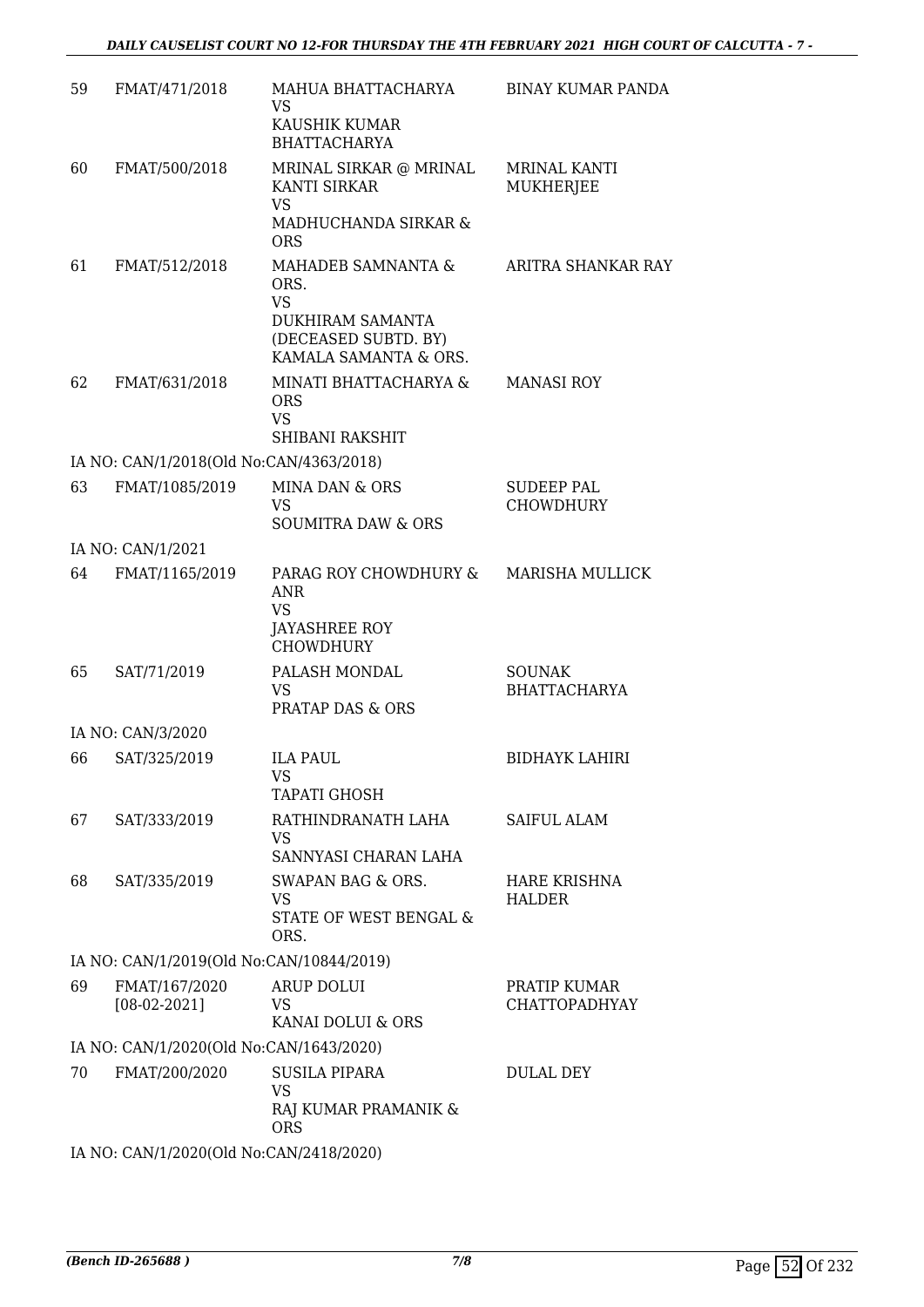| 71 | FMAT/292/2020                 | <b>BINOY DAS</b><br><b>VS</b><br>CHAYYA RANI SARKAR &<br>ANR.                    | <b>NONIGOPAL</b><br><b>CHAKRABORTI</b> |
|----|-------------------------------|----------------------------------------------------------------------------------|----------------------------------------|
| 72 | FMAT/341/2020                 | KYAL DEVELOPERS PRIVATE<br><b>LIMITED</b><br><b>VS</b><br>ARUN KUMAR DUTTA & ORS | LABANYASREE SINHA                      |
|    | IA NO: CAN/1/2021             |                                                                                  |                                        |
| 73 | FMAT/345/2020                 | TANOJIT KUMAR GAYNE<br><b>VS</b><br>PRASANTA KUMAR SADHU<br>$&$ ANR              | PRADEEP PANDEY                         |
|    | IA NO: CAN/1/2021             |                                                                                  |                                        |
| 74 | FMAT/563/2020                 | LATIP ALI MOLLA<br><b>VS</b><br><b>HDB FIN SERVICES LTD</b>                      | <b>ASIT KR</b><br><b>BHATTACHARYA</b>  |
|    | IA NO: CAN/1/2020             |                                                                                  |                                        |
|    |                               | <b>CIVIL APPLICATION</b>                                                         |                                        |
| 75 | FAT/37/2021                   | L M TECHNO BUILD<br>PRIVATE LIMITED<br><b>VS</b><br>PRANATI GHOSH                | MOUSUMI BHOWAL                         |
|    | IA NO: CAN/1/2020, CAN/2/2021 |                                                                                  |                                        |
|    |                               | <b>FOR HEARING</b>                                                               |                                        |
| 76 | FMA/1088/2017                 | CHITTARANJAN PATRA<br><b>VS</b><br><b>STATE OF WEST BENGAL 7</b><br><b>ORS</b>   | <b>BISWARUP BISWAS</b>                 |

IA NO: CAN/1/2018(Old No:CAN/732/2018)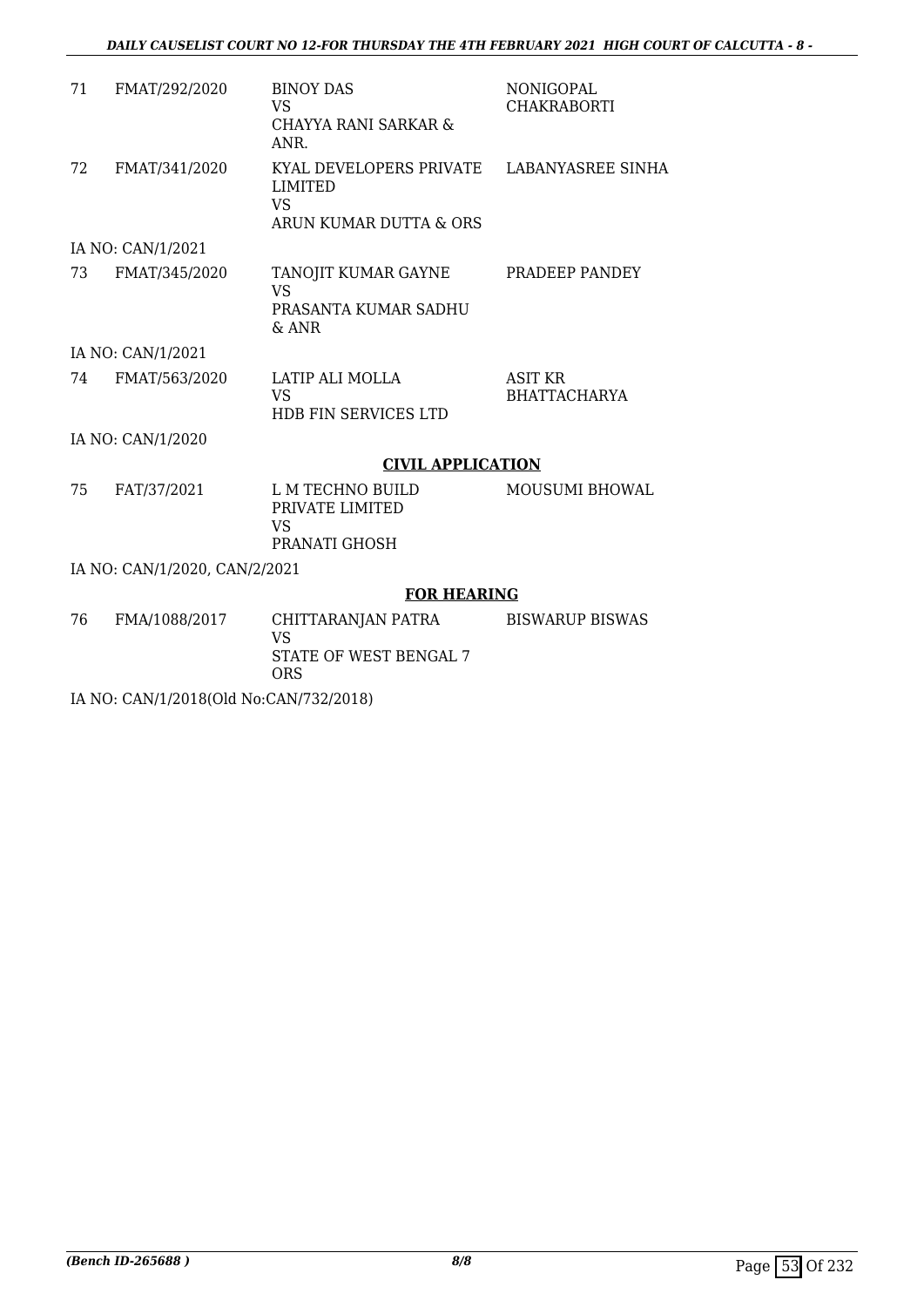

## In The High Court at Calcutta

## **Appellate Side**

**DAILY CAUSELIST For Thursday The 4th February 2021**

**COURT NO. 11 DIVISION BENCH (DB - VI) AT 10:45 AM HON'BLE JUSTICE SUBRATA TALUKDAR HON'BLE JUSTICE HIRANMAY BHATTACHARYYA (VIA VIDEO CONFERENCE)**

**ON AND FROM MONDAY, THE 11TH JANUARY 2021 - APPEALS FROM ORDERS RELATING TO MUNICIPALITIES, CO-OPERATIVES & PANCHAYATS UNDER GROUP-V INCLUDING APPLICATIONS CONNECTED THERETO;**

**HEARING OF WRIT APPEALS IRRESPECTIVE OF CLASSIFICATION INCLUDING APPLICATIONS CONNECTED THERETO;**

**AND**

**TILL THE CIRCUIT BENCH AT PORT BLAIR RESUMES ON 15TH FEBRUARY, 2021, THE FOLLOWING BENCHES SHALL TAKE UP THE URGENT MATTERS RELATED TO THE ISLANDS FROM THE PRINCIPAL SEAT OF THE HIGH COURT AT CALCUTTA ON EVERY WEDNESDAYS (27TH JANUARY, 2021, 3RD FEBRUARY, 2021 & 10TH FEBRUARY, 2021 – WILL SIT TOGETHER AND TAKE UP, IN ADDITION TO THEIR OWN LIST AND DETERMINATION, THE URGENT MATTERS RELATED TO THE CIRCUIT BENCH AT PORT BLAIR REQUIRED TO BE TAKEN UP BY A DIVISION BENCH.** 

**SPECIAL NOTE: 1.(A) MENTIONING OF REALLY URGENT MATTERS WILL BE ALLOWED ON EVERY MONDAY AND WEDNESDAY AT THE FIRST SITTING OF THE COURT.**

 **(B) MENTIONING SLIPS MUST BE FILED STATING THE GROUNDS OF URGENCY WITH SERVICE OF NOTICE ON THE OPPOSITE SIDE(S).**

**(C) FIXED MATTERS MARKED IN EACH GROUP WILL BE CALLED ON FIRST FROM THE GROUP.** 

 **2. APPELLATE SIDE MATTERS WILL BE TAKEN UP UPTO RECESS ON EVERY TUESDAY AND THURSDAY.** 

**NOTE: MATTERS WILL BE TAKEN UP THROUGH PHYSICAL HEARING ONLY WHEN BOTH THE PARTIES ARE AGREED.**

|                                                                             |                                    | <b>TO BE MENTIONED</b>                                                                                                |                         |
|-----------------------------------------------------------------------------|------------------------------------|-----------------------------------------------------------------------------------------------------------------------|-------------------------|
| $\mathbf{1}$                                                                | MAT/5/2021                         | SHYAMAL SUNDAR KUNDU<br>VS<br>STATE OF WEST BENGAL AND<br>ORS.                                                        | SUNANDA MOHAN GHOSH     |
|                                                                             | IA NO: CAN/1/2021                  |                                                                                                                       |                         |
|                                                                             |                                    | <b>ASSIGNED MATTER</b>                                                                                                |                         |
| 2                                                                           | FMA/569/2020<br>(ORDER 41) (FIXED) | VIJAY SPORTS CLUB & ORS<br><b>VS</b><br>VIJAY SPORTS CLUB & ANR                                                       | <b>MAINAK SWARNOKAR</b> |
|                                                                             |                                    | IA NO: CAN/1/2020(Old No:CAN/1328/2020), CAN/2/2020(Old No:CAN/2446/2020), CAN/3/2020                                 |                         |
|                                                                             |                                    | <b>APPLICATION(S)</b>                                                                                                 |                         |
| 3                                                                           | MAT/1697/2019<br>(FIXED)           | BIRBHUM DISTRICT CENTRAL CO-<br><b>OPERATIVE BANK LTD. &amp; ORS</b><br>VS.<br>PARESH KUMAR MUKHERJEE &<br><b>ANR</b> | SAIKAT CHATTERJEE       |
| IA NO: CAN/1/2019(Old No:CAN/11854/2019), CAN/2/2019(Old No:CAN/11878/2019) |                                    |                                                                                                                       |                         |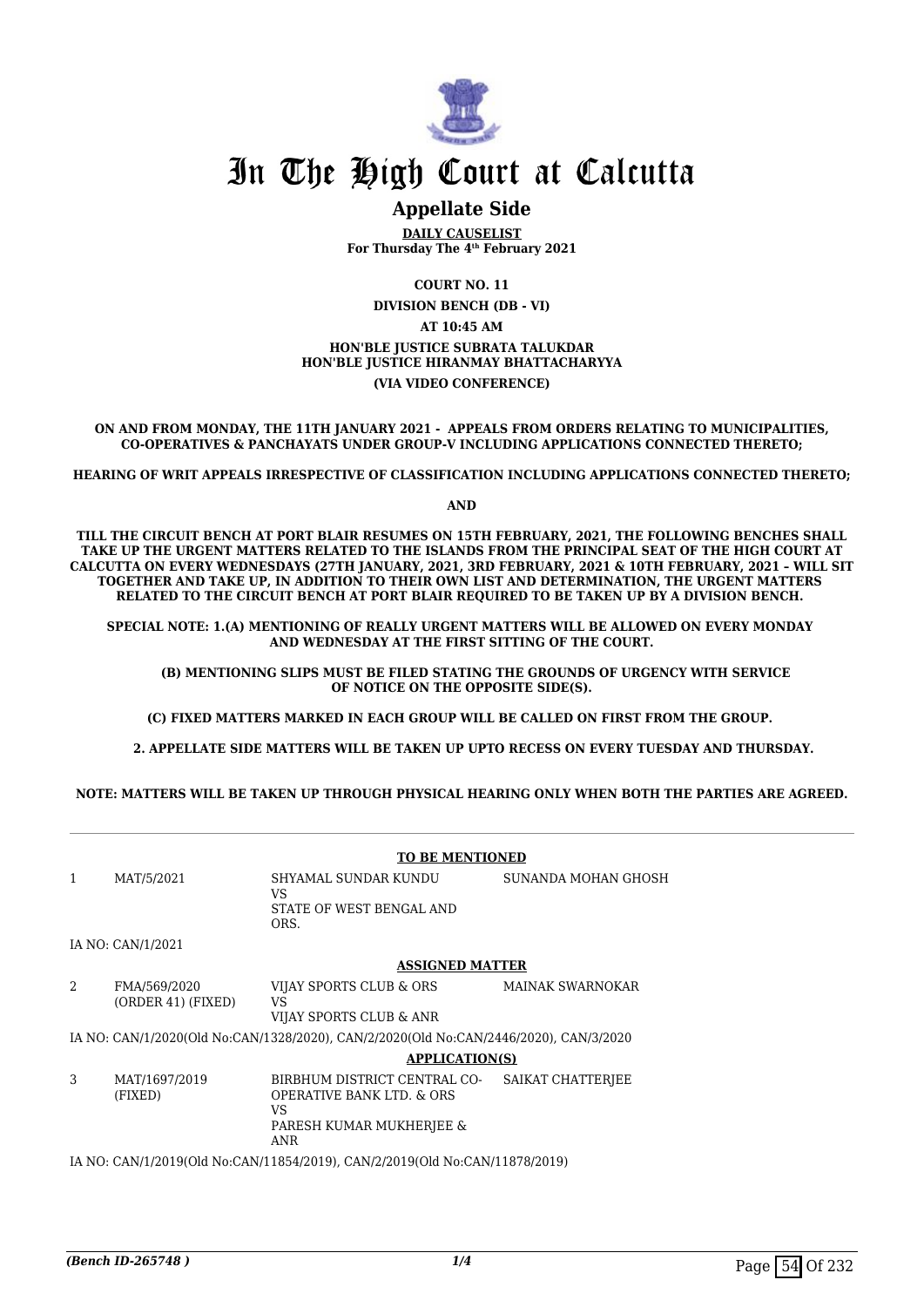| 4   | MAT/504/2019                               | SANDIPAN CHAKRABORTY<br>VS<br>STATE OF WEST BENGAL & ORS.                                                              | MD. IDRISH                               |
|-----|--------------------------------------------|------------------------------------------------------------------------------------------------------------------------|------------------------------------------|
|     | IA NO: CAN/2/2019(Old No:CAN/10020/2019)   |                                                                                                                        |                                          |
| 5   | MAT/848/2018                               | M/S PAI CONSTRUCTIONS<br>VS                                                                                            | PINGAL BHATTACHARYA                      |
|     |                                            | STATE OF WEST BENGAL & ORS                                                                                             |                                          |
|     | IA NO: CAN/1/2018(Old No:CAN/8170/2018)    |                                                                                                                        |                                          |
| 6   | MAT/72/2021                                | THE BONGAON MUNICIPALITY<br>VS                                                                                         | SAYAN SINHA                              |
|     |                                            | <b>NEAI DAS AND ORS</b>                                                                                                |                                          |
|     | IA NO: CAN/1/2021                          |                                                                                                                        |                                          |
| 7   | MAT/1406/2019<br>(DEFECTIVE)<br>(CONTEMPT) | THE BIDHANNAGAR MUNICIPAL<br>CORPORATION<br>VS<br><b>GUPTA ENGINEERING</b>                                             | BILLWADAL<br><b>BHATTACHARYA</b>         |
|     |                                            | ENTERPRISE                                                                                                             |                                          |
| wt8 | CPAN/42/2021                               | GUPTA ENGEERING ENTERPRISES<br>AND ANR<br>VS                                                                           | SANGHAMITRA NANDY                        |
|     |                                            | <b>DEBASIS GHOSH</b>                                                                                                   |                                          |
| 9   | MAT/120/2021                               | CONTAI CO OPERATIVE BANK LTD<br>AND ANR                                                                                | ANISH KUMAR<br><b>MUKHERJEE</b>          |
|     |                                            | VS<br>STATE OF WEST BENGAL AND<br>ORS.                                                                                 |                                          |
|     | IA NO: CAN/1/2021                          |                                                                                                                        |                                          |
| 10  | MAT/121/2021                               | CONTAI CO OPERATIVE<br>AGRICULTURE AND RURAL DEV<br><b>BANK LTD AND ORS</b><br>VS.<br>STATE OF WEST BENGAL AND<br>ORS. | ANISH Kumar mukherjee                    |
|     | IA NO: CAN/1/2021                          |                                                                                                                        |                                          |
| 11  |                                            | SUDHINDRA NATH GHOSH & ANR                                                                                             | <b>BRATIN KUMAR DEY</b>                  |
|     | MAT/1330/2018<br>(NTW)                     | VS<br>KMC & ORS                                                                                                        |                                          |
|     |                                            | IA NO: CAN/1/2019(Old No:CAN/8364/2019), CAN/2/2021, CAN/3/2021                                                        |                                          |
| 12  | MAT/48/2021                                | <b>NARAYAN SARDAR</b><br>VS                                                                                            | MD. YAMIN ALI                            |
|     |                                            | STATE OF WEST BENGAL AND<br>ORS.                                                                                       |                                          |
|     | IA NO: CAN/1/2021                          |                                                                                                                        |                                          |
| 13  | MAT/135/2020<br>CAN/812/2020               | HIMANGSHU SARKAR & ORS<br>VS                                                                                           | NEIL BASU                                |
|     |                                            | SOHAN PRASAD CHOUDHARY &<br><b>ORS</b>                                                                                 |                                          |
| 14  | CPAN/41/2021                               | SAYO SAN CONSTRUCTION AND<br><b>ORS</b><br><b>VS</b><br>DEBASIS GHOSH                                                  | SANGHAMITRA NANDY                        |
|     | wt15 MAT/1345/2019                         | THE BIDHANNAGAE MUNICIPAL<br><b>CORPORATION &amp; ORS</b><br>VS<br>SAYO SAN CONSTRUCTION & ORS                         | <b>BILLWADAL</b><br><b>BHATTACHARYYA</b> |
|     | IA NO: CAN/1/2019(Old No:CAN/9329/2019)    |                                                                                                                        |                                          |
| 16  | MAT/1423/2018<br>(Defective)               | SK. GOLAM KIBRIA<br>VS.                                                                                                | JAHANGIR BADSHA                          |
|     |                                            | STATE OF WEST BENGAL & ORS                                                                                             |                                          |
|     |                                            | IA NO: CAN/1/2019(Old No:CAN/10243/2019), CAN/2/2019(Old No:CAN/10244/2019)                                            |                                          |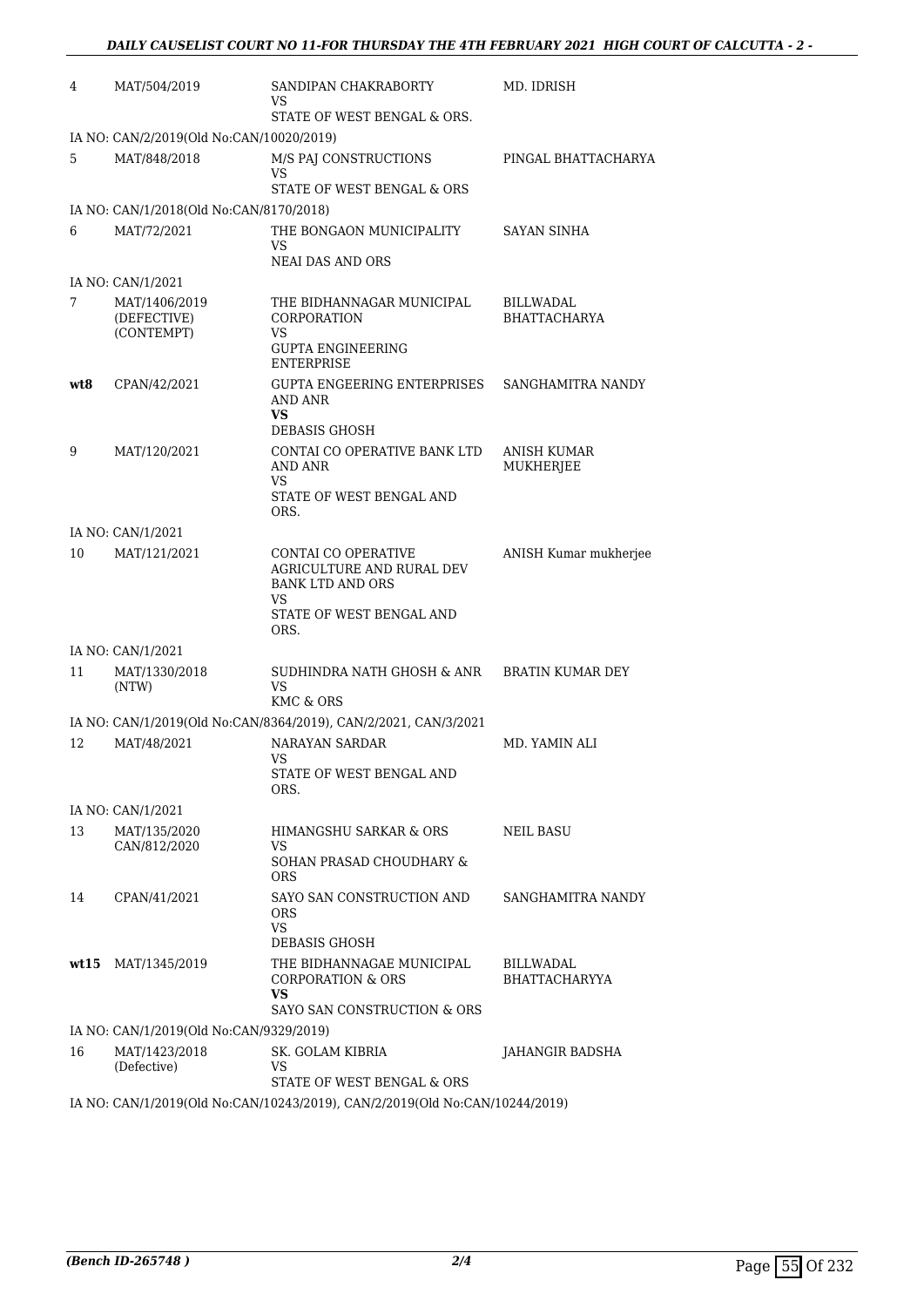| 17 | MAT/580/2020<br>(DEFECTIVE)             | THE HOOGHLY CHINSURAH<br>MUNICIPALITY AND ORS<br>VS                              | TANMOY CHOWDHURY      |
|----|-----------------------------------------|----------------------------------------------------------------------------------|-----------------------|
|    |                                         | <b>RAJIB ROY AND ORS</b>                                                         |                       |
|    | IA NO: CAN/1/2020, CAN/2/2020           |                                                                                  |                       |
| 18 | MAT/581/2020<br>(DEFECTIVE)             | THE HOOGHLY CHINSURAH<br>MUNICIPALITY AND ORS<br>VS<br>NARAYAN ADHIUKARI AND ORS | TANMOY CHOWDHURY      |
|    | IA NO: CAN/1/2020, CAN/2/2020           |                                                                                  |                       |
| 19 | MAT/582/2020                            | M/S. SINGHI PROJECT PVT LTD<br>VS                                                | ABHISEK VERMA         |
|    |                                         | State of West Bengal                                                             |                       |
|    | IA NO: CAN/1/2020, CAN/2/2020           |                                                                                  |                       |
| 20 | FMA/614/2017                            | DEBRANJAN BANERJEEE<br>VS<br><b>SMT ARATI BANERJEE</b>                           | S. CHAKRABORTY        |
|    | wt21 WPA/1357/2016                      | <b>ARATI BANERJEE</b>                                                            | SMT KOYELI            |
|    |                                         | VS                                                                               | <b>BHATTACHARYYA</b>  |
|    |                                         | STATE OF WEST BENGAL & ORS                                                       |                       |
|    |                                         | IA NO: CAN/1/2016(Old No:CAN/3623/2016), CAN/2/2016(Old No:CAN/4548/2016)        |                       |
|    |                                         | <b>APPEALS FOR HEARING (SENT FROM DEPARTMENTS)</b>                               |                       |
| 22 | FMA/2226/2014                           | <b>UDAY SANKAR PAL</b><br>VS<br>STATE OF WEST BENGAL & ORS                       | SHYAMA PRASAD PURKAIT |
|    | IA NO: CAN/1/2014(Old No:CAN/3939/2014) |                                                                                  |                       |
| 23 | FMA/2223/2014<br>$(2$ PBS)              | <b>AHASANUL HOQUE</b><br>VS                                                      | <b>ARNAB RAY</b>      |
|    |                                         | STATE OF WEST BENGAL & ORS                                                       |                       |
|    | IA NO: CAN/1/2012(Old No:CAN/5558/2012) |                                                                                  |                       |
| 24 | FMA/2239/2014                           | MD. ABDUL ALIM SARKAR<br>VS                                                      | MD. SABIR AHMED       |
| 25 |                                         | STATE OF WEST BENGAL & ORS<br>CEMIN CONSULTANTS PRIVATE                          | SUTAPA DUTTA          |
|    | FMA/1015/2016                           | LIMITED & ORS<br>VS                                                              |                       |
|    |                                         | THE KOLKATA MUNICIPAL<br><b>CORPORATION &amp; ORS</b>                            |                       |
|    | wt26 FMA/2008/2014                      | COMPANY CONSULTANTS P. LTD.<br>& ORS.                                            | SANJUKTA RAY          |
|    |                                         | VS<br>KMC & ORS.                                                                 |                       |
|    | IA NO: CAN/1/2014(Old No:CAN/2342/2014) |                                                                                  |                       |
|    | wt27 WPA/37642/2013                     | CEMIN CONSULTANTS PVT. LTD.<br>& ORS.                                            | SUTAPA DUTTA          |
|    |                                         | VS.<br>KOLKATA MUNICIPAL CORP. &<br>ORS.                                         |                       |
|    | wt28 WPA/744/2014                       | .COMPANY CONSULTANTS PVT.<br>LTD & ORS                                           | <b>SANJUKTA RAY</b>   |
|    |                                         | VS<br>KOLKATA MUNICIPAL CORP. &<br><b>ORS</b>                                    |                       |
| 29 | FMA/846/2011                            | <b>GOLAM SADIQUE</b><br>VS                                                       | MD. ABDUL ALIM        |
|    |                                         | STATE OF WEST BENGAL & ORS                                                       |                       |
|    | wt30 WPA/7488/2010                      | <b>GOLAM SADEQUE</b><br>VS.<br>STATE OF WEST BENGAL & ORS                        | MD. ABDUL ALIM        |
|    | IA NO: CAN/1/2013(Old No:CAN/3016/2013) |                                                                                  |                       |
| 31 | FMA/275/2011                            | SUKUMAR KHATUA                                                                   | RINA BANERJEE         |
|    |                                         | VS<br>STATE OF WEST BENGAL & ORS                                                 |                       |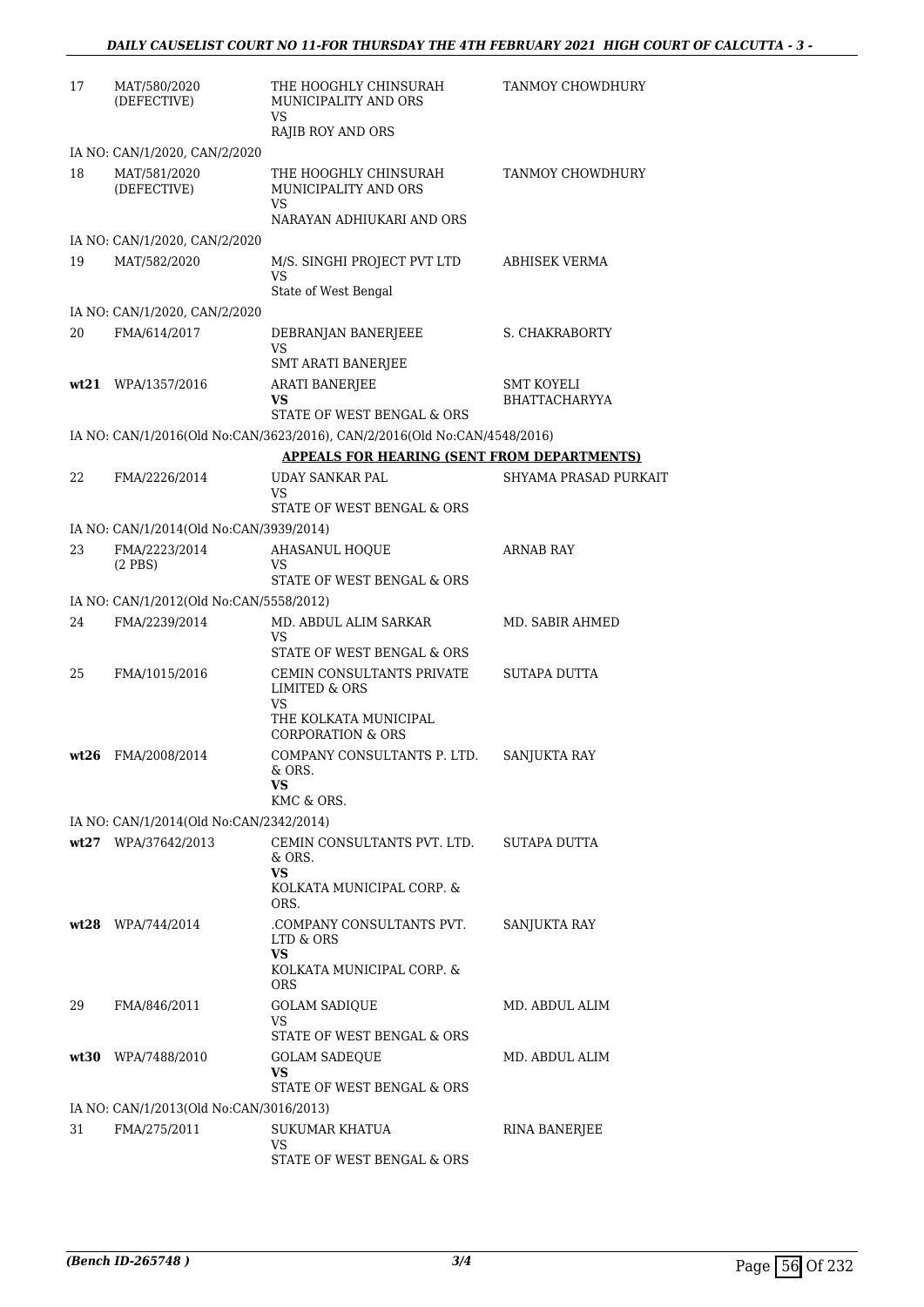| 32   | FMA/1209/2009                            | SK. ROJMAN ALI<br>VS                                                                            | RAUSHAN ARA BEGUM                                                                                            |
|------|------------------------------------------|-------------------------------------------------------------------------------------------------|--------------------------------------------------------------------------------------------------------------|
|      |                                          | STATE OF WB & ORS.                                                                              |                                                                                                              |
|      | IA NO: CAN/1/2009(Old No:CAN/6162/2009)  |                                                                                                 |                                                                                                              |
|      | wt33 WPA/9841/2009                       | ANUPAM MUKHERJEE<br>VS<br>STATE OF WEST BENGAL & ORS                                            | RAJARSHI CHATTERJEE                                                                                          |
| 34   | FMA/464/2010                             | MAINUDDIN AHAMED & ORS                                                                          | SYED MANSUR ALI                                                                                              |
|      |                                          | VS                                                                                              |                                                                                                              |
|      |                                          | SUBHASISH PAUL & ORS                                                                            |                                                                                                              |
|      | IA NO: ASTA/2/2010(Old No:ASTA/50/2010)  |                                                                                                 |                                                                                                              |
|      | wt35 WPA/1497/2010                       | SUBHASISH PAUL<br>VS                                                                            | <b>GOUTAM DEBNATH</b>                                                                                        |
|      |                                          | STATE OF WEST BENGAL & ORS                                                                      |                                                                                                              |
|      |                                          | <b>APPEALS FOR HEARING</b>                                                                      |                                                                                                              |
| 36   | FMA/1251/2019<br>(2 P.B.S.) (2ND TIME)   | RELIANCE JIO INFOCOM LTD $\&$<br>ANR<br>VS                                                      | DEB KUMAR SEN                                                                                                |
|      |                                          | REJAUL LASKAR & ORS                                                                             |                                                                                                              |
| wt37 | FMA/1228/2019                            | RELIANCE JIO INFOCOM LTD &<br>ANR<br><b>VS</b>                                                  | DEB KUMAR SEN                                                                                                |
|      |                                          | REJAUL LASKAR & ORS                                                                             |                                                                                                              |
| 38   | MAT/736/2020<br>$(2$ PBS $)$             | <b>GOBINDA MAITI</b><br>VS                                                                      | RAVI RANJAN KUMAR                                                                                            |
|      |                                          | MIDNAPORE MUNICIPALITY AND<br><b>ORS</b>                                                        |                                                                                                              |
|      | IA NO: CAN/1/2020                        |                                                                                                 |                                                                                                              |
| 39   | FMA/252/2014<br>$(2$ PBS $)$             | AMAL KR SARKAR<br>VS                                                                            | DEBABRATA GANGULY                                                                                            |
|      |                                          | STATE OF WEST BENGAL & ORS                                                                      |                                                                                                              |
|      | IA NO: CAN/1/2014(Old No:CAN/4739/2014)  |                                                                                                 |                                                                                                              |
| 40   | FMA/3538/2014<br>(2 P.B.)                | SURENDRA KUMAR GOENKA &<br><b>ORS</b><br>VS                                                     | RAJSHREE KAJARIA                                                                                             |
|      |                                          | <b>BANGUR AVENUE RESIDENTS</b><br><b>ASSOCIATION &amp; ORS</b>                                  |                                                                                                              |
|      | wt41 FMA/278/2015                        | KRISHNA MURARI GOENKA(K.M.<br><b>GOENKA) &amp; ORS</b><br>VS<br><b>BANGUR AVENUE RESIDENTS'</b> | RAJESH UPADHYAY                                                                                              |
|      |                                          | ASSOCIATION & ORS                                                                               |                                                                                                              |
|      | wt42 FMA/3520/2014                       | SURENDRA KUMAR GOENKA &<br><b>ORS</b><br>VS                                                     | RAJSHREE KAJARIA                                                                                             |
|      |                                          | <b>BANGUR AVENUE RESIDENTS'</b><br><b>ASSOCIATION &amp; ORS</b>                                 |                                                                                                              |
|      | IA NO: ASTA/1/2014(Old No:ASTA/101/2014) |                                                                                                 |                                                                                                              |
|      | wt43 FMA/3536/2014                       | SURENDRA KUMAR GOENKA &<br><b>ORS</b><br>VS                                                     | RAJSHREE KAJARIA                                                                                             |
|      |                                          | SOUTH DUM DUM MUNICIPAITY                                                                       |                                                                                                              |
| 44   | FMA/118/2012<br>(2 P.B.)                 | MANOSH KR GHOSH<br>VS<br>STATE OF W.B.                                                          | RUDRA JYOTI<br><b>BHATTACHARJEE</b>                                                                          |
|      | CAN/4/2014(Old No:CAN/11688/2014)        |                                                                                                 | IA NO: CAN/1/2011(Old No:CAN/9055/2011), CAN/2/2012(Old No:CAN/9408/2012), CAN/3/2014(Old No:CAN/8448/2014), |
| 45   | FMA/2418/2014                            | MADHUSUDAN DAS & ORS                                                                            | A.K.JHA                                                                                                      |
|      | (2 P.B.)                                 | VS<br>STATE OF WEST BENGAL & ORS                                                                |                                                                                                              |
| wt46 | WPA/33023/2013                           | MADHUSUDAN DAS & ORS                                                                            | A K JHA                                                                                                      |
|      |                                          | <b>VS</b><br>STATE OFW B & ORS                                                                  |                                                                                                              |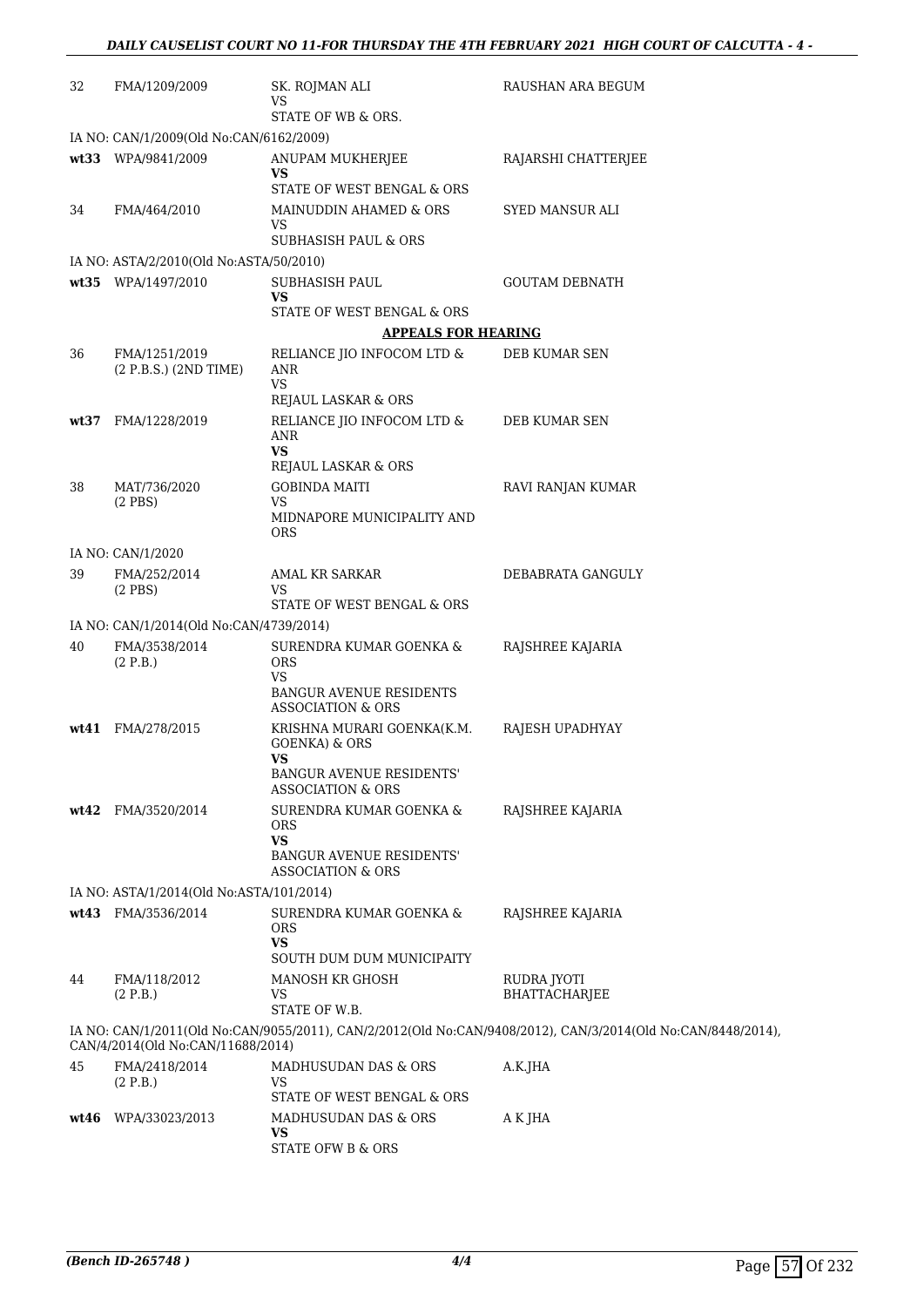

## In The High Court at Calcutta

## **Appellate Side**

**DAILY CAUSELIST For Thursday The 4th February 2021**

**COURT NO. 28**

**DIVISION BENCH (DB - VII)**

**AT 10:45 AM**

**HON'BLE JUSTICE TAPABRATA CHAKRABORTY HON'BLE JUSTICE TIRTHANKAR GHOSH**

**(VIA VIDEO CONFERENCE)**

**ON AND FROM WEDNESDAY, THE 13TH JANUARY, 2021 - ANTICIPATORY BAIL UNDER SECTION 438 OF THE CODE OF CRIMINAL PROCEDURE INCLUDING MODIFICATION/CANCELLATION AND RELAXATION OF THE SAME;**

**BAIL UNDER SECTION 439 OF THE CODE OF CRIMINAL PROCEDURE (PUNISHMENT ABOVE 7 YEARS) INCLUDING MODIFICATION/CANCELLATION AND RELAXATION OF THE SAME;**

**SPL NOTE:**

**I. FIXED MATTERS AND APPLICATIONS FILED IN THE YEAR 2021 WOULD BE TAKEN UP ON MONDAY, WEDNESDAY AND FRIDAY.**

**II. FIXED MATTERS AND APPLICATIONS FILED IN THE YEAR 2020 WOULD BE TAKEN UP ON TUESDAY AND THURSDAY.**

**SPL. NOTE:** 

 **BAIL APPLICATIONS WILL BE TAKEN UP SERIALLY FROM THE FIRST SITTING OF THE COURT TILL RECESS.**

**FROM 2 P.M. ANTICIPARTORY BAIL APPLICATIONS WILL BE TAKEN UP SERIALLY.**

**ON WEDNESDAY & THURSDAY, APPLICATIONS, RELAXATIONS AND CANCELLATIOS OF BAILS WOULD BE TAKEN UP FROM 3.45 P.M.**

**NOTE: MENTIONING WILL BE ALLOWED ONLY ON MONDAY & THURSDAY AT THE FIRST SITTING OF THE COURT.**

**NOTE: MATTERS WILL BE TAKEN UP THROUGH PHYSICAL HEARING ONLY WHEN BOTH THE PARTIES ARE AGREED**

|   | PERSONAL APPEARANCE                       |                                                                                                 |                       |  |
|---|-------------------------------------------|-------------------------------------------------------------------------------------------------|-----------------------|--|
| 1 | CRM/317/2021                              | DIPEN SK<br>VS<br>State of West Bengal                                                          | <b>SAMIRUL SARDAR</b> |  |
|   |                                           | <b>TO BE MENTIONED</b>                                                                          |                       |  |
| 2 | CRM/648/2020                              | SURAJ PRASAD<br>VS.<br><b>STATE OF WEST BENGAL</b>                                              | MALAY BHATTACHARYYA   |  |
|   | IA NO: CRAN/1/2020(Old No:CRAN/2790/2020) |                                                                                                 |                       |  |
| 3 | CRM/10469/2020<br>(Correction)            | NILIMA DEY<br>VS<br>SUPERINTENDENT OF POLICE<br><b>CENTRAL BUREAU OF</b><br>INVESTIGATION (CBI) | <b>MAHADEB SARKAR</b> |  |
| 4 | CRM/11118/2020<br>(Non-Prosecution)       | DIPTENDU MAJUMDER @DIPU @<br>DIBBENDU CDHIKARY<br>VS<br>State of West Bengal                    | SIDDHARTHA SARKAR     |  |

#### **BAIL APPLICATION**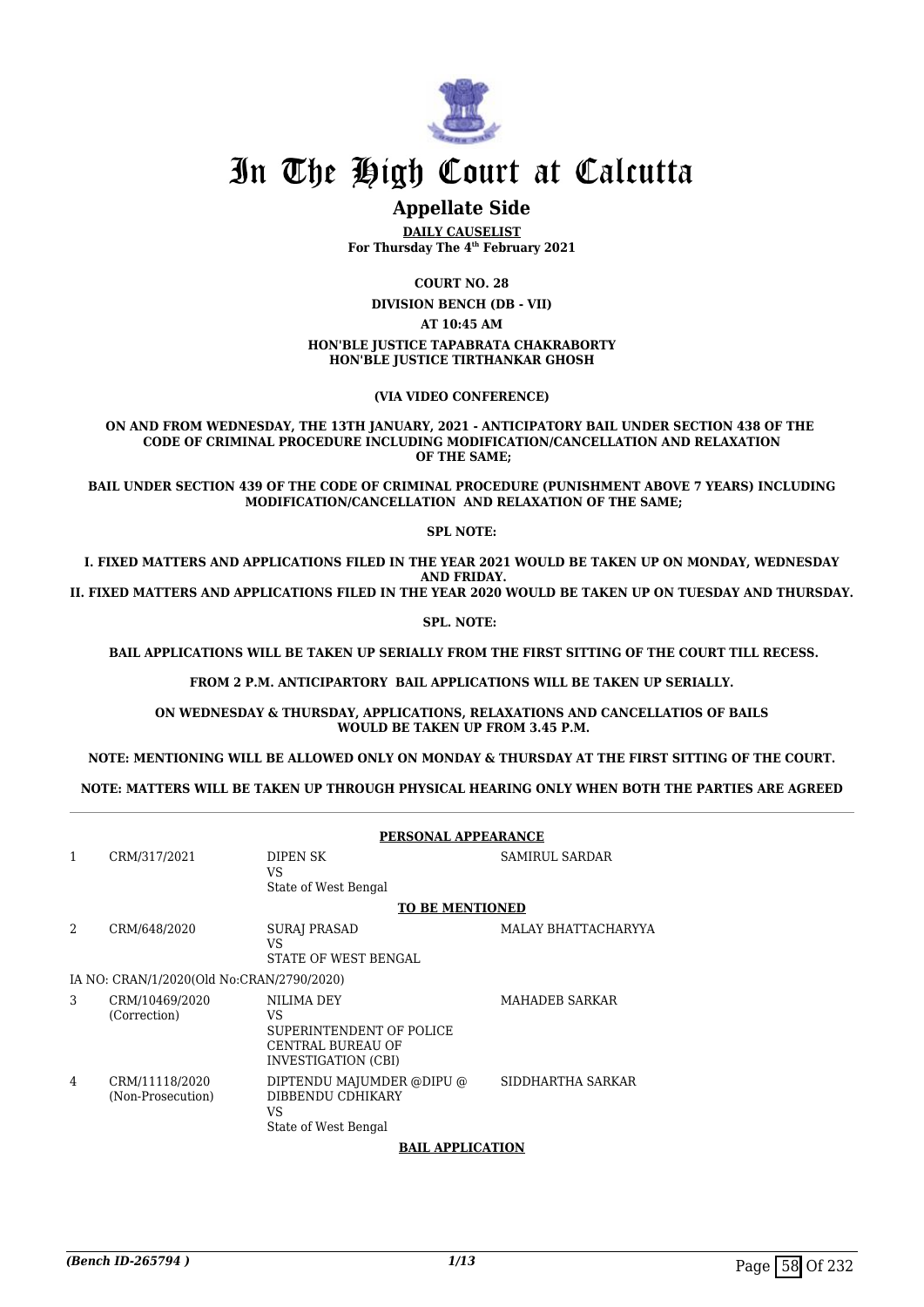## *DAILY CAUSELIST COURT NO 28-FOR THURSDAY THE 4TH FEBRUARY 2021 HIGH COURT OF CALCUTTA - 2 -*

| 5  | CRM/330/2020   | <b>NASIR PAIK &amp; ORS</b><br>VS<br>STATE OF WEST BENGAL                         | KALYAN KUMAR<br>BHATTACHARJEE       |
|----|----------------|-----------------------------------------------------------------------------------|-------------------------------------|
| 6  | CRM/9537/2020  | <b>SUNIL YADAV</b><br>VS<br>State of West Bengal                                  | PARTHA SARATHI DAS                  |
| 7  | CRM/10751/2020 | ABHISHEK KUMAR SINGH<br>VS<br>THE STATE OF WEST BENGAL                            | Deepak Prahladka                    |
| 8  | CRM/10765/2020 | SAMIR DEY<br>VS<br>UNION OF INDIA                                                 | KARAN DUDHWEWALA                    |
| 9  | CRM/10808/2020 | <b>BIJAY DEY</b><br>VS<br>State of West Bengal                                    | SHASHNKA SHEKHAR<br>SAHA            |
| 10 | CRM/10818/2020 | SANTU SAHA<br>VS<br>UNION OF INDIA AND ORS.                                       | ANKITA BOSE                         |
| 11 | CRM/10832/2020 | SAMAD SK<br>VS<br>State of West Bengal                                            | <b>SANTANU MAJI</b>                 |
| 12 | CRM/10848/2020 | MUKESH THAKUR<br>VS<br>State of West Bengal                                       | Puja Goswami                        |
| 13 | CRM/10864/2020 | <b>MAHADEB BERA</b><br>VS<br>State of West Bengal                                 | Suvadip Bhattacharjee               |
| 14 | CRM/10877/2020 | ASHADUL ISLAM @ MD. ASHADUL<br><b>ISLAM AND ANR</b><br>VS<br>State of West Bengal | Asraf Mandal                        |
| 15 | CRM/10879/2020 | <b>ALAUDDIN MALLICK</b><br>VS<br>State of West Bengal                             | SHASHANKA SHEKHAR<br>SAHA           |
| 16 | CRM/10881/2020 | <b>SANJAY THAKUR</b><br>VS<br>State of West Bengal                                | SACHIT TALUKDAR                     |
| 17 | CRM/10885/2020 | KAWSAR SK@KAOSAR<br>MONDAL@MONDAL KAOSAR<br>VS<br>State of West Bengal            | Anisur Rahaman                      |
| 18 | CRM/10889/2020 | LOKENATH PRAMANICK<br>VS<br>Union of India                                        | ARKA CHAKRABORTY                    |
| 19 | CRM/10894/2020 | TARAK BHOWMIK<br>VS<br>State of West Bengal                                       | ABHIJIT KR ADHYA                    |
| 20 | CRM/10896/2020 | MUNNA CHOWDHURY<br>VS<br>State of West Bengal                                     | PRABIR MAJUMDER                     |
| 21 | CRM/10898/2020 | VIKASH KUMAR YADAV @ VIVESH<br>YADAV @ BIKASH YADAV<br>VS<br>State of West Bengal | SOUMYA BASU ROY<br><b>CHOWDHURY</b> |
| 22 | CRM/10900/2020 | DEB KUMAR BAG<br>VS<br>State of West Bengal                                       | GOPA BISWAS                         |
| 23 | CRM/10903/2020 | FERDOS ALI<br>VS<br>State of West Bengal AND ANR                                  | MITUL CHAKRABORTY                   |
| 24 | CRM/245/2021   | BAZLUR RAHAMAN MOLLA<br>VS<br>State of West Bengal                                | MD. YOUNUSH MONDAL                  |

#### **APPLICATION FOR BAIL**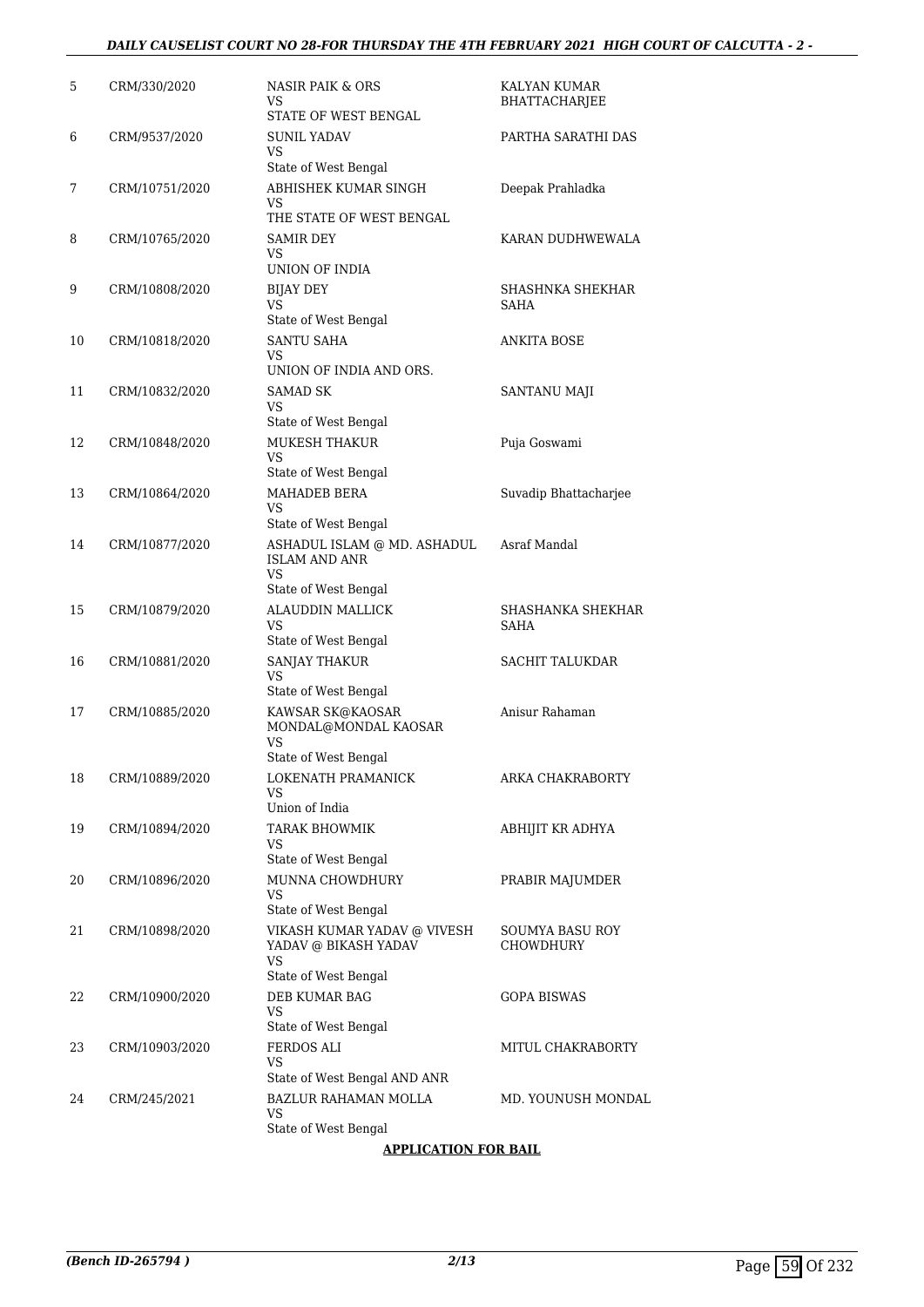| 25 | CRM/507/2020       | PURNA KRISHNA REDDY@PUN<br>AREDDY KRISHNAREDDI@PUNA<br>REDDY<br>VS<br>STATE OF WEST BENGAL | DEBAPRIYA SAMANTA         |
|----|--------------------|--------------------------------------------------------------------------------------------|---------------------------|
|    | IA NO: CRAN/1/2020 |                                                                                            |                           |
| 26 | CRM/2810/2020      | ENAJ MD@ANAJ MD. & ANR<br>VS<br>STATE OF WEST BENGAL                                       | PRIYANJIT KUNDU           |
| 27 | CRM/9074/2020      | KAMMALUDDIN KHAN<br>VS<br>Union of India                                                   | <b>SUBRATA SAHA</b>       |
| 28 | CRM/10999/2020     | SANTU KUMAR SINGH<br>VS<br>THE STATE OF WEST BENGAL                                        | ARINDAM DAS               |
| 29 | CRM/11024/2020     | ROHIT MITRA<br>VS<br>State of West Bengal                                                  | JONAKI SAHA               |
| 30 | CRM/11028/2020     | <b>BIPLAB HALDER</b><br>VS<br>State of West Bengal                                         | DEBANGAN<br>BHATTACHARJEE |
| 31 | CRM/11029/2020     | <b>ARUN ARI</b><br>VS<br>State of West Bengal                                              | PARTHA SARATHI MONDAL     |
| 32 | CRM/11040/2020     | BIDDUR MIDDAY AND ANOTHER<br>VS<br>State of West Bengal                                    | DEBABRATA ACHARYA         |
| 33 | CRM/11044/2020     | SANTANU BISWAS @ TUKAI<br>VS<br>State of West Bengal                                       | PRABIR MAJUMDER           |
| 34 | CRM/11046/2020     | BIMALA DEVI @ BIMLA DEVI<br>JAISWAL @ KAMALA JAISWAL<br>VS<br>State of West Bengal         | SUMAN CHAKRABORTY         |
| 35 | CRM/11058/2020     | <b>SOLEMAN MOLLA</b><br>VS<br>State of West Bengal                                         | MD ZEESHAN UDDIN          |
| 36 | CRM/11059/2020     | RAVI KANT @ RAVI KANT CHADDA<br>VS<br>State of West Bengal                                 | S. G. CHOWDHURY           |
| 37 | CRM/11068/2020     | FARAJ ALI MALLICK @ FIROJ ALI<br>MALLICK<br>VS<br>State of West Bengal                     | DIPTENDU BANERJEE         |
| 38 | CRM/11069/2020     | <b>BISWANTH GHOSH</b><br>VS<br>State of West Bengal                                        | BHASKAR CHATTERJEE        |
| 39 | CRM/11074/2020     | SK ILLIUS @ MD ILLIYAS<br>VS<br>State of West Bengal                                       | ASHOK KUMAR<br>CHOWDHURY  |
| 40 | CRM/11076/2020     | SALIM SHEIKH @ SALIM MANNAN<br>SHAIKH<br>VS<br>State of West Bengal                        | JANNAT UL FIRDOUS         |
| 41 | CRM/11089/2020     | SUBHENDU MODAK<br>VS<br>State of West Bengal                                               | MANAS KUMAR DAS           |
| 42 | CRM/11095/2020     | SANTOSH BARMAN<br>VS<br>State of West Bengal                                               | <b>BUSRA KHATOON</b>      |
| 43 | CRM/11099/2020     | <b>RAJU BISWAS</b><br><b>VS</b><br>State of West Bengal                                    | MINOTI GOMES              |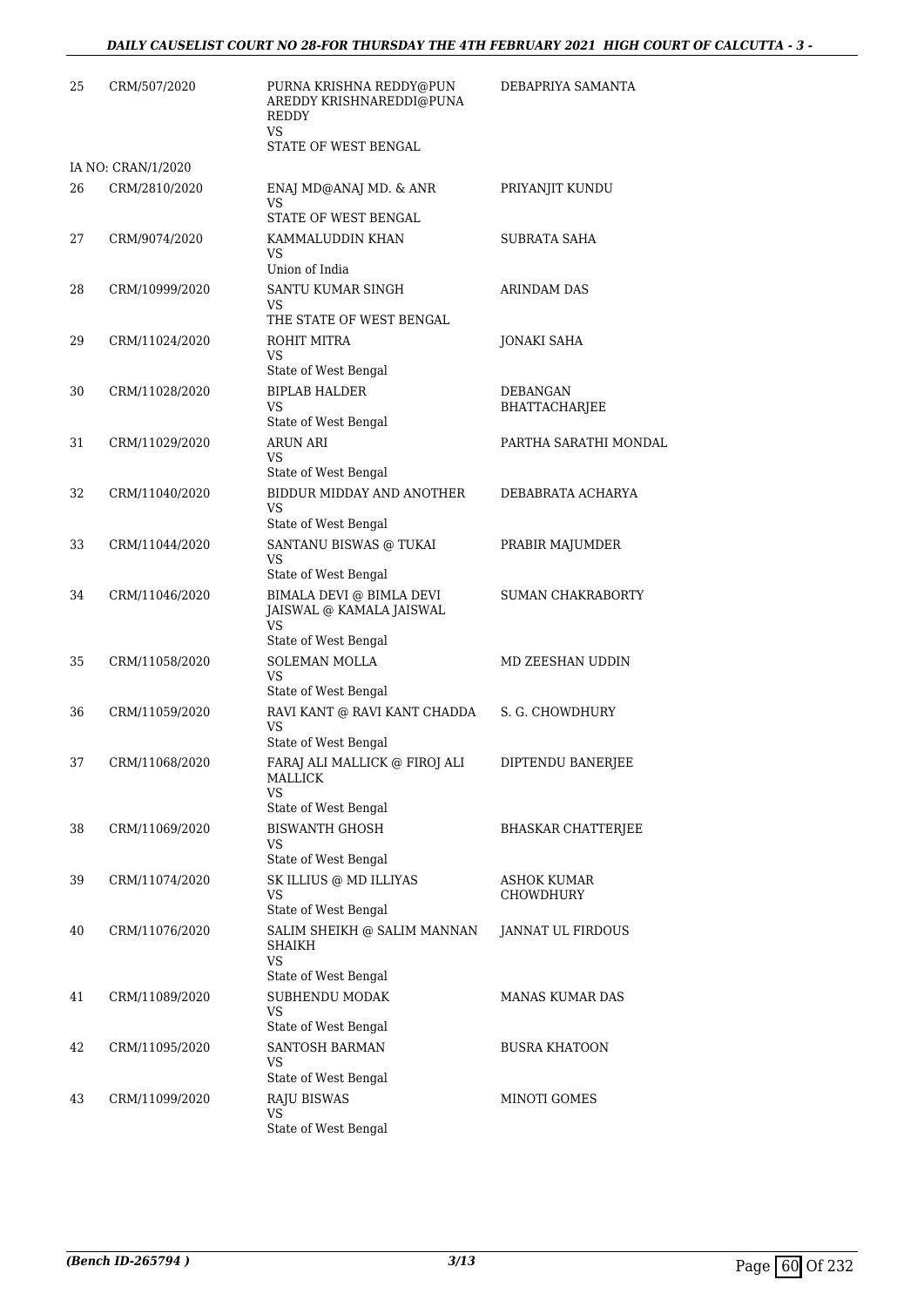## *DAILY CAUSELIST COURT NO 28-FOR THURSDAY THE 4TH FEBRUARY 2021 HIGH COURT OF CALCUTTA - 4 -*

| 44 | CRM/11100/2020 | ABDUL CHHALAM MIA<br>VS<br>State of West Bengal                                                  | <b>BISWAJIT MITRA</b>   |
|----|----------------|--------------------------------------------------------------------------------------------------|-------------------------|
| 45 | CRM/11104/2020 | MAJEDUR RAHAMAN @ PINTU<br><b>SARKAR</b><br>VS<br>State of West Bengal                           | ABDUS SALAM             |
| 46 | CRM/11109/2020 | KALYAN MURMU<br>VS<br>State of West Bengal                                                       | <b>BITASOK BANERJEE</b> |
| 47 | CRM/11110/2020 | HILON SK @ HELON SK<br>VS<br>State of West Bengal                                                | DEBAPRIYA SAMANTA       |
| 48 | CRM/11114/2020 | KRISHNA MANDAL<br>VS                                                                             | ARUP KUMAR BHOWMICK     |
| 49 | CRM/11117/2020 | State of West Bengal<br><b>GOBINDA DUTTA</b><br>VS<br>State of West Bengal                       | <b>BISWAJIT MITRA</b>   |
| 50 | CRM/11122/2020 | PALASH CHANDRA DEY @ PALAS<br>CH. DEY @ APPU DEY @ BAPI DEY<br><b>VS</b><br>State of West Bengal | SUMANTA GANGULY         |
| 51 | CRM/11128/2020 | <b>SANDEEP LAKRA</b><br>VS<br>State of West Bengal                                               | BISWAJIT MITRA          |
| 52 | CRM/11129/2020 | SK JAMIR HOSSAIN @ RAJ<br>VS<br>State of West Bengal                                             | RAJU MONDAL             |
| 53 | CRM/11145/2020 | TAJ MAHAL MALLICK<br>VS<br>State of West Bengal                                                  | DIPTENDU BANERJEE       |
| 54 | CRM/11149/2020 | RAJA @ GOLAM MUSTAFA MOLLA<br>@ GOLAM MUSTAFA<br><b>VS</b><br>State of West Bengal               | SAFDAR AZAM             |
| 55 | CRM/11151/2020 | MD. ISRAIL KHAN @ MD.ISREAL<br><b>KHAN</b><br>VS<br>STATE OF WEST BENGAL AND                     | Sandip Kundu            |
| 56 | CRM/11153/2020 | ORS.<br><b>SUJOY MONDAL</b><br>VS<br>State of West Bengal                                        | SHAMIK BAGCHI           |
| 57 | CRM/11156/2020 | SAYAB SK @ NAJBUL ALI SK @<br><b>SOURAV</b><br><b>VS</b><br>State of West Bengal                 | SUMANTA DAS             |
| 58 | CRM/11159/2020 | GOUR HARI JANA AND ANR.<br><b>VS</b><br>State of West Bengal                                     | SHIBAJI KUMAR DAS       |
| 59 | CRM/11163/2020 | NARESH DAS<br>VS<br>State of West Bengal                                                         | KAZI M RAHAMAN          |
| 60 | CRM/11172/2020 | <b>AVIJIT SEN @BULTA</b><br>VS<br>State of West Bengal                                           | KUSALKUMAR MUKHERJEE    |
| 61 | CRM/11186/2020 | <b>SOURIS BISWAS AND ANR</b><br>VS<br>State of West Bengal                                       | SUMANTA DAS             |
| 62 | CRM/11195/2020 | MAHADEB CHOWDHURY AND<br><b>OTHERS</b><br>VS<br>State of West Bengal                             | ARUP KUMAR BHOWMICK     |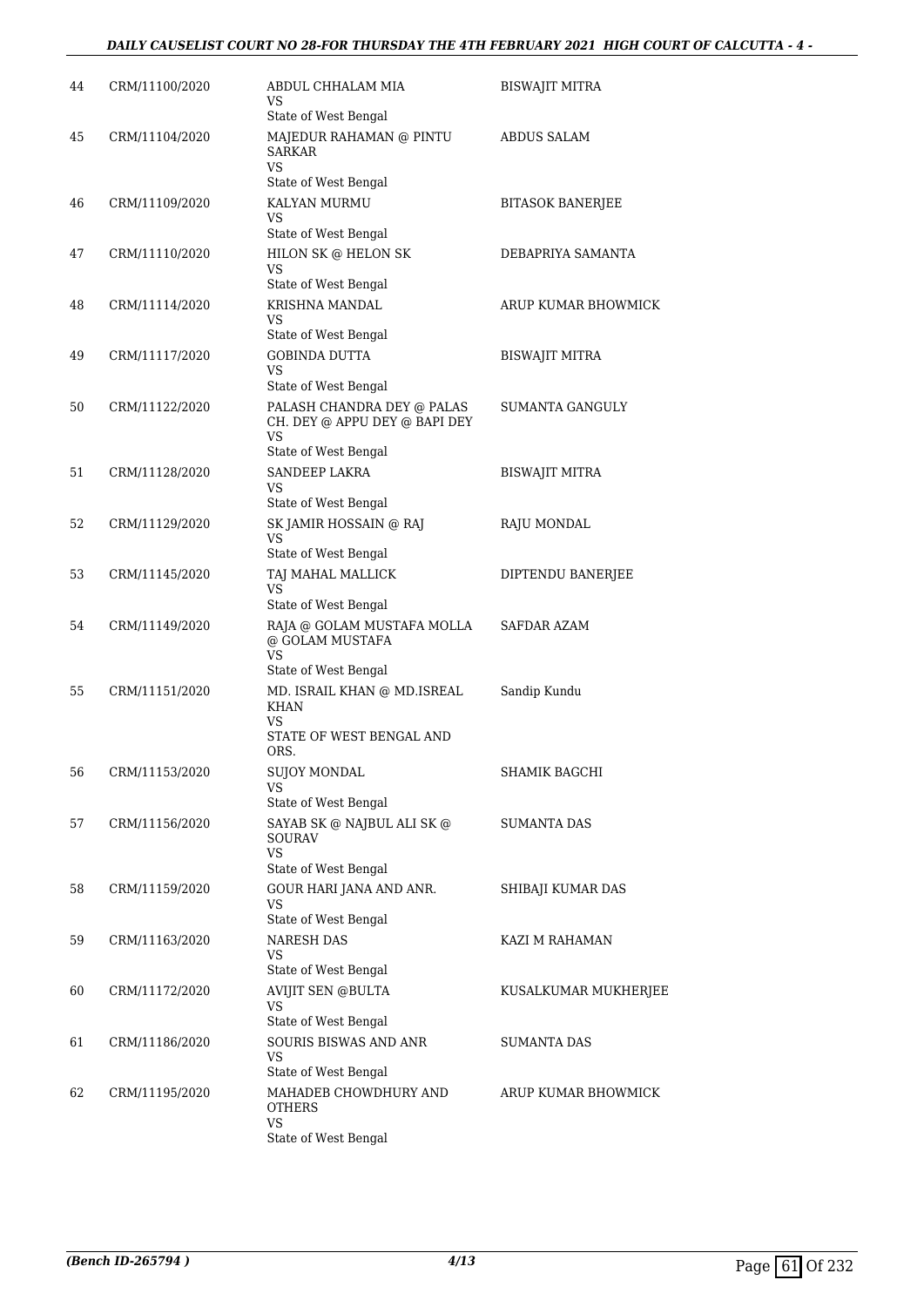## *DAILY CAUSELIST COURT NO 28-FOR THURSDAY THE 4TH FEBRUARY 2021 HIGH COURT OF CALCUTTA - 5 -*

| 63 | CRM/11200/2020 | NANTU JASH @ BABAN JASH<br>VS<br>State of West Bengal                | Sujoy Sarkar                        |
|----|----------------|----------------------------------------------------------------------|-------------------------------------|
| 64 | CRM/11214/2020 | DR. DILIP GHOSH @ DILIP KUMAR<br>GHOSH<br>VS<br>State of West Bengal | MINAL PALANA                        |
| 65 | CRM/11221/2020 | SAMAD @ ABDUL SAMAD @ ABDUS<br>SAMAD<br>VS<br>State of West Bengal   | Kalidas Saha                        |
| 66 | CRM/11227/2020 | TAHIJUDDIN SHAIKH@RAJU<br>VS<br>State of West Bengal                 | ANGSHUMAN<br><b>CHAKRABORTY</b>     |
| 67 | CRM/11228/2020 | DALIM SK AND ANR<br>VS<br>State of West Bengal                       | Sujoy Sarkar                        |
| 68 | CRM/11236/2020 | <b>BISWAJIT HALDER</b><br>VS<br>State of West Bengal                 | NILENDRA NARAYAN RAY                |
| 69 | CRM/11237/2020 | BABAI MANDAL@BAPPADITTYA<br>MANDAL<br>VS<br>State of West Bengal     | PRIYANJIT KUNDU                     |
| 70 | CRM/11238/2020 | SAFI SK @ SAFIUDDIN SK<br>VS<br>State of West Bengal                 | PRABIR MAJUMDER                     |
| 71 | CRM/11243/2020 | KUMKUM DEVI<br>VS<br>State of West Bengal                            | Deepak Prahladka                    |
| 72 | CRM/11244/2020 | AJIJ MAJUMDER@AZIZ<br><b>MAHAPATRA</b><br>VS<br>State of West Bengal | PRABIR MAJUMDER                     |
| 73 | CRM/11252/2020 | <b>MUSTAKIM SK</b><br>VS<br>State of West Bengal                     | Anisur Rahaman                      |
| 74 | CRM/11253/2020 | JOY PROKASH SARKAR<br>VS<br>State of West Bengal                     | KOUSTAV BAGCHI                      |
| 75 | CRM/11254/2020 | <b>JOY PROKASH SARKAR</b><br>VS<br>State of West Bengal              | KOUSTAV BAGCHI                      |
| 76 | CRM/11255/2020 | SANJIB DALUI<br>VS<br>STATE OF WEST BENGAL AND<br>ORS.               | Supratick Syamal                    |
| 77 | CRM/11259/2020 | <b>ANJANA DEY</b><br>VS<br>STATE OF WEST BENGAL AND<br>ORS.          | <b>SOUMYA BASU ROY</b><br>CHOWDHURY |
| 78 | CRM/11261/2020 | <b>NASIR MALLICK</b><br>VS<br>State of West Bengal                   | <b>SUMAN DE</b>                     |
| 79 | CRM/11275/2020 | JAHANGIR MOLLA @ SK JAHANGIR<br>VS<br>State of West Bengal and Anr   | ATAUR RAHMAN                        |
| 80 | CRM/11281/2020 | <b>TAPAS GHOSH</b><br>VS<br>State of West Bengal                     | SHASHANKA SEKHAR SAHA               |
| 81 | CRM/11283/2020 | KALYAN MONDAL<br>VS<br>State of West Bengal                          | PRIYANKA BHOWMIK                    |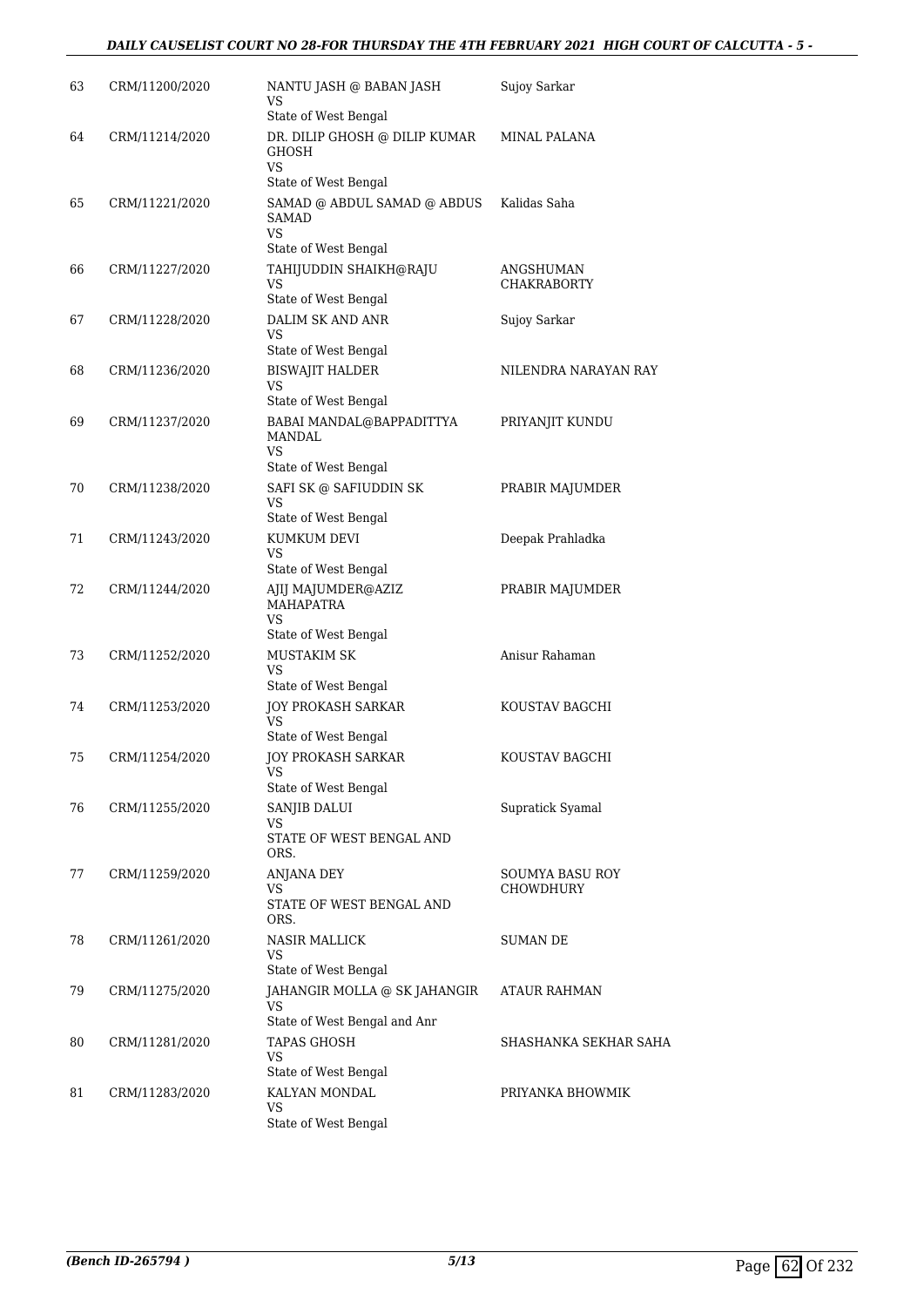## *DAILY CAUSELIST COURT NO 28-FOR THURSDAY THE 4TH FEBRUARY 2021 HIGH COURT OF CALCUTTA - 6 -*

| 82 | CRM/11286/2020     | BAPPA SUTRADHAR<br>VS                                                | SHASHANKA SEKHAR SAHA        |
|----|--------------------|----------------------------------------------------------------------|------------------------------|
|    |                    | State of West Bengal                                                 |                              |
|    |                    | <b>APPLICATION FOR ANTICIPATORY BAIL</b>                             |                              |
| 83 | CRM/12355/2019     | DUKHIRAM MURMU & ORS<br>VS<br>STATE OF WEST BENGAL                   | <b>APURBA K DATTA</b>        |
| 84 | CRM/1856/2020      | SIKHA BARUI @ ORS<br>VS                                              | SHASHANKA SEKHAR SAHA        |
|    |                    | STATE OF WEST BENGAL                                                 |                              |
| 85 | CRM/1903/2020      | DEBJANI MUKHERJEE<br>VS<br>CENTRAL BUREAU OF                         | HARERAM SINGH                |
|    |                    | <b>INVESTIGATION</b>                                                 |                              |
| 86 | CRM/2765/2020      | ASADULLA SK @ RAJU @ RAJU SK<br>VS<br>STATE OF WEST BENGAL           | <b>SYED N HOSSAIN</b>        |
|    | IA NO: CRAN/1/2020 |                                                                      |                              |
| 87 | CRM/6156/2020      | <b>BAPI SARKAR</b><br>VS                                             | YOUNUS MONDAL                |
|    |                    | STATE OF WEST BENGAL                                                 |                              |
| 88 | CRM/8277/2020      | JOYDEB MONDAL AND ORS<br>VS<br>State of West Bengal                  | A CHAKRABORTY                |
| 89 | CRM/8555/2020      | SK. SIDDIK                                                           | SK. SAHJAHAN ALI             |
|    |                    | VS<br>State of West Bengal                                           |                              |
| 90 | CRM/8870/2020      | SURESH KUMAR PATNI<br>VS<br>State of West Bengal                     | <b>APURBA KR DAS</b>         |
|    | IA NO: CRAN/1/2021 |                                                                      |                              |
| 91 | CRM/8993/2020      | NURE ALAM @NUR ALAM<br><b>VS</b>                                     | ARUN KUMAR DAS               |
| 92 | CRM/9004/2020      | State of West Bengal<br>PALASH SK @ PALASH SEIKH @                   | ARKA CHAKRABORTY             |
|    |                    | PALASH SHEIKH<br>VS                                                  |                              |
|    |                    | STATE OF WEST BENGAL AND<br>ORS.                                     |                              |
| 93 | CRM/9005/2020      | <b>AMIRUL ISLAM</b><br>State of West Bengal                          | SOUMYA BASU ROY<br>CHOWDHURY |
| 94 | CRM/9095/2020      | RAKIB ALI ALIAS RAKIBUDDIN<br>AHAMED ALIAS ROKIBUDDIN<br>AHMED<br>VS | KOUSTAV BAGCHI               |
|    |                    | State of West Bengal                                                 |                              |
| 95 | CRM/9227/2020      | PAMPA NANDI AND ANR.<br>VS                                           | PINAKI BHATTACHARYYA         |
| 96 | CRM/9288/2020      | State of West Bengal<br><b>BISWAJIT DAS @ MITHUN</b>                 | Surajit Basu                 |
|    |                    | VS<br>State of West Bengal                                           |                              |
| 97 | CRM/9318/2020      | ANIOL AGARWAL MENTION AS<br>ANIL KUMAR AGARWAL<br>VS                 | RAJNANDINI DAS               |
|    |                    | STATE OF WEST BENGAL AND<br>ORS.                                     |                              |
| 98 | CRM/9369/2020      | ANARUL SK<br>VS                                                      | ARINDAM ROY                  |
| 99 | CRM/9504/2020      | State of West Bengal<br>AKASH MALLICK @ SABIR AND                    |                              |
|    |                    | <b>OTHERS</b><br>VS                                                  | SOUMYA BANERJEE              |
|    |                    | State of West Bengal                                                 |                              |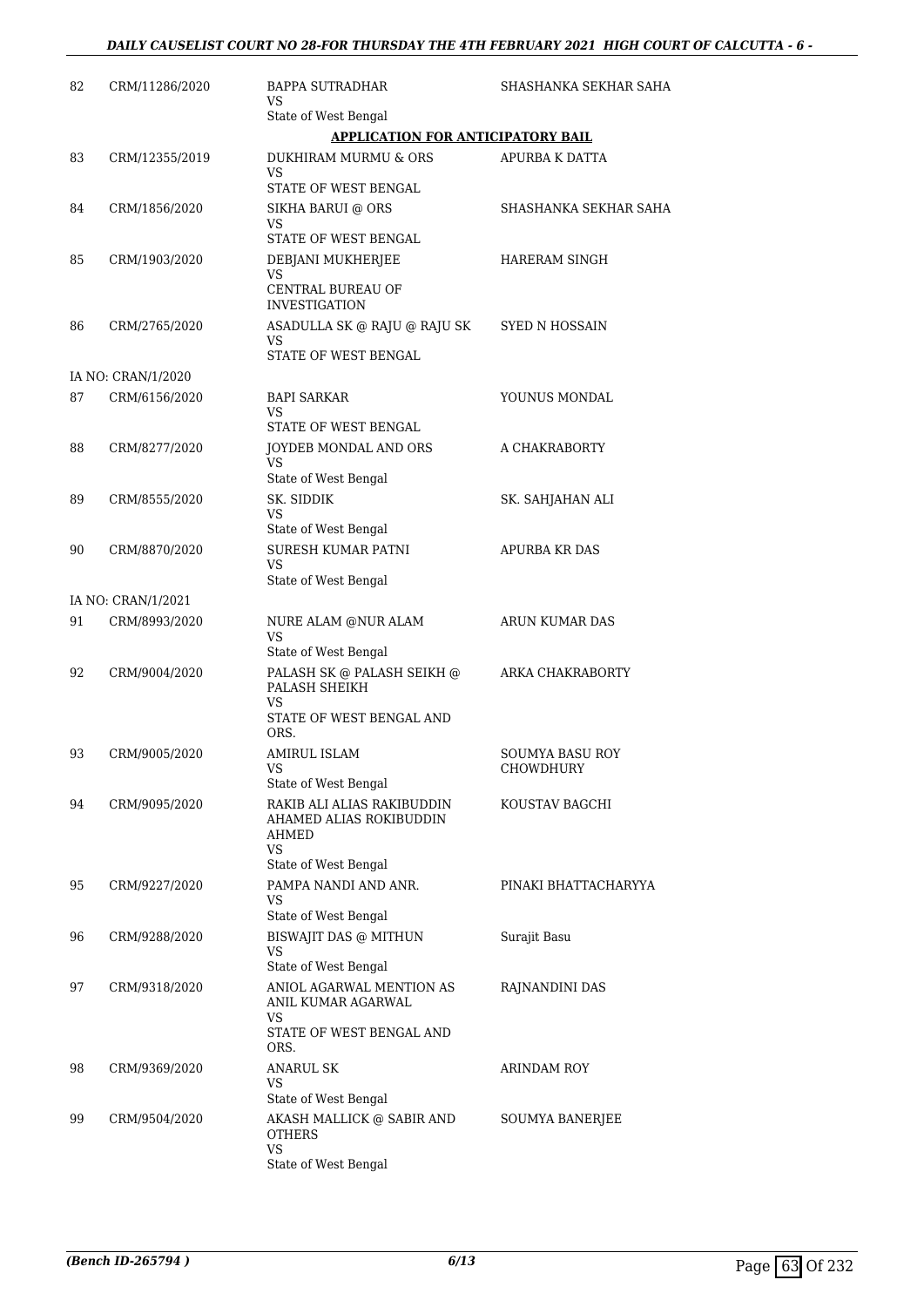## *DAILY CAUSELIST COURT NO 28-FOR THURSDAY THE 4TH FEBRUARY 2021 HIGH COURT OF CALCUTTA - 7 -*

| 100 | CRM/10070/2020 | SURESH CHANDRA NADNA<br>VS<br>State of West Bengal                                                    | KAUSHIK GHOSH                    |
|-----|----------------|-------------------------------------------------------------------------------------------------------|----------------------------------|
| 101 | CRM/10426/2020 | HAIDER SHAIKH@HAIDER ALI<br>VS<br>State of West Bengal                                                | <b>GOLAM NURE IMROHI</b>         |
| 102 | CRM/10493/2020 | DINESH GORAIN AND ORS<br>VS                                                                           | DILIP KUMAR SADHU                |
| 103 | CRM/10645/2020 | THE STATE OF WEST BENGAL<br>SUBHENDU ROY<br>VS<br>State of West Bengal                                | <b>NEIL BASU</b>                 |
| 104 | CRM/10646/2020 | <b>GAYATRI SAHA AND ANR</b><br>VS<br>State of West Bengal                                             | SOUMA SUBHRA RAY                 |
| 105 | CRM/10647/2020 | ASIM JHULKI<br>VS<br>State of West Bengal                                                             | <b>SUMAN DE</b>                  |
| 106 | CRM/10653/2020 | HANIF MONDAL AND ORS<br>VS<br>State of West Bengal                                                    | PRONOJIT ROY                     |
| 107 | CRM/10659/2020 | NOJRUL ISLAM @ NAJRUL ISLAM<br><b>AND ORS</b><br>VS                                                   | MUSHARRAF ALAM SK                |
| 108 | CRM/10662/2020 | State of West Bengal<br><b>BASUDEV DEY AND ORS</b><br>VS<br>State of West Bengal                      | <b>BANIBRATA DUTTA</b>           |
| 109 | CRM/10663/2020 | UTTAM KUMAR DEY<br>VS<br>State of West Bengal                                                         | BANIBRATA DUTTA                  |
| 110 | CRM/10666/2020 | ABDUL REKIB @ ABDUR REKIB<br>VS<br>State of West Bengal                                               | PRASENJIT MUKHERJEE              |
| 111 | CRM/10669/2020 | PRASANTA BERA<br>VS<br>State of West Bengal                                                           | <b>SANTIMAY</b><br>BHATTACHARYYA |
| 112 | CRM/10670/2020 | SK. AZHAR ALI @ SK AZHAR<br>VS<br>State of West Bengal                                                | UTTAM KUMAR<br>BHATTACHARYYA     |
| 113 | CRM/10673/2020 | ASISH SANPUI @ ASISH SANFUI<br>VS<br>THE STATE OF WEST BENGAL                                         | SUMANTA CHAKRABORTY              |
| 114 | CRM/10706/2020 | PIYARUL SK<br>VS<br>State of West Bengal                                                              | JISAN IQUBAL HOSSAIN             |
| 115 | CRM/10710/2020 | NASER MOLLICK@NASIR HOSSAIN<br>MOLLICK AND ORS<br>VS<br>State of West Bengal                          | NILADRI SEKHAR GHOSH             |
| 116 | CRM/10711/2020 | MAITREYEE SINHA ROY<br>VS<br>State of West Bengal                                                     | L VISHAL KUAMR                   |
| 117 | CRM/10712/2020 | SWAPAN KUMAR SAHOO @<br>SWAPAN SAHOO @ SWAPAN<br>KUMAR SHAW AND ORS<br>VS<br>THE STATE OF WEST BENGAL | RAVI RANJAN KUMAR                |
| 118 | CRM/10713/2020 | CHANDAN PASWAN<br>VS<br>THE STATE OF WEST BENGAL                                                      | ASRAF MANDAL                     |
| 119 | CRM/10714/2020 | SANKAR SAHA<br>VS<br>State of West Bengal                                                             | AJIT KUMAR MISHRA                |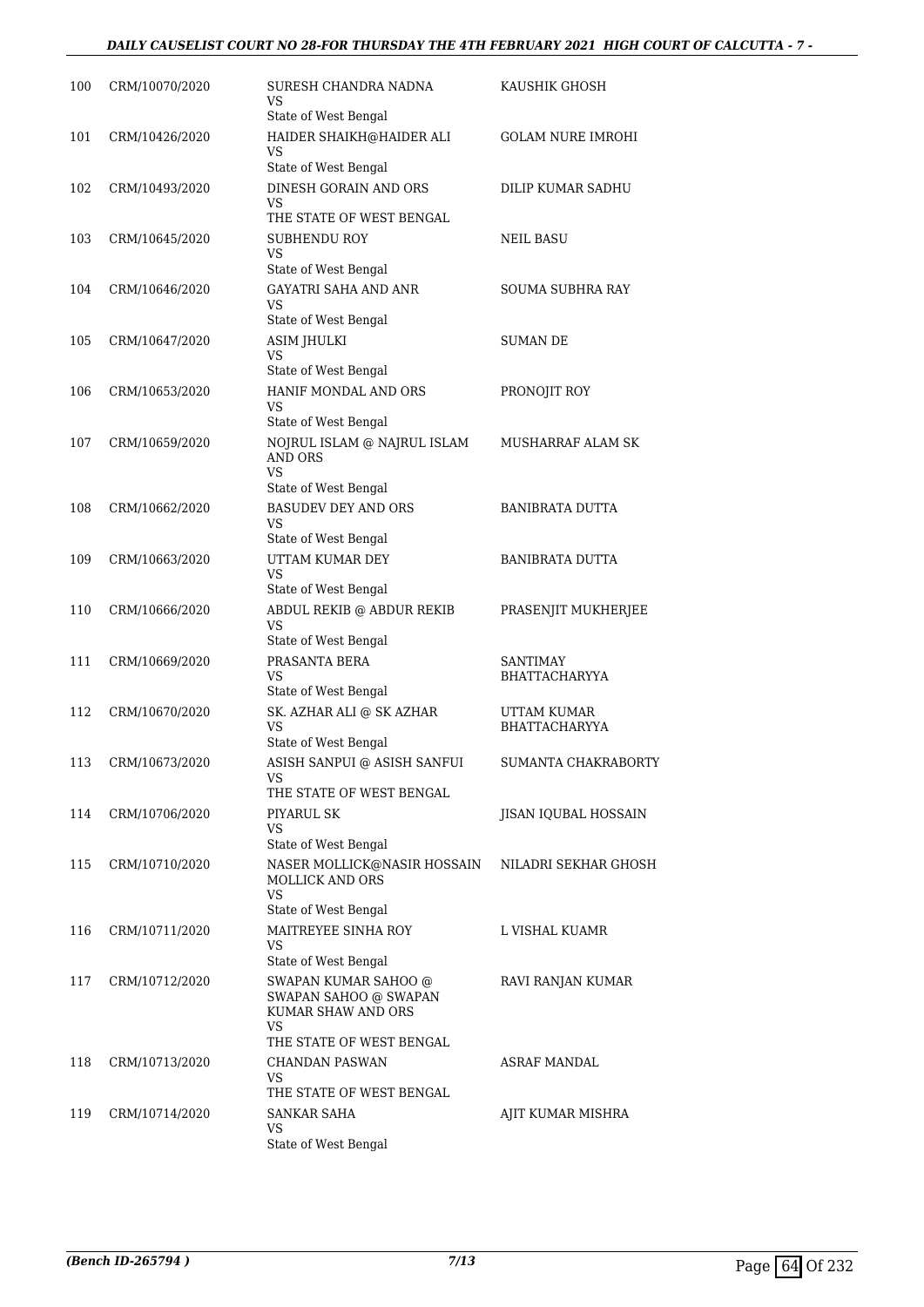## *DAILY CAUSELIST COURT NO 28-FOR THURSDAY THE 4TH FEBRUARY 2021 HIGH COURT OF CALCUTTA - 8 -*

| 120 | CRM/10716/2020 | <b>ASHOK PAUL</b><br>VS<br>THE STATE OF WEST BENGAL                                   | SUBIR DEBNATH                     |
|-----|----------------|---------------------------------------------------------------------------------------|-----------------------------------|
| 121 | CRM/10717/2020 | <b>NEPAL SARDAR</b><br>VS<br>State of West Bengal                                     | <b>SOHAM BANERJEE</b>             |
| 122 | CRM/10720/2020 | MADHOBI DAS AND ANR<br>VS                                                             | JISAN IQUBAL HOSSAIN              |
| 123 | CRM/10722/2020 | THE STATE OF WEST BENGAL<br>MUNNA SK. @ JASIMUDDIN<br>RAHAMAN<br>VS                   | JISAN IQUBAL HOSSAIN              |
| 124 | CRM/10723/2020 | THE STATE OF WEST BENGAL<br>RABI MANDAL AND ORS<br>VS<br>State of West Bengal         | JEENIA RUDRA                      |
| 125 | CRM/10727/2020 | NAJRUL SK AND ANR<br>VS<br>State of West Bengal                                       | SK ABU JAFAR                      |
| 126 | CRM/10728/2020 | PASHAN HALDAR @ PRASENJIT<br>VS                                                       | ARUP KUMAR BHOWMICK               |
| 127 | CRM/10730/2020 | THE STATE OF WESWT BENGAL<br>TURAN ALI @MANO AND ORS<br>VS                            | SOUPAL CHATTERJEE                 |
| 128 | CRM/10731/2020 | State of West Bengal<br>DANISH SHAH AND ANR<br>VS<br>THE STATE OF WEST BENGAL         | SOMNATH CHAKRABORTY               |
| 129 | CRM/10732/2020 | CHANDANA DAS AND ORS<br>VS<br>State of West Bengal                                    | SOUPAL CHATTERJEE                 |
| 130 | CRM/10733/2020 | SMT PUSPA RANI DEY AND ORS<br>VS                                                      | ASIM KUMAR BARMAN                 |
| 131 | CRM/10735/2020 | State of West Bengal<br><b>RUP KUMAR BISWAS</b><br>VS<br>THE STATE OF WEST BENGAL     | RUDRAKSHA<br><b>CHATTOPADHYAY</b> |
| 132 | CRM/10737/2020 | RAKESH DAFADAR AND ORS<br>VS<br>State of West Bengal                                  | Asraf Mandal                      |
| 133 | CRM/10740/2020 | <b>BOTO BARMAN @ MOHAN</b><br><b>BARMAN AND ANR</b><br>VS<br>THE STATE OF WEST BENGAL | <b>BUSRA KHATOON</b>              |
| 134 | CRM/10741/2020 | AMAR SARKAR<br>VS<br>State of West Bengal                                             | KALIDAS SAHA                      |
| 135 | CRM/10744/2020 | ZINNAR ALI@ZINNAR ALI<br>VS<br>State of West Bengal                                   | <b>MANAS KUMAR DAS</b>            |
| 136 | CRM/10745/2020 | <b>SAHADEB KARMAKAR</b><br>VS<br>State of West Bengal                                 | MUSHSARRAF ALAM SK                |
| 137 | CRM/10748/2020 | SAIFUL GAZI@MD SAIFUL GAZI<br><b>AND ORS</b><br>VS<br>State of West Bengal            | MAZHAR HOSSAIN<br>CHOWDHURY       |
| 138 | CRM/10750/2020 | ASHIS HALDAR AND ORS<br>VS<br>State of West Bengal                                    | MAZHAR HOSSAIN<br>CHOWDHURY       |
| 139 | CRM/10752/2020 | SK. JAYNUL @ SK JAINUL<br>VS<br>THE STATE OF WEST BENGAL                              | MUSHARRAF ALAM SK.                |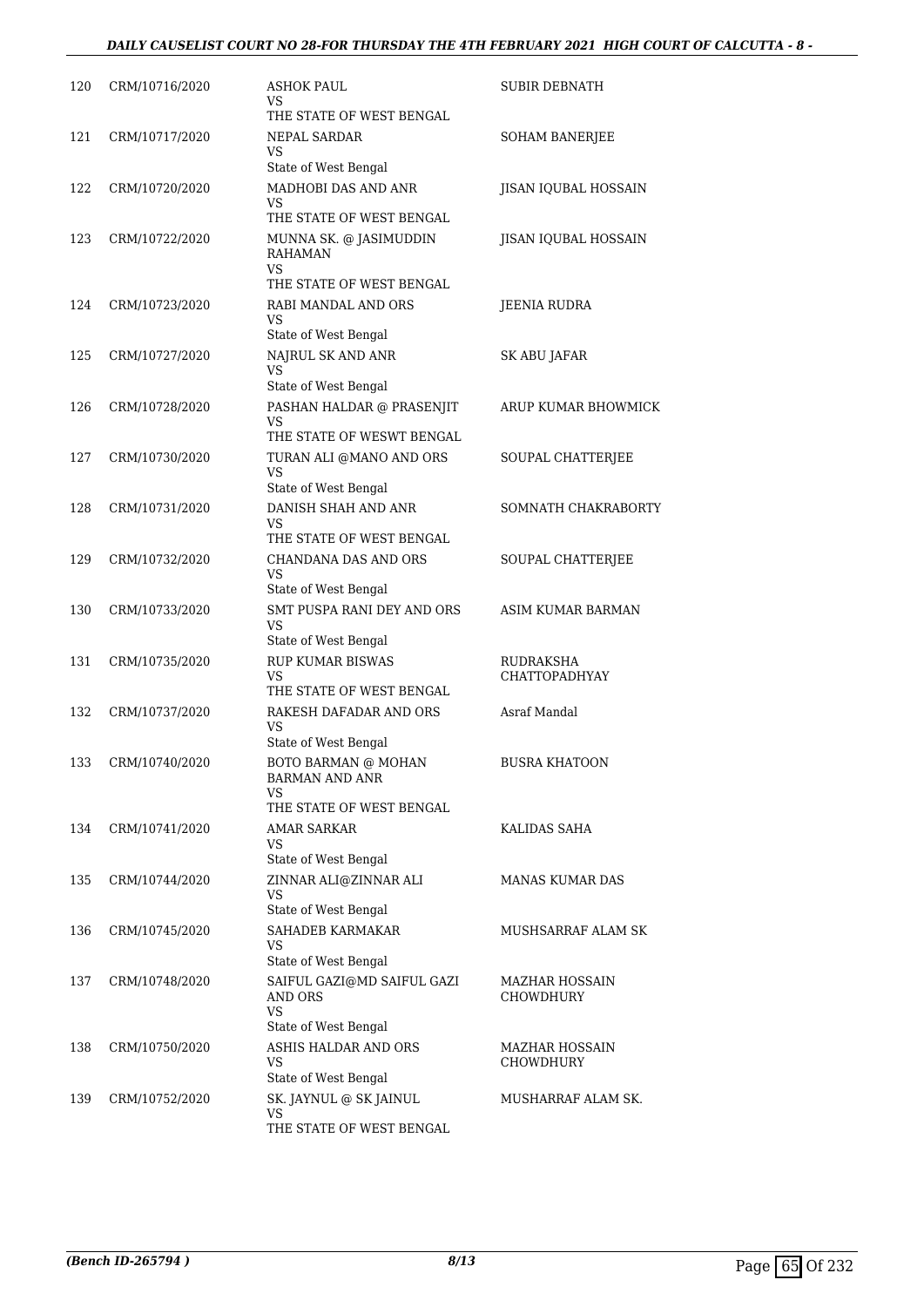## *DAILY CAUSELIST COURT NO 28-FOR THURSDAY THE 4TH FEBRUARY 2021 HIGH COURT OF CALCUTTA - 9 -*

| 140 | CRM/10753/2020 | <b>BADSHA SK</b><br>VS<br>State of West Bengal                                                                | <b>ASIF DEWAN</b>      |
|-----|----------------|---------------------------------------------------------------------------------------------------------------|------------------------|
| 141 | CRM/10756/2020 | MADHAB CHANDRA DAS<br>VS<br>State of West Bengal                                                              | ARINDAM JANA           |
| 142 | CRM/10759/2020 | MUNNA CHOWDHURY<br>VS<br>State of West Bengal                                                                 | PRABIR MAJUMDER        |
| 143 | CRM/10764/2020 | RAJU MONDAL AND ORS<br>VS                                                                                     | Diptendu Bandyopadhyay |
|     |                | State of West Bengal                                                                                          |                        |
| 144 | CRM/10767/2020 | ABDUL RAHIM @MD ABDUL<br>RAHIM<br>VS                                                                          | SHASANKA SEKHAR SAHA   |
|     |                | State of West Bengal                                                                                          |                        |
| 145 | CRM/10768/2020 | HAPPY SK @OASIM HOSEN AND<br>ORS<br>VS                                                                        | SHASANKA SEKHAR SAHA   |
|     |                | State of West Bengal<br>SANDIP KUNDU AND ORS                                                                  |                        |
| 146 | CRM/10769/2020 | VS<br>State of West Bengal                                                                                    | TIRTHANKAR DEY         |
| 147 | CRM/10771/2020 | NAREN BAG @ NOREN BAG                                                                                         | RAJESHWAR CHAKRABORTY  |
|     |                | VS                                                                                                            |                        |
|     |                | State of West Bengal                                                                                          |                        |
| 148 | CRM/10772/2020 | TAFIJUL RAHAMAN MALLIK @<br>TOFIJUL MALLICK @ TOFIJUL<br><b>MOLLICK AND ANR</b><br>VS<br>State of West Bengal | RAJESHWAR CHAKRABORTY  |
| 149 | CRM/10773/2020 | SMT PARBATI DAS@PRAVATI DAS<br><b>AND ANR</b><br>VS<br>State of West Bengal                                   | PRITAM MAJUMDER        |
| 150 | CRM/10774/2020 | KANKAN MAJUDMAR<br>VS<br>State of West Bengal                                                                 | PRITAM MAJUMDAR        |
| 151 | CRM/10776/2020 | JAHIR SK@JAHIR SEIKH                                                                                          | <b>NAVANIL DE</b>      |
|     |                | VS<br>State of West Bengal                                                                                    |                        |
| 152 | CRM/10777/2020 | SOKALMONI MANDI@SHOKAL<br><b>BREJA</b><br>VS                                                                  | NAVANIL DE             |
|     |                | State of West Bengal                                                                                          |                        |
| 153 | CRM/10778/2020 | SANJAY DAS<br>VS                                                                                              | DEVI PRIYA MITRA       |
| 154 | CRM/10779/2020 | State of West Bengal<br><b>ALFARUQUE</b>                                                                      | SURESH CHANDRA MANNA   |
|     |                | HOSSAIN@ALFARUQUE HUSSAIN<br>VS<br>State of West Bengal                                                       |                        |
| 155 | CRM/10781/2020 | SAMIR DEBNATH                                                                                                 | SUPRATIK SYMAL         |
|     |                | VS<br>State of West Bengal                                                                                    |                        |
| 156 | CRM/10783/2020 | SAMIRUL HOQUE @ MD. SAMIR<br>SK. @ SAMIR<br>VS                                                                | Kausik Biswas          |
|     |                | State of West Bengal                                                                                          |                        |
| 157 | CRM/10785/2020 | PRATIM KUMAR LAHA@PRATIM<br>LAHA<br>VS                                                                        | NARAYAN CHANDRA DAS    |
|     |                | State of West Bengal                                                                                          |                        |
| 158 | CRM/10788/2020 | RAJEN SK AND ORS<br>VS                                                                                        | <b>MANAS KUMAR DAS</b> |
|     |                | State of West Bengal                                                                                          |                        |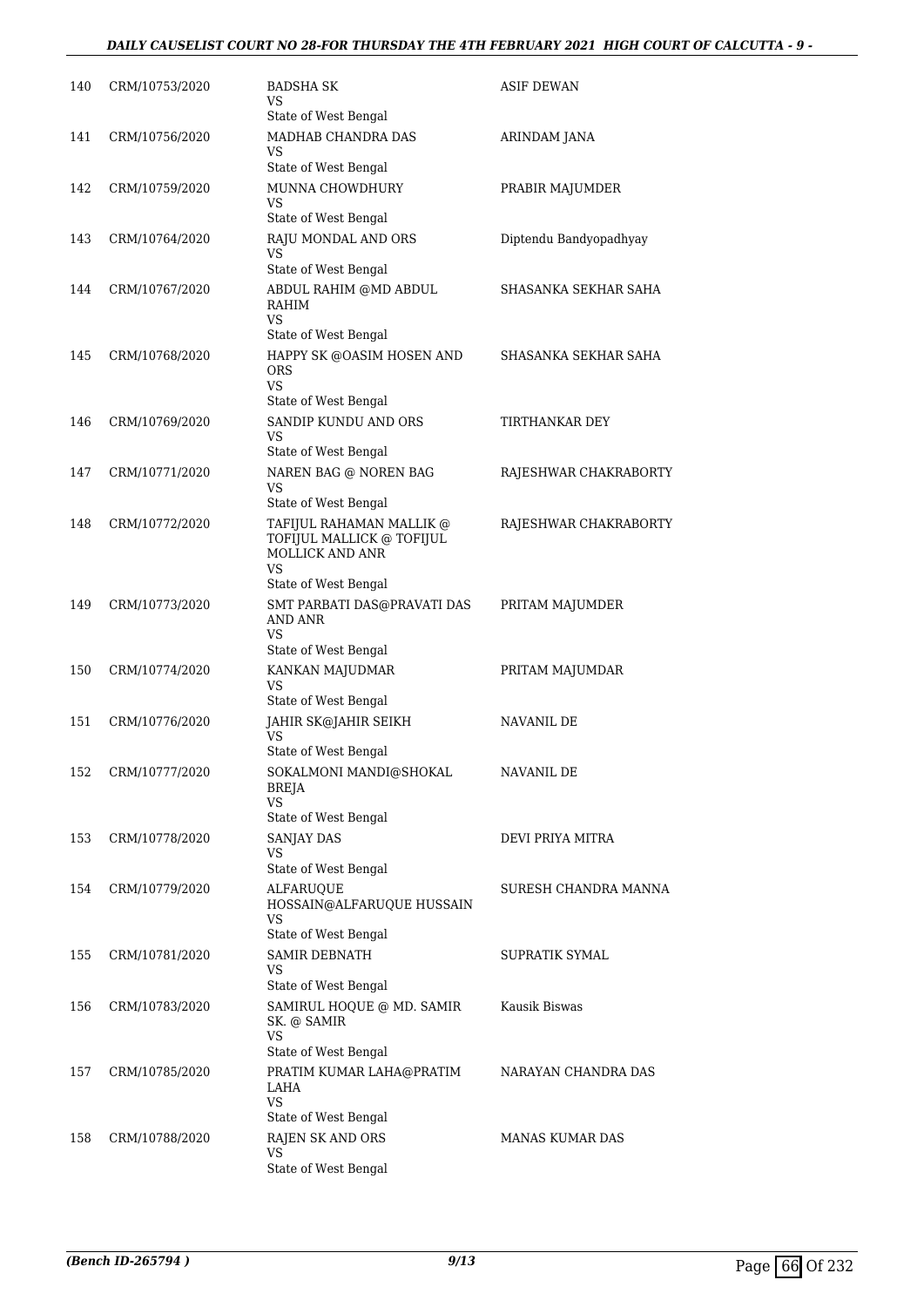| 159 | CRM/10798/2020 | MARJEM SHAIKH AND ANR<br>VS<br>STATE OF WEST BENGAL AND                     | AMANULISLAM                   |
|-----|----------------|-----------------------------------------------------------------------------|-------------------------------|
| 160 | CRM/10807/2020 | ORS.<br>SHREEMATI DHAR AND OTHERS<br>VS                                     | PRIYA CHAKRABORTY             |
|     |                | State of West Bengal                                                        |                               |
| 161 | CRM/10811/2020 | MITHUN GHOSH@MITHU GHOSH<br>AND ANR<br>VS                                   | ARUP SARKAR                   |
|     |                | State of West Bengal                                                        |                               |
| 162 | CRM/10812/2020 | TALEB ALI @ ABU TALEB AND ORS<br>VS<br>State of West Bengal                 | Sujoy Sarkar                  |
| 163 | CRM/10816/2020 | SUSANTA SAMANTA AND ANR<br>VS                                               | ARUNAVA GANGULY               |
| 164 | CRM/10817/2020 | State of West Bengal<br>CHAMPAK MUKHERJEE @ ATANU<br>MUKHERJEE<br><b>VS</b> | MD HAFIZ ALI                  |
|     |                | State of West Bengal                                                        |                               |
| 165 | CRM/10819/2020 | G. JAI RAM RAO<br><b>VS</b><br>State of West Bengal                         | KUSAL KUMAR<br>MUKHERJEE      |
| 166 | CRM/10821/2020 | PARTHA SARATHI DAS AND<br>ANOTHER<br>VS                                     | MD HAFIZ ALI                  |
| 167 | CRM/10822/2020 | State of West Bengal<br>KOUSIK SAW@SHOW                                     | PRAVAS BHATTACHARYA           |
|     |                | VS<br>STATE OF WEST BENGAL AND<br>ORS.                                      |                               |
| 168 | CRM/10825/2020 | <b>MOMAN BEWA AND ORS</b><br>VS                                             | <b>JUIN DUTTA CHAKRABORTY</b> |
|     |                | State of West Bengal                                                        |                               |
| 169 | CRM/10826/2020 | <b>INDRAJIT BOSE</b><br>VS                                                  | RUXMINI BASU RAY              |
|     |                | State of West Bengal                                                        |                               |
| 170 | CRM/10829/2020 | NOTON KARMAKAR<br>VS                                                        | <b>MANAS KUMAR DAS</b>        |
|     |                | STATE OF WEST BENGAL AND<br>ORS.                                            |                               |
| 171 | CRM/10830/2020 | MOUMITA MANDAL @ MOUMITA<br>MANDAL(GURIA)<br>VS<br>State of West Bengal     | Kausik Biswas                 |
| 172 | CRM/10831/2020 | MAHIDUL NADAP@ BACHHU                                                       | KALIDAS SAHA                  |
|     |                | NADAP<br>VS<br>State of West Bengal                                         |                               |
| 173 | CRM/10833/2020 | CHITTARANJAN DEBNATH AND<br>ORS.<br><b>VS</b>                               | ABHISHEK CHAKRABORTY          |
| 174 | CRM/10834/2020 | State of West Bengal<br>DIBYENDU MONDAL @ DIBYENDU<br>MONDAL                | <b>ASRAF MONDAL</b>           |
|     |                | VS<br>STATE OF WEST BENGAL AND<br>ORS.                                      |                               |
| 175 | CRM/10839/2020 | ABDUL RAHIM<br>SARKAR@RAHIMUDDIN SARKAR<br>VS                               | Jeenia Rudra                  |
|     |                | State of West Bengal                                                        |                               |
| 176 | CRM/10841/2020 | PRAVAT SAHA<br>VS<br>State of West Bengal                                   | KAZI M RAHAMAN                |
|     |                |                                                                             |                               |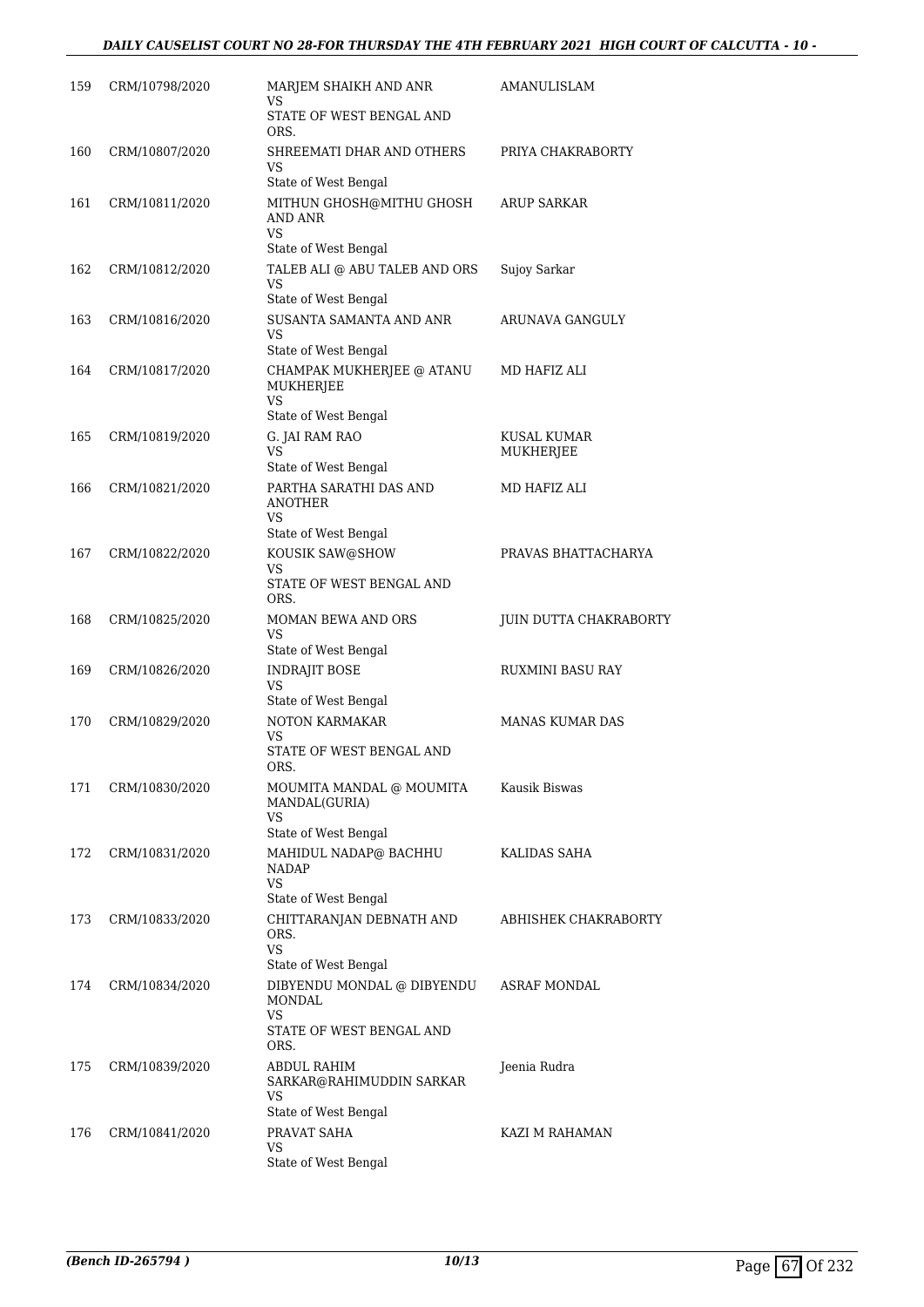#### *DAILY CAUSELIST COURT NO 28-FOR THURSDAY THE 4TH FEBRUARY 2021 HIGH COURT OF CALCUTTA - 11 -*

| 177 | CRM/10842/2020     | ANWARUL @ EKRAMUL AND ORS<br>VS<br>State of West Bengal                 | KAZI M RAHMAN                             |
|-----|--------------------|-------------------------------------------------------------------------|-------------------------------------------|
| 178 | CRM/10843/2020     | <b>MD RENTU SK</b><br>VS<br>State of West Bengal                        | ALAMGIR AHASAN<br><b>ALAMGIR</b>          |
| 179 | CRM/10844/2020     | MUKULDEEP MAITI<br>VS<br>State of West Bengal                           | <b>MAZHAR HOSSAIN</b><br><b>CHOWDHURY</b> |
| 180 | CRM/10870/2020     | SK ANISUDDIN AND ANR<br>VS<br>State of West Bengal                      | MAHABOOB AHMED                            |
| 181 | CRM/10891/2020     | <b>BIPLAB MANDAL</b><br>VS<br>State of West Bengal                      | SWARANU SAHA                              |
| 182 | CRM/10984/2020     | SK ABU TAHER @ SK MATAB<br><b>FARIYAR</b><br>VS<br>State of West Bengal | SAFDAR AZAM                               |
| 183 | CRM/10989/2020     | PANCHU GHOSH AND ORS<br>VS<br>State of West Bengal                      | PARTHA SARATHI DAS                        |
| 184 | CRM/11096/2020     | <b>ROHON SHIL</b><br>VS<br>State of West Bengal                         | S GHOSH CHOWDHURY                         |
| 185 | CRM/11097/2020     | <b>BHOLA SK AND ANOTHER</b><br>VS<br>State of West Bengal               | KARABI ROY                                |
| 186 | CRM/11102/2020     | MIR SIRAJ AND ORS<br>VS<br>State of West Bengal                         | <b>SUJATA DAS</b>                         |
| 187 | CRM/11103/2020     | RAFIKUL MIA@MUNNA AND ANR<br>VS<br>State of West Bengal                 | Hillol Saha Podder                        |
| 188 | CRM/11106/2020     | <b>SK NABIUL</b><br>VS<br>State of West Bengal                          | <b>SUJATA DAS</b>                         |
| 189 | CRM/11107/2020     | <b>TARIKUL ISLAM</b><br>VS<br>State of West Bengal                      | Ali Ahsan Alamgir                         |
| 190 | CRM/11111/2020     | TAISURUDDION@ MD<br><b>TAISIRUDDIN</b><br>VS<br>State of West Bengal    | MUSHARRAF ALAM SK                         |
| 191 | CRM/11113/2020     | <b>BIKASH BARMAN</b><br>VS<br>State of West Bengal                      | SUBRATA SAHA                              |
| 192 | CRM/11115/2020     | FULTUSI SINGHA HUI<br>VS<br>State of West Bengal                        | SOMNATH CHAKRABORTY                       |
| 193 | CRM/11143/2020     | PRABIN@PRABIR BERA<br>VS<br>State of West Bengal                        | DEVIPRIYA MITRA                           |
| 194 | CRM/11235/2020     | ANUPAM MANDAL@PACHA AND<br>ANR<br>VS<br>State of West Bengal            | PRIYANJIT KUNDU                           |
|     |                    | <b>APPLICATIONS / CANCELLATION / RELAXATION OF BAIL</b>                 |                                           |
| 195 | CRM/4388/2019      | BAKIBULLA ISLAM @ BAKIBULLA<br>@ BAKIBUL<br>VS                          | KUSAL KUMAR<br>MUKHERJEE                  |
|     |                    | STATE OF WEST BENGAL                                                    |                                           |
|     | IA NO: CRAN/1/2020 |                                                                         |                                           |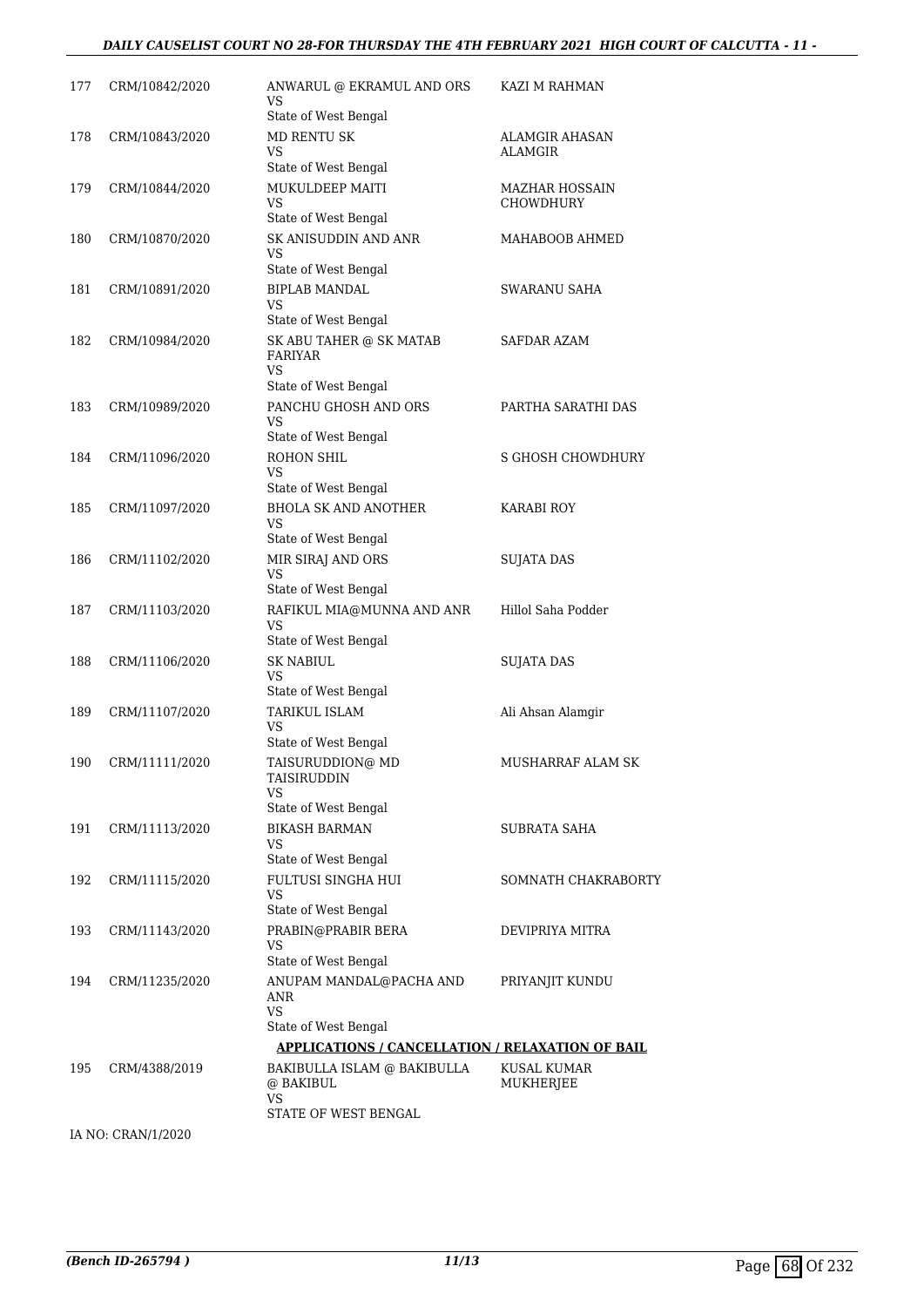| 196 | CRM/11229/2019                            | SOURAV SAMANTA<br>VS.<br>STATE OF WEST BENGAL                                             | <b>MOHAN KUMAR</b><br><b>PUTATUNDA</b> |
|-----|-------------------------------------------|-------------------------------------------------------------------------------------------|----------------------------------------|
|     |                                           | IA NO: CRAN/1/2020(Old No:CRAN/919/2020), CRAN/2/2020                                     |                                        |
| 197 | CRM/11946/2019                            | <b>BISWAJIT BAIDYA &amp; ANR</b><br>VS<br>STATE OF WEST BENGAL                            | KUSAL KUMAR<br>MUKHERJEE               |
|     | IA NO: CRAN/1/2020, CRAN/2/2020           |                                                                                           |                                        |
| 198 | CRM/234/2020                              | SK. SABDAR<br>VS<br>STATE OF WEST BENGAL                                                  | HOSSAIN MUSTAFI                        |
|     | IA NO: CRAN/1/2021                        |                                                                                           |                                        |
| 199 | CRM/2214/2020                             | DALIM HOSSAIN                                                                             | ARNAB SAHA                             |
|     |                                           | VS<br>STATE OF WEST BENGAL                                                                |                                        |
|     | IA NO: CRAN/1/2020                        |                                                                                           |                                        |
| 200 | CRM/2415/2020                             | ANINDYA SUNDAR MANDAL @<br>ANANDIYA SUNDAR MONDAL @<br>MANU<br>VS<br>STATE OF WEST BENGAL | AINDRILA DE                            |
|     | IA NO: CRAN/1/2020                        |                                                                                           |                                        |
| 201 | CRM/2476/2020                             | OLIUL RAHAMAN @ WALIUL<br><b>RAHAMAN</b><br>VS                                            | <b>ANISUR RAHMAN</b>                   |
|     |                                           | STATE OF WEST BENGAL                                                                      |                                        |
|     | IA NO: CRAN/1/2020                        |                                                                                           |                                        |
| 202 | CRM/2819/2020                             | NIRAJ GOEL<br>VS<br>STATE OF WEST BENGAL                                                  | SOUMYA NAG                             |
|     |                                           | IA NO: CRAN/1/2020(Old No:CRAN/3332/2020), CRAN/2/2020                                    |                                        |
| 203 | CRM/4133/2020                             | RAJIB MALLICK<br>VS<br>STATE OF WEST BENGAL & ANR                                         | DEBAPRATIM GUHA                        |
|     | IA NO: CRAN/1/2020(Old No:CRAN/2340/2020) |                                                                                           |                                        |
| 204 | CRM/4602/2020                             | TAPAN MONDAL<br>VS                                                                        | SABNAM LASKAR                          |
|     |                                           | STATE OF WEST BENGAL                                                                      |                                        |
|     | IA NO: CRAN/1/2020(Old No:CRAN/2746/2020) |                                                                                           |                                        |
| 205 | CRM/4603/2020                             | TAPAN MONDAL<br>VS                                                                        | <b>SUBHAM LASKAR</b>                   |
|     | IA NO: CRAN/1/2020(Old No:CRAN/2747/2020) | DEBABRATA BURMAN & ORS                                                                    |                                        |
| 206 | CRM/4706/2020                             | ANURADHA SUREKA                                                                           |                                        |
|     |                                           | VS<br>STATE OF WEST BENGAL                                                                | <b>BAJRANG MANOT</b>                   |
|     |                                           | IA NO: CRAN/1/2020(Old No:CRAN/2902/2020), CRAN/2/2020, CRAN/3/2020                       |                                        |
| 207 | CRM/5525/2020                             | <b>EBADUR RAHAMAN &amp; ANR</b><br>VS                                                     | SANTANU MAJI                           |
|     |                                           | STATE OF WEST BENGAL                                                                      |                                        |
|     | IA NO: CRAN/2/2020                        |                                                                                           |                                        |
| 208 | CRM/5783/2020                             | AJOY DALSINGH & ANR<br>VS<br>STATE OF WEST BENGAL                                         | SOUMYAJIT DAS<br>MAHAPATRA             |
|     | IA NO: CRAN/2/2020                        |                                                                                           |                                        |
| 209 | CRM/7471/2020                             | SAJIBUL MONDAL ALIAS MANDAL<br>VS                                                         | MRITUNJOY CHATTERJEE                   |
|     | IA NO: CRAN/1/2020, CRAN/2/2021           | State of West Bengal                                                                      |                                        |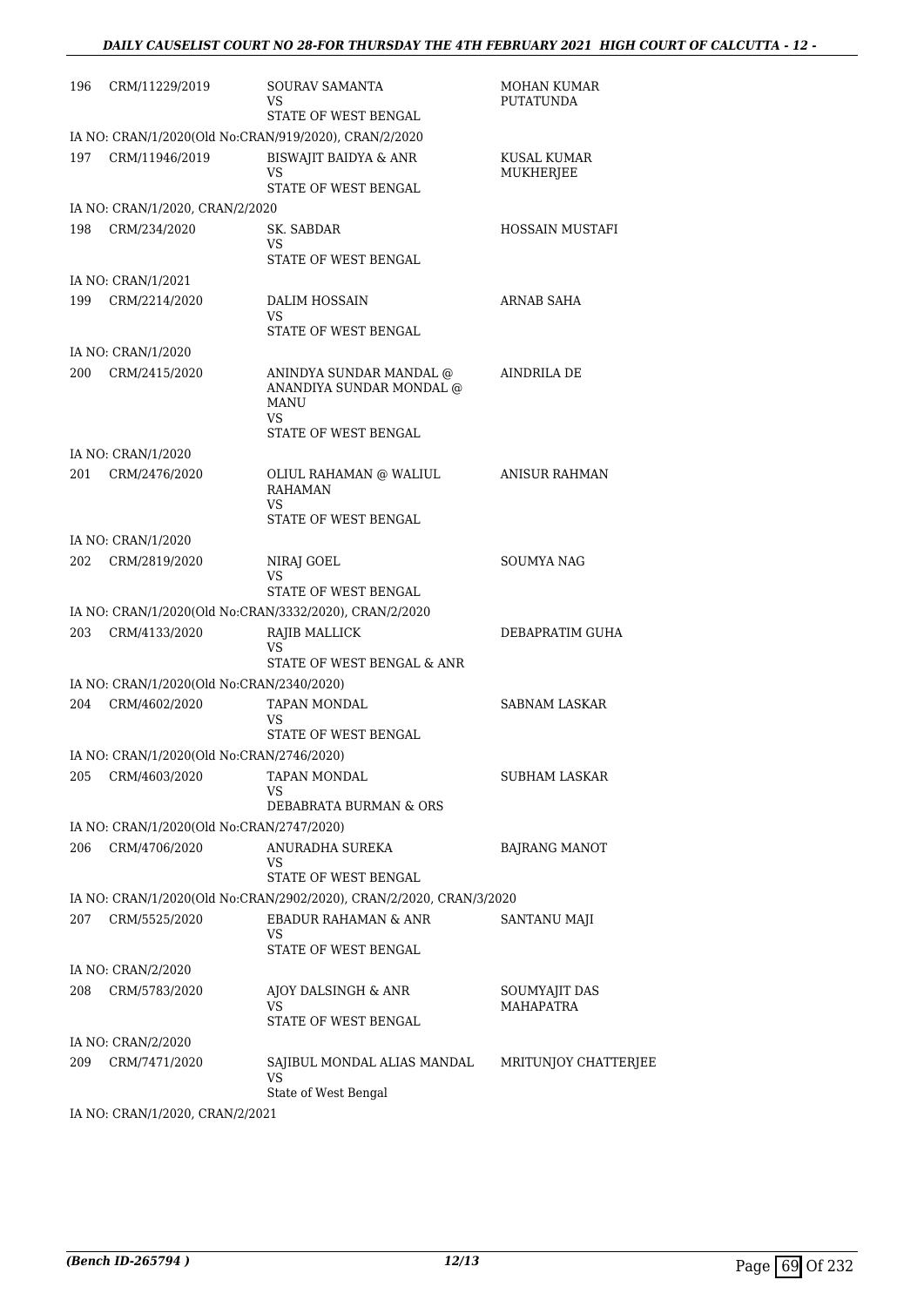## *DAILY CAUSELIST COURT NO 28-FOR THURSDAY THE 4TH FEBRUARY 2021 HIGH COURT OF CALCUTTA - 13 -*

| 210 | CRM/7832/2020                   | <b>MANGAL MISTRY</b><br>VS<br>State of West Bengal                            | TANMAY CHOWDHURY                 |
|-----|---------------------------------|-------------------------------------------------------------------------------|----------------------------------|
|     | IA NO: CRAN/1/2020              |                                                                               |                                  |
| 211 | CRM/9123/2020                   | SIMRAN @SIMRAN SULTANA AND<br><b>ORS</b><br><b>VS</b><br>State of West Bengal | <b>AMRITA CHEL</b>               |
|     | IA NO: CRAN/1/2021              |                                                                               |                                  |
| 212 | CRM/9285/2020                   | <b>SUMAN RAY AND ANR</b><br>VS                                                | MAHAMMAD MAHMUD                  |
|     | IA NO: CRAN/1/2021, CRAN/2/2021 | State of West Bengal                                                          |                                  |
| 213 | CRM/10500/2020                  | JUMMAN MALLIK @ JUMMAN SK<br>VS                                               | <b>SYED ALI AZAD</b>             |
|     | IA NO: CRAN/1/2021              | State of West Bengal                                                          |                                  |
| 214 | CRM/11241/2020                  | <b>SABITA GAYEN</b>                                                           | <b>INDRAJEET DEY</b>             |
|     |                                 | VS<br>State of West Bengal AND ANR                                            |                                  |
| 215 | CRM/22/2021                     | MD. IMTIYAZ MOOLA<br><b>VS</b><br>STATE OF WEST BENGAL AND<br>ORS.            | SANJIB MITRA                     |
| 216 | CRM/806/2021                    | SK RABIUL AND ANOTHER<br>VS<br>State of West Bengal                           | DEBJYOTI MAITY                   |
| 217 | CRM/929/2021                    | ABHILASHA RAJGARHIA<br>VS<br>State of West Bengal AND ANR                     | <b>SHRESTHA</b><br>BHATTACHARJEE |
| 218 | CRM/1043/2021                   | HAJRAT MOLLA ALIAS HAZRAT<br><b>MOLLA</b><br><b>VS</b><br>AMINA JAMADAR       | TRIPTI PANDEY                    |
| 219 | CRM/1138/2021                   | SUBHRA HALDER @ MONDAL<br>VS<br>STATE OF WEST BENGAL AND ANR                  | ASIT NAYAK                       |
| 220 | CRM/1246/2021                   | CHAMPA KORA<br>VS<br>STATE OF WEST BENGAL AND<br>ANOTHER                      | SANAT KUMAR DAS                  |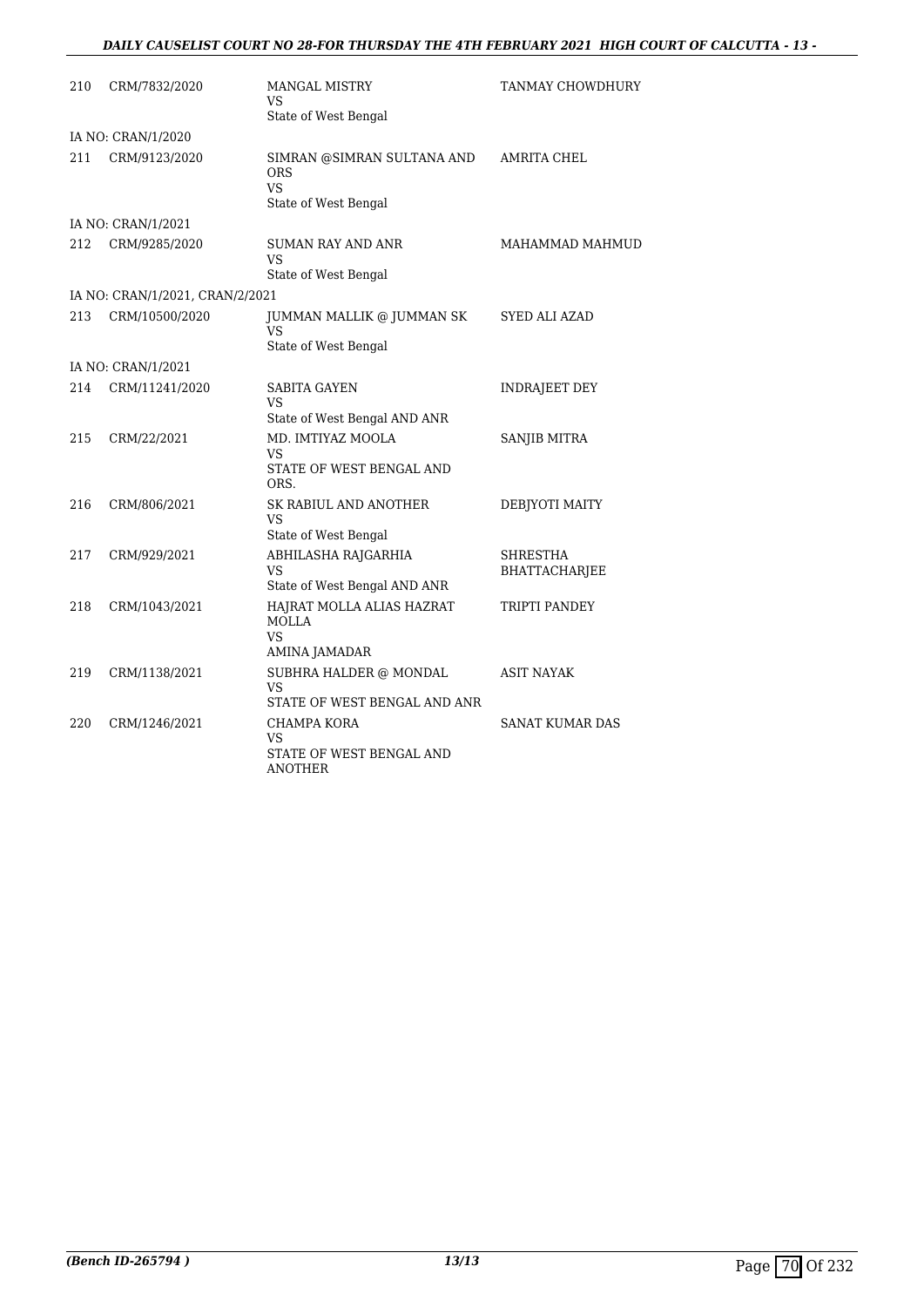

# **Appellate Side**

**DAILY CAUSELIST For Thursday The 4th February 2021**

## **COURT NO. 28**

# **SINGLE BENCH ( ) AT 3:00 PM**

**HON'BLE JUSTICE TAPABRATA CHAKRABORTY (VIA VIDEO CONFERENCE)**

### **ON FRIDAY 5TH FEBRUARY 2021 AT 3.00 P.M**

#### **ON FRIDAY, 5TH FEBRUARY 2021 AT 3.00 P.M. - WILL SIT SINGLY AND TAKE UP SOME CONTEMPT MATTERS.**

#### **NOTE: MATTERS WILL BE TAKEN UP THROUGH PHYSICAL HEARING ONLY WHEN BOTH THE PARTIES ARE AGREED**

**CONTEMPT APPLICATION**

|                |                | CONTEMPT APPLICATION                                              |                                |
|----------------|----------------|-------------------------------------------------------------------|--------------------------------|
| 1              | WPCRC/299/2016 | SHEKAB SHEIKH<br>VS<br><b>SADHAN KUMAR</b><br><b>CHOWDHURY</b>    | ATIS KUMAR BISWAS              |
| $\overline{2}$ | CPAN/450/2017  | MD. AMIUDDIN<br>VS<br>PURABI GHOSH & ORS.                         | <b>ABHIJIT SARKAR</b>          |
| wt3            | WPA/30590/2015 | MD AMINUDDIN<br><b>VS</b><br>STATE OF WEST BENGAL &<br><b>ORS</b> | <b>ABHIJIT SARKAR</b>          |
| 4              | CPAN/632/2018  | ATINMOY GHOSH<br>VS.<br>ANINDA CHATTERJEE                         | SABITA KHUTIA<br><b>BHUNYA</b> |
| wt5            | WPA/14597/2017 | <b>ATINMOY GHOSH</b><br>VS<br>STATE OF WEST BENGAL<br>&ORS        | SABITA KHUTIA<br><b>BHUNYA</b> |
| 6              | CPAN/800/2018  | MD NAJRUL ISLAM<br><b>VS</b><br><b>BRUNDABAN SOREN</b>            | MONOTOSH GHOSH                 |
| wt.7           | WPA/11699/2018 | DILRUBI KHATUN<br><b>VS</b><br>UNION OF INDIA & ORS               | <b>GAUSUL ALAM</b>             |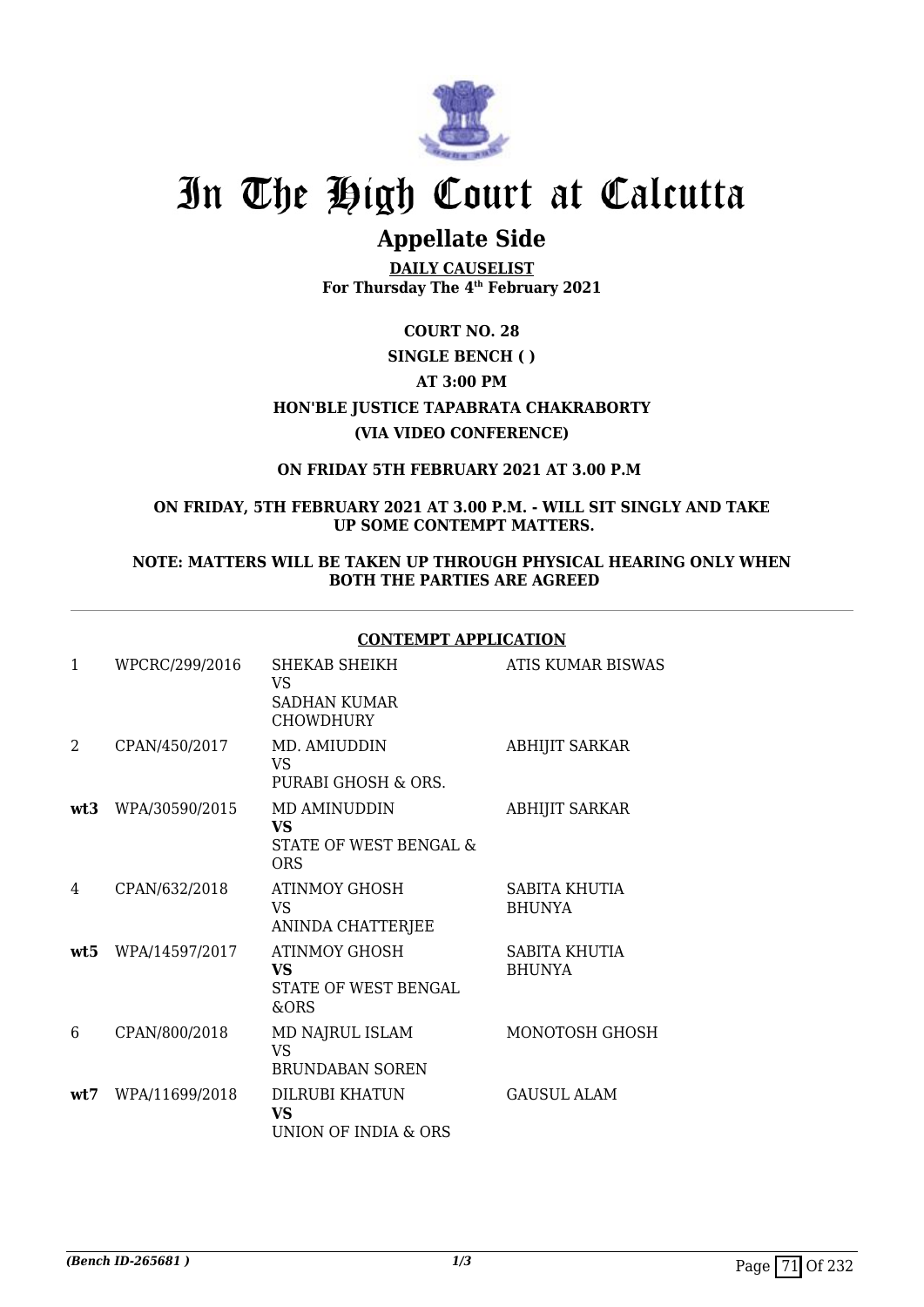### *DAILY CAUSELIST COURT NO 28-FOR THURSDAY THE 4TH FEBRUARY 2021 HIGH COURT OF CALCUTTA - 2 -*

| 8   | CPAN/847/2018       | <b>SWATI BHUIN</b><br>VS<br><b>ASHOKE SAHA</b>                                                                                                 | <b>TARA PADA DAS</b>                    |
|-----|---------------------|------------------------------------------------------------------------------------------------------------------------------------------------|-----------------------------------------|
| wt9 | WPA/25095/2017      | <b>SWATI BHUIN</b><br><b>VS</b><br><b>STATE OF WEST BENGAL &amp;</b><br><b>ORS</b>                                                             | <b>TARA PADA DAS</b>                    |
| 10  | CPAN/156/2019       | SUJIT SINGHANIA<br><b>VS</b><br>MD. ENAUR RAHMAN                                                                                               | SUNIL SINGHANIA                         |
|     | wt11 WPA/13749/2018 | SUJIT SINGHANIA<br><b>VS</b><br>STATE OF WEST BENGAL &<br><b>ORS</b>                                                                           | SUNIL SINGHANIA                         |
| 12  | CPAN/236/2019       | TAPAN KUMAR MONDAL<br><b>VS</b><br><b>ALOK NATH BANERJEE</b>                                                                                   | <b>MANISH KUMAR DAS</b>                 |
|     | wt13 WPA/12877/2018 | TAPAN KUMAR MONDAL<br>VS<br>STATE OF WEST BENGAL&<br><b>ORS</b>                                                                                | M.K. DAS                                |
| 14  | CPAN/482/2019       | SONALI CHAKRABORTY<br><b>VS</b><br>RASHID MUNIR KHAN &<br><b>ANR</b>                                                                           | <b>INDRAJIT</b><br><b>BHATTACHARJEE</b> |
|     | wt15 WPA/25605/2018 | SONALI CHAKRABORTY<br><b>VS</b><br>STATE OF WEST BENGAL &<br><b>ORS</b>                                                                        | <b>INDRAJIT</b><br><b>BHATTACHARJEE</b> |
| 16  | CPAN/651/2019       | JADUNANDAN MONDAL<br>VS<br>KAUSHIK BHATTACHARYA<br>& ORS                                                                                       | PAPIYA<br><b>CHATTOPADHYAY</b>          |
|     | wt17 WPA/3874/2019  | JADUNANDAN MONDAL<br>VS<br>STATE OF WEST BENGAL &<br><b>ORS</b>                                                                                | <b>PAPIYA</b><br><b>CHATTOPADHYAY</b>   |
| 18  | CPAN/208/2020       | KHARAGPUR TRIBAL<br>PRIMARY TEACHERS<br>TRAINING INSTITUTE &<br><b>ANR</b><br><b>VS</b><br>DR. VIJAY KUMAR R.                                  | PAPIYA BANERJEE<br><b>BIHANI</b>        |
|     | wt19 WPA/262/2019   | KHARAGPUR TRIBAL<br>PRIMARY TEACHER'S<br>TRAINING INSTITUTE &<br>ANR<br><b>VS</b><br>NATIONAL COUNCIL FOR<br>TEACHER EDUCATION &<br><b>ORS</b> | PAPIYA BANERJEE<br><b>BIHANI</b>        |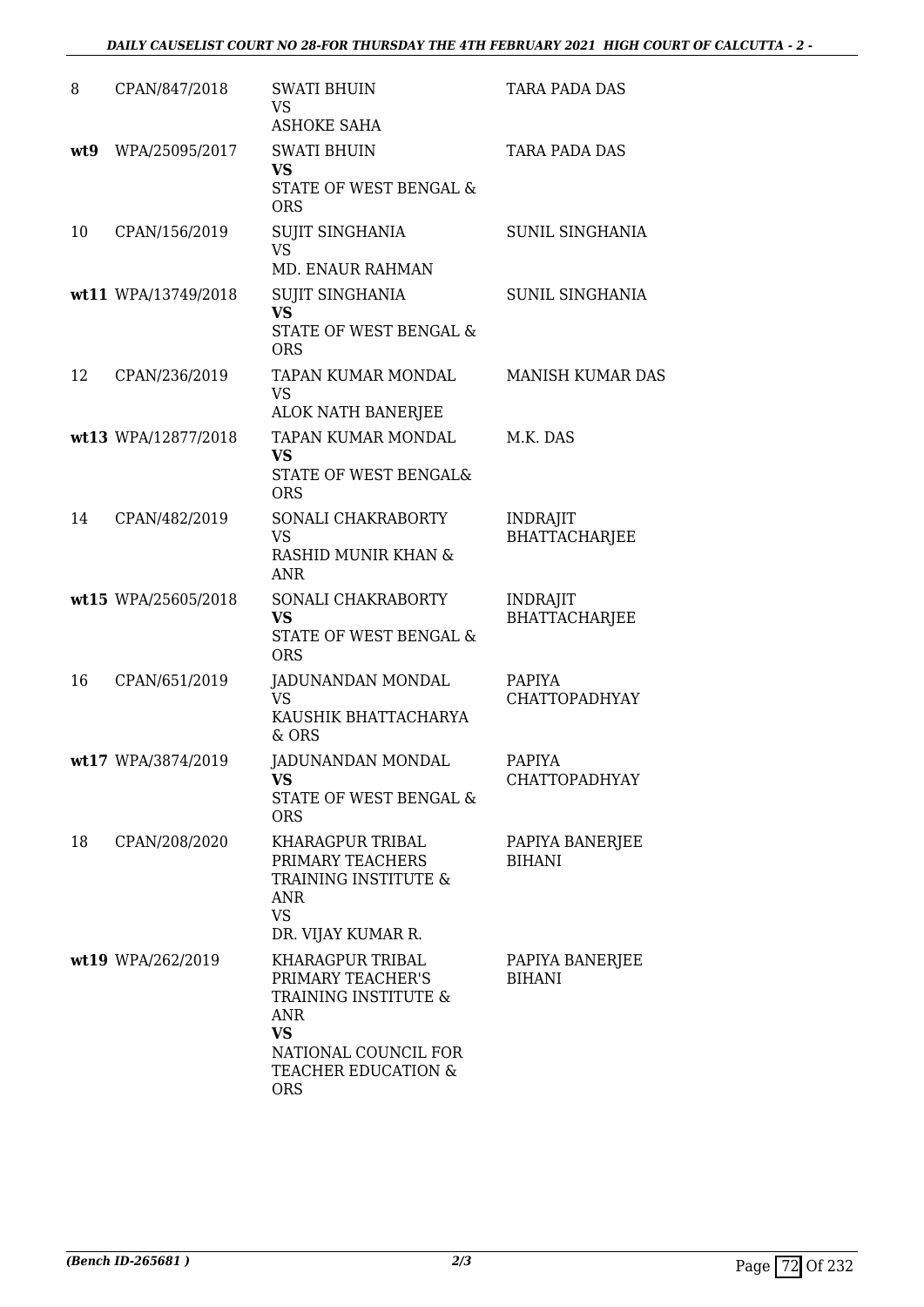| 20 | CPAN/77/2021        | RAGHABEDRA NATH DUTT<br>AND ANR<br>VS<br>CHANDRANI TUDU SPL.<br><b>SECRETARY</b> | SAURAV MAITRA         |
|----|---------------------|----------------------------------------------------------------------------------|-----------------------|
|    | wt21 WPA/16086/2019 | RAGHABENDRA NATH DUTT<br>$\&$ ANR<br>VS<br>43, BENGAL BATELLION,<br>NCC & ORS    | <b>SAURABH MAITRA</b> |

IA NO: CAN/1/2020(Old No:CAN/2180/2020), CAN/2/2020(Old No:CAN/5521/2020)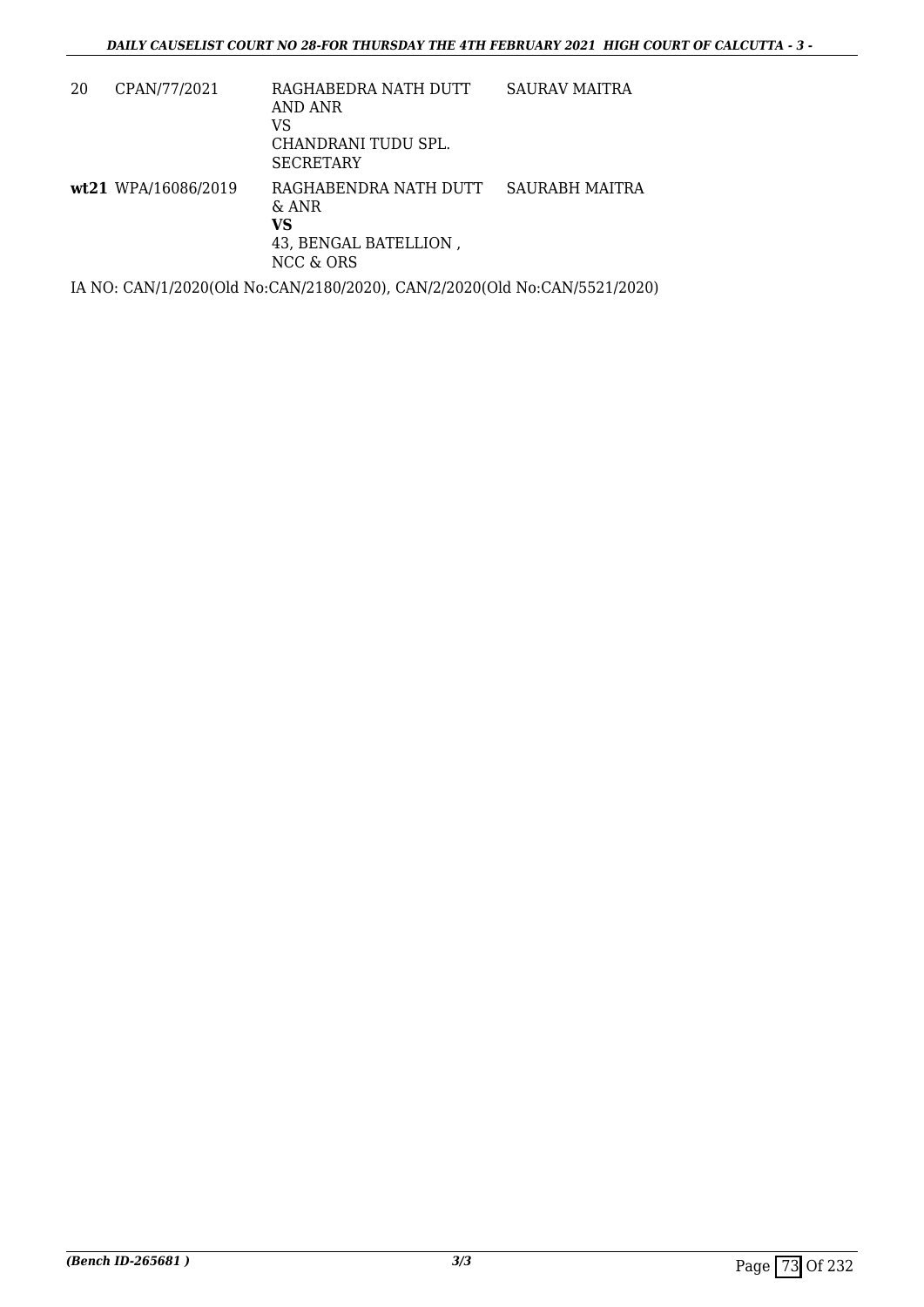

# **Appellate Side**

**DAILY CAUSELIST For Thursday The 4th February 2021**

#### **COURT NO. 4**

#### **DIVISION BENCH (DB - VIII)**

#### **AT 10:45 AM**

## **HON'BLE JUSTICE ARINDAM SINHA HON'BLE JUSTICE SUVRA GHOSH**

### **(VIA VIDEO CONFERENCE)**

#### **ON AND FROM MONDAY, THE 11TH JANUARY , 2021 – APPEALS RELATING TO SERVICE UNDER GROUP VI AND APPLICATIONS CONNECTED THERETO;**

**MATRIMONIAL & FAMILY COURT APPEALS & MATTERS RELATING TO GUARDIANSHIP INCLUDING APPLICATIONS CONNECTED THERETO;**

**ADMISSION OF APPEALS UNDER SECTION 30 OF THE EMPLOYEES' COMPENSATION ACT, 1923;**

**HEARING OF WRIT APPEALS IRRESPECTIVE OF CLASSIFICATION INCLUDING APPLICATIONS CONNECTED THERETO.**

**NOTE: MATTERS WILL BE TAKEN UP THROUGH PHYSICAL HEARING ONLY WHEN BOTH THE PARTIES ARE AGREED.**

### **APPLICATION**

1 MAT/1339/2019 SAJAL KUMAR PAUL & ANR VS THE SECRETARY , MINISTRY OF FOOD & AGRICULTURE ,& ORS AVIJIT SARKAR IA NO: CAN/1/2019(Old No:CAN/10830/2019) 2 MAT/1415/2019 SANKAR KUMAR DAS VS ANIRBAN MITRA

ALLAHABAD BANK & ORS IA NO: CAN/1/2019(Old No:CAN/10162/2019)

3 FAT/19/2021 (08-02-2021) SOUMYA CHATTERJEE VS PRIYANKA DAS CHATTERJEE JAYASHREE PATRA

IA NO: CAN/1/2021

### **APPEAL FOR HEARING**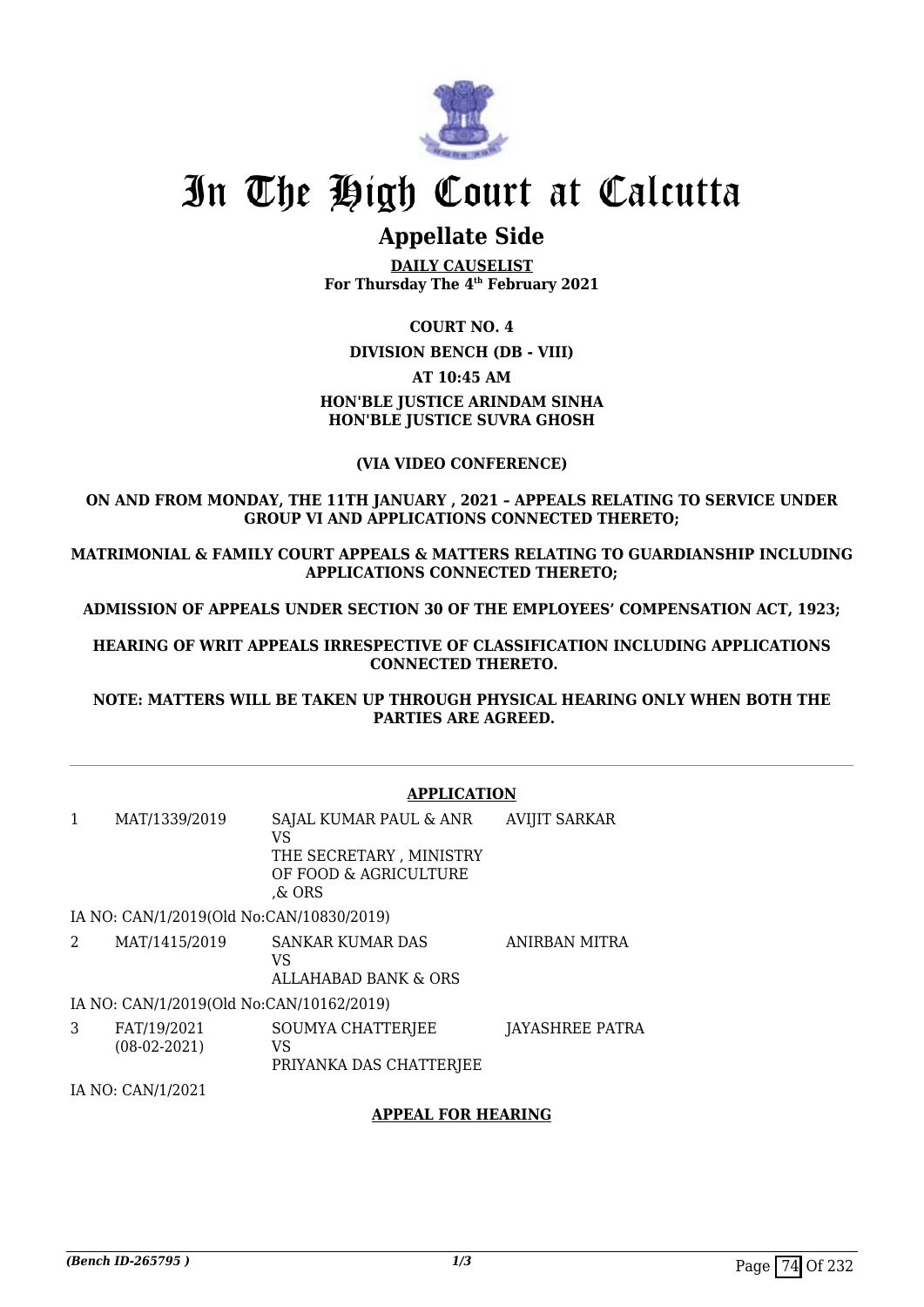| 4  | FMA/2699/2015                                       | <b>GENERAL MANAGER</b><br>(2 PBS) (04-02-2021) (PROJECT) EASTERN<br><b>COALFIELDS LTD &amp; ANR</b><br><b>VS</b><br><b>GOPAL CHANDRA</b><br>MUKHOPADHYAY & ORS | <b>BIJAY KUMAR</b>                                                                    |
|----|-----------------------------------------------------|----------------------------------------------------------------------------------------------------------------------------------------------------------------|---------------------------------------------------------------------------------------|
| 5  | FMA/3351/2016<br>(CAN 5972/2015)<br>(CAN 4164/2018) | UJJWAL KANTI<br><b>BANDYOPADHYAY &amp; ORS</b><br><b>VS</b>                                                                                                    | <b>TAPAS KUMAR</b><br><b>MONDAL</b>                                                   |
|    |                                                     | STATE OF WEST BENGAL &<br><b>ORS</b>                                                                                                                           |                                                                                       |
| 6  | FMA/868/2017                                        | JNAN RANAJAN DAS & ORS<br><b>VS</b><br><b>SBSTC &amp; ORS</b>                                                                                                  | MRINAL RANJAN<br><b>PRAMANIK</b>                                                      |
|    | IA NO: CAN/3/2019(Old No:CAN/6479/2019)             |                                                                                                                                                                |                                                                                       |
| 7  | MAT/1016/2017                                       | THE EXECUTIVE DIRECTOR<br>& APPE. AUTHO., BANK OF<br><b>BARODA &amp; ORS</b><br>VS<br>CHANDRA SHEKHAR                                                          | MOUMITA GHOSH                                                                         |
| 8  | FAT/107/2019<br>$(6$ PBS)                           | <b>ANKUR SHINGAL</b><br><b>VS</b><br>RASIKA SHINGAL                                                                                                            | SHREYA SINGH                                                                          |
|    |                                                     |                                                                                                                                                                | IA NO: CAN/2/2020(Old No:CAN/2090/2020), CAN/3/2020(Old No:CAN/4046/2020), CAN/5/2020 |
| 9  | FMA/505/2019                                        | JOYTISH CHANDRA<br><b>KARMAKAR</b><br><b>VS</b><br>UNION OF INDIA & ORS                                                                                        | <b>SOUMI KUNDU</b>                                                                    |
|    | IA NO: CAN/1/2019(Old No:CAN/12792/2019)            |                                                                                                                                                                |                                                                                       |
| 10 | MAT/577/2020                                        | <b>JAYANTA SARKAR</b><br><b>VS</b><br>NATIONAL JUTE BOARD                                                                                                      | VICTOR CHATTERJEE                                                                     |
|    | IA NO: CAN/1/2020                                   |                                                                                                                                                                |                                                                                       |
| 11 | FMA/605/2020<br>$(2$ PBS)                           | KALIKA PATHAK<br>VS<br>UNION OF INDIA & ORS                                                                                                                    | ACHIN KUMAR<br>MAJUMDER                                                               |
| 12 | FMA/657/2020<br>$(2$ PBS)                           | PASCHIM BANGA GRAMIN<br>BANK<br><b>VS</b><br>CHINMAY MAJUMDAR                                                                                                  | SURASRI BAIDYA                                                                        |
| 13 | MAT/748/2020                                        | ARUP CHAKRABORTY<br>VS.<br>STATE OF WEST BENGAL<br>AND ORS.                                                                                                    | FALGUNI<br>BANDYOPADHYAY                                                              |
|    | IA NO: CAN/1/2020, CAN/2/2020                       |                                                                                                                                                                |                                                                                       |
| 14 | MAT/773/2020<br>$(2$ PBS)                           | DR. SOURAV<br><b>CHATTOPADHYAY</b><br>VS                                                                                                                       | <b>SWADESH PRIYA</b><br><b>GHOSH</b>                                                  |
|    |                                                     | STATE OF WEST BENGAL<br>AND ORS.                                                                                                                               |                                                                                       |

IA NO: CAN/1/2020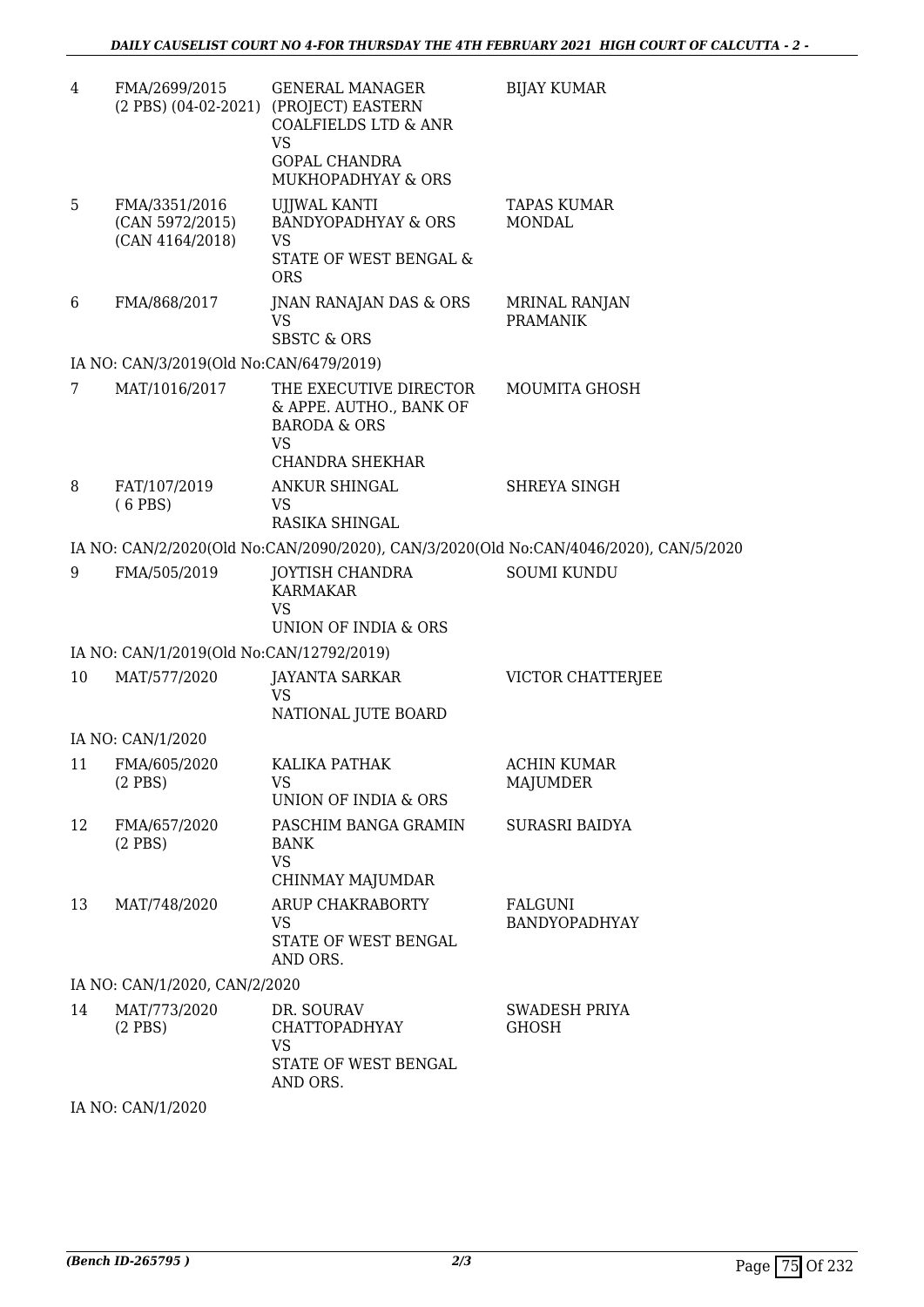|    | wt15 $\text{MAT}/774/2020$    | DR. MOITREYEE<br>CHOWDHURY AND ORS<br>VS<br>STATE OF WEST BENGAL<br>AND ORS.   | SWADESH PRIYA<br><b>GHOSH</b> |
|----|-------------------------------|--------------------------------------------------------------------------------|-------------------------------|
|    | IA NO: CAN/1/2020             |                                                                                |                               |
| 16 | MAT/827/2020<br>(Defective)   | SWAPAN KUMAR SAHA<br>VS<br><b>BANGIYA GRAMIN BIKASH</b><br><b>BANK AND ORS</b> | NEIL BASU                     |
|    | IA NO: CAN/1/2020, CAN/2/2020 |                                                                                |                               |
| 17 | MAT/79/2021                   | ANKUR BHATTACHARYA<br>AND ANR<br>VS<br>STATE OF WEST BENGAL<br>AND ORS.        | UDAYNARAYAN BETAL             |
|    | IA NO: CAN/1/2021             |                                                                                |                               |
| 18 | MAT/83/2021                   | KOUSHIK PAUL<br>VS<br>UNION OF INDIA AND ORS.                                  | VICTOR CHATTERJEE             |
|    | IA NO: CAN/1/2021             |                                                                                |                               |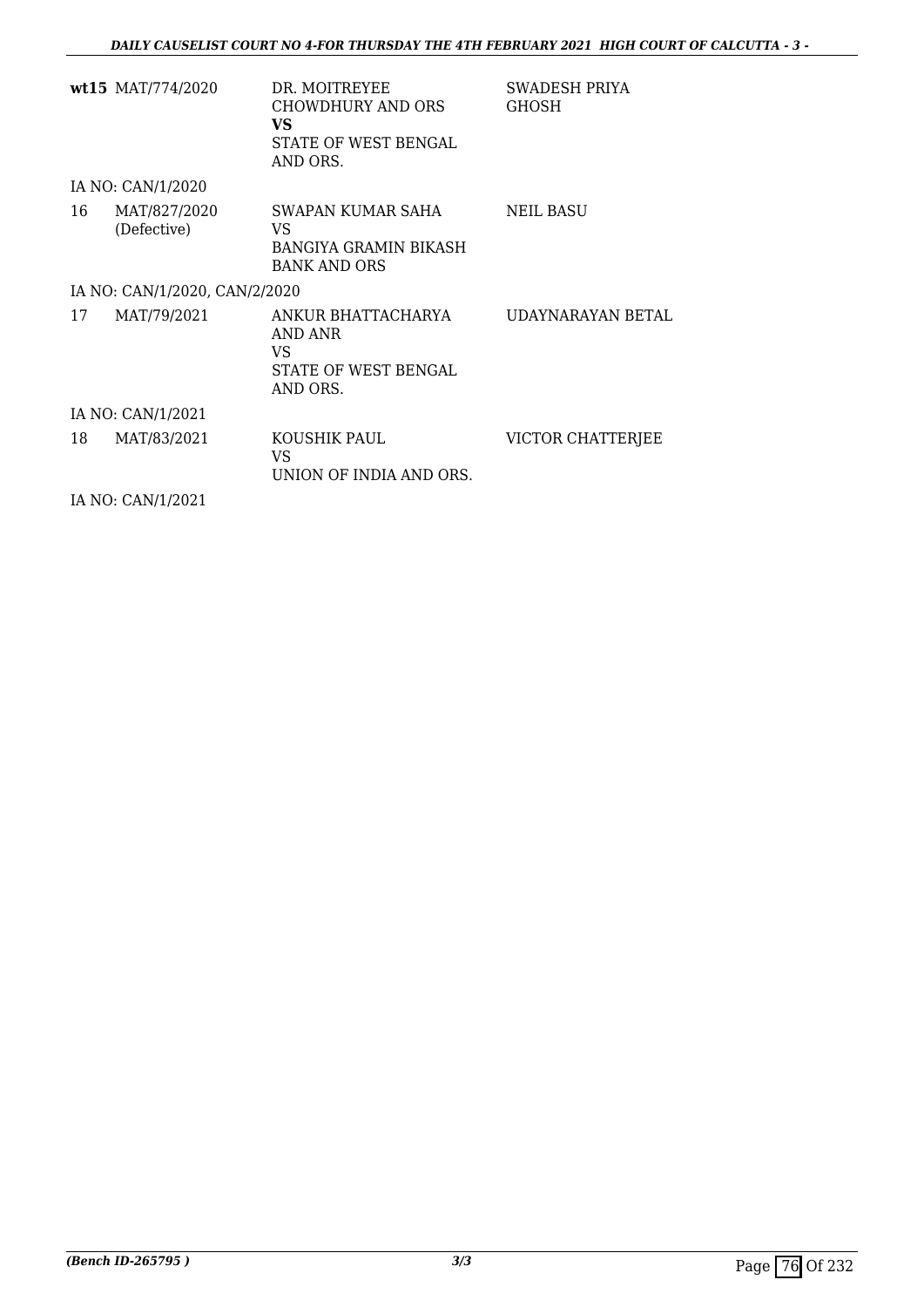

# **Appellate Side**

**DAILY CAUSELIST For Thursday The 4th February 2021**

**COURT NO. 4**

**SINGLE BENCH (SB ) AT 3:00 PM HON'BLE JUSTICE ARINDAM SINHA (VIA VIDEO CONFERENCE)**

**ON EVERY WEDNESDAY, THURSDAY & FRIDAY AT 3 P.M. – WILL SIT SINGLY AND TAKE SOME PART-HEARD, CONTEMPT, ASSIGNED, REVIEW, MODIFICATION/CLARIFICATION MATTERS.**

**SPL. NOTE:**

**1. ON EVERY THURSDAY, ASSIGNED MATTERS WILL BE TAKEN UP AT 3.00 P.M. 2. ON EVERY FRIDAY, CONTEMPT MATTERS WILL BE TAKEN UP AT 3.00 P.M.**

**NOTE: MATTERS WILL BE TAKEN UP THROUGH PHYSICAL HEARING ONLY WHEN BOTH THE PARTIES ARE AGREED.**

|      |                                         | <b>CONTEMPT APPLICATION</b>                                                                                             |                       |  |
|------|-----------------------------------------|-------------------------------------------------------------------------------------------------------------------------|-----------------------|--|
| 1    | WPCRC/23/2019<br>(3 P.M.)               | GAYATRI MUKHERJEE<br><b>VS</b><br>PARVEZ AHMED                                                                          | ARIJIT PRADHAN        |  |
| wt2  | WPA/31320/2017                          | <b>GAYATRI MUKHERJEE</b><br><b>VS</b><br>STATE OF WEST BENGAL & ORS                                                     | <b>ARIJIT PRADHAN</b> |  |
|      |                                         | <b>HEARING ASSIGNED</b>                                                                                                 |                       |  |
| 3    | WPA/14251/2018<br>(04.02.2021)          | TATA STEEL LTD & ANR<br><b>VS</b><br>INCAB INDUSTRIES LTD & ORS                                                         | JAYDEB GHORAI         |  |
|      | IA NO: CAN/1/2020(Old No:CAN/2502/2020) |                                                                                                                         |                       |  |
|      | wt4 WPA/14253/2018                      | TATA STEEL LTD & ANR<br><b>VS</b><br>UNION OF INDIA & ORS                                                               | JAYDEB GHORAI         |  |
| wt:5 | WPA/15541/2018                          | THE INDIAN CABLE WORKERS'<br><b>UNION &amp; ORS</b><br><b>VS</b><br><b>INCAB INDUSTRIES LIMITED &amp;</b><br><b>ORS</b> | <b>SAYAK KONAR</b>    |  |
|      |                                         | <b>MOTION</b>                                                                                                           |                       |  |
|      |                                         | (SPECIALLY ASSIGNED)                                                                                                    |                       |  |
| 6    | WPA/19153/2013<br>$(18-02-2021)$        | ITD CEMENTATION LTD & ANR<br><b>VS</b><br>THE DG OF AUDIT, CENTRAL<br>KOLKATA & ORS                                     | RATNESH KR. RAI       |  |
| 7    | WPA/5250/2019<br>$(04-02-2021)$         | M/S. SANDOZ MERCHANTS<br>PVT.LTD.<br><b>VS</b><br>UNION OF INDIA & ORS                                                  | ROSHAN SENGUPTA       |  |
| wt.8 | WPA/11885/2019                          | M/S. SANDOZ MERCHANTS<br>PVT.LTD.<br><b>VS</b><br>UNION OF INDIA & ORS                                                  | ROSHAN SENGUPTA       |  |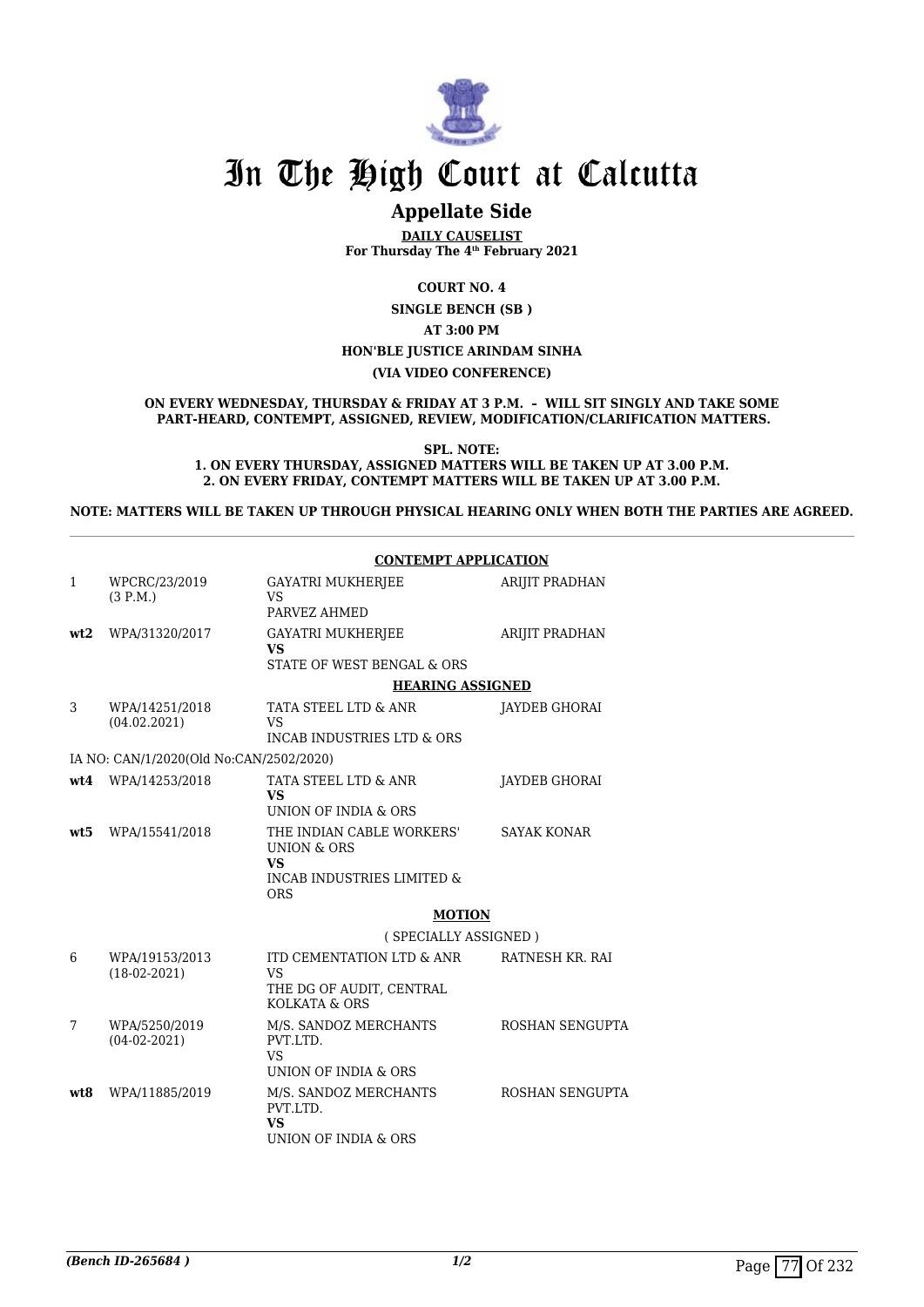| 9  | WPA/12964/2019<br>$(18-02-2021)$        | SURYA ALLOY INDUSTRIES<br><b>LIMITED &amp; ANR</b><br>VS                                | DEBSOUMYA BASAK                                   |
|----|-----------------------------------------|-----------------------------------------------------------------------------------------|---------------------------------------------------|
|    |                                         | UNION OF INDIA & ORS                                                                    |                                                   |
|    |                                         | <b>FOR HEARING</b>                                                                      |                                                   |
|    |                                         | (SPECIALLY ASSIGNED)                                                                    |                                                   |
| 10 | FAT/638/2015                            | MUKUL RAY<br>VS                                                                         | KUSHAL PAUL                                       |
| 11 |                                         | SAMAR BIJOY ROY                                                                         |                                                   |
|    | WPA/29932/2017                          | M/S LMJ SHIPPING PVT.LTD<br>VS<br>UNION OF INDIA & ORS                                  | N. PALCHOUDHURI                                   |
| 12 | WPA/2820/2018                           | M/S. B B M ENTERPRISE<br>VS                                                             | ARKA KUMAR NAG                                    |
|    |                                         | STATE OF WEST BENGAL & ORS                                                              |                                                   |
|    | IA NO: CAN/1/2020(Old No:CAN/2433/2020) |                                                                                         |                                                   |
| 13 | WPA/11516/2018                          | ESKAG PHARMA PVT.LTD<br>VS<br>UNION OF INDIA & ORS                                      | S. MUKLHERJEE                                     |
| 14 | WPA/25163/2018                          | M/S. STEEL AUTHORITY OF INDIA<br><b>LTD</b><br>VS.<br>UNION OF INDIA & ORS              | T. CHAKRABORTY                                    |
| 15 | WPA/1438/2019                           | VIDEOPLAZA-2009 PVT. LTD &<br>ANR<br>VS.<br>UNION OF INDIA & ORS                        | SWAPNA DAS                                        |
| 16 | WPA/1439/2019                           | VIDEO PLAZA-2K PRIVATE<br><b>LIMITED &amp; ANR</b><br>VS<br>UNION OF INDIA & ORS        | <b>SWAPNA DAS</b>                                 |
| 17 | WPA/9510/2019                           | M/S TASHI AIR PRIVATE LIMITED<br>& ANR<br>VS<br>UNION OF INDIA & ORS                    | <b>SWARUP RATAN</b><br>CHAKRABORTY (IN<br>PERSON) |
| 18 | WPA/10015/2019                          | ROYAL CALCUTTA TURF CLUB &<br>ANR<br>VS<br>UNION OF INDIA & ORS                         | JOYBRATA MISRA                                    |
| 19 | WPA/10093/2019                          | VENUS IT SOLUTIONS PVT. LTD.<br>& ANR<br>VS<br>UNION OF INDIA & ORS                     | SAIKAT GHOSHAL                                    |
| 20 | WPA/12239/2019                          | HALDIA PETROCHEMICALS LTD &<br>ANR<br><b>VS</b><br>COMMISSIONER OF STATE TAXES<br>& ORS | <b>JOYBRATA MISRA</b>                             |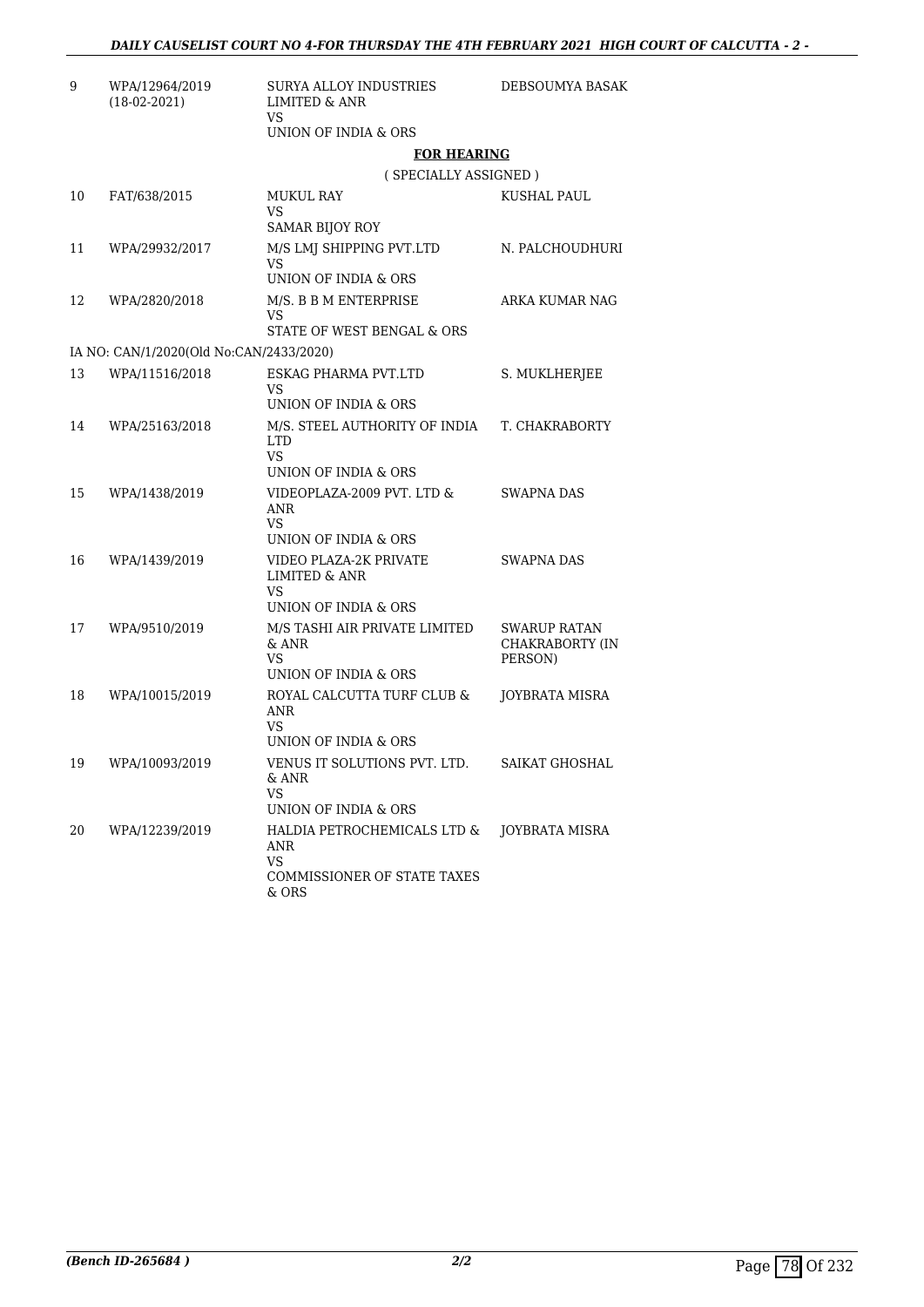

# **Appellate Side**

**DAILY CAUSELIST For Thursday The 4th February 2021**

### **COURT NO. 38**

# **SINGLE BENCH (SB) AT 10:45 AM HON'BLE JUSTICE ARIJIT BANERJEE (VIA VIDEO CONFERENCE)**

#### **APPELLATE SIDE MATTERS WILL BE TAKEN UP AT THE FIRST SITTING OF THE BENCH TILL RECESS.**

**ON AND FROM MONDAY, THE 11TH JANUARY 2021 - MATTERS (MOTION & HEARING) UNDER ARTICLE 226 OF THE CONSTITUTION OF INDIA RELATING TO LAND UNDER GROUP I INCLUDING APPLICATIONS CONNECTED THERETO.**

 **AND**

**ON AND FROM MONDAY, 1ST FEBRUARY, 2021, AS LONG AS THE DIVISION BENCH COMPRISING HON'BLE THE CHIEF JUSTICE THOTTATHIL B. RADHAKRISHNAN AND HON'BLE JUSTICE ARIJIT BANERJEE DOES NOT SIT WILL SIT SINGLY AND TAKE UP THE LIST AND DETERMINATION OF HON'BLE JUSTICE ASHIS KUMAR CHAKRABORTY.**

**AND**

**ON AND FROM TUESDAY, 2ND FEBRUARY, 2021 AS LONG AS THE DIVISION BENCH COMPRISING OF HON'BLE THE CHIEF JUSTICE THOTTATHIL B. RADHAKRISHNAN AND HON'BLE JUSTICE ARIJIT BANERJEE DOES NOT SIT - IN ADDITION TO HIS OWN LIST, WILL SIT SINGLY AND TAKE UP SOME PART-HEARD, CONTEMPT, ASSIGNED, REVIEW, MODIFICATION/ CLARIFICATION MATTERS. NOTE : MATTERS WILL BE TAKEN UP THROUGH PHYSICAL HEARING ONLY WHEN BOTH THE PARTIES ARE AGREED.**

**MENTIONING WILL BE PERMITTED ONLY ON THE VIRTUAL MODE INDICATING GROUP(S) OR SECTION(S) ALONG WITH GROUND OF URGENCY.**

### **FIXED MATTER**

1 WPA/1811/2021 [ 10:45 A.M. ]

SUBARNA DUTTA VS

DEBLINA CHATTARAJ

UNIVERSITY OF CALCUTTA AND OTHERS

#### **TO BE MENTIONED**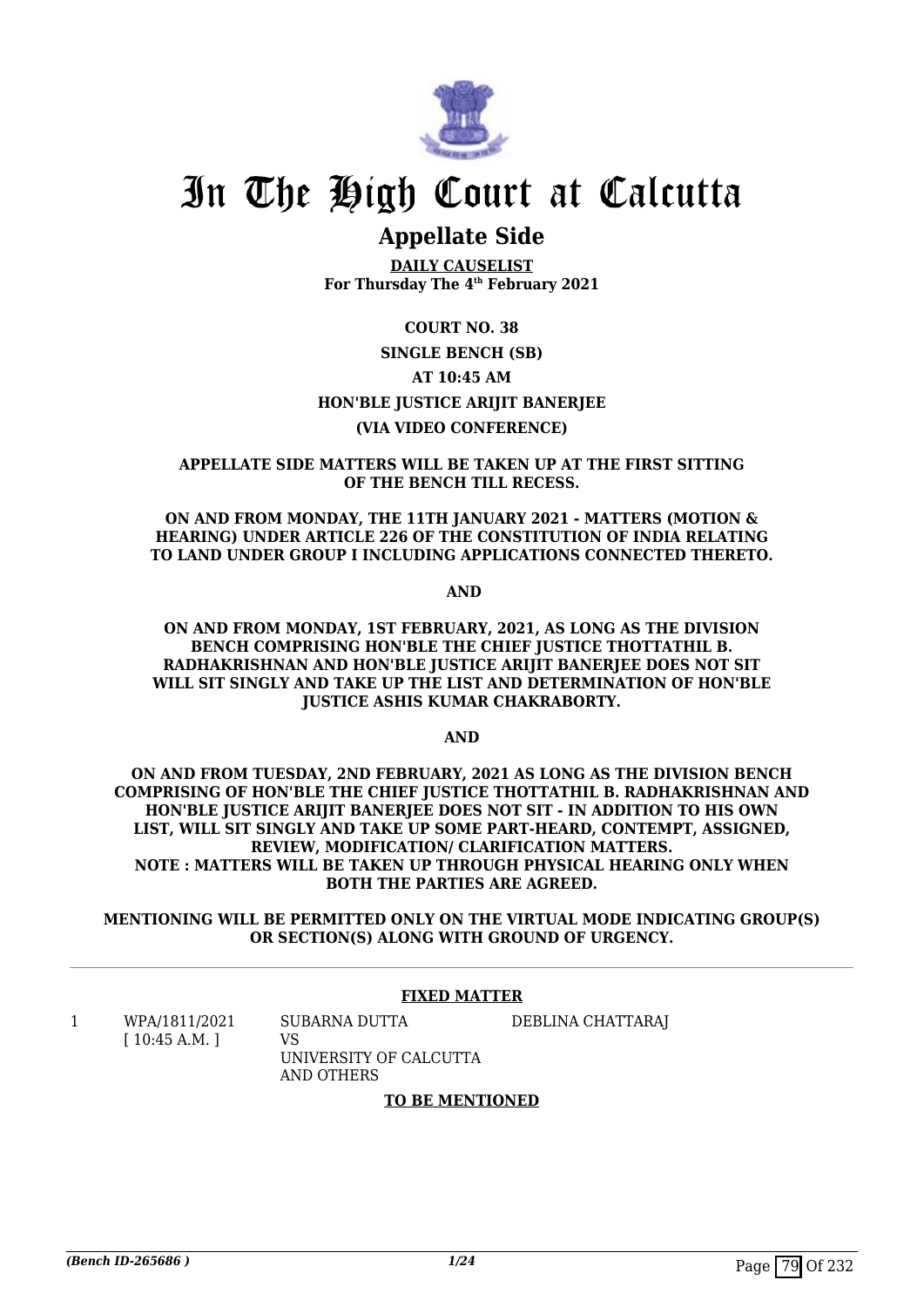| $\overline{2}$ | WPA/17629/2019<br>[ NON-<br>PROSECUTION<br><b>UPON</b><br><b>MENTIONING</b> 1 | RAMDHYAN CHATURVEDI<br>VS<br>STATE OF WEST BENGAL &<br><b>ORS</b>                                         | SONALI SENGUPTA                      |
|----------------|-------------------------------------------------------------------------------|-----------------------------------------------------------------------------------------------------------|--------------------------------------|
| 3              | WPA/8477/2020<br>[EXTENSION]                                                  | CEMMIX STRUCTURAL PVT<br>LTD AND ANR<br><b>VS</b><br>STATE OF WEST BENGAL<br>AND ORS.                     | <b>ANINDA</b><br><b>BHATTACHARYA</b> |
|                |                                                                               | <b>SPECIALLY FIXED MATTERS</b>                                                                            |                                      |
| 4              | WPA/10503/2019<br>$[05-02-2021]$                                              | PORTSIDE ESTATES LTD. &<br>ANR<br><b>VS</b><br>UNION OF INDIA & ORS                                       | SAPTARSHI<br>MUKHERJEE               |
| wt5            | WPA/7168/2020                                                                 | PORTSIDE ESTATES<br>LIMITED AND ANOTHER<br><b>VS</b><br>UNION OF INDIA AND<br><b>OTHERS</b>               | <b>SAPTARSHI</b><br><b>MUKHERJEE</b> |
|                | IA NO: CAN/1/2020                                                             |                                                                                                           |                                      |
| 6              | WPA/21268/2019                                                                | SANTOSH KUMAR BHUINYA<br>VS<br>STATE OF WEST BENGAL &<br><b>ORS</b>                                       | <b>SUBJOJIT SAHA</b>                 |
|                | IA NO: CAN/1/2020, CAN/2/2020                                                 |                                                                                                           |                                      |
| 7              | WPA/11788/2020                                                                | MD SIRAJUDDIN@MD<br>SIRAJUDDIN AND ORS<br>VS<br>STATE OF WEST BENGAL<br>AND ORS.                          | <b>ARITRA SHANKAR</b><br>RAY         |
|                |                                                                               | <b>MOTION</b>                                                                                             |                                      |
| 8              | WPA/2556/2019<br>[N.T.W.]                                                     | KALYAN GHOSH<br>VS<br>HOWRAH ZILLA PARISHAD<br>& ORS                                                      | <b>SANKHA SUBHRA</b><br>RAY          |
|                | IA NO: CAN/1/2020(Old No:CAN/5485/2020)                                       |                                                                                                           |                                      |
| wt9            | WPA/1688/2019                                                                 | <b>TAPAS PAUL</b><br>VS<br>HOWRAH ZILLA PARISHAD<br>& ORS                                                 | APURBA KUMAR<br>GHOSH                |
| 10             | WPA/5570/2019                                                                 | MD. ENAYUTULLAH<br><b>VS</b><br>THE DIRECTOR OF BENGAL<br>LAND REFORMS &<br><b>REVENUE DEPT &amp; ORS</b> | <b>UJJAL RAY</b>                     |
|                | IA NO: CAN/1/2020(Old No:CAN/693/2020)                                        |                                                                                                           |                                      |
| 11             | WPA/5590/2019<br>IA NO: CAN/1/2020(Old No:CAN/689/2020)                       | SEIKH ABUL KASHEM<br>VS<br>THE DIRECTOR OF BENGAL<br>LAND & LAND REFORMS &<br><b>ORS</b>                  | UJJAL RAY                            |
|                |                                                                               |                                                                                                           |                                      |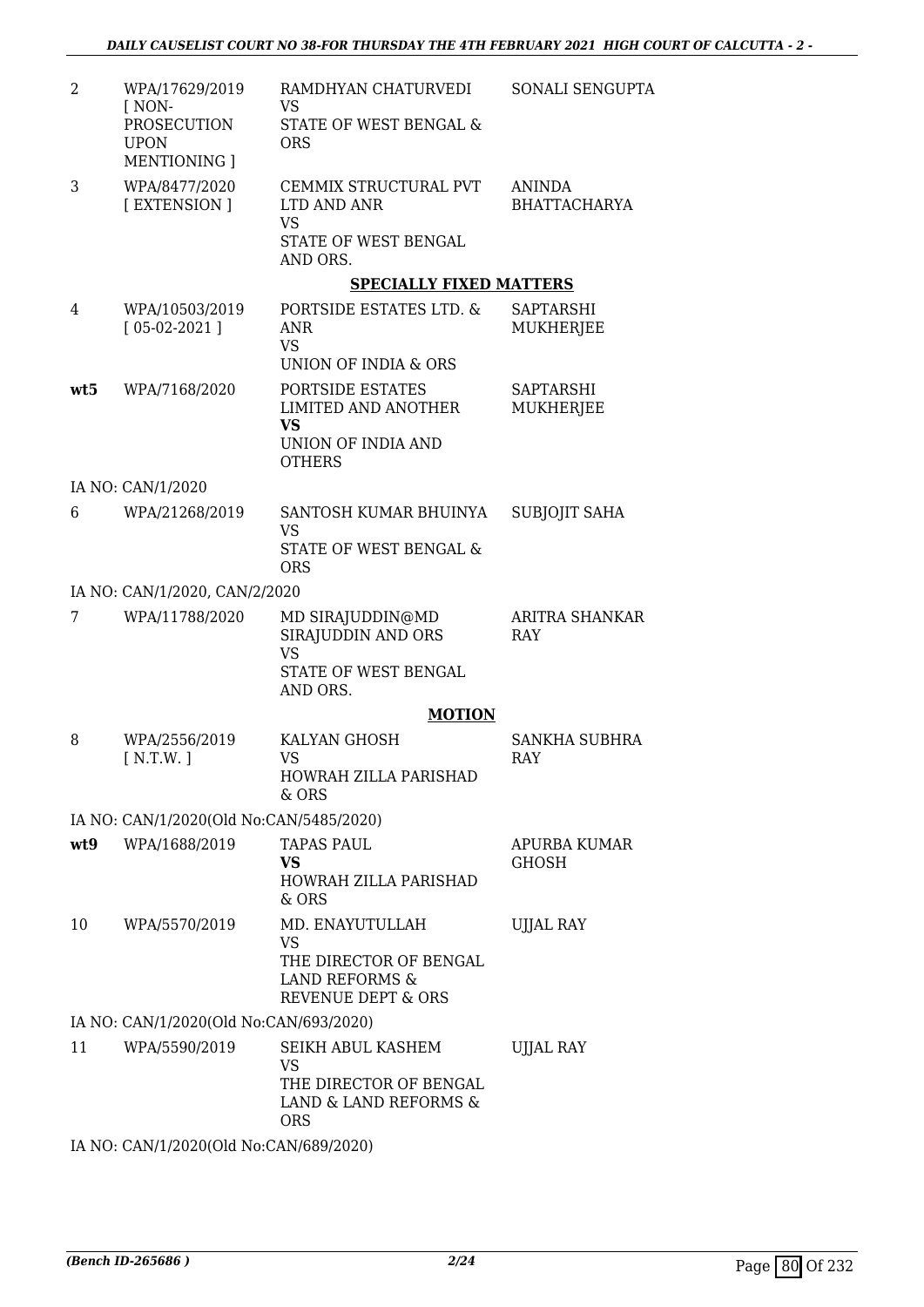| 12 | WPA/5593/2019                          | <b>MANOYAR HOSSAIN</b><br><b>CHOWDHURY</b><br><b>VS</b><br>THE DIRECTOR OF BENGAL<br><b>LAND &amp; LAND</b><br>REFORMS&REVENUE DEPT,<br>$\&$ O | <b>UJJAL RAY</b>            |
|----|----------------------------------------|------------------------------------------------------------------------------------------------------------------------------------------------|-----------------------------|
|    | IA NO: CAN/1/2020(Old No:CAN/688/2020) |                                                                                                                                                |                             |
| 13 | WPA/5596/2019                          | <b>UNUSH SK</b><br><b>VS</b><br>THE DIRECTOR OF BENGAL<br>LAND & LAND REFORMS &<br>REVENUE DET, & OR                                           | <b>UJJAL RAY</b>            |
|    | IA NO: CAN/1/2020(Old No:CAN/686/2020) |                                                                                                                                                |                             |
| 14 | WPA/5598/2019                          | MD. SHERFUL HAQUE<br>VS<br>THE DIRECTOR OF BENGAL<br>LAND & LAND<br>REFORMS&REVENUE<br>DEPT,&ORS                                               | <b>UJJAL RAY</b>            |
|    | IA NO: CAN/1/2020(Old No:CAN/691/2020) |                                                                                                                                                |                             |
| 15 | WPA/5604/2019                          | SEIKH YAQUB ALI<br><b>VS</b><br>THE DIRECTOR OF BENGAL<br>LAND & LAND<br>REFORMS&REVENUE<br>DEPT,&ORS                                          | <b>UJJAL RAY</b>            |
|    | IA NO: CAN/1/2020(Old No:CAN/690/2020) |                                                                                                                                                |                             |
| 16 | WPA/5606/2019                          | MD. MAINUL HAQUE<br><b>VS</b><br>THE DIRECTOR OF BENGAL<br><b>LAND &amp; LAND</b><br><b>REFORMS&amp;REVENUE</b><br>DEPT, & ORS                 | <b>UJJAL RAY</b>            |
|    | IA NO: CAN/1/2020(Old No:CAN/687/2020) |                                                                                                                                                |                             |
| 17 | WPA/5608/2019                          | MD YEONNUS ALI<br>VS<br>THE DIRECTOR OF BENGAL<br>L&LR AND REV DEPT. &<br><b>ORS</b>                                                           | <b>UJJAL RAY</b>            |
|    | IA NO: CAN/1/2020(Old No:CAN/692/2020) |                                                                                                                                                |                             |
| 18 | WPA/19050/2019                         | ALOKA MUKHERJEE & ORS<br>VS<br>STATE OF WEST BENGAL &<br><b>ORS</b>                                                                            | MADAN MOHAN ROY             |
| 19 | WPA/22242/2019<br>$[10-02-2021]$       | <b>SUKDEV BERA</b><br>VS<br>STATE OF WEST BENGAL &<br><b>ORS</b>                                                                               | DURBA BANERJEE              |
| 20 | WPA/2499/2020                          | NEPAL JOARDAR<br><b>VS</b><br>STATE OF WEST BENGAL &<br><b>ORS</b>                                                                             | SARBANANDA<br><b>SANYAL</b> |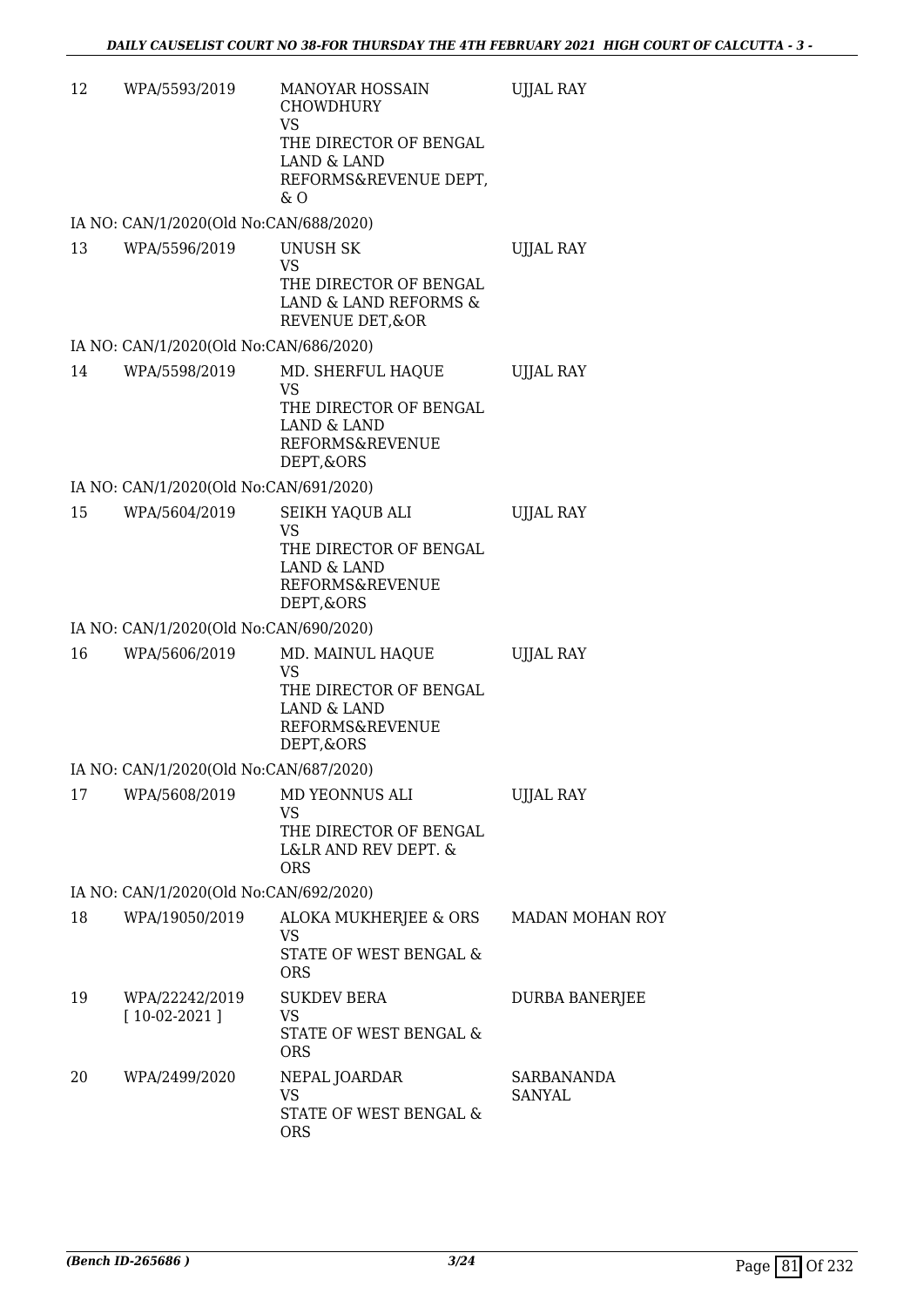| 21 | WPA/4907/2020<br>$[24-02-2021]$ | KESHAB CHANDRA GIRI<br>VS.<br>STATE OF WEST BENGAL &<br><b>ORS</b>                                                           | <b>BHASKAR CHANDRA</b><br><b>MANNA</b> |
|----|---------------------------------|------------------------------------------------------------------------------------------------------------------------------|----------------------------------------|
| 22 | WPA/4939/2020<br>$[24-02-2021]$ | SHUBHAJIT MANDAL & ANR<br>VS<br>STATE OF WEST BENGAL &<br><b>ORS</b>                                                         | DYUTIMAN BANERJEE                      |
| 23 | WPA/4943/2020                   | PRATAP GHOSH<br><b>VS</b><br>STATE OF WEST BENGAL &<br><b>ORS</b>                                                            | KAMAL KANTA KAR                        |
| 24 | WPA/4970/2020                   | DHANANJAY TAPADAR<br><b>VS</b><br>STATE OF WEST BENGAL &<br><b>ORS</b>                                                       | HEMANTA COOMER<br>MITTER               |
| 25 | WPA/4990/2020<br>$[09-02-2021]$ | PATELNAGAR MINERALS &<br><b>INDUSTRIES PRIVATE</b><br><b>LIMITED &amp; ANR</b><br>VS<br>STATE OF WEST BENGAL &<br><b>ORS</b> | PINAKI RANJAN<br><b>CHAKRABARTI</b>    |
| 26 | WPA/5027/2020                   | <b>RATNA GUHA</b><br><b>VS</b><br>STATE OF WEST BENGAL &<br><b>ORS</b>                                                       | PARTHA PRATIM<br>KANJILAL              |
| 27 | WPA/5049/2020                   | AMIYA KR. MONDAL & ANR.<br><b>VS</b><br>STATE OF WEST BENGAL &<br>ORS.                                                       | KAMAL KANTA KAR                        |
| 28 | WPA/5059/2020                   | ADARSHA PRATIBANDHI<br><b>SAMITY &amp; ANR</b><br><b>VS</b><br>STATE OF WEST BENGAL &<br><b>ORS</b>                          | <b>SUBRATA SAHA</b>                    |
| 29 | WPA/5140/2020<br>$[24-02-2021]$ | MD. ABDUR RAJJAK<br>VS<br>UNION OF INDIA & ORS                                                                               | <b>DONA GHOSH</b>                      |
| 30 | WPA/5198/2020<br>$[24-02-2021]$ | NIJAM ALI MONDAL<br><b>VS</b><br>STATE OF WEST BENGAL &<br><b>ORS</b>                                                        | <b>ABDUR RAHAMAN</b>                   |
| 31 | WPA/5542/2020                   | <b>RAMANUJ SINGH</b><br><b>VS</b><br><b>STATE OF WEST BENGAL&amp;</b><br><b>ORS</b>                                          | <b>AMRITO GOURAV KAR</b>               |
| 32 | WPA/7277/2020<br>$[05-02-2021]$ | HARIPADA MONDAL AND<br><b>OTHERS</b><br><b>VS</b><br>STATE OF WEST BENGAL<br>AND ORS.                                        | <b>MUKTESWAR MAITY</b>                 |

IA NO: CAN/1/2020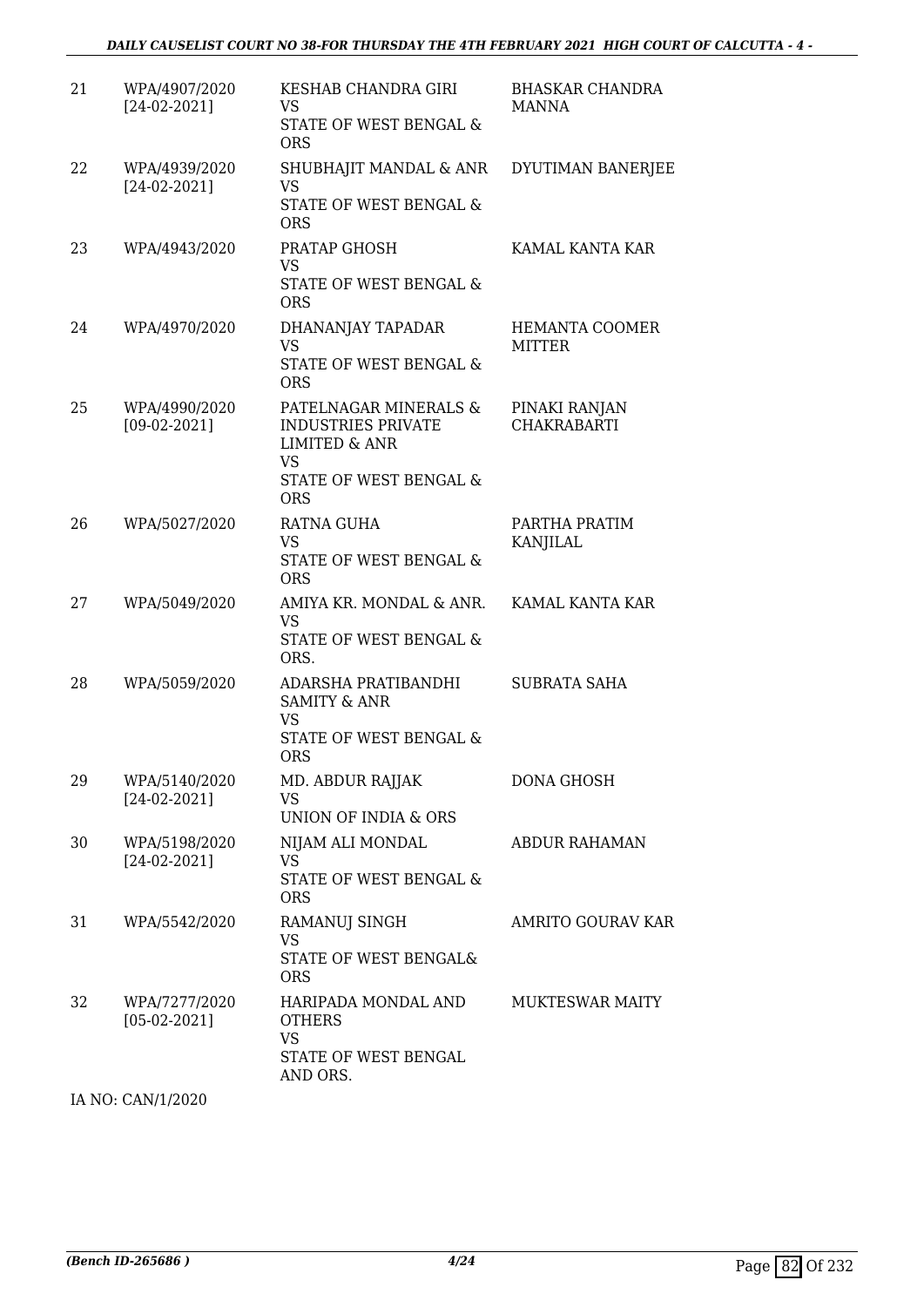| 33 | WPA/7471/2020                   | <b>SMT SATWANTI DEVI</b><br>VS<br>THE CHAIRMAN, SUB DIV<br>MAGISTRATE, SR CITIZEN<br><b>WELFARE AND MAIN</b><br>TRIBUNAL AND ANR | <b>ANJALI NAG</b>                   |
|----|---------------------------------|----------------------------------------------------------------------------------------------------------------------------------|-------------------------------------|
|    | IA NO: CAN/1/2020               |                                                                                                                                  |                                     |
| 34 | WPA/7492/2020<br>$[24-02-2021]$ | M/S DHANWANTARI TIE UP<br>P. LTD<br><b>VS</b><br>State of West Bengal                                                            | SIDDHARTHA PAUL                     |
|    | IA NO: CAN/1/2020               |                                                                                                                                  |                                     |
| 35 | WPA/7505/2020                   | <b>SUDHIR KUMAR</b><br><b>UDGIRKKAR</b><br><b>VS</b><br>State of West Bengal                                                     | <b>ANAND JHA</b>                    |
|    | IA NO: CAN/1/2020               |                                                                                                                                  |                                     |
| 36 | WPA/7924/2020<br>$[24-02-2021]$ | PRADIP MAITY<br><b>VS</b><br><b>STATE OF WEST BENGAL</b><br>AND ORS.                                                             | SANTI PADA PAHARI                   |
| 37 | WPA/8254/2020                   | <b>BHOLANATH HALDEWR</b><br>AND ORS<br>VS<br>STATE OF WEST BENGAL<br>AND ORS.                                                    | LAKSHMINATH<br><b>BHATTACHARYYA</b> |
| 38 | WPA/8369/2020                   | SUDIPTO ADHIKARI<br>VS<br>UNION OF INDIA AND<br><b>OTHERS</b>                                                                    | <b>DEBASIS SUR</b>                  |
| 39 | WPA/8473/2020                   | MD ANAMUL SHEK<br><b>VS</b><br>STATE OF WEST BENGAL<br>AND ORS.                                                                  | <b>MANIKA SARKAR</b>                |
| 40 | WPA/8613/2020                   | JITENDRANATH MAHANTY<br><b>AND ORS</b><br><b>VS</b><br>STATE OF WEST BENGAL<br>AND ORS.                                          | FALGUNI<br>BANDYOPADHYAY            |
| 41 | WPA/8617/2020                   | PREMI ARORA<br>VS.<br>STATE OF WEST BENGAL<br>AND ORS.                                                                           | SOMNATH ROY<br><b>CHOWDHURY</b>     |
| 42 | WPA/8628/2020                   | RAJESH DUTTA<br>VS.<br>UNION OF INDIA AND ORS                                                                                    | SOUMYAJIT DAS<br><b>MAHAPATRA</b>   |
| 43 | WPA/8629/2020                   | ORTHO PHARMA PVT LTD<br>AND ANR<br><b>VS</b><br>WEST BENGAL SMALL<br>INDUSTRIES DEV. CORP<br>LTD AND ORS                         | SREETAMA BISWAS                     |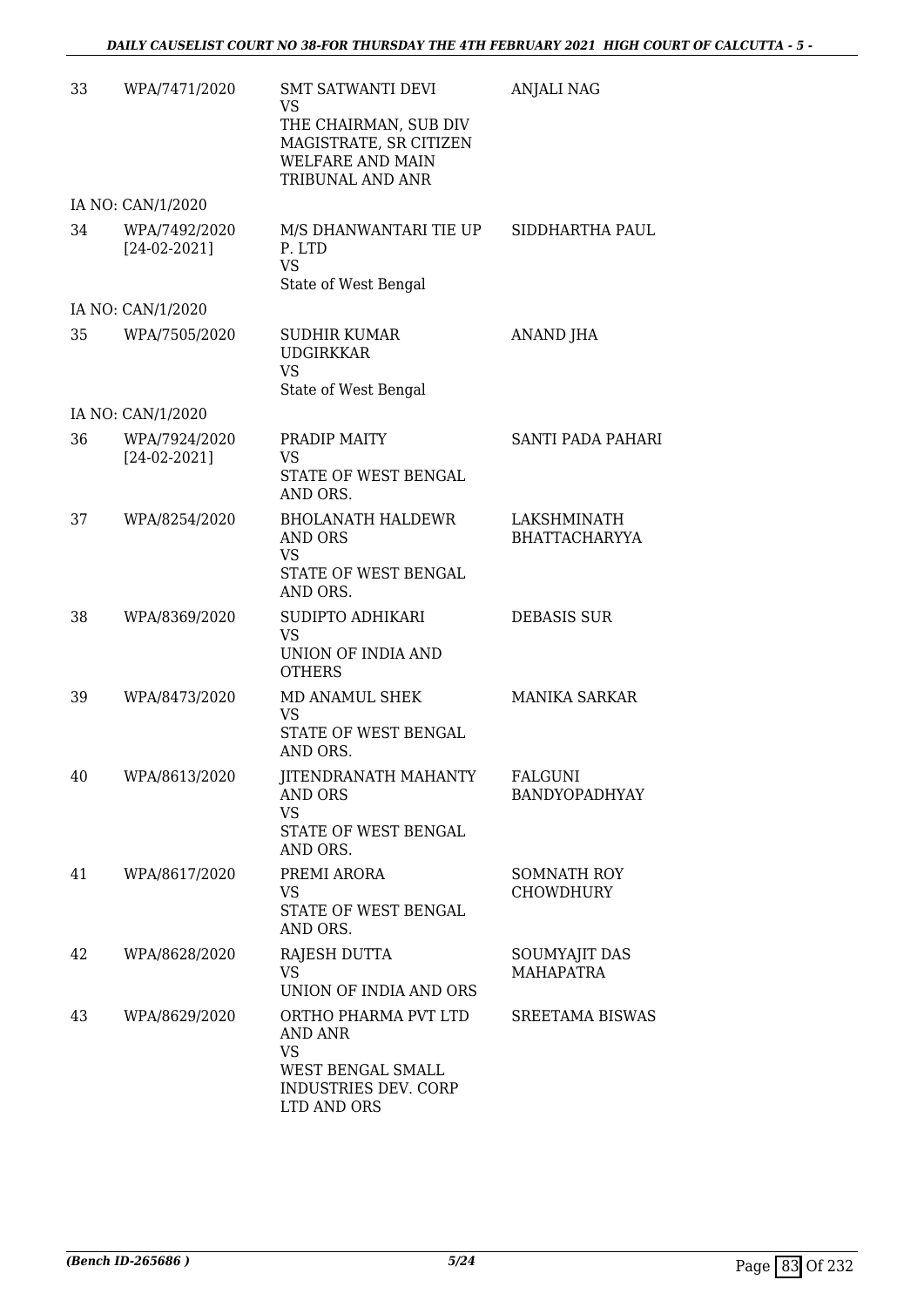| 44 | WPA/8719/2020                   | MEGHNAD RANA @<br><b>MEGNAD RANA</b><br>VS<br>STATE OF WEST BENGAL<br>AND ORS.                            | SHAMIK CHATTERJEE                      |
|----|---------------------------------|-----------------------------------------------------------------------------------------------------------|----------------------------------------|
| 45 | WPA/8812/2020                   | PRADIP KUMAR ADHIKARI<br>@ ADHIKARY AND ANR<br><b>VS</b><br>THE STATE OF WEST<br><b>BENGAL AND ORS</b>    | PINAKI RANJAN<br><b>CHAKRABORTI</b>    |
| 46 | WPA/8837/2020<br>$[05-02-2021]$ | PALCON ABASAN PRIVATE<br>LIMITED<br><b>VS</b><br>THE STATE OF WEST<br><b>BENGAL AND ORS</b>               | <b>SOMNATH ROY</b><br><b>CHOWDHURY</b> |
| 47 | WPA/8905/2020                   | <b>SUPENDRA NATH BASAK</b><br>AND ORS<br><b>VS</b><br>STATE OF WEST BENGAL<br><b>AND ORS</b>              | <b>SARBANANDA</b><br>SANYAL            |
| 48 | WPA/8906/2020                   | SUSHIL CHANDRA BISWAS<br><b>AND ORS</b><br><b>VS</b><br>STATE OF WEST BENGAL<br>AND ORS                   | SARBANANDA<br>SANYAL                   |
| 49 | WPA/8932/2020                   | SIKIMUDDIN SK AND<br><b>ANOTHER</b><br><b>VS</b><br>STATE OF WEST BENGAL<br>AND ORS.                      | <b>SUFI KAMAL</b>                      |
| 50 | WPA/9202/2020                   | <b>JHARNA DAS</b><br><b>VS</b><br>State of West Bengal                                                    | <b>MONIKA SARKAR</b>                   |
| 51 | WPA/9459/2020                   | KRISHNA KINKAR GHOSH<br>VS<br>STATE OF WEST BENGAL<br>AND ORS.                                            | <b>SUMAN BASU</b>                      |
| 52 | WPA/9478/2020                   | MANJU RANI MONDAL<br>VS<br>STATE OF WEST BENGAL<br>AND ORS.                                               | <b>MANIKA SARKAR</b>                   |
| 53 | WPA/9520/2020                   | PRAMITA GAYEN<br><b>VS</b><br>STATE OF WEST BENGAL<br>AND ORS.                                            | DILIP KUMAR<br>SHYAMAL                 |
| 54 | WPA/9521/2020                   | <b>GANESH CHAKRABORTY</b><br>VS<br>STATE OF WEST BENGAL<br>AND ORS.                                       | <b>DILIP KUMAR</b><br>SHYAMAL          |
| 55 | WPA/9523/2020                   | MAA SHITALA BISHALAXMI<br>SANGHA REPD BY SUKHEN<br>MITRA<br><b>VS</b><br>STATE OF WEST BENGAL<br>AND ORS. | DILIP KUMAR<br>SHYAMAL                 |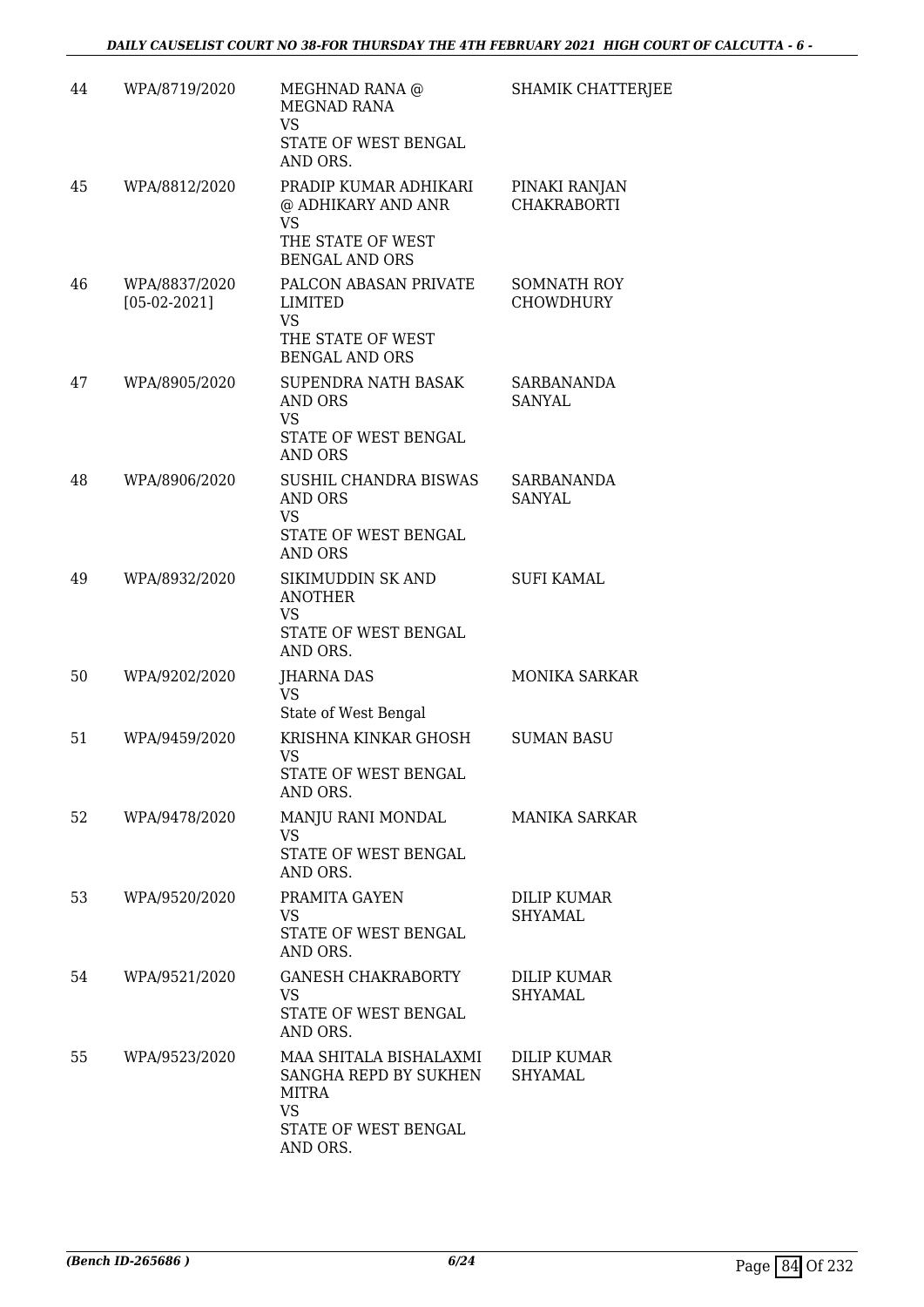| 56 | WPA/9524/2020  | <b>SWAPAN KUMAR PAG</b><br><b>VS</b><br>STATE OF WEST BENGAL<br>AND ORS.                                                 | <b>DILIP KUMAR</b><br>SHYAMAL        |
|----|----------------|--------------------------------------------------------------------------------------------------------------------------|--------------------------------------|
| 57 | WPA/9525/2020  | DEBABRATA GURIA<br><b>VS</b><br>STATE OF WEST BENGAL<br>AND ORS.                                                         | <b>DILIP KUMAR</b><br>SHYAMAL        |
| 58 | WPA/9528/2020  | UTTAM ROUTH<br>VS<br>STATE OF WEST BENGAL<br>AND ORS.                                                                    | <b>DILIP KUMAR</b><br><b>SHYAMAL</b> |
| 59 | WPA/9529/2020  | NAMKHANA GRAMBARI<br>REPRESENTED BY AJOY<br>KHATUA<br><b>VS</b><br>STATE OF WEST BENGAL<br>AND ORS.                      | <b>DILIP KUMAR</b><br>SHYAMAL        |
| 60 | WPA/9560/2020  | <b>FABWORTH PROMOTERS</b><br><b>PVT LTD AND ANR</b><br>VS<br>KOLKATA METROPOLITAN<br>DEV. AUTHORITY AND ORS              | <b>ALAKNANDA DAS</b>                 |
| 61 | WPA/9681/2020  | PRABHA SINGH AND<br><b>OTHERS</b><br><b>VS</b><br>STATE OF WEST BENGAL<br>AND ORS.                                       | <b>SUMAN BANERJEE</b>                |
| 62 | WPA/9722/2020  | DINESH KUMAR AGARWALA<br><b>VS</b><br>State of West Bengal                                                               | JAMIRUDDIN KHAN                      |
| 63 | WPA/9837/2020  | KHEYA ABASAN SAMABAY<br>SAMITY REPRESENTED BY<br><b>ITS SECRETARY</b><br><b>VS</b><br>STATE OF WEST BENGAL<br>AND ORS.   | <b>NEIL BASU</b>                     |
| 64 | WPA/9880/2020  | RAMA PRASAD SARKAR<br><b>VS</b><br>STATE OF WEST BENGAL<br>AND ORS.                                                      |                                      |
| 65 | WPA/9938/2020  | RAFIKUL LASKAR<br>VS.<br>THE STATE OF WEST<br><b>BENGAL AND ANR</b>                                                      | MANABENDRA<br>THAKUR                 |
| 66 | WPA/9972/2020  | BIDYUT KUMAR BISWAS<br>VS<br>UNION OF INDIA AND ORS.                                                                     | <b>GIASUDDIN MOLLA</b>               |
| 67 | WPA/10141/2020 | AKASHTORI CO-OPERATIVE<br>HOUSING SOCIETY LIMITED<br><b>AND ANOTHER</b><br><b>VS</b><br>STATE OF WEST BENGAL<br>AND ORS. | SANJAY SAHA                          |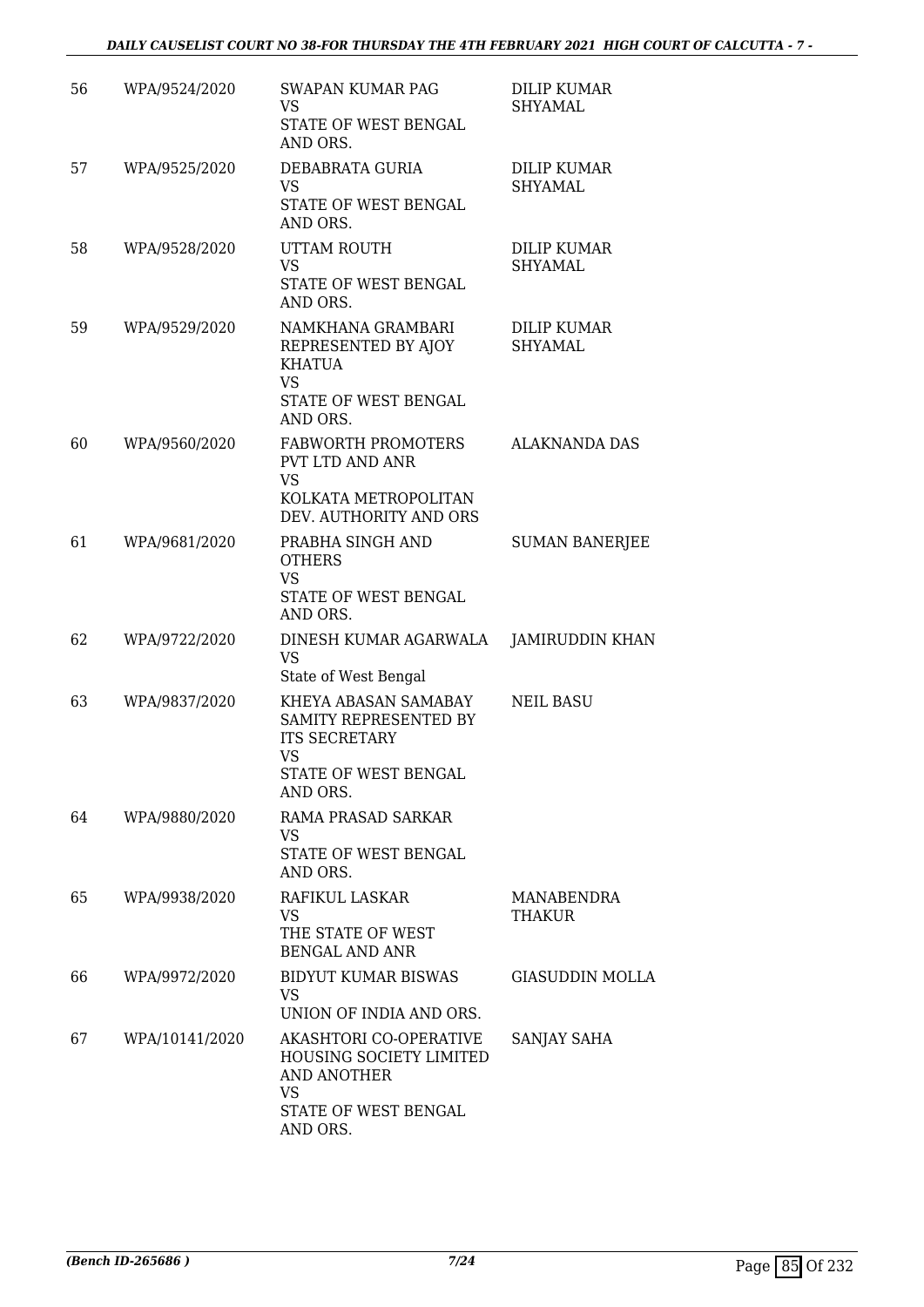| 68 | WPA/10142/2020 | <b>AINUDDIN SEK</b><br>VS.<br>STATE OF WEST BENGAL<br>AND ORS.                                | ARITRA SANKAR RAY            |
|----|----------------|-----------------------------------------------------------------------------------------------|------------------------------|
| 69 | WPA/10143/2020 | KALPANA PAL<br>VS<br>State of West Bengal                                                     | <b>ARITRA SHANKAR</b><br>RAY |
| 70 | WPA/10151/2020 | <b>TAIMINA BIBI</b><br><b>VS</b><br>STATE OF WEST BENGAL<br>AND ORS.                          | ARITRA SHANKAR<br><b>RAY</b> |
| 71 | WPA/10168/2020 | <b>MAJET MONDAL</b><br>VS<br>State of West Bengal                                             | <b>ABDUL MURSHID</b>         |
| 72 | WPA/10170/2020 | ABDUL RASHED MONDAL<br><b>AND OTHERS</b><br>VS<br>STATE OF WEST BENGAL<br>AND ORS.            | <b>ABDUL MURSHID</b>         |
| 73 | WPA/10199/2020 | NIRMAL KUMAR<br><b>CHATTERJEE</b><br><b>VS</b><br>STATE OF WEST BENGAL<br>AND ORS.            | DYUTIMAN BANERJEE            |
| 74 | WPA/10430/2020 | <b>SMTI LAXMI</b><br><b>VS</b><br>THE ANDAMAN AND<br>NICOBAR ADMINISTRATION<br><b>AND ORS</b> | K VIJAY KUMAR                |
| 75 | WPA/10432/2020 | SMTI AMDAMMAL<br><b>VS</b><br>THE ANDAMAN AND<br>NICOBAR ADMINISTRATION<br>AND ORS            | K. VIJAY KUMAR               |
| 76 | WPA/10568/2020 | SANTANU MONDAL<br>VS<br>THE ADDITIONAL LAND<br><b>ACQUISITION OFFICER</b>                     | NITAI CHANDRA<br>SAHA        |
| 77 | WPA/10579/2020 | MD.MAJEDAR RAHAMAN<br>VS<br>STATE OF WEST BENGAL<br>AND ORS.                                  | <b>BISWAJIT SAMANTA</b>      |
| 78 | WPA/10762/2020 | RAJENDRA KUMAR<br><b>BIDASARIA</b><br>VS<br>STATE OF WEST BENGAL<br>AND ORS.                  | SURANJAN SAHA                |
| 79 | WPA/10808/2020 | TAPAN KUMAR MANNA<br><b>VS</b><br>STATE OF WEST BENGAL<br>AND ORS.                            | <b>GOURAB GHOSH</b>          |
| 80 | WPA/10869/2020 | <b>SHANKAR PRAMANICK</b><br>VS<br>STATE OF WEST BENGAL<br>AND ORS.                            | SARBANANDA<br><b>SANYAL</b>  |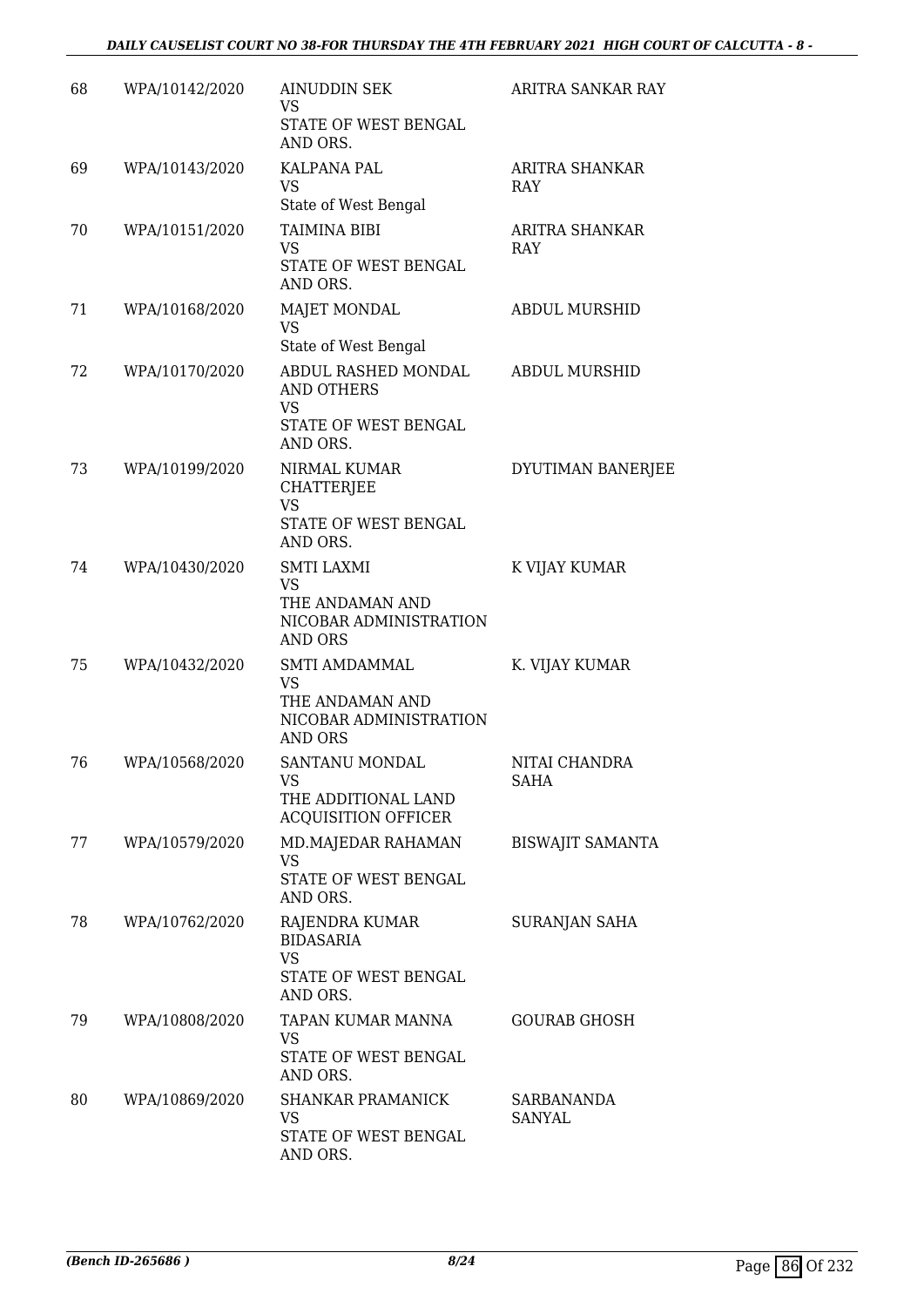| 81 | WPA/10874/2020 | PRADIP MONDAL<br>VS.<br>STATE OF WEST BENGAL<br>AND ORS.                                                                                           | <b>SARBANANDA</b><br>SANYAL             |
|----|----------------|----------------------------------------------------------------------------------------------------------------------------------------------------|-----------------------------------------|
| 82 | WPA/10936/2020 | <b>CHANDRANI BISWAS</b><br>VS<br>STATE OF WEST BENGAL<br>AND ANR.                                                                                  | <b>DEBASISH</b><br><b>CHATTOPADHYAY</b> |
| 83 | WPA/11005/2020 | <b>AMIT GHOSH</b><br>VS<br>UNION OF INDIA AND ORS.                                                                                                 | <b>SOMESH KUMAR</b><br>GHOSH            |
| 84 | WPA/11139/2020 | KRISHNANAGAR ANATH<br>SISHU ASHRAM AND ANR<br><b>VS</b><br>STATE OF WEST BENGAL<br>AND ORS.                                                        | DEB NARAYAN PATRA                       |
| 85 | WPA/11148/2020 | JAYANTA PROSAD ROY<br>VS.<br>STATE OF WEST BENGAL<br>AND ORS.                                                                                      | SAMRAT DEY PAUL                         |
| 86 | WPA/11154/2020 | RATAN MANJURI MANDAL<br><b>VS</b><br>STATE OF WEST BENGAL<br>AND ORS.                                                                              | SRIKUMAR MANDAL                         |
| 87 | WPA/11156/2020 | UTTAM KUMAR MAITY<br>VS<br>STATE OF WEST BENGAL<br>AND ORS.                                                                                        | <b>ABHILASH SINHA</b><br>ROY            |
| 88 | WPA/11224/2020 | <b>GOPAL MUKHERJEE</b><br><b>VS</b><br>UNION OF INDIA AND ORS.                                                                                     | K.M. HOSSAIN                            |
| 89 | WPA/11229/2020 | <b>BIMAL PAL AND ANR</b><br><b>VS</b><br>THE STATE OF WEST<br><b>BENGAL AND ORS</b>                                                                | <b>ABHIJIT SARKAR</b>                   |
| 90 | WPA/11329/2020 | JAITA DAS (NEE ROY)<br>VS<br>WEST BENGAL HOUSING<br><b>INFRASTRUCTURE</b><br><b>DEVELOPMENT</b><br><b>CORPORATION LIMITED</b><br><b>AND OTHERS</b> | PRANATI DAS                             |
| 91 | WPA/11391/2020 | HRISIKESH MAITY AND ORS<br>VS<br>STATE OF WEST BENGAL<br>AND ORS.                                                                                  | SATYAJIT MANDAL                         |
| 92 | WPA/11444/2020 | BISHAN M. AGARWAL<br><b>VS</b><br>UNION OF INDIA AND ORS.                                                                                          | SAYAK RANJAN<br><b>GANGULY</b>          |
| 93 | WPA/11447/2020 | <b>B.M.DEALERS LLP</b><br>VS.<br>UNION OF INDIA AND ORS.                                                                                           | <b>SAYAK RANJAN</b><br><b>GANGULY</b>   |
| 94 | WPA/11453/2020 | <b>B.K. MARCHANTILE LLP</b><br><b>VS</b><br>UNION OF INDIA AND ORS.                                                                                | <b>SAYAK RANJAN</b><br><b>GANGULY</b>   |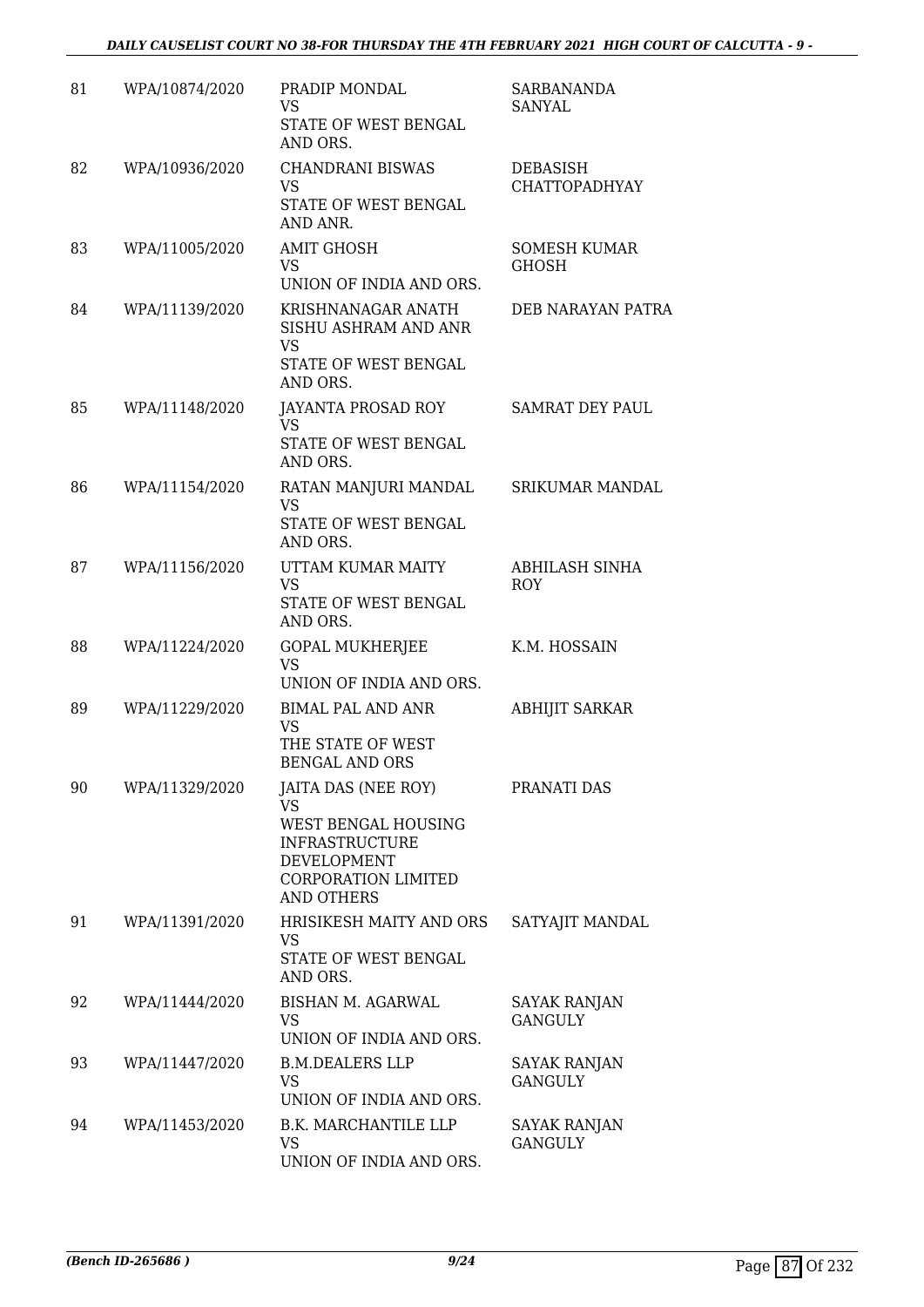| 95  | WPA/11477/2020 | KISHAN M. AGARWAL<br><b>VS</b><br>UNION OF INDIA AND ORS.                                                                      | <b>SAYAN RANJAN</b><br><b>GANGULY</b> |
|-----|----------------|--------------------------------------------------------------------------------------------------------------------------------|---------------------------------------|
| 96  | WPA/11480/2020 | K.K. COMMODITIES LLP<br>(FORMERLY KNOWN AS K.K.<br>COMMODITIES PVT. LTD)<br><b>VS</b>                                          | <b>SAYAK RANJAM</b><br><b>GANGULY</b> |
|     |                | UNION OF INDIA AND ORS.                                                                                                        |                                       |
| 97  | WPA/11483/2020 | <b>B.M.A MERCHANDISE LLP</b><br><b>VS</b>                                                                                      | SAYAK RANJAN<br><b>GANGULY</b>        |
|     |                | UNION OF INDIA AND ORS.                                                                                                        |                                       |
| 98  | WPA/11487/2020 | <b>B.K. MERCHANTILE LLP</b><br><b>VS</b><br>STATE OF WEST BENGAL<br>AND ORS.                                                   | <b>SAYAK RANJAN</b><br><b>GANGULY</b> |
| 99  | WPA/11490/2020 | MANNALAL SUREKA TRUST<br><b>VS</b>                                                                                             | <b>SAYAK RANJAN</b><br><b>GANGULY</b> |
|     |                | UNION OF INDIA AND ORS.                                                                                                        |                                       |
| 100 | WPA/11493/2020 | <b>BISHAN M. AGARWAL</b><br><b>VS</b>                                                                                          | <b>SAYAK RANJAN</b><br><b>GANGULY</b> |
|     |                | UNION OF INDIA AND ORS.                                                                                                        |                                       |
| 101 | WPA/11538/2020 | <b>SATYEN KUAMR THAKUR</b><br>AND ORS<br><b>VS</b><br>UNION OF INDIA AND ORS.                                                  | NILADRI SAHA                          |
| 102 | WPA/11540/2020 | <b>SWAPAN SAMANTA AND</b><br><b>ORS</b><br><b>VS</b>                                                                           | SARBANANDA<br><b>SANYAL</b>           |
|     |                | STATE OF WEST BENGAL<br>AND ORS.                                                                                               |                                       |
| 103 | WPA/11541/2020 | RAHUL AMIN MALLICK<br><b>VS</b><br><b>STATE OF WEST BENGAL</b><br>AND ORS.                                                     | LAKSHMINATH<br><b>BHATTACHARYA</b>    |
| 104 | WPA/11611/2020 | <b>SWAGATA BOSE</b>                                                                                                            | PRASANTA KUMAR                        |
|     |                | VS<br>STATE OF WEST BENGAL<br>AND ORS.                                                                                         | PAKRASHI                              |
| 105 | WPA/11662/2020 | SANJIB KUNDU<br><b>VS</b><br>STATE OF WEST BENGAL<br>AND ORS.                                                                  | <b>SIDHANT</b><br><b>CHOWDHURY</b>    |
| 106 | WPA/11670/2020 | <b>BIBHU BHUSON</b><br>CHAKRABORTY AND ORS                                                                                     | BHASKAR HUTAIT                        |
|     |                | <b>VS</b><br>THE STATE OF WEST<br><b>BENGAL AND ORS</b>                                                                        |                                       |
| 107 | WPA/11694/2020 | PALSON DERMA PVT LTD<br>AND ANR<br><b>VS</b><br>THE COMPENTENT<br>AUTHORITY, URBAN LAND<br>CEILING DEPT, SDO AND<br><b>ORS</b> | ABHIJIT BISWAS                        |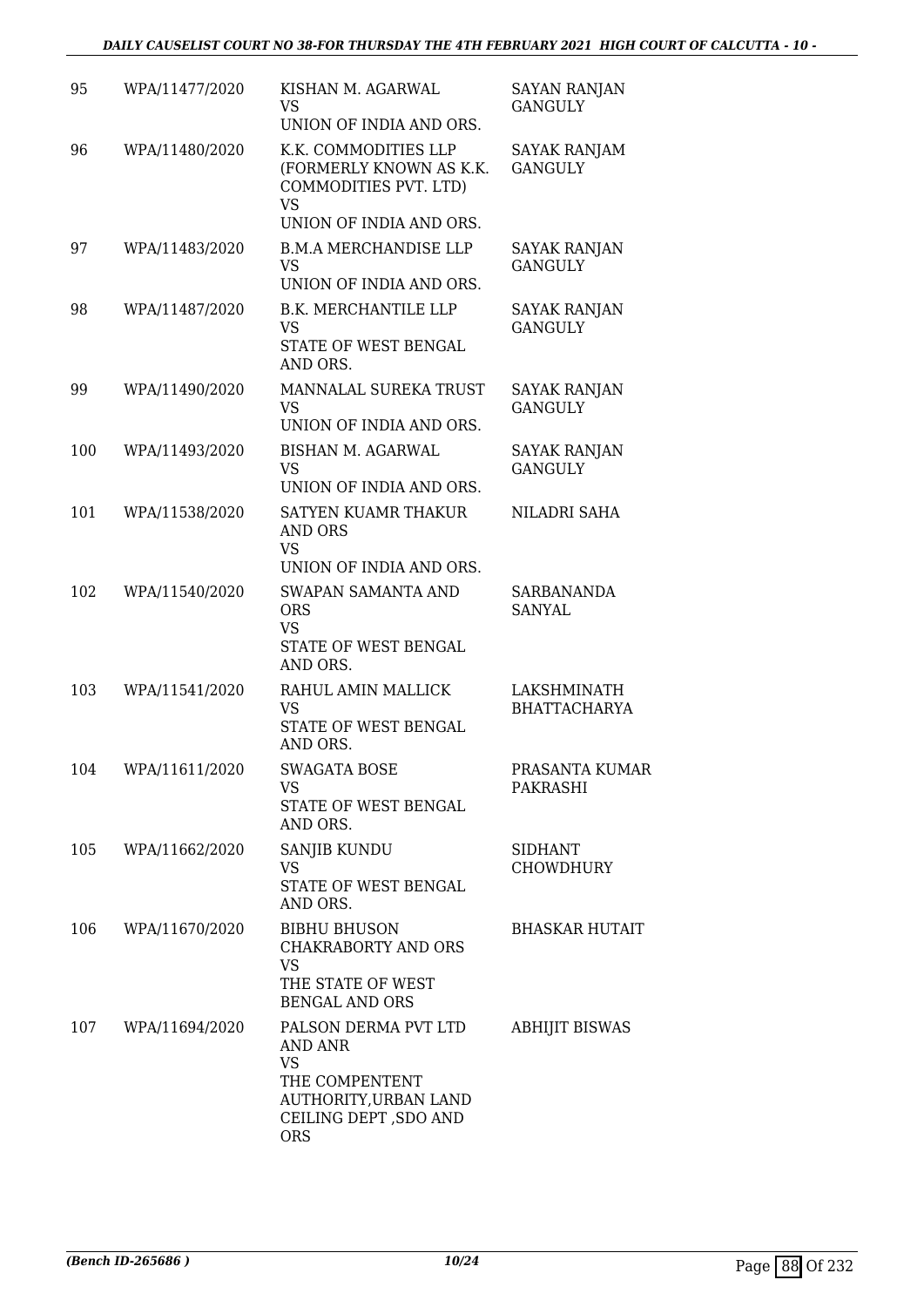| 108 | WPA/11707/2020 | <b>GANGADHAR SAKHA</b><br>VS.<br>STATE OF WEST BENGAL<br>AND ORS.                              | <b>SANJIB KUMAR</b><br><b>GHOSH</b> |
|-----|----------------|------------------------------------------------------------------------------------------------|-------------------------------------|
| 109 | WPA/11742/2020 | TAPAN KUMAR GHOSH<br>VS.<br>THE STATE OF WEST<br><b>BENGAL AND ORS</b>                         | SARBANANDA<br>SANYAL                |
| 110 | WPA/11746/2020 | NURUL ISLAM AND ANR<br><b>VS</b><br>THE STATE OF WEST<br><b>BENGAL AND ORS</b>                 | SARBANANDA<br>SANYAL                |
| 111 | WPA/11750/2020 | MD. LOKMAL HAQUE AND<br>ANR<br><b>VS</b><br>STATE OF WEST BENGAL<br>AND ORS.                   | DYUTIMAN BANERJEE                   |
| 112 | WPA/11775/2020 | BHAKTIPADA GHOSH<br><b>VS</b><br>STATE OF WEST BENGAL<br>AND ORS.                              | SASTHI CHARAN<br><b>DHARA</b>       |
| 113 | WPA/11833/2020 | <b>GOUTAM JANA</b><br><b>VS</b><br>STATE OF WEST BENGAL<br>AND ORS.                            | KRISHNENDU BERA                     |
| 114 | WPA/11837/2020 | M/S SEWANARAYAN<br>KHUBCHAND AND ANR<br><b>VS</b><br>STATE OF WEST BENGAL<br>AND ORS.          | PRANGOPAL DAS                       |
| 115 | WPA/11886/2020 | SUPRIYO GANGULY<br><b>VS</b><br>STATE OF WEST BENGAL<br>AND ORS.                               | JAYASRI<br><b>BHATTACHARYA</b>      |
| 116 | WPA/11900/2020 | PRABIR GHOSHAL<br>VS<br>STATE OF WEST BENGAL<br>AND ORS.                                       | JAYASRI<br><b>BHATTACHARYA</b>      |
| 117 | WPA/11906/2020 | MD. ARIFUL ISLAM ALIAS<br><b>MINTU GOLDER</b><br><b>VS</b><br>STATE OF WEST BENGAL<br>AND ORS. | MD. YOUNUS<br><b>MONDAL</b>         |
| 118 | WPA/11919/2020 | MD. MUCHA MONDAL<br><b>VS</b><br>STATE OF WEST BENGAL<br>AND ORS.                              | MD. YOUNUS<br><b>MONDAL</b>         |
| 119 | WPA/11931/2020 | RABIUL RAHAMAN<br>VS<br>STATE OF WEST BENGAL<br>AND ORS.                                       | SK. NIZAMUDDIN                      |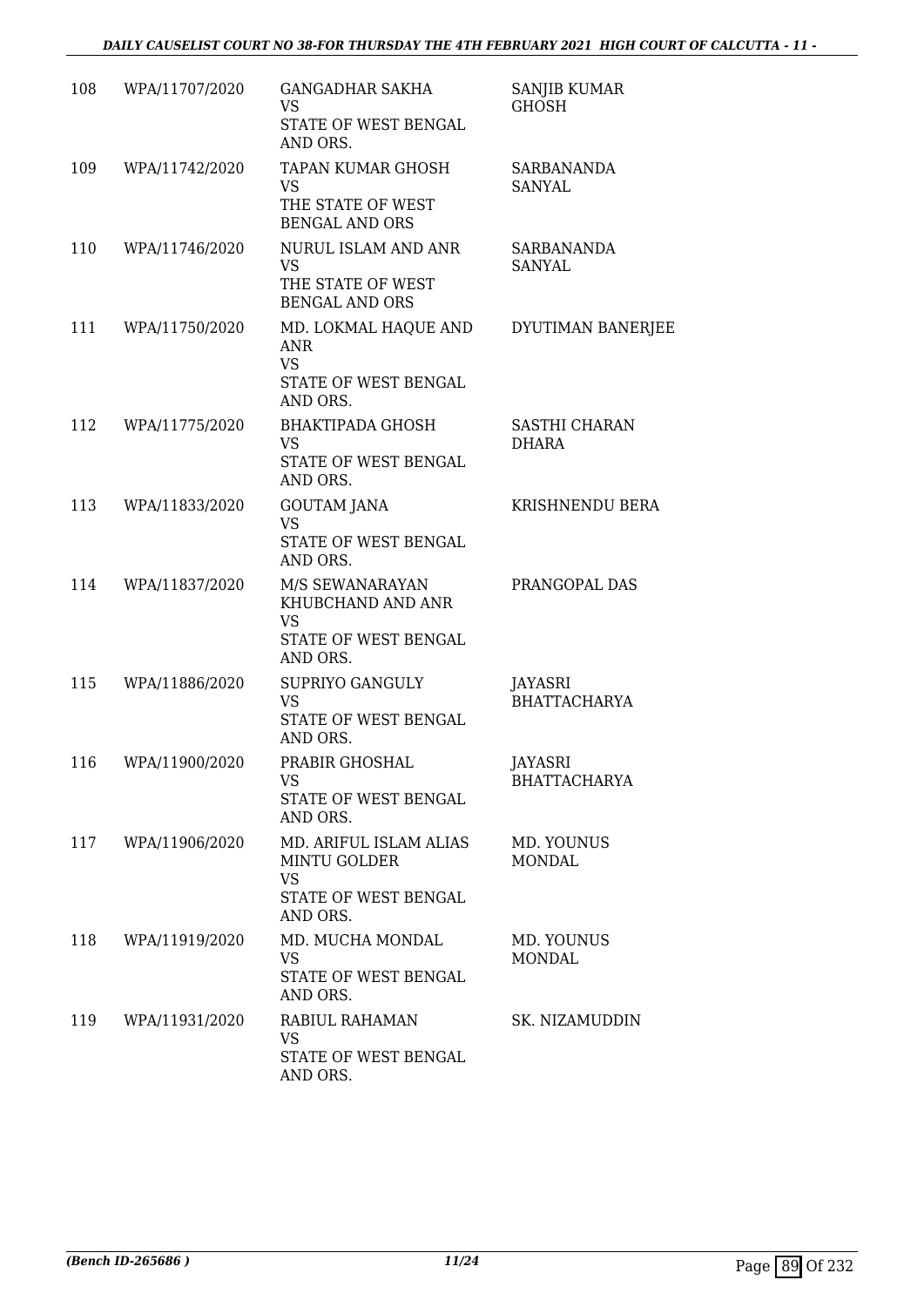|     | 120 WPA/11943/2020 | VIDYANANDA<br><b>CHAKRABORTY</b><br><b>VS</b><br>STATE OF WEST BENGAL                                                                  | <b>BISWAJIT</b><br><b>CHOWDHURY</b>  |
|-----|--------------------|----------------------------------------------------------------------------------------------------------------------------------------|--------------------------------------|
|     |                    | AND ORS.                                                                                                                               |                                      |
| 121 | WPA/91/2021        | SANJAY SAHA AND ANR<br>VS<br>THE STATE OF WEST<br><b>BENGAL AND ORS</b>                                                                | PRASENJIT SAHA                       |
| 122 | WPA/119/2021       | NARAYAN MOSKARA<br>VS.                                                                                                                 | MANIKA SARKAR                        |
|     |                    | STATE OF WEST BENGAL<br>AND ORS.                                                                                                       |                                      |
| 123 | WPA/126/2021       | ARDHENDU SEKHAR RANA<br>VS.                                                                                                            | PRIYANKA SAHA                        |
| 124 | WPA/218/2021       | UNION OF INDIA AND ORS.<br>SHAMBHU CHANDRA DAS<br>AND ANR<br>VS<br>THE BOARD OF TRUSTEES<br>FOR THE PORT OF<br><b>CALCUTTA AND ORS</b> | AJAY DEBNATH                         |
| 125 | WPA/255/2021       | MANWAR ALI MOLLA<br><b>VS</b><br>STATE OF WEST BENGAL<br>AND ORS.                                                                      | <b>SOUNAK</b><br><b>BHATTACHARYA</b> |
| 126 | WPA/296/2021       | STATE BANK OF INDIA<br><b>VS</b><br>STATE OF WEST BENGAL<br>AND ORS.                                                                   | OM NARAYAN RAI                       |
| 127 | WPA/600/2021       | DWARIKA NATH MONDAL<br>VS<br>STATE OF WEST BENGAL<br>AND ORS.                                                                          | SANDIPAN PAL                         |
| 128 | WPA/689/2021       | KRISHNA DAS AND OTHERS<br>VS<br>STATE OF WEST BENGAL<br>AND ORS.                                                                       | DYUTIMAN BANERJEE                    |
| 129 | WPA/706/2021       | RANJIT KUMAR BISWAS<br><b>ALIAS RANJIT BISWAS</b><br><b>VS</b><br>STATE OF WEST BENGAL<br>AND ORS                                      | TIMIR BARAN SAHA                     |
| 130 | WPA/761/2021       | FANIBHUSAN HALDER AND<br><b>ORS</b><br><b>VS</b><br>STATE OF WEST BENGAL<br>AND ORS.                                                   | LAKSHMINATH<br><b>BHATTACHARYA</b>   |
| 131 | WPA/788/2021       | NIKHILESH BHOWMICK<br>VS<br>STATE OF WEST BENGAL<br>AND ORS.                                                                           | <b>SOURAV MONDAL</b>                 |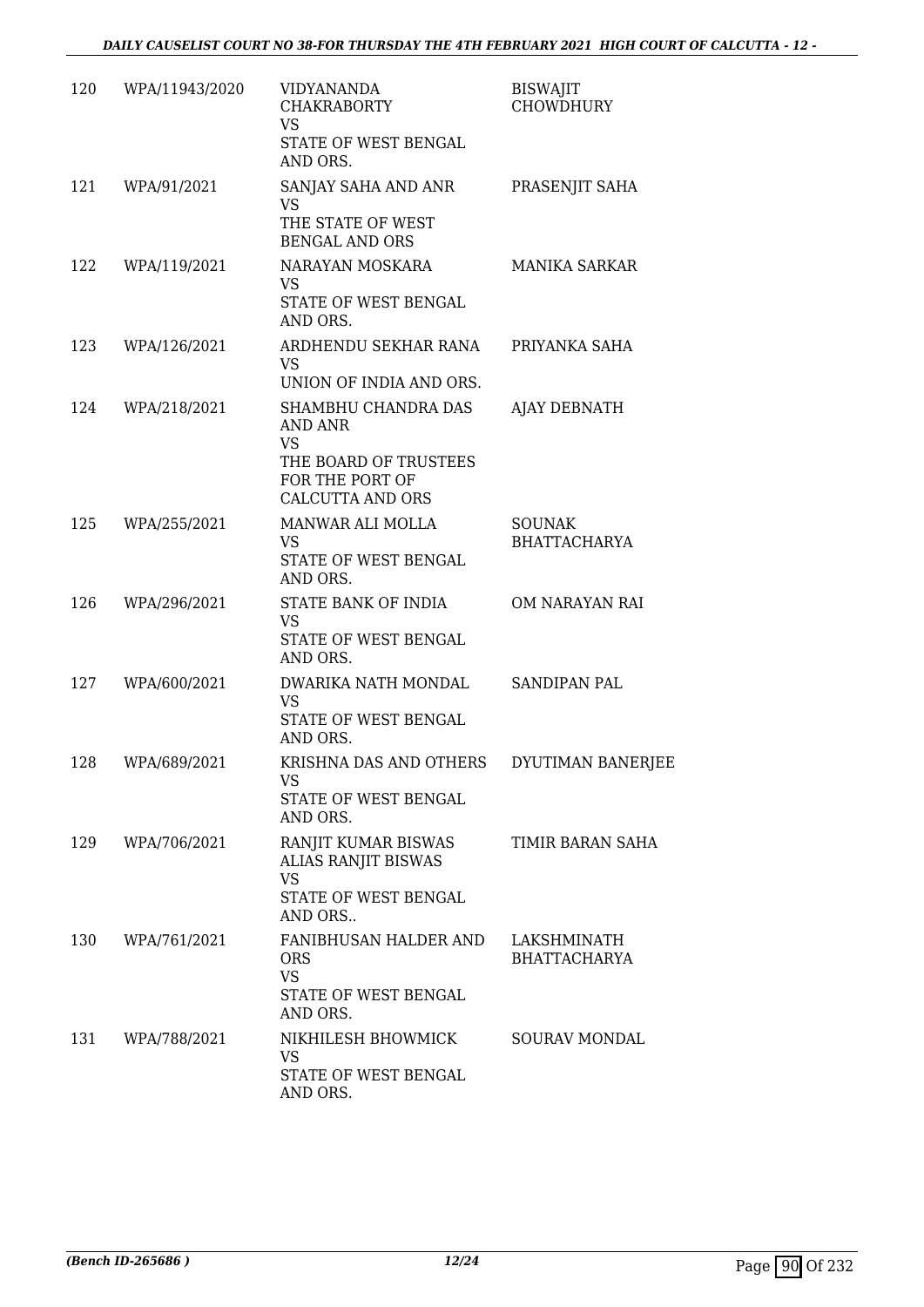| 132 | WPA/958/2021  | BLUECHIP PROJECTS PVT.<br>LTD.<br><b>VS</b><br>STATE OF WEST BENGAL<br>AND ORS.           | REKHA GHOSH                         |
|-----|---------------|-------------------------------------------------------------------------------------------|-------------------------------------|
| 133 | WPA/993/2021  | <b>SUDHIR PADA DAWN</b><br>VS.<br>Union of India                                          | <b>BISWAPRIYA</b><br><b>SAMANTA</b> |
| 134 | WPA/1061/2021 | KANTA CHARAN DAS AND<br><b>ORS</b><br><b>VS</b><br>STATE OF WEST BENGAL<br>AND ORS.       | RANJAN KUMAR KALI                   |
| 135 | WPA/1214/2021 | <b>EMAMUDDIN MOMIN</b><br>VS<br>STATE OF WEST BENGAL<br>AND ORS.                          | TANUSRI SANTRA                      |
| 136 | WPA/1242/2021 | M/S CORONA STEEL<br>INDUSTRY PVT. LTD<br><b>VS</b><br>STATE OF WEST BENGAL<br>AND ORS.    | PAWAN KUMAR<br><b>JAJODIA</b>       |
| 137 | WPA/1386/2021 | <b>SUSHRUTA DUTTA</b><br><b>VS</b><br>UNION OF INDIA AND ORS.                             | SOUMYAJIT DAS<br><b>MAHAPATRA</b>   |
| 138 | WPA/1389/2021 | <b>SAGAR DUTTA</b><br><b>VS</b><br>UNION OF INDIA AND ORS.                                | SOUMYAJIT DAS<br><b>MAHAPATRA</b>   |
| 139 | WPA/1392/2021 | TARUN KUMAR DUTTA<br><b>VS</b><br>UNION OF INDIA AND ORS.                                 | SOUMYAJIT DAS<br><b>MAHAPATRA</b>   |
| 140 | WPA/1451/2021 | SARAT CHANDRA KANJI<br>AND ANOTHER<br>VS<br>STATE OF WEST BENGAL<br>AND ORS.              | PRABIR MAJI                         |
| 141 | WPA/1545/2021 | RABINDRA SEVA BHARATI<br>AND ANOTHER<br><b>VS</b><br>UNION OF INDIA AND ORS.              | SIDDHARTHA ROY                      |
| 142 | WPA/1585/2021 | A.RAMASWAMY<br>VS<br>THE TEHSILDAR                                                        | <b>ANJILI NAG</b>                   |
| 143 | WPA/1783/2021 | PANCHANAN<br>MUKHOPADHYAY<br>@MUKHERJEE AND ANR<br>VS<br>STATE OF WEST BENGAL<br>AND ORS. | <b>SUPREEM NASKAR</b>               |
| 144 | WPA/1992/2021 | DIPAK KAR<br>VS.<br>STATE OF WEST BENGAL<br>AND ORS.                                      | <b>ASHOK KUMAR</b><br>SINGH         |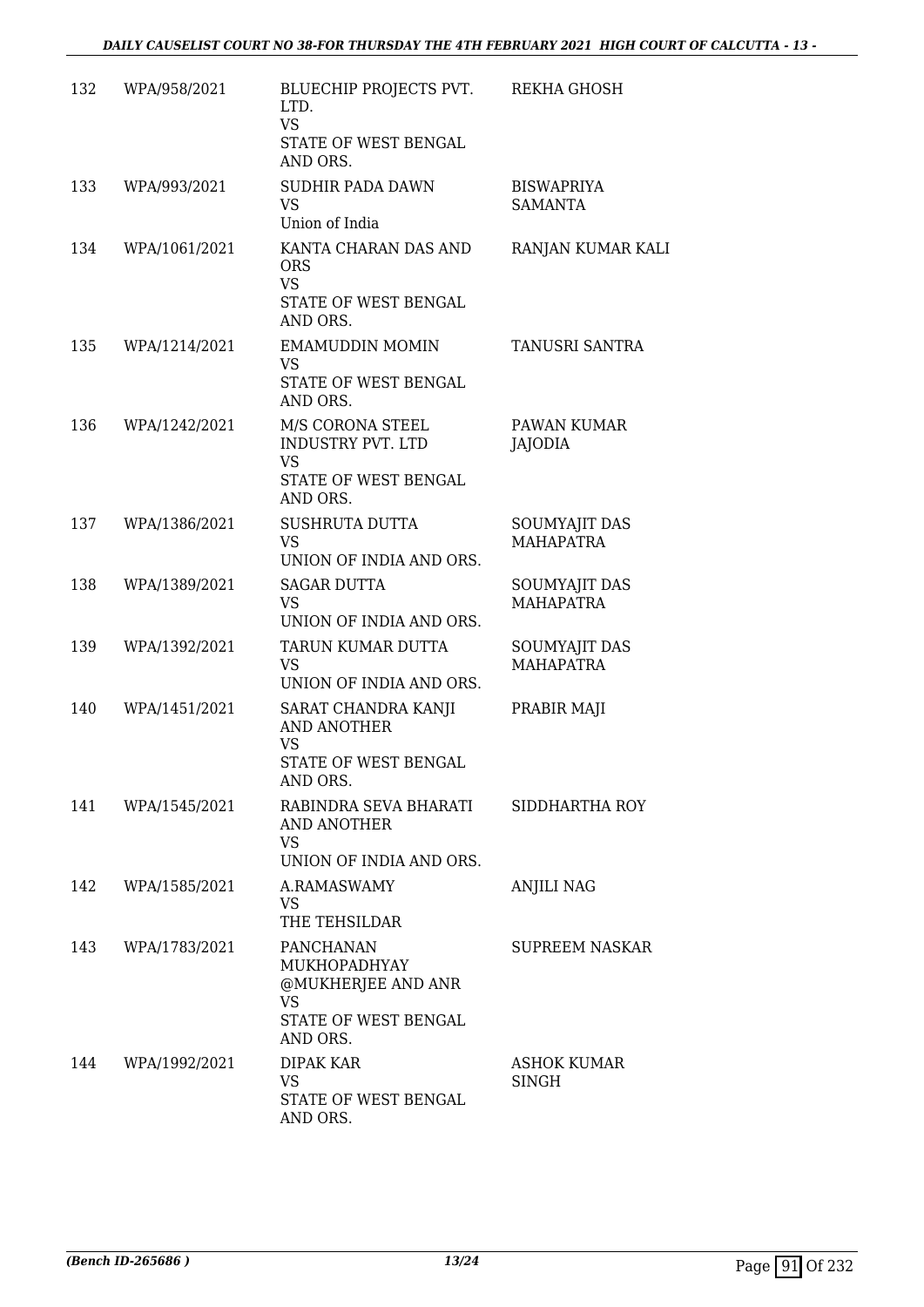| 145 | WPA/1999/2021 | <b>SUBHAS CHANDRA KAR</b><br><b>VS</b><br>STATE OF WEST BENGAL<br>AND ORS.                      | <b>ASHOK KUMAR</b><br>SINGH           |
|-----|---------------|-------------------------------------------------------------------------------------------------|---------------------------------------|
| 146 | WPA/2001/2021 | ARUN KR DUTTA ALIAS<br>ARUN DUTTA AND ORS<br><b>VS</b>                                          | ANIRBAN SAHA                          |
|     |               | UNION OF INDIA AND ORS.                                                                         |                                       |
| 147 | WPA/2005/2021 | DIPALI MAJI<br><b>VS</b>                                                                        | ANIRBAN SAHA                          |
| 148 | WPA/2007/2021 | UNION OF INDIA AND ORS.<br>SANATAN PRAMANIK AND<br>ORS.<br><b>VS</b><br>UNION OF INDIA AND ORS. | ANIRBAN SAHA                          |
| 149 | WPA/2009/2021 | <b>MAMATA NATH</b><br><b>VS</b><br>UNION OF INDIA AND ORS.                                      | <b>AVIROOP</b><br><b>BHATTACHARYA</b> |
| 150 | WPA/2014/2021 | <b>MANIK PRAMANIK</b><br><b>VS</b>                                                              | ANIRBAN SAHA                          |
|     |               | UNION OF INDIA AND ORS.                                                                         |                                       |
| 151 | WPA/2075/2021 | DIPALI BAR<br><b>VS</b><br>STATE OF WEST BENGAL<br>AND ORS.                                     | TANUSHRI SANTRA                       |
| 152 | WPA/2323/2021 | PRABHAT DALAI<br><b>VS</b><br>State of West Bengal                                              | ANINDITA AUDDY<br>(DAS)               |
| 153 | WPA/2349/2021 | NITYAGOPAL GHOSH AND<br><b>OTHERS</b><br><b>VS</b><br>STATE OF WEST BENGAL                      | <b>ANIRBAN DAS</b>                    |
| 154 | WPA/2372/2021 | AND ORS.<br>RADHA RANI MISHRA<br>VS —<br>STATE OF WEST BENGAL<br>AND ORS.                       | <b>JOYEE MAITI</b>                    |
| 155 | WPA/2384/2021 | <b>RAJU PAL</b><br><b>VS</b><br>STATE OF WEST BENGAL<br>AND ORS.                                | RAJ DIP RAY                           |
| 156 | WPA/2389/2021 | RADHESHYAM GHOSH<br><b>VS</b><br>STATE OF WEST BENGAL<br>AND ORS.                               | MD. YOUNUSH<br><b>MONDAL</b>          |
| 157 | WPA/2392/2021 | <b>HARAN MONDAL</b><br><b>VS</b><br>STATE OF WEST BENGAL<br>AND ORS.                            | <b>AMIT SHARMA</b>                    |
| 158 | WPA/2441/2021 | RAFIKUL ISLAM AND ANR<br>VS<br>STATE OF WEST BENGAL<br>AND ORS.                                 | MD YOUNUSH<br><b>MONDAL</b>           |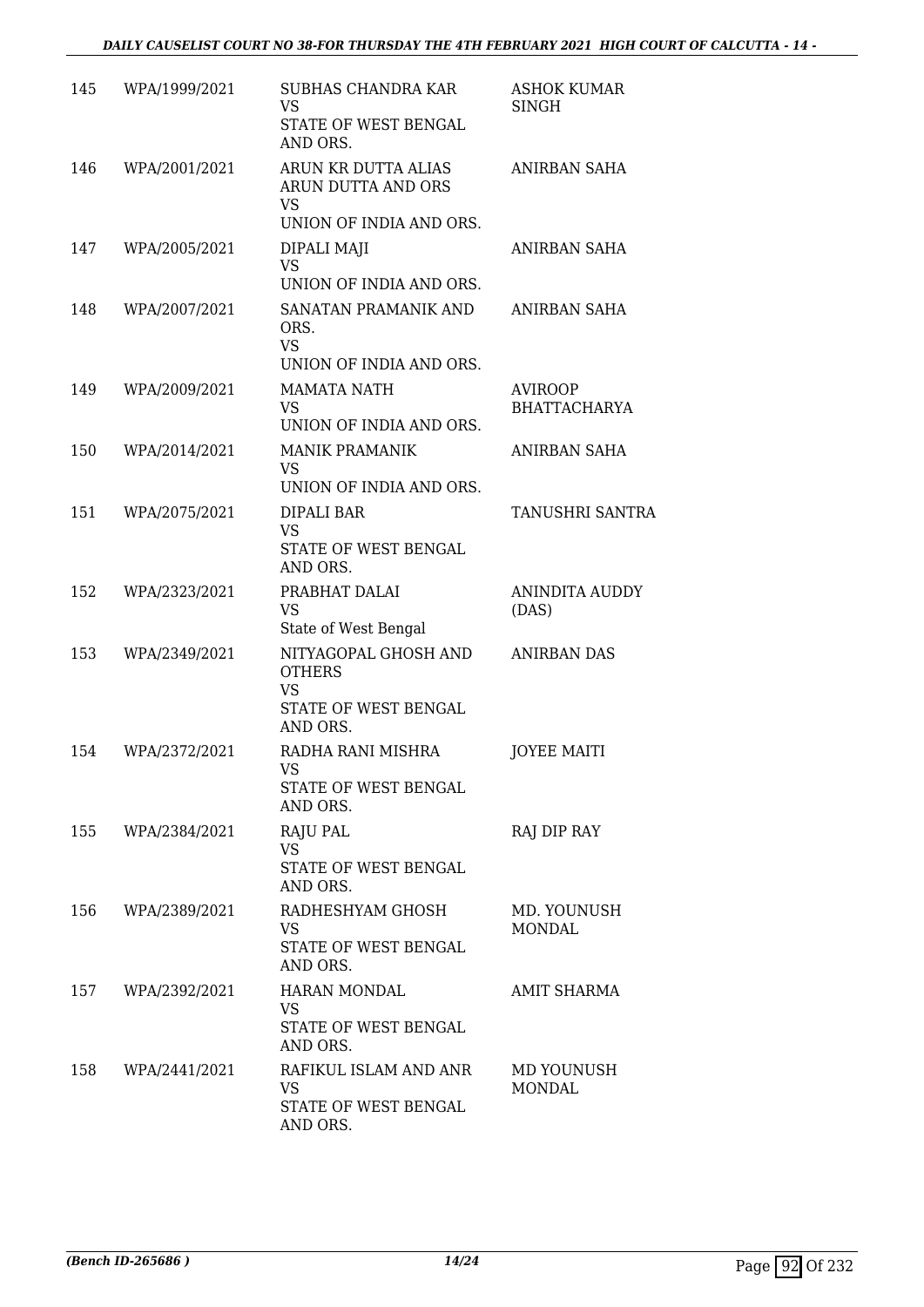| 159 | WPA/2505/2021 | KESHAB DAS AND ANR.<br>VS<br>STATE OF WEST BENGAL<br>AND ORS.                                        | SUBHAS CH. DUTTA                     |
|-----|---------------|------------------------------------------------------------------------------------------------------|--------------------------------------|
| 160 | WPA/2528/2021 | <b>GEETA GHOSH</b><br>VS<br><b>BISVA BHARATI AND ORS</b>                                             | ARINDAM GUHA                         |
| 161 | WPA/2575/2021 | <b>BINAYAK BAIDYA</b><br>VS<br>STATE OF WEST BENGAL<br>AND ORS.                                      | <b>MALAY</b><br><b>BHATTACHARYYA</b> |
| 162 | WPA/2776/2021 | SAILESWAR PANDEY AND<br><b>OTHERS</b><br><b>VS</b><br>STATE OF WEST BENGAL<br>AND ORS.               | PANCHANAN HAJRA                      |
| 163 | WPA/2779/2021 | PANCHUGOPAL ROY<br>@PANCHU ROY AND<br><b>OTHERS</b><br><b>VS</b><br>STATE OF WEST BENGAL<br>AND ORS. | PANCHANAN ROY                        |
| 164 | WPA/2780/2021 | APARNA PRASAD PANDEY<br>AND OTHERS<br><b>VS</b><br>STATE OF WEST BENGAL<br>AND ORS.                  | PANCHANAN HAJRA                      |
| 165 | WPA/2793/2021 | HARADHAN POREL AND<br><b>ORS</b><br>VS<br>STATE OF WEST BENGAL<br>AND ORS.                           | PANCHANAN HAJRA                      |
| 166 | WPA/2830/2021 | MENOKA MANNA AND ORS<br><b>VS</b><br>STATE OF WEST BENGAL<br>AND ORS.                                | PANCHANAN HAZRA                      |
| 167 | WPA/2842/2021 | MONOMOHAN PANDEY AND PANCHANAN HAJRA<br><b>ORS</b><br><b>VS</b><br>STATE OF WEST BENGAL<br>AND ORS.  |                                      |
| 168 | WPA/2845/2021 | CHINTAMONI GHOSH AND<br><b>ORS</b><br><b>VS</b><br>STATE OF WEST BENGAL<br>AND ORS.                  | PANCHANAN HAJRA                      |
| 169 | WPA/2849/2021 | CHANDRA SEKHAR GHOSH<br>VS<br>STATE OF WEST BENGAL<br>AND ORS.                                       | PANCHANAN HAJRA                      |
| 170 | WPA/3000/2021 | <b>IMRANA BEGAM</b><br>VS<br>STATE OF WEST BENGAL<br>AND ORS.                                        | ROBIUL ISLAM                         |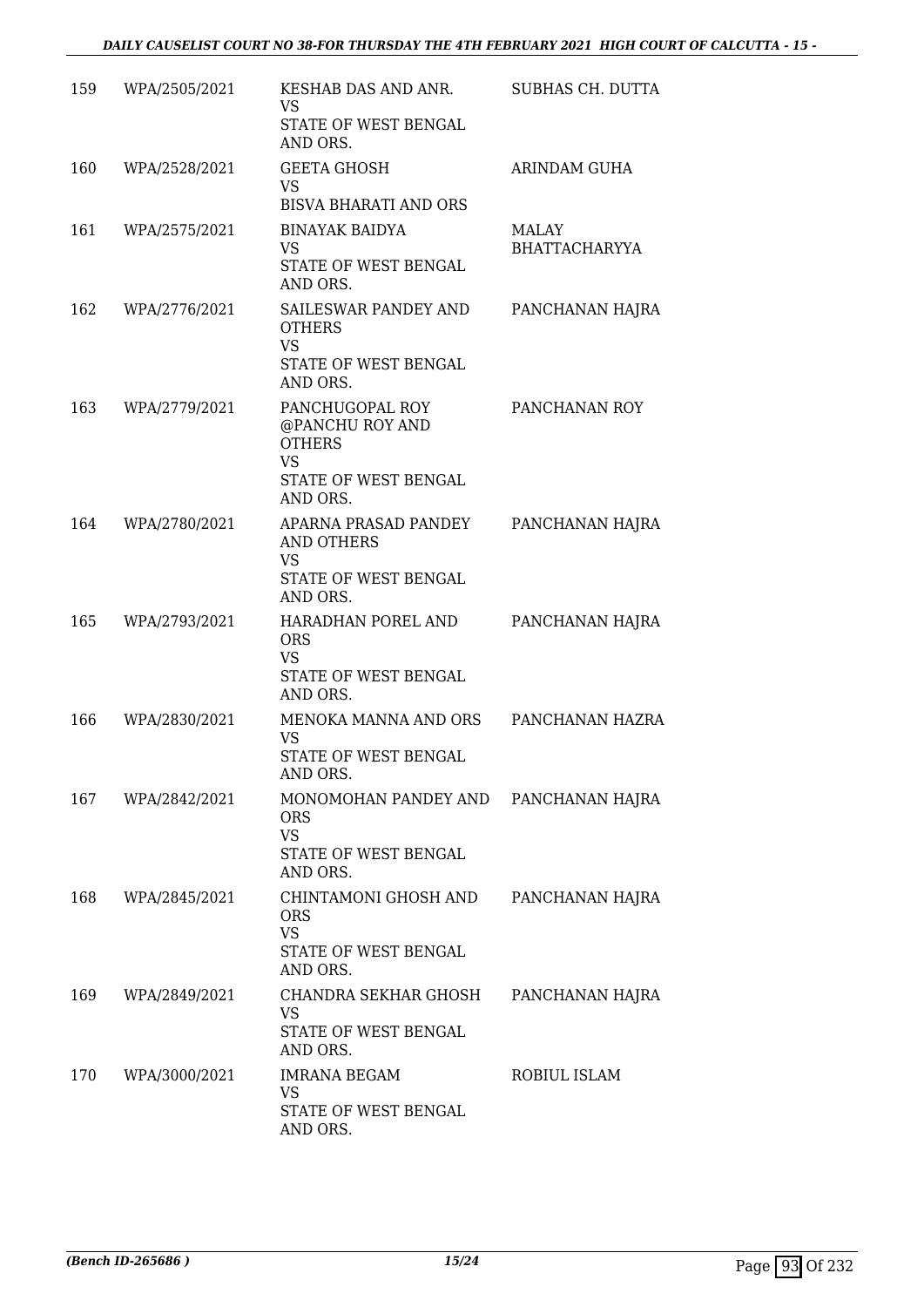| 171 | WPA/3074/2021                            | <b>ABANTI GIRI</b><br><b>VS</b>                   | <b>BALARAM PANDIT</b> |
|-----|------------------------------------------|---------------------------------------------------|-----------------------|
|     |                                          | STATE OF WEST BENGAL<br>AND ORS.                  |                       |
| 172 | WPA/3387/2021                            | SUSANTA KUMAR DAS<br><b>VS</b>                    | DEVDUTTA PATHAK       |
|     |                                          | STATE OF WEST BENGAL<br>AND ORS.                  |                       |
|     |                                          | <b>ADJOURNED MOTIONS</b>                          |                       |
| 173 | WPA/2260/2014                            | KASHINATH ROY<br><b>VS</b>                        | <b>ARUN NASKAR</b>    |
|     |                                          | STATE OF WEST BENGAL &<br>ORS.                    |                       |
|     | IA NO: CAN/1/2019(Old No:CAN/10015/2019) |                                                   |                       |
| 174 | WPA/31112/2014                           | <b>USMAN GHANI</b><br>VS.                         | TANUSRI SANTRA        |
|     |                                          | STATE OF WEST BENGAL &<br><b>ORS</b>              |                       |
| 175 | WPA/31113/2014                           | HAZI JAAN MOHAMMAD<br><b>VS</b>                   | TANUSRI SANTRA        |
|     |                                          | STATE OF WEST BENGAL &<br><b>ORS</b>              |                       |
| 176 | WPA/16787/2015                           | NAJRUL ISLAM<br><b>VS</b>                         | TANUSRI SANTRA        |
|     |                                          | STATE OF WEST BENGAL &<br><b>ORS</b>              |                       |
| 177 | WPA/11596/2016                           | RABINDRA NATH<br>MAJUMDER & ORS                   | <b>TANUSRI SANTRA</b> |
|     |                                          | <b>VS</b><br>STATE OF WEST BENGAL &<br><b>ORS</b> |                       |
| 178 | WPA/15012/2017                           | JAJNESWAR DE & ORS<br><b>VS</b>                   | ATRAYEE DE            |
|     |                                          | STATE OF WEST BENGAL &<br><b>ORS</b>              |                       |
| 179 | WPA/20259/2017                           | PANCHANAN DAS & ORS<br><b>VS</b>                  | TANUSRI SANTRA        |
|     |                                          | <b>STATE OF WEST BENGAL &amp;</b><br><b>ORS</b>   |                       |
| 180 | WPA/20262/2017                           | NIMAI DAS & ANR<br><b>VS</b>                      | TANUSRI SANTRA        |
|     |                                          | STATE OF WEST BENGAL &<br><b>ORS</b>              |                       |
| 181 | WPA/26347/2017                           | SUBHAS CHANDRA DEY<br><b>VS</b>                   | S DEY                 |
|     |                                          | STATE OF WEST BENGAL &<br><b>ORS</b>              |                       |
| 182 | WPA/26348/2017                           | CHIDAM GHOSH<br>VS                                | S DEY                 |
|     |                                          | STATE OF WEST BENGAL &<br><b>ORS</b>              |                       |
| 183 | WPA/26350/2017                           | SUBHAS CHANDRA NAG<br><b>VS</b>                   | SUBINAY DEY           |
|     |                                          | STATE OF WEST BENGAL &<br><b>ORS</b>              |                       |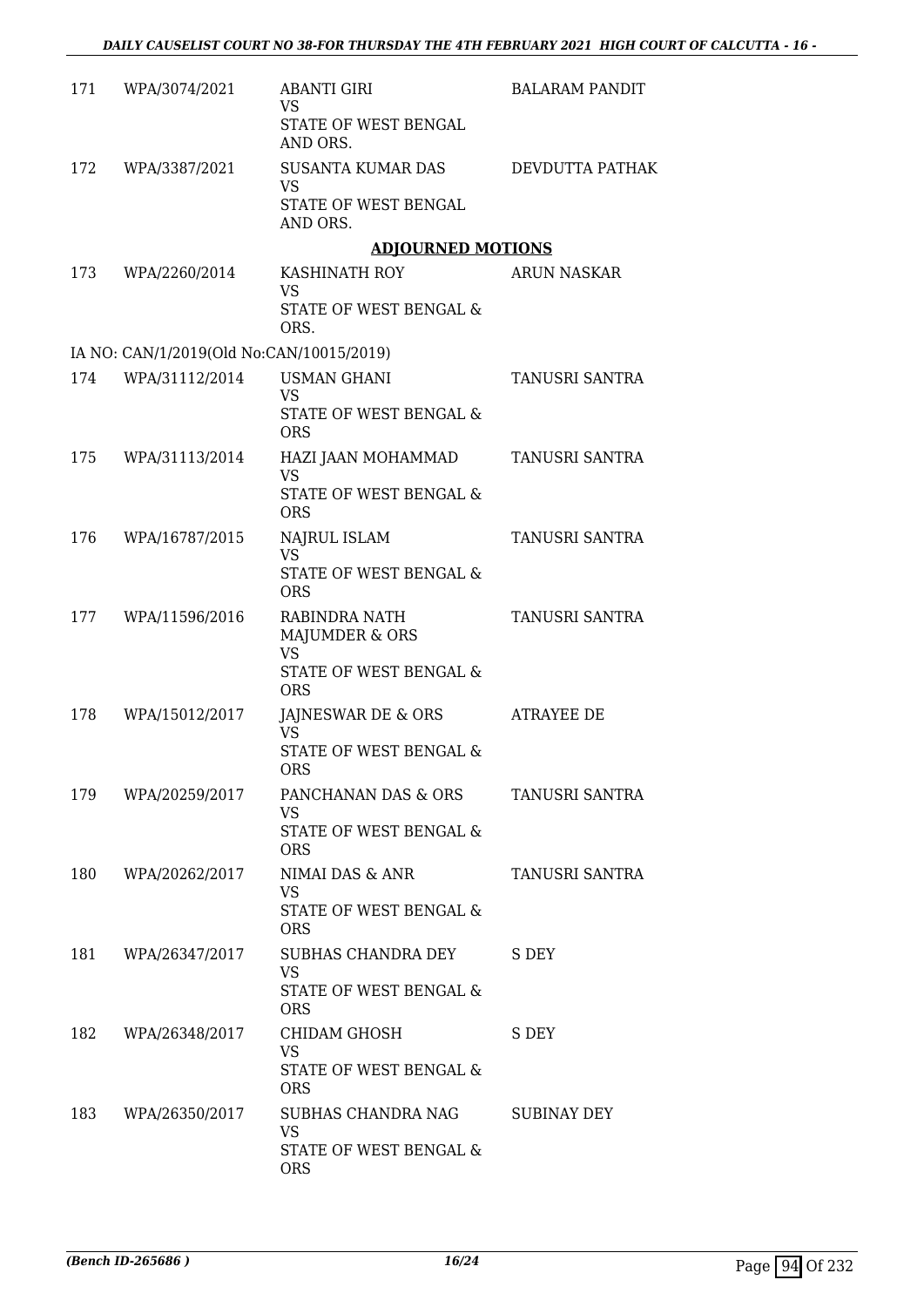| 184 | WPA/26352/2017                          | ASHUDEB ROY<br><b>VS</b>                          | <b>SUBINAY DEY</b>                |
|-----|-----------------------------------------|---------------------------------------------------|-----------------------------------|
|     |                                         | STATE OF WEST BENGAL &<br><b>ORS</b>              |                                   |
| 185 | WPA/26476/2017                          | ZARINA RESHMA & ORS                               | NILOFER SIDDIQUE                  |
|     |                                         | VS.<br>STATE OF WEST BENGAL &<br><b>ORS</b>       | ALAM                              |
| 186 | WPA/1155/2018                           | JAMUNA GHOSH<br><b>VS</b>                         | <b>SUBINAY DEY</b>                |
|     |                                         | STATE OF WEST BENGAL &<br><b>ORS</b>              |                                   |
| 187 | WPA/1162/2018                           | KAMALA KANTA BARMAN<br><b>VS</b>                  | <b>SUBINAY DEY</b>                |
|     |                                         | STATE OF WEST BENGAL &<br><b>ORS</b>              |                                   |
| 188 | WPA/1164/2018                           | ENESH CHANDRA BARMAN<br><b>VS</b>                 | S. DEY                            |
|     |                                         | STATE OF WEST BENGAL &<br><b>ORS</b>              |                                   |
| 189 | WPA/1185/2018                           | SHIBANI GHOSH<br><b>VS</b>                        | PRATIP KUMAR<br><b>CHATTERJEE</b> |
|     |                                         | STATE OF WEST BENGAL<br>&ORS                      |                                   |
| 190 | WPA/8008/2018                           | BHARAT CHANDRA<br><b>BARMAN</b>                   | <b>SUBINAY DEY</b>                |
|     |                                         | <b>VS</b><br>STATE OF WEST BENGAL &<br><b>ORS</b> |                                   |
| 191 | WPA/8009/2018                           | NIKHIL SARKAR<br><b>VS</b>                        | <b>SUBINAY DEY</b>                |
|     |                                         | STATE OF WEST BENGAL &<br><b>ORS</b>              |                                   |
| 192 | WPA/9307/2018                           | KAMAL CHANDRA ROY<br>VS                           | <b>SUBINAY DEY</b>                |
|     |                                         | STATE OF WEST BENGAL &<br><b>ORS</b>              |                                   |
| 193 | WPA/3151/2019                           | ANINDYA KUMAR<br><b>CHATTOPADHYAY</b>             | ANINDYA BOSE                      |
|     |                                         | VS<br>STATE OF WEST BENGAL &                      |                                   |
|     |                                         | <b>ORS</b>                                        |                                   |
|     | IA NO: CAN/1/2020                       |                                                   |                                   |
| 194 | WPA/3457/2019                           | GOPAL JHUNJHUNWALA &<br><b>ORS</b><br><b>VS</b>   | ARINDAM DAS                       |
|     |                                         | STATE OF WEST BENGAL &<br><b>ORS</b>              |                                   |
|     | IA NO: CAN/1/2020(Old No:CAN/3850/2020) |                                                   |                                   |
| 195 | WPA/4336/2019                           | UTPAL MONDAL & ORS<br><b>VS</b>                   | TANUSRI SANTRA                    |
|     |                                         | STATE OF WEST BENGAL &<br><b>ORS</b>              |                                   |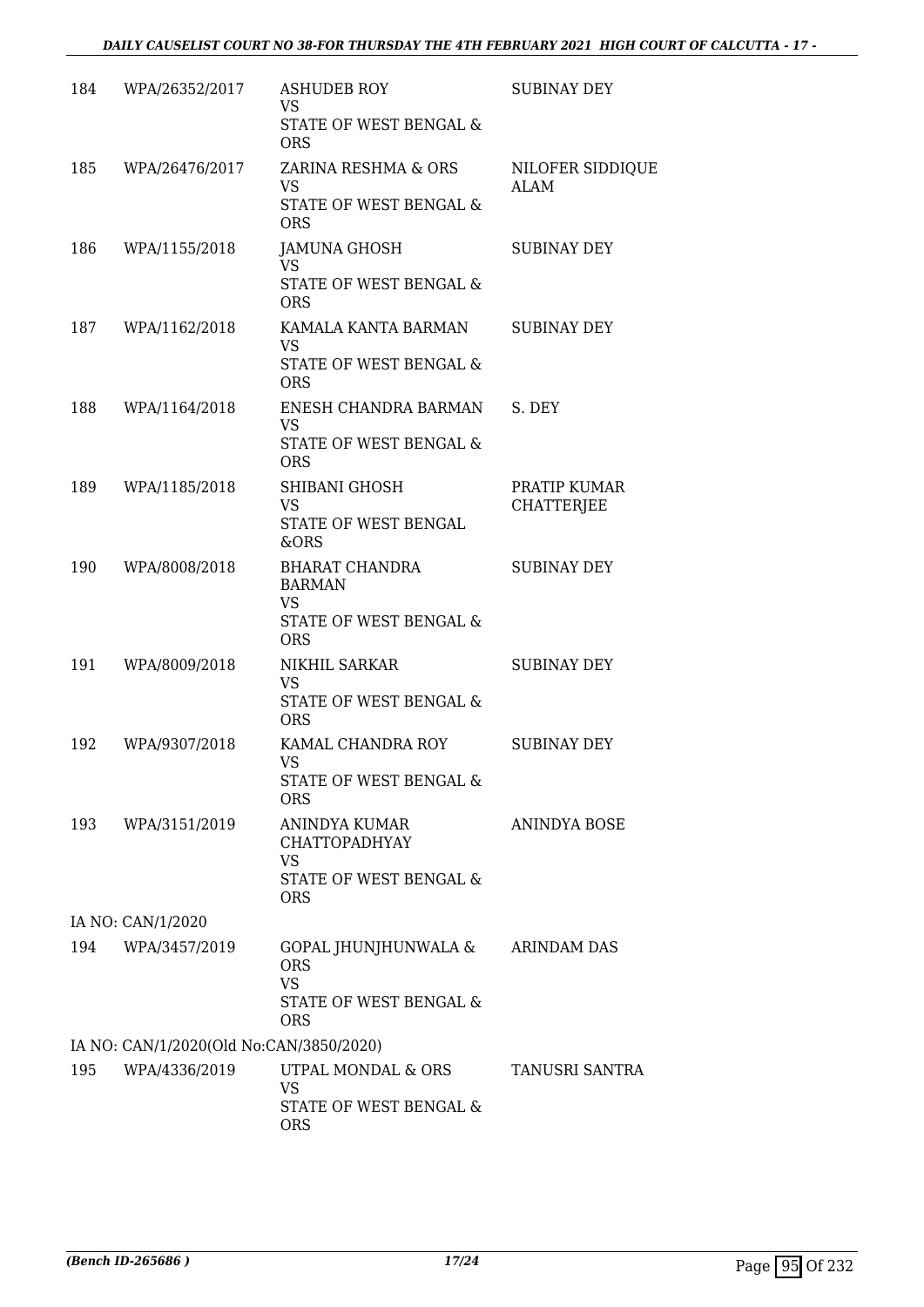| 196 | WPA/5157/2019                 | <b>RABINDRANATH</b><br><b>CHAKRABORTY &amp; ORS</b><br>VS<br>STATE OF WEST BENGAL &<br><b>ORS</b> | TANUSRI SANTRA        |
|-----|-------------------------------|---------------------------------------------------------------------------------------------------|-----------------------|
|     | IA NO: CAN/1/2021             |                                                                                                   |                       |
| 197 | WPA/16818/2019                | R.B.DEALERS PVT. LTD. &<br>INCORPORATED COMPANY<br><b>VS</b><br>UNION OF INDIA & ORS              | TANUSRI SANTRA        |
| 198 | WPA/312/2020                  | SUTAPA GUCHHAIT & ANR<br>VS<br>STATE OF WEST BENGAL &<br><b>ORS</b>                               | PANCHANAN HAJRA       |
| 199 | WPA/1393/2020                 | BILWADAL NANDI & ORS<br>VS<br>STATE OF WEST BENGAL &<br><b>ORS</b>                                | PANCHANAN HAJRA       |
| 200 | WPA/1403/2020                 | KIRITI BHUSAN NANDI &<br><b>ORS</b><br><b>VS</b><br>STATE OF WEST BENGAL &<br><b>ORS</b>          | PANCHANAN HAJRA       |
| 201 | WPA/1408/2020                 | NIKHIL KUNDU & ORS<br><b>VS</b><br>STATE OF WEST BENGAL &<br><b>ORS</b>                           | PANCHANAN HAJRA       |
| 202 | WPA/1410/2020                 | CHAMPA MAJI & ANR<br>VS<br>STATE OF WEST BENGAL &<br><b>ORS</b>                                   | PANCHANAN HAJRA       |
| 203 | WPA/3131/2020                 | SUKHA RANJAN DAS & ORS<br><b>VS</b><br>STATE OF WEST BENGAL &<br><b>ORS</b>                       | PARIKSHIT GOSWAMI     |
| 204 | WPA/3176/2020                 | HIMANGSHU DUTTA & ORS<br>VS<br>STATE OF WEST BENGAL &<br><b>ORS</b>                               | TARA PADA DAS         |
| 205 | WPA/3193/2020                 | SUVENDU BIKASH MONDAL<br>@ SUVENDU MONDAL<br>VS<br>STATE OF WEST BENGAL &<br><b>ORS</b>           | <b>TIRTHANKAR ROY</b> |
| 206 | WPA/5959/2020                 | <b>RANJIT BISWAS</b><br><b>VS</b><br>STATE OF WEST BENGAL &<br>ORS.                               | SOUMYAJIT BHATTA      |
|     |                               | IA NO: CAN/1/2020(Old No:CAN/4119/2020), CAN/2/2020                                               |                       |
| 207 | WPA/7207/2020                 | DILIP KUMAR KUILA<br>VS<br>State of West Bengal                                                   | PRIYANKA JANA         |
|     | IA NO: CAN/1/2020, CAN/2/2020 |                                                                                                   |                       |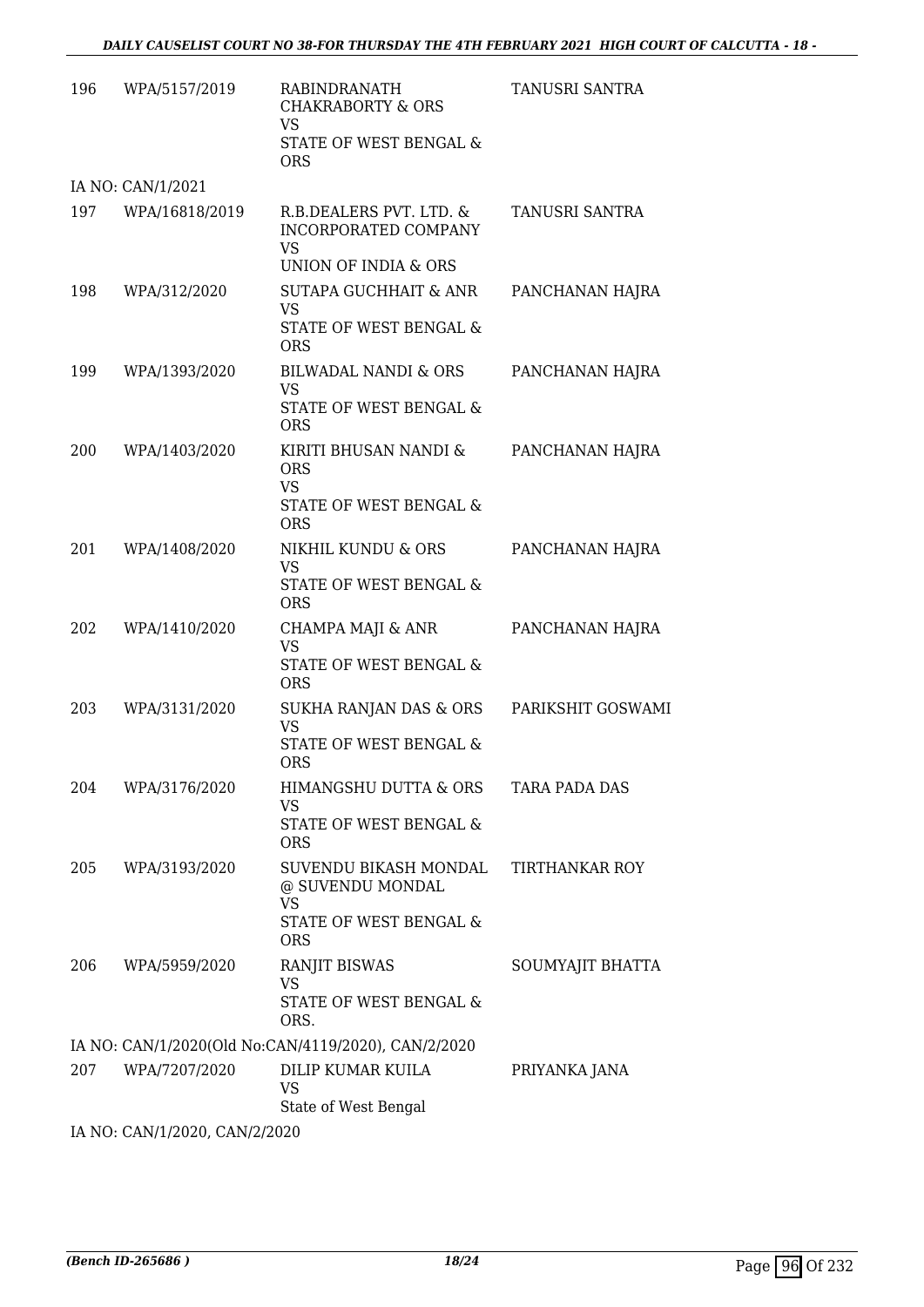| 208 | WPA/8246/2020 | BADAL MAJHI @HEMBRAM<br><b>AND ORS</b><br><b>VS</b>                                                  | MUKTAKESWAR<br><b>MAITY</b>        |
|-----|---------------|------------------------------------------------------------------------------------------------------|------------------------------------|
|     |               | STATE OF WEST BENGAL<br>AND ORS.                                                                     |                                    |
| 209 | WPA/8247/2020 | SUKDEV MAITY AND ORS.<br><b>VS</b><br>STATE OF WEST BENGAL<br>AND ORS.                               | <b>MUKTESWAR MAITY</b>             |
| 210 | WPA/8249/2020 | NATEN MAJHI @HEMBRAM<br>AND ORS<br><b>VS</b><br>STATE OF WEST BENGAL<br>AND ORS.                     | <b>MUKTAKESWAR</b><br><b>MAITY</b> |
| 211 | WPA/8251/2020 | <b>DULAL BARIK AND ORS</b><br><b>VS</b><br>STATE OF WEST BENGAL<br>AND ORS.                          | MUKTAKESWAR<br><b>MAITY</b>        |
| 212 | WPA/8255/2020 | ARATI MAJHI @KISKU AND<br><b>ORS</b><br><b>VS</b><br>STATE OF WEST BENGAL<br>AND ORS.                | <b>MUKTAKESWAR</b><br><b>MAITY</b> |
| 213 | WPA/8385/2020 | KASHI NATH BERA<br><b>VS</b><br>STATE OF WEST BENGAL<br>AND ANR                                      | PRASANTA KUMAR<br>PAKRASHI         |
| 214 | WPA/8642/2020 | KAZI ENAYETUL BARI<br><b>VS</b><br>THE STATE OF WEST<br><b>BENGAL AND ORS</b>                        | DYUTIMAN BANERJEE                  |
| 215 | WPA/8664/2020 | ANUKUL MAJHI @ MURMU<br>AND ORS<br><b>VS</b><br>STATE OF WEST BENGAL<br>AND ORS.                     | MUKTESWAR MAITY                    |
| 216 | WPA/8666/2020 | BADAL MAJHI @TUDU AND MUKTESWAR MAITY<br><b>ORS</b><br><b>VS</b><br>STATE OF WEST BENGAL<br>AND ORS. |                                    |
| 217 | WPA/8669/2020 | BIJOY KRISHNA KHATUA<br><b>AND ANR</b><br><b>VS</b><br>STATE OF WEST BENGAL<br>AND ORS.              | <b>MUKTESWAR MAITY</b>             |
| 218 | WPA/8670/2020 | BYOMKESH SAHOO AND<br><b>ORS</b><br><b>VS</b><br>STATE OF WEST BENGAL<br>AND ORS.                    | <b>MUKTESWAR MAITY</b>             |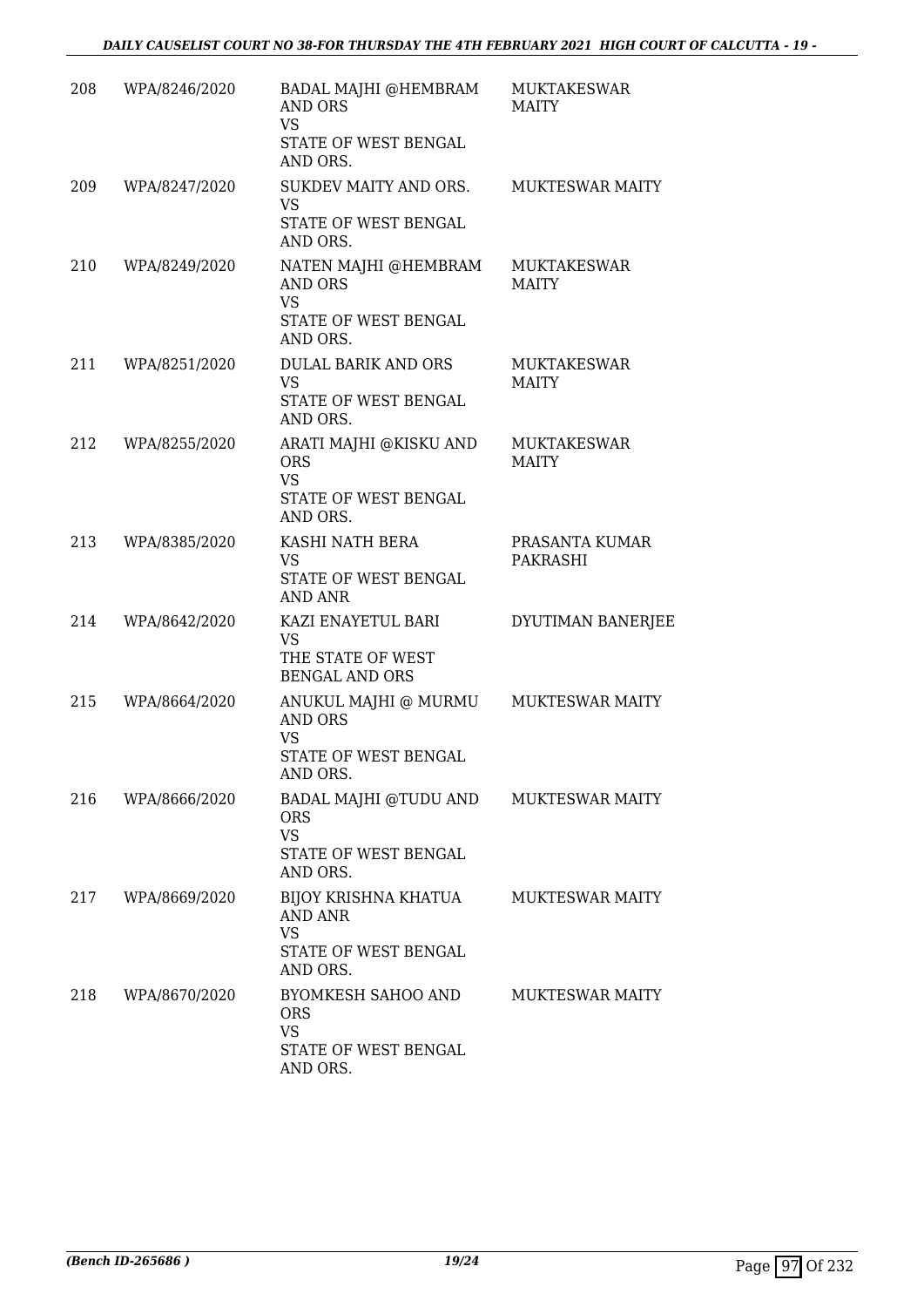| 219 | WPA/8674/2020     | DULALI MAJHI @ BESARI<br>@JABA MAJHI @BESARI<br><b>AND ANR</b><br><b>VS</b><br>STATE OF WEST BENGAL<br>AND ORS. | MUKTESWAR MAITY              |
|-----|-------------------|-----------------------------------------------------------------------------------------------------------------|------------------------------|
| 220 | WPA/8675/2020     | PRABODH CHANDRA<br><b>MONDAL AND ORS</b><br>VS.<br>STATE OF WEST BENGAL<br>AND ORS.                             | <b>MUKTESWAR MAITY</b>       |
| 221 | WPA/8676/2020     | BADAL MAJHI @ TUDU AND<br><b>ANR</b><br><b>VS</b><br>STATE OF WEST BENGAL<br>AND ORS.                           | <b>MUKTESWAR MAITY</b>       |
| 222 | WPA/8677/2020     | BHAGABAN MAJHI @<br>HEMBRAM AND ORS<br><b>VS</b><br>STATE OF WEST BENGAL<br>AND ORS.                            | <b>MUKTESWAR MAITY</b>       |
| 223 | WPA/8984/2020     | ABDUL HAI LASKAR<br><b>VS</b><br>Union of India                                                                 | <b>AMAR NATH SEN</b>         |
| 224 | WPA/9422/2020     | <b>NURUL ISLAM</b><br><b>VS</b><br>STATE OF WEST BENGAL<br>AND ORS.                                             | NILADRI SAHA                 |
| 225 | WPA/9455/2020     | <b>BAKIBUL ISLAM AND ANR</b><br><b>VS</b><br>STATE OF WEST BENGAL<br>AND ORS.                                   | MD YOUNUSH<br><b>MONDAL</b>  |
| 226 | WPA/9456/2020     | MUKUNDA MOHAN KHAN<br>AND ORS<br>VS<br>THE STATE OF WEST<br><b>BENGAL AND ORS</b>                               | <b>BARUN CHATTERJEE</b>      |
| 227 | WPA/9554/2020     | <b>DIPAK BISWAS</b><br>VS.<br>STATE OF WEST BENGAL<br>AND ORS.                                                  | ANINDA<br>BHATTACHARYA       |
| 228 | WPA/9843/2020     | SHYAMA PRASAD DEY PAUL<br>AND ANR<br>VS<br>STATE OF WEST BENGAL<br>AND ORS.                                     | ARKADIPTA<br><b>SENGUPTA</b> |
|     | IA NO: CAN/1/2020 |                                                                                                                 |                              |
| 229 | WPA/10443/2020    | SUJIT KUMAR DUTTA<br><b>VS</b><br>THE STATE OF WEST<br><b>BENGAL AND ORS</b>                                    | NABANKUR PAUL                |

## **CONTEMPT APPLICATION**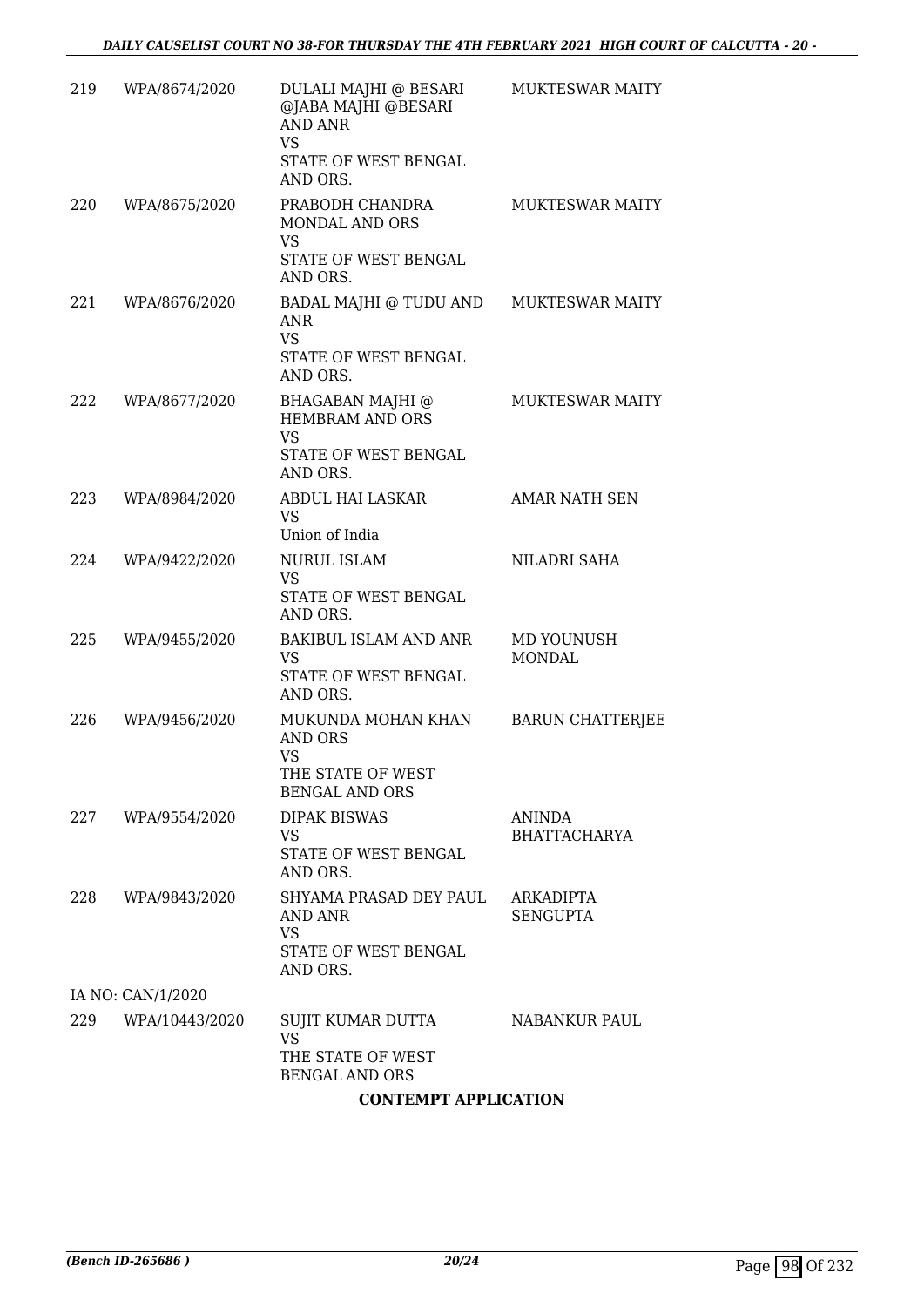| 230 | WPCRC/137/2017                          | KONNAGAR RISHRA WATER<br>TRANSPORT PASSENGERS<br><b>WELFARE ASS, &amp; ANR</b><br><b>VS</b> | <b>SAMIRAN MANDAL</b>   |
|-----|-----------------------------------------|---------------------------------------------------------------------------------------------|-------------------------|
|     | IA NO: CAN/1/2017(Old No:CAN/8411/2017) | BAPPADITYA CHATTERJEE                                                                       |                         |
|     | wt231 WPA/3187/2015                     | KONNAGAR RISHRA WATER                                                                       | SAMIRAN MANDAL          |
|     |                                         | TRANSPORT PASSENGER<br><b>WELFARE ASSO &amp; ANR</b><br><b>VS</b>                           |                         |
|     |                                         | STATE OF WEST BENGAL &<br><b>ORS</b>                                                        |                         |
| 232 | CPAN/225/2017<br>[12.02.2021]           | SWAPAN KR. SAHU<br><b>VS</b><br>SUJIT KR. MAITY                                             | SUJIT KR. RATH          |
|     | wt233 WPA/9788/2016                     | SWAPAN KUMAR SAHU<br><b>VS</b><br>STATE OF WEST BENGAL &<br><b>ORS</b>                      | <b>SUJIT KUMAR RATH</b> |
| 234 | CPAN/1146/2017<br>$\lceil NTW \rceil$   | KAMALUDDIN MALLIK<br><b>VS</b><br>PURABI BISWAS DEY                                         | <b>AMAR MITRA</b>       |
|     | wt235 WPA/2567/2017                     | KAMALUDDIN MALLIK<br><b>VS</b><br>STATE OF WEST BENGAL &<br><b>ORS</b>                      | <b>AMAN MITRA</b>       |
|     | IA NO: CAN/1/2018(Old No:CAN/5367/2018) |                                                                                             |                         |
| 236 | CPAN/1268/2017                          | SURESH KR. RAI                                                                              | ARITRA SHANKAR          |
|     |                                         | <b>VS</b><br>PRAN GOBINDA SARKAR &<br>ANR.                                                  | RAY                     |
|     | wt237 WPA/24637/2016                    | <b>SURESH KR RAI</b><br><b>VS</b><br>STATE OF WEST BENGAL &<br><b>ORS</b>                   | ARITRA SHANKAR<br>RAY   |
| 238 | WPCRC/14/2018<br>$\lceil NTW \rceil$    | <b>MALATI LAYEK</b><br>VS<br>MOON MOON MUKHERJEE<br>& ANR                                   | <b>BRATATI DUTTA</b>    |
|     | wt239 WPA/15544/2016                    | M/S AJAY SAHA                                                                               | D CHAKRABORTY           |
|     |                                         | <b>VS</b><br>SALES TAX OFFICER,<br>KRISHNAGAR CHRGE & ORS                                   |                         |
| 240 | WPCRC/36/2018                           | ANUPAMA KHATUA                                                                              | A PRADHAN               |
|     |                                         | VS<br>RAJU MAZUMDER,<br>TREASURY OFFICER,<br>HALDIA                                         |                         |
|     | wt241 WPA/15952/2017                    | ANUPAMA KHATUA<br><b>VS</b><br>STATE OF WEST BENGAL &<br><b>ORS</b>                         | A PRADHAN               |
| 242 | WPCRC/46/2018<br>[05.02.2021]           | BHARAT CHANDRA BERA<br>VS<br><b>RIKTA DE</b>                                                | T. CHOWDHURY            |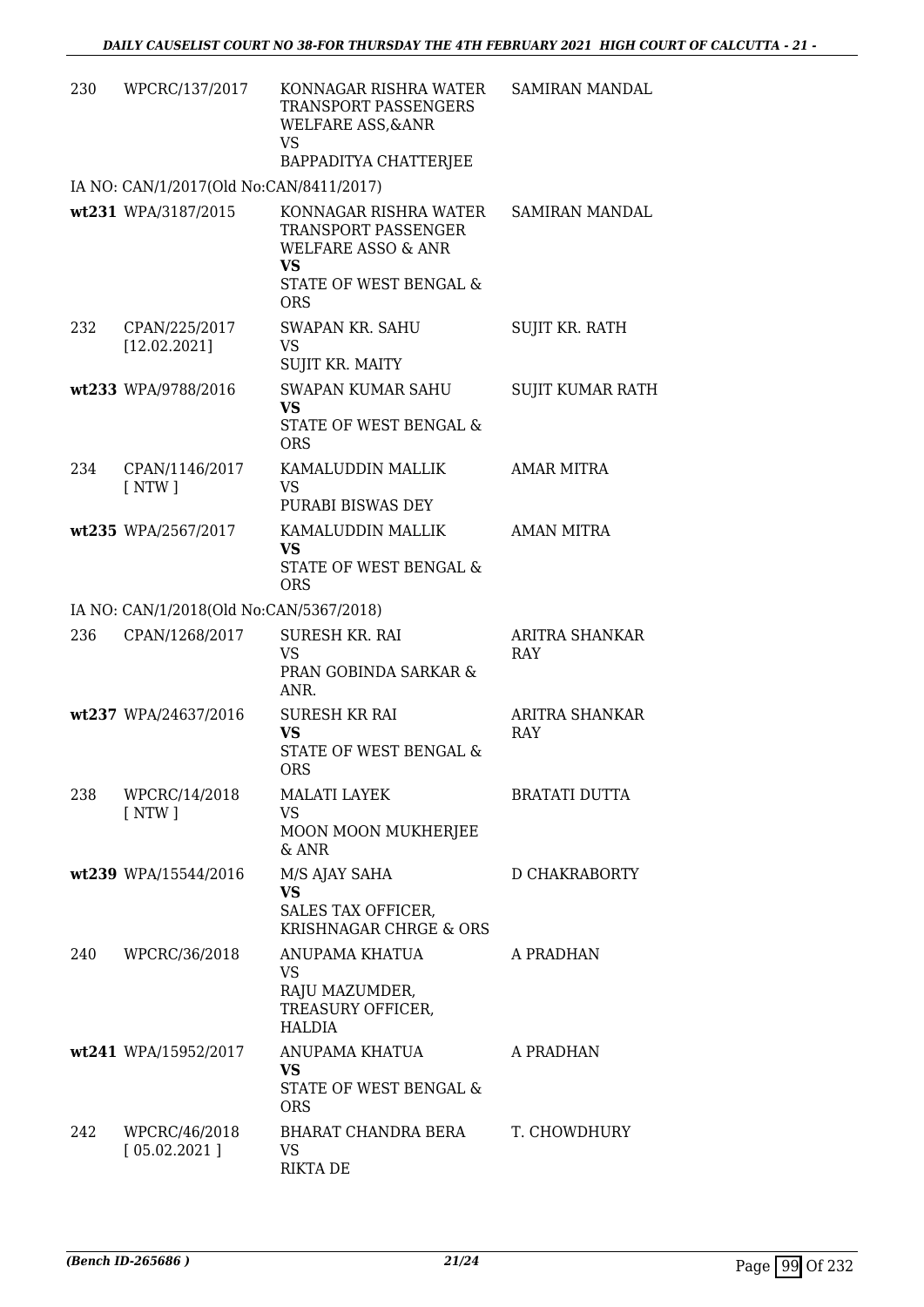|     | wt243 WPA/34436/2014                    | BHARAT CHANDRA BERA<br><b>VS</b>                                         | ANIRBAN SAHA                     |
|-----|-----------------------------------------|--------------------------------------------------------------------------|----------------------------------|
|     |                                         | STATE OF WEST BENGAL &<br><b>ORS</b>                                     |                                  |
|     | IA NO: CAN/1/2018(Old No:CAN/8938/2018) |                                                                          |                                  |
| 244 | WPCRC/68/2018<br>[12.02.2021]           | JAHAR ROY<br><b>VS</b><br>NARAYAN CHANDRA<br><b>SARKAR</b>               | ARDHENDU SEKHAR<br><b>BISWAS</b> |
|     | wt245 WPA/27417/2015                    | JAHAR ROY<br><b>VS</b><br>STATE OF WEST BENGAL &<br><b>ORS</b>           | <b>SANJOY KARAR</b>              |
|     | IA NO: CAN/1/2019(Old No:CAN/6193/2019) |                                                                          |                                  |
| 246 | CPAN/621/2018<br>[11/02/2021]           | SARASWATI JANA<br>VS<br><b>ANJAN SAHA</b>                                | ANUP DASGUPTA                    |
|     | wt247 WPA/10296/2017                    | <b>SSARASWATI JANA</b><br><b>VS</b>                                      | ANUP DASGUPTA                    |
|     |                                         | STATE OF WEST BENGAL &<br><b>ORS</b>                                     |                                  |
| 248 | CPAN/1111/2018<br>[08.02.2021]          | GIRIDHARI MONDAL & ORS.<br>VS<br>ANIL KR. JHA & ORS.                     | PRADIP KR. GHOSH                 |
|     | wt249 WPA/14212/2012                    | GIRIDHARI MONDAL & ORS.<br><b>VS</b><br>UNION OF INDIA & ORS.            | PRADIP KUMAR<br><b>GHOSH</b>     |
| 250 | WPCRC/95/2019                           | TAPAN KUMAR GHOSH<br>VS<br>MOHAN KUMAR SHARMA                            | S GHOSH                          |
|     | wt251 WPA/13941/2017                    | TAPAN KUMAR GHOSH<br>VS<br>STATE OF WEST BENGAL<br>&ORS                  | S GHOSH                          |
|     | IA NO: CAN/1/2019(Old No:CAN/6656/2019) |                                                                          |                                  |
| 252 | WPCRC/98/2019                           | KABIRUL ISLAM & ANR<br>VS<br>MOHAN KUMAR SHARMA                          | <b>SIMA GHOSH</b>                |
|     | wt253 WPA/15426/2017                    | KABIRUL ISLAM & ANR<br><b>VS</b><br>STATE OF WEST BENGAL &<br><b>ORS</b> | SIMA GHOSH                       |
|     | IA NO: CAN/1/2019(Old No:CAN/1648/2019) |                                                                          |                                  |
| 254 | WPCRC/116/2019                          | SURAJ PALERIA & ORS<br>VS<br>A K JHA & ANR                               | VICTOR CHATTERJEE                |
|     | wt255 WPA/11044/2012                    | ARUN KUMAR SINGH &<br>ORS.<br><b>VS</b><br>UNION OF INDIA & ORS.         | PRADIP KUMAR<br><b>GHOSH</b>     |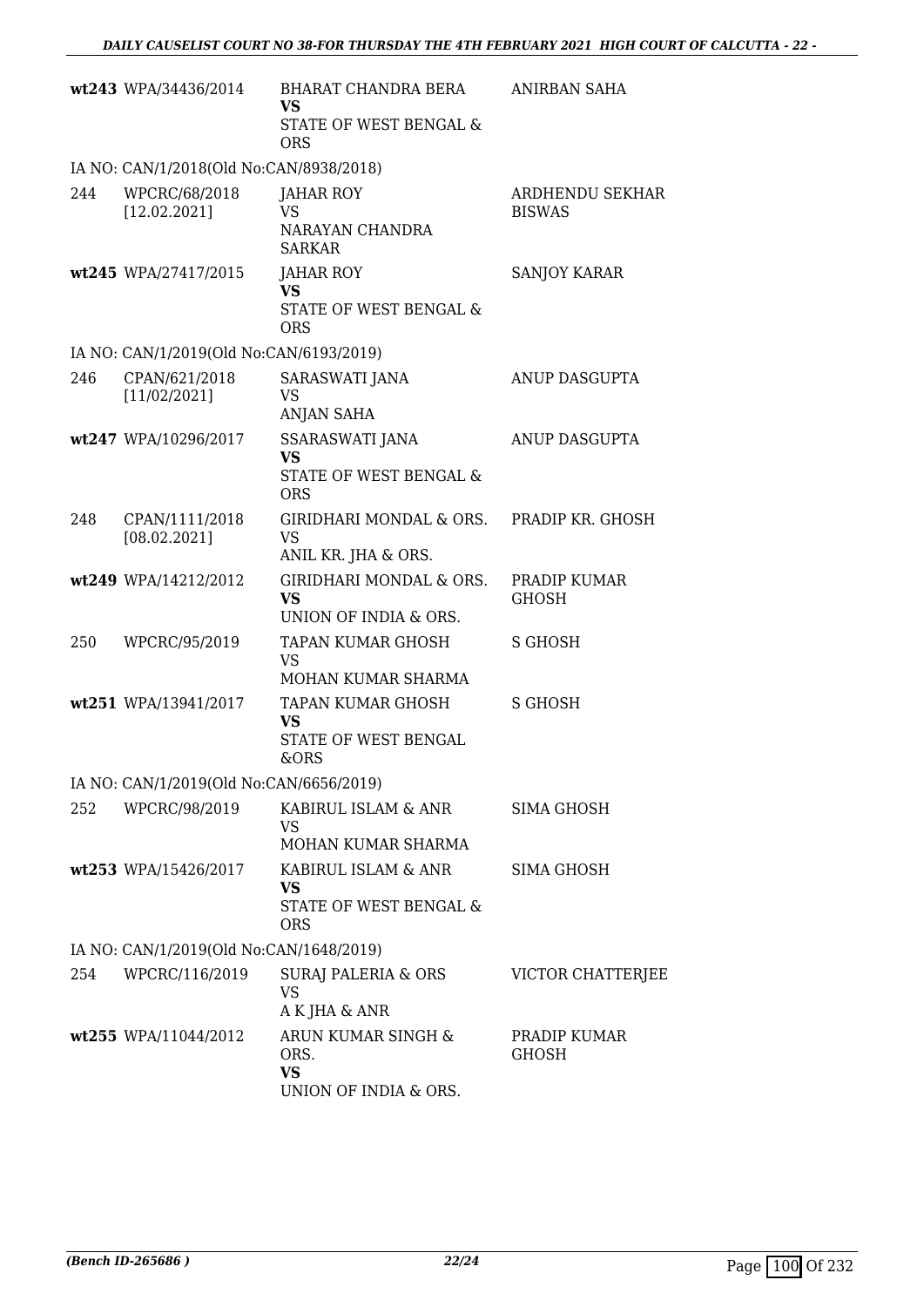| 256 | WPCRC/141/2019<br>$[05-02-2021]$         | DR NAZRUL ISLAM, IPS<br><b>RETD</b><br><b>VS</b><br>MALAY KE DE & ORS                             | DR NAZRUL ISLAM IN<br><b>PERSON</b>                                                        |
|-----|------------------------------------------|---------------------------------------------------------------------------------------------------|--------------------------------------------------------------------------------------------|
|     | wt257 WPA/27355/2012                     | DR. NAZRUL ISLAM<br>VS<br>STATE OF WEST BENGAL &<br><b>ORS</b>                                    | <b>BISWAJIT SAMANTA</b>                                                                    |
| 258 | WPCRC/244/2019                           | PRAMILA MAITY<br><b>VS</b><br>TAPAS ROYCHOWDHURY                                                  | <b>GOUTAM KUMAR</b><br><b>MAITY</b>                                                        |
|     | wt259 WPA/7697/2017                      | PRAMILA MAITY<br><b>VS</b><br>STATE OF WEST BENGAL &<br><b>ORS</b>                                | <b>GOUTAM KUMAR</b><br><b>MAITY</b>                                                        |
| 260 | WPCRC/304/2019                           | KAMALA SINGHA<br><b>VS</b><br>NABARUM GOSWAMI                                                     | <b>GOUTAM KUMAR</b><br><b>MAITY</b>                                                        |
|     | wt261 WPA/26162/2016                     | KAMALA SINGHA<br><b>VS</b><br>STATE OF WEST BENGAL &<br><b>ORS</b>                                | G.K. MAITY                                                                                 |
| 262 | WPCRC/307/2019<br>[08.02.2021]           | PUSPA MONDAL & ANR<br><b>VS</b><br>TAPAS RAY CHOWDHURY                                            | RIMPY MUKHERJEE                                                                            |
|     | wt263 WPA/12935/2017                     | PUSPA MONDAL & ANR<br><b>VS</b><br>STATE OF WEST BENGAL &<br><b>ORS</b>                           | TAMAL TARU PANDA                                                                           |
|     | IA NO: CAN/1/2017(Old No:CAN/11335/2017) |                                                                                                   |                                                                                            |
| 264 | WPCRC/308/2019                           | MD. ABDUR RAHMAN<br><b>VS</b><br>JAYDEEP MAJEE, THE<br>DIRECTOR OF PENSION,<br>PF& GI, GOVT.OF. W | I. SHAIKH                                                                                  |
|     | wt265 WPA/14620/2017                     | MD. ABDUR RAHMAN<br><b>VS</b><br>STATE OF WEST BENGAL &<br><b>ORS</b>                             | <b>IBRAHIM SHAIKH</b>                                                                      |
|     | No:CAN/66/2018)                          |                                                                                                   | IA NO: CAN/1/2017(Old No:CAN/11364/2017), CAN/2/2017(Old No:CAN/9882/2017), CAN/3/2018(Old |
| 266 | CPAN/922/2019                            | <b>SUVASH CHANDRA</b><br>MAHATA<br><b>VS</b><br>R DURGA SHYAM                                     | <b>SWAPAN KUMAR PAL</b>                                                                    |
|     | wt267 WPA/22621/2018                     | SUVASH CHANDRA<br>MAHATA<br>VS                                                                    | KABERI GHOSH (DEY)                                                                         |
|     |                                          | UNION OF INDIA & ORS                                                                              |                                                                                            |
| 268 | CPAN/1367/2019                           | <b>GITA MAITY</b><br><b>VS</b><br>PARVEZ AHMED SIDDIQUI                                           | CHANDI CHARAN<br>ROY                                                                       |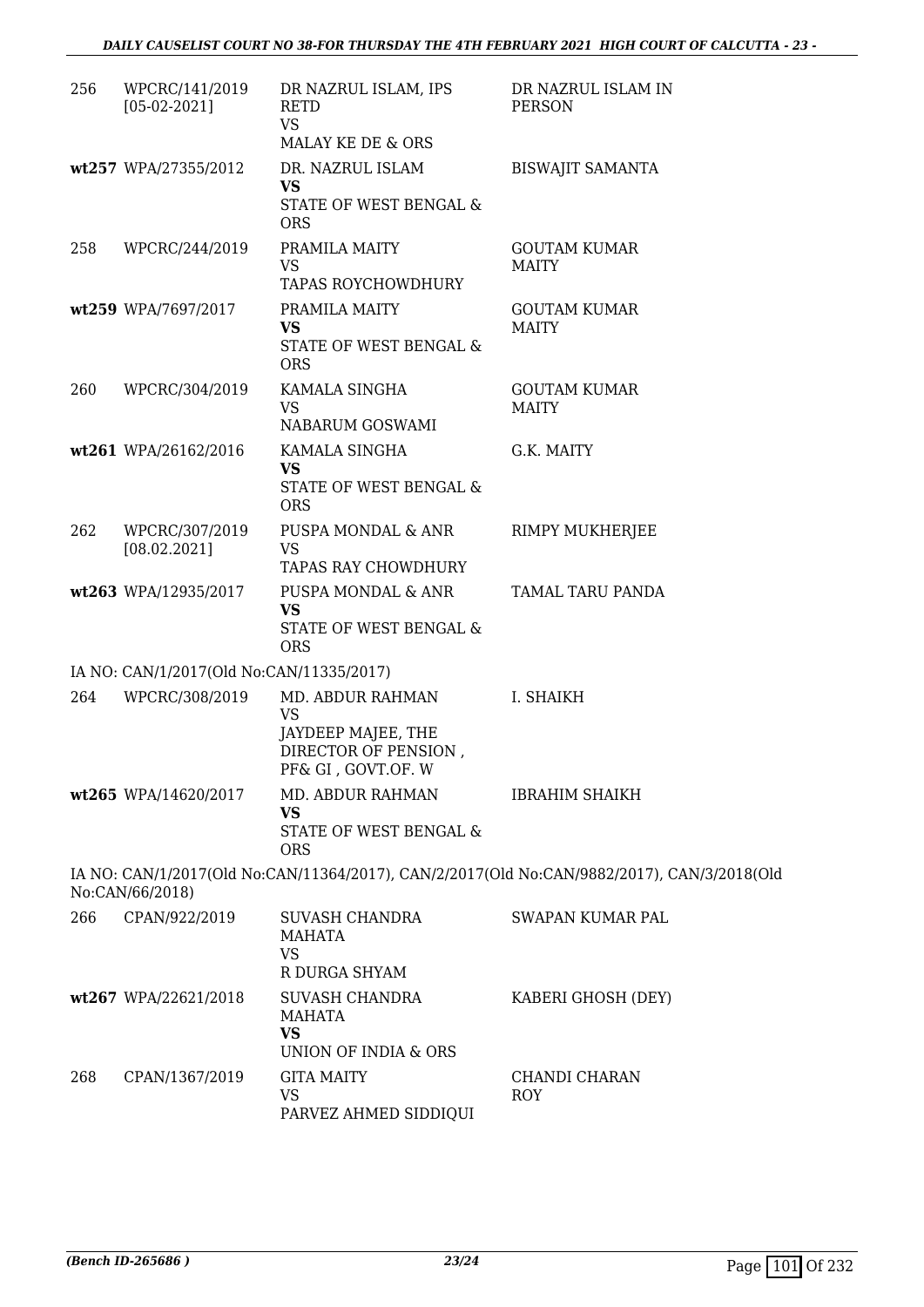|     | wt269 WPA/8863/2017             | GITA MAITY<br>VS<br>STATE OF WEST BENGAL &<br><b>ORS</b>       | TAMAL TARU PANDA                |
|-----|---------------------------------|----------------------------------------------------------------|---------------------------------|
|     | IA NO: CAN/1/2021               |                                                                |                                 |
| 270 | WPCRC/14/2020<br>$[18-02-2021]$ | SUMITRO ADHIKARY<br>VS<br>BROJENDRA NATH MANDAL<br>& ORS       | PRATIK MAJUMDER                 |
|     | wt271 WPA/14057/2015            | SUMITRO ADHIKARY<br>VS<br>STATE OF WEST BENGAL &<br><b>ORS</b> | ASHIM KUMAR<br><b>HALDAR</b>    |
|     |                                 | <b>PART HEARD</b>                                              |                                 |
| 272 | WPA/16104/2012                  | <b>ARUP DAS</b><br>VS<br>STATE & ORS.                          | <b>SUVADIP</b><br>BHATTACHARYYA |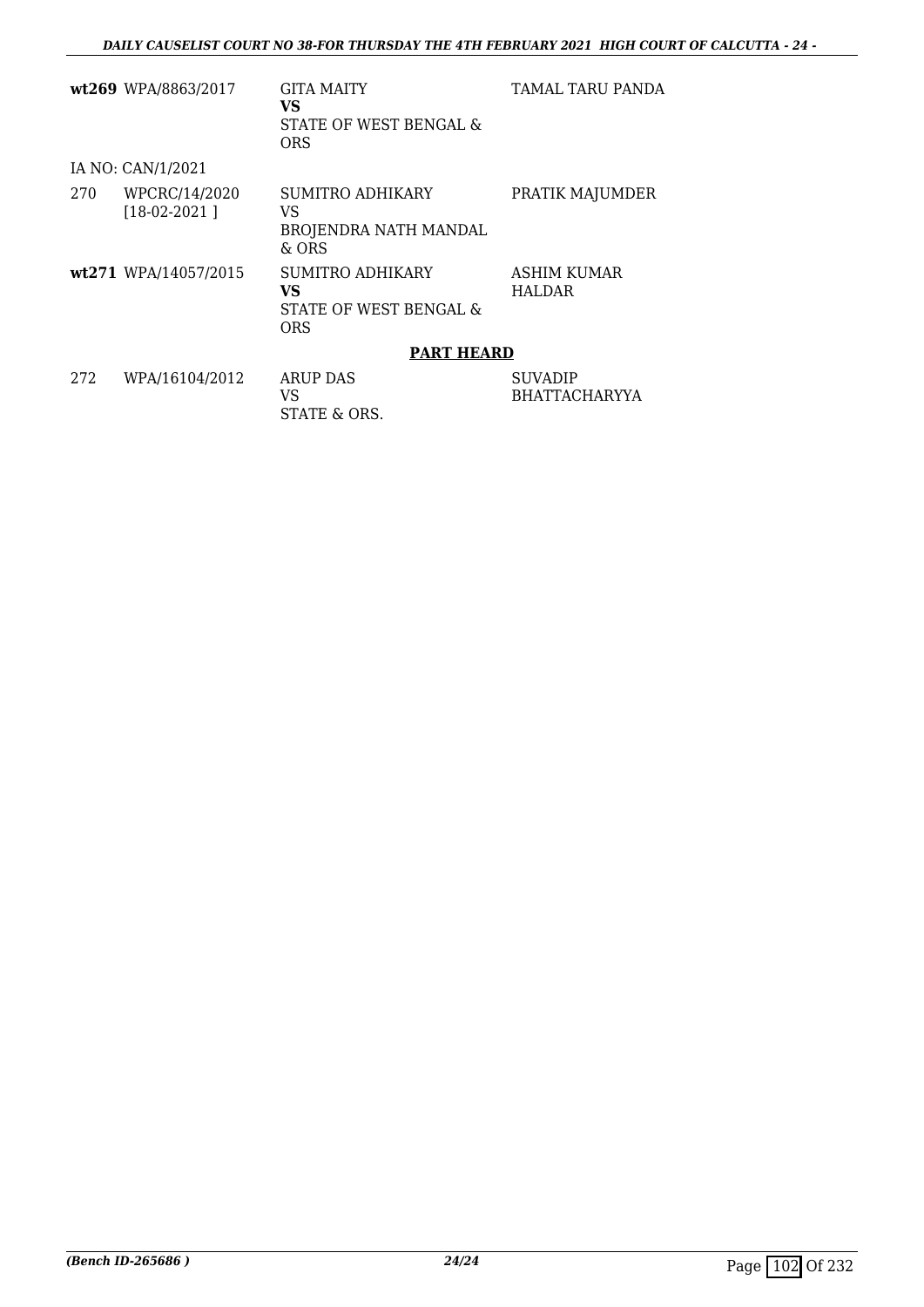

# **Appellate Side**

**DAILY CAUSELIST For Thursday The 4th February 2021**

**COURT NO. 36**

## **SINGLE BENCH ()**

## **AT 2:00 PM**

## **HON'BLE JUSTICE DEBANGSU BASAK**

## **(VIA VIDEO CONFERENCE)**

#### **ON THURSDAY, 4TH FEBRUARY 2021 AT 2.00 P.M. – WILL SIT SINGLY AND TAKE UP SOME CONTEMPT, ASSIGNED, REVIEW, MODIFICATION/CLARIFICATION MATTERS.**

#### **NOTE: MATTERS WILL BE TAKEN UP THROUGH PHYSICAL HEARING ONLY WHEN BOTH THE PARTIES ARE AGREED.**

#### **APPLICATION**

| $\mathbf{1}$ | WPA/14123/2016                       | SAMIR KR SINGHA<br>MAHAPATRA<br>VS<br>STATE OF WEST BENGAL &<br><b>ORS</b>           | K K KAR           |
|--------------|--------------------------------------|--------------------------------------------------------------------------------------|-------------------|
|              | IA NO: CAN/1/2021                    |                                                                                      |                   |
| 2            | WPA/2327/2019<br>(Recalling)         | <b>CHANDAN SARKAR</b><br><b>VS</b><br>THE INDIAN OIL<br><b>CORPORATION &amp; ORS</b> | JAMALUDDIN AHMED  |
|              | IA NO: CAN/1/2020                    |                                                                                      |                   |
| 3            | WPCRC/17/2020<br>(Addition of Party) | DHIRENDRA KUMAR MAITY<br>$&$ ORS<br><b>VS</b><br><b>SANKAR BERA</b>                  | DEBASISH DAS      |
|              | IA NO: CAN/2/2021                    |                                                                                      |                   |
|              | wt4 WPA/12722/2018                   | DHIRENDRA KUMAR MAITY<br>& ORS<br><b>VS</b><br>STATE OF WEST BENGAL &<br><b>ORS</b>  | D. DAS            |
| 5            | CPAN/190/2020                        | SAMAR GHOSH @ SAMAR<br>GHOSH<br><b>VS</b><br><b>JYOTIRMOY BASU</b>                   | PARIKSHIT GOSWAMI |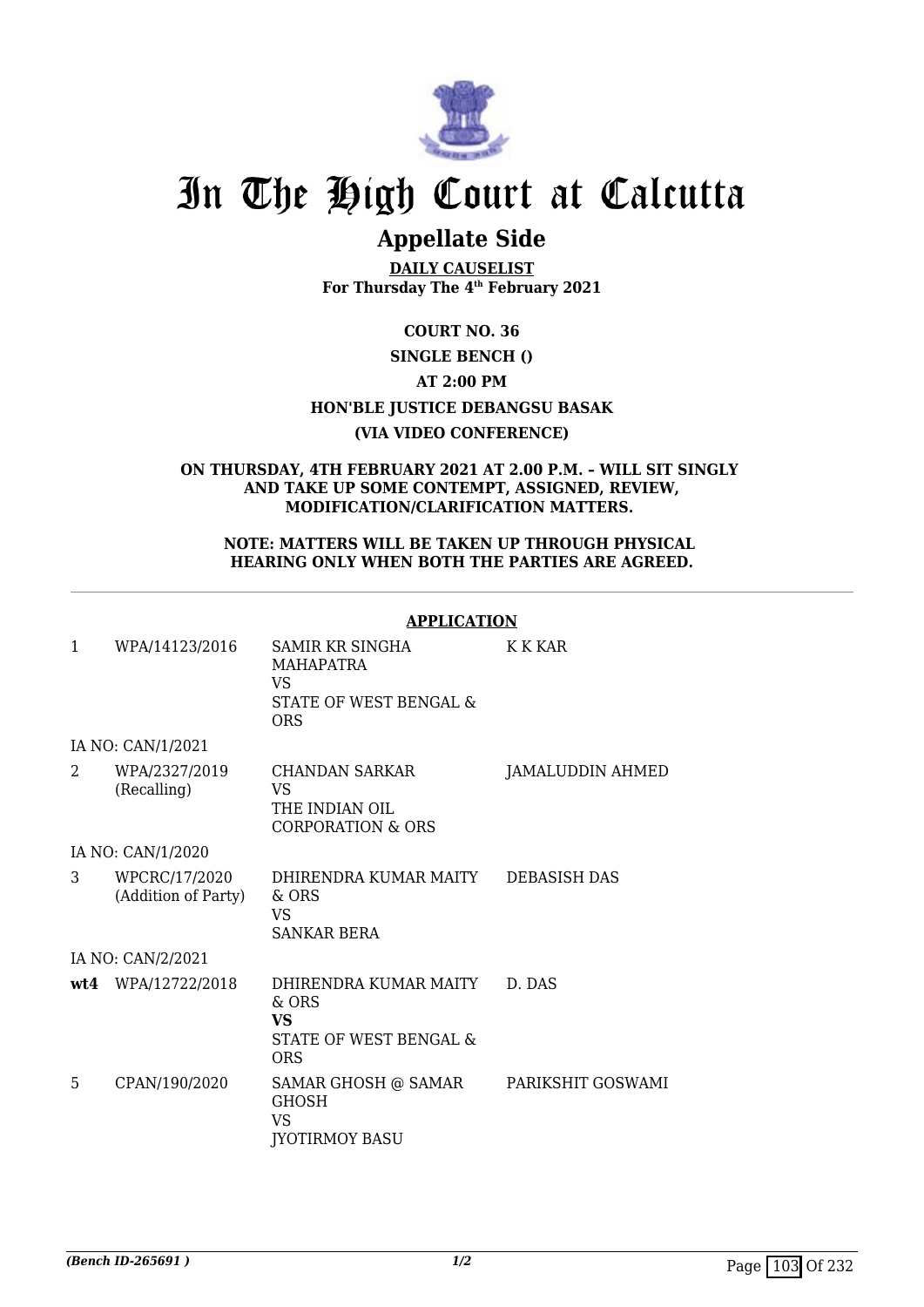| wt6 | WPA/19919/2018      | SAMAR KUMAR GHOSH @<br><b>SAMAR GHOSH</b><br><b>VS</b><br>STATE OF WEST BENGAL &<br><b>ORS</b> | PARIKSHIT GOSWAMI               |
|-----|---------------------|------------------------------------------------------------------------------------------------|---------------------------------|
| 7   | CPAN/453/2020       | PRATIM BHOWMICK<br><b>VS</b><br>SANJOY GHOSH                                                   | <b>MANIKA SARKAR</b>            |
|     | IA NO: CAN/1/2020   |                                                                                                |                                 |
|     | wt8 WPA/19601/2019  | PRATIM BHOWMICK & ANR<br><b>VS</b><br>STATE OF WEST BENGAL &<br><b>ORS</b>                     | <b>MANIKA SARKAR</b>            |
| 9   | CPAN/742/2020       | PROKASH CHANDRA<br><b>MONDAL AND ORS</b><br><b>VS</b><br>NARAYAN CHANDRA PAL                   | <b>SUKUMAR BARIK</b>            |
|     | wt10 WPA/19837/2018 | PROKASH CH. MONDAL &<br>ORS.<br><b>VS</b><br><b>STATE OF WEST BENGAL &amp;</b><br>ORS.         | <b>SUKUMAR BARICK</b>           |
| 11  | CPAN/17/2021        | SMRITI BHATTACHARYA<br><b>VS</b><br>AMINUL AHASAN AND ORS                                      | SACHINDRANATH<br><b>MISRA</b>   |
|     | wt12 WPA/7866/2020  | SMRITI BHATTACHARYA<br><b>VS</b><br>STATE OF WEST BENGAL                                       | SACHINDRA NATH<br><b>MISHRA</b> |
| 13  | CPAN/36/2021        | ASHIM GHOSH<br><b>VS</b><br>ANJAN KAR, CHAIRPERSON,<br>SURI MUNICIPALCITY AND<br><b>ORS</b>    | SMITA PAL                       |
|     | wt14 WPA/14073/2018 | <b>ASHIM GHOSH</b><br>VS<br>STATE OF WEST BENGAL<br>&ORS                                       | <b>SMITA PAL</b>                |
| 15  | CPAN/109/2021       | PRASANTA KUMAR JANA<br>AND ANR<br><b>VS</b><br>JOY BANERJEE                                    | <b>INDARAJIT BISWAS</b>         |
|     | wt16 WPA/15640/2019 | PRASANTA KR. JANA & ANR.<br>VS<br>STATE OF WEST BENGAL &<br>ORS.                               | <b>INDRAJIT BISWAS</b>          |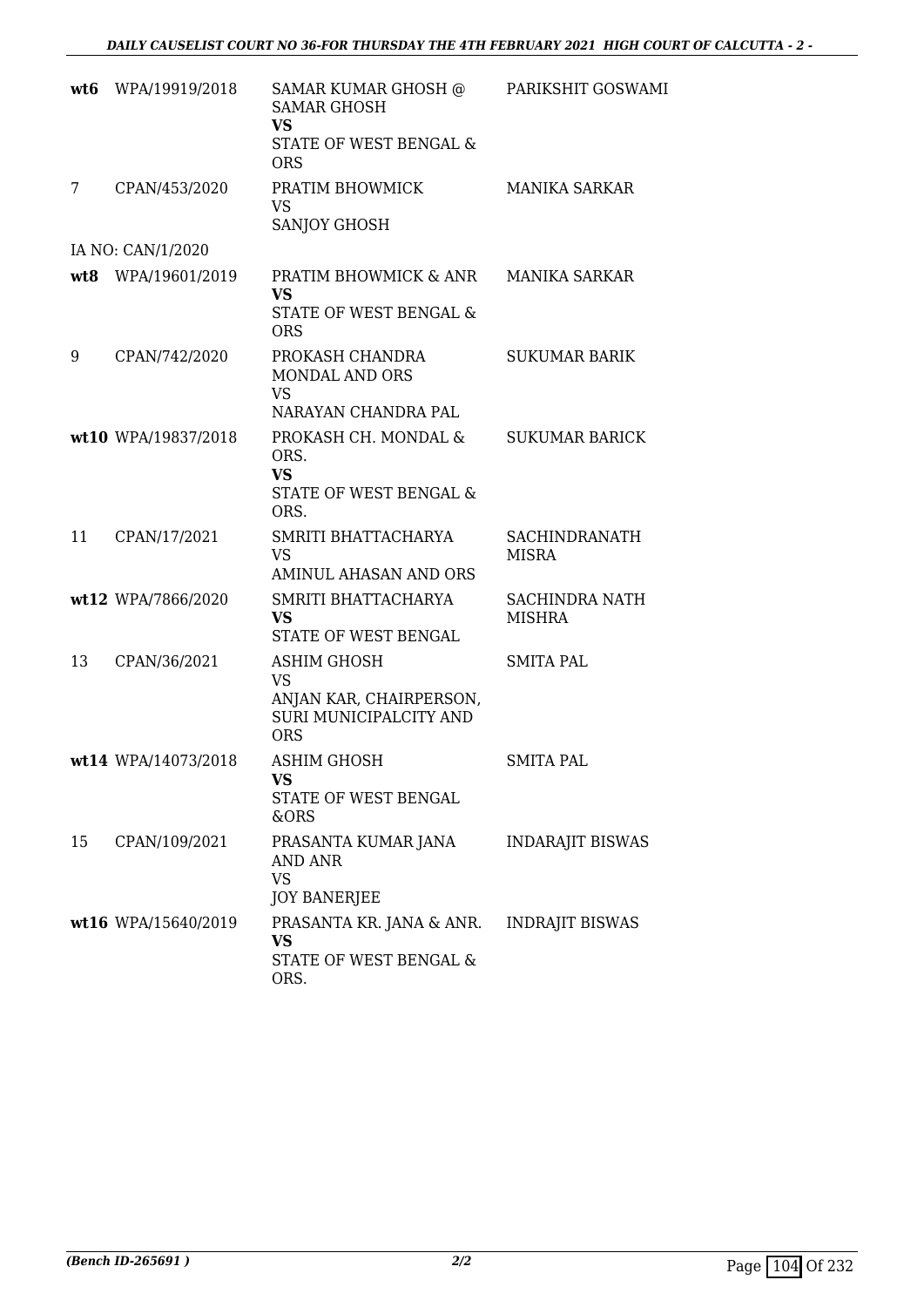

# **Appellate Side**

**DAILY CAUSELIST For Thursday The 4th February 2021**

**COURT NO. 9**

**DIVISION BENCH (DB)**

**AT 2:00 PM**

**HON'BLE JUSTICE SHIVAKANT PRASAD HON'BLE JUSTICE RAJARSHI BHARADWAJ**

**(VIA VIDEO CONFERENCE)**

**ON 05-02-02021 AT 2.00 P.M.**

**ON FRIDAY, 5TH FEBRUARY, 2021 AT 2 P.M. WILL SIT TOGETHER AND TAKE UP ONE ASSIGNED MATTER.**

**NOTE: MATTERS WILL BE TAKEN UP THROUGH PHYSICAL HEARING ONLY WHEN BOTH THE PARTIES ARE AGREED.**

#### **ASSIGNED MATTERS**

| CPAN/219/2016                            | DEBASHIS KUMAR RAY<br>VS<br>RITA SINHA VERMA & ORS | J. MALLICK         |
|------------------------------------------|----------------------------------------------------|--------------------|
| IA NO: CAN/2/2019(Old No:CAN/4330/2019)  |                                                    |                    |
| $wt2$ WP.CT/41/2010                      | DEBASISH KUMAR ROY<br>VS<br>UNION OF INDIA & ORS   | TIMIR KANTI BISWAS |
| IA NO: CAN/1/2013(Old No:CAN/11743/2013) |                                                    |                    |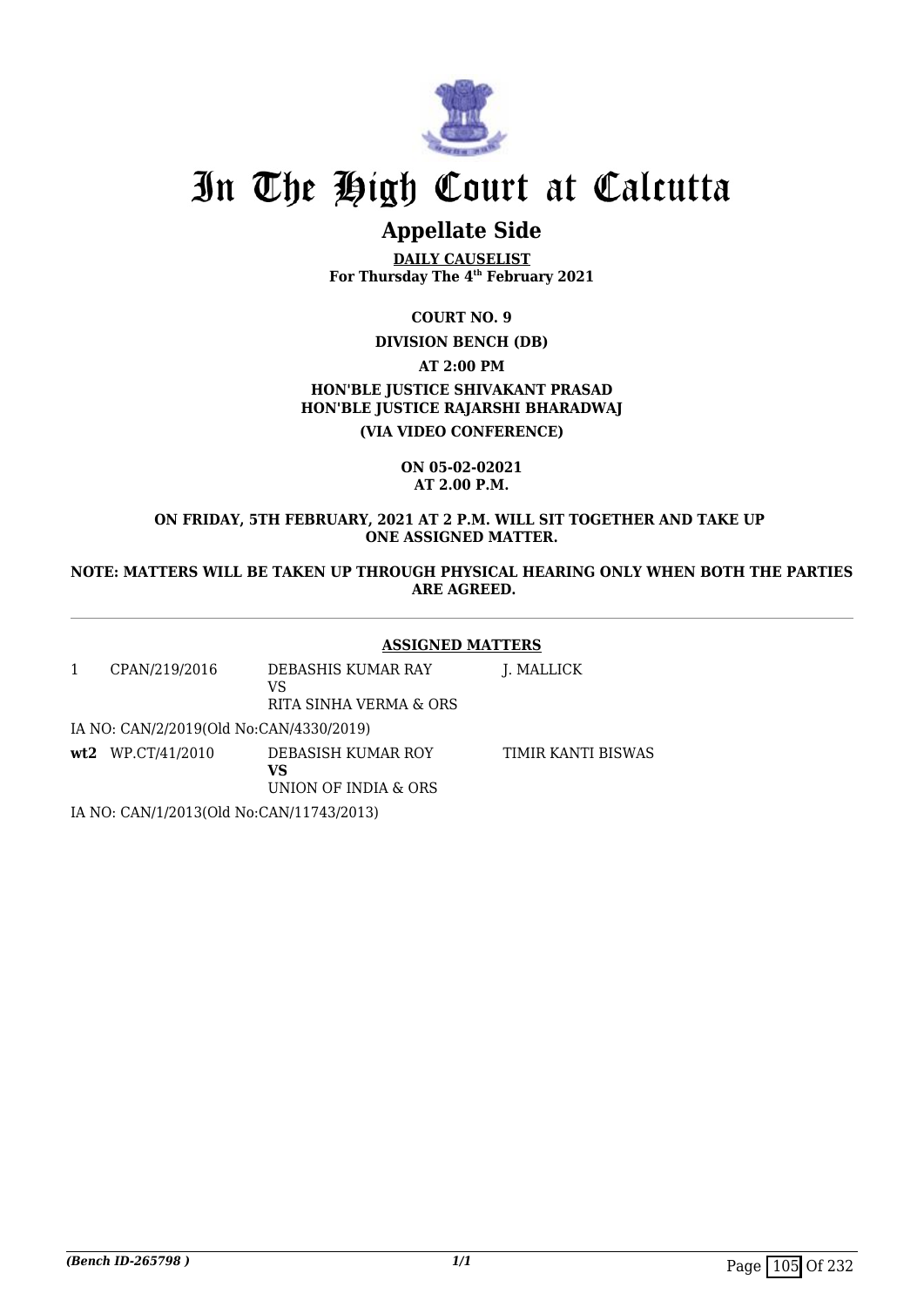

# **Appellate Side**

**DAILY CAUSELIST For Thursday The 4th February 2021**

**COURT NO. 9**

**SINGLE BENCH (SB - II)**

**AT 10:45 AM**

#### **HON'BLE JUSTICE SHIVAKANT PRASAD**

#### **(VIA VIDEO CONFERENCE)**

#### **ON AND FROM MONDAY, THE 11TH JANUARY, 2021 – APPLICATIONS UNDER SECTION 24 OF THE CODE OF CIVIL PROCEDURE, SECOND APPEAL, FIRST MISCELLANEOUS APPEAL, SECOND MISCELLANEOUS APPEAL IRRESPECTIVE OF YEARS INCLUDING APPLICATIONS CONNECT THERETO;**

#### **MATTERS RELATING TO CONTEMPT (CIVIL) OF SUB-ORDINATE COURTS TO BE HEARD BY A JUDGE SITTING SINGLY.**

**AND**

**TILL THE CIRCUIT BENCH AT PORT BLAIR RESUMES ON 15TH FEBRUARY, 2021, THE FOLLOWING BENCHES SHALL TAKE UP THE URGENT MATTERS RELATED TO THE ISLANDS FROM THE PRINCIPAL SEAT OF THE HIGH COURT AT CALCUTTA. ON EVERY WEDNESDAYS (27TH JANUARY, 2021, 3RD FEBRUARY, 2021 & 10TH FEBRUARY, 2021) – WILL SIT SINGLY AND TAKE UP, IN ADDITION TO HIS OWN LIST AND DETERMINATION, THE URGENT MATTERS RELATED TO THE CIRCUIT BENCH AT PORT BLAIR REQUIRED TO BE TAKEN UP BY A SINGLE BENCH.**

**AND**

**ON AND FROM MONDAY 1ST FEBRUARY, 2021 TO FRIDAY, 12TH FEBRUARY, 2021 – IN ADDITION TO HIS OWN LIST AND DETERMINATION, WILL TAKE UP THE LIST AND DETERMINATION OF HON'BLE JUSTICE BIBEK CHAUDHURI.**

**NOTE: TODAY LIST WILL BE CALLED ON SERIALLY.**

**NOTE: ASSIGNED MATTER & CONTEMPT APPLICATION SHALL BE TAKEN UP ON FRIDAY.**

**NOTE: MATTERS WILL BE TAKEN UP THROUGH PHYSICAL HEARING ONLY WHEN BOTH THE PARTIES ARE AGREED.**

| <b>BAIL IN CONNECTION WITH APPEAL</b> |                                                        |                                                                    |                               |               |  |
|---------------------------------------|--------------------------------------------------------|--------------------------------------------------------------------|-------------------------------|---------------|--|
|                                       | CRA/8/2019                                             | ANIMESH BAR<br>VS<br>STATE OF WEST BENGAL                          | SANDEEP PRASAD<br><b>SHAW</b> |               |  |
|                                       | IA NO: CRAN/2/2020(Old No:CRAN/594/2020)               |                                                                    |                               |               |  |
|                                       | <b>APPLICATION</b>                                     |                                                                    |                               |               |  |
| 2                                     | SAT/3315/1987<br>$(PT I+II+OB+4 PB+20$<br>LCR+RI Card) | SRI INDRAJIT SINGHA ROY &<br>ANR<br>VS<br>THE STATE OF WEST BENGAL | MR. J. R. CHATTERJEE          | IR. GOVT. ADV |  |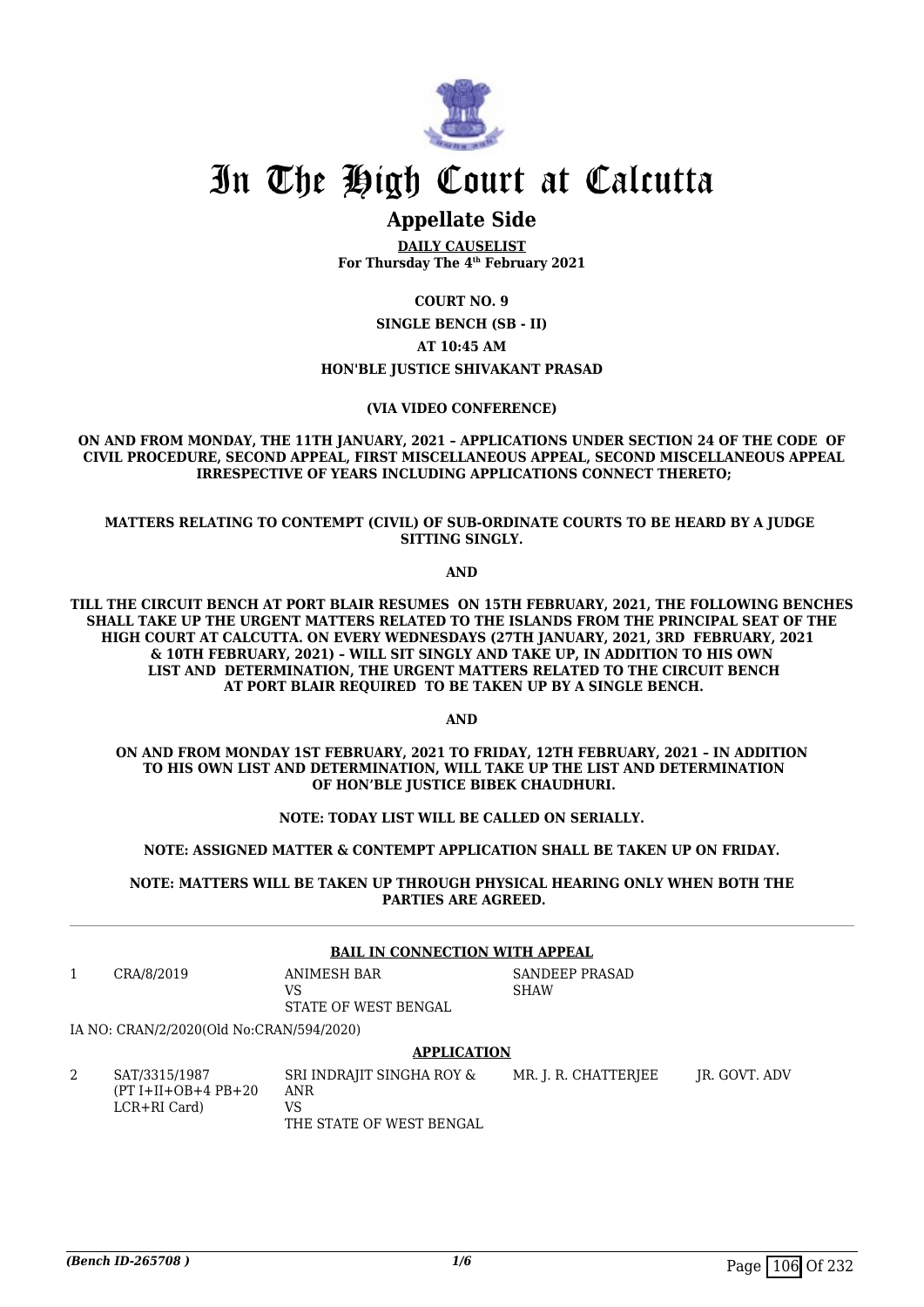| wt3        | SAT/3316/1987                                       | SMT. RENUKA BALA DEVI &<br><b>ORS</b><br><b>VS</b><br>THE STATE OF WEST BENGAL                                                                                                       | MR. J. R. CHATTERJEE                | JR. GOVT. ADV |
|------------|-----------------------------------------------------|--------------------------------------------------------------------------------------------------------------------------------------------------------------------------------------|-------------------------------------|---------------|
| wt4        | SAT/3317/1987                                       | SRI TARUN KUMAR SINGHA<br>ROY & ANR<br><b>VS</b>                                                                                                                                     | MR. J. R. CHATTERJEE                | JR. GOVT. ADV |
| wt5        | SAT/3318/1987                                       | THE STATE OF WEST BENGAL<br>SRI ARUN KUMAR SINGHA ROY<br>& ORS<br>VS<br>THE STATE OF WEST BENGAL                                                                                     | MR. J.R.CHATTERJEE                  | JR. GOVT. ADV |
|            |                                                     | IA NO: CAN/1/2020(Old No:CAN/5123/2020), CAN/2/2020(Old No:CAN/5125/2020), CAN/3/2020(Old No:CAN/5126/2020)                                                                          |                                     |               |
| 6          | SA/260/1992                                         | SRI NIRANJAN GHOSH<br><b>VS</b><br>SRI N.P.L.BOSE                                                                                                                                    | MR BIMAL KUMAR<br><b>CHATTERJEE</b> | N.Y.A         |
|            | IA NO: CAN/1/2020(Old No:CAN/2015/2020)             |                                                                                                                                                                                      |                                     |               |
| 7          | SA/68/1993<br>$(PT-I+II+OB+6LCR+RI)$<br>CARD)       | SRI KESHAB CHANDRA<br><b>NASKAR</b><br>VS<br>PASHUPATI NASKAR                                                                                                                        | R.RAY                               | N.Y.A         |
|            |                                                     | IA NO: CAN/1/2001(Old No:CAN/2908/2001), CAN/2/2009(Old No:CAN/3876/2009), CAN/3/2009(Old No:CAN/6880/2009),<br>CAN/11/2017(Old No:CAN/2651/2017), CAN/13/2017(Old No:CAN/4386/2017) |                                     |               |
| 8          | SAT/236/2016                                        | SANTI BHATTACHARJEE<br>VS<br><b>BISWANATH GHOSH &amp; ORS</b>                                                                                                                        | SAUNAK<br>BHATTACHARYA              |               |
|            | IA NO: CAN/1/2016(Old No:CAN/8273/2016)             |                                                                                                                                                                                      |                                     |               |
| 9          | SA/140/2017<br>(Report of Registrar<br>General)     | SURESH KR. AGARWALA<br><b>VS</b><br>SANKAR LAL AGARWALA                                                                                                                              | RAMESH DHARA                        |               |
| CAN/6/2020 |                                                     | IA NO: CAN/1/2017(Old No:CAN/3377/2017), CAN/2/2017(Old No:CAN/6337/2017), CAN/3/2020, CAN/4/2020, CAN/5/2020,                                                                       |                                     |               |
|            | wt10 SA/177/2017                                    | SURESH KR. AGARWALA<br><b>VS</b><br>SANKARLAL AGARWAL & ANR.                                                                                                                         | RAMESH DHARA                        |               |
| CAN/6/2020 |                                                     | IA NO: CAN/1/2017(Old No:CAN/3375/2017), CAN/2/2017(Old No:CAN/6344/2017), CAN/3/2020, CAN/4/2020, CAN/5/2020,                                                                       |                                     |               |
| 11         | SA/259/2017                                         | <b>BASUDEV KUNDU</b><br>VS<br>RAMESH PRASAD MONDAL &<br><b>ANR</b>                                                                                                                   | H PALITANAWALA                      |               |
|            |                                                     | IA NO: CAN/2/2018(Old No:CAN/4011/2018), CAN/4/2020(Old No:CAN/2175/2020), CAN/5/2020(Old No:CAN/2176/2020)                                                                          |                                     |               |
| 12         | SAT/161/2020                                        | <b>TOTAN RAJAK</b><br><b>VS</b><br>JOYDEB PAL AND ORS.                                                                                                                               | ARITRA SHANKAR RAY                  |               |
|            | IA NO: CAN/1/2021, CAN/2/2021                       |                                                                                                                                                                                      |                                     |               |
| 13         | CPAN/174/2020<br>(Original Application not<br>here) | CHANDAN NATH SEN<br><b>VS</b><br>AMBIKA CHARAN SEN                                                                                                                                   | <b>UJJAL RAY</b>                    |               |
|            | wt14 SAT/313/2015                                   | AMBIKA CHARAN SEN<br>VS<br><b>GOBINDA CHANDRA SEN &amp;</b><br><b>ORS</b>                                                                                                            | <b>SUHRID SUR</b>                   |               |
|            | IA NO: CAN/3/2016(Old No:CAN/9270/2016)             |                                                                                                                                                                                      |                                     |               |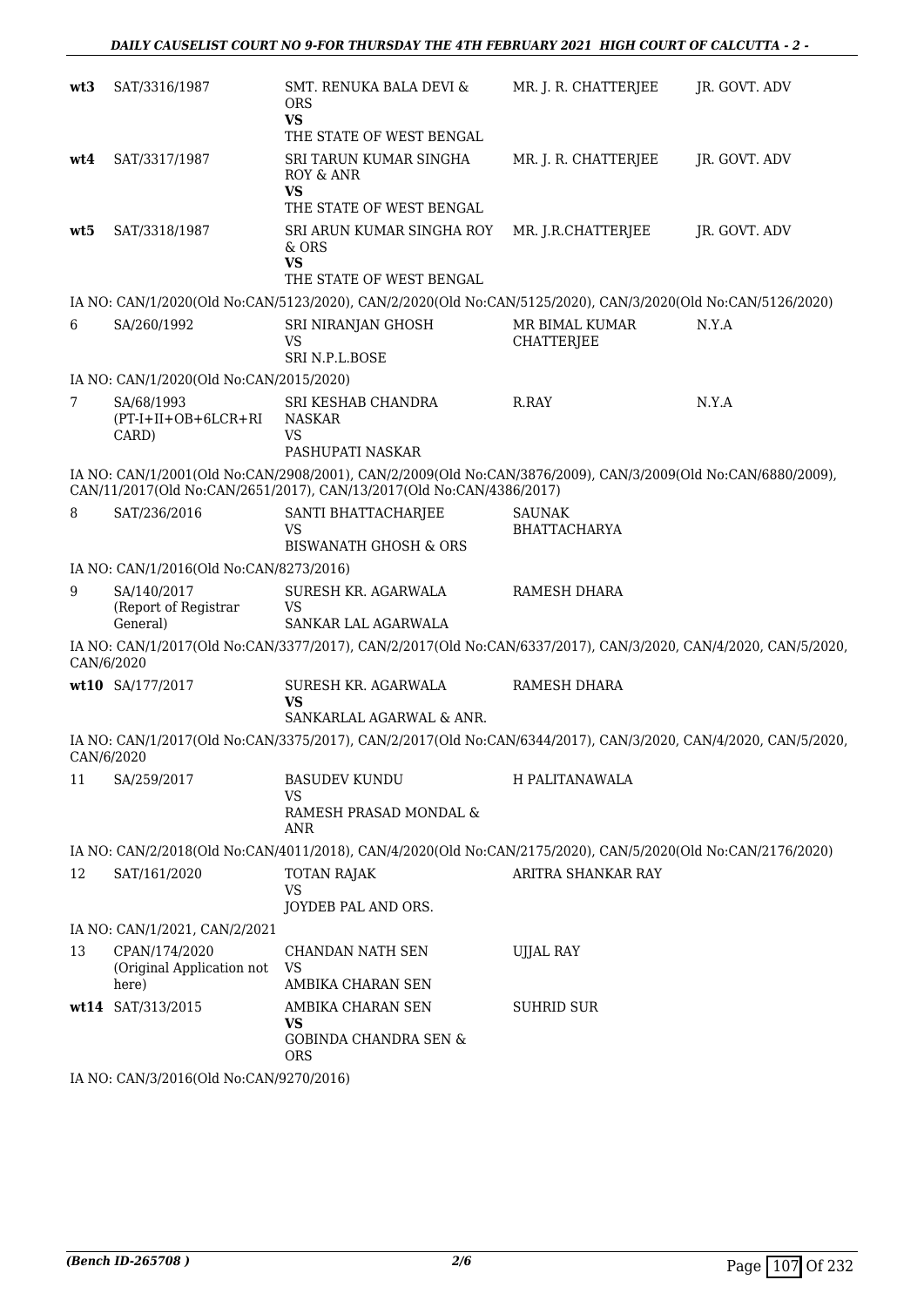| 15 | FMAT/209/2020                           | HASIKANA POLLEY @ HASINA<br><b>POLLEY</b><br>VS.               | <b>ANIMESH PAUL</b>                   |
|----|-----------------------------------------|----------------------------------------------------------------|---------------------------------------|
|    |                                         | KALU KOLEY & ORS                                               |                                       |
|    | IA NO: CAN/1/2020(Old No:CAN/1127/2020) |                                                                |                                       |
|    |                                         | <b>MOTION</b>                                                  |                                       |
| 16 | CO/478/2019                             | <b>SMT SUSAMA DAS</b><br><b>VS</b><br><b>ARINDAM DAS</b>       | ARITRA SHANKAR RAY                    |
| 17 | CO/2033/2019                            | RAJESWARI TAH @ MONDAL<br>VS                                   | PRIYANJIT KUNDU                       |
|    |                                         | KIRAN KUMAR TAH                                                |                                       |
| 18 | CO/3052/2019                            | PRIYANKA SAO GUPTA<br><b>VS</b><br><b>SANDIP KUMAR SAO</b>     | <b>SAMIR KUMAR</b><br><b>ADHIKARI</b> |
|    | IA NO: CAN/1/2020(Old No:CAN/1670/2020) |                                                                |                                       |
| 19 | CO/3482/2019                            | ANURADHA CHOWDHURY<br>VS.<br><b>TAPAS DEY</b>                  | PAMPA DEY                             |
| 20 | CO/348/2020                             | M. SAFIULLA WAKF ESTATE<br>VS.                                 | ANIRUDDHA MITRA                       |
|    |                                         | M/S ACCORD ADVERTISING<br><b>PVT LTD</b>                       |                                       |
| 21 | CO/814/2020                             | MONOJIT CHATTERJEE<br>VS                                       | AMAL KR. BANERJEE                     |
|    |                                         | TANIA CHATTERJEE @<br>MUKHERJEE                                |                                       |
| 22 | CO/1090/2020                            | DEBTANU NAYEK<br><b>VS</b><br>REETIKA BOSE                     | DEVDUTTA PATHAK                       |
| 23 | CO/1541/2020                            | MOUMITA PRAMANICK<br>CHOWDHURY<br>VS<br>SOMENATH PRAMANICK     | PINAKI RANJAN MITRA                   |
| 24 | CO/1590/2020                            | DEEPABALI DATTA<br>VS<br><b>SUJAN MITRA</b>                    | SATYAM MUKHERJEE                      |
|    | 25 CO/12/2021                           | SMT SAMPITA DAS NEE<br><b>SADHUKHAN</b><br>VS.                 | <b>AMIT PAN</b>                       |
|    |                                         | <b>SHRI SOUTIK DAS</b>                                         |                                       |
| 26 | CO/37/2021                              | OINDRILA GHOSH NEE DAS<br>VS.<br>ARIJIT GHOSH                  | SUDIPTA GHOSH                         |
| 27 | CO/55/2021                              | ANKITA PANDA<br>(CHAKRABORTY)<br><b>VS</b><br>KUMAR RAJA PANDA | SHIBAJI KUMAR DAS                     |
| 28 | CO/99/2021                              | <b>JYOTI ADHIKARY</b><br><b>VS</b><br>ABHIJIT ADHIKARY         | NIMAI CHANDRA<br>KONAR                |
| 29 | CO/105/2021                             | POPPY ROY @KARMAKAR<br><b>VS</b><br><b>SUBHAJIT ROY</b>        | ARNAB CHATTERJEE                      |
| 30 | CO/188/2021                             | TULIKA BANERJEE NEE SAHA<br><b>VS</b><br><b>RANA BANERJEE</b>  | SOUMYAJIT DAS<br><b>MAHAPATRA</b>     |
| 31 | CO/204/2021                             | DOYEL GHOSH SINHA<br><b>VS</b><br>PARTHA SINHA                 | SOUGATA MBANERJEE                     |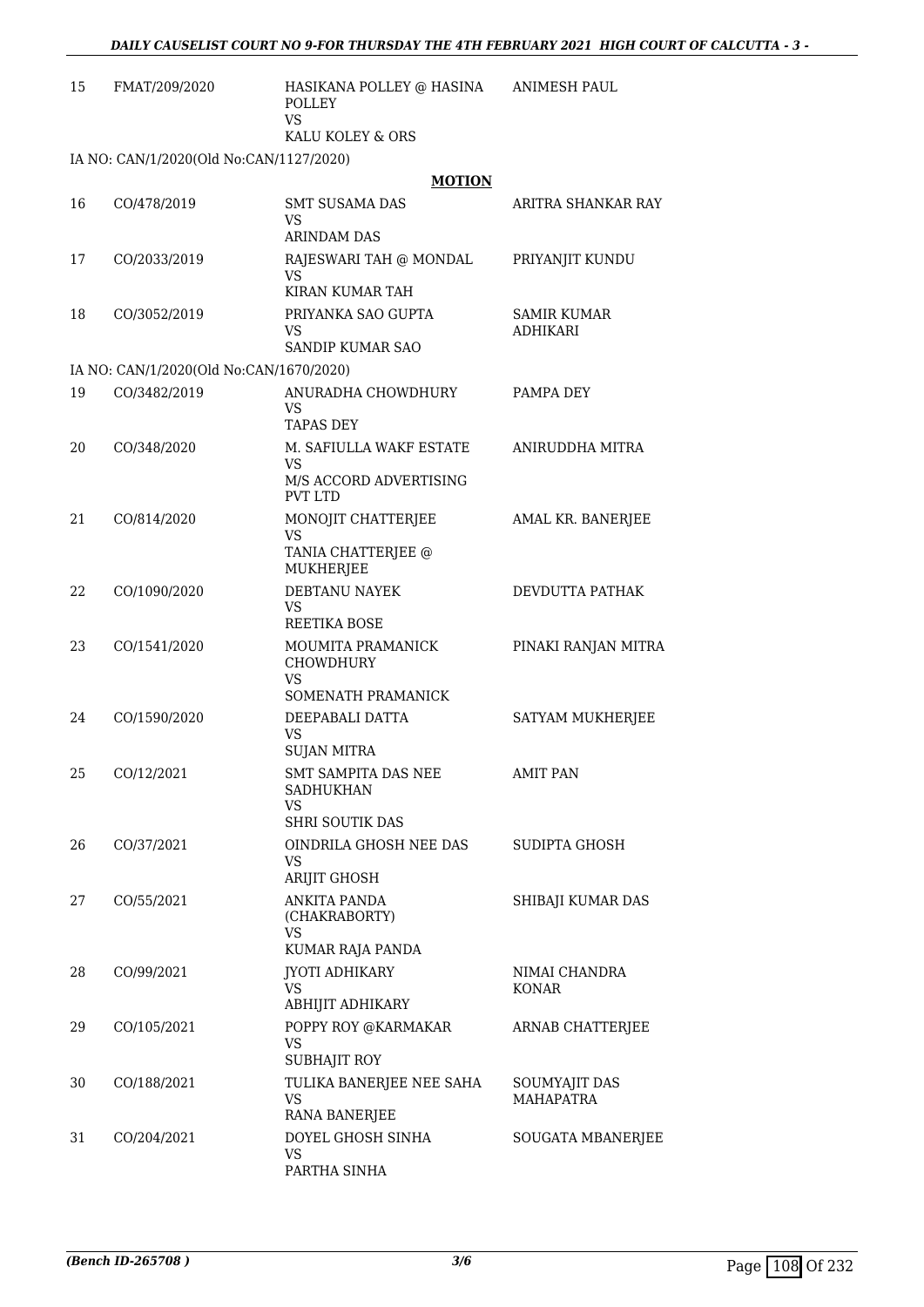| 32 | CO/206/2021                                                                                                           | <b>SIMA RUIDAS</b><br>VS.                                                                                                                                                                                                                                                                    | PRADIP KUMAR PATRA         |        |
|----|-----------------------------------------------------------------------------------------------------------------------|----------------------------------------------------------------------------------------------------------------------------------------------------------------------------------------------------------------------------------------------------------------------------------------------|----------------------------|--------|
| 33 | CO/232/2021                                                                                                           | PANCHANAN RUIDAS<br>CHIRANJIT CHOWDHURY                                                                                                                                                                                                                                                      | SHIBAJI KUMAR DAS          |        |
|    |                                                                                                                       | <b>VS</b><br>RAKHI GHOSH ALIAS<br>CHOWDHURY                                                                                                                                                                                                                                                  |                            |        |
| 34 | CO/234/2021                                                                                                           | <b>SUBARNA GHOSH</b><br><b>VS</b><br>RAHUL BHAUMIK                                                                                                                                                                                                                                           | SANKHA SUBHRA RAY          |        |
| 35 | CO/238/2021                                                                                                           | TANIA DAS (MITRA)<br><b>VS</b>                                                                                                                                                                                                                                                               | RAJLAKSHMI GHATAK          |        |
|    |                                                                                                                       | <b>SUBIR KANTI DAS</b>                                                                                                                                                                                                                                                                       |                            |        |
|    |                                                                                                                       | <b>PART HEARD MATTERS</b>                                                                                                                                                                                                                                                                    |                            |        |
| 36 | SA/614/1995<br>$(PT I+II+OB+1 PB+5$<br>LCR+ RI Card)                                                                  | MOHAMMED ALI CHOWDHURY<br>$&$ OR.<br><b>VS</b><br>STATE OF W.B.                                                                                                                                                                                                                              | MR. S.GHOSH                | N.Y.A. |
|    | IA NO: CAN/1/2021                                                                                                     |                                                                                                                                                                                                                                                                                              |                            |        |
| 37 | SA/36/2008<br>$(PT I+II+OB+2)$<br>PB+6LCR+2 Tin box+ RI SANATAN SARKAR<br>card) (PT. HD) (08-0-<br>$-2021$ ) (2 P.M.) | KALYAN KUMAR DUTTA<br><b>VS</b>                                                                                                                                                                                                                                                              | <b>AMALENDU MITRA</b>      |        |
|    | IA NO: CAN/5/2019(Old No:CAN/8384/2019)                                                                               |                                                                                                                                                                                                                                                                                              |                            |        |
| 38 | SAT/599/2013<br>(PT I+OB+1 PB) (PT. HD) SHAMSAAD AHMED<br>(2 P.M.)                                                    | SYED SAMSAD AHMED @ S.<br><b>VS</b><br>THE IISCO STEEL PLANT(SAIL),                                                                                                                                                                                                                          | PINAKI DHOLE               |        |
|    |                                                                                                                       | <b>BURNPUR WORKS &amp; ORS</b>                                                                                                                                                                                                                                                               |                            |        |
|    | IA NO: CAN/3/2019(Old No:CAN/6610/2019)                                                                               | <b>FINAL HEARING</b>                                                                                                                                                                                                                                                                         |                            |        |
| 39 | SA/389/2004                                                                                                           | SAKTI PADA RUDRA & ORS.                                                                                                                                                                                                                                                                      | PRADIP PAUL                |        |
|    | $(PT I+II+OB+1 PB)$                                                                                                   | <b>VS</b><br><b>BAIDYA NATH BASU</b>                                                                                                                                                                                                                                                         |                            |        |
| 40 | SA/79/2008<br>$(PT I+II+OB+1 PB)$                                                                                     | SANDHYA GHOSH<br>VS<br><b>SMT. SOVA RANI GHOSH &amp;</b><br>ORS.                                                                                                                                                                                                                             | KEYA BHATTACHARYYA         |        |
|    | CAN/4/2015(Old No:CAN/4768/2015)                                                                                      | IA NO: CAN/1/2007(Old No:CAN/8392/2007), CAN/2/2007(Old No:CAN/9178/2007), CAN/3/2014(Old No:CAN/4778/2014),                                                                                                                                                                                 |                            |        |
| 41 | SA/85/2010<br>$(PT - I + II + II + OS$<br>+1PB+6 FILES LCR + RI SUDARSAN ROY<br>CARD)                                 | DHARMADAS ROY & ORS<br><b>VS</b>                                                                                                                                                                                                                                                             | SABYASACHI<br>MUKHOPADHYAY |        |
|    |                                                                                                                       | IA NO: CAN/1/2005(Old No:CAN/15707/2005), CAN/3/2006(Old No:CAN/6913/2006), CAN/4/2007(Old No:CAN/8179/2007),<br>CAN/5/2009(Old No:CAN/2267/2009), CAN/6/2009(Old No:CAN/8483/2009), CAN/7/2010(Old No:CAN/1453/2010),<br>CAN/8/2014(Old No:CAN/10832/2014), CAN/9/2015(Old No:CAN/216/2015) |                            |        |
| 42 | FMA/478/2012<br>$(PT 1+II+2 PB)$                                                                                      | HEMANTA KR. DAS & ORS.<br><b>VS</b><br>ANJAN KR. KAR & ORS.                                                                                                                                                                                                                                  | INDRANI NANDI              |        |
| 43 | SMA/34/2013<br>$(PT I+II+OB+1 PB+5$<br>LCR+ RI CARD)                                                                  | <b>SOMA GHOSH &amp; ANR</b><br><b>VS</b><br>JAGANNATH DEY & ORS                                                                                                                                                                                                                              | <b>SUBHABRATA DAS</b>      |        |
|    |                                                                                                                       | IA NO: CAN/3/2014(Old No:CAN/323/2014), CAN/5/2018(Old No:CAN/3553/2018)                                                                                                                                                                                                                     |                            |        |
| 44 | SA/315/2014<br>$(PT I+II+OB+PB+6)$<br>LCR+RI Card)                                                                    | <b>BISU ORAON</b><br><b>VS</b><br><b>BISWANATH ORAN &amp; ORS</b>                                                                                                                                                                                                                            | RAJU BHATTACHARYYA         |        |
|    |                                                                                                                       |                                                                                                                                                                                                                                                                                              |                            |        |

IA NO: CAN/1/2012(Old No:CAN/8962/2012)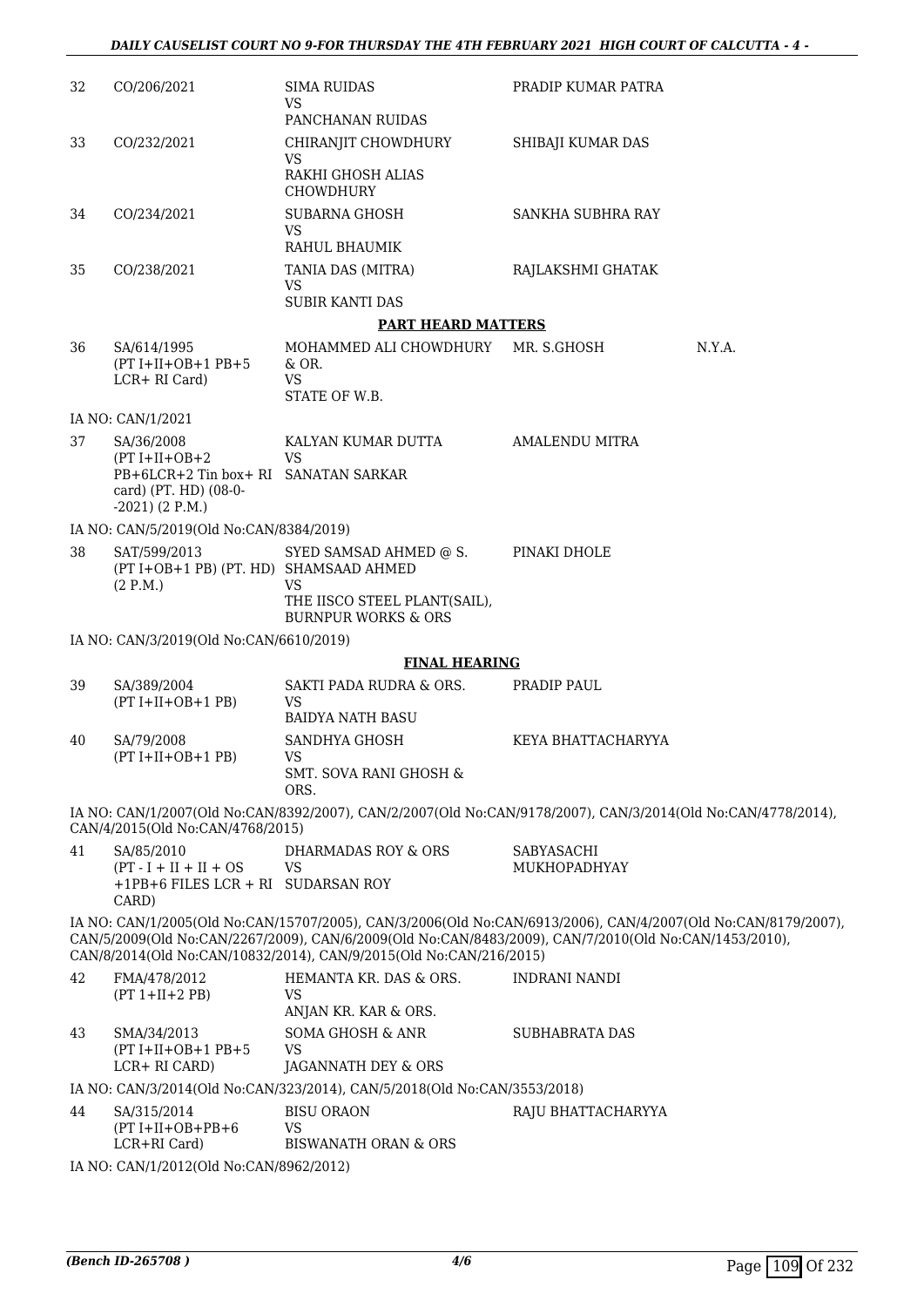| 45 | SA/247/2017<br>$(PT I + II$<br>$+OB+1PB+7LCR+2$<br>Cover Files + RI Card not VS | SRI LAXMIJANARDAN DEITY<br>REP.BY SEBAITS SOMNATH<br><b>BANERJEE &amp;ORS</b> | KUSHAL CHATTERJEE                |
|----|---------------------------------------------------------------------------------|-------------------------------------------------------------------------------|----------------------------------|
|    | found)<br>IA NO: CAN/2/2019(Old No:CAN/11908/2019)                              | PRADIP BHAR                                                                   |                                  |
| 46 | SA/199/2019<br>$(PT I+II+OB+1 PB+7)$<br>LCR+RI Card)                            | BISHNU DAYAL AGARWALA<br>VS<br>DILIP KR AGARWALA                              | <b>GP SHAW</b>                   |
|    | IA NO: CAN/2/2020                                                               |                                                                               |                                  |
|    |                                                                                 | <b>MOTIONS</b>                                                                |                                  |
| 47 | CRR/3048/2018                                                                   | SANJAY KUMAR SHAW<br><b>VS</b>                                                | DIPANKAR PAL                     |
|    |                                                                                 | STATE OF WEST BENGAL &<br>ANR                                                 |                                  |
| 48 | CRR/3551/2019                                                                   | <b>GOUTAM SEMBI &amp; ORS</b><br>VS.                                          | <b>SOMEN BANERJEE</b>            |
|    |                                                                                 | SOMA SEMBI (CHAKRABORTY)                                                      |                                  |
| 49 | CRR/702/2020                                                                    | ESHER ALI MOLLA<br>VS.<br>AJIMA MOLLA & ANR                                   | <b>TUSHER KANTI</b><br>MUKHERJEE |
|    |                                                                                 | IA NO: CRAN/1/2020(Old No:CRAN/1239/2020), CRAN/2/2021                        |                                  |
| 50 | CRR/1707/2020                                                                   | MOUMITA CHATTERJEE @<br><b>MANNA</b>                                          | PROSENJIT MUKHERJEE              |
|    |                                                                                 | VS.<br>STATE OF WEST BENGAL AND<br>ANR                                        |                                  |
| 51 | CRR/1854/2020                                                                   | SAKTIPADA SANNIGRAHI AND<br>ANR<br>VS.                                        | DEBISREE ADHIKARY                |
|    |                                                                                 | State of West Bengal                                                          |                                  |
|    | IA NO: CRAN/1/2021                                                              |                                                                               |                                  |
| 52 | CRR/1855/2020                                                                   | KALYAN PANDA AND ANR<br>VS<br>State of West Bengal                            | DEBISREE ADHIKARY                |
|    | IA NO: CRAN/1/2021                                                              |                                                                               |                                  |
| 53 | CRR/52/2021                                                                     | AMITENDU MONDAL<br>VS                                                         | PRIYANKA SAHA                    |
|    |                                                                                 | STATE OF WEST BENGAL AND<br>ORS.                                              |                                  |
| 54 | CRR/222/2021                                                                    | PASUPATI MAHATO<br>VS.                                                        | ARIJIT DEY                       |
|    |                                                                                 | SMT RUPALI MAHATO AND<br>ORS                                                  |                                  |
| 55 | CRR/231/2021                                                                    | KEDAR<br>SARDAR@MONORANJAN AND<br>ORS<br><b>VS</b><br>STATE OF WEST BENGAL    | MD JANNAT UL<br><b>FIRDOUS</b>   |
| 56 | CRR/232/2021                                                                    | APU KUNDU<br>VS.                                                              | RUPSA SREEMANI                   |
| 57 | CRR/251/2021                                                                    | STATE OF WEST BENGAL<br>SUDIPTA SARKAR AND ORS<br>VS.                         | <b>SUBHADIP BISWAS</b>           |
| 58 | CRR/253/2021                                                                    | <b>SUSMITA GHOSH</b><br>DIPANKAR PARUI<br>VS.<br>SUCHARITA MONDAL PARUI       | <b>SHUVRO PROKASH</b><br>LAHIRI  |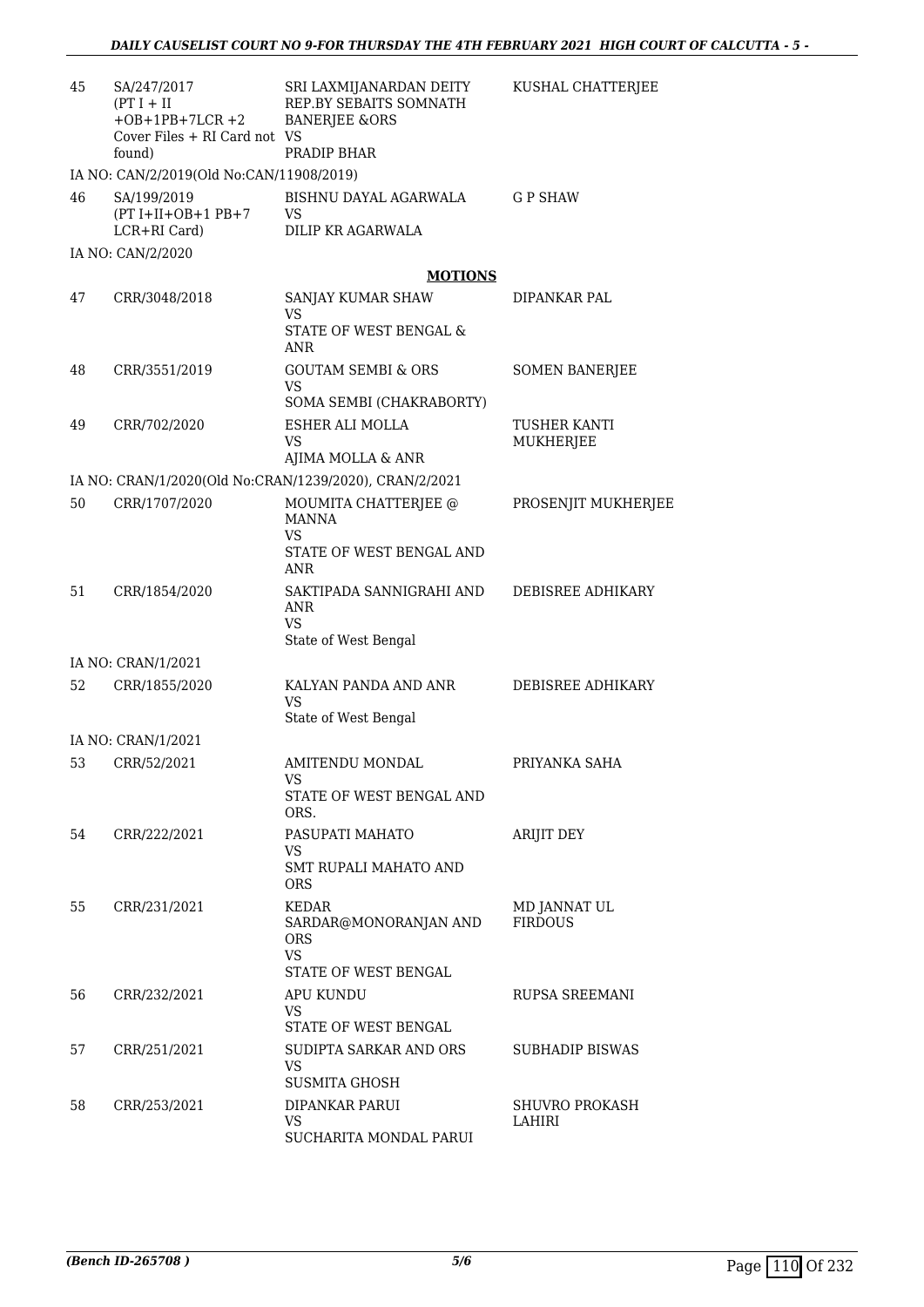| 59 | CRR/254/2021                                     | MINU KUNDU@MINURANI<br>KUNDU AND ANR | RAJ KUMAR GUPTA               |
|----|--------------------------------------------------|--------------------------------------|-------------------------------|
|    |                                                  | VS<br>PRIYA SARKAR AND ANR           |                               |
| 60 | CRR/261/2021                                     | RIMA MONDAL BISWAS<br>VS.            | SUMANTA<br><b>CHAKRABORTY</b> |
|    |                                                  | STATE OF WEST BENGAL AND<br>ORS.     |                               |
|    |                                                  | <b>CONTESTED APPLICATION</b>         |                               |
| 61 | CRR/153/2020                                     | MD SAFIOUE MALLLICK<br>VS            | TARUNJYOTI TEWARI             |
|    |                                                  | STATE OF WEST BENGAL &<br>ANR        |                               |
|    | wt62 CRR/596/2019                                | MD SAFIOUE MALLICK<br>VS.            | PARTHA SENGUPTA               |
|    |                                                  | STATE OF WEST BENGAL &<br>ANR        |                               |
|    |                                                  | <b>FOR HEARING</b>                   |                               |
| 63 | CRA/416/2017<br>$(PT I+II+OB+1 PB+4$             | SURAJIT BHUNIA<br>VS.                | PRADIP PAUL                   |
|    | LCR) (First file has two<br>parts i.e., $A \& B$ | STATE OF WEST BENGAL &<br>ORS.       |                               |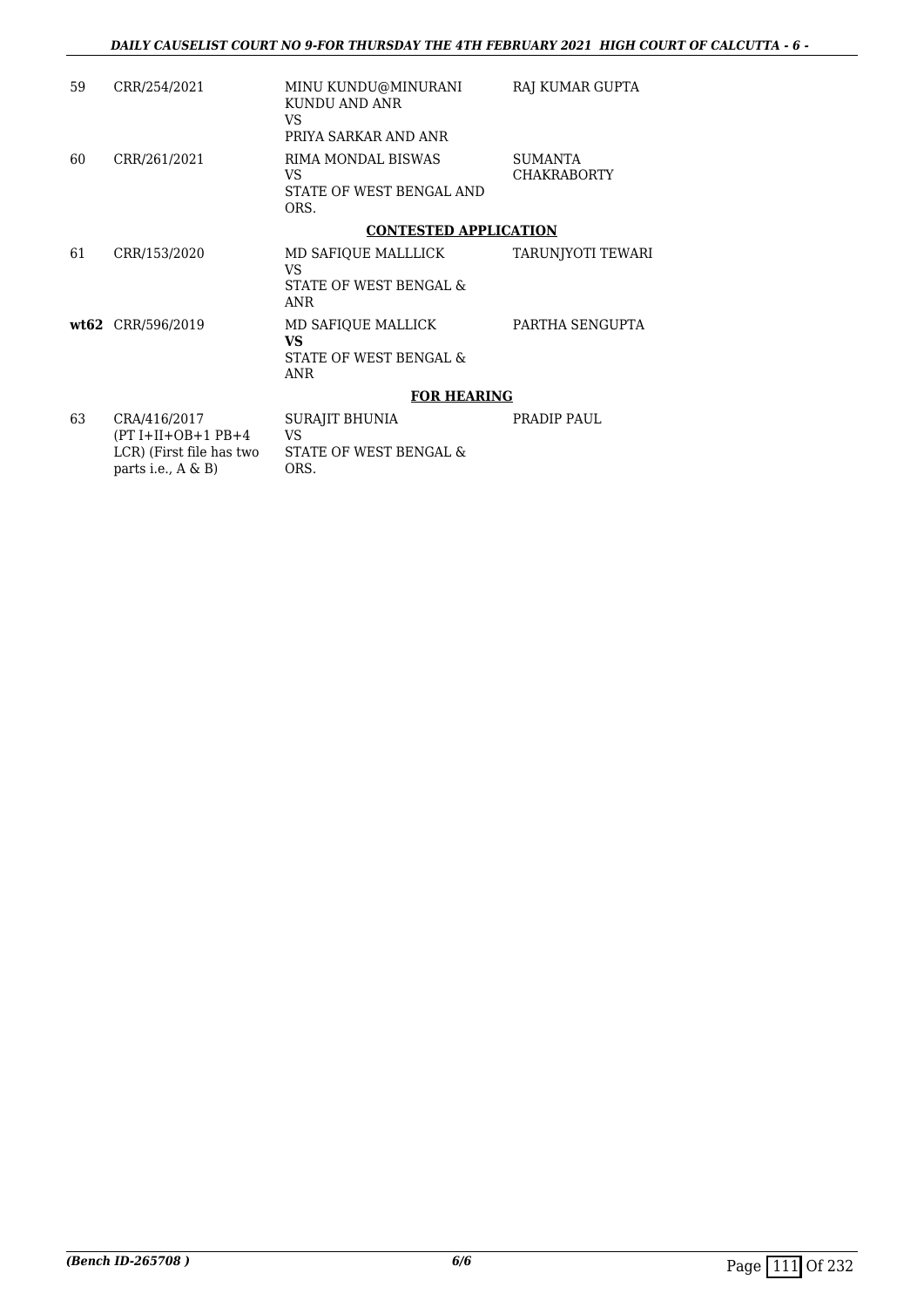

# In The High Court at Calcutta

# **Appellate Side**

**DAILY CAUSELIST For Thursday The 4th February 2021**

## **COURT NO. 13**

**SINGLE BENCH (SB - III)**

**AT 10:45 AM**

**HON'BLE JUSTICE RAJASEKHAR MANTHA**

**(VIA VIDEO CONFERENCE)**

**ON AND FROM MONDAY, THE 11TH JANUARY, 2021- ROSTER NOTIFIED ON 8TH JANUARY, 2021 IS MODIFIED TO THE FOLLOWING EXTENT :- MATTERS (MOTIONS & HEARING) UNDER ARTICLE 226 OF THE CONSTITUTION RELATING TO SERVICE UNDER GROUP VI AND APPLICATIONS CONNECTED THERETO; MATTERS (MOTIONS & HEARING) UNDER ARTICLE 226 OF THE CONSTITUTION RELATING TO ALL SERVICE MATTERS RELATING TO PANCHAYATS AND CO-OPERATIVE SOCIETIES UNDER GROUP V AND APPLICATIONS CONNECTED THERETO; HEARING OF WRIT PETITIONS IRRESPECTIVE OF CLASSIFICATIONS AND APPLICATIONS CONNECTED THERETO**

**NOTE :**

**1. MENTIONING WILL BE ALLOWED, AT THE FIRST SITTING OF THE COURT, UPON BEING LISTED AS "TO BE MENTIONED" ONLY IN THE VIRTUAL MODE AS PER NOTIFICATION NO. 4286-RG DATED 27.11.2020 FOLLOWING THE PRESCRIBED PROCEDURE. 2. ALL THE LISTED MATTERS WILL BE TAKEN UP SERIALLY, UNLESS OTHERWISE FIXED. 3. APPELLATE SIDE MATTERS WILL CONTINUE AFTER COMPLETION OF ORIGINAL SIDE. 4. NO HEARING WILL BE ALLOWED UNTIL FURTHER ORDER.**

### **TO BE MENTIONED**

|     | WPA/11574/2020<br>(For Correction)        | ANANDAMOY CHATTERJEE<br>VS     | ARUN KUMAR<br><b>CHAKRABORTY</b> |
|-----|-------------------------------------------|--------------------------------|----------------------------------|
|     |                                           | UNION OF INDIA AND ORS.        |                                  |
|     |                                           | <b>CRIMINAL CONTEMPT</b>       |                                  |
| 2   | CRLCP/3/2020                              | KAUSIK MITRA<br>VS             | AMITAVA BHOWMICK                 |
|     |                                           | SMT IPSITA MITRA ROY           |                                  |
| wt3 | CRR/1052/2020                             | KAUSIK MITRA<br>VS             | SANANDA GANGULI                  |
|     |                                           | <b>IPSITA MITRA ROY</b>        |                                  |
|     | IA NO: CRAN/1/2020(Old No:CRAN/2613/2020) |                                |                                  |
|     |                                           | <b>SPECIALLY FIXED MATTERS</b> |                                  |
| 4   | WPA/5016/2020<br>(11.02.2021)             | DEBASIS MUKERJEE<br>VS         | <b>SAMIT DUTTA</b>               |
|     |                                           | IDBI LTD. & ORS                |                                  |

IA NO: CAN/1/2020

### **CONTEMPT APPLICATION**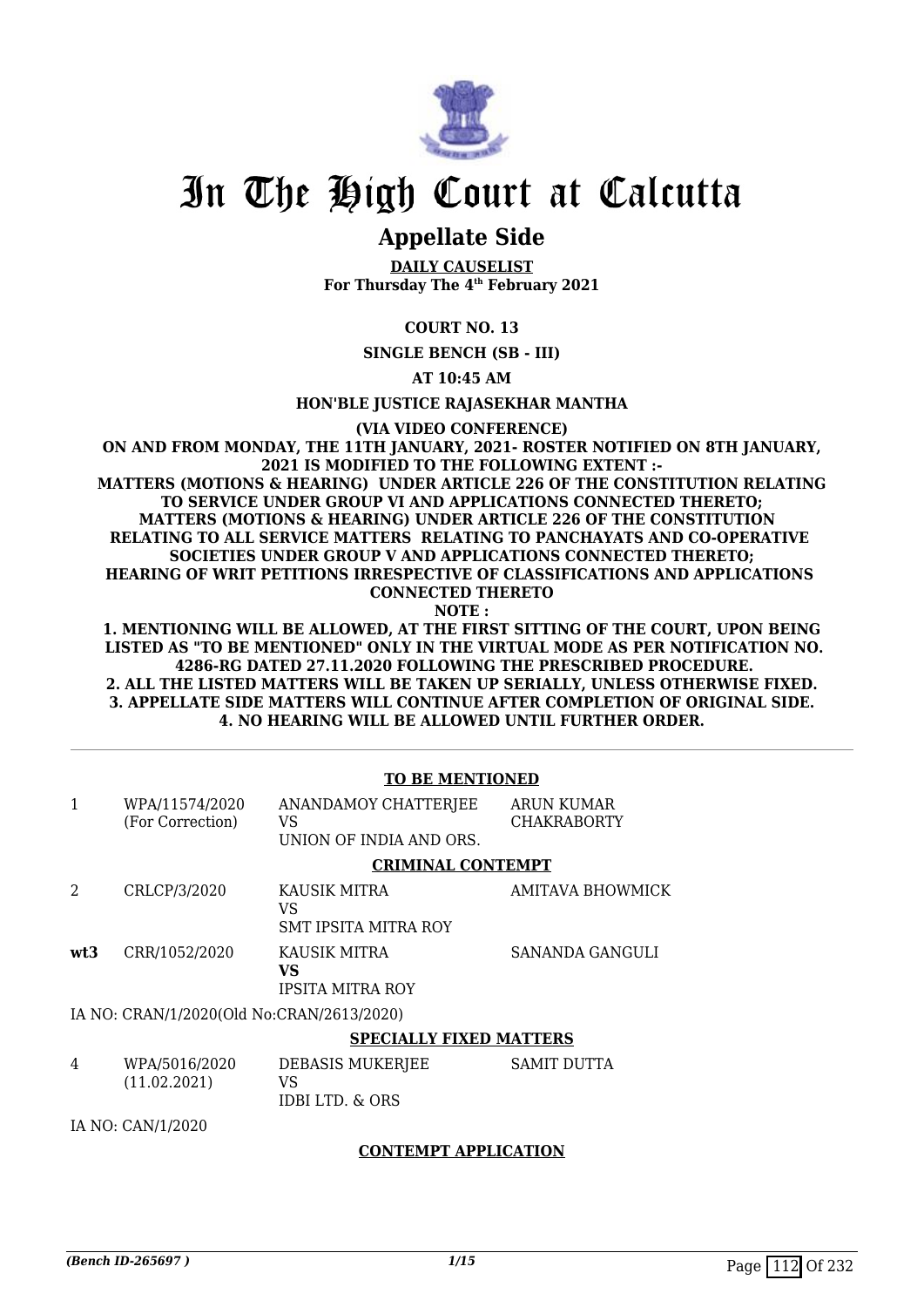| 5               | WPA/5728/2019<br>(08.02.2021)           | PARESH KUMAR<br>MUKHERJEE<br>VS<br><b>BIRBHUM DISTRICT</b><br>CENTRAL COOPERATIVE<br><b>BANK LTD. &amp; ORS</b> | SANKHA SUBHRA RAY            |
|-----------------|-----------------------------------------|-----------------------------------------------------------------------------------------------------------------|------------------------------|
|                 | IA NO: CAN/1/2019(Old No:CAN/8698/2019) |                                                                                                                 |                              |
| wt <sub>6</sub> | CPAN/1344/2019                          | PARESH KUMAR<br><b>MUKHERJEE</b><br><b>VS</b><br>P MOHAN GANDHI & ORS                                           | SANKHA SUBHRA RAY            |
| 7               | WPA/21574/2019<br>(12.02.2021)          | <b>GOLAM HYDER</b><br><b>VS</b><br>STATE OF WEST BENGAL &<br><b>ORS</b>                                         | NITYA GOPAL<br>MUKHERJEE     |
| wt8             | CPAN/727/2020                           | <b>GOLAM HYDER</b><br><b>VS</b><br>ABID HOSSAIN AND<br><b>ANOTHER</b>                                           | NITYA GOPAL<br>MUKHERJEE     |
|                 |                                         | <b>APPLICATION</b>                                                                                              |                              |
| 9               | CRR/1572/2020<br>(09.02.2021)           | x (the victim lady and<br>complaint in jadavpur p.s<br>204/2020 dt 18.08.2020<br><b>VS</b>                      | <b>INDRAJEET DEY</b>         |
|                 |                                         | State of West Bengal AND<br><b>ANR</b>                                                                          |                              |
|                 |                                         |                                                                                                                 |                              |
|                 | IA NO: CRAN/1/2020                      |                                                                                                                 |                              |
|                 |                                         | <b>MOTION (GROUP VI)</b>                                                                                        |                              |
| 10              | WPA/18838/2015<br>(1)                   | PRABHAMOYEE MANDAL<br><b>VS</b><br>STATE OF WEST BENGAL &<br><b>ORS</b>                                         | DEBOJIT SAMANTA              |
| 11              | WPA/18814/2019<br>$(08.02.2021)$ $(1)$  | <b>BIKASH TALUKDER</b><br>VS<br>STATE OF WEST BENGAL &<br><b>ORS</b>                                            | <b>ANANYA NEOGI</b>          |
| 12              | WPA/21200/2019                          | PARIMAL KHANRA<br>VS<br>STATE OF WEST BENGAL &<br><b>ORS</b>                                                    | <b>SOUMENDRA KR</b><br>GHOSH |
|                 | IA NO: CAN/1/2020(Old No:CAN/2752/2020) |                                                                                                                 |                              |
| 13              | WPA/22854/2019<br>(05.02.2021)          | JANARDAN SINGH<br><b>VS</b><br>UNION OF INDIA & ORS                                                             | PARAMITA ROY                 |
| 14              | WPA/24017/2019<br>$(11.02.2021)$ $(1)$  | ARJUN GHOSH<br><b>VS</b><br><b>UNION OF INDIA &amp; ORS</b>                                                     | SK MUJIBAR RAHMAN            |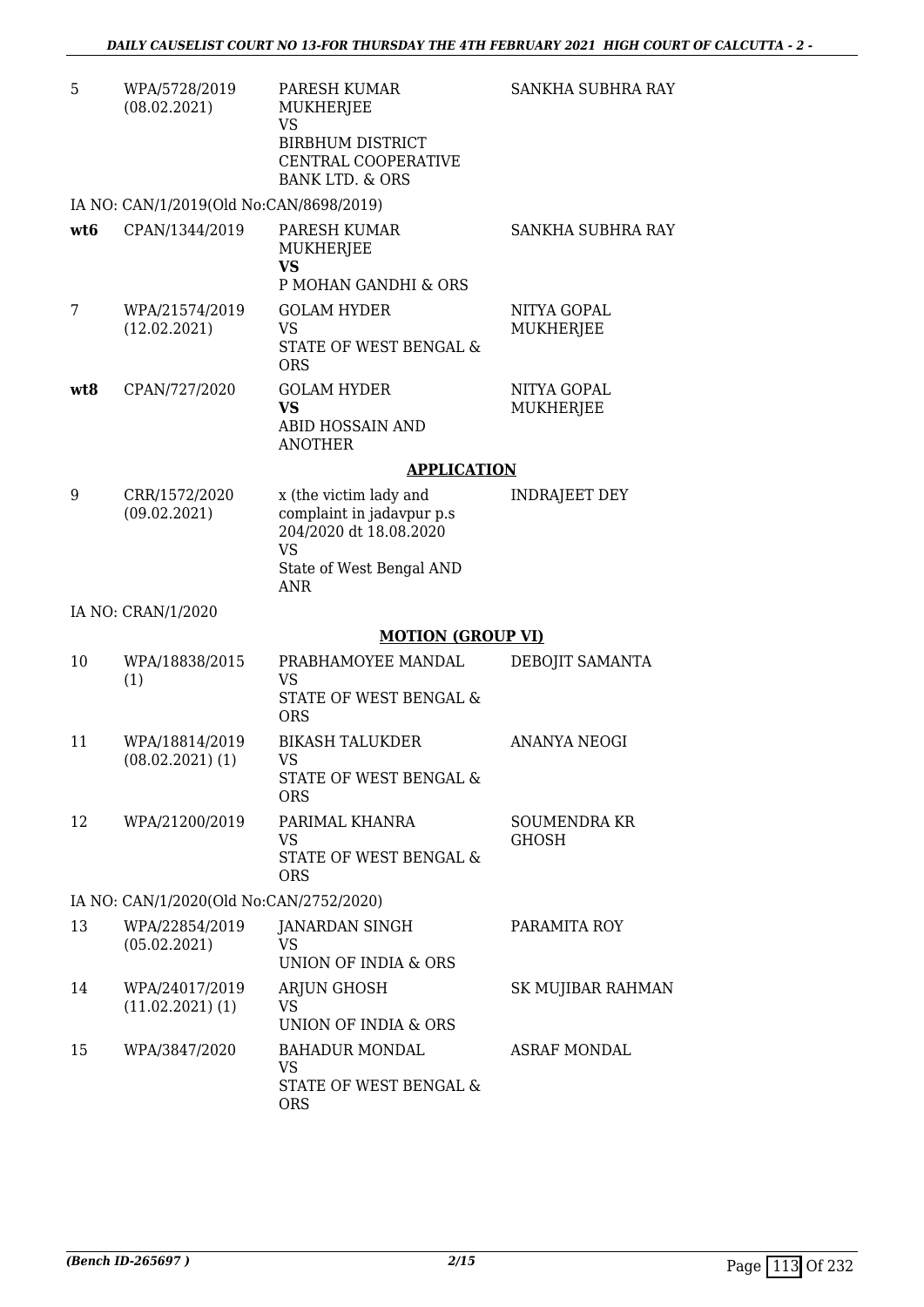| 16 | WPA/3855/2020<br>(08.02.2021)           | MITHU RANI GHOSH<br>(PRATIHAR)<br><b>VS</b><br>UNION OF INDIA & ORS                                      | SANTANU MAJI                            |
|----|-----------------------------------------|----------------------------------------------------------------------------------------------------------|-----------------------------------------|
| 17 | WPA/4264/2020<br>(1)                    | <b>SUMAHAN GHOSH</b><br><b>VS</b><br>UNION OF INDIA & ORS                                                | <b>AMRITA PANDEY</b>                    |
| 18 | WPA/4393/2020<br>$(05.02.2021)$ $(1)$   | KARTIK DASMOHORI<br>VS<br>STATE OF WEST BENGAL &<br>ORS.                                                 | VIVEKANANDA BAURI                       |
|    | IA NO: CAN/1/2020                       |                                                                                                          |                                         |
| 19 | WPA/4529/2020<br>$(08.02.2021)$ $(2)$   | <b>BIMAL KUMAR DAS</b><br>VS<br>STATE OF WEST BENGAL &<br><b>ORS</b>                                     | <b>CHANDAN SEKHAR</b><br><b>BAG</b>     |
| 20 | WPA/4881/2020                           | KRISHNA CHANDRA DAS<br><b>VS</b><br>UNION OF INDIA & ORS                                                 | <b>BISWAJIT SAMANTA</b>                 |
| 21 | WPA/4997/2020<br>$(09.02.2021)$ $(1)$   | MAKSUDA KHATUN BIBI<br><b>VS</b><br><b>UNION OF INDIA &amp; ORS</b>                                      | DEBABRATA MONDAL                        |
| 22 | WPA/5532/2020<br>(05.02.2021)           | <b>MUNA DHANUK</b><br>VS<br>UNION OF INDIA & ORS                                                         | DEBAJYOTI DEB                           |
|    | IA NO: CAN/1/2020(Old No:CAN/4945/2020) |                                                                                                          |                                         |
| 23 | WPA/8047/2020<br>(At 10.45 a.m.)        | PARTHA PRATIM GHOSH<br>VS<br>THE GOVERNORS<br>(HOUSEHOLD)<br>ESTABLISHMENT, RAJ<br><b>BHAVAN AND ORS</b> | <b>SAGNIK MUKHERJEE</b>                 |
| 24 | WPA/8048/2020<br>(At 10.45 a.m.)        | <b>MOU MITRA SARKAR</b><br>VS<br>THE GOVERNORS (HOUSE<br>HOLD) ESTABLISHMENT<br>, RAJ BHAVAN AND ORS     | <b>SAGNIK MUKHERJEE</b>                 |
| 25 | WPA/8216/2020<br>$(12.02.2021)$ $(2)$   | <b>SMT SUMITRA HEMBRAM</b><br>AND ORS<br><b>VS</b><br>Union of India AND ORS                             | SAMIR KUMAR<br><b>ADHIKARI</b>          |
| 26 | WPA/8533/2020                           | NITYA GOPAL GHOSH<br>VS<br>UNION OF INDIA AND<br><b>OTHERS</b>                                           | SANAJIT KUMAR<br><b>GHOSH</b>           |
| 27 | WPA/9092/2020<br>(05.02.2021)           | TARUN KUMAR MAZUMDAR<br>VS<br>Union of India                                                             | <b>SANDIPAN MAITY</b>                   |
|    | IA NO: CAN/1/2020                       |                                                                                                          |                                         |
| 28 | WPA/9403/2020<br>(1)                    | <b>ABDUL KADIR</b><br>VS<br>STATE OF WEST BENGAL<br>AND ORS.                                             | <b>CHAITALI</b><br><b>CHATTOPADHYAY</b> |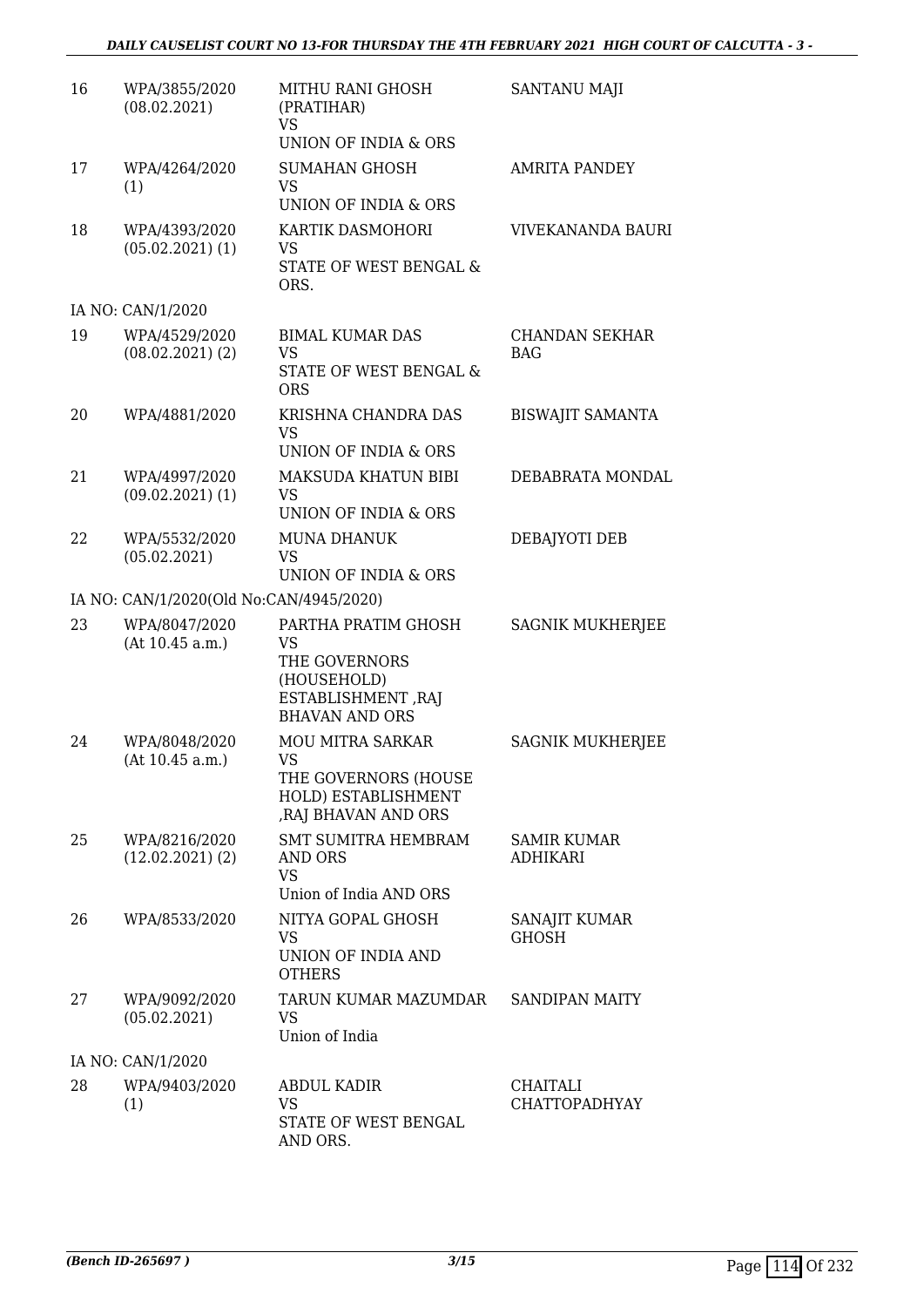| 29 | WPA/9949/2020<br>(2)                   | <b>RITU KUMARI</b><br>VS<br>UNION OF INDIA AND ORS.                                        | <b>INDRADEEP PAL</b>                       |
|----|----------------------------------------|--------------------------------------------------------------------------------------------|--------------------------------------------|
| 30 | WPA/10421/2020<br>$(05.02.2021)$ $(2)$ | <b>SAMBHU MISTRI</b><br>VS<br>UNION OF INDIA AND ORS.                                      | <b>SURYASARATHI BASU</b>                   |
| 31 | WPA/11280/2020<br>$(08.02.2021)$ (1)   | <b>NAZMA SARDAR</b><br><b>VS</b><br>STATE OF WEST BENGAL<br>AND ORS.                       | ANJAN DUTTA                                |
| 32 | WPA/11814/2020<br>$(08.02.2021)$ (1)   | KARTIK SINGH<br>VS.<br>UNION OF INDIA AND ORS.                                             | ARPA CHAKRABORTY                           |
| 33 | AST/1/2021<br>(2)                      | <b>SOURAV BISWAS</b><br><b>VS</b><br>STATE OF WEST BENGAL<br>AND ORS.                      | ARNAB SAHA                                 |
| 34 | WPA/40/2021<br>(1)                     | RAJU DAS AND ORS<br><b>VS</b><br>STATE OF WEST BENGAL<br>AND ORS.                          | <b>SUSANTA PAUL</b>                        |
| 35 | WPA/46/2021                            | <b>SUBIR KUMAR MONDAL</b><br><b>VS</b><br>THE PUNJAB NATIONAL<br><b>BANK</b>               | <b>ANIL KUMAR</b><br><b>CHATTOPADHYAYA</b> |
| 36 | WPA/157/2021<br>(1)                    | KARTICK KUMAR<br><b>CHATTERJEE</b><br><b>VS</b><br>UNION OF INDIA AND ORS.                 | PRATIK MAJUMDER                            |
| 37 | WPA/312/2021<br>(1)                    | <b>MAMATA BANERJEE</b><br><b>VS</b><br>STATE OF WEST BENGAL<br>AND ORS.                    | NIRUPAM DUTTA                              |
| 38 | WPA/496/2021<br>(05.02.2021)           | <b>FORIDA KHATUN</b><br>VS<br>STATE OF WEST BENGAL<br>AND ORS.                             | <b>SAMIRUL SARDAR</b>                      |
| 39 | WPA/534/2021<br>(1)                    | NABENDU SENGUPTA<br><b>VS</b><br>NATIONAL JUTE BOARD<br><b>AND OTHERS</b>                  | VICTOR CHATTERJEE                          |
| 40 | WPA/858/2021                           | AMAR CHANDRA DAS<br>VS<br>UNION OF INDIA AND ORS.                                          | <b>BISWAJIT SAMANTA</b>                    |
| 41 | WPA/950/2021                           | SOMANGSU BHUSAN<br><b>SARKAR</b><br><b>VS</b><br>PUNJAB NATIONAL BANK<br><b>AND OTHERS</b> | Sobhan Majumder                            |
| 42 | WPA/1100/2021                          | MALAY KUMAR KARMAKAR<br><b>VS</b><br>STATE OF WEST BENGAL<br>AND ORS.                      | SANKHA SUVRA ROY                           |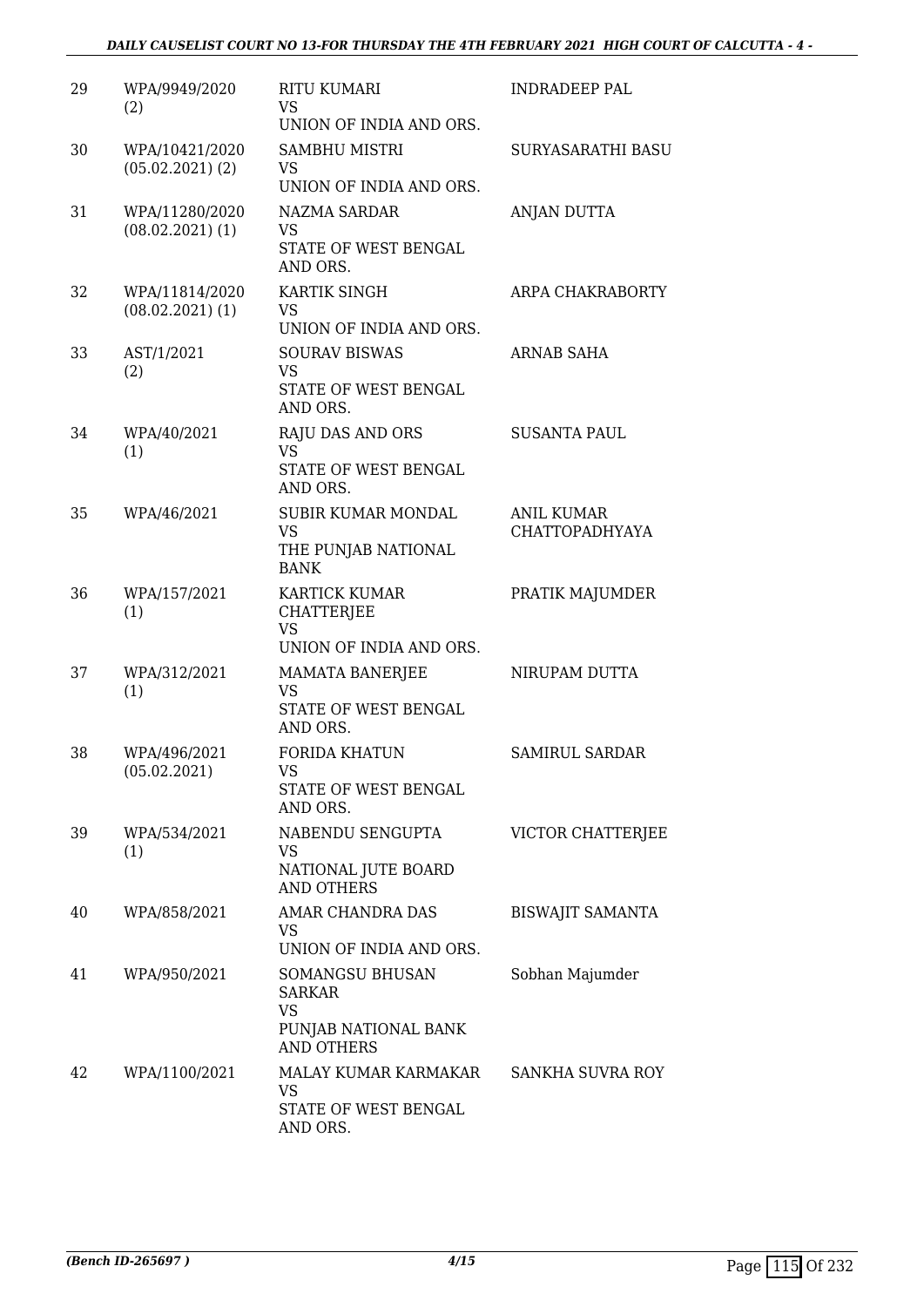| 43 | WPA/1202/2021 | SAMARENDRA NATH SINHA<br><b>VS</b><br>LIFE INSURANCE<br>CORPORATION OF INDIA<br><b>AND OTHERS</b> | <b>ARUN KUMAR</b><br><b>CHOWDHURY</b> |
|----|---------------|---------------------------------------------------------------------------------------------------|---------------------------------------|
| 44 | WPA/1301/2021 | <b>SOMEN DAS</b><br><b>VS</b><br>UNION OF INDIA AND ORS.                                          | <b>BARUN CHATTERJEE</b>               |
| 45 | WPA/1306/2021 | DURGAPADA SANYAL<br><b>VS</b><br>STATE OF WEST BENGAL<br>AND ORS.                                 | <b>SUSMITA DEY(BASU)</b>              |
| 46 | WPA/1395/2021 | <b>ALOKE KUMAR</b><br><b>BHATTACHARYA</b><br><b>VS</b><br>UNION OF INDIA AND ORS.                 | K.P.<br>MUKHOPADHYAY                  |
| 47 | WPA/1436/2021 | DR. SUBHRA JANA<br><b>VS</b><br>UNION OF INDIA AND ORS.                                           | <b>SYED NURUL AREFIN</b>              |
| 48 | WPA/1470/2021 | PUNEET KUMAR SINGH<br><b>VS</b><br>UNION OF INDIA AND ORS                                         | RITUPARNA SAHA                        |
| 49 | WPA/1516/2021 | MUSTAKIM MONDAL<br><b>VS</b><br>STATE OF WEST BENGAL<br>AND ORS.                                  | BIKRAMJIT DUTTA                       |
| 50 | WPA/1563/2021 | MRITYUNJOY BOSE<br><b>VS</b><br>UNION OF INDIA AND ORS.                                           | SOUMALYA GANGULI                      |
| 51 | WPA/1634/2021 | ANANDA RAM KOLEY<br><b>VS</b><br>STATE OF WEST BENGAL<br>AND ORS.                                 | ARUP KUMAR LAHIRI                     |
| 52 | WPA/1674/2021 | <b>JEBUNNESSA MUNSHI</b><br>VS<br>WEST BENGAL<br>LEGISLATIVE ASSEMBLY<br>SECFRETARIAT AND ANR.    | <b>SUMAN BANERJEE</b>                 |
| 53 | WPA/1772/2021 | SATYABRATA CHATTERJEE<br><b>VS</b><br>STATE OF WEST BENGAL<br>AND ORS.                            | <b>JAMIRUDDIN KHAN</b>                |
| 54 | WPA/1776/2021 | SANKAR CHANDRA<br><b>MONDAL</b><br><b>VS</b><br>STATE OF WEST BENGAL<br>AND ORS.                  | JAMIRUDDIN KHAN                       |
| 55 | WPA/1781/2021 | <b>DILIP DAS</b><br>VS<br>STATE OF WEST BENGAL<br>AND ORS.                                        | JAMIRUDDIN KHAN                       |
| 56 | WPA/1789/2021 | PRADIP KR. YADAV<br>VS<br>UNION OF INDIA AND ORS                                                  | KOMAL SINGH                           |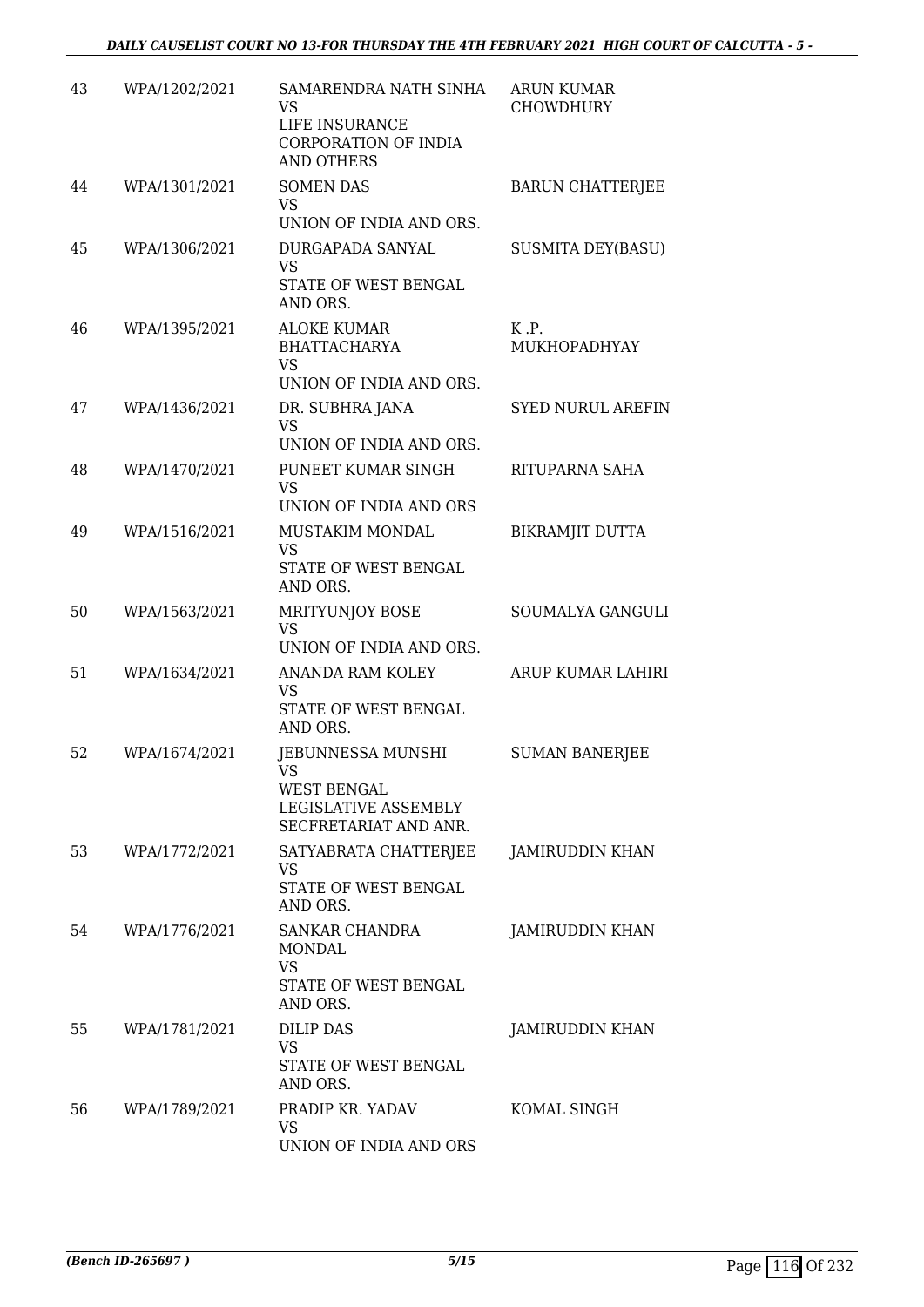| 57 | WPA/1814/2021 | <b>DEBDAS NASKAR</b><br><b>VS</b>                                      | <b>JAMIRUDDIN KHAN</b>  |
|----|---------------|------------------------------------------------------------------------|-------------------------|
|    |               | STATE OF WEST BENGAL<br>AND ORS.                                       |                         |
| 58 | WPA/1815/2021 | NANDA LAL CHOWDHURY<br>VS<br>STATE OF WEST BENGAL<br>AND ORS.          | <b>JAMIRUDDIN KHAN</b>  |
| 59 | WPA/1820/2021 | TAPAN KUMAR TARAFDAR<br><b>VS</b><br>STATE OF WEST BENGAL<br>AND ORS.  | <b>JAMIRUDDIN KHAN</b>  |
| 60 | WPA/1821/2021 | SATYA PRAKASH SAMANTA<br><b>VS</b><br>STATE OF WEST BENGAL<br>AND ORS. | <b>JAMIRUDDIN KHAN</b>  |
| 61 | WPA/1823/2021 | AMIT KUMAR SAHA<br>VS<br>UNION OF INDIA AND ORS.                       | <b>MANIK LAL PODDAR</b> |
| 62 | WPA/1826/2021 | DILIP KUMR TARAFDER<br><b>VS</b><br>STATE OF WEST BENGAL<br>AND ORS.   | JAMSIRUDDIN KHAN        |
| 63 | WPA/1828/2021 | MIHIR SAHA<br>VS<br>STATE OF WEST BENGAL<br>AND ORS.                   | JAMIRUDDIN KHAN         |
| 64 | WPA/1830/2021 | <b>TAPAN PRAMANIK</b><br>VS<br>STATE OF WEST BENGAL<br>AND ORS.        | <b>JAMIRUDDIN KHAN</b>  |
| 65 | WPA/1831/2021 | <b>DILIP KUMR DAS</b><br><b>VS</b><br>STATE OF WEST BENGAL<br>AND ORS. | <b>JAMIRUDDIN KHAN</b>  |
| 66 | WPA/1836/2021 | KARALI PRASAD DUTTA<br>VS<br>STATE OF WEST BENGAL<br>AND ORS.          | <b>JAMIRUDDIN KHAN</b>  |
| 67 | WPA/1838/2021 | MANIK CHANDRA MONDAL<br>VS<br>STATE OF WEST BENGAL<br>AND ORS.         | <b>JAMIRUDDIN KHAN</b>  |
| 68 | WPA/1840/2021 | SUBRATA CHOWDHURY<br>VS<br>STATE OF WEST BENGAL<br>AND ORS.            | JAMIRUDDIN KHAN         |
| 69 | WPA/1844/2021 | <b>HIMADRI METAY</b><br>VS<br>STATE OF WEST BENGAL<br>AND ORS.         | JAMIRUDDIN KHAN         |
| 70 | WPA/1846/2021 | ADITYA KUMAR SINGH<br>VS<br>STATE OF WEST BENGAL<br>AND ORS.           | <b>JAMIRUDDIN KHAN</b>  |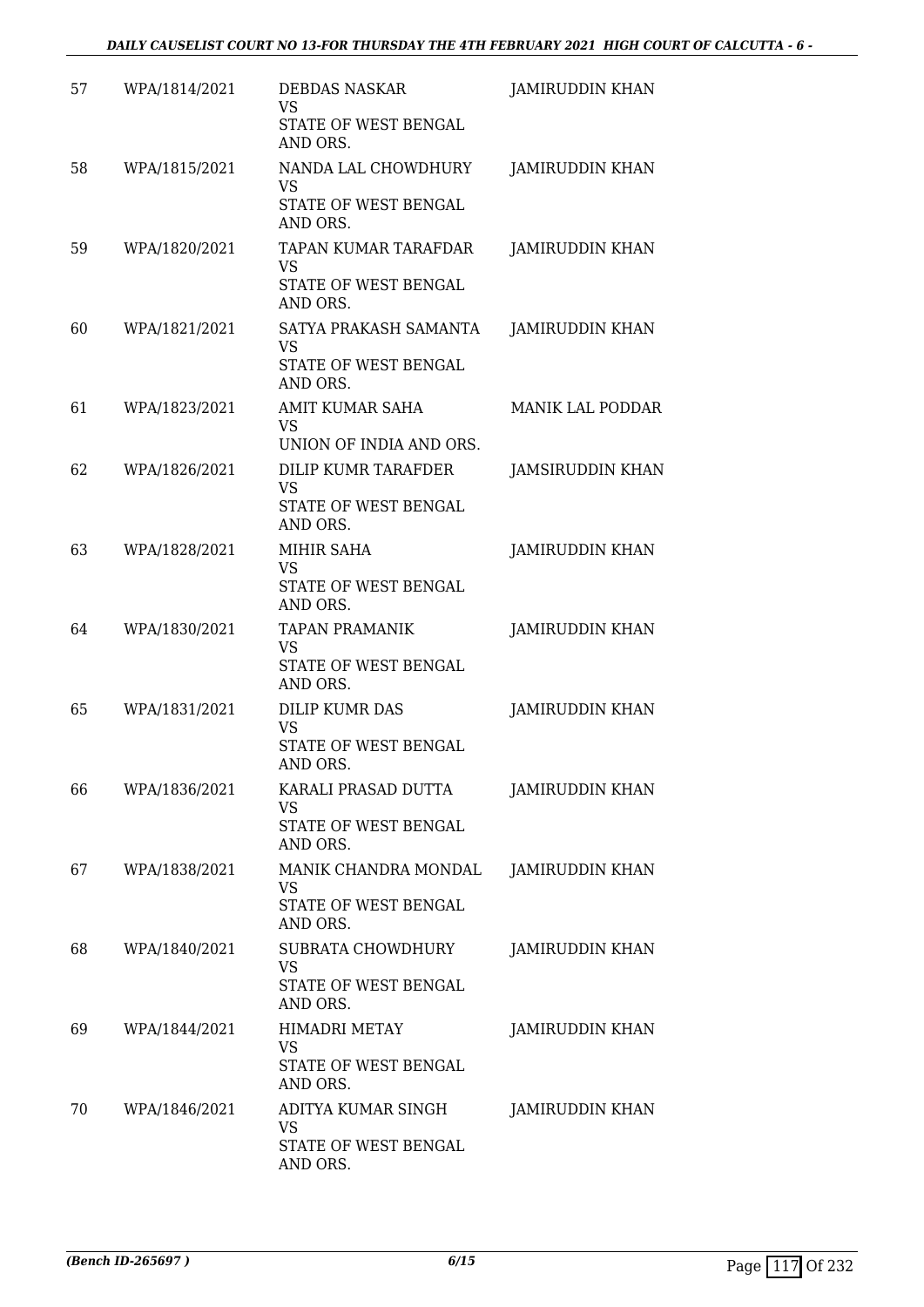| 71 | WPA/1849/2021 | <b>AMARENDRA NATH</b><br><b>NASKAR</b><br>VS<br>STATE OF WEST BENGAL<br>AND ORS.           | <b>JAMIRUDDIN KHAN</b>                |
|----|---------------|--------------------------------------------------------------------------------------------|---------------------------------------|
| 72 | WPA/1850/2021 | <b>GOURI SHANKAR SINGH</b><br><b>VS</b><br>STATE OF WEST BENGAL<br>AND ORS.                | <b>JAMIRUDDIN KHAN</b>                |
| 73 | WPA/1852/2021 | ANJALI BANERJEE<br><b>VS</b><br>STATE OF WEST BENGAL<br>AND ORS.                           | JAMIRUDDIN KHAN                       |
| 74 | WPA/1854/2021 | MD. NASIMUL HAQUE<br>VS<br>STATE OF WEST BENGAL<br>AND ORS.                                | <b>JAMIRUDDIN KHAN</b>                |
| 75 | WPA/1855/2021 | OM PRAKASH PANDEY<br><b>VS</b><br>STATE OF WEST BENGAL<br>AND ORS.                         | <b>JAMIRUDDIN KHAN</b>                |
| 76 | WPA/1857/2021 | PRABIR MONDAL<br>VS<br>STATE OF WEST BENGAL<br>AND ORS.                                    | <b>JAMIRUDDIN KHAN</b>                |
| 77 | WPA/1859/2021 | TAPAN KUMAR BANERJEE<br>VS<br>STATE OF WEST BENGAL<br>AND ORS.                             | <b>JAMIRUDDIN KHAN</b>                |
| 78 | WPA/1860/2021 | MUNNA CHAUBEY<br>@KESHAV KUMAR<br><b>CHAUBEY</b><br>VS<br>STATE OF WEST BENGAL<br>AND ORS. | JAMIRUDDIN KHAN                       |
| 79 | WPA/1863/2021 | MARKENDAY KUMAR<br>SINGH<br>VS<br>STATE OF WEST BENGAL<br>AND ORS.                         | JAMIRUDDIN KHAN                       |
| 80 | WPA/1864/2021 | DEBABRATA MAITI<br>VS<br>STATE OF WEST BENGAL<br>AND ORS.                                  | <b>ANINDA</b><br><b>BHATTACHARYYA</b> |
| 81 | WPA/1865/2021 | PARTHA PRATIM<br><b>CHATTERJEE</b><br><b>VS</b><br>STATE OF WEST BENGAL<br>AND ORS.        | <b>JAMIRUDDIN KHAN</b>                |
| 82 | WPA/1866/2021 | KRISHNA CHANDRA DAS<br>VS<br>STATE OF WEST BENGAL<br>AND ORS.                              | JAMIRUDDIN KHAN                       |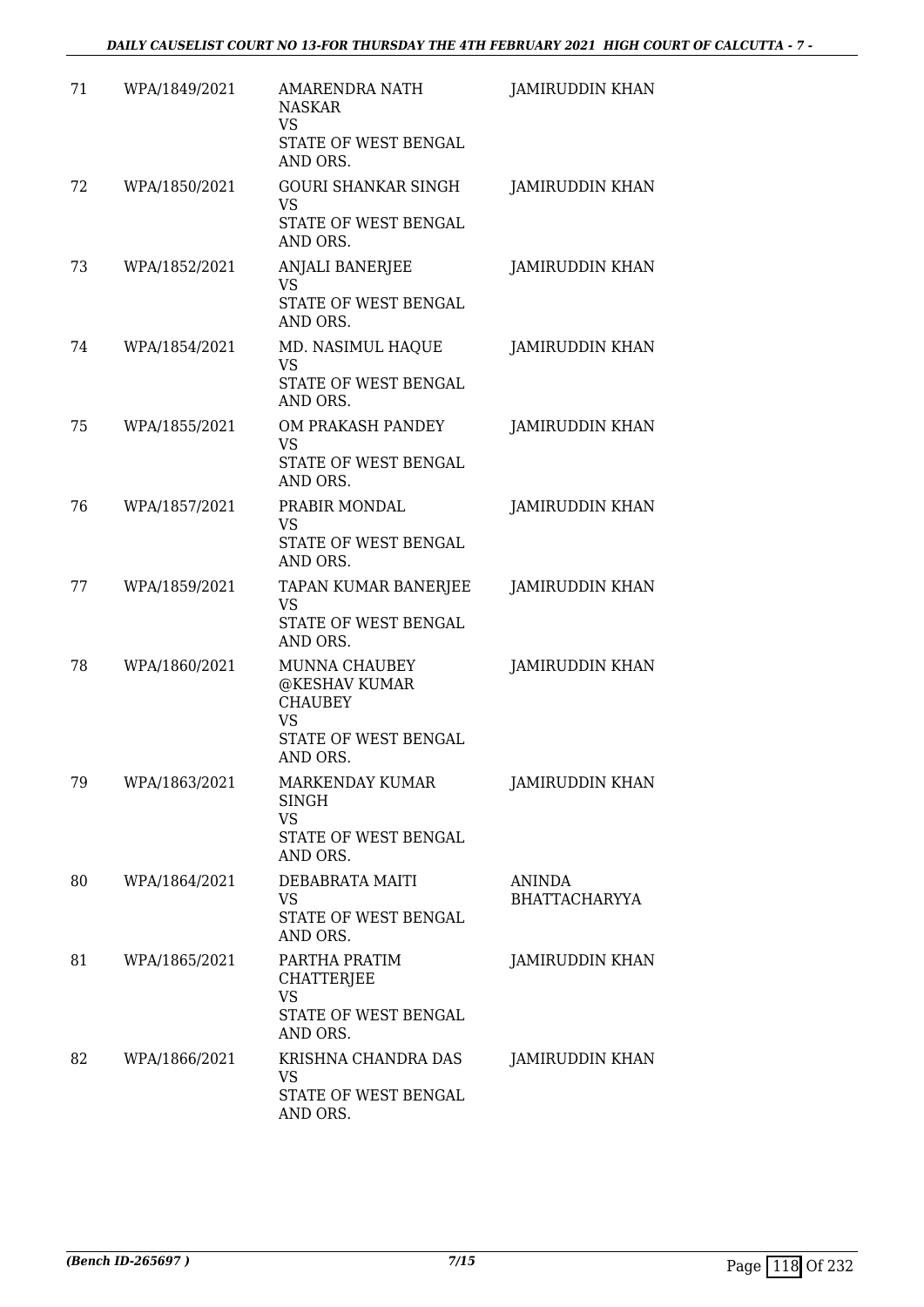| 83 | WPA/1869/2021 | RANJIT SAHA<br>VS<br>STATE OF WEST BENGAL<br>AND ORS.                                 | <b>NAZIR AHMED</b>      |
|----|---------------|---------------------------------------------------------------------------------------|-------------------------|
| 84 | WPA/1871/2021 | TINA MAJUMDER<br>VS<br>AIR INDIA AIRPORT<br>SERVICES LIMITED AND<br><b>OTHERS</b>     | SANJUKTA DUTTA          |
| 85 | WPA/1879/2021 | SANKAR SAMANTA<br>VS<br>STATE OF WEST BENGAL<br>AND ORS.                              | <b>JAMIRUDDIN KHAN</b>  |
| 86 | WPA/1881/2021 | MUKUL BHOWMICK<br>VS<br>STATE OF WEST BENGAL<br>AND ORS.                              | JAMIRUDDIN KHAN         |
| 87 | WPA/1883/2021 | <b>BASUDEB CHAKRABORTY</b><br>VS<br>STATE OF WEST BENGAL<br>AND ORS.                  | <b>JAQMIRUDDIN KHAN</b> |
| 88 | WPA/1908/2021 | JHUMA GHOSE<br><b>VS</b><br>STATE OF WEST BENGAL<br>AND ORS.                          | KRISHNENDU BERA         |
| 89 | WPA/1928/2021 | <b>GURU PRASAD</b><br><b>VS</b><br>UNION OF INDIA AND ORS.                            | PRATIK MAJUMDER         |
| 90 | WPA/1932/2021 | RAKESH KUMAR SINHA<br>VS<br>UNION OF INDIA AND ORS.                                   | PRATIK MAJUMDER         |
| 91 | WPA/1957/2021 | TARA SINGH ALIAS TARA<br><b>DEVI</b><br><b>VS</b><br>STATE OF WEST BENGAL<br>AND ORS. | LIPIKA CHATTERJEE       |
| 92 | WPA/1973/2021 | ANIMA RANI HAJARI<br>VS<br>STATE OF WEST BENGAL<br>AND ORS.                           | CHANDANA GHOSH          |
| 93 | WPA/2027/2021 | KENARAM THAKUR<br>VS.<br>STATE OF WEST BENGAL<br>AND ORS.                             | <b>BISWAJIT MAL</b>     |
| 94 | WPA/2029/2021 | HAREKRISHNA RISHIDAS<br>VS<br>STATE OF WEST BENGAL<br>AND ORS.                        | <b>BISWAJIT MAL</b>     |
| 95 | WPA/2031/2021 | ASHOK KUMAR PAUL<br>VS<br>STATE OF WEST BENGAL<br>AND ORS.                            | <b>BISWAJIT MAL</b>     |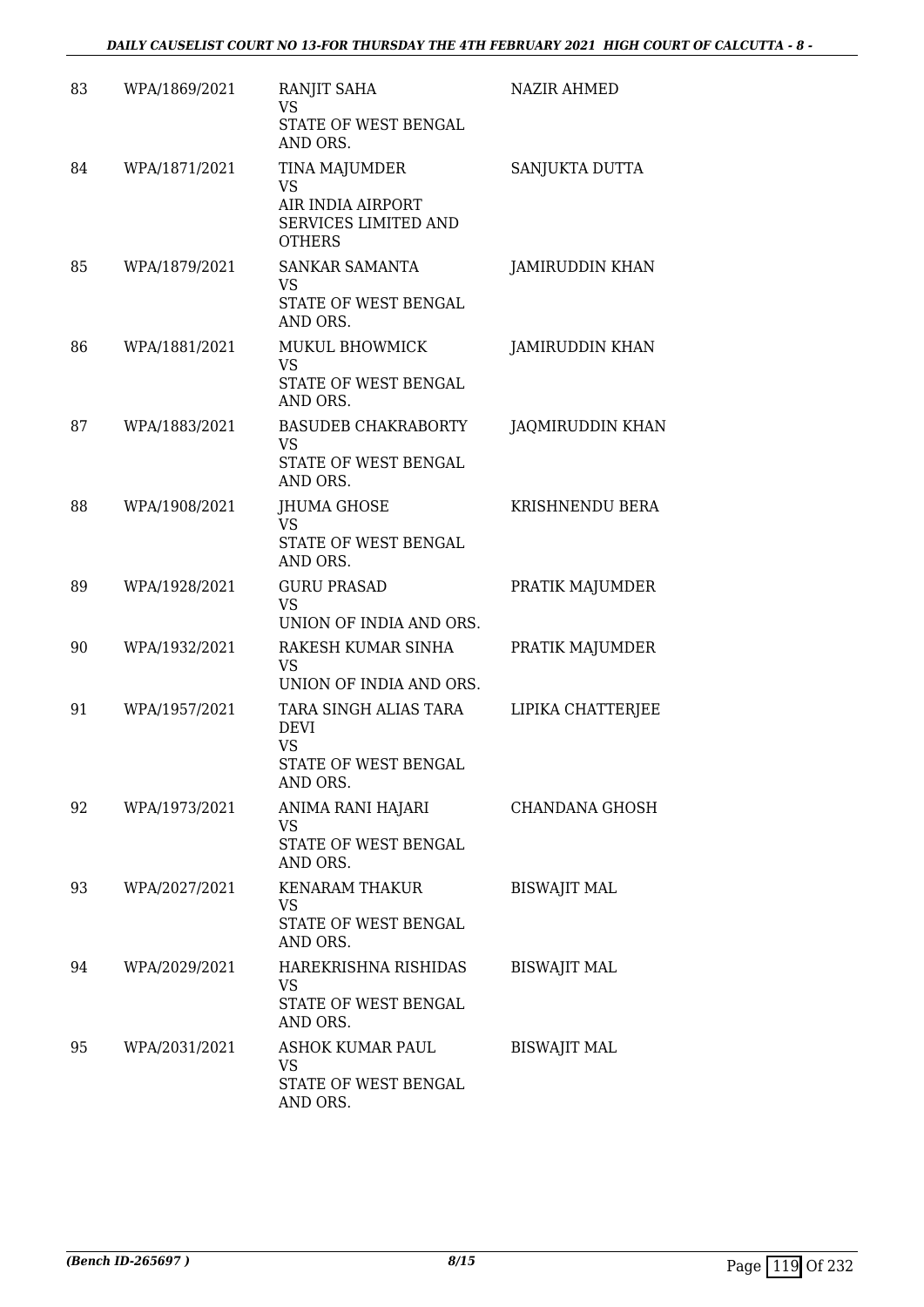| 96  | WPA/2034/2021 | KALIPADA MODAK<br><b>VS</b><br>STATE OF WEST BENGAL                  | <b>BISWAJIT MAL</b>         |
|-----|---------------|----------------------------------------------------------------------|-----------------------------|
|     |               | AND ORS.                                                             |                             |
| 97  | WPA/2036/2021 | MOHAN JOARDER<br>VS                                                  | <b>BISWAJIT MAL</b>         |
|     |               | STATE OF WEST BENGAL<br>AND ORS.                                     |                             |
| 98  | WPA/2044/2021 | <b>SUBIR KUMAR GHOSH</b><br><b>VS</b>                                | <b>BISWAJIT MAL</b>         |
|     |               | STATE OF WEST BENGAL<br>AND ORS.                                     |                             |
| 99  | WPA/2048/2021 | <b>SUNIL SARKAR</b><br><b>VS</b><br>STATE OF WEST BENGAL<br>AND ORS. | <b>BISWAJIT MAL</b>         |
| 100 | WPA/2052/2021 | <b>MANTU PAUL</b>                                                    | <b>BISWAJIT MAL</b>         |
|     |               | <b>VS</b><br>STATE OF WEST BENGAL<br>AND ORS.                        |                             |
| 101 | WPA/2058/2021 | MUKUNDA BEHARI BISWAS                                                | <b>BISWAJIT MAL</b>         |
|     |               | <b>VS</b><br>STATE OF WEST BENGAL<br>AND ORS.                        |                             |
| 102 | WPA/2069/2021 | AKASH KUMAR CHOURASIA<br><b>VS</b><br>UNION OF INDIA AND ORS.        | NILANJAN PAL                |
| 103 | WPA/2070/2021 | MUKUNDA KUMAR<br>MANDAL                                              | <b>BISWAJIT MAL</b>         |
|     |               | <b>VS</b><br>STATE OF WEST BENGAL<br>AND ORS.                        |                             |
| 104 | WPA/2104/2021 | <b>GANESH SHAW</b><br><b>VS</b><br>UNION OF INDIA AND ORS.           | <b>UJJAL RAY</b>            |
| 105 | WPA/2118/2021 | INDRANIL GHOSH                                                       | <b>MANIKA ROY</b>           |
|     |               | VS<br>STATE OF WEST BENGAL<br>AND ORS.                               |                             |
| 106 | WPA/2141/2021 | <b>MAYARUN BIBI</b><br><b>VS</b>                                     | <b>IBRAHIM SHAIKH</b>       |
|     |               | UNION OF INDIA AND ORS.                                              |                             |
| 107 | WPA/2156/2021 | SK ABBAS ALI<br>VS<br>THE KMC AND ORS                                | SUCHINDRAM<br>BHATTACHARJEE |
| 108 | WPA/2163/2021 | ABHA RANI GHOSH<br>VS<br>STATE OF WEST BENGAL<br>AND ORS.            | <b>SOUMIK GANGULI</b>       |
| 109 | WPA/2164/2021 | <b>SUMANA GHOSH</b><br>VS.                                           | <b>SOUMIK GANGULI</b>       |
|     |               | STATE OF WEST BENGAL<br>AND ORS.                                     |                             |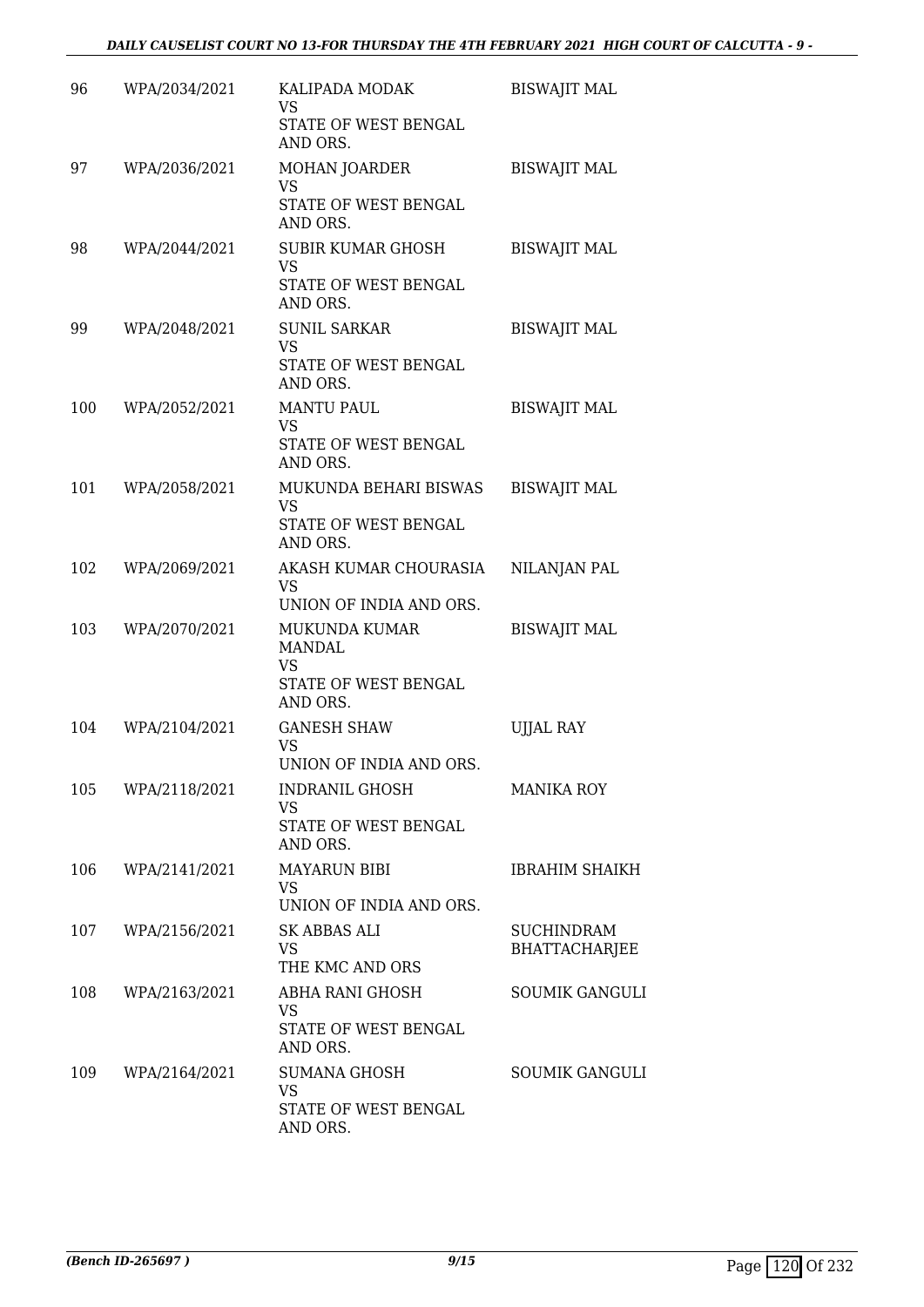| 110 | WPA/2287/2021 | <b>MITHU DAI</b><br>VS<br>STATE OF WEST BENGAL<br>AND ORS.                                                                                                                             | MD KUTUBUDDIN                       |
|-----|---------------|----------------------------------------------------------------------------------------------------------------------------------------------------------------------------------------|-------------------------------------|
| 111 | WPA/2302/2021 | ALL INDIA GENERAL<br>INSURANCE SC/ST<br><b>EMPLOYEES</b><br>PARISHAT(JAYAMURTHY)<br>AND ANR<br><b>VS</b><br><b>GENERAL INSURANCE</b><br>PUBLIC SECTOR<br><b>ASSOCIATION AND OTHERS</b> | <b>BASABI</b><br>RAICHOUDHURY       |
| 112 | WPA/2306/2021 | TOTAN CHOWDHURY AND<br><b>OTHERS</b><br><b>VS</b><br>STATE OF WEST BENGAL<br>AND ORS.                                                                                                  | <b>ALOKESH DALAI</b>                |
| 113 | WPA/2358/2021 | PROSANTA MONDAL<br><b>VS</b><br>STATE OF WEST BENGAL<br>AND ORS.                                                                                                                       | PRAMITA BANERJEE                    |
| 114 | WPA/2360/2021 | <b>SATHI KHATUN</b><br>VS<br>STATE OF WEST BENGAL<br>AND ORS.                                                                                                                          | ROBIUL ISLAM                        |
| 115 | WPA/2470/2021 | <b>SHANKER KUMAR</b><br>AGRAWAL<br><b>VS</b><br>COAL INDIA LIMITED AND<br><b>ORS</b>                                                                                                   | <b>SUMIT DAS</b>                    |
| 116 | WPA/2577/2021 | <b>AMIT KR SHAW</b><br><b>VS</b><br>UNION OF INDIA AND ORS.                                                                                                                            | <b>SAKET SHARMA</b>                 |
| 117 | WPA/2578/2021 | ARUN CHATTERJEE AND<br><b>ORS</b><br>VS.<br>STATE OF WEST BENGAL<br>AND ORS.                                                                                                           | <b>RAMESWAR SINHA</b>               |
| 118 | WPA/2592/2021 | SK. ESANUL HAQUE<br><b>VS</b><br>STATE OF WEST BENGAL<br>AND ORS.                                                                                                                      | MANISHANKAR<br><b>CHATTOPADHYAY</b> |
| 119 | WPA/2706/2021 | DEBABRATA GHOSH<br>VS<br>KOLKATA METROPOLITAN<br>DEVELOPMENT AUTHORITY<br><b>AND ORS</b>                                                                                               | <b>MAINAK GANGULY</b>               |
| 120 | WPA/2913/2021 | RAKESH KUMAR YADAV<br>VS<br>UNION OF INDIA AND ORS.                                                                                                                                    | PALASH MUKHERJEE                    |
| 121 | WPA/3007/2021 | KUMARI RANI PASHI @<br><b>RINA PASI</b><br><b>VS</b><br>THE COAL INDIA AND<br><b>OTHERS</b>                                                                                            | <b>SUJOY CHAKRABORTY</b>            |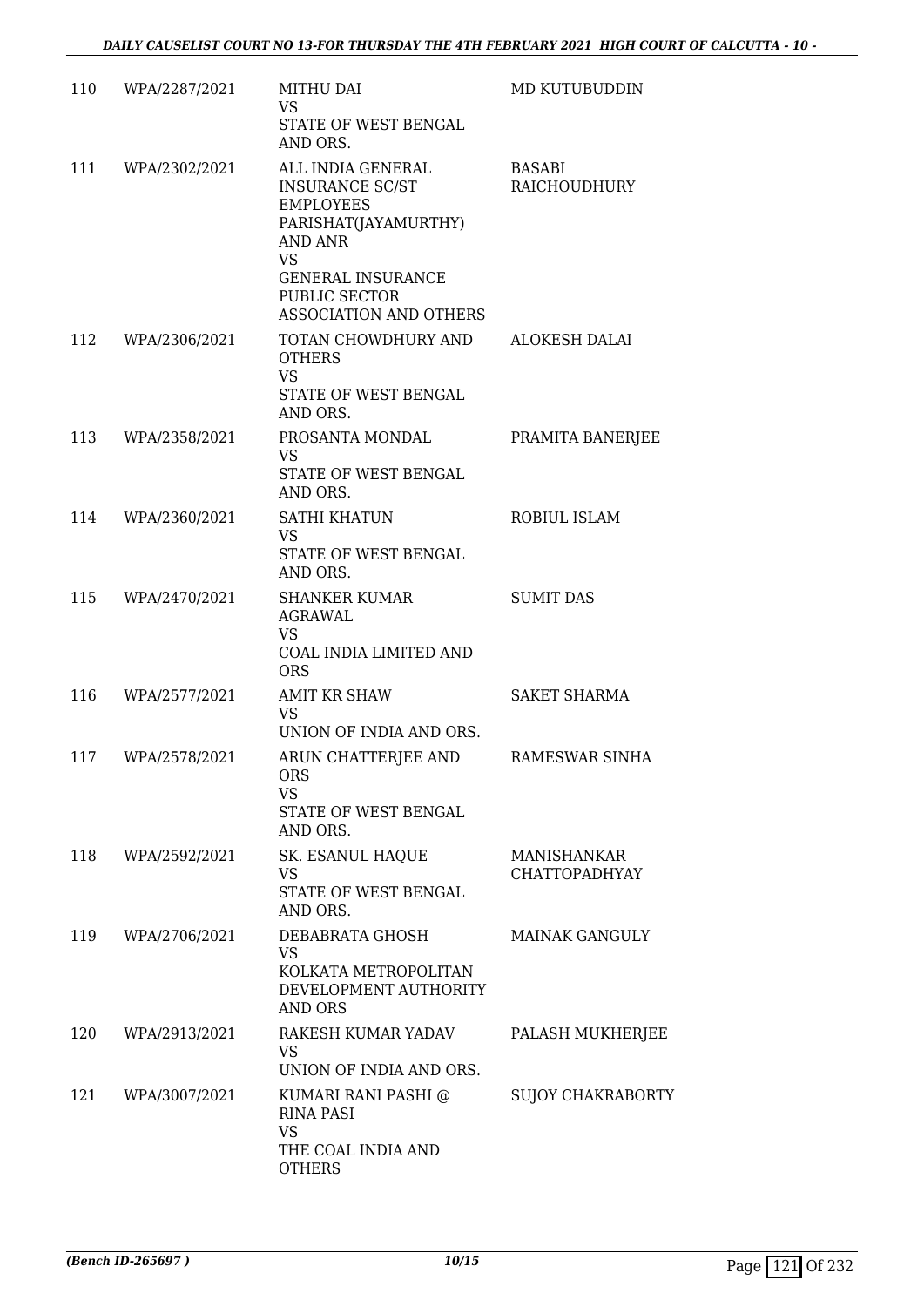| 122 | WPA/3027/2021        | SAJAL KUMAR SENGUPTA<br><b>VS</b>                                           | <b>SUMAN BANERJEE</b>        |
|-----|----------------------|-----------------------------------------------------------------------------|------------------------------|
|     |                      | THE DURGAPUR PROJECTS<br>LTD AND ORS                                        |                              |
| 123 | WPA/3043/2021        | M/S P.C. DEY ENTERPRISE<br>AND ANR<br><b>VS</b>                             | DEBABRATA ROY                |
|     |                      | UNION OF INDIA AND ORS.                                                     |                              |
| 124 | WPA/3048/2021        | M/S DEBASISH NAG AND<br><b>ANR</b><br><b>VS</b>                             | DEBABRATA RAY                |
| 125 | WPA/3058/2021        | UNION OF INDIA AND ORS.<br>M/S KARMAKAR                                     | DEBABRATA RAY                |
|     |                      | <b>ENTERPRISE AND</b><br><b>ANOTHER</b><br><b>VS</b>                        |                              |
|     |                      | UNION OF INDIA AND ORS.                                                     |                              |
| 126 | WPA/3073/2021        | M/S SHYAM SUNDAR<br><b>GHOSH</b><br><b>VS</b>                               | DEBABRATA ROY                |
|     |                      | UNION OF INDIA AND ORS.                                                     |                              |
| 127 | WPA/3085/2021        | M/S JAGADISH CHANDRA<br><b>ADHIKARY AND ANR</b><br><b>VS</b>                | DEBABRATA RAY                |
|     |                      | UNION OF INDIA AND ORS.                                                     |                              |
| 128 | WPA/3269/2021        | MEENAKSHI MUKHERJEE<br><b>VS</b><br>STATE OF WEST BENGAL                    | SOUMYAJITMISHRA              |
|     |                      | AND ORS.                                                                    |                              |
|     |                      | <b>MOTION GROUP - V</b>                                                     |                              |
| 129 | WPA/24793/2014       | SHILA RANI MAITY GAYEN<br><b>VS</b><br>STATE OF WEST BENGAL &<br><b>ORS</b> | <b>SK AFROJUL HAQUE</b>      |
|     | 130 WPA/6696/2016    | SK MD NURUZZAMAN                                                            | PRITHWISH GURIA              |
|     |                      | VS<br>STATE OF WEST BENGAL &<br><b>ORS</b>                                  |                              |
| 131 | WPA/256/2020         | RANJAN KUMAR DAS<br><b>VS</b>                                               | MDL HABIBUR<br><b>RAHMAN</b> |
|     |                      | STATE OF WEST BENGAL &<br><b>ORS</b>                                        |                              |
| 132 | WPA/3823/2020<br>(1) | <b>SUMITA DAS KARAN</b><br><b>VS</b>                                        | <b>SAURAV ROY</b>            |
|     |                      | STATE OF WEST BENGAL 7<br><b>ORS</b>                                        |                              |
| 133 | WPA/4095/2020        | SMT GANGAMANI BAGDI<br>VS                                                   | <b>SOUMI KUNDU</b>           |
|     |                      | STATE OF WEST BENGAL &<br><b>ORS</b>                                        |                              |
| 134 | WPA/4609/2020<br>(1) | <b>MOTAJ BIBI</b><br><b>VS</b>                                              | <b>BIPUL KUMAR</b><br>MANDAL |
|     |                      | STATE OF WEST BENGAL &<br><b>ORS</b>                                        |                              |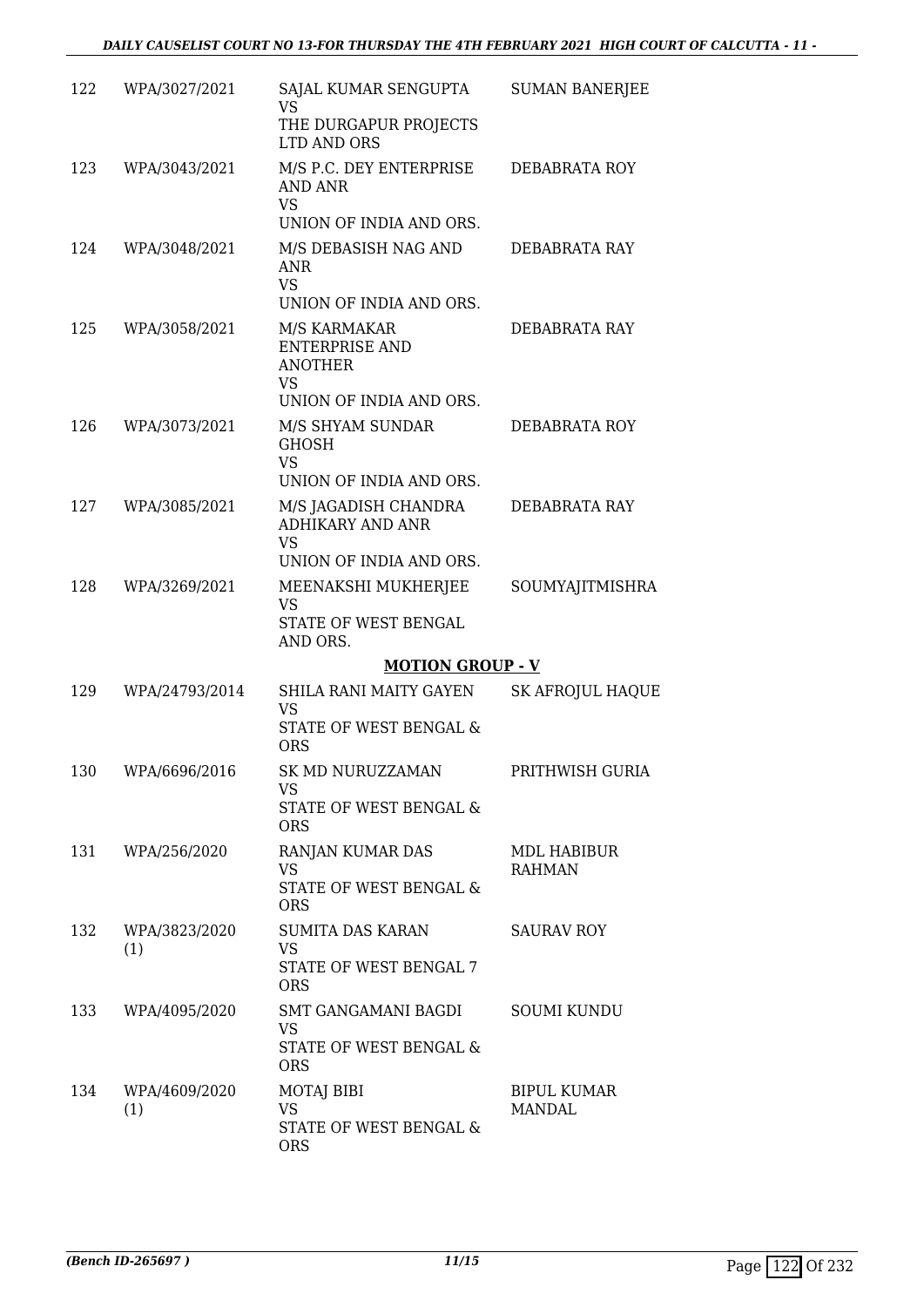| 135 | WPA/4964/2020<br>(1)                    | DIPAK MALIK<br><b>VS</b><br>STATE OF WEST BENGAL &<br><b>ORS</b>                                                            | SK ABU JAFAR                            |
|-----|-----------------------------------------|-----------------------------------------------------------------------------------------------------------------------------|-----------------------------------------|
| 136 | WPA/5091/2020<br>(1)                    | SANJOY KUMAR ADAK<br>VS.<br>STATE OF WEST BENGAL &<br><b>ORS</b>                                                            | PARAMITA MAITY                          |
| 137 | WPA/5100/2020<br>(2)                    | <b>BRIHASPATI HALDER</b><br>(KAYAL)<br><b>VS</b><br>STATE OF WEST BENGAL &<br><b>ORS</b>                                    | <b>SUDARSHAN GHOSH</b>                  |
| 138 | WPA/6799/2020<br>(At 11.00 a.m.) (2)    | CHANDRA SEKHAR PANDIT<br><b>VS</b><br>STATE OF WEST BENGAL &<br><b>ORS</b>                                                  | <b>SANDIP KUMAR</b><br><b>MONDAL</b>    |
|     | IA NO: CAN/1/2020(Old No:CAN/5759/2020) |                                                                                                                             |                                         |
| 139 | WPA/8650/2020                           | PADMA RANBAJ<br><b>VS</b><br>THE STATE OF WEST<br><b>BENGAL AND ORS</b>                                                     | <b>SOUMAJIT DAS</b><br><b>MAHAPATRA</b> |
| 140 | WPA/9427/2020<br>(2)                    | MAHABIR SWANIRVAR DAL<br>(MAJHPARA)(SELF HELP<br><b>GROUP) AND ANOTHER</b><br><b>VS</b><br>STATE OF WEST BENGAL<br>AND ORS. | <b>SHUVRO PROKASH</b><br>LAHIRI         |
| 141 | WPA/10009/2020<br>(1)                   | SAMIMA AKHTAR MIRJA<br>VS<br>STATE OF WEST BENGAL<br>AND ORS.                                                               | <b>KARTIK DAS</b>                       |
| 142 | WPA/209/2021<br>(1)                     | DIGBIJOY SINGHA JANA<br><b>VS</b><br>STATE OF WEST BENGAL<br>AND ORS.                                                       | MADAN KOHAN ROY                         |
| 143 | WPA/817/2021<br>(1)                     | ANUPANA BOSE PAUL<br><b>VS</b><br>THE STATE OF WEST<br><b>BENGAL AND ORS</b>                                                | PROBAL SARKAR                           |
| 144 | WPA/977/2021<br>(1)                     | <b>SAMAR DAS</b><br>VS<br>State of West Bengal                                                                              | <b>BISWAPRIYA</b><br>SAMANTA            |
| 145 | WPA/984/2021<br>(1)                     | MADHUSUDAN DOLAI<br>VS.<br>State of West Bengal                                                                             | <b>BISWAPRIYA</b><br><b>SAMANTA</b>     |
| 146 | WPA/1192/2021<br>(1)                    | <b>ASHOK SARKAR</b><br>VS.<br>STATE OF WEST BENGAL<br>AND ORS.                                                              | <b>AVISHEK PRASAD</b>                   |
| 147 | WPA/1624/2021<br>(1)                    | <b>ASIM BANIK</b><br>VS<br>STATE OF WEST BENGAL<br>AND ORS.                                                                 | ARIF MAHAMMAD<br>KHAN                   |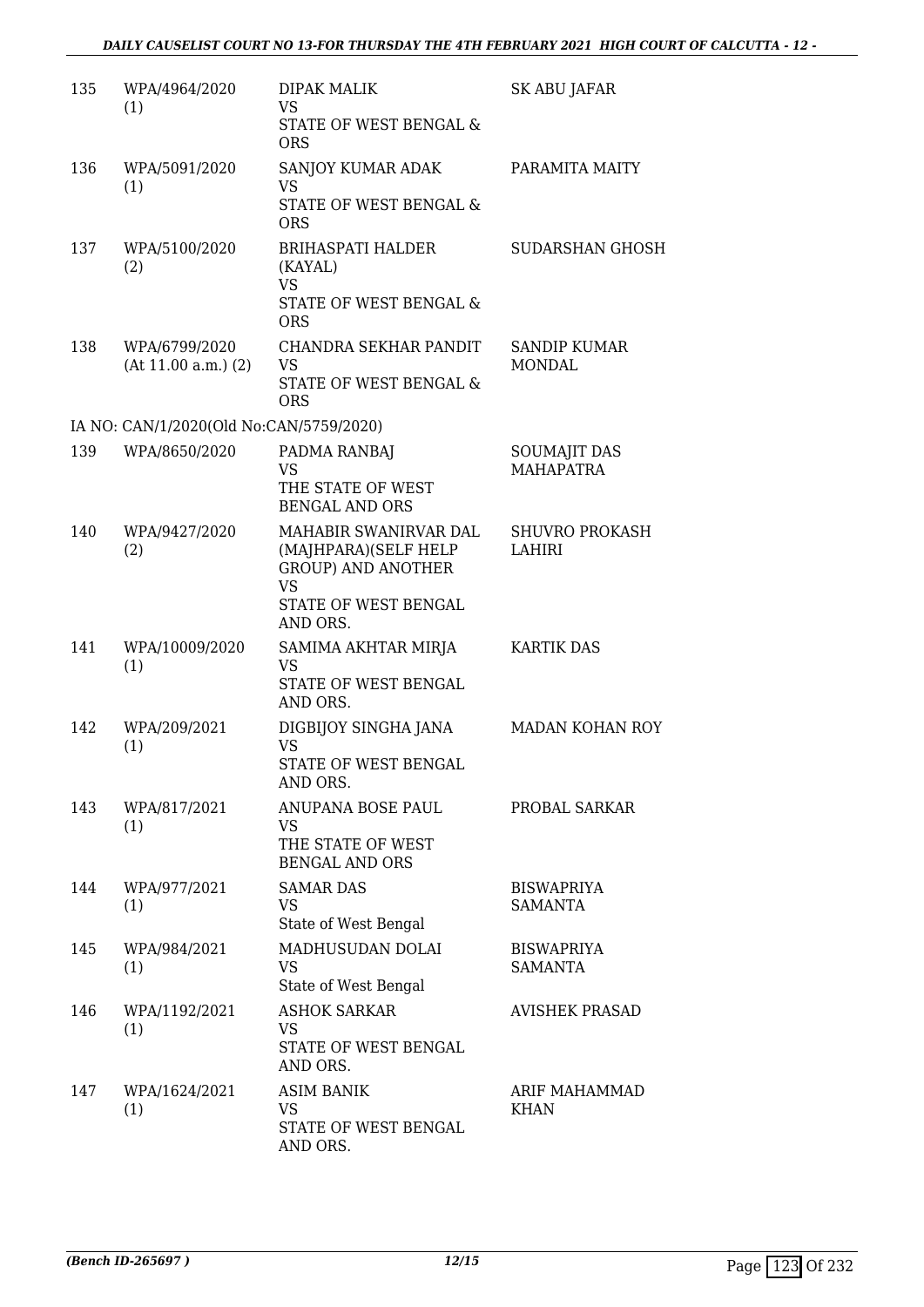| 148 | WPA/2138/2021<br>(1)                     | <b>AMAL SARKAR</b><br><b>VS</b>                                                        | <b>STEVEN SOURODIP</b><br><b>BISWAS</b> |                        |
|-----|------------------------------------------|----------------------------------------------------------------------------------------|-----------------------------------------|------------------------|
|     |                                          | THE WEST BENGAL STATE<br><b>CO-OPERATIVE HOUSING</b><br>FEDERATION AND ORS             |                                         |                        |
| 149 | WPA/2580/2021                            | SAFIKUNNESSA BIBI<br><b>VS</b><br>STATE OF WEST BENGAL                                 | PAMPA DEY DHABAL                        |                        |
|     |                                          | AND ORS.                                                                               |                                         |                        |
| 150 | WPA/3059/2021                            | SATIBALA BARMAN AND<br><b>ANOTHER</b><br><b>VS</b><br>STATE OF WEST BENGAL<br>AND ORS. | PANCHANAN LET                           |                        |
|     |                                          | <b>HEARING ASSIGNED</b>                                                                |                                         |                        |
| 151 | WPA/13095/2018                           | C.D. EQUIFINANCE PRIVATE AJAY GAGGAR                                                   |                                         |                        |
|     | $(Gr.-III)$ (3)                          | <b>LIMITED</b><br><b>VS</b>                                                            |                                         |                        |
|     |                                          | STATE OF WEST BENGAL &<br><b>ORS</b>                                                   |                                         |                        |
|     |                                          | IA NO: CAN/1/2018(Old No:CAN/5793/2018), CAN/3/2020(Old No:CAN/708/2020)               |                                         |                        |
|     |                                          | <b>HEARING</b>                                                                         |                                         |                        |
| 152 | WPA/924/2009<br>$(Gr.-VI) (2)$           | SUBIR BHATTACHARJEE<br><b>VS</b><br>STATE OF WEST BENGAL &<br><b>ORS</b>               | JASOBANTA RAKSHIT                       |                        |
|     |                                          | IA NO: CAN/1/2010(Old No:CAN/2267/2010), CAN/2/2015(Old No:CAN/4526/2015)              |                                         |                        |
| 153 | WPA/19270/2012                           | JYOTIRMOY MITRA                                                                        | <b>ANIMESH</b>                          |                        |
|     | (Gr.VI)                                  | VS<br>DVC&ORS                                                                          | BHATTACHARYA                            |                        |
|     | IA NO: CAN/1/2020(Old No:CAN/1000/2020)  |                                                                                        |                                         |                        |
| 154 | WPA/20544/2015                           | PURNA CHANDRA SARKAR<br>VS<br>BANGIYA GRAMIN VIKASH<br><b>BANK &amp; ORS</b>           | <b>SUMITA SHAW</b>                      |                        |
|     |                                          | IA NO: CAN/1/2019(Old No:CAN/12708/2019), CAN/2/2020, CAN/3/2020                       |                                         |                        |
| 155 | WPA/21557/2016                           | NAGENDRANATH MURMU                                                                     | CHITTAPRIYA GHOSH                       |                        |
|     | (Gr.VI)                                  | VS<br><b>INDIAN OVERSEAS BANK &amp;</b><br><b>ORS</b>                                  |                                         |                        |
| 156 | WPA/21892/2016<br>$(Gr.-VI)$             | JITENDRA PRASAD MALI<br><b>VS</b>                                                      | PAMPA DEY (DHABAL)                      |                        |
|     |                                          | UNION OF INDIA 7 ORS                                                                   |                                         |                        |
|     | IA NO: CAN/1/2019(Old No:CAN/12261/2019) |                                                                                        |                                         |                        |
| 157 | WPA/6987/2017                            | ARUN CHANDRA GHOSH<br>VS<br>STATE OF WEST BENGAL &<br><b>ORS</b>                       | INDRANATH MITRA                         | <b>SAIKAT BANERJEE</b> |
| 158 | WPA/7004/2017<br>(Gr.VI)                 | <b>SUNIL KUMAR DEY</b><br><b>VS</b>                                                    | INDRANATH MITRA                         | <b>SAIKAT BANERJEE</b> |
|     |                                          | STATE OF WEST BENGAL &<br><b>ORS</b>                                                   |                                         |                        |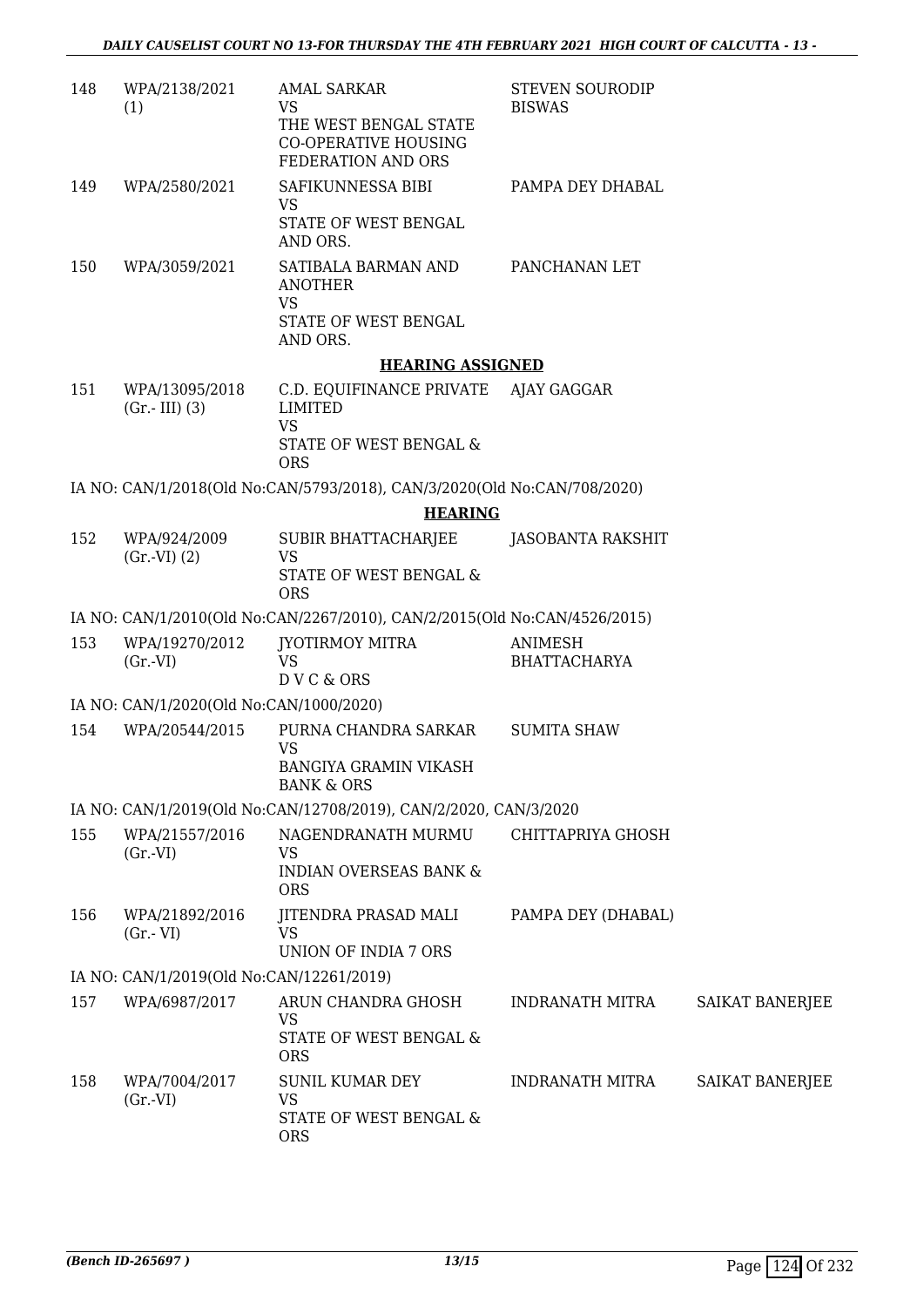| 159 | WPA/8294/2017<br>$(Gr.-VI)$             | <b>ARUNANGSU</b><br><b>CHAKRABORTY</b><br><b>VS</b><br>STATE OF WEST BENGAL &<br><b>ORS</b> | S. P. LAHIRI                                  |                        |
|-----|-----------------------------------------|---------------------------------------------------------------------------------------------|-----------------------------------------------|------------------------|
|     | IA NO: CAN/1/2019(Old No:CAN/4524/2019) |                                                                                             |                                               |                        |
| 160 | WPA/23217/2017<br>(Gr.VI)               | BAIDYANATH ADHYA<br><b>VS</b><br>STATE OF WEST BENGAL &<br><b>ORS</b>                       | <b>SUHRID SUR</b>                             | SAIKAT BANERJEE        |
| 161 | WPA/21787/2018<br>(Gr.VI) (2)           | SK SAMUAL HOSSEN & ORS<br><b>VS</b><br>STATE OF WEST BENGAL &<br><b>ORS</b>                 | RAJU<br><b>BHATTACHARYYA</b>                  |                        |
|     |                                         | IA NO: CAN/1/2020(Old No:CAN/898/2020), CAN/2/2020(Old No:CAN/1329/2020)                    |                                               |                        |
| 162 | WPA/24525/2018<br>$(Gr.-VI)$            | RAMA PRASAD SARKAR<br><b>VS</b><br>STATE OF WEST BENGAL&<br><b>ORS</b>                      | <b>RAMA PRASAD</b><br><b>SARKAR IN PERSON</b> |                        |
| 163 | WPA/24642/2018<br>$(Gr.-VI)$            | <b>RAKESH KUMAR</b><br><b>SRIVASTAVA &amp; ANR</b><br>VS<br>W.B. S. E. D. CO-LTD & ORS      | V. CHATTERJEE                                 |                        |
|     | IA NO: CAN/1/2019(Old No:CAN/8318/2019) |                                                                                             |                                               |                        |
|     | wt164 WPA/25162/2018                    | ANIRUDDHA KAR & ORS<br><b>VS</b><br>W.B.S. E.D.CO. LTD & ORS                                | <b>VICTOR CHATTERJEE</b>                      |                        |
|     | IA NO: CAN/1/2019(Old No:CAN/8317/2019) |                                                                                             |                                               |                        |
| 165 | WPA/5214/2019                           | MD. RUKNUDDIN<br><b>VS</b><br>THE HON'BLE HIGH COURT<br>AT CALCUTTA & ORS                   | SHABAZ ALAM                                   | <b>SAIKAT BANERJEE</b> |
| 166 | WPA/7670/2019                           | ASIM SARKAR @ ASHIM<br>SARKAR<br>VS<br>CENTRAL BANK OF INDIA &<br><b>ORS</b>                | <b>SAMKHA SUBHRA</b><br>ROY                   |                        |
| 167 | WPA/7671/2019                           | JUDHISTHIR MAHATO<br><b>VS</b><br>CENTRAL BANK OF INDIA &<br><b>ORS</b>                     | <b>SANKHA SUBHRA</b><br><b>ROY</b>            |                        |
| 168 | WPA/7672/2019                           | <b>BIJOYLAL BEGI</b><br><b>VS</b><br>CENTRAL BANK OF INDIA &<br><b>ORS</b>                  | SANKHA SUBHRA RAY                             |                        |
| 169 | WPA/7673/2019                           | JAMUNA RUI DAS<br>VS<br>CENTRAL BANK OF INDIA &<br><b>ORS</b>                               | SANKHA SUBHRA<br>ROY                          |                        |
| 170 | WPA/16750/2019                          | BIMALA RANI SINGHA<br><b>VS</b><br>STATE OF WEST BENGAL<br>&ORS                             | MD HABIBUR<br><b>RAHAMAN</b>                  |                        |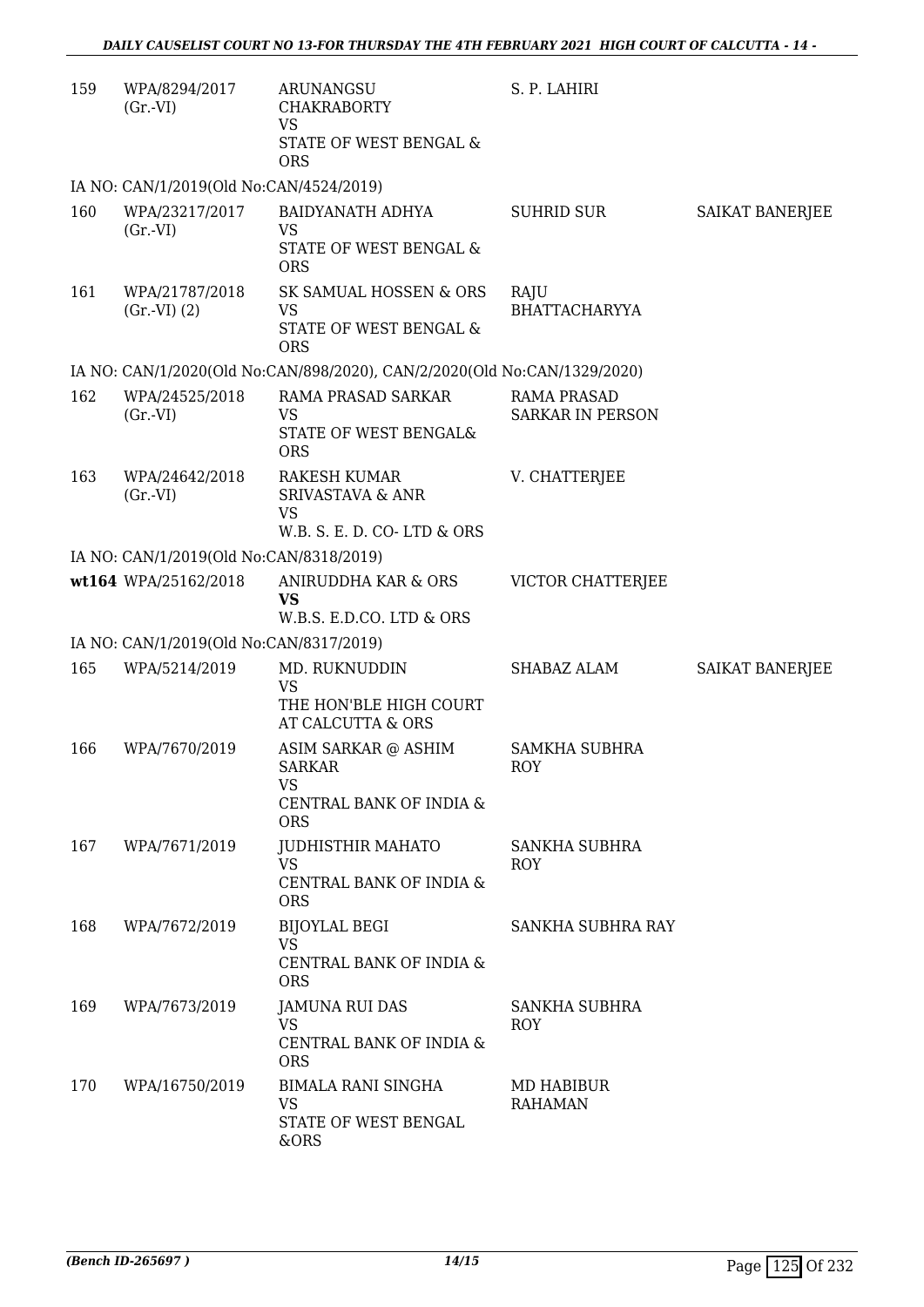| 171 | WPA/17541/2019                            | RATNA KARANJAI<br><b>VS</b><br>UNION OF INDIA & ORS                                     | RATNA KARANJAI<br>(INPESON)           |
|-----|-------------------------------------------|-----------------------------------------------------------------------------------------|---------------------------------------|
| 172 | WPA/21485/2019<br>(Gr.VI) (2)             | PARTHA SAKHA ROY<br><b>VS</b><br>STATE OF WEST BENGAL &<br><b>ORS</b>                   | <b>GOUTAM DINDA</b>                   |
| 173 | WPA/2728/2020<br>(Gr.VI) (2)              | PRATUL KUMAR NAYAK<br><b>VS</b><br>UNITED BANK OF INDIA &<br><b>ORS</b>                 | <b>GOUTAM ACHARYA</b>                 |
| 174 | WPA/6374/2020                             | <b>SUDHANYA DAS&amp; ORS</b><br><b>VS</b><br>STATE OF WEST BENGAL&<br><b>ORS</b>        | <b>MAYUKH MAITRA</b>                  |
| 175 | WPA/7126/2020                             | PRATAP MANNA<br>VS<br>STATE OF WEST BENGAL<br>AND ORS.                                  | TIANA<br><b>BHATTACHARYA</b>          |
|     | IA NO: CAN/1/2020, CAN/2/2020, CAN/3/2020 |                                                                                         |                                       |
| 176 | WPA/7271/2020<br>$(Gr.-VI)$               | <b>SAMIR KUMAR HALDER</b><br><b>VS</b><br>State of West Bengal                          | PAYEL SHOME                           |
|     | IA NO: CAN/1/2020                         |                                                                                         |                                       |
|     |                                           | <b>HEARING (IRRESPECTIVE OF CLASSIFICATION)</b>                                         |                                       |
| 177 | WPA/7633/2018<br>$(Gr.-II)$               | <b>SMT. GOURI SANTRA</b><br>VS<br>STATE OF WEST BENGAL &<br><b>ORS</b>                  | <b>SHRABONI SARKAR</b>                |
| 178 | WPA/20342/2018<br>(Gr.V)                  | MADHUMITA BANERJEE<br>VS<br>THE KOLKATA MUNICIPAL<br><b>CORPORATION &amp; ORS</b>       | <b>BIDYUT KUMAR</b><br><b>HALDER</b>  |
| 179 | WPA/12664/2019<br>(Gr.V)                  | DR. MANAS KUMAR<br><b>PRATIHAR</b><br><b>VS</b><br>STATE OF WEST BENGAL &<br><b>ORS</b> | <b>SAMIR KUMR</b><br>ADHIKARI         |
|     | wt180 WPA/9921/2018                       | DR.ARUN CHAKRABORTY<br><b>VS</b><br>STATE OF WEST BENGAL&<br><b>ORS</b>                 | D.K. SAHOO                            |
| 181 | WPA/21815/2019<br>(Gr.V)                  | <b>BADAL DAS</b><br><b>VS</b><br>STATE OF WEST BENGAL &<br><b>ORS</b>                   | LAKSHMIKANTA<br><b>BHATTACHARYA</b>   |
| 182 | WPA/4598/2020<br>(Gr.V)                   | ABINASH NATH & ORS<br><b>VS</b><br>STATE OF WEST BENGAL &<br><b>ORS</b>                 | PARTHA SARKAR                         |
| 183 | WPA/4888/2020<br>(Gr.V)                   | <b>SOUMEN CHABRI</b><br>VS<br>STATE OF WEST BENGAL &<br><b>ORS</b>                      | <b>SALONI</b><br><b>BHATTACHARJEE</b> |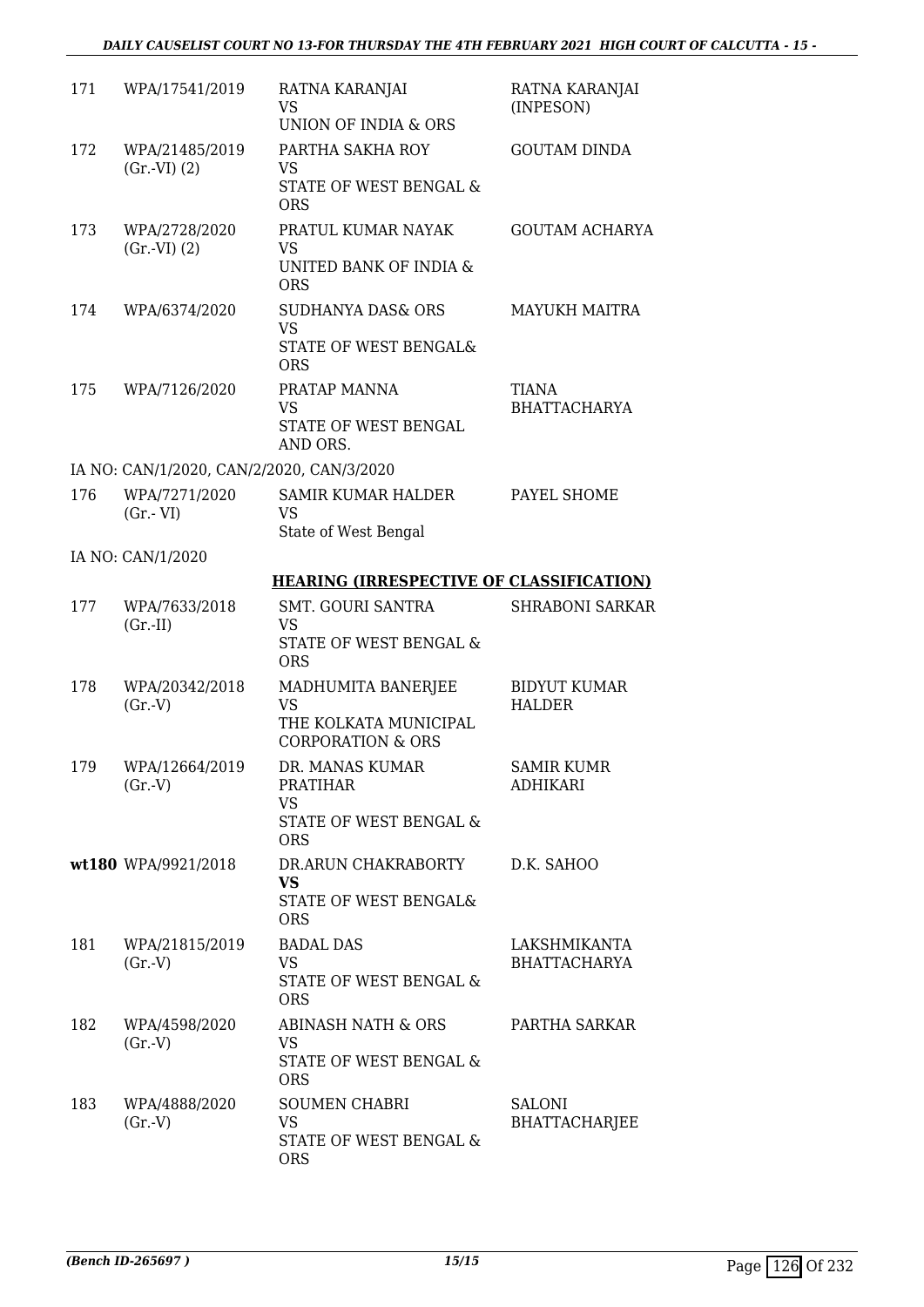

# In The High Court at Calcutta

# **Appellate Side**

**DAILY CAUSELIST For Thursday The 4th February 2021**

## **COURT NO. 8**

**SINGLE BENCH (SB - IV)**

**AT 10:45 AM**

#### **HON'BLE JUSTICE SABYASACHI BHATTACHARYYA**

**(VIA VIDEO CONFERENCE)**

**ON AND FROM MONDAY, THE 11TH JANUARY, 2021 – MATTERS (MOTION & HEARING ) UNDER ARTICLE 226 OF THE CONSTITUTION RELATING TO RESIDUARY UNDER GROUP IX [EXCLUDING ELECTRICITY MATTERS AND MATTERS UNDER PUBLIC PREMISES (UNAUTHORISED OCCUPANTS) ACT, 1971] INCLUDING APPLICATIONS CONNECTED THERETO.**

**NOTE (1) : ORIGINAL SIDE MATTERS WILL BE TAKEN UP FROM 10:45 A.M. TILL RECESS, ONLY ON TUESDAYS AND THURSDAYS.**

**NOTE ( 2) : APPELLATE SIDE MATTERS WILL BE TAKEN UP FROM 2 P.M. ONWARDS OR IMMEDIATELY AFTER COMPLETION OF ORIGINAL SIDE MATTERS, WHICHEVER IS EARLIER, ON TUESDAY AND THURSDAYS.**

**NOTE (3) : ON MONDAYS, WEDNESDAYS AND FRIDAYS, APPELLATE SIDE MATTERS WILL BE TAKEN THROUGHOUT THE DAY.**

**NOTE (4) : LEARNED ADVOCATES APPEARING IN MATTERS PERTAINING**

**---------------------------------------------------------------------------------------------------------**

**TO DIN (COMPANIES ACT, 2013) ARE REQUESTED TO HAND OVER**

**------------------------------------------------------------------------------------------------- THE DETAILS (NUMBER/ITEM NO. .... ETC.) TO THE COURT OFFICER**

**---------------------------------------------------------------------------------------------------**

**FOR BEING CLUBBED TOGETHER FOR HEARING. -----------------------------------------------------------------------**

**NOTE (5) : MENTIONING WILL BE ALLOWED ONLY AT THE FIRST SITTING OF COURT ON THE FIRST WORKING DAY OF EVERY WEEK. MATTERS WILL BE TAKEN UP THROUGH PHYSICAL HEARING ONLY WHEN BOTH THE PARTIES ARE AGREED.**

#### **FOR JUDGMENT**

1 WPA/4795/2020 HINDUSTAN STEEL WORKS CONSTRUCTION LIMITED VS BOARD OF TRUSTEES FOR THE PORT OF KOLKATA & ORS PARTHA PRATIM MUKHOPADHYAY

IA NO: CAN/3/2020(Old No:CAN/3106/2020), CAN/4/2020(Old No:CAN/3107/2020), CAN/5/2020(Old No:CAN/4563/2020), CAN/6/2020(Old No:CAN/4564/2020)

### **URGENT MOTION**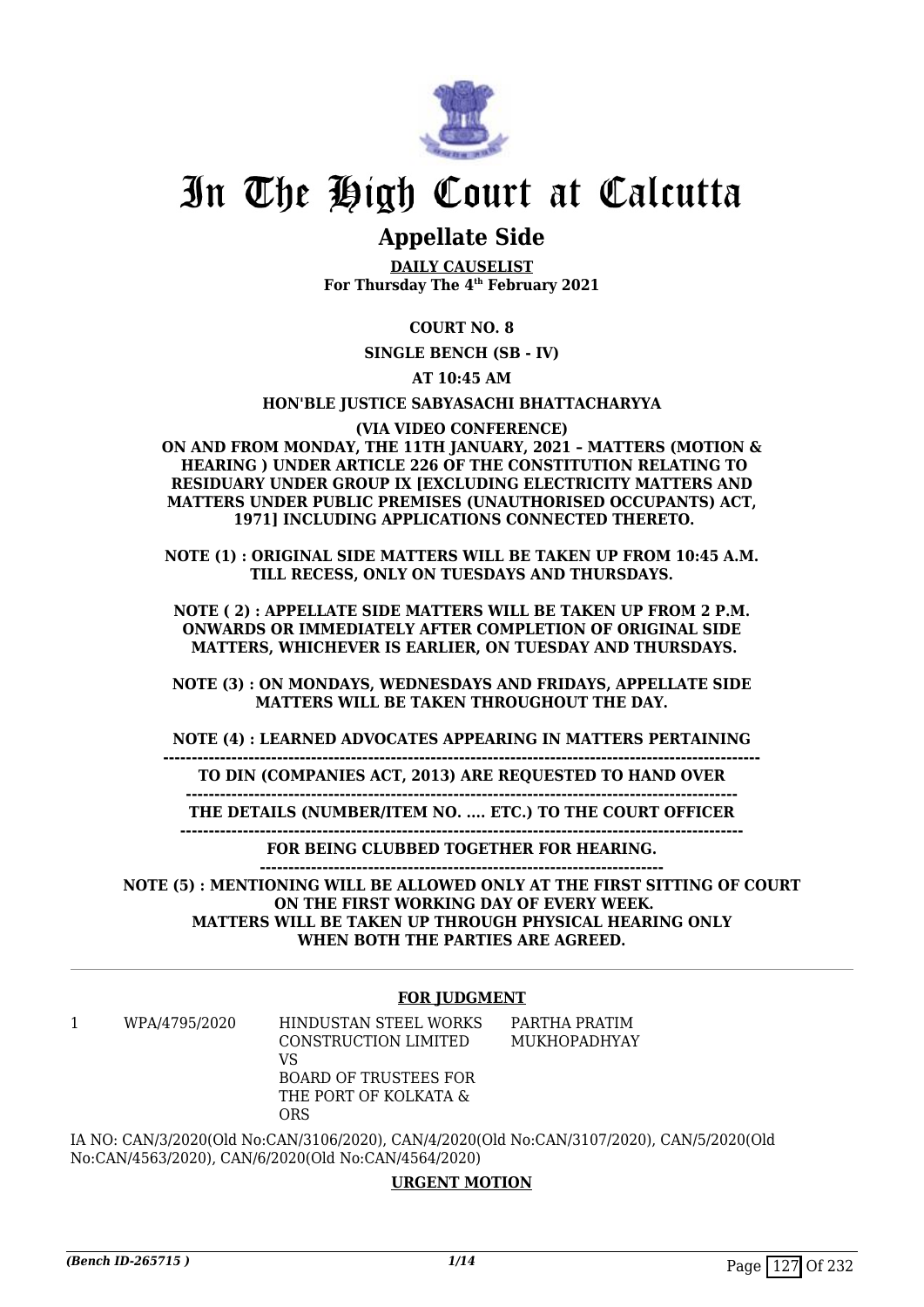| 2   | WPA/18942/2019<br>(TOP 24)              | <b>MINATI MAITY</b><br>VS                                                 | SK SAHJAHAN                             |
|-----|-----------------------------------------|---------------------------------------------------------------------------|-----------------------------------------|
|     |                                         | STATE OF WEST BENGAL &<br><b>ORS</b>                                      |                                         |
| 3   | WPA/22075/2019<br>(TOP 40)              | SANJIB KUMAR MANDAL<br>VS                                                 | <b>SUJOY KUMAR</b><br><b>HALDER</b>     |
|     |                                         | STATE OF WEST BENGAL &<br><b>ORS</b>                                      |                                         |
| 4   | WPA/22510/2019<br>(TOP 49)              | ANIL KUMAR SINGH<br><b>VS</b><br><b>UCO BANK &amp; ORS</b>                | <b>GANESH CHANDRA</b><br><b>PATRA</b>   |
| 5   | WPA/23444/2019<br>(TOP 8)               | SAHAKAR GLOBAL LTD &<br>ANR<br><b>VS</b><br>STATE OF WEST BENGAL &        | SANDIP AGARWAL                          |
|     |                                         | <b>ORS</b>                                                                |                                         |
| wt6 | WPA/221/2020                            | SAHAKAR GLOBAL LTD &<br><b>ANR</b><br><b>VS</b>                           | <b>SANDIP AGARWAL</b>                   |
|     |                                         | STATE OF WEST BENGAL &<br><b>ORS</b>                                      |                                         |
| 7   | WPA/942/2020<br>(TOP 36)                | RENUBALA MAJHI<br><b>VS</b>                                               | <b>DEBASIS SUR</b>                      |
|     |                                         | STATE OF WEST BENGAL &<br><b>ORS</b>                                      |                                         |
| 8   | WPA/2155/2020<br>(TOP 4)                | MATHURAPUR NOVEDITA<br>MAHILA SAMITY & ANR<br><b>VS</b>                   | KARUNAMOYEE<br><b>SAMANTA</b>           |
|     |                                         | STATE OF WEST BENGAL &<br><b>ORS</b>                                      |                                         |
|     | IA NO: CAN/1/2020(Old No:CAN/4515/2020) |                                                                           |                                         |
| 9   | WPA/2160/2020<br>(TOP 35)               | <b>SWAPAN KR DAS</b><br><b>VS</b><br>STATE OF WEST BENGAL &<br><b>ORS</b> | <b>SUBIR KR</b><br><b>BHATTACHARYYA</b> |
| 10  | WPA/2989/2020<br>(TOP 33)               | SEKHAR CHANDRA<br><b>CHOWDHURY</b><br>VS                                  | LIPIKA CHATTERJEE                       |
|     |                                         | STATE OF WEST BENGAL &<br><b>ORS</b>                                      |                                         |
| 11  | WPA/4376/2020<br>(TOP 46)               | TEJPAL RABIDAS & ORS<br><b>VS</b>                                         | <b>SUFI KAMAL</b>                       |
|     |                                         | STATE OF WEST BENGAL &<br><b>ORS</b>                                      |                                         |
| 12  | WPA/4379/2020<br>(TOP 27)               | <b>GOPAL MANDAL &amp; ORS</b><br>VS                                       | PRIYANKA MONDAL                         |
|     |                                         | STATE OF WEST BENGAL &<br><b>ORS</b>                                      |                                         |
| 13  | WPA/4534/2020<br>(TOP 34)               | MANU SARKAR & ANR<br>VS                                                   | RUPSA SREEMANI                          |
|     |                                         | STATE OF WEST BENGAL &<br><b>ORS</b>                                      |                                         |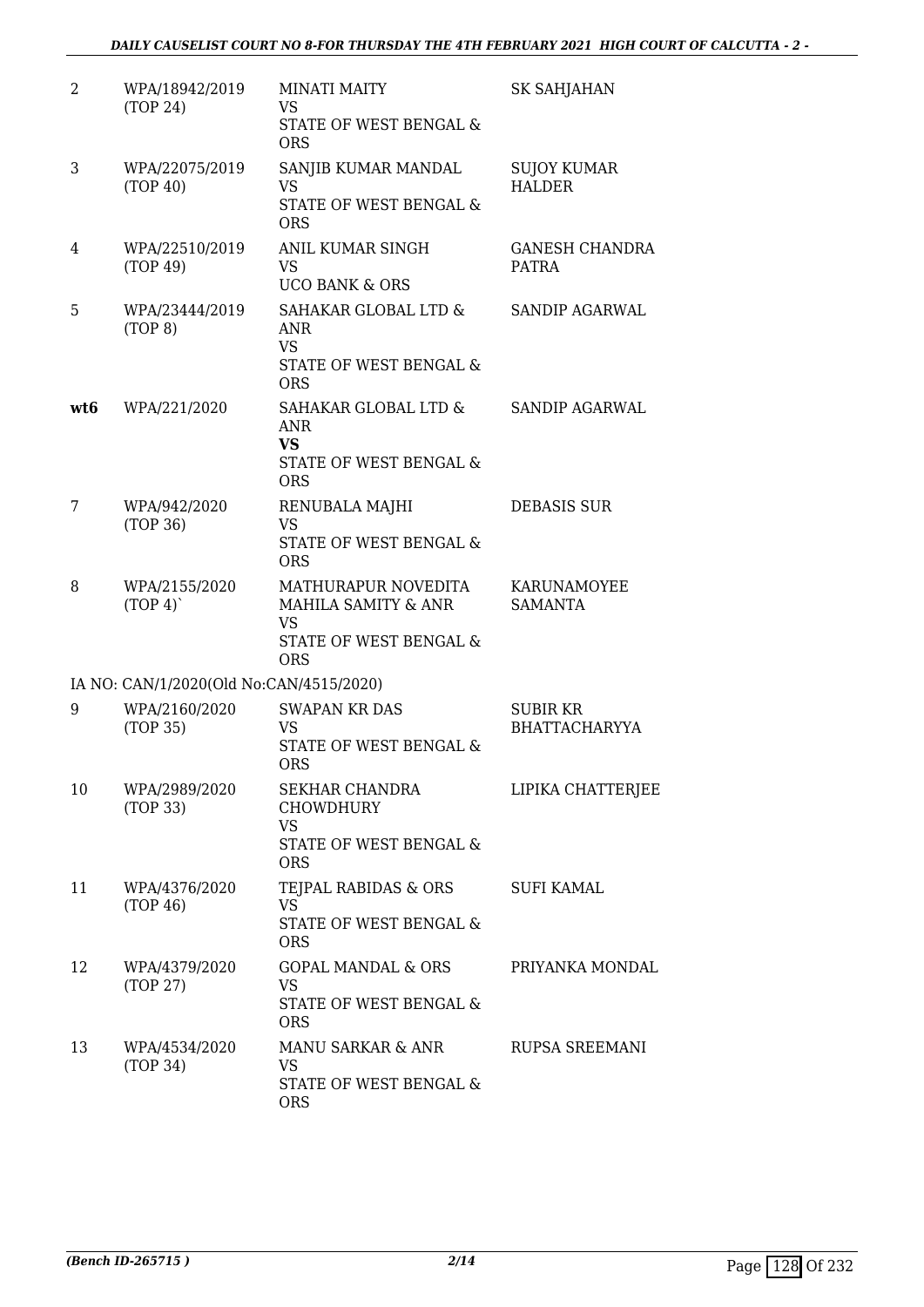| 14 | WPA/4762/2020<br>(TOP 6)         | <b>SUBHAS CHANDRA</b><br><b>BHATTACHARYYA</b><br>VS<br>STATE OF WEST BENGAL &<br><b>ORS</b>          | KAMAL KANTA KAR                                                                                                                                                                     |
|----|----------------------------------|------------------------------------------------------------------------------------------------------|-------------------------------------------------------------------------------------------------------------------------------------------------------------------------------------|
| 15 | WPA/4923/2020<br>(TOP 47)        | PROF. ANURADHA GHOSH<br>VS<br>STATE OF WEST BENGAL &<br><b>ORS</b>                                   | <b>SUMAN BANERJEE</b>                                                                                                                                                               |
| 16 | WPA/4989/2020<br>[TOP 55]        | MUNCY NASHER ALI SAHA<br>$&$ ANR<br>VS.<br>UNION OF INDIA & ORS                                      | S. M. HASAN                                                                                                                                                                         |
| 17 | WPA/5495/2020<br>2 P.M.          | SHEORAPHULI KANCHA<br>SABZEE BABSAYEE SAMITY<br>$&$ ANR<br><b>VS</b><br>STATE OF WEST BENGAL<br>&ORS | <b>SUMAN SANKAR</b><br>CHATTERJEE                                                                                                                                                   |
|    | CAN/6/2020(Old No:CAN/4490/2020) |                                                                                                      | IA NO: CAN/1/2020(Old No:CAN/3882/2020), CAN/2/2020(Old No:CAN/3883/2020), CAN/3/2020(Old<br>No:CAN/3892/2020), CAN/4/2020(Old No:CAN/3893/2020), CAN/5/2020(Old No:CAN/4489/2020), |
| 18 | WPA/5996/2020<br>(TOP 28)        | <b>ASHA PAL</b><br><b>VS</b><br>STATE OF WEST BENGAL &                                               | MD. ASHRAFUL HUQ                                                                                                                                                                    |

## IA NO: CAN/1/2020(Old No:CAN/4172/2020)

ORS

| 19 | WPA/7836/2020<br>[TOP 50] | KAMAL BAGARIA<br>VS<br>State of West Bengal                                  | JAYSHREE SAHA                       |                 |
|----|---------------------------|------------------------------------------------------------------------------|-------------------------------------|-----------------|
| 20 | WPA/7956/2020<br>(TOP 31) | UTTAM KUMAR DAS<br>VS<br>STATE OF WEST BENGAL<br>AND ORS.                    | SAYANTAN HAZRA                      | SAIKAT BANERJEE |
| 21 | WPA/8105/2020<br>[TOP 54] | DR. TUSHAR CHOWDHURY<br>VS<br>State of West Bengal                           | PRADYAT SAHA                        |                 |
| 22 | WPA/8134/2020<br>(TOP 25) | REJAUL SK.<br><b>VS</b><br>State of West Bengal                              | <b>MANOJ KUMAR ROY</b>              |                 |
| 23 | WPA/8166/2020<br>(TOP 1)  | NIRMLA SAMANTA<br>VS.<br>STATE OF WEST BENGAL<br>AND ORS.                    | <b>SAMIRUL SRDAR</b>                |                 |
| 24 | WPA/8370/2020<br>(TOP 61) | <b>INDRALAL PRAMANIK</b><br>VS.<br>STATE OF WEST BENGAL<br>AND ORS.          | <b>GOURANGA KUMAR</b><br><b>DAS</b> |                 |
| 25 | WPA/8630/2020<br>[TOP 21] | BHAJAGOBINDA ROY @<br><b>BHAJAN ROY</b><br><b>VS</b><br>State of West Bengal | NAZIR AHMED                         |                 |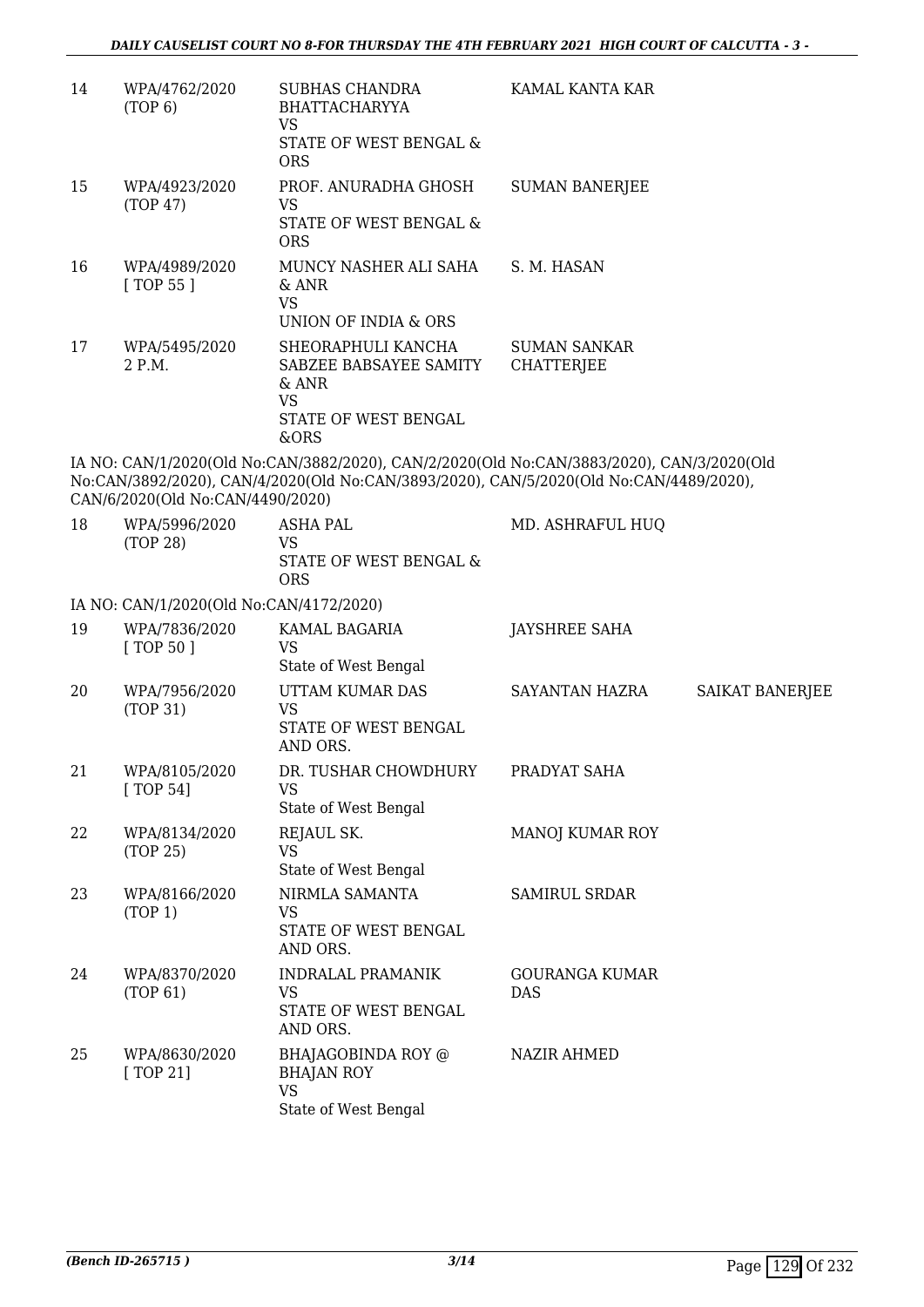| 26 | WPA/8637/2020<br>(TOP 45)   | <b>SOUVIK MUKHERJEE</b><br><b>VS</b><br>THE ADDL. SECY. AND<br>CHIEF PASSPORT OFFICER,<br>PASSPORT SEVA PRG. AND<br><b>ORS</b>                             | <b>SUMAN BANERJEE</b>                  |
|----|-----------------------------|------------------------------------------------------------------------------------------------------------------------------------------------------------|----------------------------------------|
| 27 | WPA/8661/2020<br>[ TOP 59]  | <b>BAIJNATH JAISWAL</b><br>VS.<br>STATE OF WEST BENGAL<br>AND ORS.                                                                                         | <b>AMLAN KUMAR</b><br><b>MUKHERJEE</b> |
| 28 | WPA/8671/2020<br>(TOP 39)   | <b>BISWAJIT SADHUKHAN</b><br>VS.<br>STATE OF WEST BENGAL<br>AND ORS.                                                                                       | SUTAPA UPADHYAY                        |
| 29 | WPA/8696/2020<br>(TOP 63)   | RABINDRA SARKAR<br>VS<br>STATE OF WEST BENGAL<br>AND ORS.                                                                                                  | <b>TARUNJYOTI TEWARI</b>               |
| 30 | WPA/9052/2020<br>[ TOP 60]  | <b>BEMALA DEBI</b><br>VS.<br>STATE OF WEST BENGAL<br>AND ORS.                                                                                              | <b>ABHIK SARKAR</b>                    |
| 31 | WPA/9198/2020<br>[ TOP 56]  | REKHA BARMAN<br>VS<br>State of West Bengal                                                                                                                 | MADHURIMA<br>MUKHERJEE                 |
| 32 | WPA/9342/2020<br>(TOP 12)   | <b>SUNIL SARDAR</b><br><b>VS</b><br>UNION OF INDIA AND ORS.                                                                                                | <b>RAKESH SARKAR</b>                   |
| 33 | WPA/9344/2020<br>(TOP 13)   | ARJUN SHARMA<br><b>VS</b><br>UNION OF INDIA AND ORS.                                                                                                       | RAKESH SARKAR                          |
| 34 | WPA/9372/2020<br>[ TOP 57 ] | NITYANANDA CHATTERJEE<br>@ NITAI<br><b>VS</b><br>STATE OF WEST BENGAL<br>AND ORS.                                                                          | RAJNANDINI DAS                         |
| 35 | WPA/9393/2020<br>(TOP 44)   | IRADHA DAMODAR<br>SALGRAM JEW AND SRI SRI<br>SHIB THAKUR JEW REPD.<br>BY SHEBAITS SAJAL BARAN<br>GHOSH AND ORS.<br>VS.<br>STATE OF WEST BENGAL<br>AND ORS. | SUBHAS CH. ATHA                        |
| 36 | WPA/9486/2020<br>(TOP 52)   | DILL DEVELOPERS<br>PRIVATES LIMITED<br>VS<br>REGISTRAR OF<br>COMPANIES, WEST BENGAL                                                                        | SHEBATEE DATTA                         |
| 37 | WPA/9578/2020<br>(TOP 20)   | <b>FARAKKA BARRAGE</b><br>PROJECT CONTRACTORS<br><b>BOATMENS UNION (CITU)</b><br>ANR ANR<br>VS<br>UNION OF INDIA AND ORS.                                  | <b>BENAJIR HASNA</b>                   |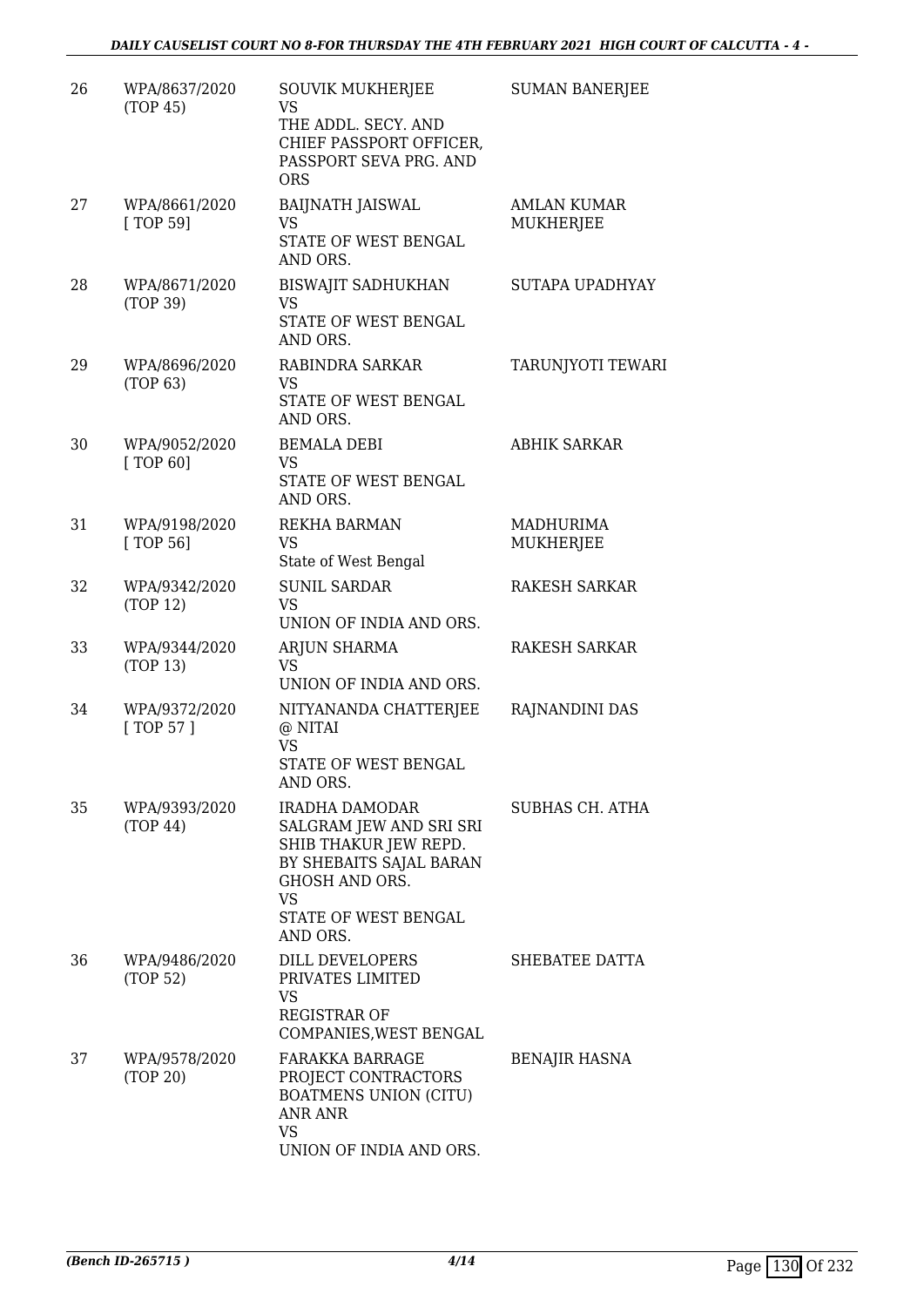| 38 | WPA/9615/2020<br>(TOP 41)   | RAJIB HOSEN BISWAS<br>VS.<br><b>INDIAN OIL CORP AND ORS</b>                                                    | <b>MARIA RAHAMAN</b>                |
|----|-----------------------------|----------------------------------------------------------------------------------------------------------------|-------------------------------------|
| 39 | WPA/9713/2020<br>(TOP 11)   | PRATIMA DEVI MEHTA<br>VS<br>STATE OF WEST BENGAL<br>AND ORS.                                                   | <b>GOUTAM MISRA</b>                 |
| 40 | WPA/9724/2020<br>(TOP 38)   | <b>SMT SATMINDAR KAUR</b><br>AND ANR<br><b>VS</b><br>STATE OF WEST BENGAL<br>AND ORS.                          | <b>TRIPTIMOY</b><br><b>TALUKDER</b> |
| 41 | WPA/9741/2020<br>(TOP 22)   | MOUSUMI SAHOO<br>VS.<br>STATE OF WEST BENGAL<br>AND ORS.                                                       | SK SAHRAJAHAN ALI                   |
| 42 | WPA/9969/2020<br>[TOP 10]   | <b>BHABASINDHU GARAI</b><br><b>VS</b><br>THE STATE OF WEST<br><b>BENGAL AND ORS</b>                            | SATRAJIT SINHA ROY                  |
| 43 | WPA/10060/2020<br>[ TOP 58] | <b>ANSURA BIBI</b><br><b>VS</b><br>STATE OF WEST BENGAL<br>AND ORS.                                            | SK SUJAUDDIN                        |
| 44 | WPA/10310/2020<br>[ TOP 51] | SAMARTH MEHTA AND ANR<br>VS<br>THE STATE OF WEST<br><b>BENGAL AND ORS</b>                                      | ANURAG BAGARIA                      |
| 45 | WPA/10449/2020<br>(TOP 42)  | <b>BANK OF INDIA THIKA</b><br>SHRAMIK SANGRAM<br>COMMITTEE(WB)<br><b>VS</b><br><b>BANK OF INDIA</b>            | MANIKA SWARNOKAR                    |
| 46 | WPA/10597/2020<br>[TOP 53]  | <b>SATISH ROSIN AND</b><br><b>TURPENTINE WORKS AND</b><br>ANR<br><b>VS</b><br>STATE OF WEST BENGAL<br>AND ORS. | NILAY SENGUPTA                      |
| 47 | WPA/10645/2020<br>[TOP 19]  | <b>GOBINDA NAIYA</b><br>VS<br>THE STATE OF WEST<br><b>BENGAL AND ORS</b>                                       | <b>ABDUR RAKIB</b>                  |
| 48 | WPA/10870/2020<br>(TOP 32)  | NILOY SAHA<br>VS.<br>UNION OF INDIA AND ORS.                                                                   | <b>TRIPTIMOY</b><br>TALUKDER        |
| 49 | WPA/10890/2020<br>(TOP 48)  | M/S HICO MULTIFIN<br>PRODUCTS PVT LTD<br><b>VS</b><br>INDIAN CORPORATION LTD<br>AND ORS                        | PRIYANKA AGARWAL                    |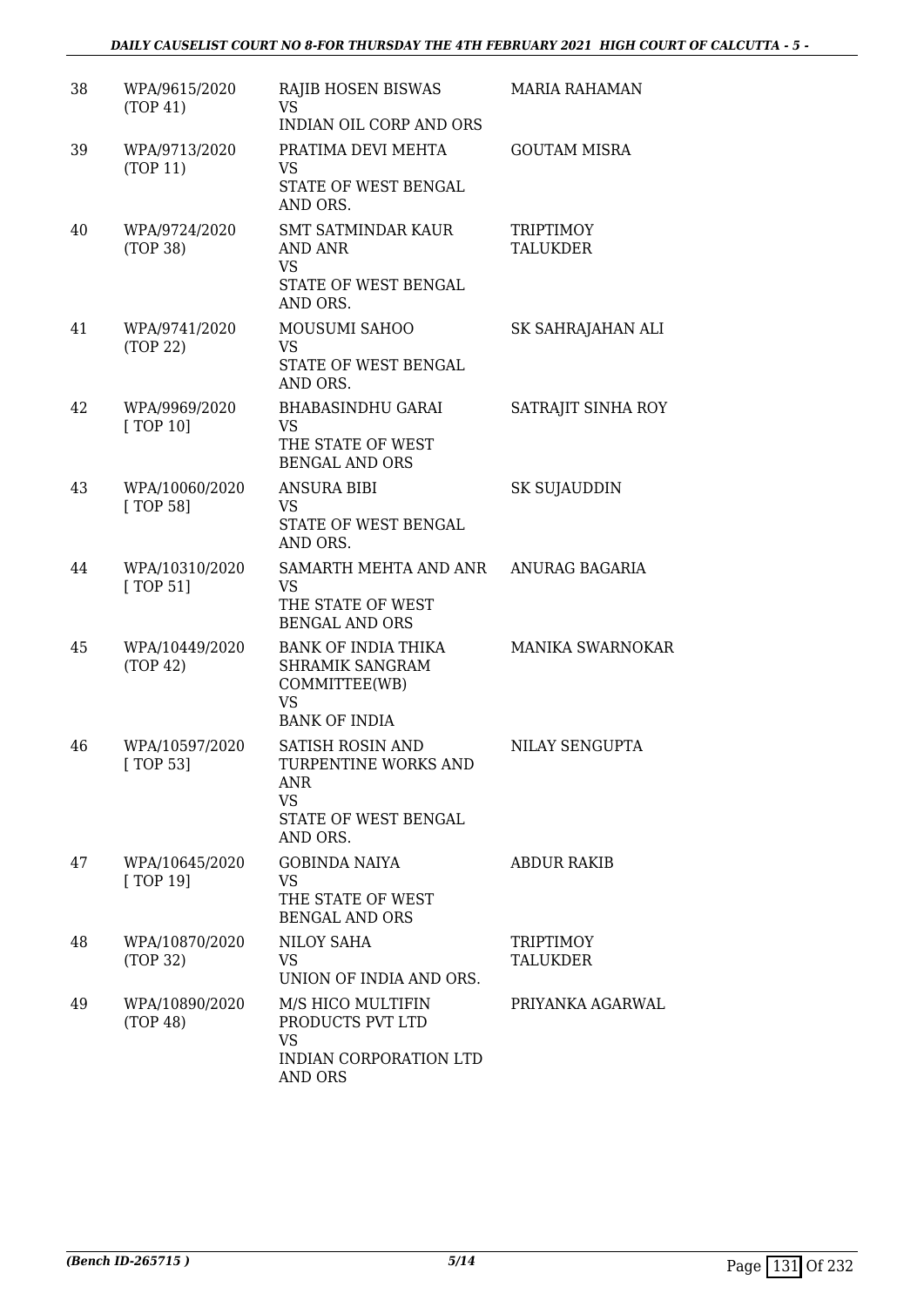| 50 | WPA/10996/2020<br>[TOP 16] | <b>GEETANJALI</b><br><b>INFRASTRUCTURE AND</b><br>EARTHMOVERS AND<br><b>ANOTHER</b><br><b>VS</b><br>STATE OF WEST BENGAL<br>AND ORS. | SAPTARSHI KUMAR<br>MAL            |
|----|----------------------------|--------------------------------------------------------------------------------------------------------------------------------------|-----------------------------------|
| 51 | WPA/11640/2020<br>[TOP 23] | <b>JOYNUR BEWA</b><br>VS<br>STATE OF WEST BENGAL<br>AND ORS.                                                                         | SRIKUMAR MANDAL                   |
| 52 | WPA/11759/2020<br>[TOP 5]  | BANANI ADHIKARY AND<br>ANR<br><b>VS</b><br>STATE OF WEST BENGAL<br>AND ORS.                                                          | <b>SUPRIYO</b><br>CHATTOPADHYAY   |
| 53 | WPA/11909/2020<br>[TOP 7]  | <b>ISLAM ALI KHAN</b><br>VS.<br>STATE OF WEST BENGAL<br>AND ORS.                                                                     | ASHIS KUMAR DUTTA                 |
| 54 | WPA/11957/2020<br>(TOP 30) | ARPITA MANDAL<br>VS<br>STATE OF WEST BENGAL<br>AND ORS.                                                                              | ANJAN<br><b>BHATTACHARYA</b>      |
| 55 | WPA/11973/2020<br>(TOP 29) | HOSENARA KAZI<br>VS<br>STATE OF WEST BENGAL<br>AND ORS.                                                                              | <b>MAIDUL ISLAM</b><br>KAYAL      |
| 56 | WPA/105/2021<br>(TOP 26)   | <b>SMT BHARATI GUPTA</b><br><b>VS</b><br>STATE OF WEST BENGAL<br>AND ORS.                                                            | <b>MAHESWARI</b><br><b>SHARMA</b> |
| 57 | WPA/582/2021<br>[ TOP 18 ] | RAKESH KUMAR DAS<br>VS<br>STATE OF WEST BENGAL<br>AND ORS.                                                                           | <b>SNEHA SINGH</b>                |
| 58 | WPA/621/2021<br>[TOP14]    | DWARKA DAS MULCHAND<br><b>MANDANI</b><br>VS<br>STATE OF WEST BENGAL<br>AND ORS.                                                      | AISHWARYA<br><b>CHATTERJEE</b>    |
| 59 | WPA/755/2021<br>(TOP 11)   | SHIVSUBH COMPLEX LLP<br><b>AND ANOTHER</b><br><b>VS</b><br>STATE OF WEST BENGAL<br>AND ORS.                                          | PRIYANKA BASU<br><b>MALLICK</b>   |
| 60 | WPA/856/2021<br>(TOP 37)   | KARAM CHAND THAPAR<br>AND BROS. LTD<br><b>VS</b><br>DOMODAR VALLEY CORP.                                                             | CHIARANJIB SINHA                  |

IA NO: CAN/1/2021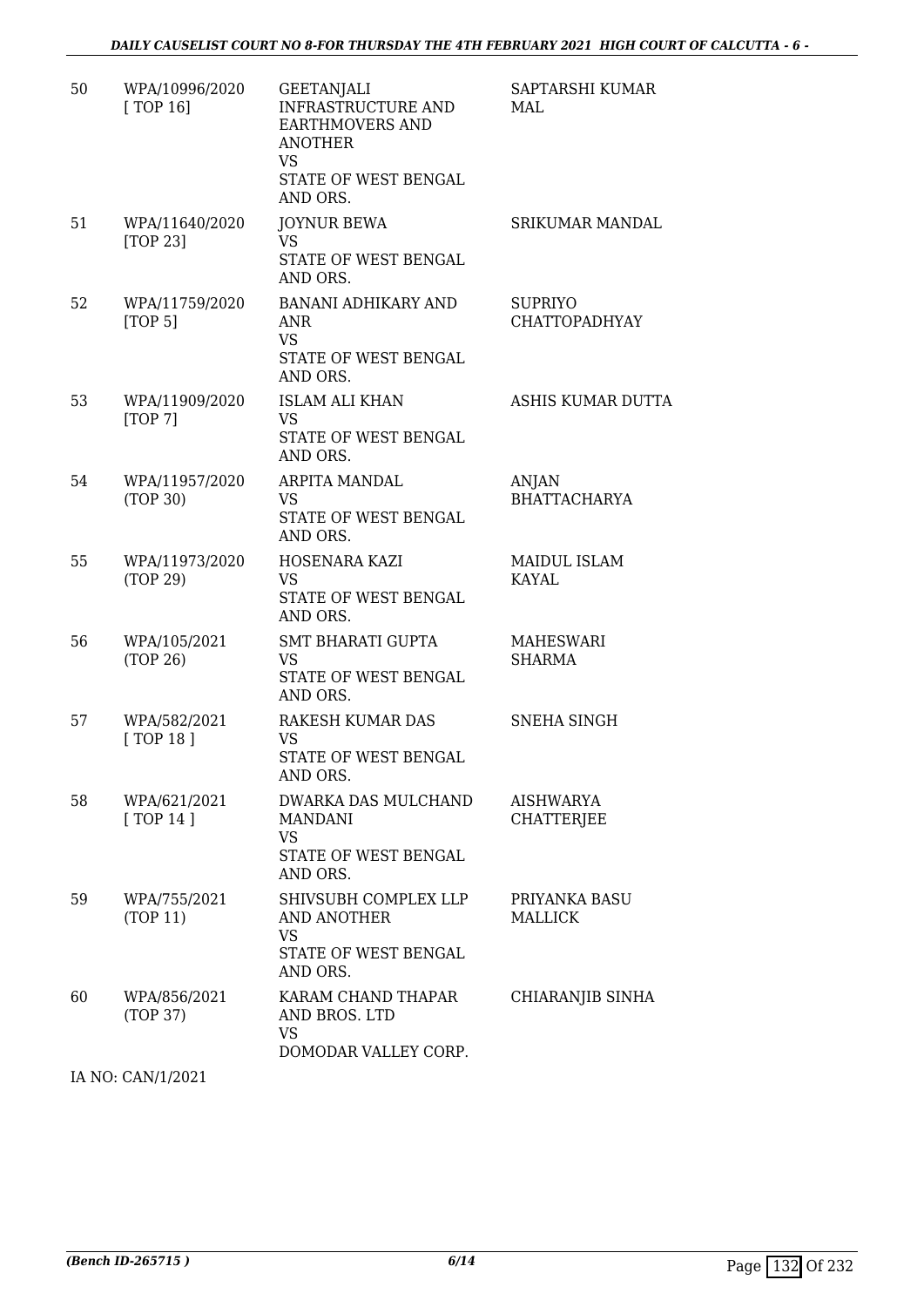#### *DAILY CAUSELIST COURT NO 8-FOR THURSDAY THE 4TH FEBRUARY 2021 HIGH COURT OF CALCUTTA - 7 -*

| 61 | WPA/868/2021<br>[ TOP 15 ] | SAMRAT REALPRAJECTS<br>PVT. LTD.<br><b>VS</b><br>STATE OF WEST BENGAL<br>AND ORS.  | <b>PARTHA</b><br><b>CHAKRABORTY</b>            |                     |
|----|----------------------------|------------------------------------------------------------------------------------|------------------------------------------------|---------------------|
| 62 | WPA/1060/2021<br>[TOP 9]   | SK. AHMED ALI<br><b>VS</b><br>STATE OF WEST BENGAL<br>AND ORS.                     | SK. MD. BILWAL<br><b>HOSSAIN</b>               |                     |
| 63 | WPA/1197/2021<br>[TOP 62]  | SUVENDU ADHIKARI<br><b>VS</b><br>STATE OF WEST BENGAL<br>AND ORS.                  | Debdeep Sinha                                  |                     |
| 64 | WPA/1341/2021<br>(TOP 2)   | SANDEEP KRISHNA<br><b>ROHATGI</b><br><b>VS</b><br>STATE OF WEST BENGAL<br>AND ORS. | SANDEEP KRISHNA<br>ROHATGI(IN PERSON)          |                     |
| 65 | WPA/1434/2021<br>(TOP 43)  | PRONOBESH PAKHIRA<br><b>VS</b><br>STATE OF WEST BENGAL<br>AND ORS.                 | LAKSHMINATH<br><b>BHATTACHARYA</b>             |                     |
| 66 | WPA/1816/2021<br>[TOP 3]   | HU MIAO<br><b>VS</b><br>UNION OF INDIA AND ORS.                                    | KANISHK SINHA(IN<br>PERSON PETITIONER<br>NO.2) |                     |
|    |                            | <b>PART HEARD MATTERS</b>                                                          |                                                |                     |
| 67 | WPA/9265/2020              | DOWINS RESOURCE PVT.<br><b>LTD</b><br><b>VS</b><br>Union of India                  | <b>ABHIRUP</b><br><b>CHAKRABORTY</b>           |                     |
|    |                            | <b>LISTED MOTION</b>                                                               |                                                |                     |
| 68 | WPA/6534/2018              | <b>SUBRATA DUTTA &amp; ANR</b><br><b>VS</b><br>STATE OF WEST BENGAL<br>&ORS        | <b>ABHIJIT PAL</b>                             |                     |
| 69 | WPA/9773/2018              | <b>JAKIR MONDAL</b><br><b>VS</b><br>STATE OF WEST BENGAL &<br><b>ORS</b>           | ATIS KUMAR BISWAS                              |                     |
| 70 | WPA/6810/2020              | RAJGARIA TIMBER<br>PVT.LTD& ANR<br><b>VS</b><br>UNION OF INDIA& ORS                | <b>RAJIB MULLICK</b>                           |                     |
|    |                            | IA NO: CAN/1/2020(Old No:CAN/5791/2020), CAN/2/2020, CAN/3/2021, CAN/4/2021        |                                                |                     |
| 71 | WPA/7011/2020              | SRIKUMAR GIRI<br>VS<br>STATE OF WEST BENGAL<br>AND ORS.                            | <b>GAUTAM GURIA</b>                            |                     |
|    | IA NO: CAN/1/2020          |                                                                                    |                                                |                     |
| 72 | WPA/7071/2020              | MADAN MOHAN KHANRA<br><b>VS</b><br>THE STATE OF WEST<br><b>BENGAL</b>              | GAUTAM GURIA                                   | <b>GAUTAM GURIA</b> |
|    | IA NO: CAN/1/2020          |                                                                                    |                                                |                     |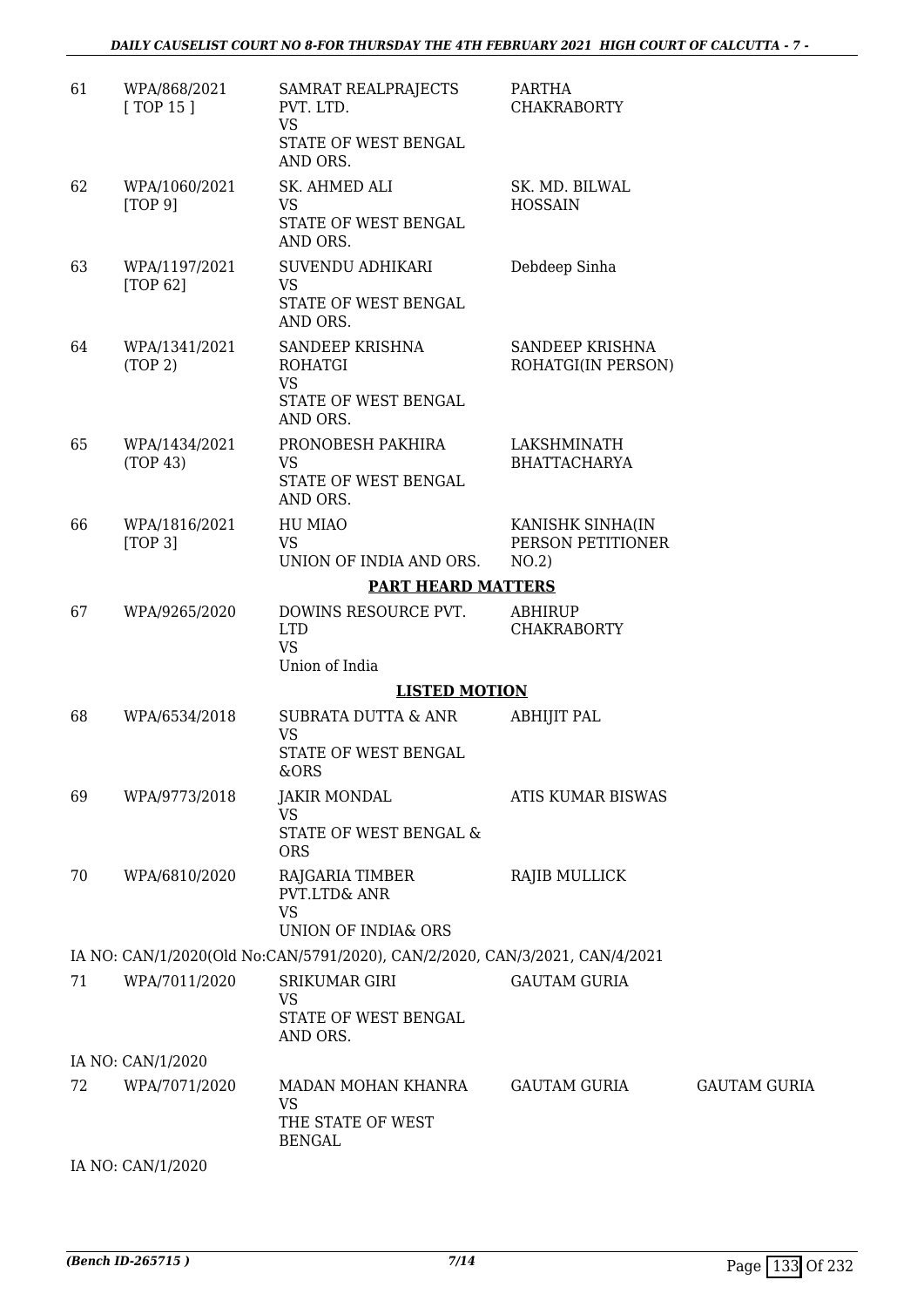| 73 | WPA/7656/2020     | A.J. SARKAR AND CO AND<br><b>ORS</b><br><b>VS</b><br>STATE OF WEST BENGAL<br>AND ORS.                                | PRATIP KUMAR<br><b>CHATTERJEE</b>   |
|----|-------------------|----------------------------------------------------------------------------------------------------------------------|-------------------------------------|
|    | IA NO: CAN/1/2020 |                                                                                                                      |                                     |
| 74 | WPA/7864/2020     | CYGNUS EQUIPMENTS AND<br>RENTALS PRIVATE LIMITED<br><b>VS</b><br>Union of India                                      | RAJESH UPADHYAY                     |
| 75 | WPA/8220/2020     | LAKSHMI NASAKAR<br>VS<br>STATE OF WEST BENGAL<br>AND ORS.                                                            | <b>MANOJ KUMAR</b><br><b>MONDAL</b> |
| 76 | WPA/8333/2020     | DIBAKAR RANA<br>VS.<br>STATE OF WEST BENGAL<br>AND ORS.                                                              | ANJAN<br><b>BHATTACHARYA</b>        |
| 77 | WPA/9614/2020     | MOHANA GHOSH<br><b>VS</b><br>STATE OF WEST BENGAL<br>AND ORS.                                                        | Madhurima Sarkar                    |
| 78 | WPA/9677/2020     | SHEO CHARAN AGARWAL<br><b>VS</b><br>Union of India                                                                   | PRABHAT KUMAR<br><b>SINGH</b>       |
| 79 | WPA/9828/2020     | HABUL MONDAL AND ORS<br><b>VS</b><br>STATE OF WEST BENGAL<br>AND ORS.                                                | <b>SUDARSHAN GHOSH</b>              |
| 80 | WPA/9866/2020     | M/S. KALIMATA VYAPAAR<br>PVT LTD AND ANR<br><b>VS</b><br>THE GENERAL MANAGER,<br>NORTHERN RAILWAYS AND<br><b>ORS</b> | KALLOL SAHA                         |
| 81 | WPA/10011/2020    | PROSUN BANERJEE AND<br>ANR<br><b>VS</b><br>UNION OF INDIA AND ORS.                                                   | ARIF ALI                            |
| 82 | WPA/10315/2020    | KSHETRIYA SHERI GANDHI<br>ASHRAM AND ANR<br>VS<br>STATE OF WEST BENGAL<br>AND ORS.                                   | <b>SUJIT SAHA</b>                   |
| 83 | WPA/10501/2020    | SHEILA BINANI<br>VS.<br>UNION OF INDIA AND<br><b>ANOTHERS</b>                                                        | <b>SUBHASIS DEY</b>                 |
| 84 | WPA/11114/2020    | <b>BISWANATH PAL</b><br>VS.<br>STATE OF WEST BENGAL<br>AND ORS.                                                      | RAFIKUL ISLAM<br><b>SARDAR</b>      |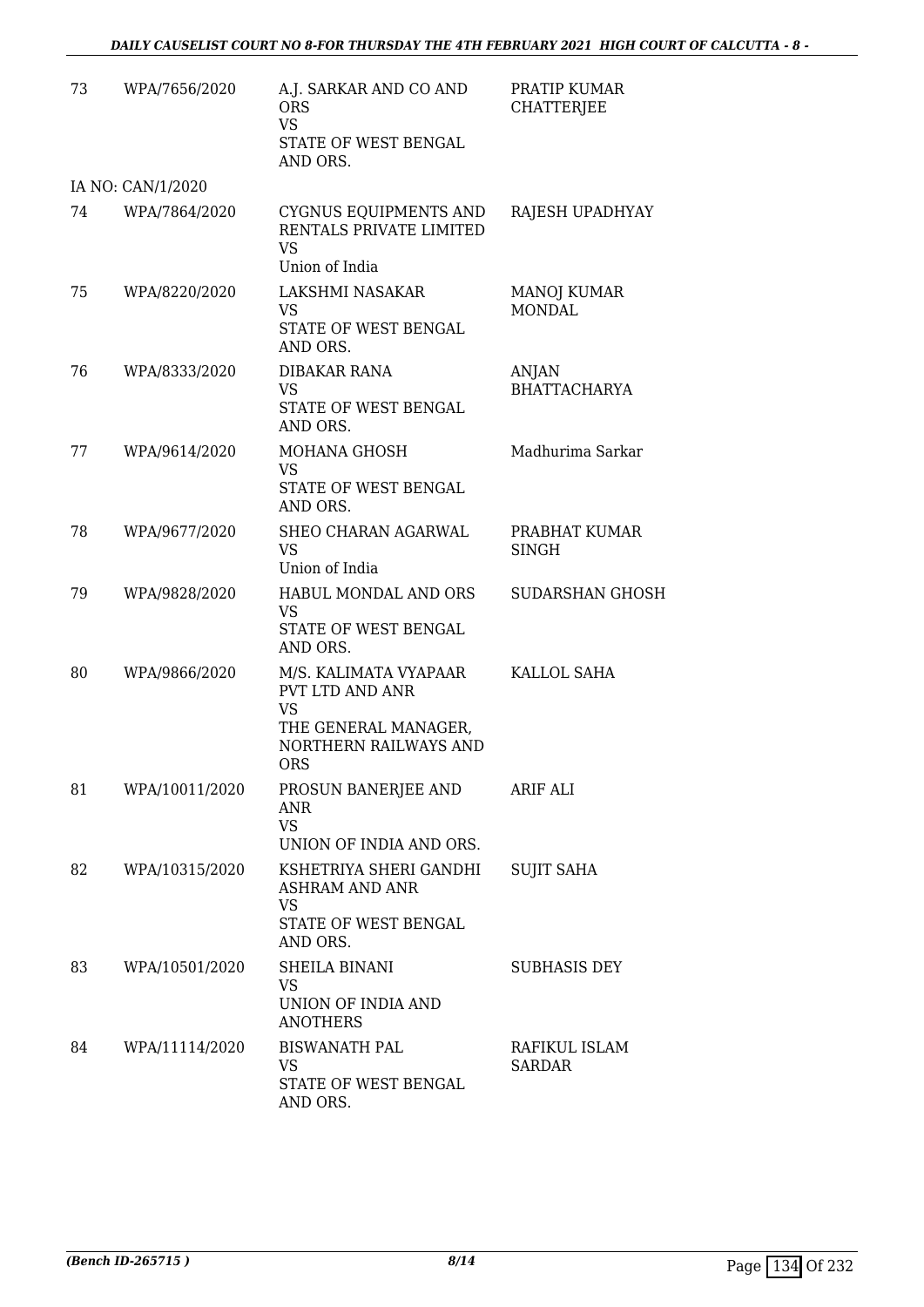| 85   | WPA/11286/2020                          | ASHOK GHORAI AND ANR<br>VS                    | <b>MAINAK SWARNOKAR</b>                  |
|------|-----------------------------------------|-----------------------------------------------|------------------------------------------|
|      |                                         | STATE OF WEST BENGAL<br>AND ORS.              |                                          |
| 86   | WPA/11385/2020                          | <b>ASLAM ALI MOLLA</b><br><b>VS</b>           | <b>ASIT KR</b><br><b>BHATTACHARYA</b>    |
|      |                                         | STATE OF WEST BENGAL<br>AND ORS.              |                                          |
| 87   | WPA/11406/2020                          | JYOTI SANKAR BERA<br><b>VS</b>                | SABYASACHI<br><b>BHATTACHARYA</b>        |
|      |                                         | STATE OF WEST BENGAL<br>AND ORS.              |                                          |
| 88   | WPA/11631/2020                          | SAHIDUL ISLAM MOLLA<br>AND ORS                | <b>JAMUNA SAHA</b>                       |
|      |                                         | <b>VS</b><br>STATE OF WEST BENGAL<br>AND ORS. |                                          |
| 89   | WPA/11860/2020                          | <b>SK ALAUDDIN</b>                            | <b>SOUMAJIT DAS</b><br><b>MAHAPATRA</b>  |
|      |                                         | VS<br><b>STATE OF WEST BENGAL</b><br>AND ORS. |                                          |
| 90   | WPA/11968/2020                          | KOUSHIK DAS<br><b>VS</b>                      | <b>SANGHITA</b><br><b>CHATTERJEE</b>     |
|      |                                         | STATE OF WEST BENGAL<br>AND ORS.              |                                          |
|      |                                         | <b>CONTEMPT APPLICATION</b>                   |                                          |
| 91   | WPCRC/42/2020                           | <b>BISWAJIT BHADURI</b><br><b>VS</b>          | SHIBAJI KUMAR DAS                        |
| wt92 | WPA/25541/2018                          | PREETI SUDAN<br>DR. BISWAJIT BHADURI          | <b>SAMIK SARKAR</b>                      |
|      |                                         | <b>VS</b><br>UNION OF INDIA & ORS             |                                          |
| 93   | CPAN/393/2020                           | PURNIMA DAS MAHANTA<br>(BISWAS)               | ARJUN SAMANTA                            |
|      |                                         | VS<br>N.R SEKAR RAJU                          |                                          |
|      | IA NO: CAN/1/2020(Old No:CAN/5205/2020) |                                               |                                          |
|      | wt94 WPA/16452/2019                     | PURNIMA DAS MAHANTA<br>(BISWAS)<br><b>VS</b>  | ARJUN SAMANTA                            |
|      |                                         | UNION OF INDIA & ORS                          |                                          |
| 95   | CPAN/47/2021                            | PARTHA PRATIM MONDAL<br>VS<br>SANJOY GHOSH    | <b>ARUP NATH</b><br><b>BHATTACHARYYA</b> |
| wt96 | WPA/7088/2020                           | PARTHA PRATIM MONDAL                          | DIPTENDU MONDAL                          |
|      |                                         | VS<br>STATE OF WEST BENGAL                    |                                          |
|      | IA NO: CAN/1/2020, CAN/2/2020           |                                               |                                          |
|      |                                         | <b>APPLICATION</b>                            |                                          |
| 97   | WPA/23011/2006                          | PRIYA BANERJEE<br><b>VS</b><br>STATE OF W.B.  | MANISHA<br>CHATTERJEE                    |
|      |                                         |                                               |                                          |

IA NO: CAN/1/2008(Old No:CAN/1397/2008), CAN/2/2020(Old No:CAN/2093/2020)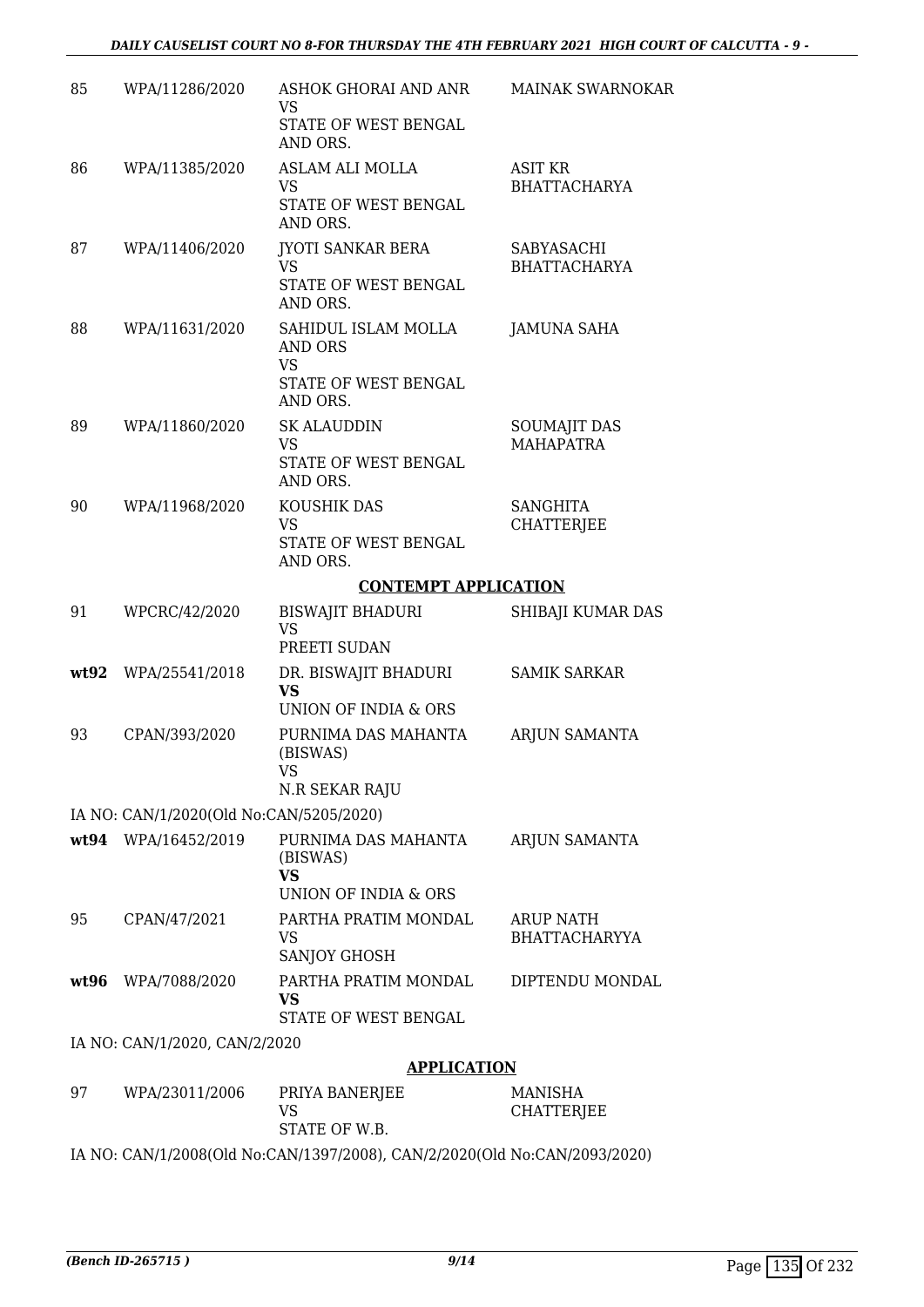| 98  | WPA/326/2014        | HARAN CH. DAS & ORS<br>VS<br>STATE OF WEST BENGAL &<br><b>ORS</b>                                                                           | SANKHA PRASAD RAY                                                                          |
|-----|---------------------|---------------------------------------------------------------------------------------------------------------------------------------------|--------------------------------------------------------------------------------------------|
|     |                     |                                                                                                                                             | IA NO: CAN/3/2015(Old No:CAN/10943/2015), CAN/4/2019(Old No:CAN/4863/2019), CAN/5/2020     |
| 99  | WPA/13834/2017      | CHAITANYA BIKASH PAUL<br><b>VS</b><br>EPF ORGANISATION,<br>MINISTRY OF LABOUR &<br><b>ORS</b>                                               | MRINAL KANTI<br><b>KUNDU</b>                                                               |
|     |                     | IA NO: CAN/1/2019(Old No:CAN/5144/2019), CAN/2/2020                                                                                         |                                                                                            |
| 100 | WPA/18440/2019      | ARCHON POWERINFRA<br><b>INDIA PVT LTD</b><br><b>VS</b><br>THE INDIAN OIL<br><b>CORPORATION &amp; ORS</b>                                    | JEENIA RUDRA                                                                               |
|     | No:CAN/3998/2020)   |                                                                                                                                             | IA NO: CAN/1/2019(Old No:CAN/11340/2019), CAN/3/2020(Old No:CAN/3997/2020), CAN/4/2020(Old |
|     | wt101 WPA/1404/2020 | <b>ARCHON POWERINFRA</b><br><b>INDIA PVT LTD</b><br><b>VS</b><br>INDIAN OIL CORPORATION                                                     | JEENIA RUDRA                                                                               |
|     |                     | & ORS                                                                                                                                       |                                                                                            |
|     |                     | <b>NEW MOTION</b>                                                                                                                           |                                                                                            |
| 102 | WPA/2100/2021       | KRISHNA GOPAL SAHU<br>VS<br>UNION OF INDIA AND ORS.                                                                                         | <b>GITASHREE MISTRY</b>                                                                    |
| 103 | WPA/2370/2021       | ASRAFUL SK.<br><b>VS</b><br>STATE OF WEST BENGAL<br>AND ORS.                                                                                | <b>JOYEE MAITI</b>                                                                         |
| 104 | WPA/2401/2021       | <b>JAGANNATH PAL</b><br><b>VS</b><br>STATE OF WEST BENGAL<br>AND ORS.                                                                       | MD HARUN ALL<br>RASHID                                                                     |
| 105 | WPA/2613/2021       | NIMAI PATTANAYAK<br>VS<br>RESERVE BANK OF INDIA<br><b>AND ORS</b>                                                                           | AMIT RANJAN ROY                                                                            |
| 106 | WPA/2671/2021       | MAJET MONDAL<br><b>VS</b><br>STATE OF WEST BENGAL<br>AND ORS.                                                                               | PARASHAR BAIDYA                                                                            |
| 107 | WPA/2785/2021       | CHAKVRIGU COOPERATIVE<br>LABOUR CONTRACT AND<br>CONSTRUCTION SOCITY<br>LIMITED AND ANOTHER<br><b>VS</b><br>STATE OF WEST BENGAL<br>AND ORS. | DEBAPRIYA MITRA                                                                            |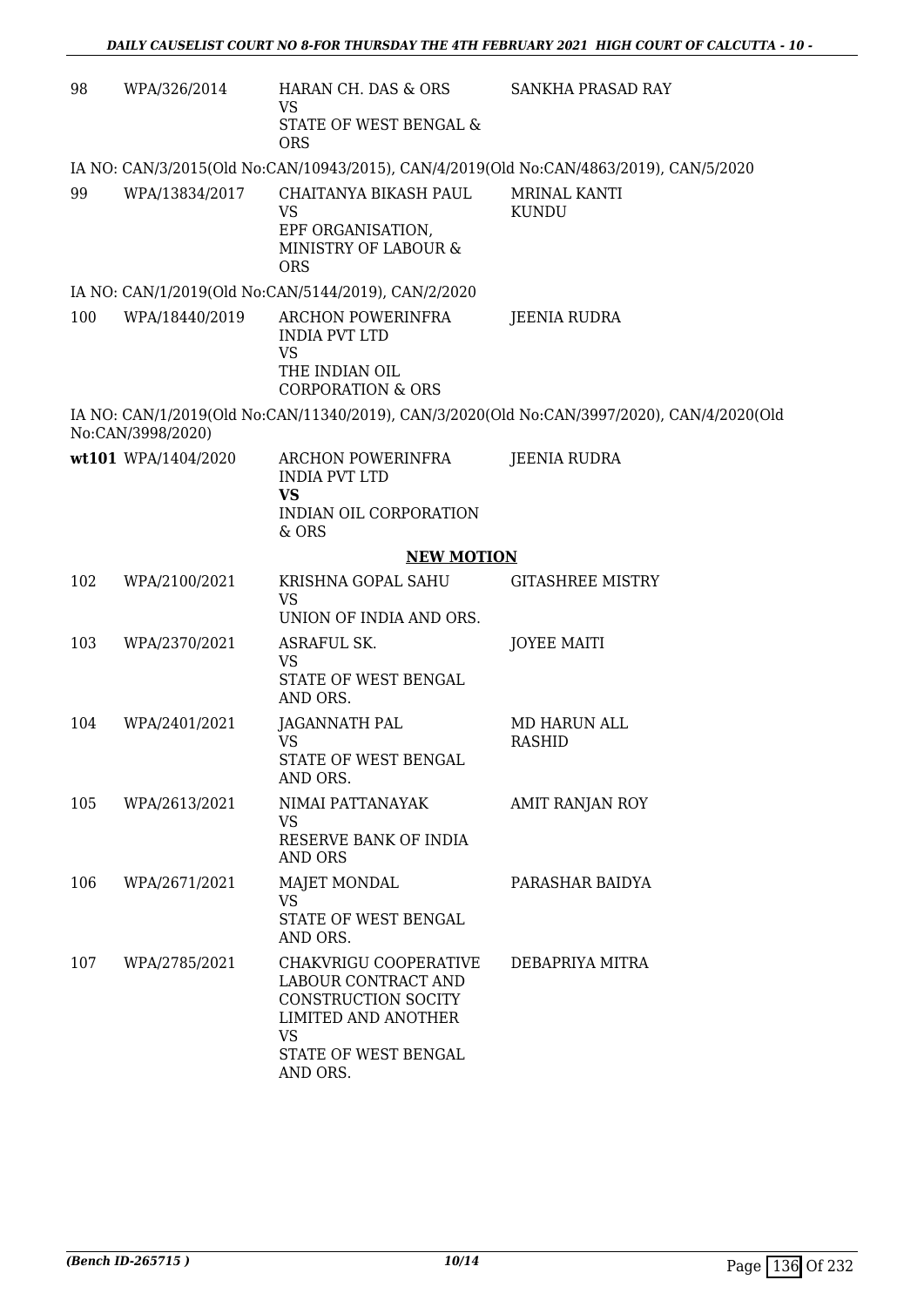| 108 | WPA/2787/2021 | CHAKVRIGU COOPERATIVE<br><b>LABOUR CONTRACT AND</b><br>CONSTRUCTION SOCITY<br><b>LIMITED AND ANOTHER</b><br><b>VS</b><br>STATE OF WEST BENGAL      | DEBAPRIYA MITRA                     |
|-----|---------------|----------------------------------------------------------------------------------------------------------------------------------------------------|-------------------------------------|
| 109 | WPA/2789/2021 | AND ORS.<br>CHAKVRIGU COOPERATIVE<br>LABOUR CONTRACT AND<br>CONSTRUCTION SOCITY<br><b>LIMITED AND ANOTHER</b><br><b>VS</b><br>STATE OF WEST BENGAL | DEBAPRIYA MITRA                     |
| 110 | WPA/2828/2021 | AND ORS.<br>JAHANGIR ALAM AND<br><b>OTHERS</b><br><b>VS</b><br>STATE OF WEST BENGAL<br>AND ORS.                                                    | SANJIB SETH                         |
| 111 | WPA/2850/2021 | <b>TAHAMINA KHATUN</b><br>MOLLA@ TAHAMINA BIBI<br><b>VS</b><br>THE STATE OF WEST<br><b>BENGAL AND ORS</b>                                          | <b>MRINMOY</b><br><b>CHATTERJEE</b> |
| 112 | WPA/2859/2021 | JOYDEB GHOSH<br><b>VS</b><br>STATE OF WEST BENGAL<br>AND ORS.                                                                                      | ANANYA<br><b>CHAKRABORTY</b>        |
| 113 | WPA/3056/2021 | TIAN KANGASABANIK<br><b>VS</b><br>UNION OF INDIA AND ORS.                                                                                          | PRONAY BASAK                        |
| 114 | WPA/3067/2021 | KRISHNA PANDEY@<br><b>KRISTINA PANDEY</b><br><b>VS</b><br>STATE OF WEST BENGAL<br>AND ORS.                                                         | SUBRATA SANTRA                      |
| 115 | WPA/3098/2021 | SUBHAS CH. DUTTA<br><b>VS</b><br>STATE OF WEST BENGAL<br>AND ORS.                                                                                  | SK.NIZAMUDDIN                       |
| 116 | WPA/3186/2021 | PRAVASH DUTTA AND<br><b>ANOTHER</b><br><b>VS</b><br>PUNJAB NATIONAL BANK<br><b>AND OTHERS</b>                                                      | ASHUTOSH SINGH                      |
| 117 | WPA/3199/2021 | NAJO BIBI @ NAGO<br><b>VS</b><br>STATE OF WEST BENGAL<br>AND ORS.                                                                                  | AMANUL ISLAM                        |
| 118 | WPA/3214/2021 | SARFARAJ KHAN @ BABU<br>VS<br>STATE OF WEST BENGAL<br>AND ORS.                                                                                     | SUMITAVA<br><b>CHAKRABORTY</b>      |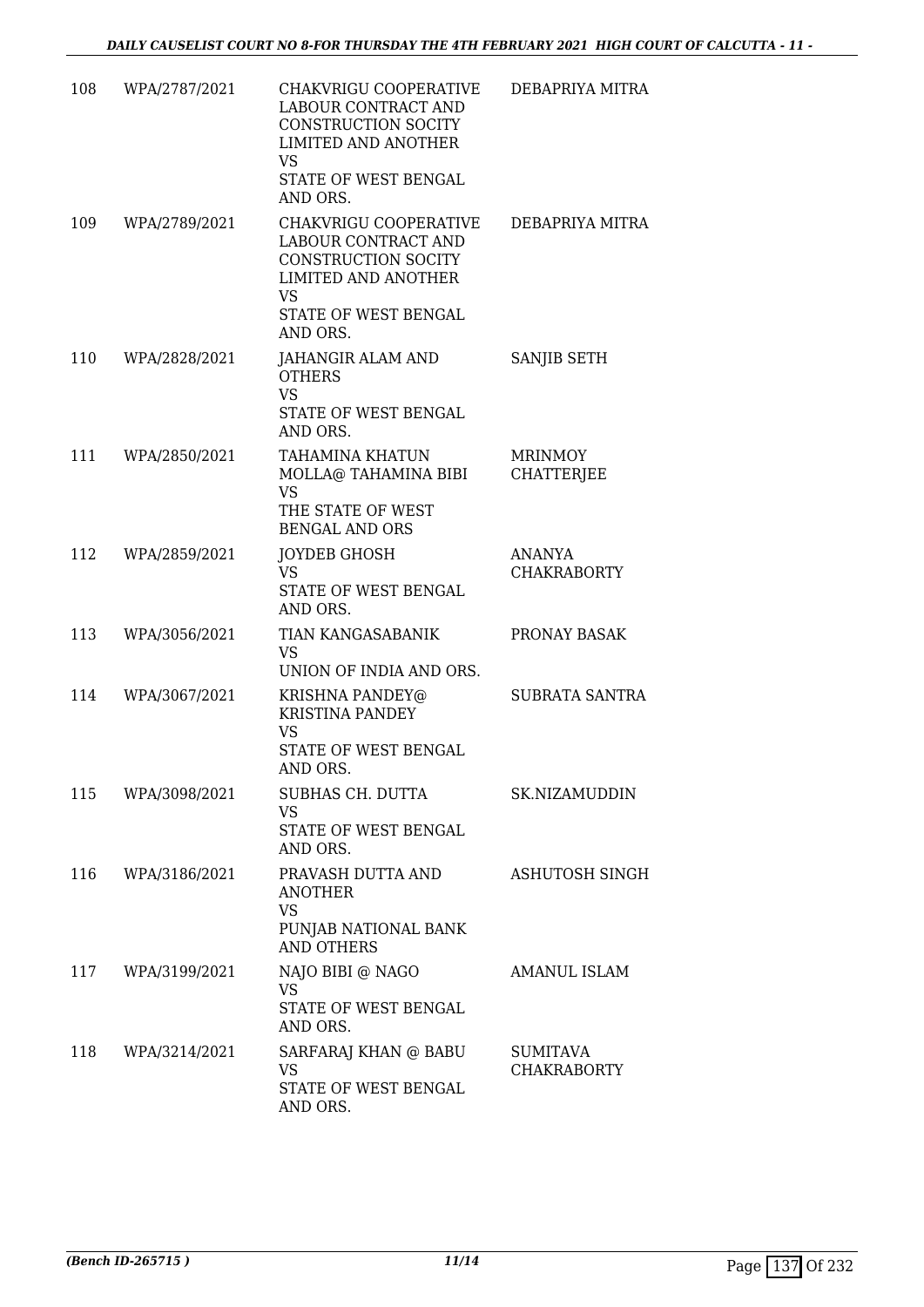| 119 | WPA/3228/2021                           | M/S. A. K. GHOSH @ SONS<br>AND ORS<br><b>VS</b><br>THE STATE OF WEST<br><b>BENGAL AND ORS</b>                              | <b>ASHIS KUMAR</b><br>MUKHERJEE                                                           |
|-----|-----------------------------------------|----------------------------------------------------------------------------------------------------------------------------|-------------------------------------------------------------------------------------------|
| 120 | WPA/3417/2021                           | ANIRUR RAHAMAN AND<br><b>OTHERS</b><br>VS<br>STATE OF WEST BENGAL<br>AND ORS.                                              | MD.KUTUBUDDIN                                                                             |
| 121 | WPA/3626/2021                           | MADHUMITA CHOWDHURY<br><b>VS</b><br>STATE OF WEST BENGAL<br>AND ORS.                                                       | <b>SUTAPA DUTTA</b>                                                                       |
|     |                                         | <b>UPGRADED MATTERS</b>                                                                                                    |                                                                                           |
| 122 | WPA/4476/2017                           | ASHA RANI HIJLI<br><b>VS</b>                                                                                               | A. N. NASKAR                                                                              |
|     |                                         | STATE OF WEST BENGAL &<br><b>ORS</b>                                                                                       |                                                                                           |
|     | IA NO: CAN/1/2020(Old No:CAN/1999/2020) |                                                                                                                            |                                                                                           |
| 123 | WPA/4233/2020                           | BISWAJIT BARAM                                                                                                             | SUBHOJIT MALLICK                                                                          |
|     |                                         | <b>VS</b><br>STATE OF WEST BENGAL &<br><b>ORS</b>                                                                          |                                                                                           |
| 124 | WPA/5588/2020                           | ANAND KUMAR AGARWAL<br><b>VS</b><br>STATE BANK OF INDIA &<br><b>ORS</b>                                                    | <b>RAMIJ MUNSI</b>                                                                        |
|     | No:CAN/4764/2020)                       |                                                                                                                            | IA NO: CAN/1/2020(Old No:CAN/3334/2020), CAN/2/2020(Old No:CAN/4763/2020), CAN/3/2020(Old |
| 125 | WPA/5691/2020                           | KARTICK PAUL<br><b>VS</b><br>STATE OF WEST BENGAL &<br><b>ORS</b>                                                          | <b>TAPAN ROY</b>                                                                          |
|     |                                         | IA NO: CAN/1/2020(Old No:CAN/3587/2020), CAN/3/2020(Old No:CAN/4335/2020)                                                  |                                                                                           |
| 126 | WPA/7352/2020                           | JITENDRA NARAYAN RAY<br>SISHU SEVA BHAWAN REP.<br>BY HON. SECRETARY DR<br>NIHAR RANJAN GHOSH<br>VS<br>State of West Bengal | PRITHWISH GURIA                                                                           |
|     | IA NO: CAN/1/2020                       |                                                                                                                            |                                                                                           |
| 127 | WPA/8022/2020                           | M/S K.M. ENTERPRISE AND<br><b>ORS</b><br><b>VS</b>                                                                         | <b>SUDESHNA BASU</b><br><b>THAKUR</b>                                                     |
|     |                                         | STATE OF WEST BENGAL<br>AND ORS.                                                                                           |                                                                                           |
| 128 | WPA/8036/2020                           | MD. SALAUDDIN<br>VS                                                                                                        | MANIKA SARKAR                                                                             |
| 129 | WPA/8065/2020                           | State of West Bengal<br>AJJATUN BIBI PURKAIT                                                                               | PANKAJ HALDER                                                                             |
|     |                                         | VS<br>STATE OF WEST BENGAL                                                                                                 |                                                                                           |
|     |                                         | AND ORS.                                                                                                                   |                                                                                           |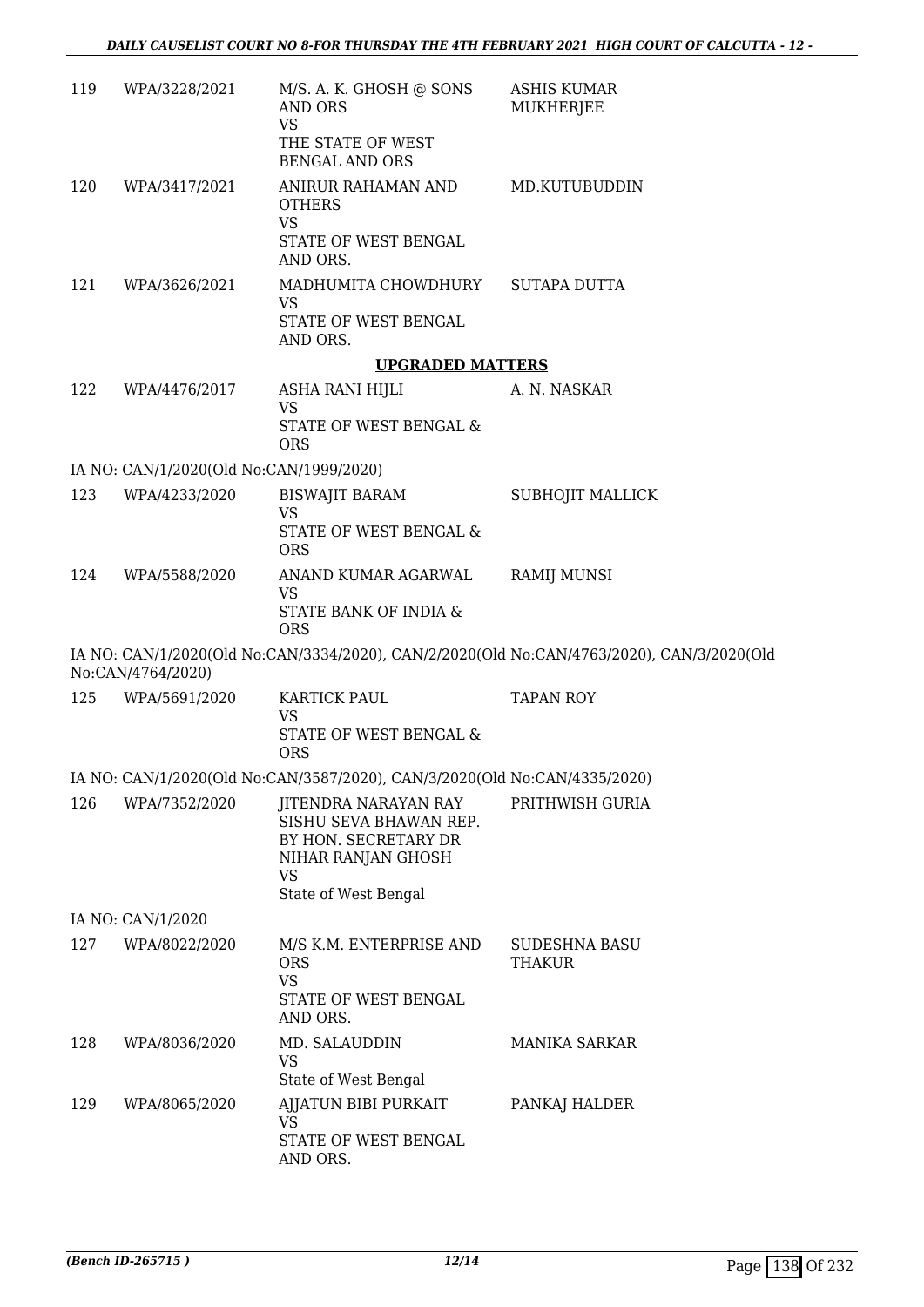| 130 | WPA/8460/2020  | NILLESH PAREKH<br>VS<br>UNION OF INDIA AND ORS                                                                   | <b>ANIRUDHA</b><br>AGARWALLA          |
|-----|----------------|------------------------------------------------------------------------------------------------------------------|---------------------------------------|
| 131 | WPA/8564/2020  | <b>SUMITRA GHOSH</b><br><b>VS</b><br><b>STATE OF WEST BENGAL</b><br>AND ORS.                                     | ZIAUL HAQUE                           |
| 132 | WPA/8741/2020  | APARNA DAS ALIAS MAITY<br><b>VS</b><br>Union of India                                                            | <b>APURBA GHOSH</b>                   |
| 133 | WPA/8848/2020  | NIRANJAN LALL SARAFF<br><b>AND OTHERS</b><br><b>VS</b><br>UNION OF IONDIA AND<br><b>OTHERS</b>                   | A K UPADHYAY                          |
| 134 | WPA/9426/2020  | M/S SHUBHVAIBHAV<br>NIRMAN PRIVATELIMITED<br><b>VS</b><br><b>STATE OF WEST BENGAL</b><br>AND ORS.                | PARTHA<br><b>CHAKRABORTY</b>          |
| 135 | WPA/9633/2020  | NIRMALA MAITI<br><b>VS</b><br>STATE OF WEST BENGAL<br>AND ORS.                                                   | <b>SUBHODIP</b><br><b>CHAKRABORTY</b> |
| 136 | WPA/9842/2020  | <b>BUDDHADEV BISWAS</b><br><b>VS</b><br>RESERVE BANK OF INDIA<br><b>AND OTHER</b>                                | <b>PARTHA</b><br><b>CHAKRABORTY</b>   |
| 137 | WPA/10437/2020 | LAXMI DAS @KARAN DAS<br><b>VS</b><br>STATE OF WEST BENGAL<br>AND ANOTHER                                         | PANKAJ HALDER                         |
| 138 | WPA/10790/2020 | <b>JAHAR SHA</b><br><b>VS</b><br>State of West Bengal AND<br>ANR                                                 | <b>SOUMYA NAG</b>                     |
| 139 | WPA/11427/2020 | SIDDHARTHA SANKAR PAL<br><b>AND ORS</b><br><b>VS</b><br>THE STATE OF WEST<br><b>BENGAL AND ORS</b>               | <b>MAINAK GANGULY</b>                 |
| 140 | WPA/11431/2020 | BIJOY BISWAS AND ORS<br><b>VS</b><br>THE UNION OF INDIA AND<br><b>ORS</b>                                        | <b>MAINAK GANGULY</b>                 |
| 141 | WPA/112/2021   | KANAM LATEX INDUSTRIES<br>PRIVATE LIMITED AND<br><b>ANOTHER</b><br><b>VS</b><br>STATE OF WEST BENGAL<br>AND ORS. | <b>SALONI</b><br>BHATTACHARJEE        |

IA NO: CAN/1/2021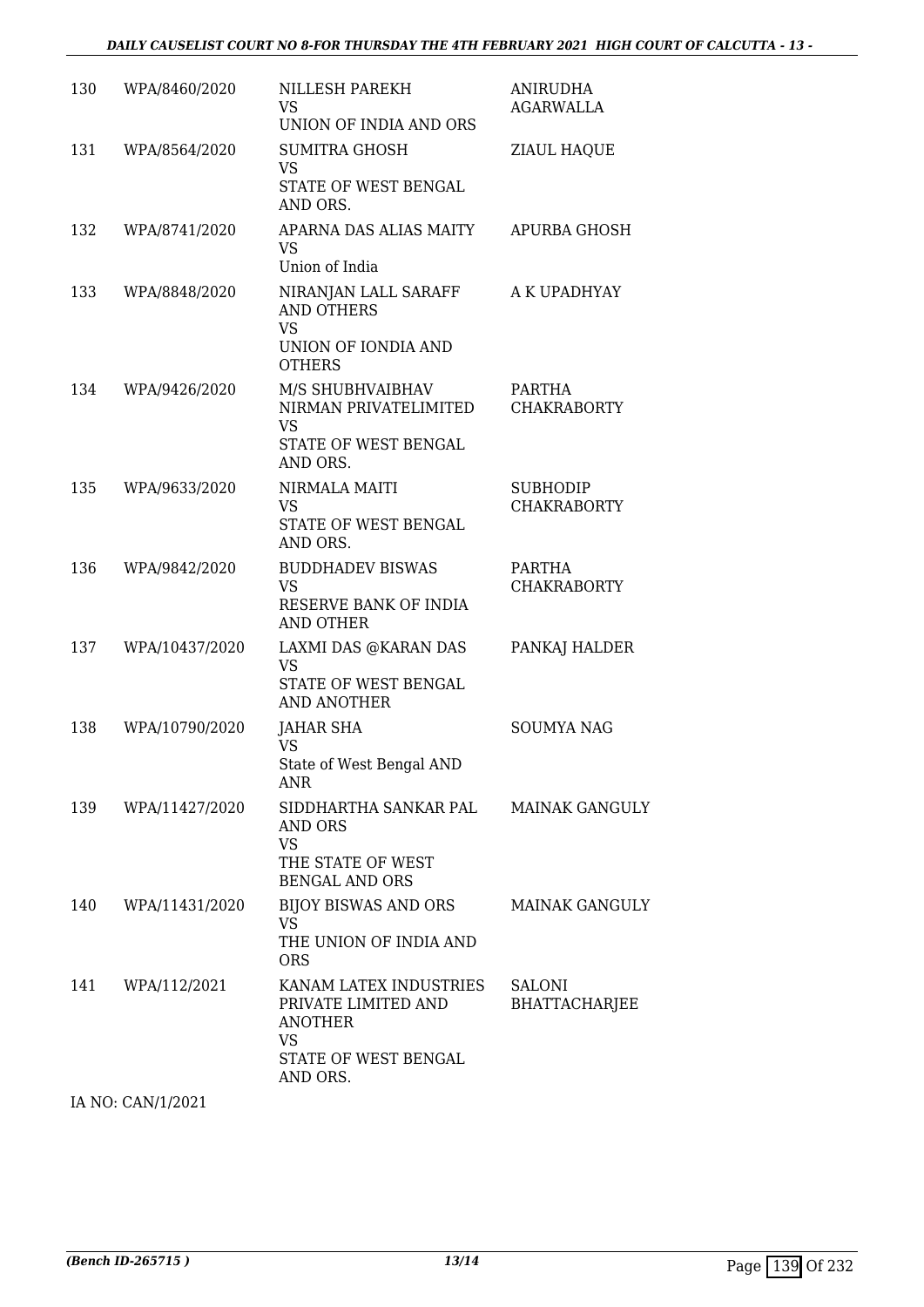142 WPA/790/2021 JITENDRA NARAYAN RAY SISHU SEVA BHAWAN AND OTHERS VS DIRECTOR, DRUG CONTROL HEADQUARTERS CENTRAL KOLKATA ZONE AND **OTHERS** KAUSTABH BAANERJEE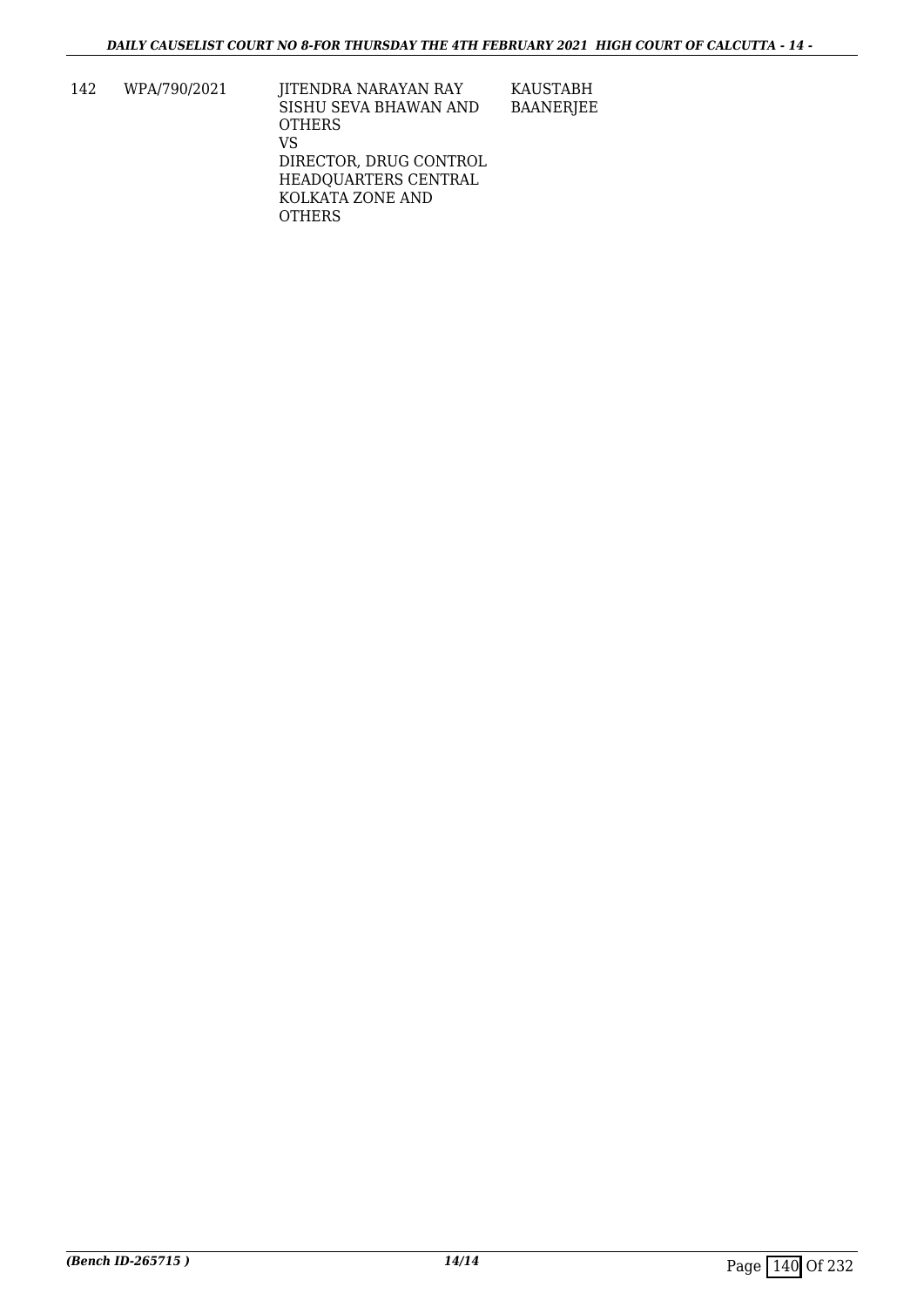

# In The High Court at Calcutta

# **Appellate Side**

**DAILY CAUSELIST For Thursday The 4th February 2021**

**COURT NO. 26 SINGLE BENCH (SB - VI) AT 10:45 AM HON'BLE JUSTICE SHEKHAR B. SARAF (VIA VIDEO CONFERENCE)**

**ON AND FROM MONDAY, THE 11TH JANUARY, 2021 – MATTERS (MOTION & HEARING) UNDER ARTICLE 226 OF THE CONSTITUTION RELATING TO SECONDARY AND HIGHER SECONDARY EDUCATION UNDER GROUP II INCLUDING SERVICES AND APPLICATIONS CONNECTED THERETO AND EDUCATIONAL MATTERS NOT ASSIGNED TO ANY OTHER BENCH.**

**HEARING OF WRIT PETITIONS IRRESPECTIVE OF CLASSIFICATION AND APPLICATIONS CONNECTED THERETO.**

**NOTE : MATTERS WILL BE TAKEN UP THROUGH PHYSICAL HEARING WHEN BOTH THE PARTIES ARE AGREED.**

**SPL.NOTE : I) 'HEARING' AND 'ASSIGNED' MATTERS WILL BE TAKEN UP ON FRIDAY OF EACH WEEK AFTER RECESS.**

**II) CONTEMPT MATTERS WILL BE TAKEN UP ON THURSDAY AFTER RECESS.**

#### **III) ORIGINAL SIDE MATTERS WILL NORMALLY BE TAKEN UP AT 3.00 P.M.OR EXHAUSTION OF THE APPELLATE SIDE LIST WHICHEVER IS EARLIER.**

|   |                                         | <b>TO BE MENTIONED</b>                                         |                  |  |  |
|---|-----------------------------------------|----------------------------------------------------------------|------------------|--|--|
| 1 | WPA/17159/2019                          | APARNA MUNSHI<br>VS.<br>STATE OF WEST BENGAL &<br><b>ORS</b>   | <b>UJJAL RAY</b> |  |  |
| 2 | WPA/8556/2020                           | <b>REJAUL SARKAR</b><br>VS<br>STATE OF WEST BENGAL<br>AND ORS. | SAKTIPADA JANA   |  |  |
|   |                                         | <b>UPGRADED MATTERS</b>                                        |                  |  |  |
| 3 | WPA/6146/2020                           | RUDRA NARAYAN MISRA<br>VS.<br>WBBSE&ORS                        | NIBEDITA PAL     |  |  |
|   | IA NO: CAN/1/2020(Old No:CAN/4429/2020) |                                                                |                  |  |  |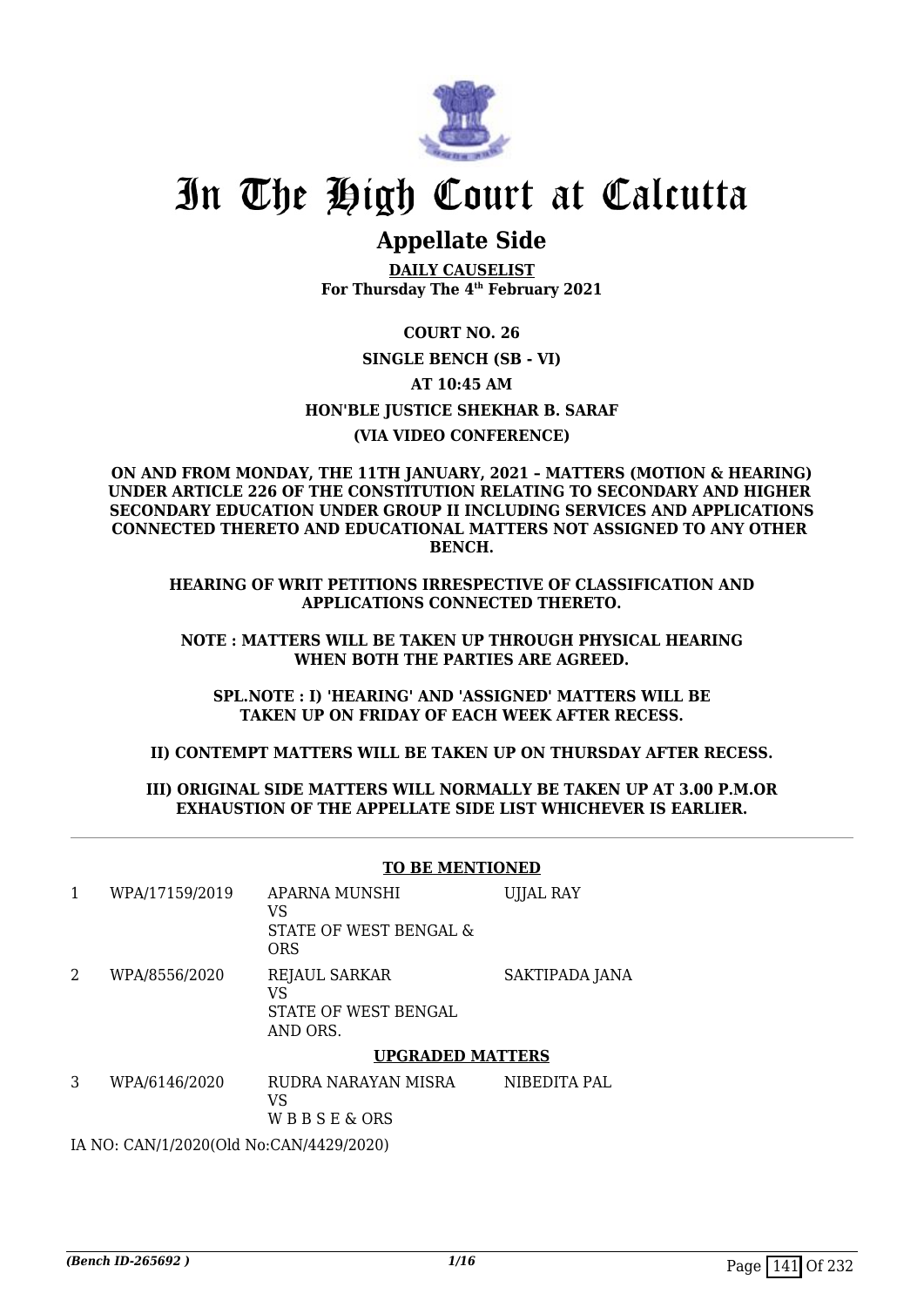| 4  | WPA/9442/2020                           | KALPANA BHAKTA<br><b>VS</b><br>STATE OF WEST BENGAL                                                   | SAKTI PADA JANA                     |
|----|-----------------------------------------|-------------------------------------------------------------------------------------------------------|-------------------------------------|
|    |                                         | AND ORS.                                                                                              |                                     |
|    |                                         | <b>NEW MOTION</b>                                                                                     |                                     |
| 5  | WPA/67/2021                             | <b>ACHIRA HALDER</b><br><b>VS</b><br>THE STATE OF WEST<br><b>BENGAL AND ORS</b>                       | KARUNAMOYEE<br><b>SAMANTA</b>       |
| 6  | WPA/1877/2021                           | PUBALI MITRA CHAUDHURI<br><b>VS</b><br>STATE OF WEST BENGAL<br>AND ORS.                               | <b>ABHRADIP MAITY</b>               |
| 7  | WPA/1938/2021                           | ANANDA BISWAS AND<br><b>OTHERS</b><br><b>VS</b><br>STATE OF WEST BENGAL<br>AND ORS.                   | <b>SYED ARIF AHMED</b>              |
| 8  | WPA/3329/2021                           | SOURAV KARMAKAR AND<br><b>ORS</b><br><b>VS</b><br>UNION OF INDIA AND ORS.                             | <b>BISWAPRIYA</b><br><b>SAMANTA</b> |
|    |                                         | <b>RETURNABLE MOTION</b>                                                                              |                                     |
| 9  | WPA/18437/2019                          | POLI ROY                                                                                              | DIPTENDU MANDAL                     |
|    |                                         | <b>VS</b><br>STATE OF WEST BENGAL &<br><b>ORS</b>                                                     |                                     |
|    | IA NO: CAN/1/2020(Old No:CAN/5806/2020) |                                                                                                       |                                     |
| 10 | WPA/20034/2019                          | MAHADEB DULEY & ORS<br><b>VS</b><br>STATE OF WEST BENGAL &<br><b>ORS</b>                              | SUDIPTA DASGUPTA                    |
| 11 | WPA/20601/2019                          | <b>SNEHASIS BISWAS</b><br>VS FOR THE VIDEO STR.<br>STATE OF WEST BENGAL &<br><b>ORS</b>               | KOUSHIKEE<br><b>BANERJEE</b>        |
| 12 | WPA/21703/2019                          | SOMA KAR<br><b>VS</b><br><b>STATE OF WEST BENGAL &amp;</b><br><b>ORS</b>                              | <b>MOLLY SAHA</b>                   |
| 13 | WPA/22896/2019                          | <b>MITHUN DE</b><br><b>VS</b><br>W.B. CENTRAL SCHOOL<br><b>SERVICE COMMISSION &amp;</b><br><b>ANR</b> | PRADIP PAUL                         |
| 14 | WPA/22899/2019                          | <b>RAJESH NAYAK</b><br><b>VS</b><br>W.B. CENTRAL SCHOOL<br><b>SERVICE COMMISSION &amp;</b><br>ANR     | PRADIP PAUL                         |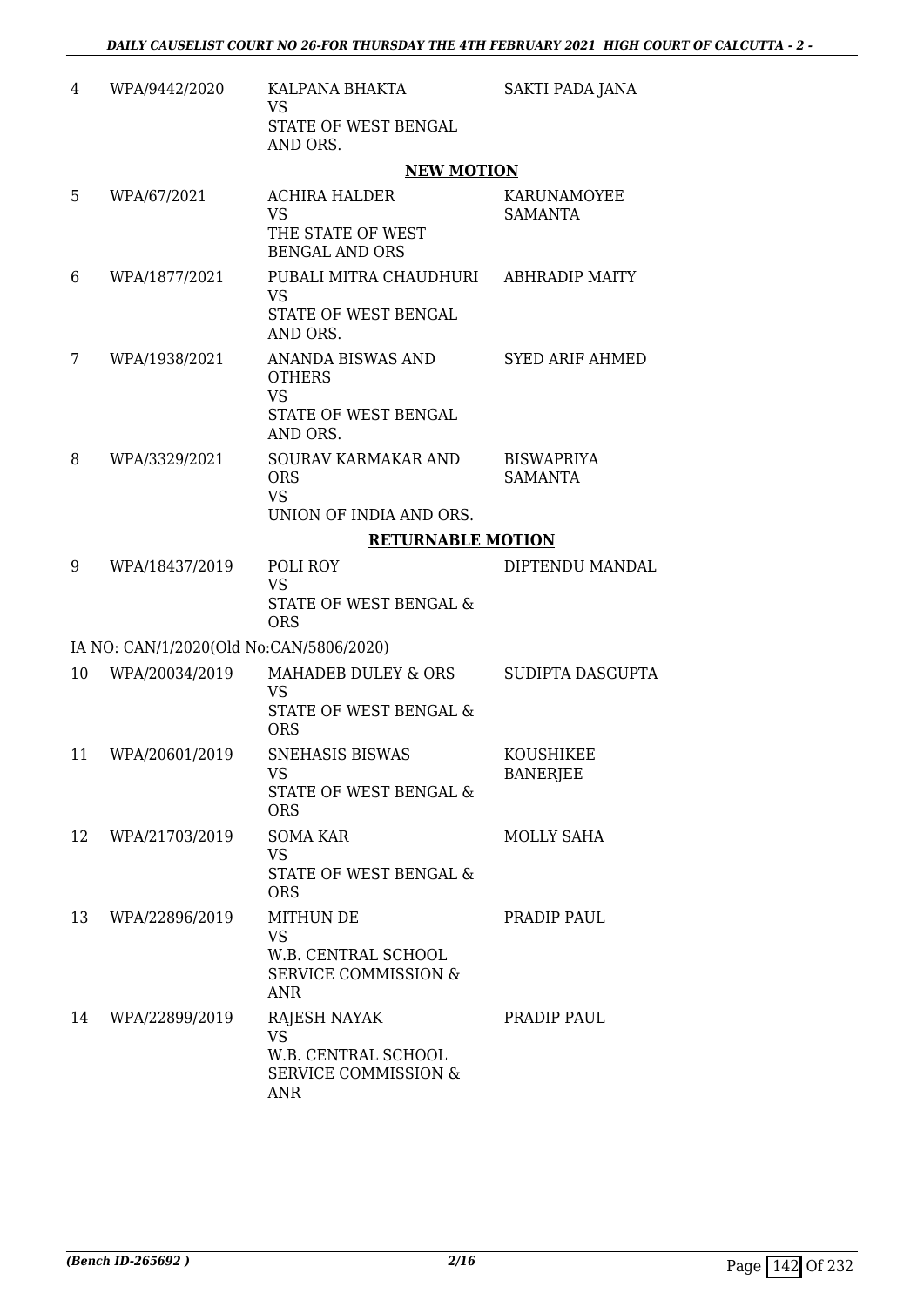| 15 | WPA/9134/2020  | KINGSHOOK GHOSH<br><b>VS</b>                                      | APURBA KUMAR<br><b>GHOSH</b> |
|----|----------------|-------------------------------------------------------------------|------------------------------|
|    |                | THE STATE OF WEST<br><b>BENGAL AND ORS</b>                        |                              |
| 16 | WPA/158/2021   | <b>SUMAN PAL</b><br><b>VS</b><br>STATE OF WEST BENGAL<br>AND ORS. | TANUJA BASAK                 |
| 17 | WPA/233/2021   | <b>ABHIJIT SARKAR</b><br>VS<br>STATE OF WEST BENGAL<br>AND ORS.   | ARINDAM MITRA                |
| 18 | WPA/1939/2021  | PARTHA PRATIM BISWAS<br>VS<br>STATE OF WEST BENGAL<br>AND ORS.    | SHIBAJI KUMAR DAS            |
|    |                | <b>MOTION</b>                                                     |                              |
| 19 | WPA/29935/2016 | MANIK CHANDRA DAS                                                 | TANUJA BASAK                 |
|    |                | <b>VS</b><br><b>STATE OF WEST BENGAL &amp;</b><br><b>ORS</b>      |                              |
| 20 | WPA/16649/2019 | PARTHA GHOSH                                                      | PRIYANKA MANDAL              |
|    |                | <b>VS</b><br>STATE OF WEST BENGAL &<br><b>ORS</b>                 |                              |
| 21 | WPA/16836/2019 | SANJOY MANDAL                                                     | <b>NEIL BASU</b>             |
|    |                | <b>VS</b><br>STATE OF WEST BENGAL &<br>ORS.                       |                              |
| 22 | WPA/17434/2019 | <b>BIPLAB PATRA</b>                                               | SK. SAHJAHAN ALI             |
|    |                | <b>VS</b><br>STATE OF WEST BENGAL &<br><b>ORS</b>                 |                              |
| 23 | WPA/17960/2019 | ASHIS KUMAR SARKAR &<br><b>ORS</b><br><b>VS</b>                   | <b>TANUJA BASAK</b>          |
|    |                | STATE OF WEST BENGAL &<br><b>ORS</b>                              |                              |
| 24 | WPA/18349/2019 | TAPATI MANDAL                                                     | <b>AMLAN KUMAR</b>           |
|    |                | VS<br>STATE OF WEST BENGAL &<br><b>ORS</b>                        | <b>MUKHERJEE</b>             |
| 25 | WPA/2919/2020  | CHANDAN KHATUA                                                    | SAKTI PADA JANA              |
|    |                | <b>VS</b><br>STATE OF WEST BENGAL &<br><b>ORS</b>                 |                              |
| 26 | WPA/2921/2020  | BUDDHADEB MAITY<br>VS<br>STATE OF WEST BENGAL &                   | SAKTI PADA JANA              |
|    |                | <b>ORS</b>                                                        |                              |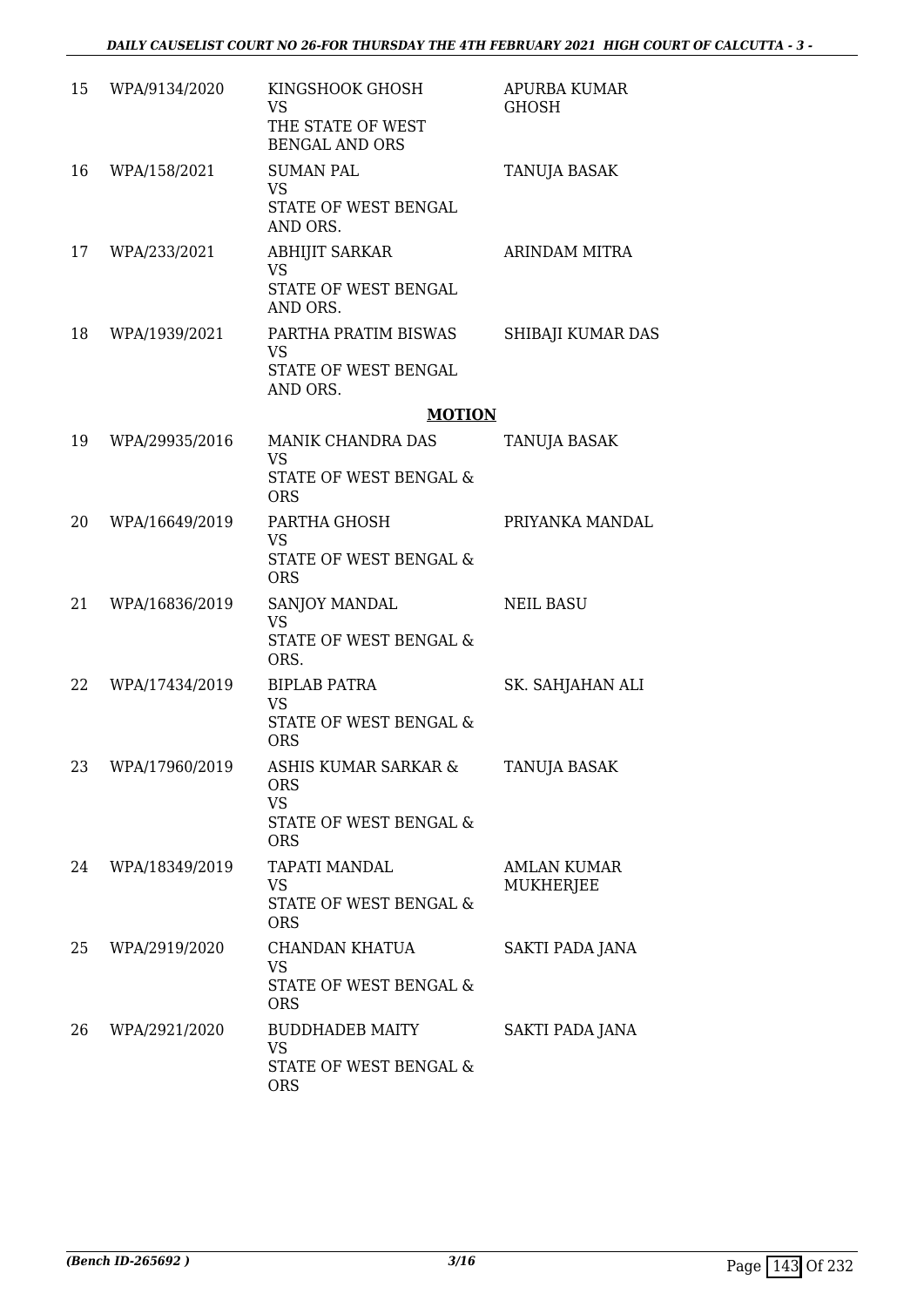| 27 | WPA/3738/2020    | PRAGATI DEY<br><b>VS</b><br>W.B. CENTRAL SCHOOL<br><b>SERVICE COMMISSION &amp;</b><br><b>ORS</b>                | <b>ASISH DUTTA</b>           |
|----|------------------|-----------------------------------------------------------------------------------------------------------------|------------------------------|
| 28 | WPA/3739/2020    | SANKAR CHANDRA NAYEK<br><b>VS</b><br>W.B. CENTRAL SCHOOL<br><b>SERVICE COMMISSION &amp;</b><br><b>ORS</b>       | <b>ASISH DUTTA</b>           |
| 29 | WPA/3740/2020    | <b>SANGITA KAPAT</b><br><b>VS</b><br>W.B. CENTRAL SCHOOL<br>SERVICE COMMISSION ACT<br>1963                      | ASISH DUTTA                  |
| 30 | WPA/3741/2020    | CHHITMANI TUDU<br>(MURMU)<br><b>VS</b><br>W.BN. CENTRAL SCHOOL<br><b>SERVICE COMMISSION &amp;</b><br><b>ORS</b> | ASISH DUTTA                  |
| 31 | WPA/3742/2020    | MANI SANKAR BARIK<br><b>VS</b><br>W.B. CENTRAL SCHOOL<br><b>SERVICE COMMISSION &amp;</b><br><b>ORS</b>          | <b>ASISH DUTTA</b>           |
| 32 | WPA/3791/2020    | <b>JAYANTA GHATAK</b><br><b>VS</b><br>STATE OF WEST BENGAL &<br><b>ORS</b>                                      | PRIYANKA MONDAL              |
| 33 | WPA/3895/2020    | ANANYA BEGUM<br><b>VS</b><br>STATE OF WEST BENGAL &<br><b>ORS</b>                                               | <b>SYED MANSUR ALI</b>       |
|    | 34 WPA/4341/2020 | PRADIP KR. SHANI<br>VS<br>STATE OF WEST BENGAL &<br>ORS.                                                        | KOUSHIKEE<br><b>BANERJEE</b> |
| 35 | WPA/4576/2020    | <b>SAIDUL ISLAM</b><br><b>VS</b><br>STATE OF WEST BENGAL &<br><b>ORS</b>                                        | TANUJA BASAK                 |
| 36 | WPA/4686/2020    | MUNMUN BANERJEE<br>VS<br>STATE OF WEST BENGAL &<br><b>ORS</b>                                                   | PRIYANKA MONDAL              |
| 37 | WPA/5197/2020    | <b>TIYASA HALDER</b><br>VS<br>STATE OF WEST BENGAL &<br><b>ORS</b>                                              | MISTHI SAHA                  |
| 38 | WPA/7929/2020    | <b>SISIR ROY</b><br><b>VS</b><br>STATE OF WEST BENGAL<br>AND ORS.                                               | ASHIS KUMAR PAUL             |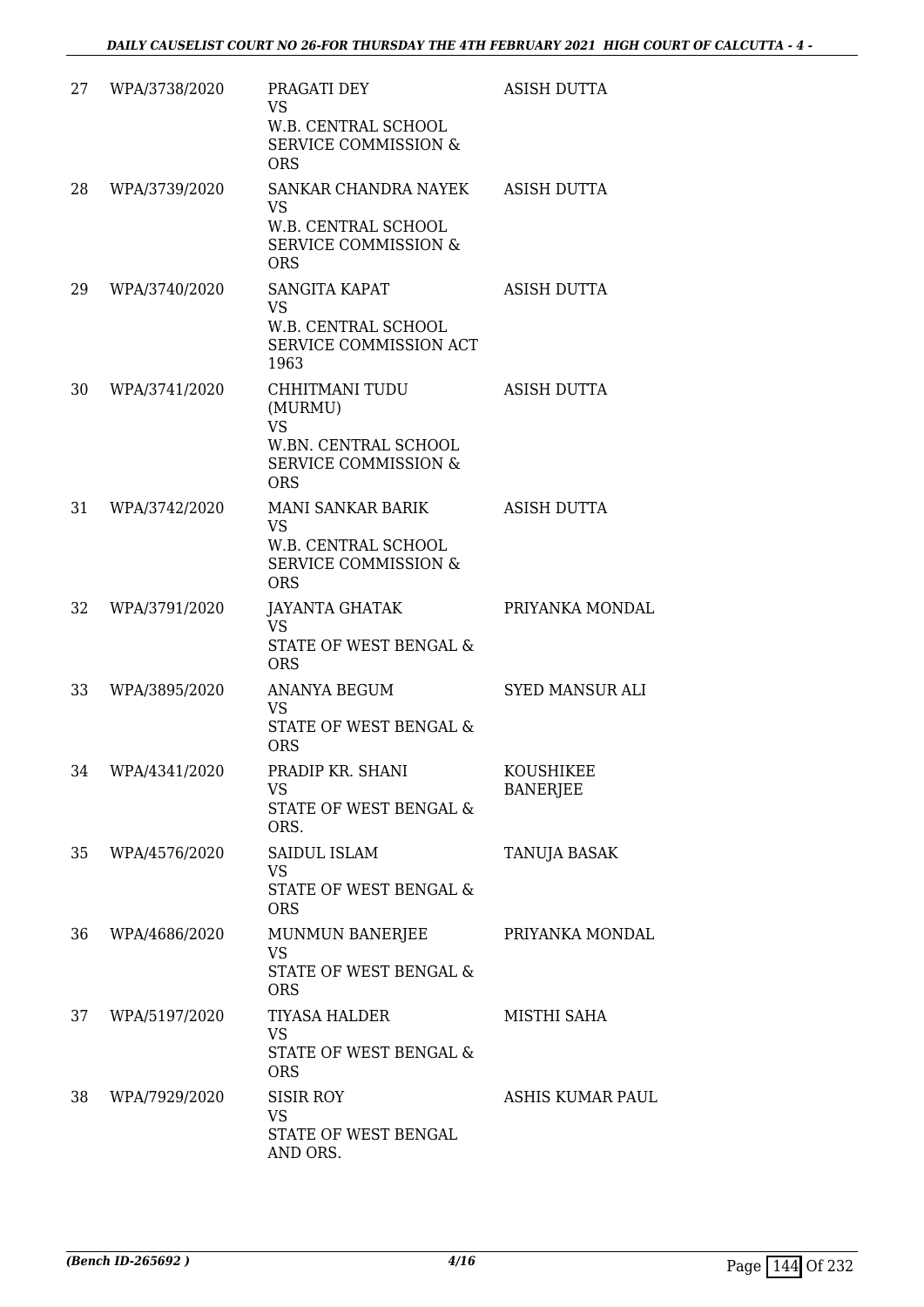| 39 | WPA/8046/2020 | ALL POST GRADUATE<br>TEACHERS WELFARE<br><b>ASSOCIATION AND ANR</b><br><b>VS</b><br>THE STATE OF WEST<br><b>BENGAL AND ORS</b> | <b>SIDDHARTHA</b><br>SANKAR MANDAL        |
|----|---------------|--------------------------------------------------------------------------------------------------------------------------------|-------------------------------------------|
| 40 | WPA/8095/2020 | SUDIPTA MANDAL<br><b>VS</b><br>STATE OF WEST BENGAL<br><b>AND ORS</b>                                                          | <b>SOMNATH</b><br><b>GANGOPADHYAY</b>     |
| 41 | WPA/8178/2020 | <b>SMT ARPITA GUIN</b><br><b>VS</b><br>STATE OF WEST BENGAL<br>AND ORS.                                                        | ALI AHSAN ALAMGIR                         |
| 42 | WPA/8179/2020 | SHIBU JOARDDER<br><b>VS</b><br>STATE OF WEST BENGAL<br>AND ORS.                                                                | <b>SIDDHARTHA</b><br><b>SANKAR MANDAL</b> |
| 43 | WPA/8319/2020 | KALIPADA JANA<br><b>VS</b><br>STATE OF WEST BENGAL<br>AND ORS.                                                                 | <b>SABITA</b><br>KHUTIA(BHUNYA)           |
| 44 | WPA/8396/2020 | <b>SOUMYASREE BHOWMIK</b><br><b>DAS</b><br><b>VS</b><br>STATE OF WEST BENGAL<br>AND ORS.                                       | <b>SHUVRO PROKASH</b><br><b>LAHIRI</b>    |
| 45 | WPA/8398/2020 | PUNAM CHOUBEY<br><b>VS</b><br>STATE OF WEST BENGAL<br>AND ORS.                                                                 | SAKTI PADA JANA                           |
| 46 | WPA/8588/2020 | SISIR KUMAR SENAPATI<br><b>VS</b><br>STATE OF WEST BENGAL<br>AND ORS.                                                          | <b>SUBIR SABUD</b>                        |
| 47 | WPA/8592/2020 | RAJANI KANTA MAHATO<br><b>VS</b><br>STATE OF WEST BENGAL<br>AND ORS.                                                           | ANWASHA HALDER                            |
| 48 | WPA/8819/2020 | SUJOY ROY<br><b>VS</b><br>SAINIK SCHOOL PURULIA<br><b>AND ORS</b>                                                              | SANJUKTA DUTTA                            |
| 49 | WPA/8953/2020 | NIHAR RANJAN NASKAR<br><b>VS</b><br>STATE OF WEST BENGAL<br>AND ORS.                                                           | <b>ANUPAM DAS</b>                         |
| 50 | WPA/9137/2020 | DEBASHIS DUTTA<br><b>VS</b><br>State of West Bengal                                                                            | <b>ANINDA</b><br><b>BHATTACHARYA</b>      |
| 51 | WPA/9142/2020 | <b>BASANTI MAHARA</b><br><b>VS</b><br>STATE OF WEST BENGAL<br>AND ORS.                                                         | DEBABRATA<br><b>DASGUPTA</b>              |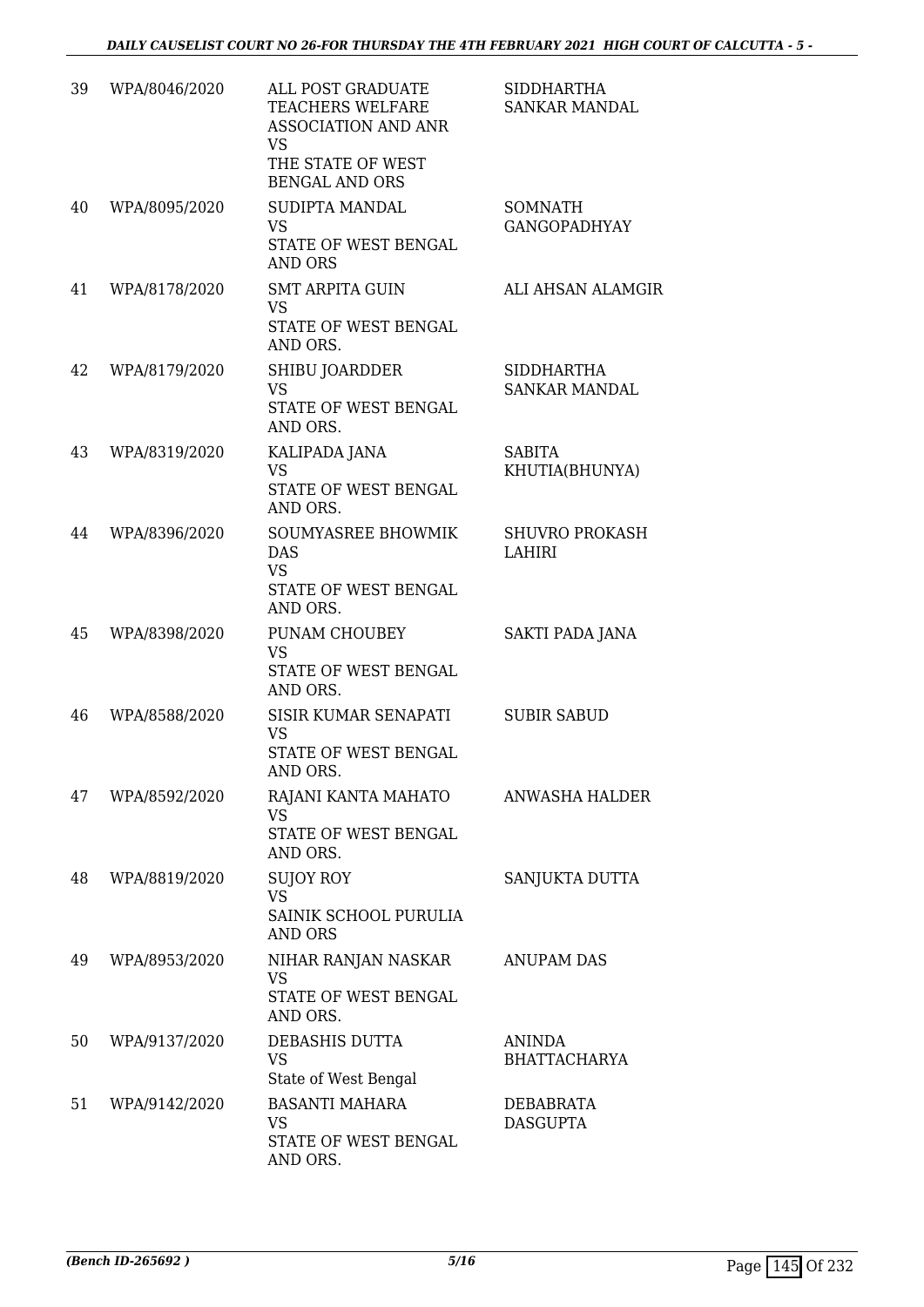| 52 | WPA/9149/2020  | amit sadhukhan<br><b>VS</b><br>STATE OF WEST BENGAL<br>AND ORS.          | DEBABRATA<br><b>DASGUPTA</b>  |
|----|----------------|--------------------------------------------------------------------------|-------------------------------|
| 53 | WPA/9155/2020  | MUSTAQUE AHMED<br><b>VS</b><br>STATE OF WEST BENGAL<br>AND ORS.          | DEBABRATA<br><b>DASGUPTA</b>  |
| 54 | WPA/9159/2020  | TAPAS KUMAR MONDAL<br>VS<br>STATE OF WEST BENGAL<br>AND ORS.             | DEBABRATA<br><b>DASGUPTA</b>  |
| 55 | WPA/9165/2020  | <b>MUNMUN GHOSH</b><br>VS<br>STATE OF WEST BENGAL<br>AND ORS.            | DEBABRATA<br><b>DASGUPTA</b>  |
| 56 | WPA/9186/2020  | <b>RAMA SARKAR</b><br><b>VS</b><br>State of West Bengal                  | debabrata das gupta           |
| 57 | WPA/9191/2020  | DEBASHREE SINHA<br><b>VS</b><br>State of West Bengal                     | DEBABRATA DAS<br><b>GUPTA</b> |
| 58 | WPA/9200/2020  | CHAMPA JHA<br><b>VS</b><br>State of West Bengal                          | DEBABRATA DAS<br><b>GUPTA</b> |
| 59 | WPA/9347/2020  | PARTHA PRATIM DE<br><b>VS</b><br>STATE OF WEST BENGAL<br>AND ORS.        | SAKTI PADA JANA               |
| 60 | WPA/9388/2020  | <b>ANIMESH MAITY</b><br><b>VS</b><br>STATE OF WEST BENGAL<br>AND ORS.    | <b>BANDANA MAITY</b>          |
| 61 | WPA/9622/2020  | <b>KRISHNA DAS</b><br>VS<br>STATE OF WEST BENGAL<br>AND ORS.             | TANUJA BASAK                  |
| 62 | WPA/9673/2020  | <b>SK.SAMSUL HUDA</b><br>VS<br>STATE OF WEST BENGAL<br>AND ORS.          | Anisur Rahaman                |
| 63 | WPA/9850/2020  | <b>RINKI DEY SARKAR</b><br><b>VS</b><br>STATE OF WEST BENGAL<br>AND ORS. | <b>ABHIJIT SARKAR</b>         |
| 64 | WPA/9905/2020  | MADAN MOHAN POLLEY<br>VS<br>STATE OF WEST BENGAL<br>AND ORS.             | ANIL KUMAR<br>CHATTOPADHYAYA  |
| 65 | WPA/10033/2020 | UTTAM KUMAR ROY<br><b>VS</b><br>STATE OF WEST BENGAL<br>AND ORS.         | <b>SOUGATA MITRA</b>          |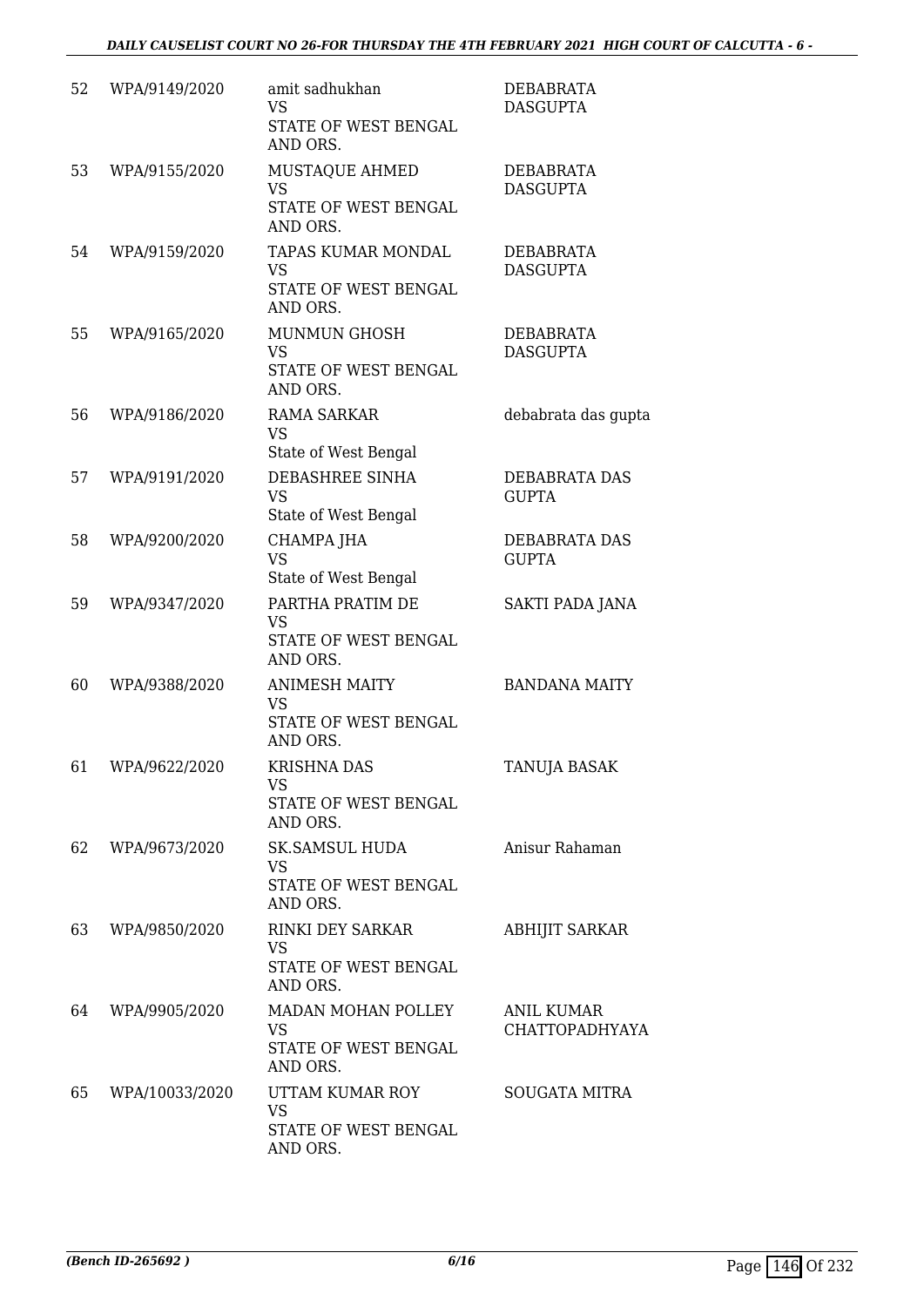| 66 | WPA/10104/2020    | PARTHASARATHI DAS AND<br><b>ORS</b><br><b>VS</b><br>THE STATE OF WEST<br><b>BENGAL AND ORS</b> | <b>SOUGATA MITRA</b>                |
|----|-------------------|------------------------------------------------------------------------------------------------|-------------------------------------|
| 67 | WPA/10363/2020    | MITA SASMAL BAG<br><b>VS</b><br>THE STATE OF WEST<br><b>BENGAL AND ORS</b>                     | <b>SOMESH KUMAR</b><br><b>GHOSH</b> |
| 68 | WPA/10458/2020    | MOUSHUMI<br><b>BHATTACHARYA</b><br><b>VS</b><br>STATE OF WEST BENGAL<br>AND ORS.               | <b>SUKANTA DAS</b>                  |
| 69 | WPA/10670/2020    | MOUSUMI CHATTERJEE<br><b>VS</b><br>THE STATE OF WEST<br><b>BENGAL AND ORS</b>                  | <b>SOUGATA MITRA</b>                |
| 70 | WPA/10685/2020    | KEYA MUKHOPADHYAY<br><b>VS</b><br>THE STATE OF WEST<br><b>BENGAL AND ORS</b>                   | TANUJA BASAK                        |
| 71 | WPA/10747/2020    | MD ASHIQUE IKBAL<br><b>MANDAL</b><br><b>VS</b><br>STATE OF WEST BENGAL<br>AND ORS.             | SUDIPTA DASGUPTA                    |
|    | IA NO: CAN/1/2021 |                                                                                                |                                     |
| 72 | WPA/10769/2020    | <b>SANDIP DUTTA</b><br><b>VS</b><br>THE STATE OF WEST<br><b>BENGAL AND ORS</b>                 | SOBHAN MAJUMDER                     |
| 73 | WPA/10793/2020    | RINKU MAJUMDER<br><b>VS</b><br>STATE OF WEST BENGAL<br>AND ORS.                                | RAGHUNAYH DAS                       |
| 74 | WPA/11125/2020    | AMAL KUMAR BERA<br><b>VS</b><br>STATE OF WEST BENGAL<br>AND ORS.                               | <b>SUBRATA GHOSH</b>                |
| 75 | WPA/11301/2020    | BYTE INFOTECH AND<br><b>ANOTHER</b><br><b>VS</b><br>STATE OF WEST BENGAL<br>AND ORS.           | <b>BIPLAB RANJAN BOSE</b>           |
| 76 | WPA/11306/2020    | PRADIP KUMAR MAHANTI<br><b>VS</b><br>STATE OF WEST BENGAL<br>AND ORS.                          | TANUJA BASAK                        |
| 77 | WPA/11324/2020    | <b>AVIJIT DAS</b><br><b>VS</b><br>STATE OF WEST BENGAL<br>AND ORS.                             | RIMPY MUKHERJEE                     |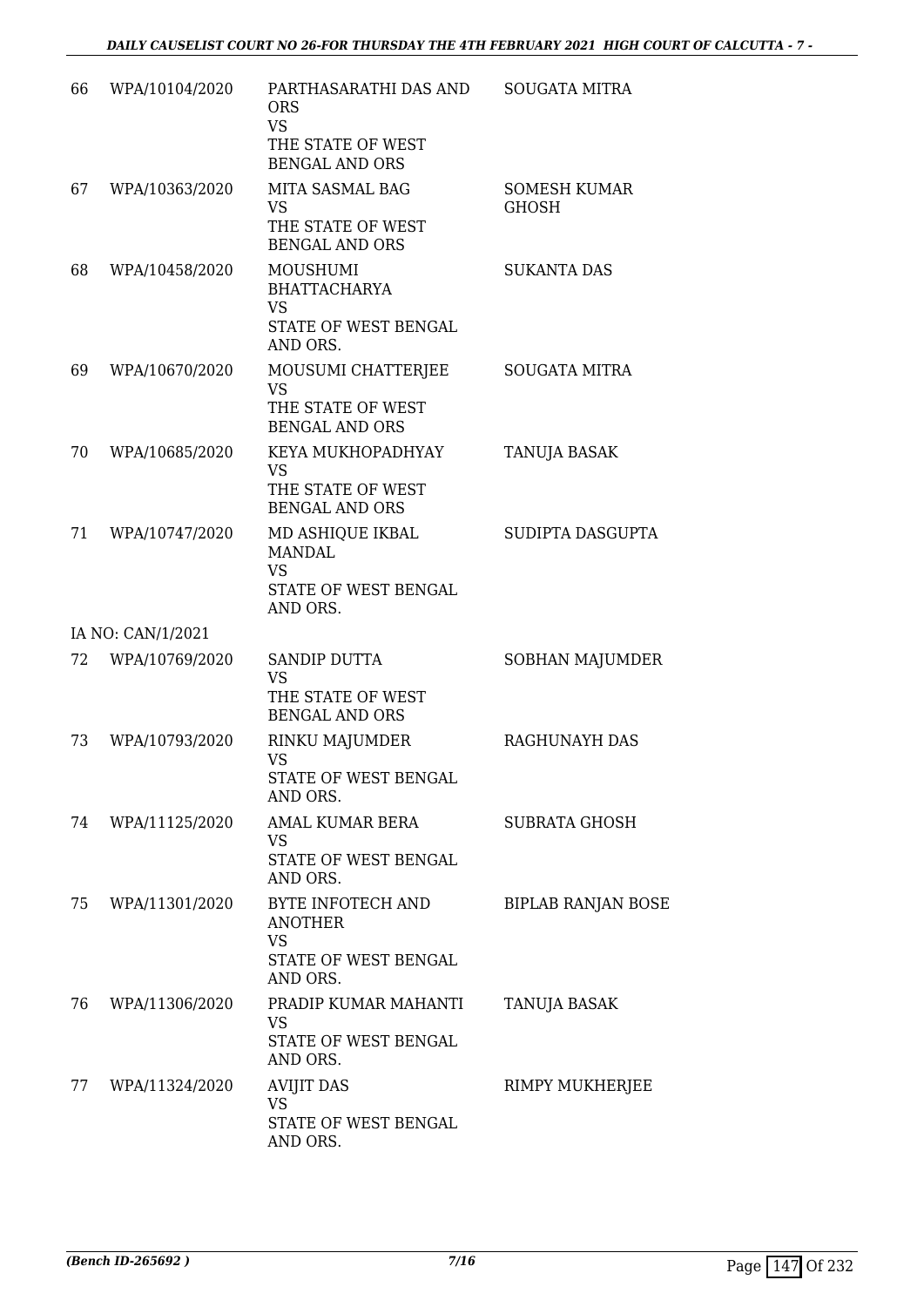| 78 | WPA/11358/2020 | SAHABUDDIN ALAM<br><b>VS</b><br>STATE OF WEST BENGAL                                                      | MISTHI SAHA                              |
|----|----------------|-----------------------------------------------------------------------------------------------------------|------------------------------------------|
| 79 | WPA/11390/2020 | AND ORS.<br><b>BHASKAR ROY</b><br><b>CHOUDHURY</b><br><b>VS</b><br>STATE OF WEST BENGAL<br>AND ORS.       | TANUJA BASAK                             |
| 80 | WPA/11497/2020 | SOMA MAITI AND ORS<br><b>VS</b><br>THE WEST BENGAL<br>CENTRAL SCHOOL SERVICE<br><b>COMMISSION AND ORS</b> | TIRTHANKAR DEY                           |
| 81 | WPA/11516/2020 | <b>SMRITIKANA ROY</b><br><b>SENGUPTA</b><br><b>VS</b><br>STATE OF WEST BENGAL<br>AND ORS.                 | <b>BISWAJIT MAL</b>                      |
| 82 | WPA/11737/2020 | NAFISA PARVIN KHAN<br><b>VS</b><br>STATE OF WEST BENGAL<br>AND ORS.                                       | <b>SARIFUL ISLAM</b><br><b>MALLICK</b>   |
| 83 | WPA/11832/2020 | <b>SYED FAZLE RAFIQUE</b><br><b>VS</b><br>STATE OF WEST BENGAL<br>AND ORS.                                | SAIKAT CHATTERJII                        |
| 84 | WPA/11848/2020 | <b>APARNA GHOSH</b><br>VS<br>STATE OF WEST BENGAL<br>AND ORS.                                             | <b>SWAPAN KUAMR</b><br><b>CHATTERJEE</b> |
| 85 | WPA/11862/2020 | <b>GOUTAM RAKSHIT</b><br>VS<br>STATE OF WEST BENGAL<br>AND ORS.                                           | <b>ARUNDHUTI</b><br><b>BANERJEE</b>      |
| 86 | WPA/11877/2020 | <b>SRIKANTA KOLEY</b><br><b>VS</b><br>STATE OF WEST BENGAL<br>AND ORS.                                    | <b>SYED SHAMSUL</b><br><b>AREFIN</b>     |
| 87 | WPA/11889/2020 | ARDHENDU MANDAL<br>VS<br>STATE OF WEST BENGAL<br>AND ORS.                                                 | SHIBAJI KUMAR DAS                        |
| 88 | WPA/11897/2020 | <b>WASIM FIROZ KHAN</b><br>VS<br>STATE OF WEST BENGAL<br>AND ORS.                                         | YOUNUSMONDAL                             |
| 89 | WPA/11911/2020 | SK AFSAR ALI<br>VS<br>STATE OF WEST BENGAL<br>AND ORS.                                                    | Raju Bhattacharyya                       |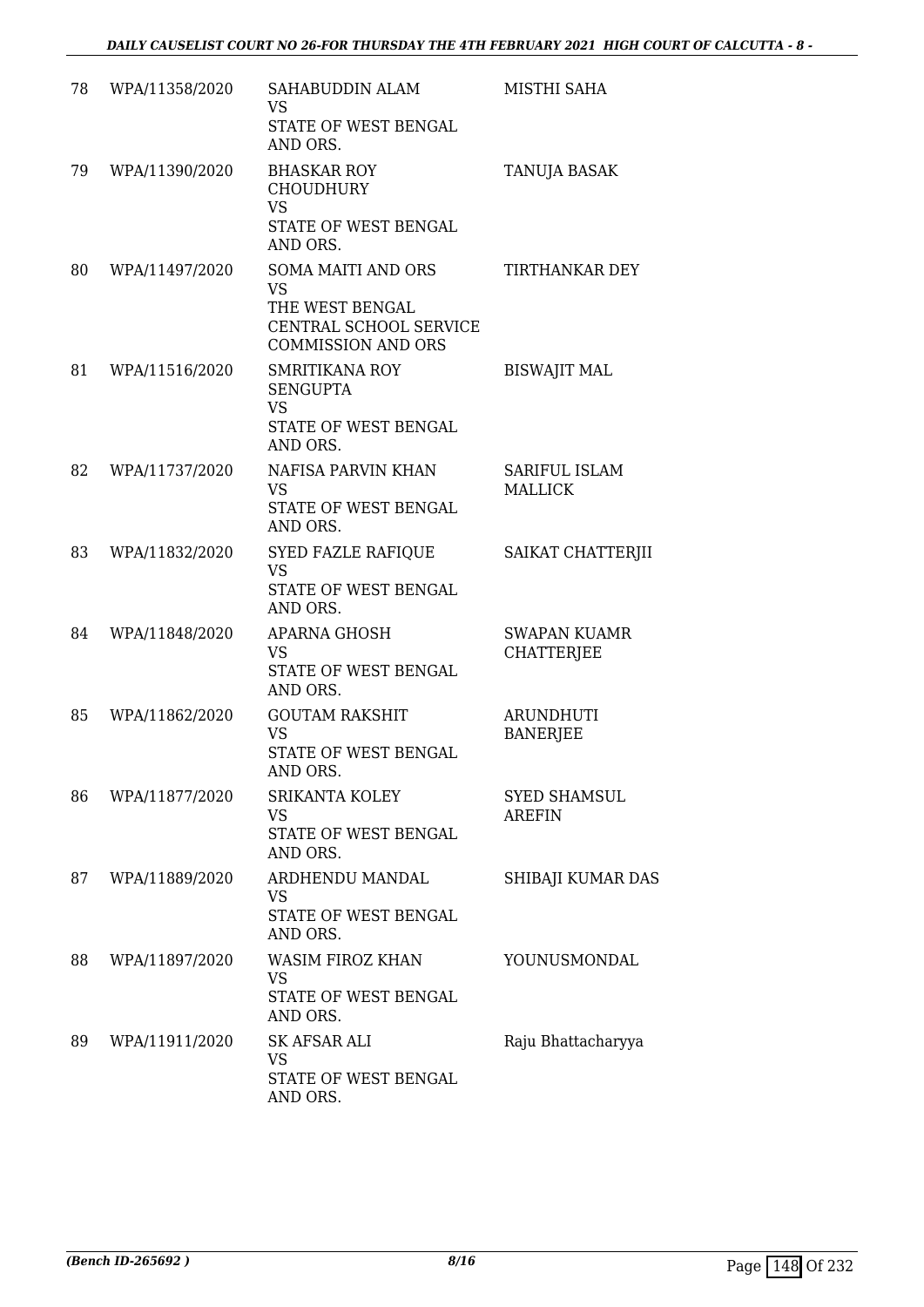| 90 | WPA/11936/2020     | <b>UMA DAS</b><br><b>VS</b>                                                                         | <b>SALIL KANTI MAITI</b> |
|----|--------------------|-----------------------------------------------------------------------------------------------------|--------------------------|
|    |                    | STATE OF WEST BENGAL<br>AND ORS.                                                                    |                          |
|    |                    | <b>MOTION 1</b>                                                                                     |                          |
|    |                    | (FOLLOWING MATTERS TO BE TAKEN AT 2.00 P.M.)                                                        |                          |
| 91 | WPA/11254/2019     | PIYALI NANDI<br><b>VS</b><br>STATE OF WEST BENGAL &                                                 | DIPTENDU MONDAL          |
|    |                    | <b>ORS</b>                                                                                          |                          |
| 92 | WPA/12510/2019     | <b>SUTAPA SINHA</b><br><b>MAHAPATRA &amp; ORS</b><br><b>VS</b><br>STATE OF WEST BENGAL &            | <b>ARUNAVA PATI</b>      |
|    |                    | <b>ORS</b>                                                                                          |                          |
| 93 | WPA/12642/2019     | RAJESH KUMAR GHATAK MANAS KUMAR DAS<br><b>VS</b><br><b>STATE OF WEST BENGAL &amp;</b><br><b>ORS</b> |                          |
| 94 | WPA/13125/2019     | KAKALI GHOSH                                                                                        | <b>SUMOULI SARKAR</b>    |
|    |                    | <b>VS</b><br>STATE OF WEST BENGAL &<br><b>OS</b>                                                    |                          |
| 95 | WPA/13127/2019     | SK. ISMAIL ALI<br><b>VS</b><br>STATE OF WEST BENGAL &                                               | <b>SUMOULI SARKAR</b>    |
|    |                    | <b>ORS</b>                                                                                          |                          |
| 96 | WPA/16012/2019     | <b>SHANTI BALA DAS</b><br><b>VS</b><br><b>STATE OF WEST BENGAL &amp;</b><br><b>ORS</b>              | VIVEKANANDA BAURI        |
| 97 | WPA/16014/2019     | JAIRUL HOQUE & ORS<br><b>VS</b><br><b>STATE OF WEST BENGAL &amp;</b>                                | KINGSUK MONDAL           |
|    |                    | <b>ORS</b>                                                                                          |                          |
| 98 | WPA/16015/2019     | BANDITA BHUNIA<br><b>VS</b><br>STATE OF WEST BENGAL &                                               | TARAK NATH SARKAR        |
|    |                    | <b>ORS</b>                                                                                          |                          |
| 99 | WPA/16018/2019     | CHAITALI MUKHERJEE &<br><b>ORS</b><br><b>VS</b><br>STATE OF WEST BENGAL &<br><b>ORS</b>             | <b>GOUTAM MONDAL</b>     |
|    | 100 WPA/16024/2019 | <b>BARNALI MAHATO</b><br><b>VS</b><br>STATE OF WEST BENGAL &<br><b>ORS</b>                          | SUBHRANGSU PANDA         |
|    | 101 WPA/16026/2019 | ACHINTYA GARAI<br>VS<br>STATE OF WEST BENGAL&<br><b>ORS</b>                                         | DILIP SADHU              |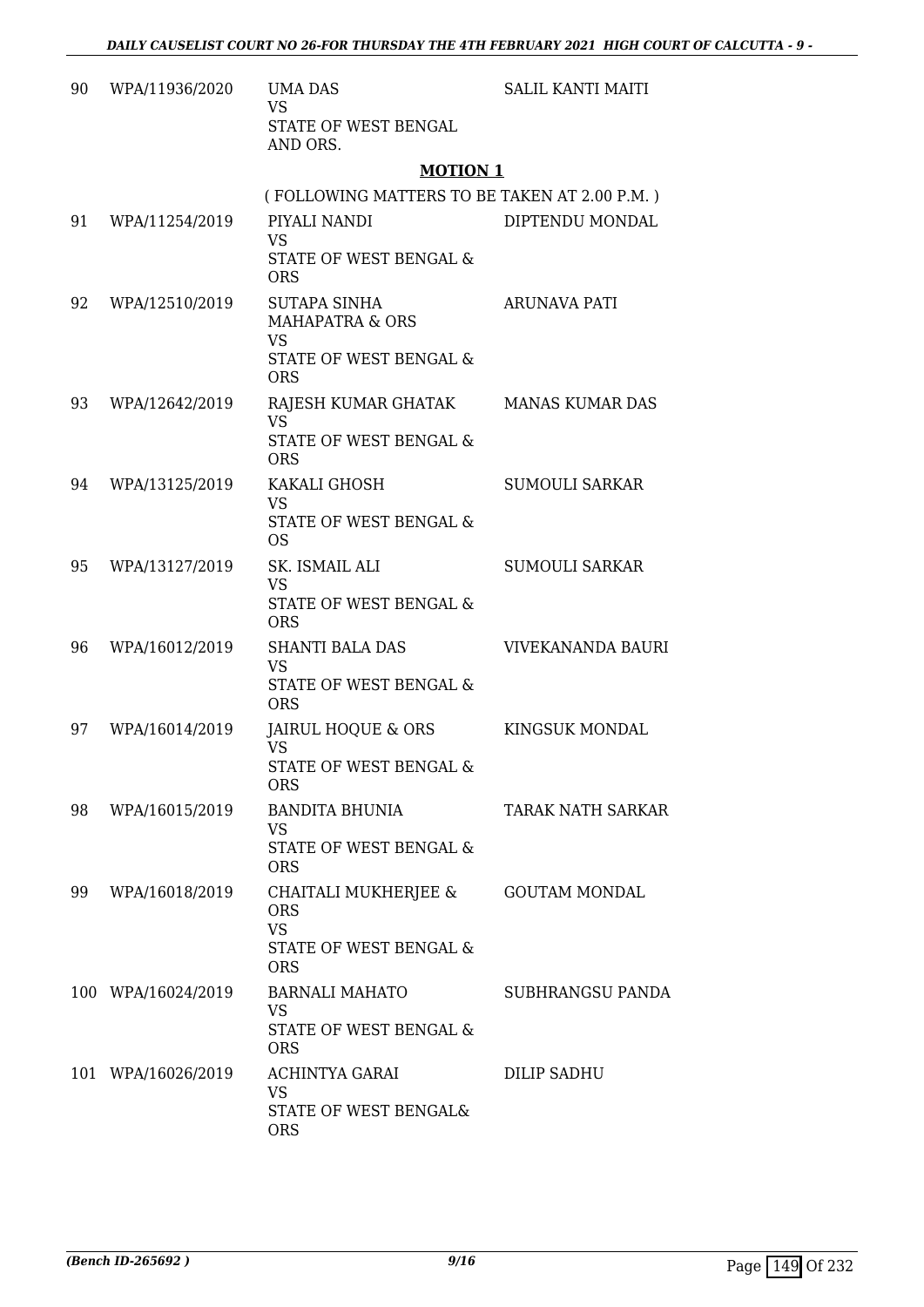| 102 WPA/16027/2019 | PAPIYA DEY & ORS<br><b>VS</b>                                                                | KAUSTAV MISHRA                      |
|--------------------|----------------------------------------------------------------------------------------------|-------------------------------------|
|                    | STATE OF WEST BENGAL &<br><b>ORS</b>                                                         |                                     |
| 103 WPA/16037/2019 | <b>BHAGYASREE MUKHERJEE</b><br><b>VS</b><br>STATE OF WEST BENGAL &<br><b>ORS</b>             | RITUPARNA<br><b>SENGUPTA</b>        |
| 104 WPA/16038/2019 | DIPTI DAS & ORS<br><b>VS</b><br>THE CHAIRMAN,<br>W.B.C.S.S.C. & ORS                          | <b>RASOMAY MONDAL</b>               |
| 105 WPA/16039/2019 | ROWSHAN AKHTAR & ORS<br><b>VS</b><br>STATE OF WEST BENGAL &<br><b>ORS</b>                    | <b>DONA GHOSH</b>                   |
| 106 WPA/16049/2019 | SUKHENDU PRAMANIK<br><b>VS</b><br><b>STATE OF WEST BENGAL &amp;</b><br><b>ORS</b>            | <b>SOMESH KUMAR</b><br><b>GHOSH</b> |
| 107 WPA/16050/2019 | SOUMYAJIT BANERJEE<br><b>VS</b><br>STATE OF WEST BENGAL &<br><b>ORS</b>                      | <b>SOMESH KUMAR</b><br><b>GHOSH</b> |
| 108 WPA/16057/2019 | MRITYUNJOY LAYEK & ORS<br><b>VS</b><br>STATE OF WEST BENGAL &<br><b>ORS</b>                  | <b>ARUP KUNDU</b>                   |
| 109 WPA/16058/2019 | DIBYENDU SAHANA & ANR<br><b>VS</b><br>STATE OF WEST BENGAL &<br><b>ORS</b>                   | <b>ARUP KUNDU</b>                   |
| 110 WPA/16059/2019 | ITU MANDAL & ANR<br><b>VS</b><br>STATE OF WEST BENGAL &<br><b>ORS</b>                        | SASTHI CHARAN<br><b>DHARA</b>       |
| 111 WPA/16062/2019 | PRAKASH CHANDRA<br>MANDAL & ORS<br>VS.<br>STATE OF WEST BENGAL<br>&ORS                       | <b>SALAUDDIN AHMED</b>              |
| 112 WPA/16064/2019 | RANJIT KUMAR ADAK & ORS SALAUDDIN AHMED<br><b>VS</b><br>STATE OF WEST BENGAL &<br><b>ORS</b> |                                     |
| 113 WPA/16065/2019 | KISON JANA & ORS<br><b>VS</b><br>STATE OF WEST BENGAL &<br><b>ORES</b>                       | <b>SALAUDDION AHMED</b>             |
| 114 WPA/16066/2019 | PRAKASH CHAKRABORTY<br><b>VS</b><br>STATE OF WEST BENGAL &<br><b>ORS</b>                     | RITA PATRA                          |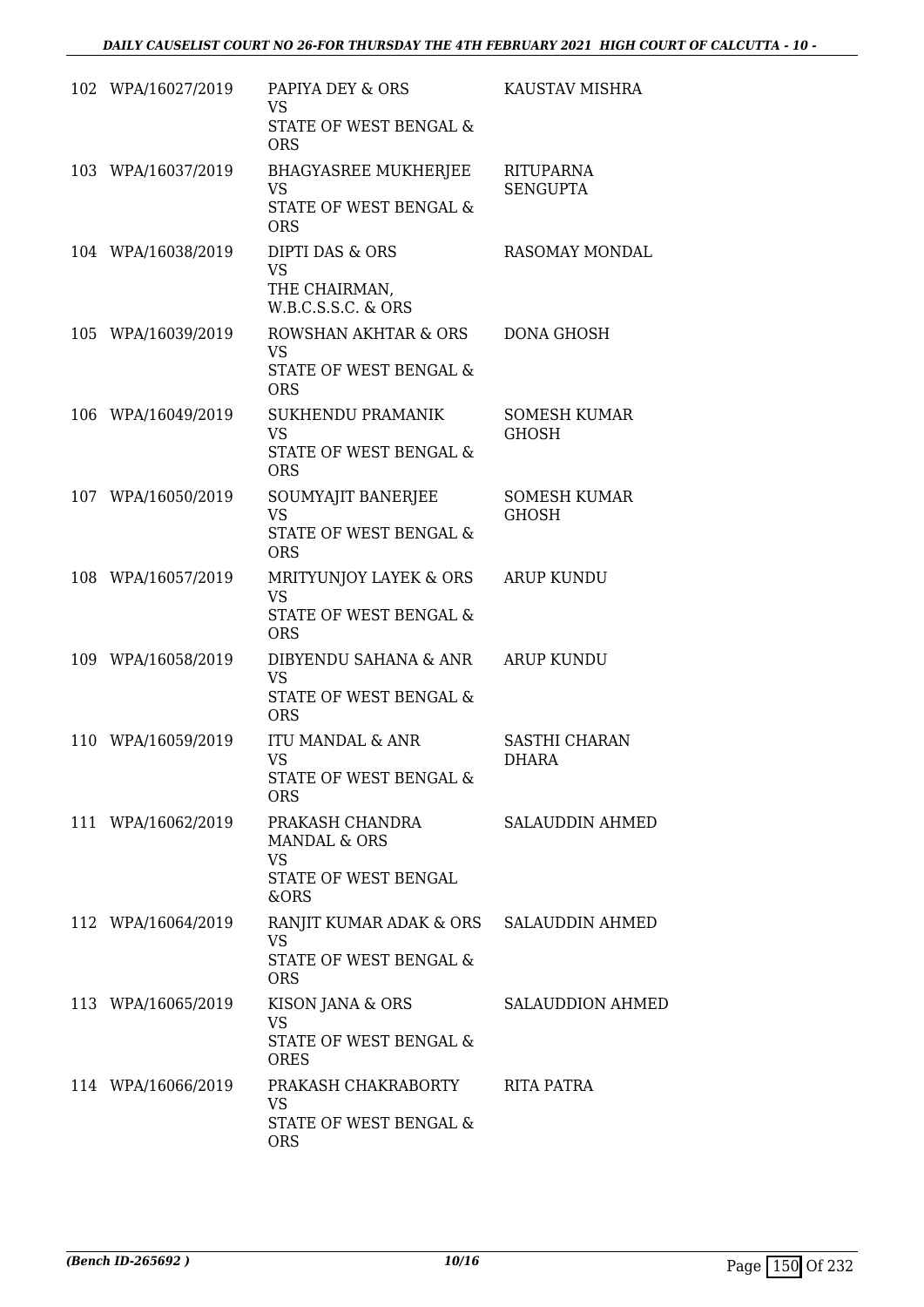| 115 WPA/16068/2019 | SANTU GHOSHAL & ORS<br><b>VS</b><br>THE WEST BENGAL<br>CENTRAL SCHOOL SERVICE<br><b>COMMISSION &amp; ORS</b>    | <b>GOLAM MOHIUDDIN</b>                |
|--------------------|-----------------------------------------------------------------------------------------------------------------|---------------------------------------|
| 116 WPA/16070/2019 | FAGU BASAK & ANR<br><b>VS</b><br>THE WEST BENGAL<br>CENTRAL SCHOOL SERVICE<br><b>COMMISSION &amp; ORS</b>       | <b>GOLAM MOHIUDDIN</b>                |
| 117 WPA/16072/2019 | NURUNNESA BEGAM & ORS<br><b>VS</b><br>THE WEST BENGAL<br>CENTRAL SCHOOL SERVICE<br><b>COMMISSION &amp; ORS</b>  | <b>GOLAM MOHIUDDIN</b>                |
| 118 WPA/16073/2019 | JILLAL MANDAL & ORS<br><b>VS</b><br>THE WEST BENGAL<br>CENTRAL SCHOOL SERVICE<br><b>COMMISSION &amp; ORS</b>    | <b>GOLAM MOHIUDDIN</b>                |
| 119 WPA/16076/2019 | PROSENJIT SARKAR & ORS<br><b>VS</b><br>THE WEST BENGAL<br>CENTRAL SCHOOL SERVICE<br><b>COMMISSION &amp; ORS</b> | <b>GOLAM MOHIUDDIN</b>                |
| 120 WPA/16077/2019 | KRISHNA SARKAR & ORS<br><b>VS</b><br>THE WEST BENGAL<br>CENTRAL SCHOOL SERVICE<br><b>COMMISSION &amp; ORS</b>   | GOLAM<br>MOHIOUDDIN                   |
| 121 WPA/16092/2019 | KOYEL DUTTA & ORS<br><b>VS</b><br>STATE OF WEST BENGAL &<br><b>ORS</b>                                          | <b>SUBRATA</b><br><b>BHATTACHARYA</b> |
| 122 WPA/16093/2019 | ANUMITA MANDAL & ANR TAMAL TARU PANDA<br>VS<br>STATE OF WEST BENGAL &<br><b>ORS</b>                             |                                       |
| 123 WPA/17361/2019 | SANGRAM BRAHMA<br><b>VS</b><br>STATE OF WEST BENGAL<br>&ORS                                                     | <b>ABHIJIT BASU</b>                   |
| 124 WPA/17416/2019 | <b>TANMAY PRAHARAJ</b><br><b>VS</b><br>STATE OF WEST BENGAL<br>&ORS                                             | ANINDA<br><b>BHATTACHARYA</b>         |
| 125 WPA/17417/2019 | DILIP KUMAR MIDDDYA<br><b>VS</b><br>STATE OF WEST BENGAL<br>&ORS                                                | ANINDA<br><b>BHATTACHARYA</b>         |
| 126 WPA/17418/2019 | KRISHNA GOPAL DAS<br><b>VS</b><br>STATE OF WEST BENGAL &<br><b>ORS</b>                                          | ANINDA<br><b>BHATTACHARYA</b>         |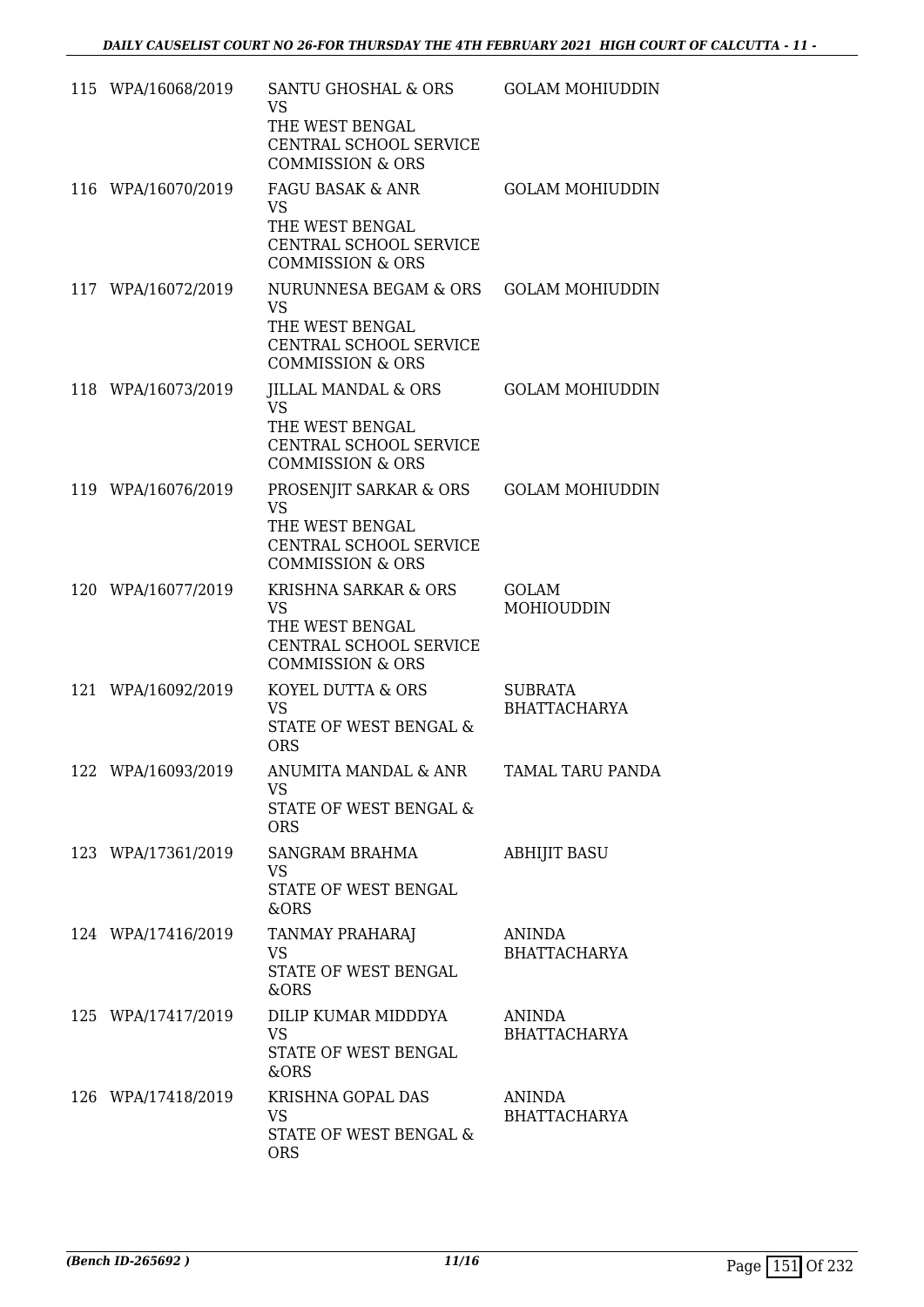| 127 WPA/17435/2019 | BISWARUP BERA & ORS<br><b>VS</b><br>STATE OF WEST BENGAL &<br><b>ORS</b>                            | DIPTENDU MANDAL                            |
|--------------------|-----------------------------------------------------------------------------------------------------|--------------------------------------------|
| 128 WPA/17451/2019 | SOMNATH MONDAL<br><b>VS</b><br>STATE OF WEST BENGAL &<br><b>ORS</b>                                 | <b>MOLLY SAHA</b>                          |
| 129 WPA/17453/2019 | JALAL UDDIN SARKAR<br><b>VS</b><br>STATE OF WEST BENGAL &<br><b>ORS</b>                             | MOLLY SAHA                                 |
| 130 WPA/17454/2019 | ABDUL HAMID MALLICK<br><b>VS</b><br>STATE OF WEST BENGAL &<br><b>ORS</b>                            | MOLLY SAHA                                 |
| 131 WPA/17463/2019 | SHREYASI MANDAL<br><b>VS</b><br><b>STATE OF WEST BENGAL &amp;</b><br><b>ORS</b>                     | <b>BAIDURYA GHOSAL</b>                     |
| 132 WPA/17496/2019 | <b>ROMJAN ALI</b><br><b>VS</b><br>STATE OF WEST BENGAL<br>&ORS                                      | <b>SANTOSH KUMAR</b><br><b>CHAKRABORTY</b> |
| 133 WPA/17519/2019 | RAJIKUL ISLAM<br><b>VS</b><br>STATE OF WEST BENGAL &<br><b>ORS</b>                                  | MD. YUSUF ALI                              |
| 134 WPA/17537/2019 | TAHAMINA KHATUN<br><b>VS</b><br>STATE OF WEST BENGAL &<br><b>ORS</b>                                | MD HAFIZ ALI                               |
| 135 WPA/17549/2019 | CHINMAY KHAN<br><b>VS</b><br><b>STATE OF WEST BENGAL &amp;</b><br><b>ORS</b>                        | SUDIPTA MONDLA                             |
| 136 WPA/17577/2019 | <b>TANNY DHAR</b><br><b>VS</b><br>STATE OF WEST BENGAL &<br><b>ORS</b>                              | TAMAL TARU PANDA                           |
| 137 WPA/17589/2019 | SUMAN SOM & ORS.<br><b>VS</b><br>WBCSSC & ORS.                                                      | MANOJ KR. MONDAL                           |
| 138 WPA/17591/2019 | JASMINA KHATUN & ORS.<br><b>VS</b><br>WBCSSC & ORS.                                                 | MANOJ KR. MONDAL                           |
| 139 WPA/17681/2019 | VIJAY KUMAR MALAKAR & DEBABRATA MONDAL<br>ANR.<br><b>VS</b><br>STATE OF WEST BENGAL &<br><b>ORS</b> |                                            |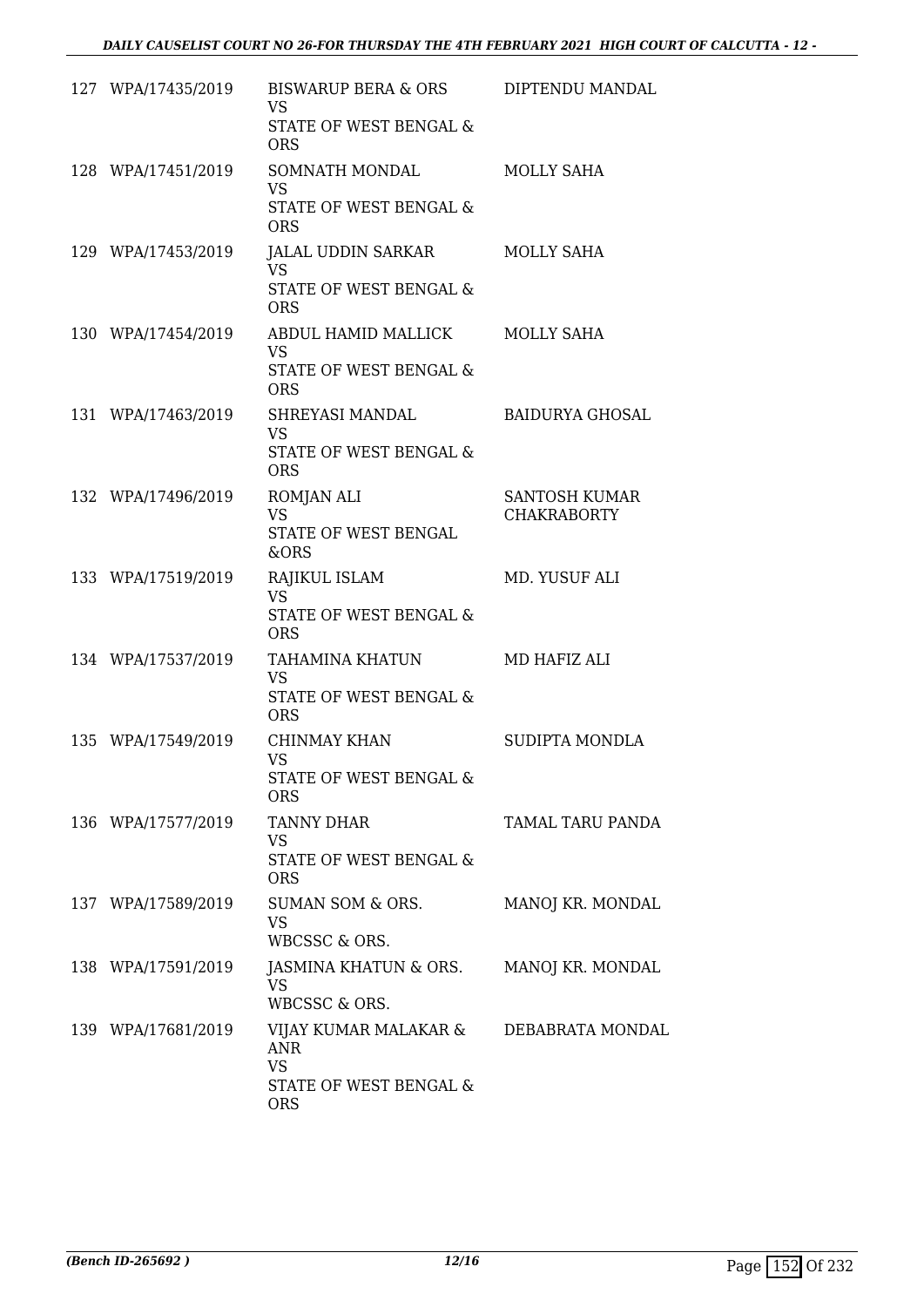| 140 WPA/17694/2019 | <b>ARABINDA DAS</b><br>VS.<br>STATE OF WEST BENGAL &<br><b>ORS</b>                                     | SOURAV MONDAL                         |
|--------------------|--------------------------------------------------------------------------------------------------------|---------------------------------------|
| 141 WPA/17700/2019 | PARTHA PAL<br><b>VS</b><br>STATE OF WEST BENGAL &<br><b>ORS</b>                                        | <b>DEBASIS DEY</b>                    |
| 142 WPA/17702/2019 | <b>SALMA SULTANA</b><br><b>VS</b><br>STATE OF WEST BENGAL &<br><b>ORS</b>                              | MOLLY SAHA                            |
| 143 WPA/17713/2019 | OLIULLAH MONDAL<br><b>VS</b><br>STATE OF WEST BENGAL &<br>ORS.                                         | KINGSUK MONDAL                        |
| 144 WPA/17721/2019 | BITHIKA JANA MAITY<br><b>VS</b><br>STATE OF WEST BENGAL &<br>ORS.                                      | <b>BIBEKANANDA</b><br><b>TRIPATHY</b> |
| 145 WPA/17750/2019 | PRASUN KARMAKAR<br><b>VS</b><br>STATE OF WEST BENGAL &<br>ORS.                                         | SOMESH KR. GHOSH                      |
| 146 WPA/17751/2019 | KALICHARAN ROY & ORS. SOMESH KR. GHOSH<br><b>VS</b><br>STATE OF WEST BENGAL &<br>ORS.                  |                                       |
| 147 WPA/17780/2019 | <b>BEGAM DEJI AKTAR</b><br><b>VS</b><br>STATE OF WEST BENGAL&<br><b>ORS</b>                            | MD. YUSUF ALI                         |
| 148 WPA/17781/2019 | SYED NASIB ALAM<br><b>VS</b><br>STATE OF WEST BENGAL&<br><b>ORS</b>                                    | MD. YUSUF ALI                         |
| 149 WPA/17785/2019 | CHIRANJIT GHOSH<br><b>VS</b><br>W.B. CENTRAL SCHOOL<br><b>SERVICE COMMISSION &amp;</b><br><b>ORS</b>   | <b>TARUN KUMAR DAS</b>                |
| 150 WPA/17786/2019 | DEBKRISHNA MANDAL<br><b>VS</b><br>W.B. CENTRAL SCHOOL<br><b>SERVICE COMMISSION &amp;</b><br><b>ORS</b> | <b>TARUN KUMAR DAS</b>                |
| 151 WPA/17789/2019 | INDRANI GHOSH & ORS<br><b>VS</b><br>STATE OF WEST BENGAL &<br><b>ORS</b>                               | DIPTENDU MANDAL                       |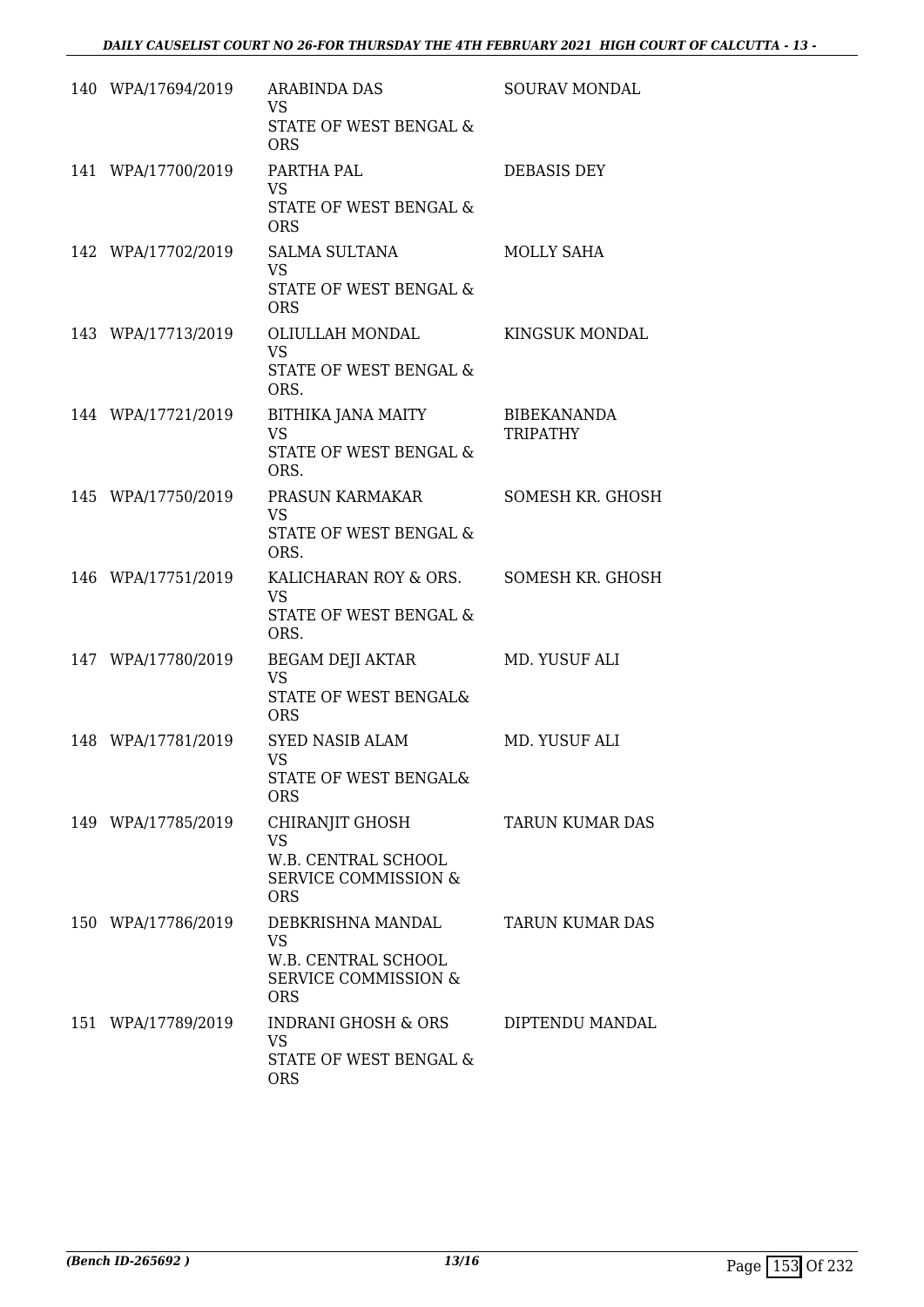| 152 WPA/17790/2019 | DEBABRATA GOSWAMI &<br><b>ORS</b><br><b>VS</b><br>W.B. CENTRAL SCHOOL<br><b>SERVICE COMMISSION &amp;</b><br><b>ORS</b> | DIPTENDU MANDAL                     |
|--------------------|------------------------------------------------------------------------------------------------------------------------|-------------------------------------|
| 153 WPA/17791/2019 | NAZMA KHATUN & ORS<br><b>VS</b><br>STATE OF WEST BENGAL &<br><b>ORS</b>                                                | DIPTENDU MONDAL                     |
| 154 WPA/17811/2019 | TRISA SI<br><b>VS</b><br>STATE OF WEST BENGAL &<br><b>ORS</b>                                                          | PRITIKANA GANTAIT                   |
| 155 WPA/17816/2019 | PINAKI BARMAN<br><b>VS</b><br>STATE OF WEST BENGAL &<br><b>ORS</b>                                                     | <b>SUMANTA DAS</b>                  |
| 156 WPA/17819/2019 | <b>SANDIP DHABAL</b><br><b>VS</b><br>STATE OF WEST BENGAL &<br><b>ORS</b>                                              | <b>MANSARAM MONDAL</b>              |
| 157 WPA/17821/2019 | <b>SEULI CHAKRABORTY</b><br><b>VS</b><br>STATE OF WEST BENGAL &<br><b>ORS</b>                                          | MANSARAM MANDAL                     |
| 158 WPA/17823/2019 | AMRITA MONDAL<br><b>VS</b><br>STATE OF WEST BENGAL &<br><b>ORS</b>                                                     | MANSARAM MONDAL                     |
| 159 WPA/17827/2019 | CHANDANA DAS KARAK<br><b>VS</b><br>STATE OF WEST BENGAL &<br><b>ORS</b>                                                | DILIP KUMAR SADHU                   |
| 160 WPA/17838/2019 | <b>ARINDAM RAY</b><br><b>VS</b><br>STATE OF WEST BENGAL &<br><b>ORS</b>                                                | <b>KHANDEKAR</b><br>MOAZZEM HOSSAIN |
| 161 WPA/18028/2019 | SANTU KUMAR HAZRA<br><b>VS</b><br>STATE OF WEST BENGAL &<br><b>ORS</b>                                                 | <b>BANDANA MAITY</b>                |
| 162 WPA/18032/2019 | PRASANTA KR DHARA &<br><b>ORS</b><br><b>VS</b><br>STATE OF WEST BENGAL &<br><b>ORS</b>                                 | SIDDHARTHA ROY                      |
| 163 WPA/18035/2019 | TANIA GANGULY<br><b>VS</b><br>STATE OF WEST BENGAL &<br><b>ORS</b>                                                     | SIRAJUL HOQUE<br><b>MONDAL</b>      |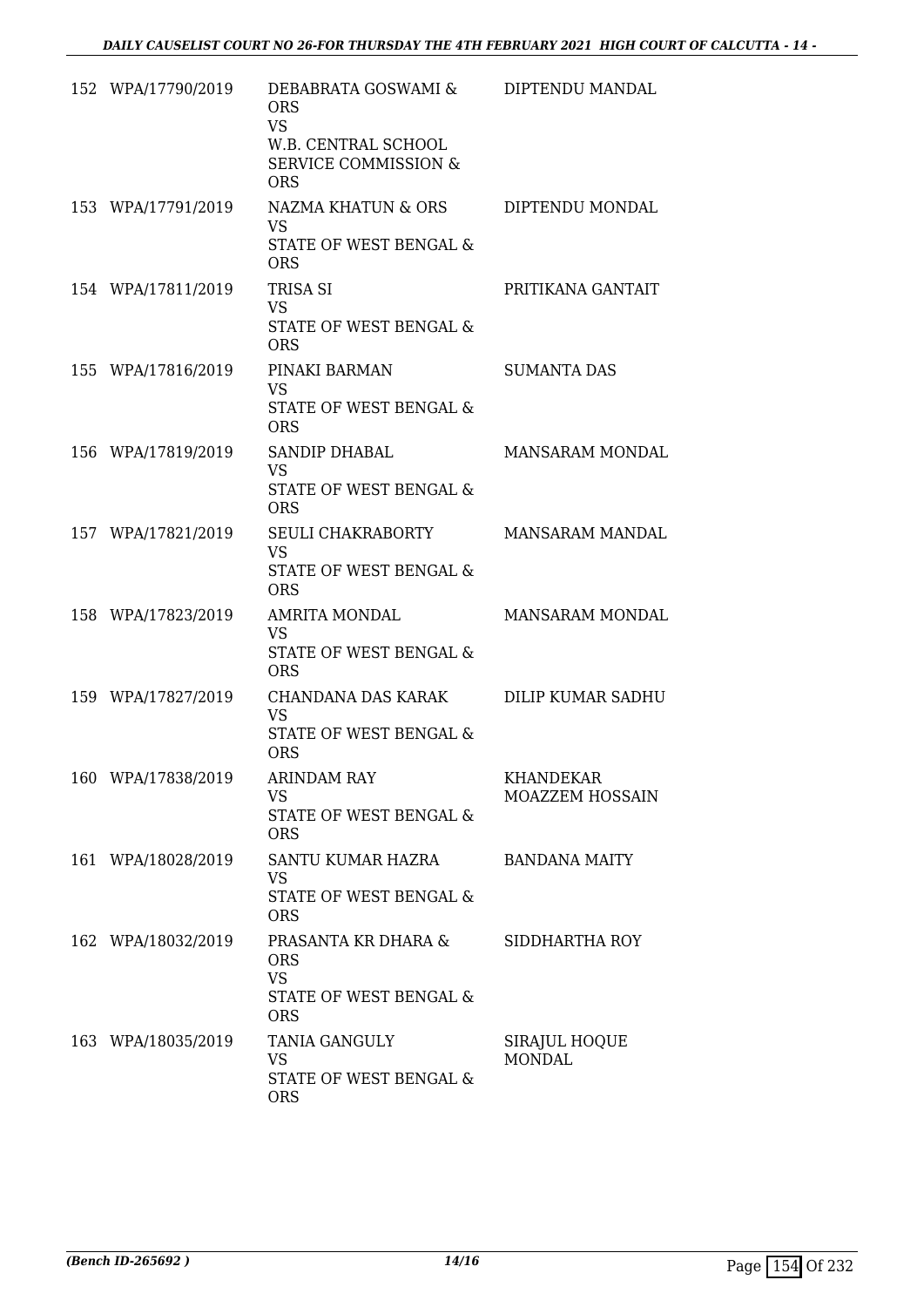| 164 WPA/18036/2019 | <b>SOUMEN SINGHA</b><br>MAHAPATRA<br><b>VS</b><br>STATE OF WEST BENGAL &<br><b>ORS</b> | TAMAL TARU PANDA                     |
|--------------------|----------------------------------------------------------------------------------------|--------------------------------------|
| 165 WPA/18051/2019 | <b>BISWAJIT MANDAL &amp; ORS</b><br><b>VS</b><br>STATE OF WEST BENGAL &<br><b>ORS</b>  | UTTAM BANERJEE                       |
| 166 WPA/18054/2019 | <b>SANGEETA SAU</b><br><b>VS</b><br>STATE OF WEST BENGAL &<br><b>ORS</b>               | <b>VISHAK</b><br><b>BHATTACHARYA</b> |
| 167 WPA/18080/2019 | <b>SUBRATA BERA</b><br><b>VS</b><br>STATE OF WEST BENGAL &<br><b>ORS</b>               | ANINDA<br><b>BHATTACHARYA</b>        |
| 168 WPA/18081/2019 | RAJ KR MAITI<br><b>VS</b><br><b>STATE OF WEST BENGAL &amp;</b><br><b>ORS</b>           | M A SAMAD                            |
| 169 WPA/18086/2019 | KUNTAL GIRI<br><b>VS</b><br>STATE OF WEST BENGAL &<br><b>ORS</b>                       | ARUNAVA GANGULY                      |
| 170 WPA/18087/2019 | CHANDRA SHEKHAR<br><b>GHOSH</b><br><b>VS</b><br>STATE OF WEST BENGAL &<br><b>ORS</b>   | ARUNAVA GANGULY                      |
| 171 WPA/18089/2019 | SANJIT MONDAL<br><b>VS</b><br>STATE OF WEST BENGAL &<br><b>ORS</b>                     | ARUNAVA GANGULY                      |
| 172 WPA/18091/2019 | <b>SAJAL MAITY</b><br><b>VS</b><br>STATE OF WEST BENGAL &<br><b>ORS</b>                | SUBHAS CHANDRA<br>ATHA               |
| 173 WPA/18092/2019 | SOMNATH SAHA<br><b>VS</b><br>STATE OF WEST BENGAL &<br><b>ORS</b>                      | ARUNAVA GANGULY                      |
| 174 WPA/18093/2019 | DEBASIS KUNDU<br><b>VS</b><br>STATE OF WEST BENGAL &<br><b>ORS</b>                     | SUBHAS CHANDRA<br>ATHA               |
| 175 WPA/18094/2019 | <b>ARPITA GIRI</b><br><b>VS</b><br>STATE OF WEST BENGAL &<br><b>ORS</b>                | ARUNAVA GANGULY                      |
| 176 WPA/18798/2019 | DIPANKAR DUTTA<br><b>VS</b><br>STATE OF WEST BENGAL &<br><b>ORS</b>                    | MISTHI SAHA                          |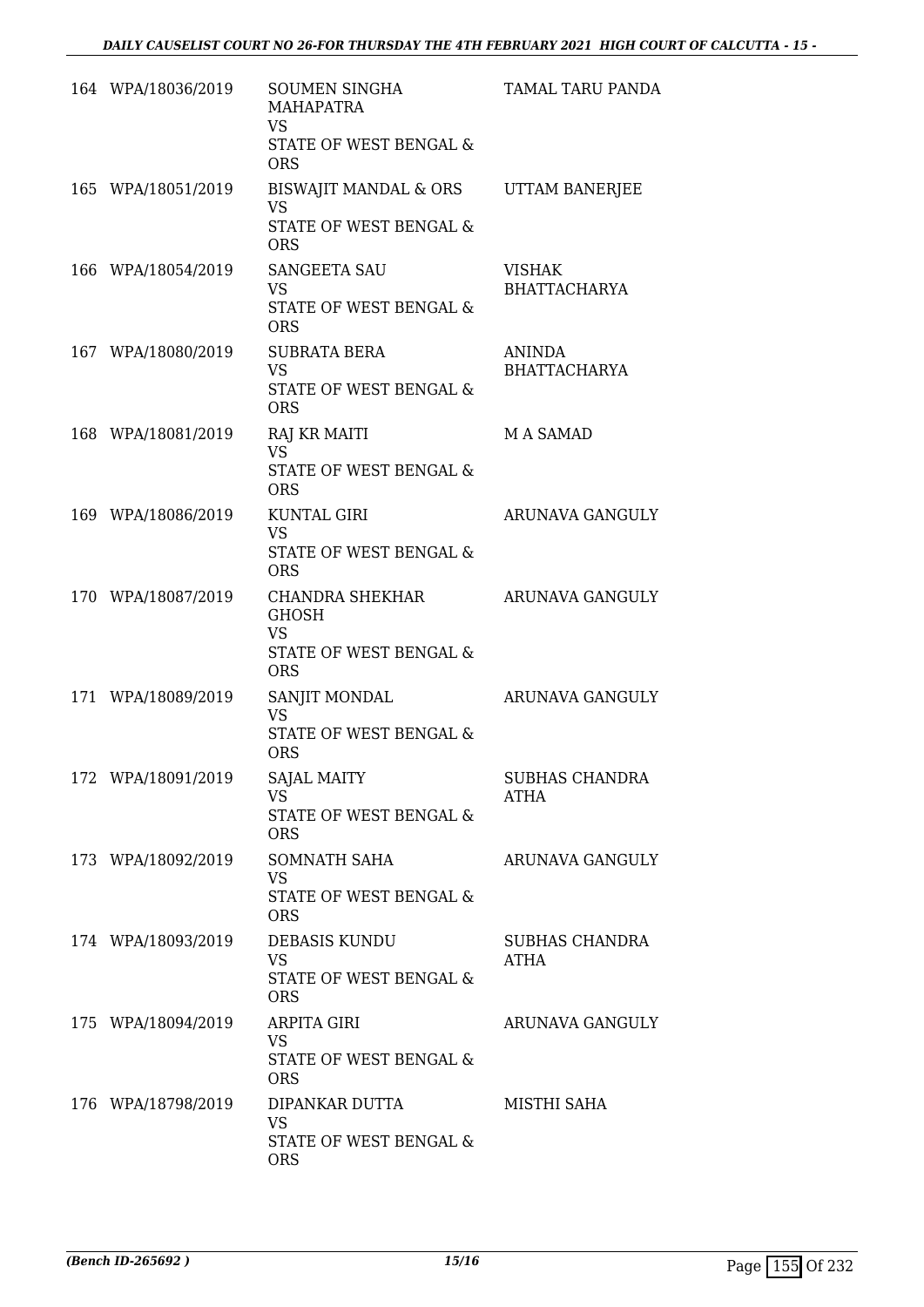|     | 177 WPA/19064/2019 | NILUFAR SULTANA<br>VS<br>STATE OF WEST BENGAL &<br><b>ORS</b> | ALI AHSAN ALAMGIR   |
|-----|--------------------|---------------------------------------------------------------|---------------------|
| 178 | WPA/20259/2019     | NASRIN HASINA<br>VS<br>STATE OF WEST BENGAL &<br>ORS          | <b>ASRAF MONDAL</b> |
| 179 | WPA/21142/2019     | TANUSHRI PAUL<br>VS<br>STATE OF WEST BENGAL &<br>ORS          | MOLLY SAHA          |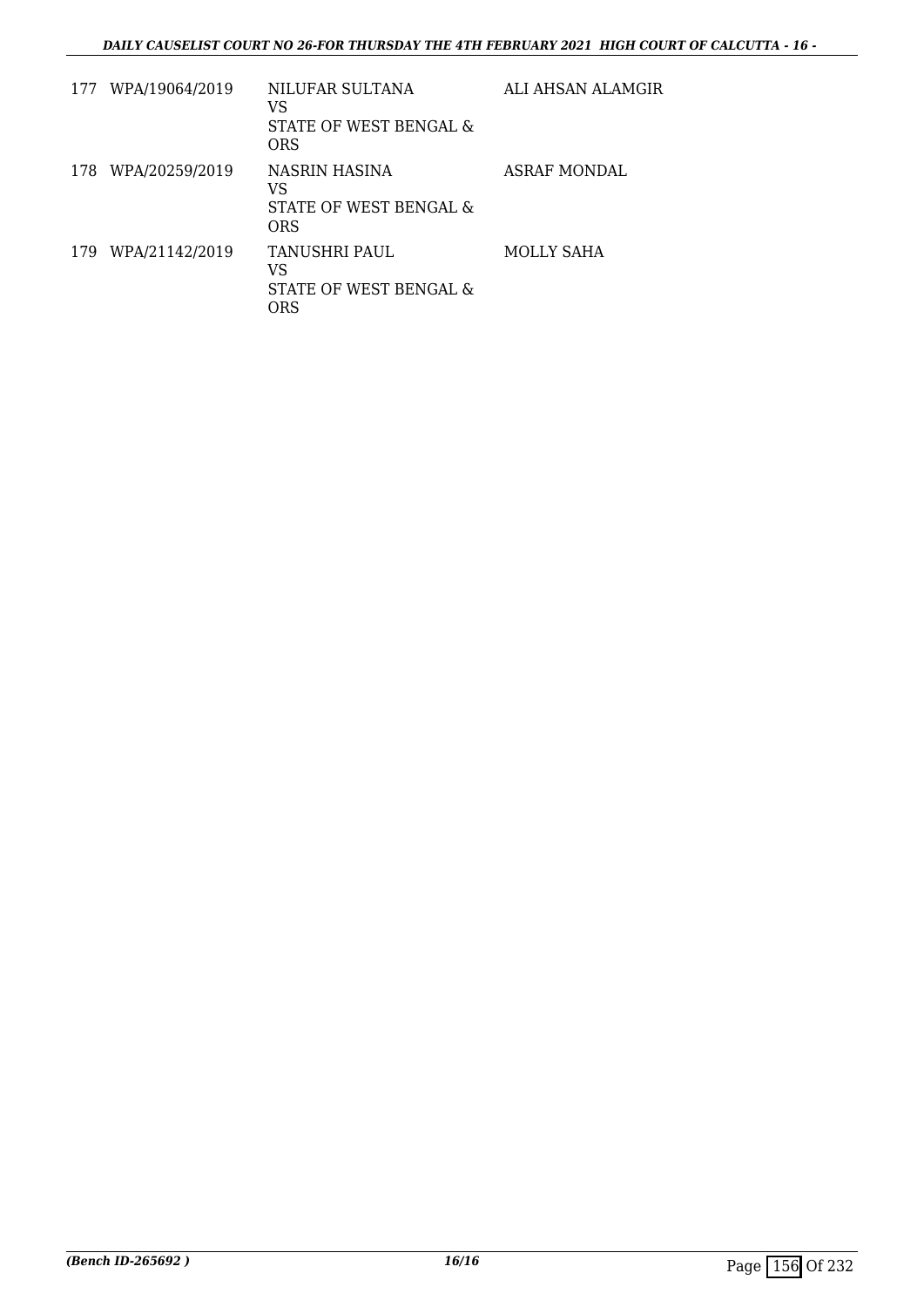

# In The High Court at Calcutta

# **Appellate Side**

**DAILY CAUSELIST For Thursday The 4th February 2021**

**COURT NO. 15**

**SINGLE BENCH (SB - VII)**

## **AT 10:45 AM HON'BLE JUSTICE RAJARSHI BHARADWAJ**

**(VIA VIDEO CONFERENCE)**

#### **ON AND FROM MONDAY, THE 11TH JANUARY, 2021 - MATTERS (MOTION & HEARING) UNDER ARTICLE 226 OF THE CONSTITUTION RELATING TO PRIMARY EDUCATION UNDER GROUP-II INCLUDING SERVICES AND APPLICATIONS CONNECTED THERETO;**

**MATTERS (MOTION & HEARING) UNDER ARTICLE 226 OF THE CONSTITUTION RELATING TO COLLEGES, UNIVERSITIES AND LIBRARIES UNDER GROUP - II INCLUDING SERVICES AND APPLICATIONS CONNECTED THERETO.** 

**HEARING OF WRIT PETITIONS IRRESPECTIVE OF CLASSIFICATION AND APPLICATIONS CONNECTED THERETO.**

**NOTE : EVERY MONDAY TO THURSDAY NEW MOTION, URGENT MOTION AND MOTION WILL BE TAKEN UP SERIALLY.**

**NOTE : EVERY FRIDAY APPLICATION, URGENT MOTION AND MOTION WILL BE TAKEN UP SERIALLY.**

**NOTE : MENTIONING WILL BE ALLOWED ONLY ON VIRTUAL MODE AND ON MONDAY & WEDNESDAY.**

**NOTE : NO UPGRADATION WILL BE ALLOWED.**

**NOTE : MATTERS WILL BE TAKEN UP THROUGH PHYSICAL HEARING WHEN BOTH THE PARTIES ARE AGREED.**

#### **TO BE MENTIONED**

| 1              | WPA/7121/2019  | SHIBA KRISHNA BANERJEE<br>VS.<br>STATE OF WEST BENGAL &<br>ORS          | NITYA GOPAL MUKHERJEE |
|----------------|----------------|-------------------------------------------------------------------------|-----------------------|
| $\mathfrak{D}$ | WPA/9407/2020  | <b>BIDYUT KUMAR SARKAR</b><br>VS<br>THE VISVA BHARATI AND<br><b>ORS</b> | ANJAN BHATTACHARYA    |
|                |                |                                                                         | <b>NEW MOTION</b>     |
| 3              | WPA/11661/2020 | <b>SIPRA DAS</b><br>VS.<br><b>STATE OF WEST BENGAL</b><br>AND ORS.      | BHARAT CHANDRA SIMAI  |
|                |                |                                                                         |                       |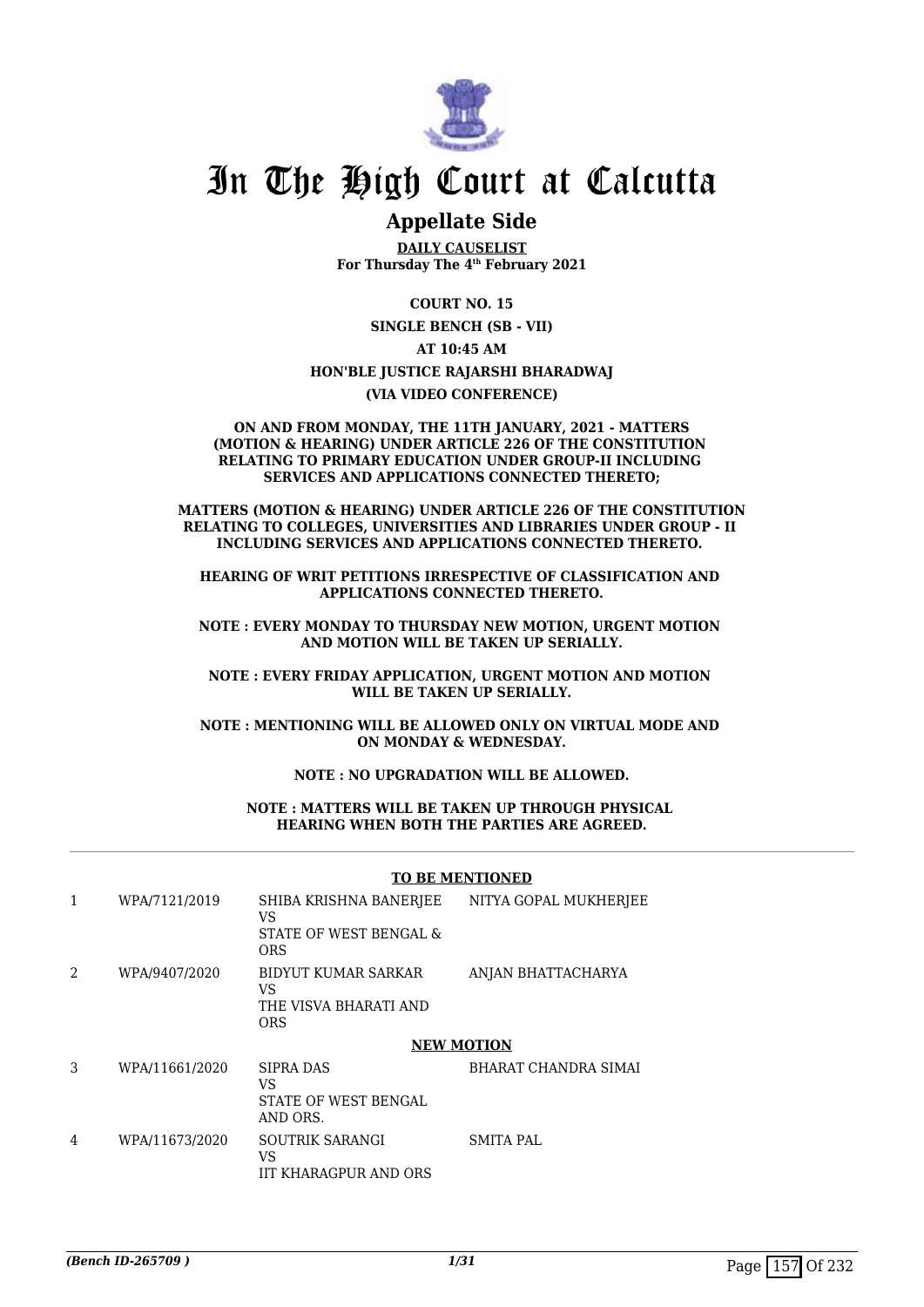| 5  | WPA/11685/2020    | PRASENJIT MAITY AND<br><b>OTHERS</b><br><b>VS</b><br>STATE OF WEST BENGAL                   | <b>GORA CHAND SAMANTA</b> |
|----|-------------------|---------------------------------------------------------------------------------------------|---------------------------|
|    |                   | AND ORS.                                                                                    |                           |
|    | IA NO: CAN/1/2021 |                                                                                             |                           |
| 6  | WPA/11730/2020    | SWARNALATA SAMANTA<br>AND ANOTHER<br><b>VS</b>                                              | TIMIR KANTI BISWAS        |
|    |                   | STATE OF WEST BENGAL<br>AND ORS.                                                            |                           |
| 7  | WPA/11757/2020    | <b>SUBHAJIT JANA</b><br><b>VS</b><br>STATE OF WEST BENGAL<br>AND ORS.                       | TIMIR KANTI BISWAS        |
| 8  | WPA/11787/2020    | SANJOY BARIK AND ANR<br><b>VS</b><br>STATE OF WEST BENGAL                                   | Anupam Das                |
|    |                   | AND ORS.                                                                                    |                           |
| 9  | WPA/11801/2020    | SUPRABHA BHAUMIK<br>VS<br>STATE OF WEST BENGAL<br>AND ORS.                                  | SANJIB BANDYOPADHYAY      |
| 10 | WPA/11808/2020    | SK MUSTAK HOSSAIN AND<br>ORS<br><b>VS</b><br>STATE OF WEST BENGAL<br>AND ORS.               | <b>GOPA BISWAS</b>        |
| 11 | WPA/11820/2020    | PRAVAS CHANDRA BISWAS<br><b>AND OTHERS</b><br><b>VS</b><br>STATE OF WEST BENGAL<br>AND ORS. | MRINAL KANTI SARDAR       |
| 12 | WPA/11858/2020    | <b>BANDAN MAHATA</b><br>VS<br>STATE OF WEST BENGAL<br>AND ORS.                              | SASTHI CHARAN DHARA       |
| 13 | WPA/11870/2020    | TARIT BHATTACHARYA<br>VS –<br>JADAVPUR UNIVERSITY                                           | ARUN BANDYOPADHYAY        |
| 14 | WPA/11938/2020    | RUMA BHUNIA<br>VS<br>STATE OF WEST BENGAL<br>AND ORS.                                       | TANUJA BASAK              |
| 15 | WPA/11942/2020    | <b>JYOTSNA DAS</b><br>VS<br>STATE OF WEST BENGAL<br>AND ORS.                                | TANUJA BASAK              |
| 16 | WPA/11944/2020    | ARUP KUMAR ADHIKARY<br>VS<br>STATE OF WEST BENGAL<br>AND ORS.                               | TANUJA BASAK              |
| 17 | WPA/21/2021       | DR TENALI NAVEEN KUMAR<br><b>VS</b><br>UNION OF INDIA AND ORS.                              | ASUMDIPTA SANTRA          |
| 18 | WPA/23/2021       | DR JAMMALAMADUGU<br><b>MUSSARATH HUSSAIN</b><br><b>VS</b><br>UNION OF INDIA AND ORS.        | ASUMDIPTA SANTRA          |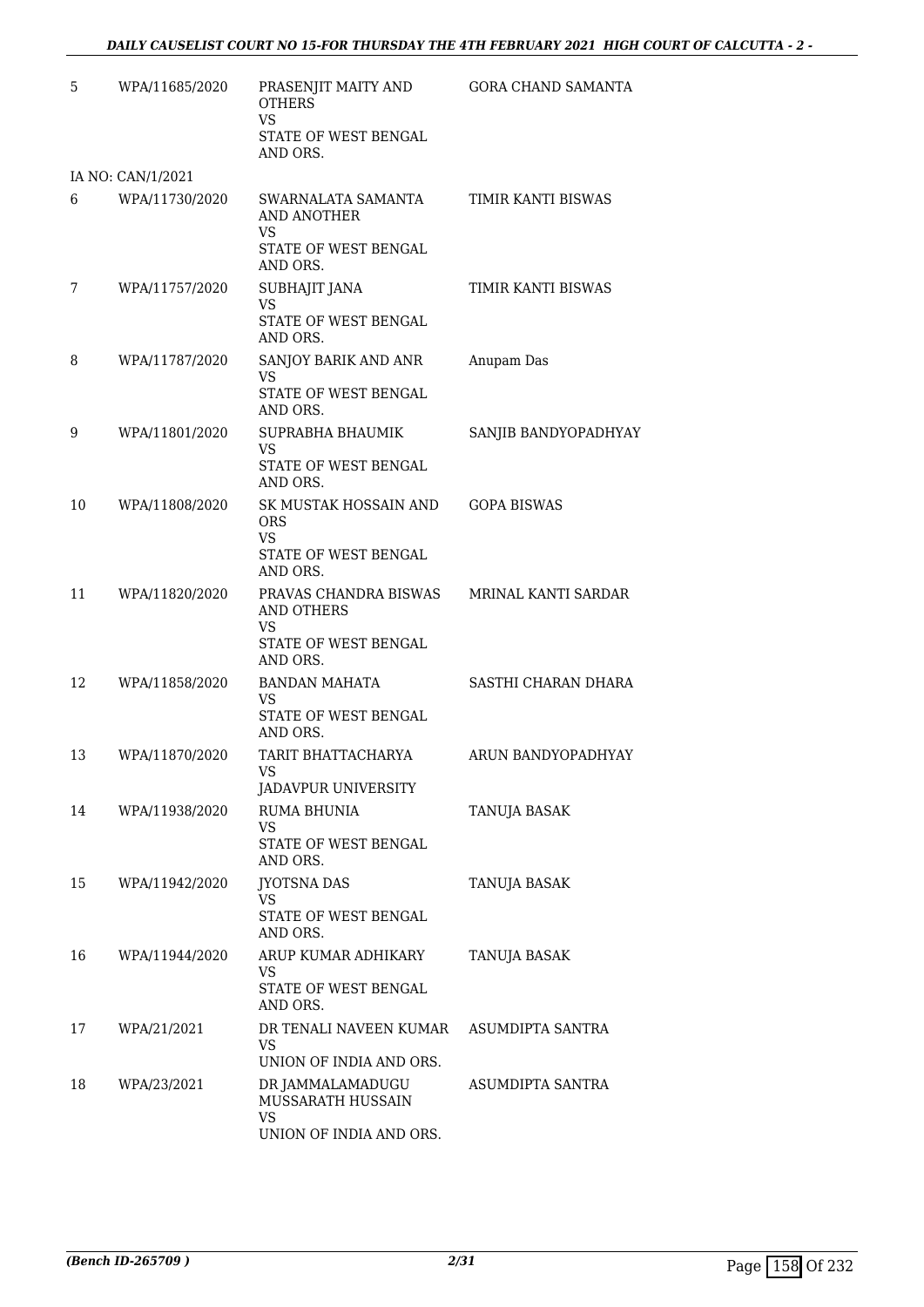| 19 | WPA/106/2021 | ARYAN EDUCATION AND<br>RESEARCH INSTITUTE AND<br><b>ANOTHER</b><br><b>VS</b><br><b>GOVERNMENT OF TRIPURA</b><br><b>AND OTHERS</b> | AVIJIT CHAKRABORTY          |
|----|--------------|-----------------------------------------------------------------------------------------------------------------------------------|-----------------------------|
| 20 | WPA/123/2021 | <b>BABLU ROY</b><br><b>VS</b><br>STATE OF WEST BENGAL<br>AND ORS.                                                                 | K.M. HOSSAIN                |
| 21 | WPA/180/2021 | BISWANATH HALDER AND<br>ANR<br><b>VS</b><br>STATE OF WEST BENGAL<br>AND ORS.                                                      | TARUN KANTI HALDER          |
| 22 | WPA/265/2021 | SIJIB KUMAR MAJUMDAR<br>VS<br>STATE OF WEST BENGAL<br>AND ORS.                                                                    | <b>SUPARNO GHOSH</b>        |
| 23 | WPA/306/2021 | NISHIKANTA BAG AND ANR<br>VS<br><b>STATE OF WEST BENGAL</b><br>AND ORS.                                                           | SUBHRANGSHU PANDA           |
| 24 | WPA/338/2021 | DR UJJWAL KUAMR HALDER<br>VS<br>UNIVERSITY OF GOUR<br><b>BANGA AND ORS</b>                                                        | NIRMALYA ROY                |
| 25 | WPA/662/2021 | <b>JAYA DHIBAR</b><br><b>VS</b><br>STATE OF WEST BENGAL<br>AND ORS.                                                               | ANWASHA HALDER              |
| 26 | WPA/683/2021 | PRASENJIT GHOSH<br><b>VS</b><br>STATE OF WEST BENGAL<br>AND ORS.                                                                  | ASISH DUTTA                 |
| 27 | WPA/688/2021 | ASMA BIBI<br>VS.<br>STATE OF WEST BENGAL<br>AND ORS.                                                                              | ASHIM KUMAR HALDER          |
| 28 | WPA/725/2021 | SAURAV KANTI DHARA<br>VS<br><b>STATE OF WEST BENGAL</b><br>AND ORS.                                                               | SK JAYED HOSSAIN            |
| 29 | WPA/750/2021 | SANJALI KERKETTA<br><b>VS</b><br>STATE OF WEST BENGAL<br>AND ORS.                                                                 | JAKIR HUSSAIN               |
| 30 | WPA/780/2021 | DIPAK KUMAR DINDA AND<br>ANR<br><b>VS</b><br>STATE OF WEST BENGAL<br>AND ORS.                                                     | ANANYA CHAKRABORTY          |
| 31 | WPA/819/2021 | ARINDAM MANDAL AND<br>ORS.<br><b>VS</b><br>THE STATE OF WEST                                                                      | ANINDA BHATTACHARYA         |
| 32 | WPA/826/2021 | <b>BENGAL AND ORS</b><br>SUBARNA SAHA<br><b>VS</b><br>STATE OF WEST BENGAL<br>AND ORS.                                            | <b>SALONI BHATTACHARYEE</b> |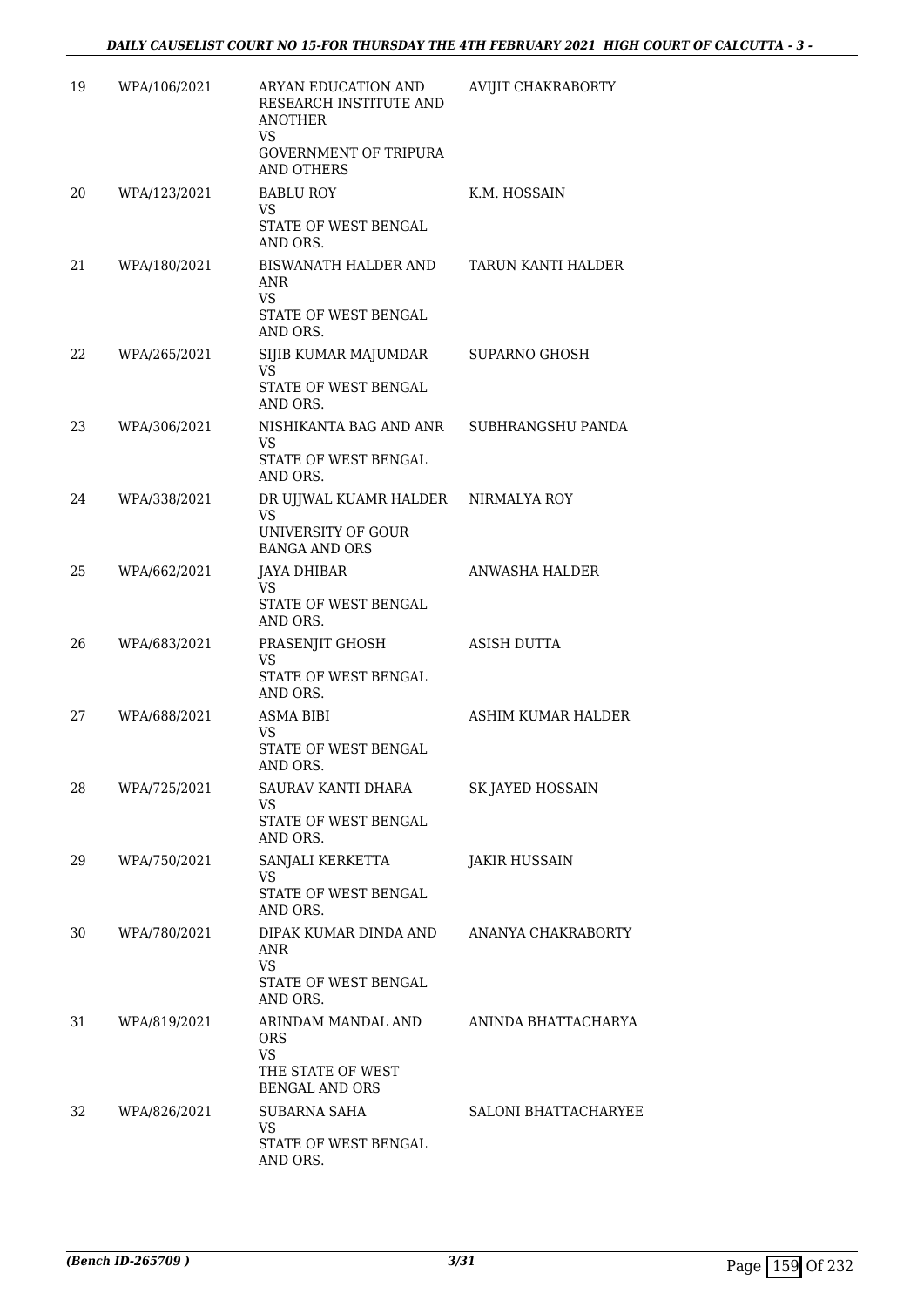| 33 | WPA/827/2021  | PRANAY SARKAR AND ORS<br>VS<br>STATE OF WEST BENGAL<br>AND ORS.                                                    | SALONI BHATTACHARJEE   |
|----|---------------|--------------------------------------------------------------------------------------------------------------------|------------------------|
| 34 | WPA/850/2021  | SAJAL PALMAL<br><b>VS</b><br>STATE OF WEST BENGAL<br>AND ORS.                                                      | PRADIP KUMAR GHOSH     |
| 35 | WPA/853/2021  | HARAPRASAD KUNDU<br>VS.<br>STATE OF WEST BENGAL<br>AND ORS.                                                        | SAILENDU SEKHAR BAYERD |
| 36 | WPA/855/2021  | MONJURUL SARKAR<br><b>VS</b><br>STATE OF WEST BENGAL<br>AND ORS.                                                   | BIKASH CHANDRA DAS     |
| 37 | WPA/923/2021  | <b>KRISHNAPADA</b><br>CHAKRABORTY AND<br><b>ANOTHER</b><br>VS.<br>STATE OF WEST BENGAL<br>AND ORS.                 | <b>SUKUMAR SARKAR</b>  |
| 38 | WPA/971/2021  | MD SHARIF BISWAS<br>VS.<br>STATE OF WEST BENGAL<br>AND ORS.                                                        | SALONI BHATTACHARJEE   |
| 39 | WPA/975/2021  | SUKANYA SENGUPTA<br>VS.<br>STATE OF WEST BENGAL<br>AND ORS.                                                        | APURBA KRISHNA DAS     |
| 40 | WPA/999/2021  | SANATAN MONDAL AND<br><b>ORS</b><br>VS<br>STATE OF WEST BENGAL<br>AND ORS.                                         | JAYANTA BHATTACHARYA   |
| 41 | WPA/1023/2021 | PRATAP CHANDRA CHANDA RAMEEZ ALAM<br>VS.<br>STATE OF WEST BENGAL<br>AND ORS.                                       |                        |
| 42 | WPA/1055/2021 | MD. TUHIN BASKAR AND<br><b>ORS</b><br><b>VS</b><br>THE WEST BENGAL BOARD<br>OF PRIMARY EDUCATION<br><b>AND ORS</b> | TIRTHANKAR DEY         |
| 43 | WPA/1059/2021 | CHIRASREE SADHU<br>VS.<br>THE WEST BENGAL BOARD<br>OF PRIMARY EDUCATION<br><b>AND ORS</b>                          | TIRTHANKAR DEY         |
| 44 | WPA/1067/2021 | SUTANU BHARATI AND<br><b>OTHERS</b><br><b>VS</b><br>STATE OF WEST BENGAL<br>AND ORS.                               | AONOJ KUMAR MONDAL     |
| 45 | WPA/1073/2021 | AMIT KR SINHA AND ORS<br><b>VS</b><br>THE WEST BENGAL BOARD<br>OF PRIMARY EDUCATION<br>AND ORS                     | TIRTHANKAR DEY         |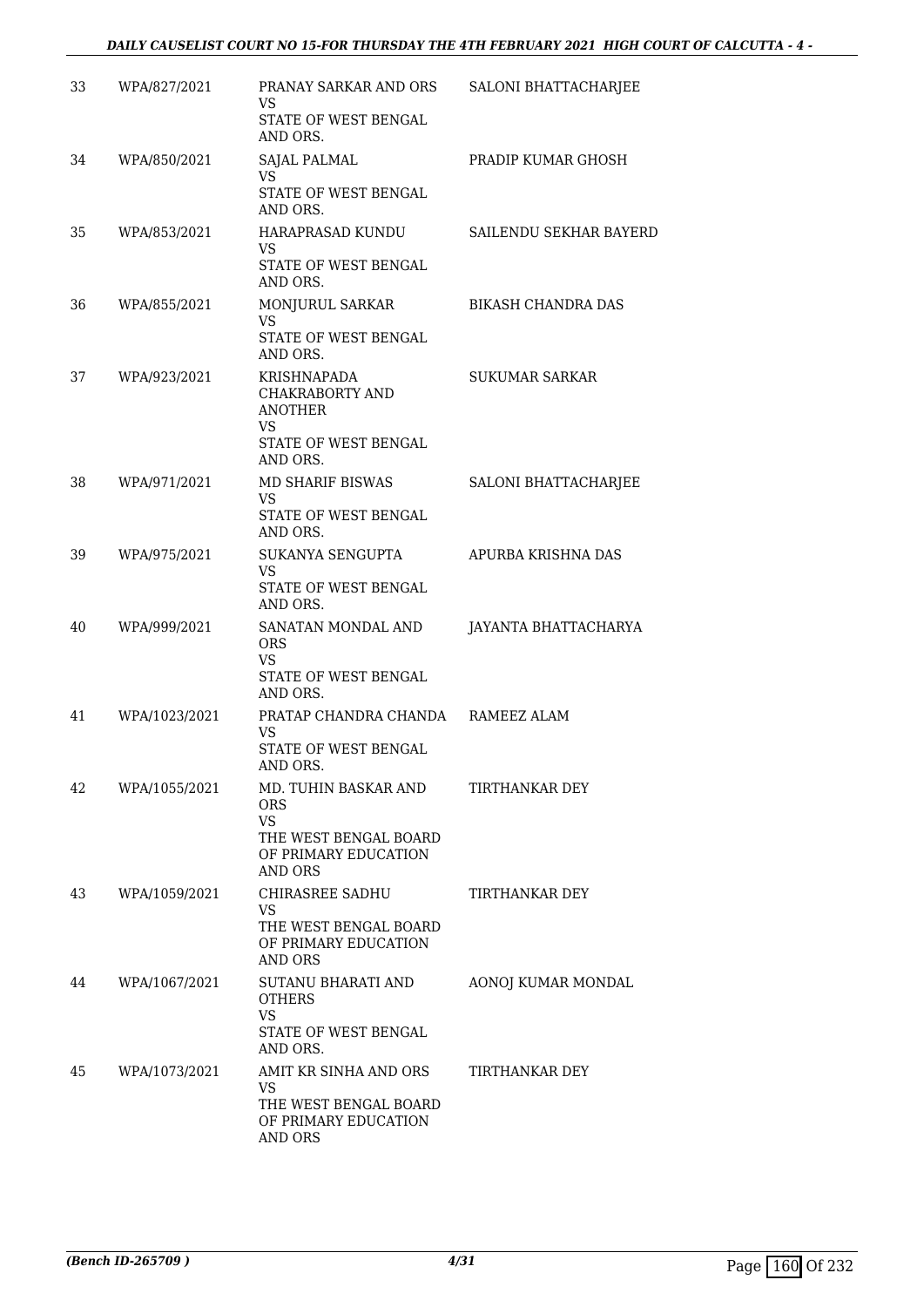| 46 | WPA/1097/2021 | MUKUL ADHIKARY<br>VS<br>STATE OF WEST BENGAL                    | <b>AMITABRATA ROY</b>    |
|----|---------------|-----------------------------------------------------------------|--------------------------|
|    |               | AND ORS.                                                        |                          |
| 47 | WPA/1124/2021 | SAMMA KHATUN AND<br>ANOTHER<br><b>VS</b>                        | <b>SK. SAIFUDDIN</b>     |
|    |               | STATE OF WEST BENGAL<br>AND ORS.                                |                          |
| 48 | WPA/1127/2021 | JISAN BAIDYA AND ANR<br>VS                                      | SUROJIT DUTTA            |
|    |               | <b>STATE OF WEST BENGAL</b><br>AND ORS.                         |                          |
| 49 | WPA/1128/2021 | <b>BARUN LOHAR AND ORS</b><br>VS<br>STATE OF WEST BENGAL        | RITAM CHOWDHURY          |
|    |               | AND ORS.                                                        |                          |
| 50 | WPA/1138/2021 | PRASANTA MAHATA AND<br><b>ORS</b><br>VS<br>STATE OF WEST BENGAL | RITAM CHOWDHURY          |
|    |               | AND ORS.                                                        |                          |
| 51 | WPA/1157/2021 | KABIRUL ISLAM AND<br><b>OTHERS</b><br><b>VS</b>                 | PAMPA DEY (DHABAL)       |
|    |               | STATE OF WEST BENGAL<br>AND ORS.                                |                          |
| 52 | WPA/1169/2021 | MANDIRA SAHA AND ORS                                            | DEBASIS NANDI            |
|    |               | VS<br>STATE OF WEST BENGAL<br>AND ORS.                          |                          |
| 53 | WPA/1179/2021 | MOUSUMI BHAKTA AND<br><b>ANOTHER</b>                            | <b>TARUN KUMAR GAYEN</b> |
|    |               | <b>VS</b><br>STATE OF WEST BENGAL                               |                          |
|    |               | AND ORS.                                                        |                          |
| 54 | WPA/1186/2021 | ZAINUL ABEDIN<br><b>VS</b>                                      | <b>SK ZAFIR</b>          |
| 55 | WPA/1191/2021 | UNION OF INDIA AND ORS.<br>ISWAR CHANDRA GHOSH                  | RITAM CHOWDHURY          |
|    |               | AND ORS<br><b>VS</b>                                            |                          |
|    |               | STATE OF WEST BENGAL<br>AND ORS.                                |                          |
| 56 | WPA/1205/2021 | <b>SOHINI JANA</b>                                              | <b>SANTOSH KUMAR</b>     |
|    |               | VS.<br>STATE OF WEST BENGAL<br>AND ORS.                         | <b>CHAKRABORTY</b>       |
| 57 | WPA/1219/2021 | RAMKRISHNA                                                      | DEBLINA CHATTARAJ        |
|    |               | <b>VIVEKANANDA MISSION</b><br>AND ANOTHER<br>VS.                |                          |
|    |               | STATE OF WEST BENGAL<br><b>AND ANOTHER</b>                      |                          |
| 58 | WPA/1225/2021 | ILA DAS AND ANR                                                 | SUDIP SARKAR             |
|    |               | <b>VS</b><br>STATE OF WEST BENGAL<br>AND ORS.                   |                          |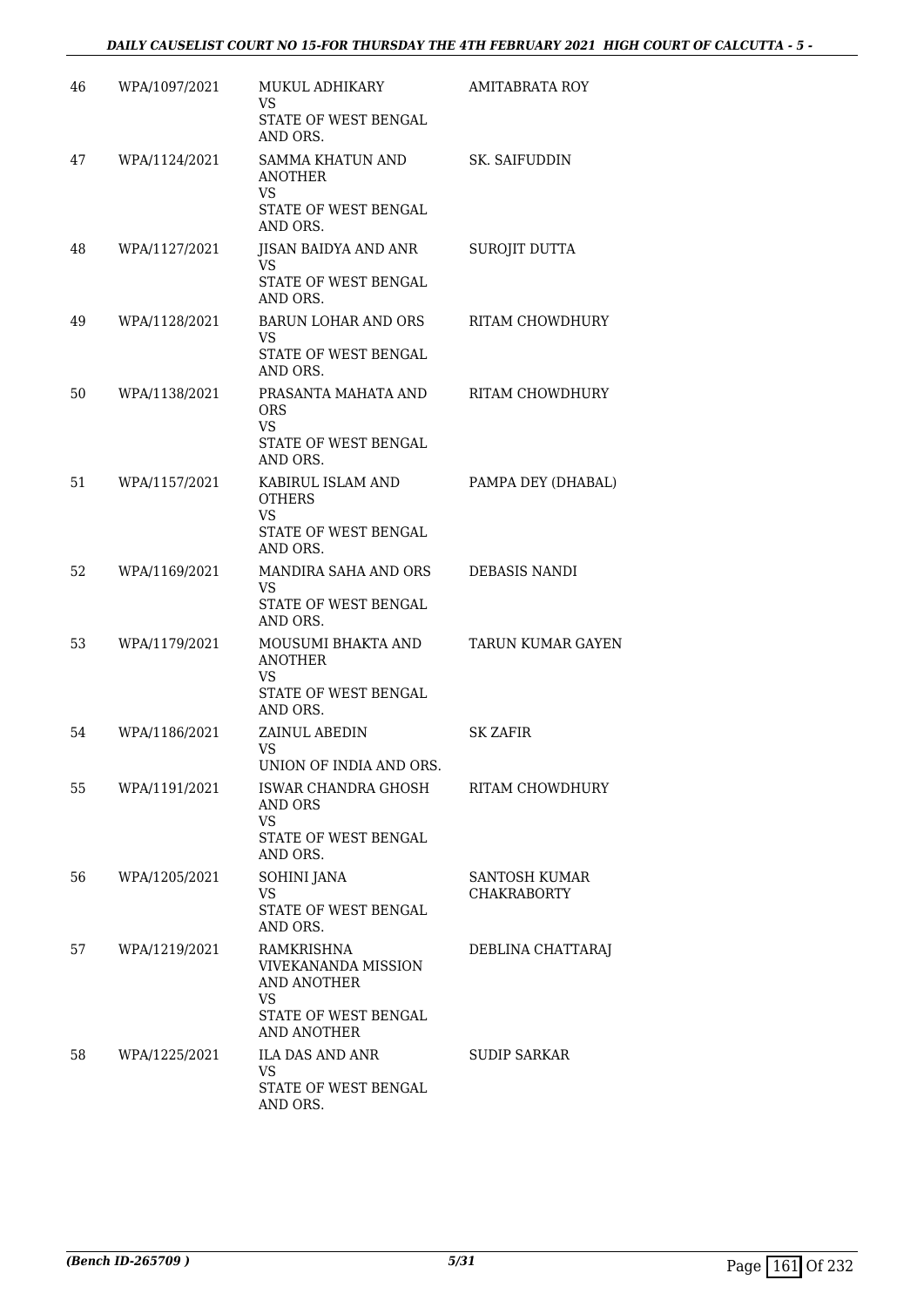| 59 | WPA/1227/2021 | SAHINA RESHMIDAUGHTER<br>VS<br>STATE OF WEST BENGAL<br>AND ORS.                                    | <b>BHASKAR MONDAL</b>     |
|----|---------------|----------------------------------------------------------------------------------------------------|---------------------------|
| 60 | WPA/1228/2021 | <b>ADITI BANERJEE</b><br>VS<br>STATE OF WEST BENGAL<br>AND ORS.                                    | RAJENDRA CHATURVEDI       |
| 61 | WPA/1238/2021 | MD SHOEB<br>VS.<br>STATE OF WEST BENGAL<br>AND ORS.                                                | SOUNAK BHATTACHARYA       |
| 62 | WPA/1246/2021 | ANJANA RANI MONDAL<br>VS<br>STATE OF WEST BENGAL<br>AND ORS.                                       | <b>SUDIP SARKAR</b>       |
| 63 | WPA/1250/2021 | DILIP KUMAR BASU<br>VS<br>STATE OF WEST BENGAL<br>AND ORS.                                         | <b>BISWAJIT MAL</b>       |
| 64 | WPA/1251/2021 | HARADHAN MAHATA<br>VS<br>STATE OF WEST BENGAL<br>AND ORS.                                          | SATYARANJAN KUNDU         |
| 65 | WPA/1256/2021 | PALCID LUCY<br><b>GHARAMIRAVI SULTANA</b><br>AND ANOTHER<br>VS<br>STATE OF WEST BENGAL<br>AND ORS. | AKASHDEEP MUKHEJEE        |
| 66 | WPA/1261/2021 | CHANDAN NANDI AND<br><b>OTHERS</b><br>VS<br>STATE OF WEST BENGAL<br>AND ORS.                       | SUVRA DUTTA               |
| 67 | WPA/1268/2021 | MANOJIT KUMAR GHOSH<br>VS<br>WEST BENGAL BOARD OF<br>PRIMARY EDUCATION                             | TIRTHANKAR DEY            |
| 68 | WPA/1308/2021 | NIBEDITA GAYEN<br>VS.<br>STATE OF WEST BENGAL<br>AND ORS.                                          | DILIP KUMAR SHYAMAL       |
| 69 | WPA/1372/2021 | DEBABRATA MAITY<br>VS.<br>STATE OF WEST BENGAL<br>AND ORS.                                         | <b>BANSHI BADAN MAITY</b> |
| 70 | WPA/1382/2021 | PINTU SHIL<br><b>VS</b><br>STATE OF WEST BENGAL<br>AND ORS.                                        | PINTU KARAR               |
| 71 | WPA/1406/2021 | HIRANMOY MUKHERJEE<br>AND OTHERS<br><b>VS</b><br>STATE OF WEST BENGAL<br>AND ORS.                  | KASHISWAR GHOSHAL         |
| 72 | WPA/1412/2021 | NISHIKANTA DAS AND<br><b>OTHERS</b><br><b>VS</b><br>STATE OF WEST BENGAL<br>AND ORS.               | SHAHARAYAR ALAM           |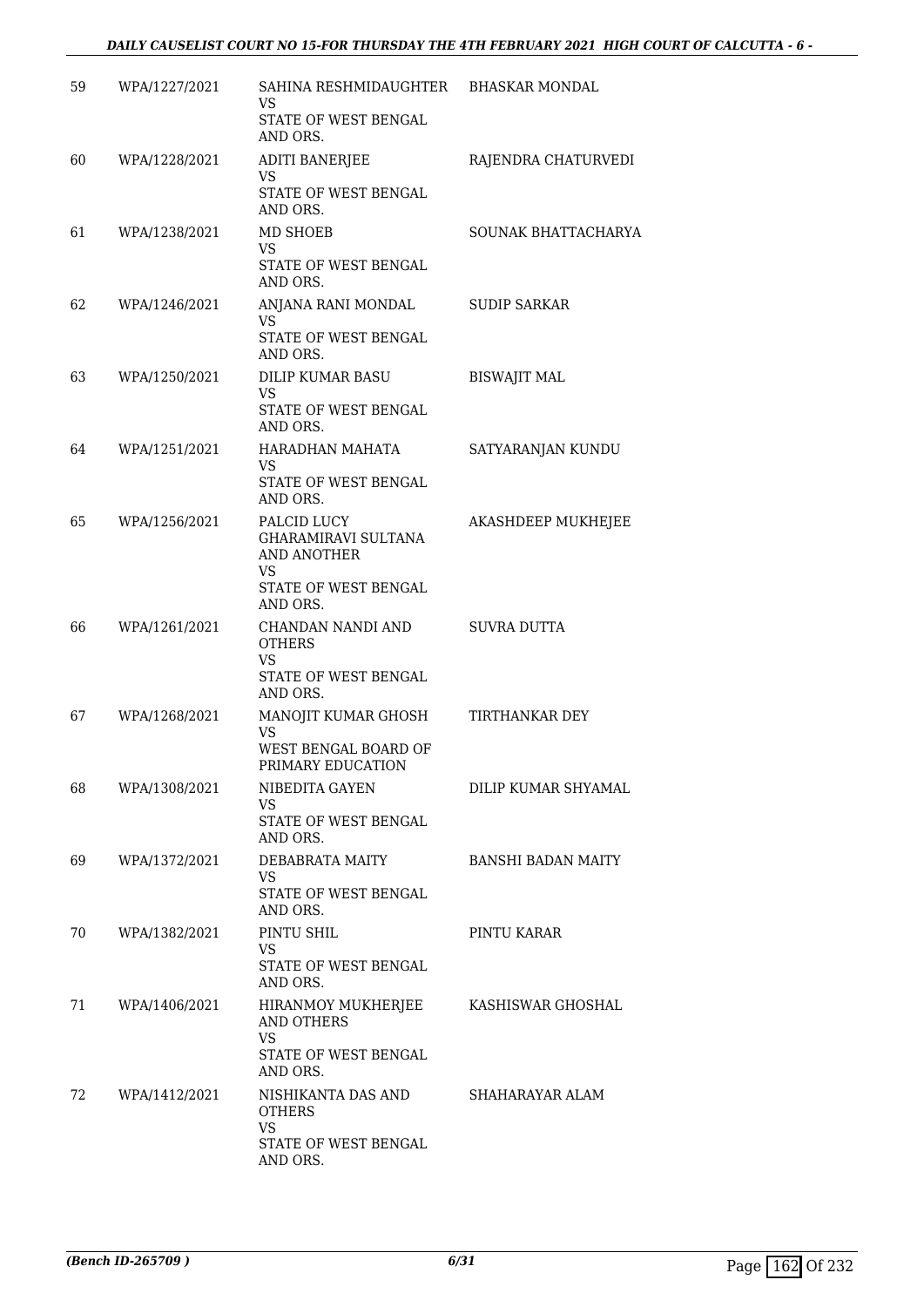## *DAILY CAUSELIST COURT NO 15-FOR THURSDAY THE 4TH FEBRUARY 2021 HIGH COURT OF CALCUTTA - 7 -*

| 73 | WPA/1425/2021 | PRADYOT KUMAR MAITY BANSHI BANDAN MAITY<br>VS.                                   |                        |
|----|---------------|----------------------------------------------------------------------------------|------------------------|
|    |               | STATE OF WEST BENGAL<br>AND ORS.                                                 |                        |
| 74 | WPA/1439/2021 | MADHUMITA PANDA AND<br>ORS.<br>VS.<br>STATE OF WEST BENGAL                       | DIPA BHATTACHARYA      |
|    |               | AND ORS.                                                                         |                        |
| 75 | WPA/1447/2021 | DILIP MANDAL<br>VS.<br>STATE OF WEST BENGAL<br>AND ORS.                          | <b>SAKYA MAITY</b>     |
| 76 | WPA/1449/2021 | <b>SUTANU LAHA</b><br>VS.<br>STATE OF WEST BENGAL<br>AND ORS.                    | SAKYA MAITY            |
| 77 | WPA/1452/2021 | PAMPA MANDAL<br>VS.<br>STATE OF WEST BENGAL<br>AND ORS.                          | TUSHER KANTI MUKHERJEE |
| 78 | WPA/1457/2021 | FIRDOUSI BEGUM AND<br><b>ANOTHER</b><br>VS.<br>STATE OF WEST BENGAL<br>AND ORS.  | <b>SK NEZAMUDDIN</b>   |
| 79 | WPA/1463/2021 | MAHAMAYA SADHUKHAN<br><b>VS</b><br>STATE OF WEST BENGAL<br>AND ORS.              | <b>SUDIP SARKAR</b>    |
| 80 | WPA/1499/2021 | DEBASIS PAL<br><b>VS</b><br>STATE OF WEST BENGAL<br>AND ORS.                     | ABU SOHEL              |
| 81 | WPA/1506/2021 | NARGIS KHATUN<br><b>VS</b><br>THE STATE OF WEST<br><b>BENGAL AND ORS</b>         | PRAMITA BANERJEE       |
| 82 | WPA/1522/2021 | SOURAV MONDAL AND ORS<br>VS<br>THE STATE OF WEST<br><b>BENGAL AND ORS</b>        | RITAM CHOWDHURY        |
| 83 | WPA/1525/2021 | SONALI HALDER AND ORS<br><b>VS</b><br>THE STATE OF WEST<br><b>BENGAL AND ORS</b> | RITAM CHOWDHURY        |
| 84 | WPA/1540/2021 | SONALI DAS AND OTHERS<br>VS.<br>STATE OF WEST BENGAL<br>AND ORS.                 | SANDIP KUMAR MONDAL    |
| 85 | WPA/1548/2021 | ASHALATA KARAN<br>VS.<br>STATE OF WEST BENGAL<br>AND ORS.                        | <b>BISWAJIT MAL</b>    |
| 86 | WPA/1551/2021 | BHASKAR ACHARYA<br>VS.<br>STATE OF WEST BENGAL<br>AND ORS.                       | <b>BISWAJIT MAL</b>    |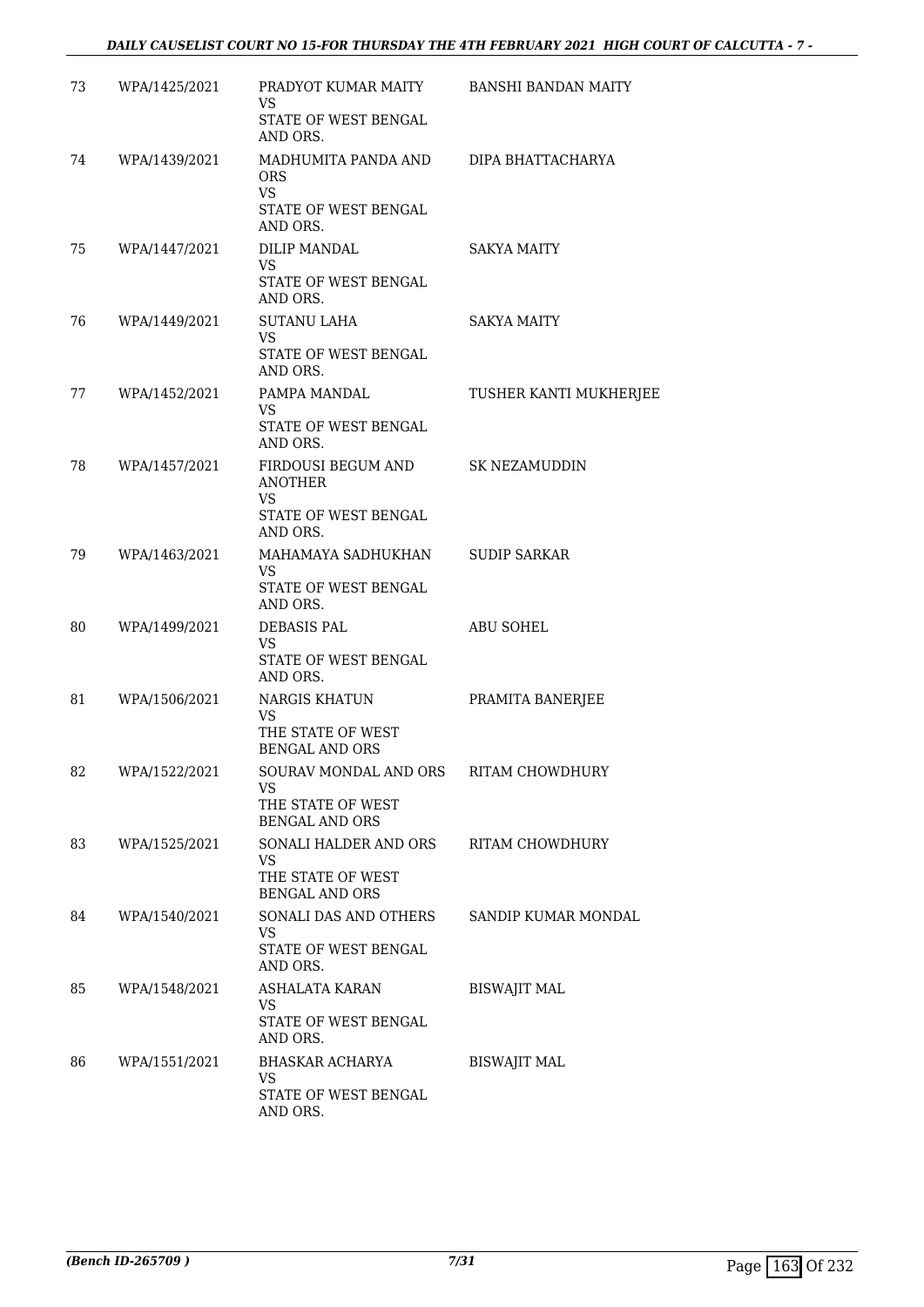| 87  | WPA/1556/2021 | ANUP GHOSH AND ORS<br>VS<br>STATE OF WEST BENGAL<br>AND ORS.                     | RAJIB ACHARYYA        |
|-----|---------------|----------------------------------------------------------------------------------|-----------------------|
| 88  | WPA/1564/2021 | KAILASH CHANDRA<br><b>PATTANAIK</b><br>VS.<br>VISVA BHARATI AND<br><b>OTHERS</b> | SALONI BHATTACHARJEE  |
| 89  | WPA/1567/2021 | NAROTTAM SENAPATI<br>VS.<br>VISVA-BHARATI AND ORS                                | SALONI BHATTACHARJEE  |
| 90  | WPA/1569/2021 | <b>ABHIJIT SEN</b><br><b>VS</b><br>VISVA BHARATI AND<br><b>OTHERS</b>            | SALONI BHATTACHARJEE  |
| 91  | WPA/1572/2021 | <b>SAMIR KR BHUNIA</b><br>VS.<br>STATE OF WEST BENGAL                            | <b>BISWAJIT MAL</b>   |
| 92  | WPA/1580/2021 | AND ORS.<br>TOTON KUMAR BERA<br><b>VS</b><br>STATE OF WEST BENGAL<br>AND ORS.    | SK SAHJAHAN ALI       |
| 93  | WPA/1582/2021 | MANISHA PRADHAN JANA<br>VS.<br>STATE OF WEST BENGAL<br>AND ORS.                  | SK SAHAJAN ALI        |
| 94  | WPA/1583/2021 | SOMA BERA ANR ANR<br>VS.<br>STATE OF WEST BENGAL<br>AND ORS.                     | KAPIL GUHA            |
| 95  | WPA/1594/2021 | ASHIMA SARDAR<br>VS.<br>STATE OF WEST BENGAL<br>AND ORS.                         | TIRTHANKAR DEY        |
| 96  | WPA/1601/2021 | MIRA SINHA<br>VS<br>STATE OF WEST BENGAL<br>AND ORS.                             | <b>SUDIP SARKAR</b>   |
| 97  | WPA/1603/2021 | <b>BISWANATH DAS</b><br>VS<br>STATE OF WEST BENGAL<br>AND ORS.                   | SABITA KHUTIA(BHUNYA) |
| 98  | WPA/1612/2021 | SUMITA DEBSHARMA<br><b>VS</b><br>STATE OF WEST BENGAL<br>AND ORS.                | SOMESH KUMAR GHOSH    |
| 99  | WPA/1614/2021 | ARUP KUMAR KOLEY<br>VS.<br>STATE OF WEST BENGAL<br>AND ORS.                      | SABITA KHUTIA(BHUNYA) |
| 100 | WPA/1636/2021 | NIZAMUDDIN SHAIKH<br><b>VS</b><br>THE STATE OF WEST<br><b>BENGAL AND ORS</b>     | KALYANI BHATTACHARYYA |
| 101 | WPA/1641/2021 | MD. WAHID RAHAMAN<br>VS<br>THE STATE OF WEST<br>BENGAL AND ORS                   | KALYANI BHATTACHARYYA |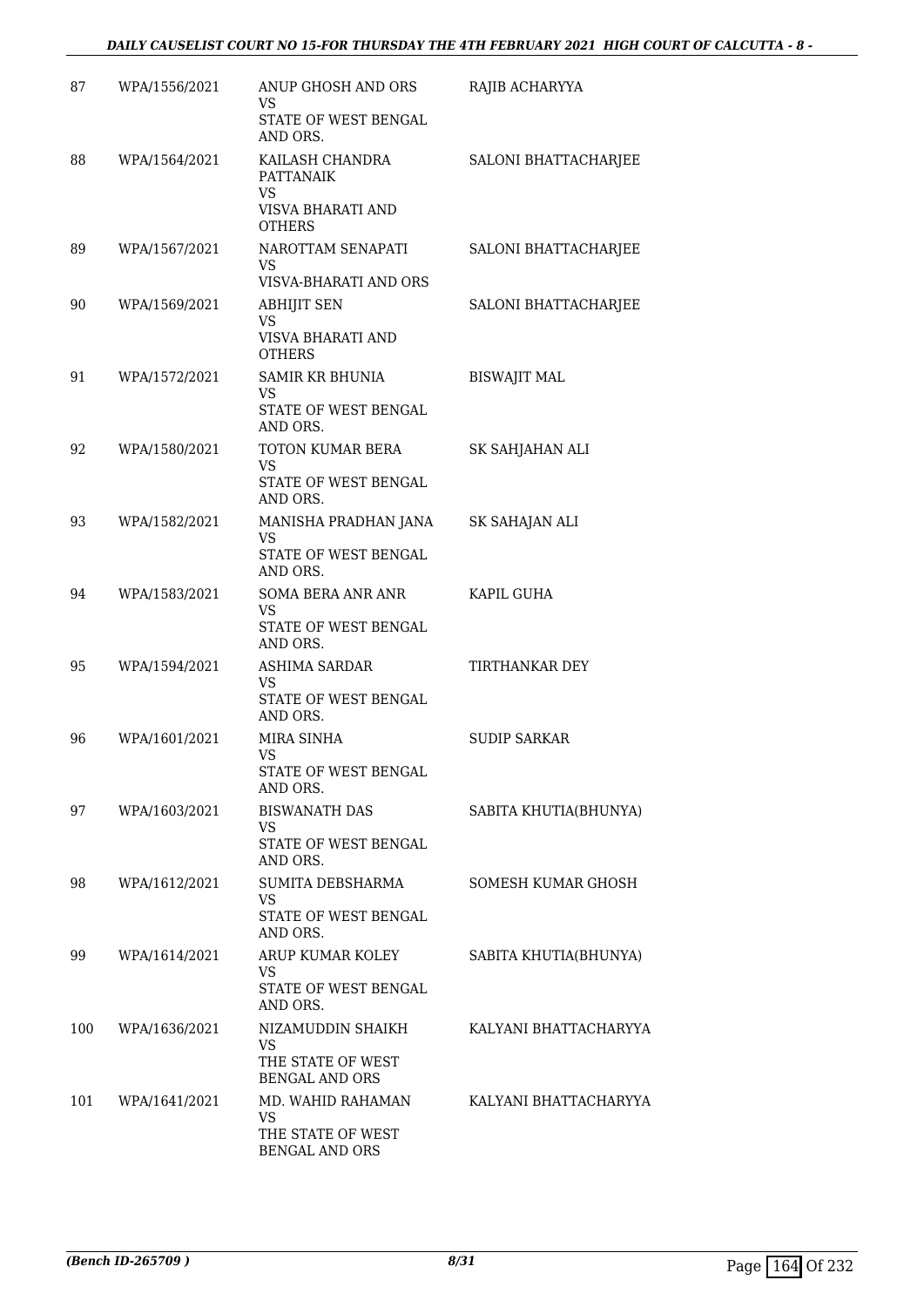| 102 | WPA/1644/2021        | RUBINA KHATUN<br><b>VS</b><br>THE STATE OF WEST<br><b>BENGAL AND ORS</b>              | KALYANI BHATTACHARYYA      |
|-----|----------------------|---------------------------------------------------------------------------------------|----------------------------|
| 103 | WPA/1739/2021        | SOUMIK MONDAL AND ORS<br>VS.<br>STATE OF WEST BENGAL<br>AND ORS.                      | SHUVRO PROKASH LAHIRI      |
| 104 | WPA/1767/2021        | ATANU POCHALI<br>VS<br>STATE OF WEST BENGAL<br>AND ORS.                               | MALYASHREE MAITY           |
|     | wt105 WPA/20467/2018 | ATANU POCHALI<br>VS<br>STATE OF WEST BENGAL &<br><b>ORS</b>                           | <b>MALYASREE MAITY</b>     |
| 106 | WPA/1785/2021        | <b>BARIN KUMAR ROY</b><br>VS.<br>STATE OF WEST BENGAL<br>AND ORS.                     | BARIN KUMAR ROY(IN PERSON) |
| 107 | WPA/1885/2021        | PALASH MONDAL AND ORS<br>VS.<br>STATE OF WEST BENGAL<br>AND ORS.                      | SHUVRA PROKASH LAHIRI      |
| 108 | WPA/1892/2021        | KRISHNA DAFADAR AND<br><b>OTHERS</b><br><b>VS</b><br>STATE OF WEST BENGAL<br>AND ORS. | SHILADITYA BARMA           |
| 109 | WPA/1903/2021        | MD.HARUNUZZAMAN<br><b>MULLICK</b><br><b>VS</b><br>STATE OF WEST BENGAL<br>AND ORS.    | A.R JAGLUL KABIR           |
| 110 | WPA/1945/2021        | CHHANDA JANA<br>VS.<br>STATE OF WEST BENGAL<br>AND ORS.                               | KALYANI BHATTACHARYYA      |
| 111 | WPA/2077/2021        | <b>GOURI DE AND ANOTHER</b><br>VS<br>STATE OF WEST BENGAL<br>AND ORS.                 | SOMSUVRA MUKHERJEE         |
| 112 | WPA/2363/2021        | SARIFUDDIN LASKAR<br>VS.<br>STATE OF WEST BENGAL<br>AND ORS.                          | <b>AMAR NATH SEN</b>       |
| 113 | WPA/2367/2021        | MOUSUMI BHANDARY<br>MONDAL<br><b>VS</b><br>STATE OF WEST BENGAL<br>AND ORS.           | RATUL GHOSH                |
| 114 | WPA/2405/2021        | ANAMIKA BHATTACHARYA<br>VS.<br>STATE OF WEST BENGAL<br>AND ORS.                       | HEMANTA KUMAR DAS          |
| 115 | WPA/2457/2021        | SOURAV BIKAS MAITY AND<br><b>ORS</b><br><b>VS</b><br>STATE OF WEST BENGAL<br>AND ORS. | TAMAL TARU PANDA           |

# **NEW MOTION 1**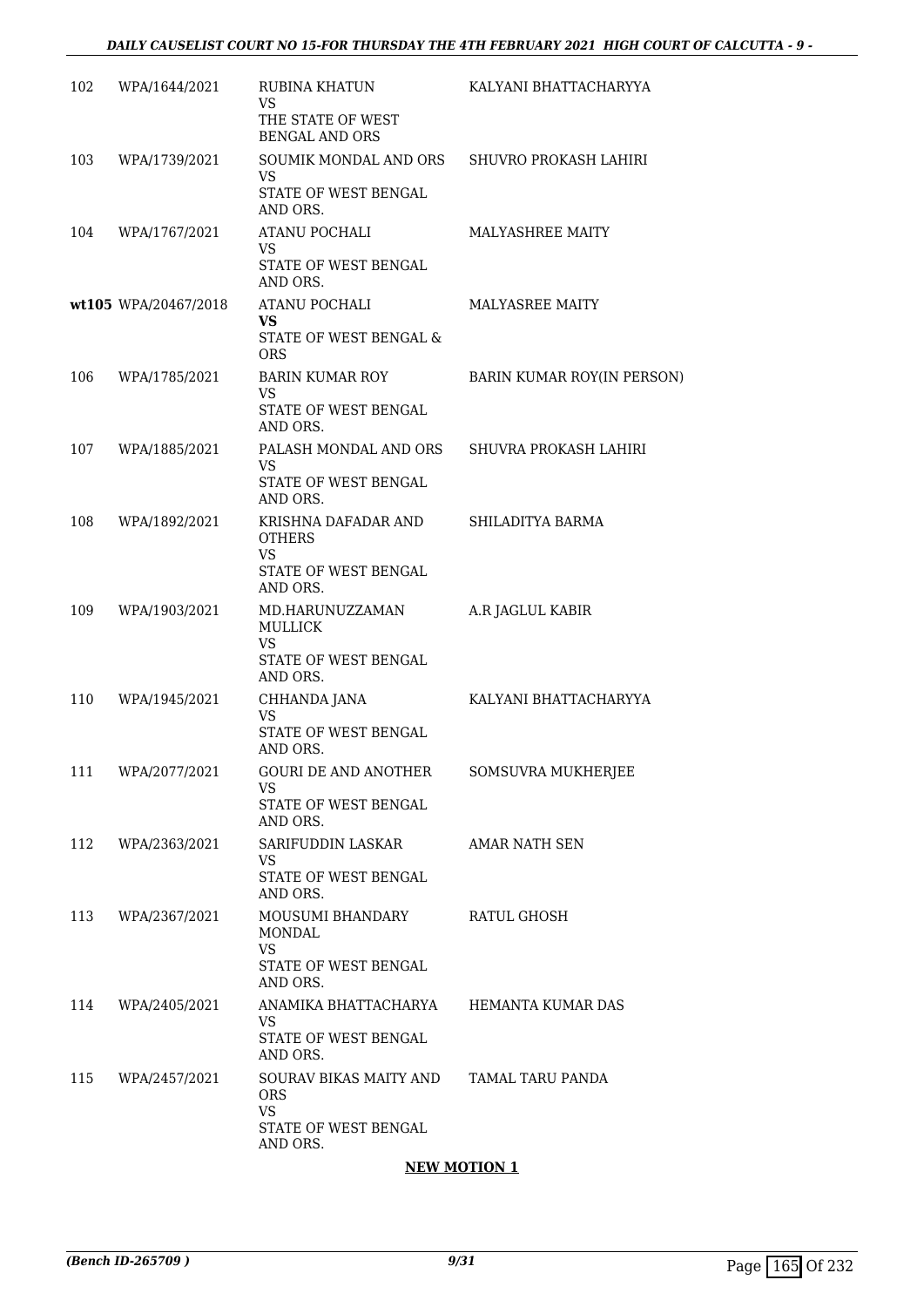| 116 | WPA/1066/2021 | SK. EMAM HOSSAIN AND<br><b>ORS</b><br>VS                                            | TIRTHANKAR DEY            |
|-----|---------------|-------------------------------------------------------------------------------------|---------------------------|
|     |               | STATE OF WEST BENGAL<br>AND ORS.                                                    |                           |
| 117 | WPA/1125/2021 | MD TANMIR AHMED AND<br><b>ORS</b><br><b>VS</b>                                      | Ali Ahsan Alamgir         |
|     |               | STATE OF WEST BENGAL<br>AND ORS.                                                    |                           |
| 118 | WPA/1340/2021 | PRITHISH KUMAR GHOSH<br><b>VS</b>                                                   | SUPRIYA RANJAN GHOSH      |
|     |               | STATE OF WEST BENGAL<br>AND ORS.                                                    |                           |
| 119 | WPA/1376/2021 | RAJIB CHATTERJEE<br><b>VS</b><br>STATE OF WEST BENGAL<br>AND ORS.                   | GOBINDA CHANDRA BAIDYA    |
| 120 | WPA/1419/2021 | MALKA TARANNUM<br>VS.<br>STATE OF WEST BENGAL<br>AND ORS.                           | SHILADITYA BARMA          |
| 121 | WPA/1422/2021 | NAJMA KHATUN<br><b>VS</b>                                                           | SANGEETA ROY              |
|     |               | STATE OF WEST BENGAL<br>AND ORS.                                                    |                           |
| 122 | WPA/1423/2021 | MD ALLARAKHA AHAMED<br>AND ORS<br>VS.                                               | <b>NEIL BASU</b>          |
|     |               | STATE OF WEST BENGAL<br>AND ORS.                                                    |                           |
| 123 | WPA/1427/2021 | BISWARUP DAS ADHIKARY<br>AND ANR<br>VS.                                             | SHILADITYA BARMA          |
|     |               | STATE OF WEST BENGAL<br>AND ORS.                                                    |                           |
| 124 | WPA/1489/2021 | CHIRANJIT SARDAR AND<br><b>ORS</b><br><b>VS</b><br>STATE OF WEST BENGAL<br>AND ORS. | SUDIPTA DASGUPTA          |
| 125 | WPA/1492/2021 | YOGANANDA MEHETA<br>VS.                                                             | PARAMITA MAITY            |
|     |               | STATE OF WEST BENGAL<br>AND ORS.                                                    |                           |
| 126 | WPA/1493/2021 | INDRAJIT SAHU<br><b>VS</b>                                                          | SUDIPTA DASGUPTA          |
|     |               | STATE OF WEST BENGAL<br>AND ORS.                                                    |                           |
| 127 | WPA/1649/2021 | SUDHANSHU MONDAL<br><b>VS</b><br>STATE OF WEST BENGAL<br>AND ORS.                   | <b>GORA CHAND SAMANTA</b> |
| 128 | WPA/1650/2021 | SAHABUDDIN SK.<br><b>VS</b><br>THE STATE OF WEST<br><b>BENGAL AND ORS</b>           | KALYANI BHATTACHARYYA     |
| 129 | WPA/1664/2021 | <b>GOUR MANNA</b><br><b>VS</b><br>State of West Bengal                              | SUKANTA DAS               |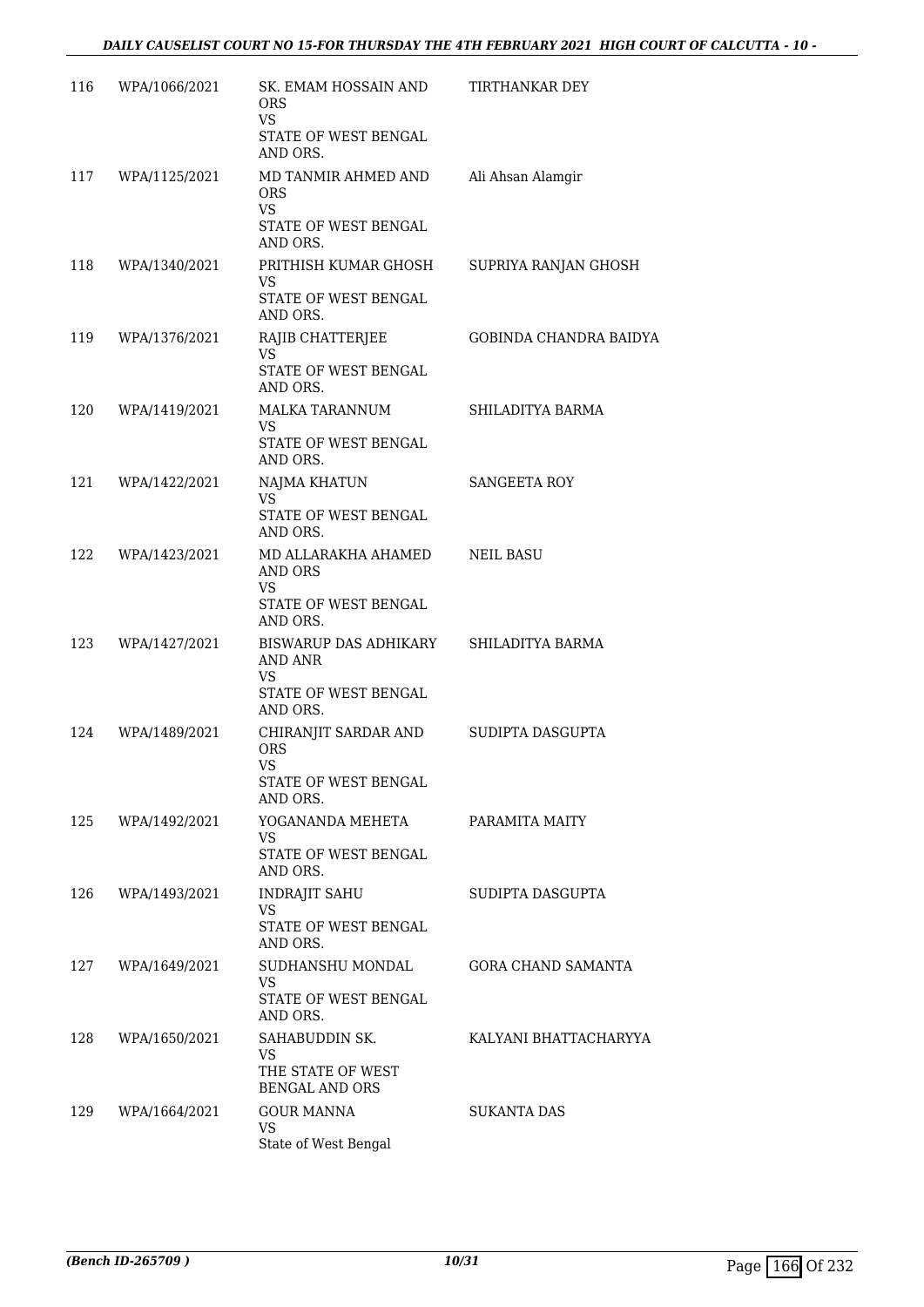| 130 | WPA/1679/2021 | KUNTAL SASMAL<br><b>VS</b><br>STATE OF WEST BENGAL<br>AND ORS.                             | BISWAPRIYA SAMANTA     |
|-----|---------------|--------------------------------------------------------------------------------------------|------------------------|
| 131 | WPA/1680/2021 | PRANAB KMAR PANJA<br>VS<br>STATE OF WEST BENGAL<br>AND ORS.                                | K M HOSSAIN            |
| 132 | WPA/1682/2021 | <b>ACHYUT BOSE</b><br><b>VS</b><br>STATE OF WEST BENGAL<br>AND ORS.                        | NARAYAN CHANDRA MONDAL |
| 133 | WPA/1704/2021 | BAPAN BANERJEE<br><b>VS</b><br>STATE OF WEST BENGAL<br>AND ORS.                            | Ali Ahsan Alamgir      |
| 134 | WPA/1743/2021 | MILAN MAHATO AND ORS<br>VS.<br>THE STATE OF WEST<br><b>BENGAL AND ORS</b>                  | SATYAJIT MAHATA        |
| 135 | WPA/1757/2021 | ASHOKE RAJAK AND ORS<br><b>VS</b><br>THE STATE OF WEST<br><b>BENGAL AND ORS</b>            | SATYAJIT MAHATA        |
| 136 | WPA/1798/2021 | ALI HAIDER SK.<br>VS.<br>STATE OF WEST BENGAL<br>AND ORS.                                  | KALYANI BHATTACHARYYA  |
| 137 | WPA/1799/2021 | ALTAFUR RAHAMAN<br>VS.<br>STATE OF WEST BENGAL<br>AND ORS.                                 | KALYANI BHATTACHARYYA  |
| 138 | WPA/1801/2021 | MANTURAM HALDAR<br><b>VS</b><br>STATE OF WEST BENGAL<br>AND ORS.                           | TAMAL TARU PANDA       |
| 139 | WPA/1812/2021 | KARTICK MAHATO<br><b>VS</b><br>STATE OF WEST BENGAL<br>AND ORS.                            | SUDIPTA DASGUPTA       |
| 140 | WPA/1813/2021 | <b>SUCHISMITA</b><br><b>CHATTOPADHYAY</b><br><b>VS</b><br>STATE OF WEST BENGAL<br>AND ORS. | KALLOL KUMAR MAITY     |
| 141 | WPA/1818/2021 | SAURAV PACHHAL<br>VS.<br>STATE OF WEST BENGAL<br>AND ORS.                                  | SUDITPA DASGUPTA       |
| 142 | WPA/1822/2021 | REBA (BISWAS) SARKAR<br>VS.<br>STATE OF WEST BENGAL<br>AND ORS.                            | BIKASH CHANDRA DAS     |
| 143 | WPA/1824/2021 | CHHANDA SAMANTA AND<br>OTHERS<br>VS.<br>STATE OF WEST BENGAL<br>AND ORS.                   | SUDIPTA DASGUPTA       |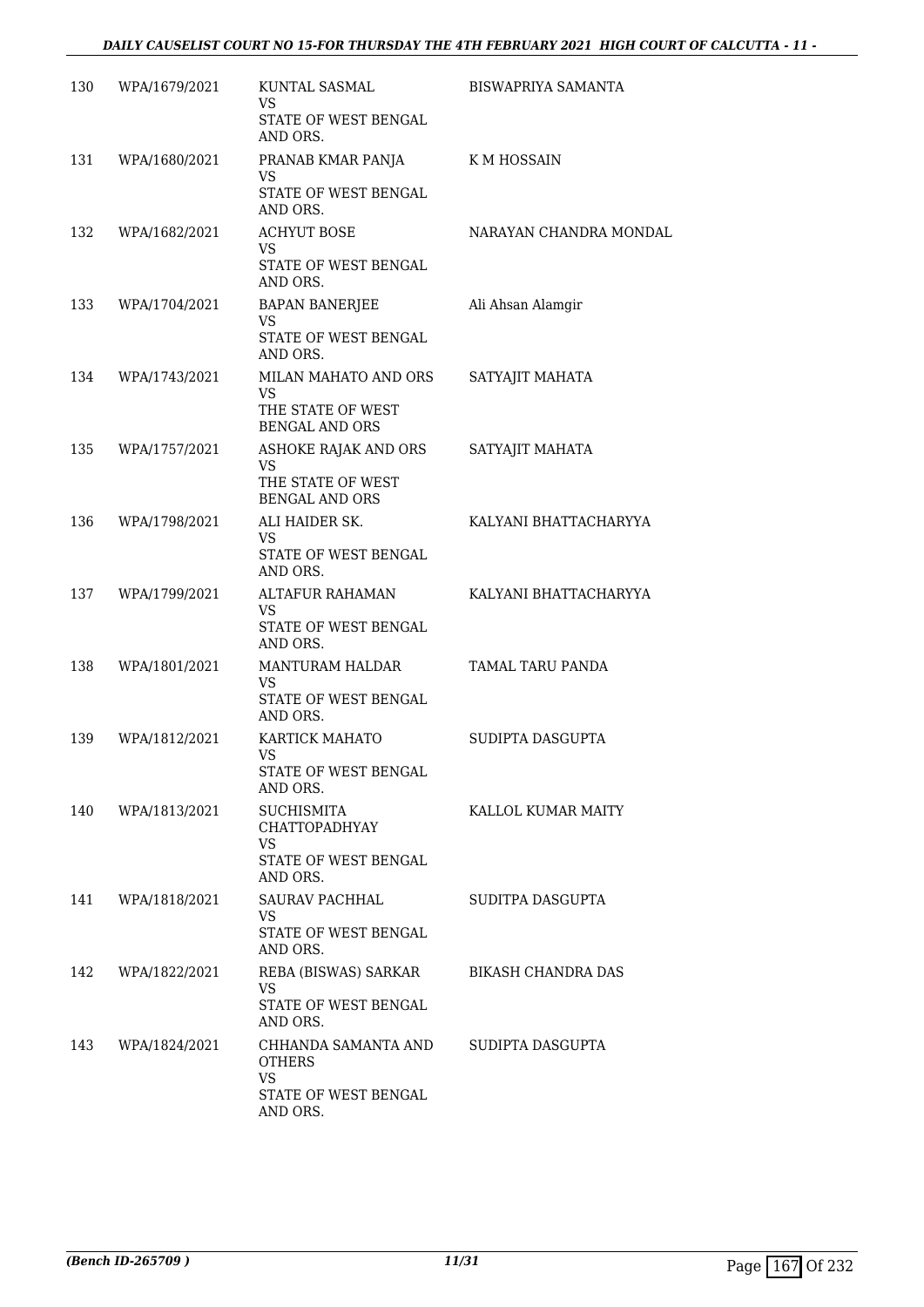| 144 | WPA/1833/2021     | PARTHA SARATHI<br><b>CHOUDHURI</b><br>VS                                             | OISANI MUKHERJEE          |
|-----|-------------------|--------------------------------------------------------------------------------------|---------------------------|
|     |                   | STATE OF WEST BENGAL<br>AND ORS.                                                     |                           |
| 145 | WPA/1868/2021     | KAUSHIK CHATTERJEE<br>VS<br>STATE OF WEST BENGAL<br>AND ORS.                         | SANDIP KUMAR MONDAL       |
| 146 | WPA/1898/2021     | <b>BHASKAR DAS</b><br>VS.<br>STATE OF WEST BENGAL<br>AND ORS.                        | <b>GORA CHAND SAMANTA</b> |
| 147 | WPA/1925/2021     | SAGNIK JANA<br>VS<br>STATE OF WEST BENGAL<br>AND ORS.                                | <b>BANSHI BADAN MAITY</b> |
| 148 | WPA/1946/2021     | <b>TAPASI MAJI</b><br><b>VS</b><br>STATE OF WEST BENGAL<br>AND ORS.                  | KALYANI BHATTACHARYA      |
| 149 | WPA/1947/2021     | <b>AJAZUL HOQUE</b><br>VS.<br>STATE OF WEST BENGAL<br>AND ORS.                       | KALYANI BHATTACHARYYA     |
| 150 | WPA/1948/2021     | SONIA GHOSH<br><b>VS</b><br>STATE OF WEST BENGAL<br>AND ORS.                         | KALYANI BHATTACHARYA      |
| 151 | WPA/1951/2021     | MUKBUL HAQUE AND ORS<br><b>VS</b><br>STATE OF WEST BENGAL<br>AND ORS.                | SK NAYEEMUL HAQUE         |
| 152 | WPA/1954/2021     | MD. RABIUL SK. AND<br><b>OTHERS</b><br><b>VS</b><br>STATE OF WEST BENGAL<br>AND ORS. | SHILADITYA BARMA          |
|     | 153 WPA/1971/2021 | SITAL RAJAK AND ORS<br><b>VS</b><br>STATE OF WEST BENGAL<br>AND ORS.                 | <b>GOPA BISWAS</b>        |
|     | 154 WPA/1991/2021 | BIPUL SARKAR AND<br><b>OTHERS</b><br>VS<br>STATE OF WEST BENGAL<br>AND ORS.          | DIBYENDU CHATTERJEE       |
| 155 | WPA/1995/2021     | SAFIULLAH AND ORS<br>VS.<br>STATE OF WEST BENGAL<br>AND ORS.                         | DEBABRATA MONDAL          |
| 156 | WPA/2021/2021     | RITRUPARNA SEN<br><b>VS</b><br>STATE OF WEST BENGAL<br>AND ORS.                      | ANWASHA HALDER            |
| 157 | WPA/2049/2021     | MD AKBAR ALI AND ORS<br><b>VS</b><br>W.B.BOARD OF PRIMARY<br><b>EDU AND ORS</b>      | TIRTHANKAR DEY            |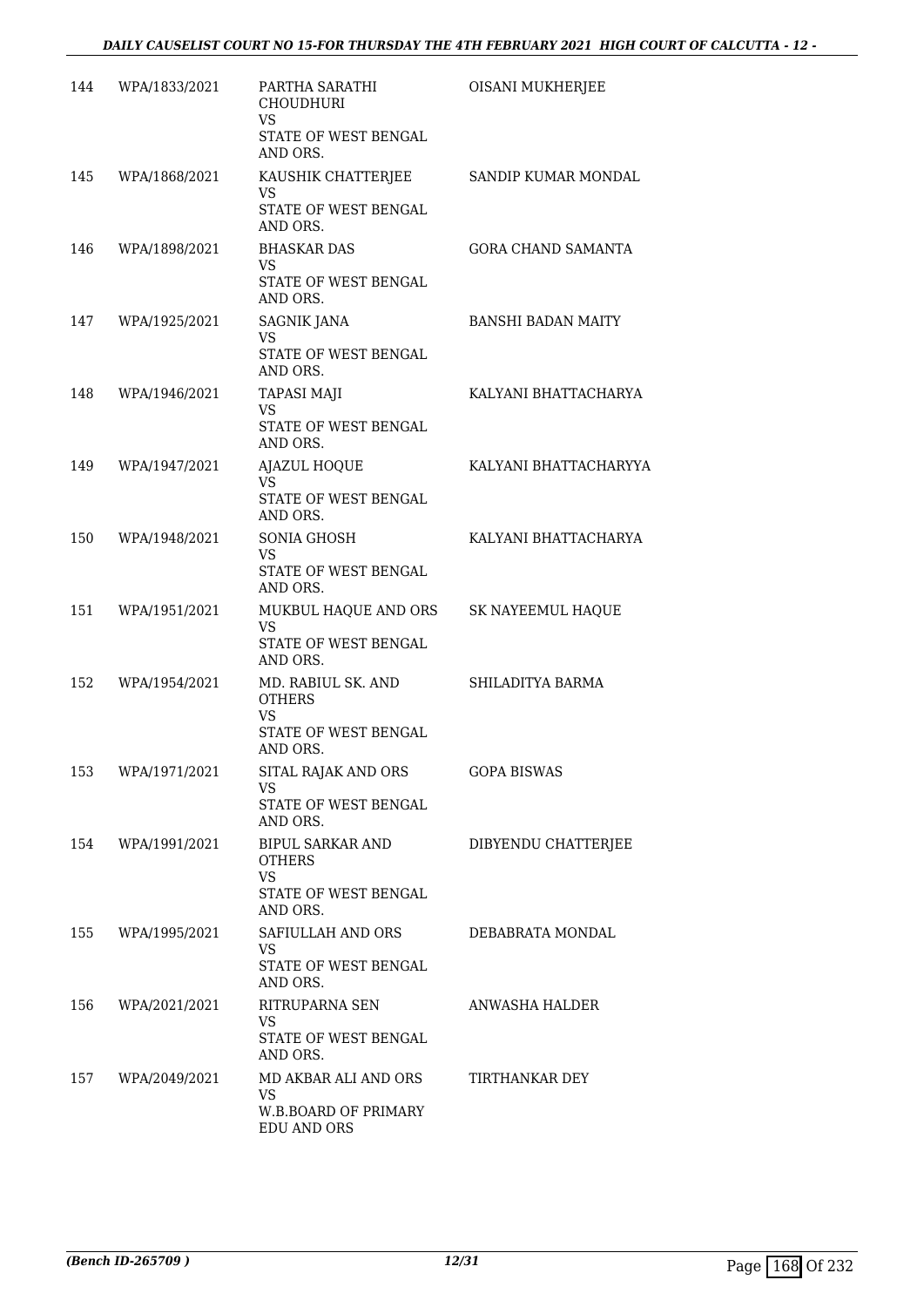| 158 | WPA/2053/2021 | UDAY SANKAR SAHA AND<br>ORS                                          | TIRTHANKAR DEY          |
|-----|---------------|----------------------------------------------------------------------|-------------------------|
|     |               | <b>VS</b><br><b>W.B.BOARD OF PRIMARY</b><br>EDU AND ANR              |                         |
| 159 | WPA/2055/2021 | HEMANTA KUMAR GHOSH<br><b>VS</b><br>STATE OF WEST BENGAL<br>AND ORS. | K.M. HOSSAIN            |
| 160 | WPA/2057/2021 | FARUK ABDULLAH MONDAL RITAM CHOWDHURY<br>AND ORS<br>VS               |                         |
|     |               | THE STATE OF WEST<br><b>BENGAL AND ORS</b>                           |                         |
| 161 | WPA/2059/2021 | <b>BAISHAKHI DAS</b><br>VS.<br>STATE OF WEST BENGAL<br>AND ORS.      | SUDIPTA DASGUPTA        |
| 162 | WPA/2062/2021 | IPSHITA MUKHERJEE DAN<br>AND ANR<br>VS                               | SUDIPTA DASGUPTA        |
|     |               | STATE OF WEST BENGAL<br>AND ORS.                                     |                         |
| 163 | WPA/2071/2021 | SATYAJIT MONDAL<br>VS<br>WEST BENGAL BOARD OF                        | MRINAL KANTI BISWAS     |
| 164 | WPA/2076/2021 | PRIMARY EDUCATION<br><b>BASANTI TUDU(SOREN)</b><br>AND ANR<br>VS     | BIKASH CHANDRA DAS      |
|     |               | STATE OF WEST BENGAL<br>AND ORS.                                     |                         |
| 165 | WPA/2081/2021 | RITUPARNA SEN<br>VS.<br>STATE OF WEST BENGAL<br>AND ORS.             | ANWASHA HALDER          |
| 166 | WPA/2105/2021 | SUBRINA KHATUN<br><b>VS</b><br>STATE OF WEST BENGAL<br>AND ORS.      | <b>MUKETESWAR MAITY</b> |
| 167 | WPA/2111/2021 | HRIDAY KUMAR PAUL<br><b>VS</b><br>STATE OF WEST BENGAL               | SURENDRA KUMAR SHARMA   |
| 168 | WPA/2112/2021 | AND ORS.<br>SUKUMAR MAHATA                                           | UTTAM BANERJEE          |
|     |               | <b>VS</b><br>STATE OF WEST BENGAL<br>AND ORS.                        |                         |
| 169 | WPA/2115/2021 | ATANU ACHARYA<br>VS<br>STATE OF WEST BENGAL                          | SURENDRA KUMAR SHARMA   |
| 170 | WPA/2120/2021 | AND ORS.<br>MOGIBOR RAHAMAN                                          | SURENDRA KUMAR SHARMA   |
|     |               | VS<br>STATE OF WEST BENGAL<br>AND ORS.                               |                         |
| 171 | WPA/2121/2021 | MD MOHIBUL ISLAM AND<br>ANR<br><b>VS</b>                             | Miss Molly Saha         |
|     |               | STATE OF WEST BENGAL<br>AND ORS.                                     |                         |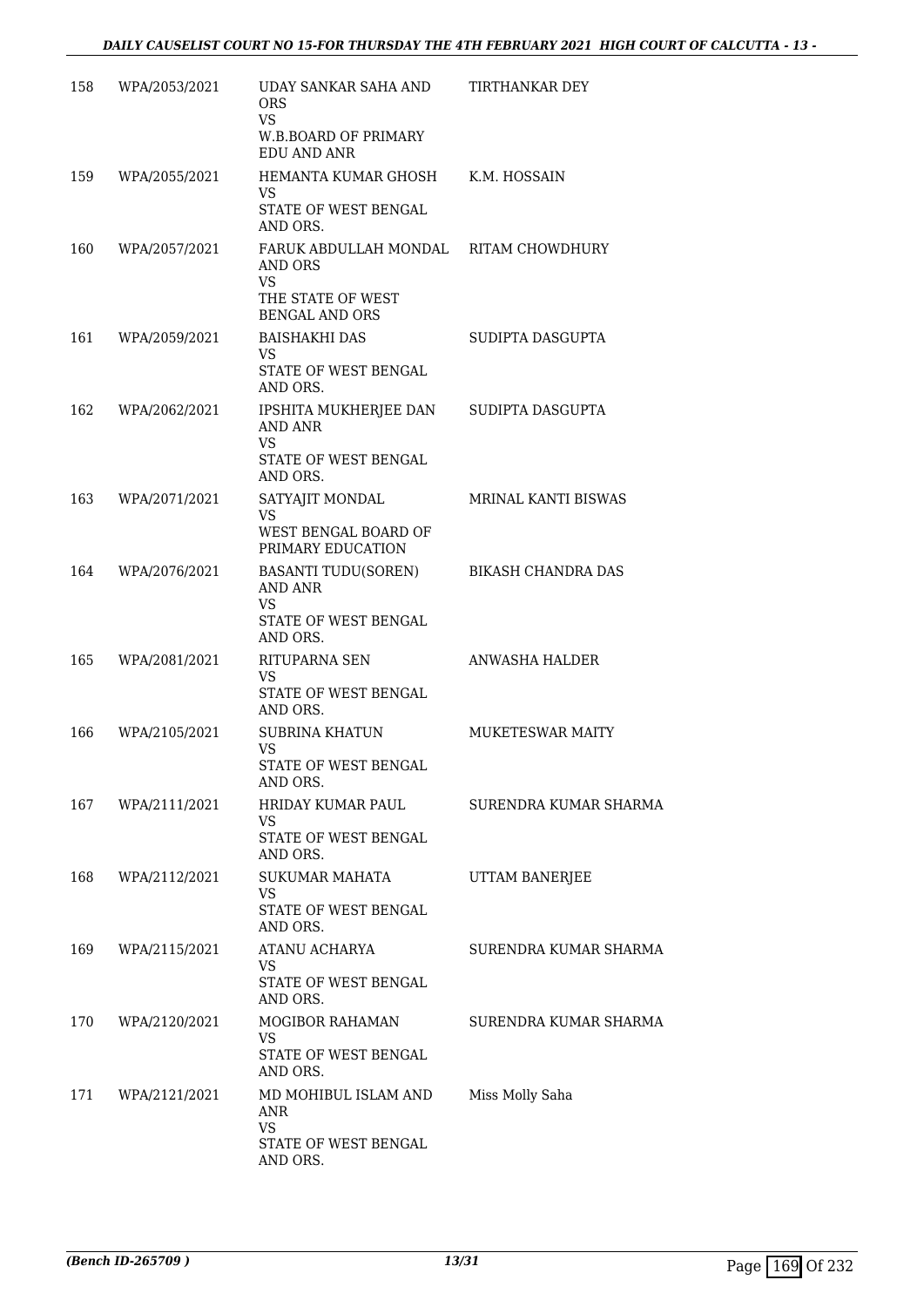| 172 | WPA/2126/2021 | MD ASIF ALI<br><b>VS</b><br>STATE OF WEST BENGAL<br>AND ORS.                        | SURENDRA KUMAR SHARMA |
|-----|---------------|-------------------------------------------------------------------------------------|-----------------------|
| 173 | WPA/2127/2021 | DEBIPADA BASU AND ORS<br>VS.<br>STATE OF WEST BENGAL<br>AND ORS.                    | SARIFUL ISLAM MALLICK |
| 174 | WPA/2130/2021 | MOUMITA DUTTA AND ORS<br><b>VS</b><br>THE STATE OF WEST<br><b>BENGAL AND ORS</b>    | ANUWASHA HALDER       |
| 175 | WPA/2135/2021 | BISWAJIT ROY AND ORS<br><b>VS</b><br>STATE OF WEST BENGAL<br>AND ORS.               | ANANYA CHAKRABORTY    |
| 176 | WPA/2136/2021 | NANDITA MANDAL<br><b>VS</b><br>THE STATE OF WEST<br><b>BENGAL AND ORS</b>           | <b>JEENIA RUDRA</b>   |
| 177 | WPA/2143/2021 | RAKESH BISWAS<br>VS.<br>STATE OF WEST BENGAL<br>AND ORS.                            | SURENDRA KUMAR SHARMA |
| 178 | WPA/2146/2021 | TORIKUL MONDAL<br>VS<br>STATE OF WEST BENGAL<br>AND ORS.                            | SURENDRA KUMAR SHARMA |
| 179 | WPA/2148/2021 | PABITRA SARKAR<br>VS<br>STATE OF WEST BENGAL<br>AND ORS.                            | SURENDRA KUMAR SHARMA |
| 180 | WPA/2149/2021 | BRINDABAN BISWAS AND<br><b>ORS</b><br><b>VS</b><br>STATE OF WEST BENGAL<br>AND ORS. | SAMBHUNATH DE         |
| 181 | WPA/2154/2021 | SAJAL KUMAR BISWAS<br>VS<br>STATE OF WEST BENGAL<br>AND ORS.                        | <b>SUDDHADEV ADAK</b> |
| 182 | WPA/2158/2021 | RAMDAS MANDAL<br><b>VS</b><br>STATE OF WEST BENGAL<br>AND ORS.                      | SURENDRA KUMAR SHARMA |
| 183 | WPA/2159/2021 | SHAMPA MONDAL AND ORS<br>VS.<br>STATE OF WEST BENGAL<br>AND ORS.                    | <b>SAKYA MAITI</b>    |
| 184 | WPA/2160/2021 | SHYAMALI BISWAS<br><b>VS</b><br>STATE OF WEST BENGAL<br>AND ORS.                    | SURENDRA KUMAR SHARMA |
| 185 | WPA/2193/2021 | TAPAS ADHIKARY AND ORS<br>VS<br>State of West Bengal AND<br><b>ORS</b>              | SK NAYEEMUL HAQUE     |
| 186 | WPA/2196/2021 | UJJAL KUJUR<br><b>VS</b><br>STATE OF WEST BENGAL<br>AND ORS.                        | SURENDRA KUMAR SHARMA |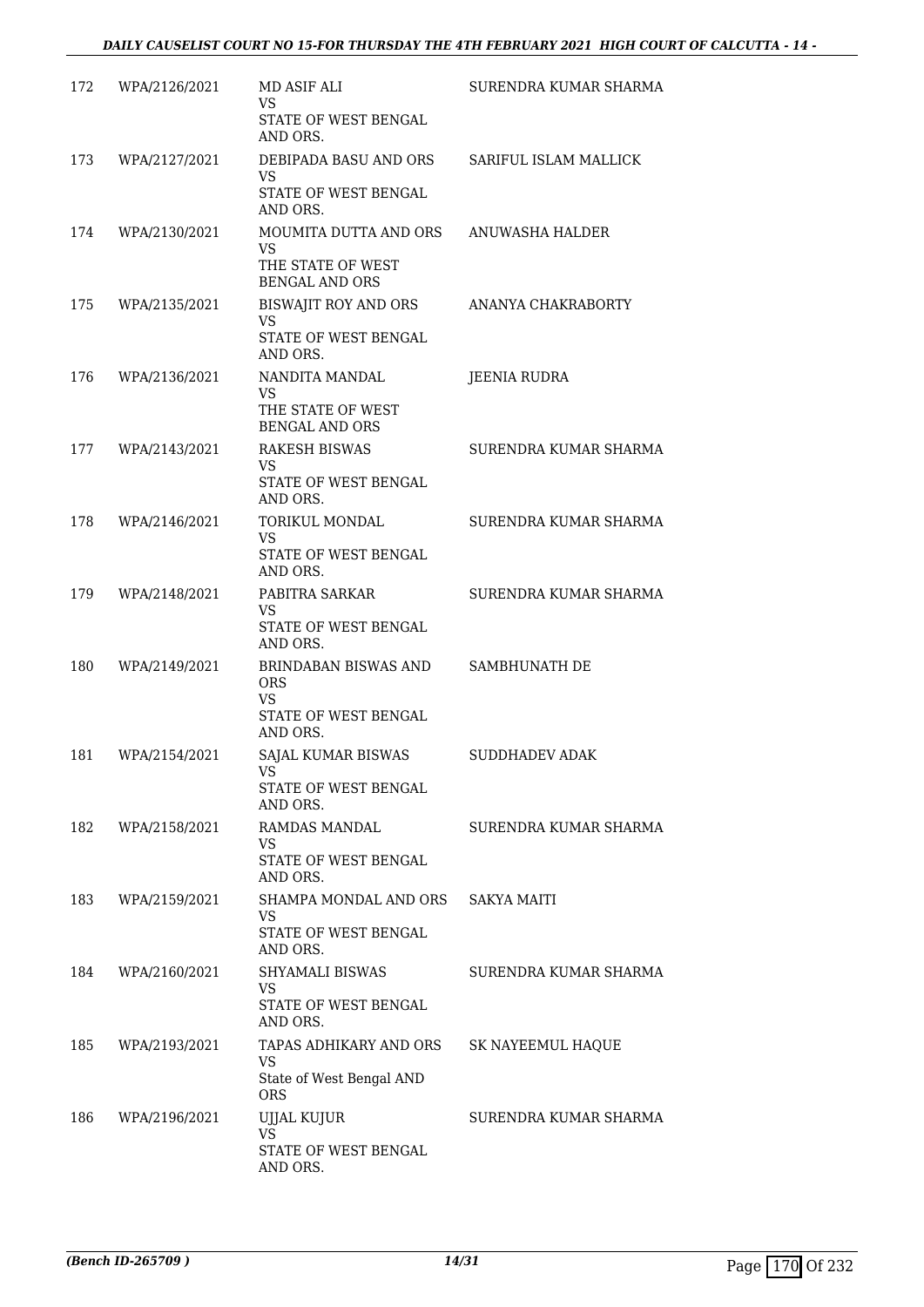| 187 | WPA/2204/2021 | <b>SUMIT DAS</b><br><b>VS</b><br>STATE OF WEST BENGAL                                        | SURENDRA KUMAR SHARMA |
|-----|---------------|----------------------------------------------------------------------------------------------|-----------------------|
| 188 | WPA/2208/2021 | AND ORS.<br><b>APU BISWAS</b>                                                                | SURENDRA KUMAR SHARMA |
|     |               | VS<br>STATE OF WEST BENGAL<br>AND ORS.                                                       |                       |
| 189 | WPA/2211/2021 | <b>MAMATA HALDER</b><br>VS.<br>STATE OF WEST BENGAL                                          | SURENDRA KUMAR SHARMA |
| 190 | WPA/2217/2021 | AND ORS.<br><b>MANIK PRADHAN</b><br><b>VS</b><br>STATE OF WEST BENGAL<br>AND ORS.            | SRIKANTA DATTA        |
| 191 | WPA/2245/2021 | MD. ABDUL KAYUM AND<br><b>ORS</b><br><b>VS</b><br>THE STATE OF WEST<br><b>BENGAL AND ORS</b> | ALI AHSAN ALAMGIR     |
| 192 | WPA/2255/2021 | SUNIT SARKAR AND ORS<br><b>VS</b><br>STATE OF WEST BENGAL<br>AND ORS.                        | TAIMUR HOSSAIN        |
| 193 | WPA/2273/2021 | DILIP SARKAR AND OTHERS   GOPA BISWAS<br><b>VS</b><br>STATE OF WEST BENGAL<br>AND ORS.       |                       |
| 194 | WPA/2290/2021 | PRIYABRATA ROY AND ANR ANANYA CHAKRABORTY<br>VS<br>STATE OF WEST BENGAL<br>AND ORS.          |                       |
| 195 | WPA/2292/2021 | ASHOK SARKAR AND<br><b>OTHERS</b><br><b>VS</b><br>STATE OF WEST BENGAL<br>AND ORS.           | SOHAM BANERJEE        |
| 196 | WPA/2309/2021 | ABHISHEK CHANDAVANSHI SAMIR KUMAR ADHIKARY<br>VS<br>STATE OF WEST BENGAL<br>AND ORS.         |                       |
| 197 | WPA/2326/2021 | BAISAKHI PAL AND ANR<br>VS<br>STATE OF WEST BENGAL<br>AND ORS.                               | <b>MALASREE MAITY</b> |
| 198 | WPA/2341/2021 | NIHAR BISWAS AND ORS<br><b>VS</b><br>STATE OF WEST BENGAL<br>AND ORS.                        | SOMESH KUMAR GHOSH    |
| 199 | WPA/2362/2021 | SUVANKAR NAYEK AND<br><b>OTHERS</b><br>VS<br>STATE OF WEST BENGAL                            | ALOKESH DALAI         |
| 200 | WPA/2364/2021 | AND ORS.<br>SUDIPTA BRAHMACHARY<br><b>VS</b><br>STATE OF WEST BENGAL<br>AND ORS.             | ROBIUL ISLAM          |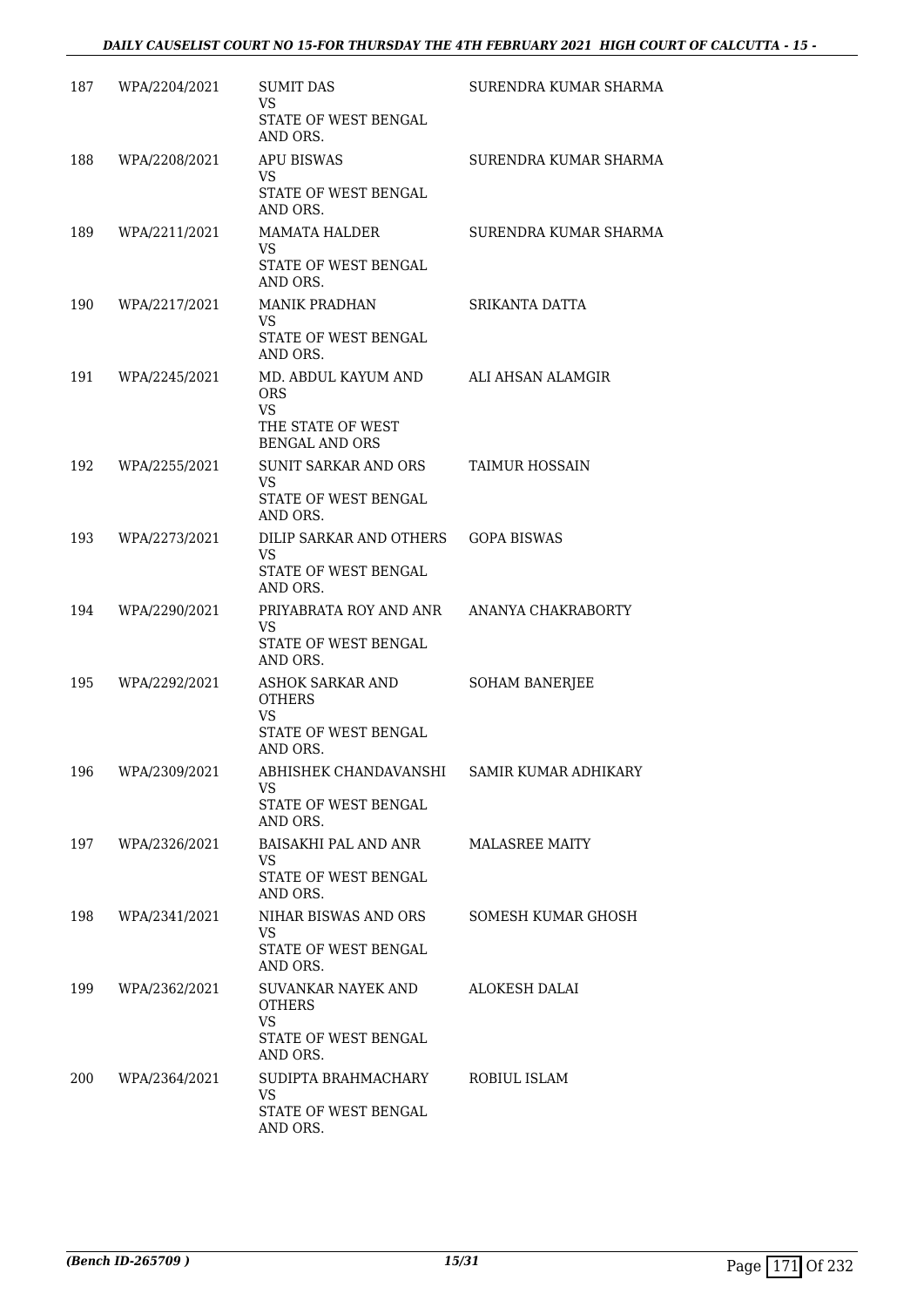| 201 | WPA/2366/2021 | GANESH CHANDRA<br>MONDAL<br><b>VS</b>                                             | ROBIUL ISLAM             |
|-----|---------------|-----------------------------------------------------------------------------------|--------------------------|
|     |               | STATE OF WEST BENGAL<br>AND ORS.                                                  |                          |
| 202 | WPA/2380/2021 | NIRMAL KUMAR DAS<br><b>MAHANTO</b><br><b>VS</b>                                   | TANUJA BASAK             |
|     |               | STATE OF WEST BENGAL<br>AND ORS.                                                  |                          |
| 203 | WPA/2381/2021 | RUPA BARUA<br><b>VS</b><br>STATE OF WEST BENGAL<br>AND ORS.                       | <b>IMDADUL BISWAS</b>    |
| 204 | WPA/2390/2021 | <b>SOURAV GHOSH</b><br><b>VS</b><br>STATE OF WEST BENGAL<br>AND ORS.              | NIBEDITA CHANDAN DEY     |
| 205 | WPA/2393/2021 | RIG PRASUN MONDAL<br><b>VS</b><br>STATE OF WEST BENGAL<br>AND ORS.                | MUKTESWAR MAITY          |
| 206 | WPA/2395/2021 | MOUSUMI SEN AND ANR<br>VS.<br>STATE OF WEST BENGAL<br>AND ORS.                    | TAPODIP GUPTA            |
| 207 | WPA/2397/2021 | <b>BASUDEB SINHA</b><br>VS<br>STATE OF WEST BENGAL<br>AND ORS.                    | <b>GOPAL DAS</b>         |
| 208 | WPA/2400/2021 | SANJIB MONDAL<br>VS<br>STATE OF WEST BENGAL<br>AND ORS.                           | <b>GOPAL DAS</b>         |
| 209 | WPA/2409/2021 | AMARDEEP MANDAL AND<br>ANR<br>VS<br>STATE OF WEST BENGAL<br>AND ORS.              | SAYAN MUKHERJEE          |
| 210 | WPA/2411/2021 | SOUMITRA GHOSH AND<br><b>ORS</b><br><b>VS</b><br>STATE OF WEST BENGAL<br>AND ORS. | CHNADAN DUTTA            |
| 211 | WPA/2426/2021 | SINTU MONDAL<br><b>VS</b><br><b>STATE OF WEST BENGAL</b><br>AND ORS.              | DIPANYAN KUNDU           |
| 212 | WPA/2451/2021 | SUDIPTA BHATTACHARYYA<br>VS.<br>VISVA BHARATI AND ORS                             | SALONI BHATTACHARJEE     |
| 213 | WPA/2459/2021 | KHALIDA AKTER BANU @<br><b>ORS</b><br>VS<br>STATE OF WEST BENGAL<br>AND ORS.      | KAPIL CHANDRA SAHOO      |
| 214 | WPA/2469/2021 | MIR JASMINA AND ORS<br><b>VS</b><br>STATE OF WEST BENGAL<br>AND ORS.              | <b>AVIRUP CHATTERJEE</b> |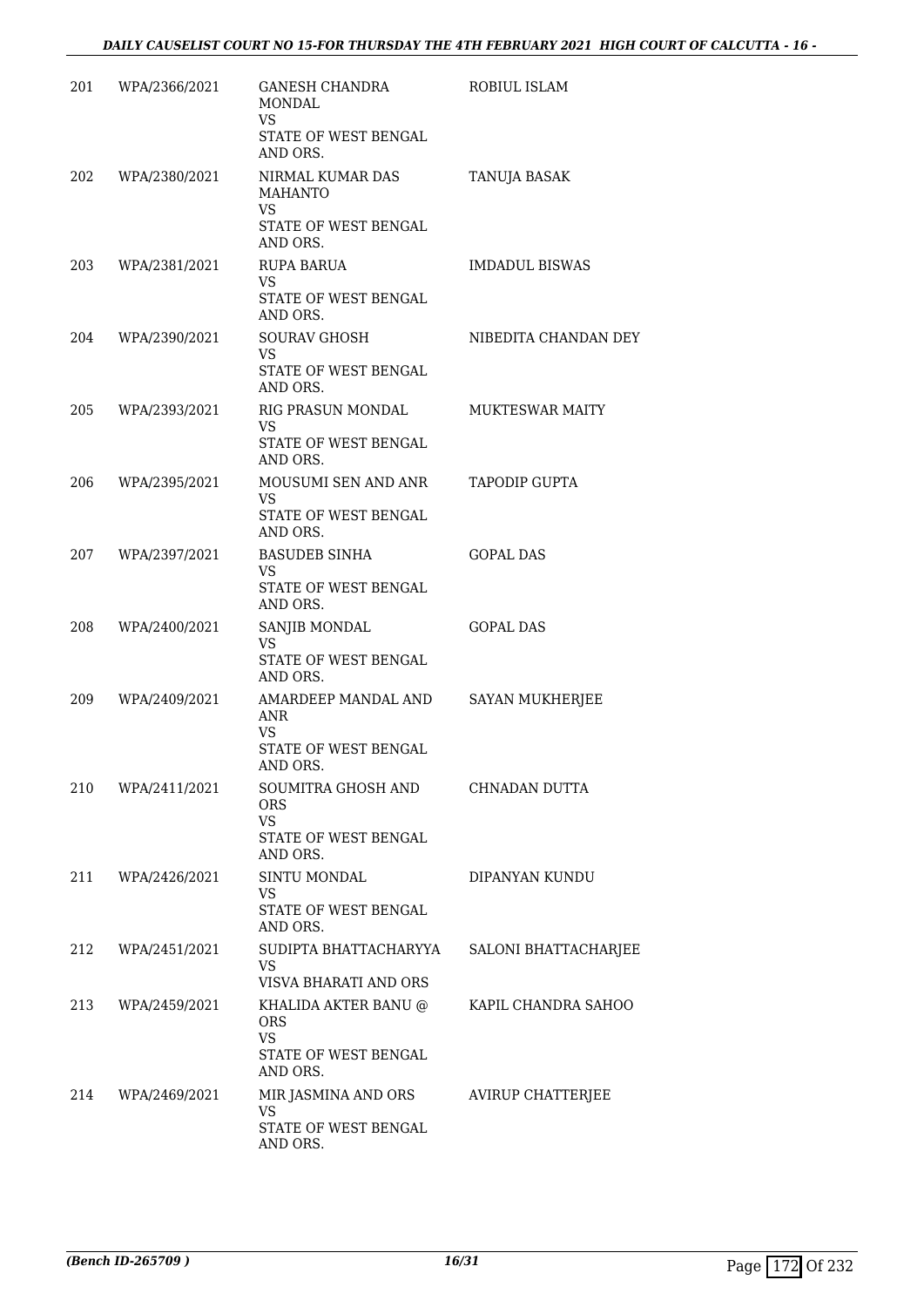| 215 | WPA/2473/2021 | RAJIB ROY AND ORS<br><b>VS</b>                                                                       | SAKHAWAT KHANDAKAE        |
|-----|---------------|------------------------------------------------------------------------------------------------------|---------------------------|
|     |               | THE STATE OF WEST<br><b>BENGAL AND ORS</b>                                                           |                           |
| 216 | WPA/2475/2021 | MANIMALA MITRA AND ORS M. NAZAR CHOWDHURY<br><b>VS</b><br>THE STATE OF WEST<br><b>BENGAL AND ORS</b> |                           |
| 217 | WPA/2518/2021 | <b>ACHINTA PAL</b><br><b>VS</b><br>STATE OF WEST BENGAL<br>AND ORS.                                  | SANTOSH CHAKRABORTY       |
| 218 | WPA/2535/2021 | PROSENJIT KARMAKAR<br><b>VS</b><br>THE STATE OF WEST                                                 | SAKHAWAT KHANDAKAR        |
| 219 | WPA/2543/2021 | <b>BENGAL AND ORS</b><br>SATYA RANJAN MALLIK<br>VS<br>STATE OF WEST BENGAL                           | SANTOSH KUMAR CHAKRABARTI |
| 220 | WPA/2547/2021 | AND ORS.<br>TARANANDA MISHRA<br>VS<br>STATE OF WEST BENGAL                                           | RAMA HALDER(SANTRA)       |
| 221 | WPA/2548/2021 | AND ORS.<br>TANWEER KHAN<br><b>VS</b><br>STATE OF WEST BENGAL<br>AND ORS.                            | <b>SOURAT NANDY</b>       |
| 222 | WPA/2551/2021 | CHINMAY DAS<br>VS<br>STATE OF WEST BENGAL<br>AND ORS.                                                | RAMA HALDER(SANTRA)       |
| 223 | WPA/2552/2021 | AMIT CHAKRABORTI<br><b>VS</b><br>STATE OF WEST BENGAL<br>AND ORS.                                    | SANDIP KUMAR MONDAL       |
| 224 | WPA/2553/2021 | BIPLAB JANA AND OTHERS<br>VS<br>STATE OF WEST BENGAL<br>AND ORS.                                     | PURNASIS BHUNIYA          |
| 225 | WPA/2555/2021 | SNIGHA GHORAMI<br><b>VS</b><br>STATE OF WEST BENGAL<br>AND ORS.                                      | <b>SOURAT NANDY</b>       |
| 226 | WPA/2560/2021 | RUKHSANA KHATUM<br><b>VS</b><br>STATE OF WEST BENGAL<br>AND ORS.                                     | SOURAT NANDY              |
| 227 | WPA/2562/2021 | MD DAWOOD<br><b>VS</b><br>State of West Bengal AND<br><b>ORS</b>                                     | PRADIP KUMAR GHOSH        |
| 228 | WPA/2572/2021 | SHYAMALI MAHATO AND<br><b>OTHERS</b><br><b>VS</b><br>STATE OF WEST BENGAL                            | SIDDHARTHA SARKAR         |
| 229 | WPA/2573/2021 | AND ORS.<br>SHYAMAL KR NATH<br><b>VS</b><br>STATE OF WEST BENGAL<br>AND ORS.                         | CHHANDAK DUTTA            |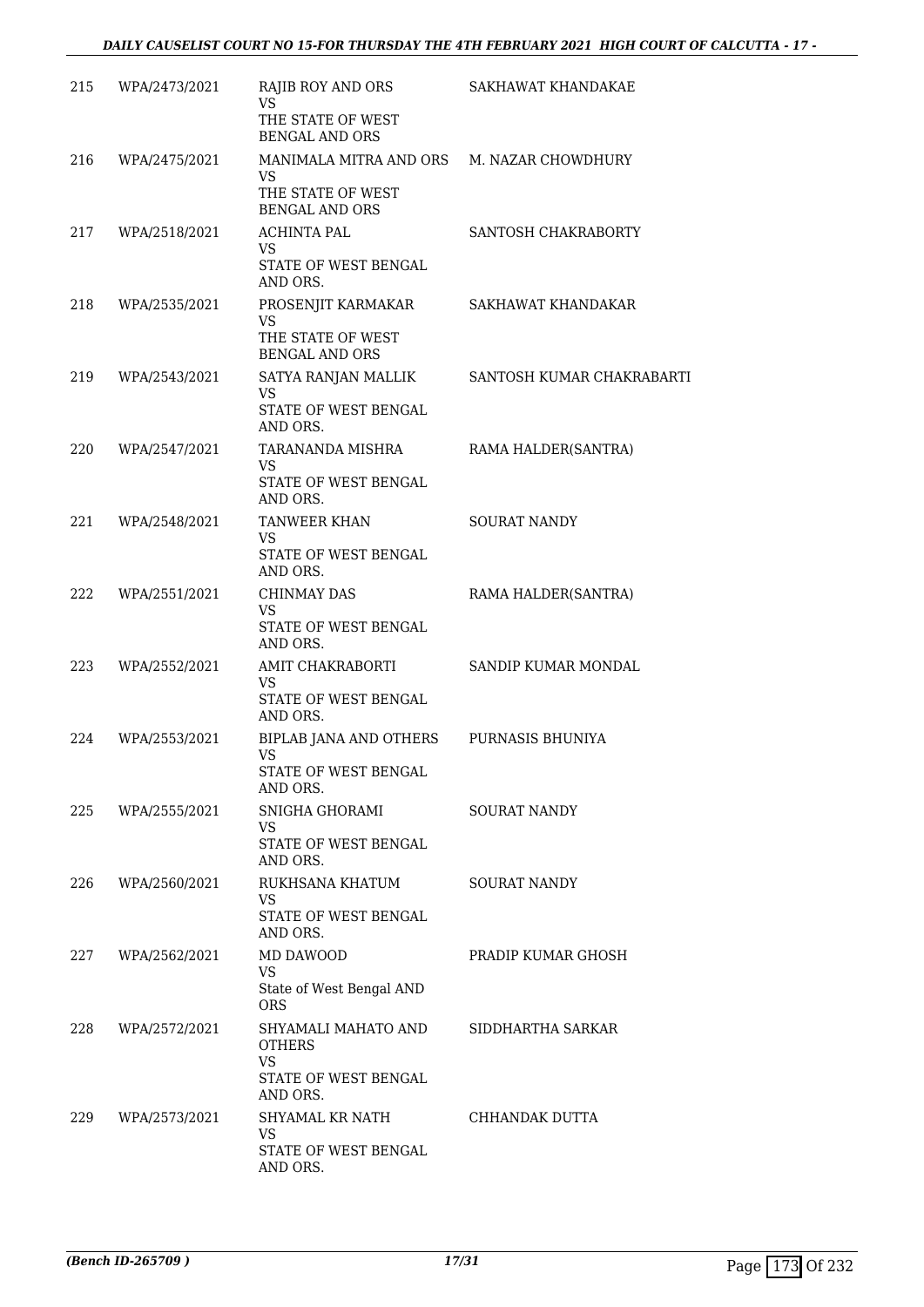| 230 | WPA/2574/2021 | KAMAL KANTA RAY<br>VS<br>STATE OF WEST BENGAL<br>AND ORS.                                    | SANTANU MAJI            |
|-----|---------------|----------------------------------------------------------------------------------------------|-------------------------|
| 231 | WPA/2582/2021 | MD. JAHID IQBAL KHAN<br>VS<br>STATE OF WEST BENGAL<br>AND ORS.                               | KRISHNA KESHAB PAUL     |
| 232 | WPA/2589/2021 | PIKU SSAHOO AND OTHERS<br>VS<br>STATE OF WEST BENGAL<br>AND ORS.                             | ALOKESH DALAI           |
| 233 | WPA/2594/2021 | KRISHNA MONDAL<br>(GHOSH) AND ANOTHER<br><b>VS</b><br>STATE OF WEST BENGAL<br>AND ORS.       | ALOKESH DALAI           |
| 234 | WPA/2604/2021 | SAMIM ALI<br>VS<br>THE WEST BENGAL BOARD<br>OF PRIMARY EDUCATION<br><b>AND ORS</b>           | <b>DWAIPAYAN SANYAL</b> |
| 235 | WPA/2614/2021 | DILBAR NADAP AND ORS<br><b>VS</b><br>STATE OF WEST BENGAL<br>AND ORS.                        | <b>LALMOHAN BASU</b>    |
| 236 | WPA/2617/2021 | DULAL DAS AND OTHERS<br>VS.<br>STATE OF WEST BENGAL<br>AND ORS.                              | SASTHI CHARAN DHARA     |
| 237 | WPA/2619/2021 | <b>JAMIL MAHMUD</b><br>VS.<br>WEST BENGAL BOARD OF<br>PRIMARY EDUCATION AND<br><b>OTHERS</b> | DWAIPAYAN SANYAL        |
| 238 | WPA/2623/2021 | <b>SOIMUR SK AND ORS</b><br>VS.<br>STATE OF WEST BENGAL<br>AND ORS.                          | SANDIP KUMAR MONDAL     |
| 239 | WPA/2624/2021 | SHUKTARA KHATUN AND<br>ORS<br><b>VS</b><br>STATE OF WEST BENGAL<br>AND ORS.                  | KAPIL CHANDRA SAHOO     |
| 240 | WPA/2625/2021 | BINOD HALDAR AND<br><b>OTHERS</b><br><b>VS</b><br><b>STATE OF WEST BENGAL</b><br>AND ORS.    | LALMOHAN BASU           |
| 241 | WPA/2626/2021 | LAKSHMI KANTA DAS<br>VS.<br>STATE OF WEST BENGAL<br>AND ORS.                                 | SANTANU MAJI            |
| 242 | WPA/2628/2021 | BAPI DAS AND ORS<br>VS.<br>STATE OF WEST BENGAL<br>AND ORS.                                  | DIBYENDU CHATTERJEE     |
| 243 | WPA/2630/2021 | ATANU SARKAR AND ANR<br>VS.<br>STATE OF WEST BENGAL<br>AND ORS.                              | SALONI BHATTACHARJEE    |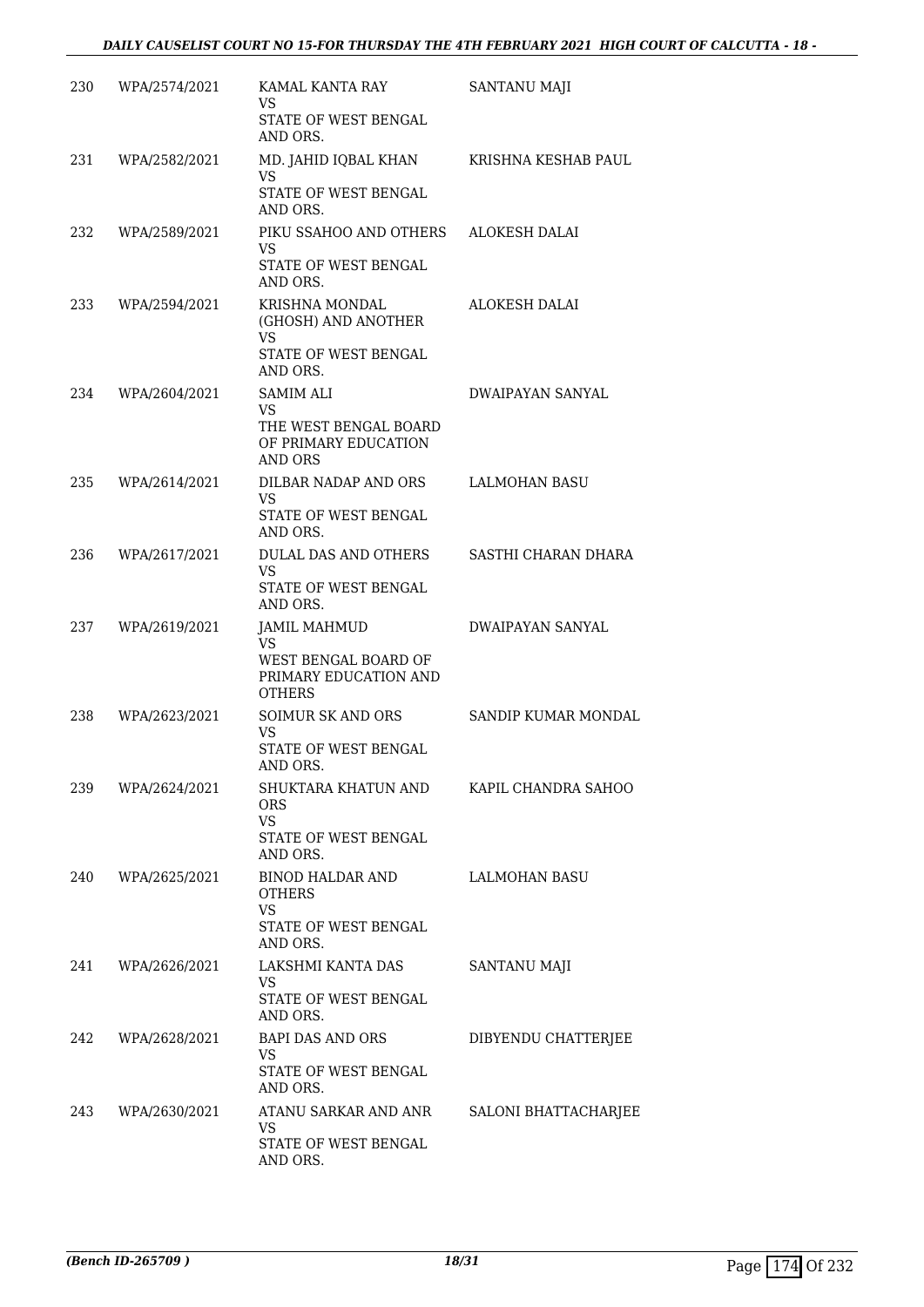| 244 | WPA/2631/2021     | MD ASAD ALI AND ORS<br>VS<br>STATE OF WEST BENGAL<br>AND ORS.                                   | KAPIL CHANDRA SAHOO      |
|-----|-------------------|-------------------------------------------------------------------------------------------------|--------------------------|
| 245 | WPA/2632/2021     | MD. SAMSUR RAHMAN AND<br><b>ORS</b><br><b>VS</b><br>THE STATE OF WEST<br><b>BENGAL AND ORS</b>  | NEPESH MAJHI             |
| 246 | WPA/2633/2021     | PROSENJIT BHOWMICK<br><b>AND ORS</b><br><b>VS</b><br>THE STATE OF WEST<br><b>BENGAL AND ORS</b> | <b>DEBASIS NANDI</b>     |
| 247 | WPA/2634/2021     | HARUN RASID AND ORS<br>VS<br>THE STATE OF WEST<br><b>BENGAL AND ORS</b>                         | NEPESH, AJHI             |
| 248 | WPA/2653/2021     | JESMIN TABACHCHHUM<br><b>VS</b><br>STATE OF WEST BENGAL<br>AND ORS.                             | <b>FIROZE HASSAN</b>     |
| 249 | WPA/2667/2021     | BIPASHA MONDAL<br>VS<br>STATE OF WEST BENGAL<br>AND ORS.                                        | AJAY BARMAN RAY          |
| 250 | WPA/2680/2021     | MD HAIDERALAM AND ORS<br>VS<br>STATE OF WEST BENGAL<br>AND ORS.                                 | MD.HABIBUR RAHMAN        |
| 251 | WPA/2687/2021     | <b>SANTANU DE</b><br>VS<br>STATE OF WEST BENGAL<br>AND ORS.                                     | Miss Molly Saha          |
| 252 | WPA/2691/2021     | KAMALA DEVI<br>VS.<br>STATE OF WEST BENGAL<br>AND ORS.                                          | <b>IMDADUL BISWAS</b>    |
| 253 | WPA/2699/2021     | <b>SOMA NANDY</b><br>VS<br>STATE OF WEST BENGAL<br>AND ORS.                                     | PRADYOT KR. MONDAL       |
|     | 254 WPA/2701/2021 | MANIK KUMAR MAITI<br>VS.<br>STATE OF WEST BENGAL<br>AND ORS.                                    | PRADYOT KR. MONDAL       |
| 255 | WPA/2702/2021     | PANKAJ KUMAR ROY<br><b>VS</b><br>STATE OF WEST BENGAL<br>AND ORS.                               | <b>TARUN KUMAR GAYEN</b> |
| 256 | WPA/2710/2021     | ARUNDHATI JANA<br>VS<br><b>STATE OF WEST BENGAL</b><br>AND ORS.                                 | AMITABRATA ROY           |
| 257 | WPA/2715/2021     | SAMIR SARKAR AND ORS<br><b>VS</b><br>STATE OF WEST BENGAL<br>AND ORS.                           | KAPIL CHANDRA SAHOO      |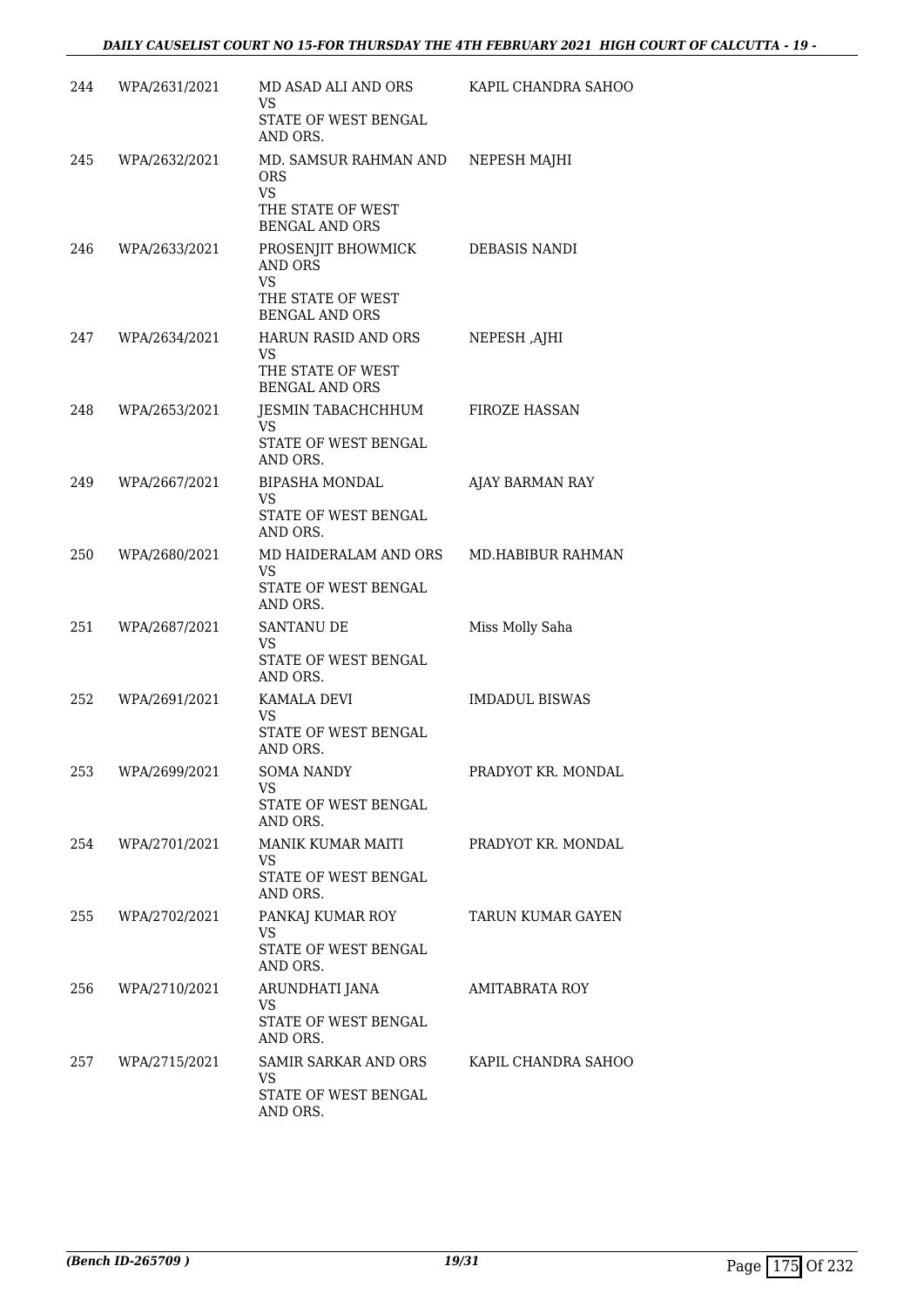| 258  | WPA/2718/2021     | URMI SAHA AND ORS<br>VS<br>STATE OF WEST BENGAL<br>AND ORS.                                   | KAPIL CHANDRA SAHOO    |
|------|-------------------|-----------------------------------------------------------------------------------------------|------------------------|
| 259  | WPA/2719/2021     | PARAMA GHOSH<br>VS<br>STATE OF WEST BENGAL<br>AND ORS.                                        | SAKTI PADA JANA        |
| 260  | WPA/2732/2021     | SAMINA KHATUN AND ORS<br>VS<br>UNION OF INDIA AND ORS.                                        | SOMESH KUMAR GHOSH     |
| 261  | WPA/2733/2021     | DEBKUMAR MONDAL AND<br>ORS.<br><b>VS</b><br>STATE OF WEST BENGAL<br>AND ORS.                  | GOPAL DAS              |
| 262  | WPA/2739/2021     | BITHIKA SARKAR AND ORS<br>VS<br>STATE OF WEST BENGAL<br>AND ORS.                              | PROSENJIT MUKHERJEE    |
| 263  | WPA/2743/2021     | <b>SWAPAN BHOWAL</b><br>VS<br><b>STATE OF WEST BENGAL</b><br>AND ORS.                         | PRONAY BASAK           |
|      | IA NO: CAN/1/2021 |                                                                                               |                        |
| 264  | WPA/2752/2021     | ADYANATH GHOSH AND<br><b>ORS</b><br>VS<br>UNION OF INDIA AND ORS.                             | <b>GOPA BISWAS</b>     |
| 265  | WPA/2753/2021     | <b>SWATI DEY BALA</b><br>VS<br>UNION OF INDIA AND ORS.                                        | <b>GOPA BISWAS</b>     |
| 266  | WPA/2754/2021     | SUDIPTA BOSE AND ORS<br>VS<br>UNION OF INDIA AND ORS.                                         | <b>GOPA BISWAS</b>     |
| 267  | WPA/2765/2021     | RANAJIT MAITY<br>VS<br>STATE OF WEST BENGAL<br>AND ORS.                                       | SUDIPTA DASGUPTA       |
| 268  | WPA/2773/2021     | <b>SONALI SHAW AND</b><br><b>ANOTHERS</b><br><b>VS</b><br>STATE OF WEST BENGAL<br>AND ORS.    | <b>BISWAJIT SARKAR</b> |
| 269. | WPA/2782/2021     | ALAMGIR SHAIKH AND ANR<br>VS.<br>THE W.B.BOARD OF<br>PRIMARY EDU AND ORS                      | TIRTHANKAR DHALI       |
| 270  | WPA/2790/2021     | MD JOSIMUDDIN SK AND<br><b>ORS</b><br><b>VS</b><br>W.B.BOARD OF PRIMARY<br><b>EDU AND ORS</b> | <b>TIRTHANKAR DEY</b>  |
| 271  | WPA/2796/2021     | KALYANI DINDA<br><b>VS</b><br>STATE OF WEST BENGAL<br>AND ORS.                                | RITAM CHOWDHURY        |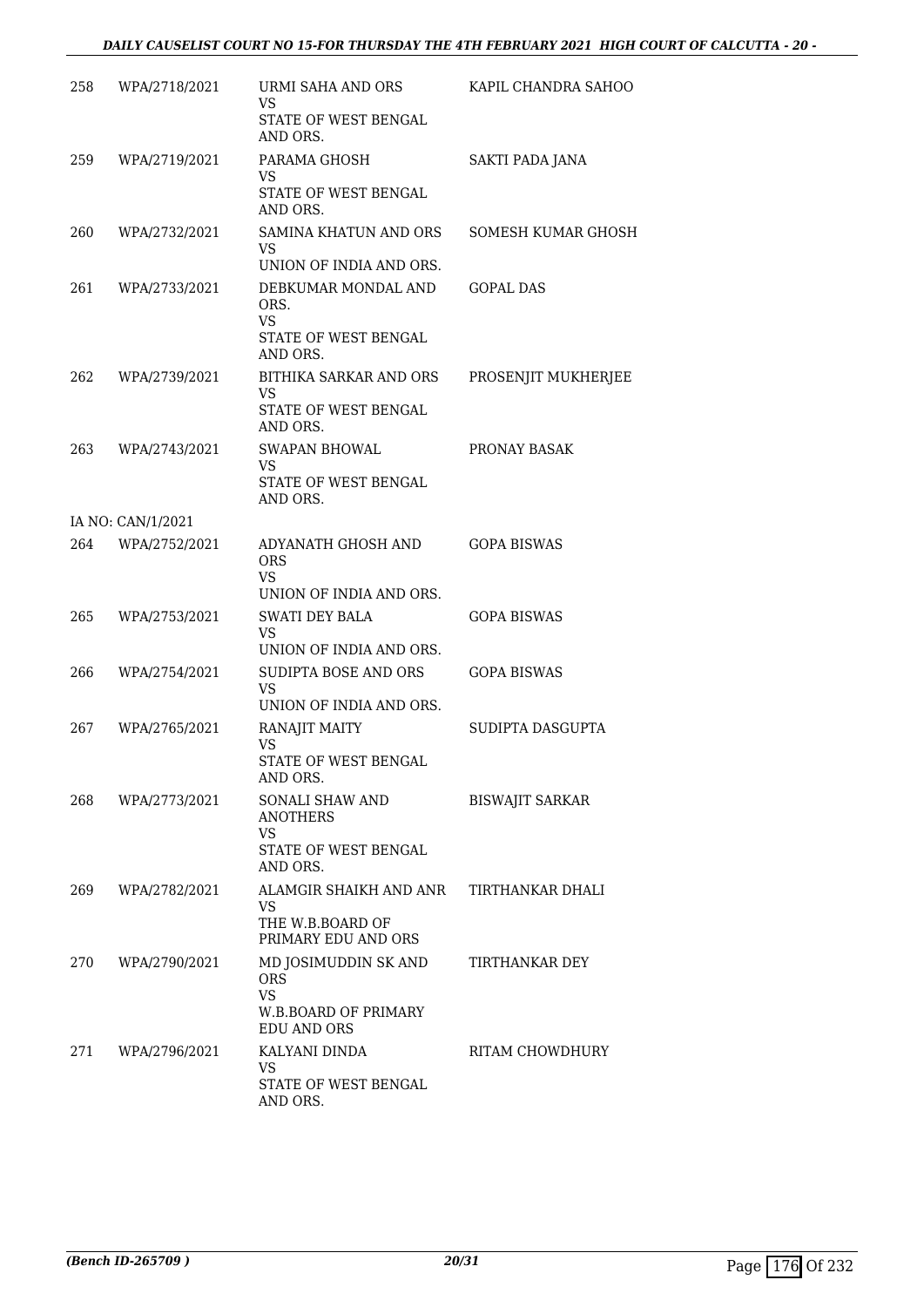| 272 | WPA/2814/2021 | MAUSUMI MAHATO<br>VS                                                                | <b>JAYANTA MITRA</b>      |
|-----|---------------|-------------------------------------------------------------------------------------|---------------------------|
|     |               | STATE OF WEST BENGAL<br>AND ORS.                                                    |                           |
| 273 | WPA/2817/2021 | HAIMANTI MAHATO<br>VS                                                               | <b>JAYANTI MITRA</b>      |
|     |               | STATE OF WEST BENGAL<br>AND ORS.                                                    |                           |
| 274 | WPA/2831/2021 | JAYANTA THOKDAR AND<br><b>ORS</b><br><b>VS</b><br>STATE OF WEST BENGAL<br>AND ORS.  | KAPIL CHANDRA SAHOO       |
| 275 | WPA/2834/2021 | NABIN DE AND ORS<br>VS.<br>STATE OF WEST BENGAL<br>AND ORS.                         | TAMAL TARU PANDA          |
| 276 | WPA/2835/2021 | PARWANA RAJAN AND<br><b>OTHERS</b><br><b>VS</b><br>STATE OF WEST BENGAL<br>AND ORS. | JAYANTA BHATTACHARYYA     |
| 277 | WPA/2837/2021 | MD KHALID HOSSAIN<br><b>GHANI</b><br><b>VS</b><br>STATE OF WEST BENGAL<br>AND ORS.  | SUBHRANGSU PANDA          |
| 278 | WPA/2838/2021 | SAMBIT PANDEY AND<br><b>OTHERS</b><br><b>VS</b><br>STATE OF WEST BENGAL<br>AND ORS. | JAYANTA BHATTACHARYYA     |
| 279 | WPA/2841/2021 | ABDUL AZIM AND OTHERS<br>VS<br>STATE OF WEST BENGAL<br>AND ORS.                     | JAYANTA BHATTACHARYYA     |
| 280 | WPA/2848/2021 | SHYAMALI RAY<br>VS.<br>STATE OF WEST BENGAL<br>AND ORS.                             | <b>SUDIP SARKAR</b>       |
| 281 | WPA/2858/2021 | ARUNIMA BOSE<br>VS.<br>UNIVERSITY OF CALCUTTA<br>AND ORS                            | SHIBAJI KUMAR DAS         |
| 282 | WPA/2863/2021 | MD SAFIQUZZAMAN<br><b>VS</b><br>STATE OF WEST BENGAL<br>AND ORS.                    | SANTANU MAJI              |
| 283 | WPA/2868/2021 | <b>TANIA BEGAM</b><br><b>VS</b><br>STATE OF WEST BENGAL<br>AND ORS.                 | <b>SAKYA MAITY</b>        |
| 284 | WPA/2870/2021 | HARIPADA BARMAN AND<br><b>ORS</b><br><b>VS</b><br>STATE OF WEST BENGAL              | SANTANU MAJI              |
|     |               | AND ORS.                                                                            |                           |
| 285 | WPA/2871/2021 | RABINDRA NATH SAHOO<br>VS<br>STATE OF WEST BENGAL<br>AND ORS.                       | ALOKESHDALAI777@GMAIL.COM |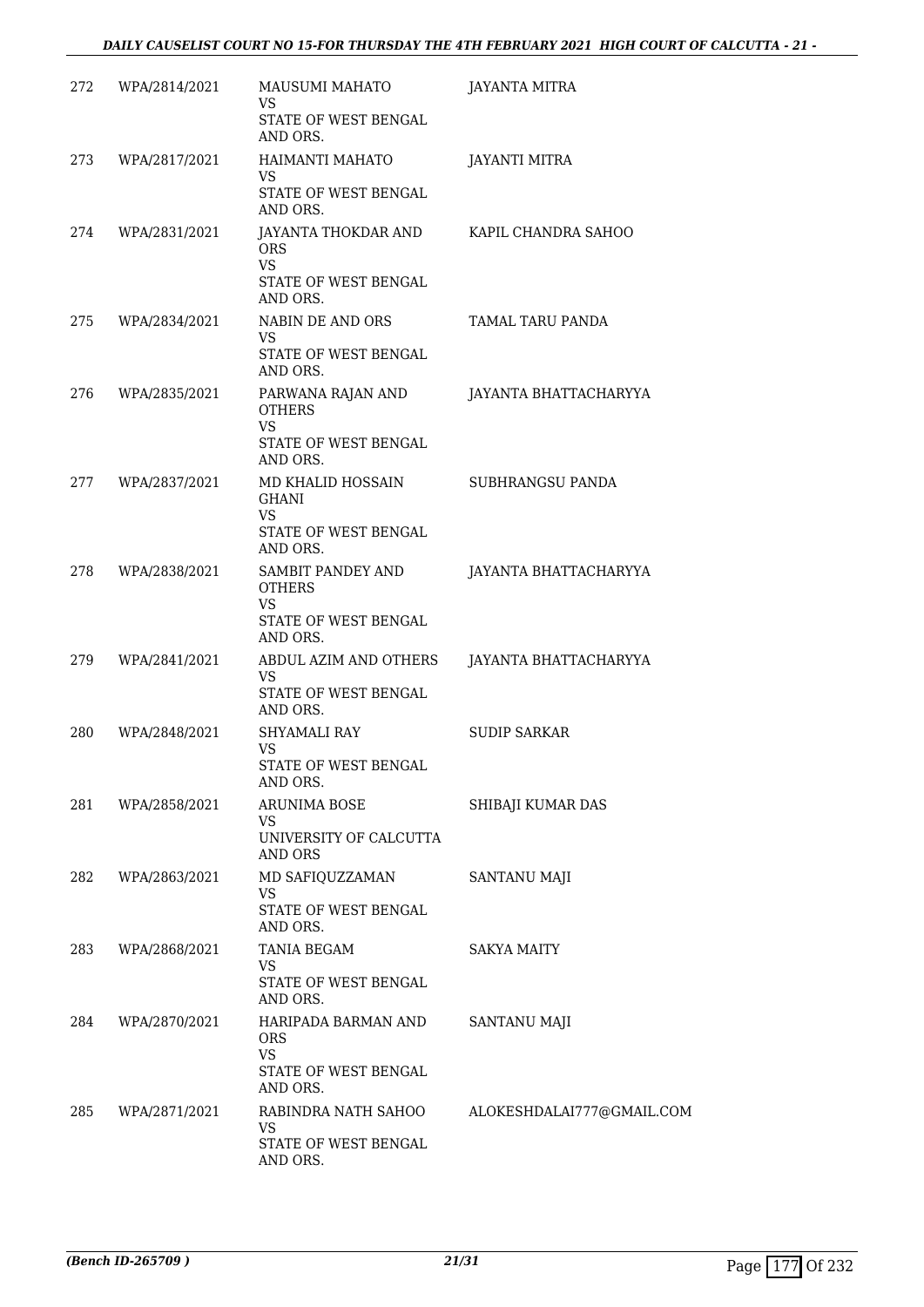| 286 | WPA/2873/2021 | RANJAN RAHA<br><b>VS</b><br>STATE OF WEST BENGAL<br>AND ORS.                              | M. NAZAR CHOWDHURY   |
|-----|---------------|-------------------------------------------------------------------------------------------|----------------------|
| 287 | WPA/2876/2021 | SANJOY NUNIA<br><b>VS</b><br><b>STATE OF WEST BENGAL</b><br>AND ORS.                      | <b>ALOKESH DALAI</b> |
| 288 | WPA/2879/2021 | MD. QURBAN ALI ANDORS<br>VS<br>STATE OF WEST BENGAL<br>AND ORS.                           | HABIBUR RAHMAN       |
| 289 | WPA/2880/2021 | SHUVASHREE MONDAL<br>VS<br>STATE OF WEST BENGAL<br>AND ORS.                               | <b>ALOKESH DALAI</b> |
| 290 | WPA/2881/2021 | JAYASHREE KHANRA<br>VS<br>STATE OF WEST BENGAL<br>AND ORS.                                | <b>ALOKESH DALAI</b> |
| 291 | WPA/2884/2021 | <b>SUMIT GHORAI</b><br>VS.<br>STATE OF WEST BENGAL<br>AND ORS.                            | ALOKESH DALAI        |
| 292 | WPA/2886/2021 | RINKU BISUI<br>VS<br>STATE OF WEST BENGAL<br>AND ORS.                                     | ALOKESH DALAI        |
| 293 | WPA/2887/2021 | <b>INDRAJIT MAL</b><br>VS<br>STATE OF WEST BENGAL<br>AND ORS.                             | ALOKESH DALAI        |
| 294 | WPA/2888/2021 | <b>SUMAN SAHA</b><br><b>VS</b><br>STATE OF WEST BENGAL<br>AND ORS.                        | ALOKESH DALAI        |
| 295 | WPA/2890/2021 | SUJIT KUMAR TUNGA<br><b>VS</b><br>STATE OF WEST BENGAL<br>AND ORS.                        | ALOKESH DALAI        |
| 296 | WPA/2892/2021 | SONIA GHOSH<br>VS.<br>STATE OF WEST BENGAL<br>AND ORS.                                    | ALOKESH DALAI        |
| 297 | WPA/2895/2021 | <b>GAURANGO PAUL</b><br>VS<br>STATE OF WEST BENGAL<br>AND ORS.                            | ALOKESH DALAI        |
| 298 | WPA/2905/2021 | MUNSHI SAHIDUL HOQUE<br>VS<br>STATE OF WEST BENGAL<br>AND ORS.                            | <b>GOPA BISWAS</b>   |
| 299 | WPA/2910/2021 | AVIJIT MAITY @ABHIJIT AND SASTI CHARAN DHARA<br><b>ORS</b><br>VS.<br>STATE OF WEST BENGAL |                      |
| 300 | WPA/2911/2021 | AND ORS.<br>DEBOLINA SAHOO AND ORS AVINABA DAN<br>VS<br>STATE OF WEST BENGAL<br>AND ORS.  |                      |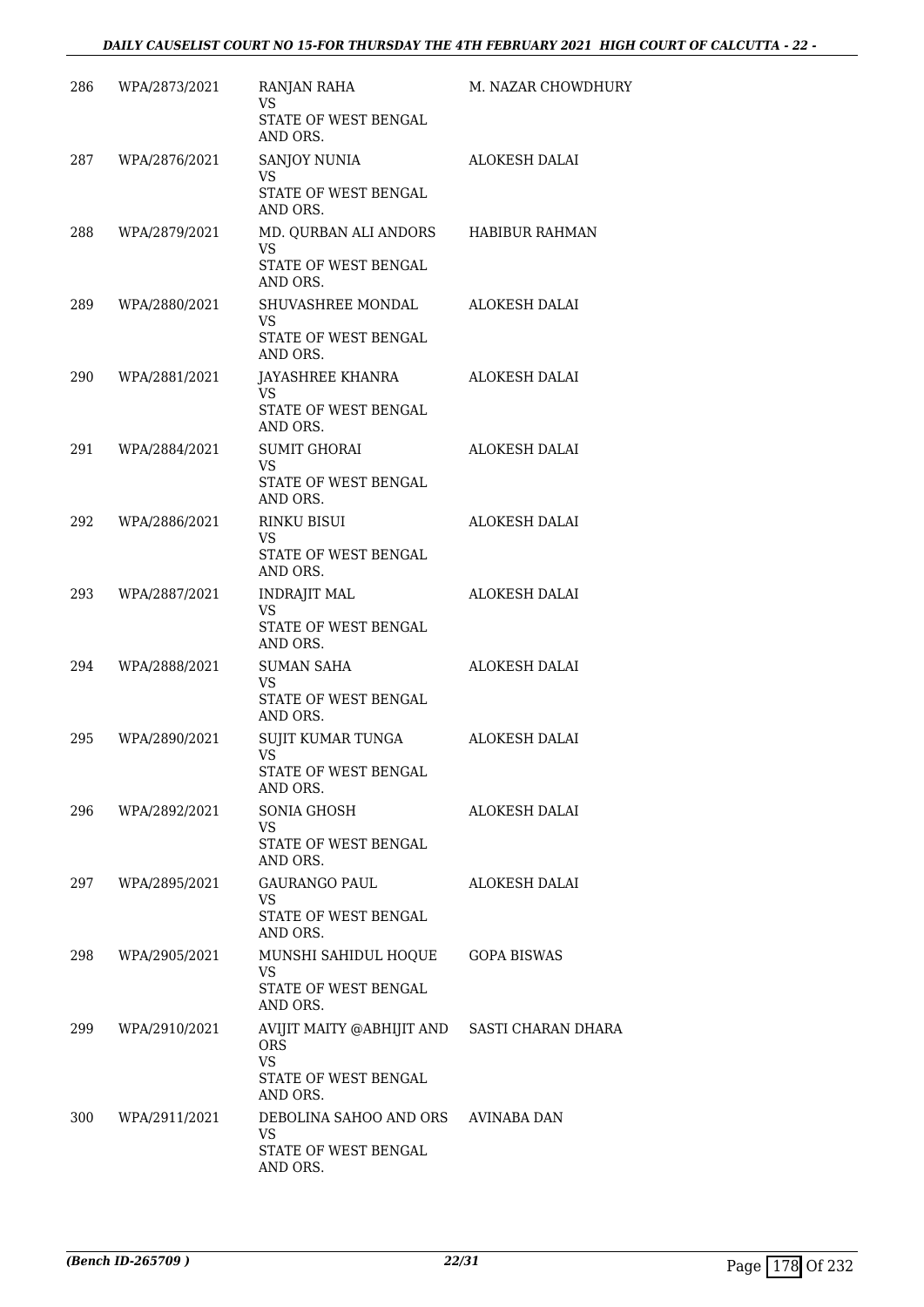| 301 | WPA/2915/2021 | JANARDAN PURKAIT<br>VS<br><b>STATE OF WEST BENGAL</b>                              | SUMITAVA CHAKRABORTY |
|-----|---------------|------------------------------------------------------------------------------------|----------------------|
| 302 | WPA/2916/2021 | AND ORS.<br>ARPITA GHOSH<br>VS.<br>STATE OF WEST BENGAL                            | SUMITAVA CHAKRABORTY |
| 303 | WPA/2922/2021 | AND ORS.<br><b>BARNALI MAHATO</b>                                                  | SIDDHARTHA SARKAR    |
|     |               | VS.<br>STATE OF WEST BENGAL<br>AND ORS.                                            |                      |
| 304 | WPA/2924/2021 | ANNESHA KHATUN<br>VS.<br>STATE OF WEST BENGAL<br>AND ORS.                          | NAYEEMUL HAQUE       |
| 305 | WPA/2940/2021 | ARPITA MONDAL<br>VS.<br>STATE OF WEST BENGAL<br>AND ORS.                           | RIMPY MUKHERJEE      |
| 306 | WPA/2947/2021 | SELIM REZA AND ANR<br>VS.<br>STATE OF WEST BENGAL<br>AND ORS.                      | TAMAL SINGHA ROY     |
| 307 | WPA/2948/2021 | JOYDEB CHAKRABORTY<br><b>VS</b><br>STATE OF WEST BENGAL<br>AND ORS.                | SANCHAYITA DE        |
| 308 | WPA/2967/2021 | SHRABANI KALAPAHAR<br>VS.<br>STATE OF WEST BENGAL<br>AND ORS.                      | DILIP KUMAR SHYAMAL  |
| 309 | WPA/2969/2021 | MINATI MAJUMDAR<br>VS.<br>THE STATE OF WEST<br><b>BENGAL AND ORS</b>               | UTTAM BANERJEE       |
| 310 | WPA/2976/2021 | URMILA MRIDHA<br>VS<br>STATE OF WEST BENGAL<br>AND ORS.                            | <b>MANIKA SARKAR</b> |
| 311 | WPA/2986/2021 | DIPANKAR MOKNDAL AND<br><b>ORS</b><br><b>VS</b><br>STATE OF WEST BENGAL<br>AND ORS | PRODYOT KANTI MONDAL |
| 312 | WPA/2989/2021 | SUDDHASATTWA SIT AND<br><b>ORS</b><br>VS<br>STATE OF WEST BENGAL<br>AND ORS.       | PRADYOT MONDAL       |
| 313 | WPA/2993/2021 | BIJAN PRADHAN AND ORS<br><b>VS</b><br>STATE OF WEST BENGAL<br>AND ORS.             | PRADYOT KUMAR MONDAL |
| 314 | WPA/2994/2021 | PRASAD KUMAR SAMANTA<br><b>VS</b><br>STATE OF WEST BENGAL<br>AND ORS.              | SAKTIPADA JANA       |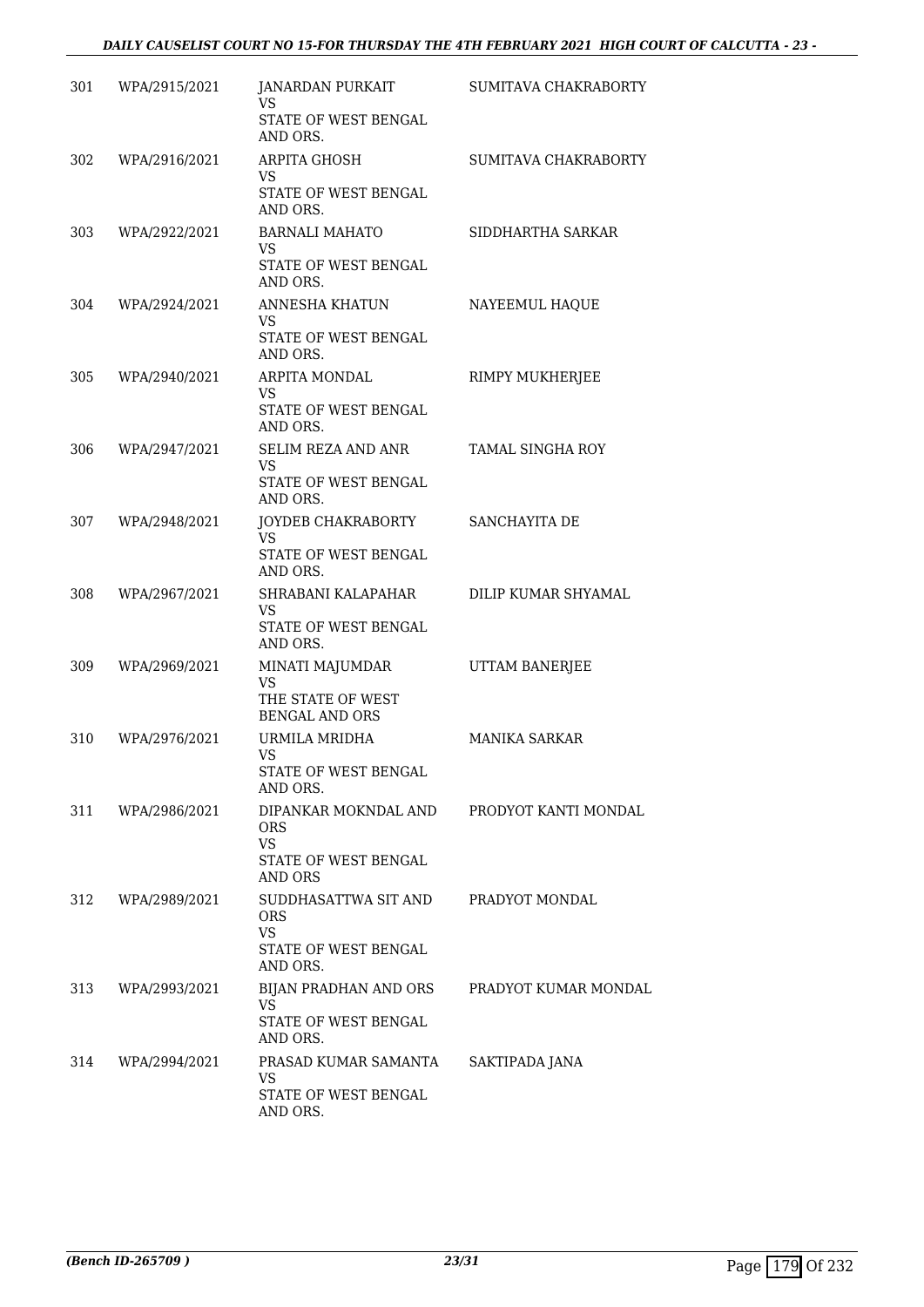| 315 | WPA/2996/2021 | GOPA RANI SAMANTA AND<br><b>ANR</b><br>VS.                                            | SAKTI PADA JANA        |
|-----|---------------|---------------------------------------------------------------------------------------|------------------------|
|     |               | STATE OF WEST BENGAL<br>AND ORS.                                                      |                        |
| 316 | WPA/3024/2021 | MD SAMIM AKHTAR<br>VS                                                                 | RITAM CHOWDHURY        |
|     |               | STATE OF WEST BENGAL<br>AND ORS.                                                      |                        |
| 317 | WPA/3033/2021 | MD. RAFIQUE AHMED<br><b>VS</b>                                                        | SOUJANYA BANDYOPADHYAY |
|     |               | STATE OF WEST BENGAL<br>AND ORS.                                                      |                        |
| 318 | WPA/3042/2021 | NIHAR KANTI PAUL<br><b>VS</b>                                                         | SAKTI PADA JANA        |
|     |               | STATE OF WEST BENGAL<br>AND ORS.                                                      |                        |
| 319 | WPA/3049/2021 | AMBARISH MAJUMDAR<br><b>VS</b><br>STATE OF WEST BENGAL<br>AND ORS.                    | MD AHSANUZZAMAN        |
| 320 | WPA/3061/2021 | AMIT CHAKRABARTY AND<br><b>ORS</b><br><b>VS</b><br>STATE OF WEST BENGAL<br>AND ORS.   | SAMIR ROY CHOWDHURY    |
| 321 | WPA/3063/2021 | JAYANTA ROY AND ORS                                                                   | KAPIL CHANDRA SAHU     |
|     |               | VS<br>STATE OF WEST BENGAL<br>AND ORS.                                                |                        |
| 322 | WPA/3079/2021 | KRISHNA GOPAL MBERA<br>AND ORS<br>VS                                                  | ALOKESH DALAI          |
|     |               | THE STATE OF WEST<br><b>BENGAL AND ORS</b>                                            |                        |
| 323 | WPA/3090/2021 | <b>SHARIF AHMED</b><br>VS<br>STATE OF WEST BENGAL<br>AND ORS.                         | MD HABIBUR RAHMAN      |
| 324 | WPA/3115/2021 | SUJATA PRAMANIK AND<br><b>OTHERS</b><br><b>VS</b><br>STATE OF WEST BENGAL<br>AND ORS. | SK NEZAMUDDIN          |
| 325 | WPA/3125/2021 | SANGITA MONDAL AND<br><b>ORS</b><br><b>VS</b><br>STATE OF WEST BENGAL<br>AND ORS.     | MANIKA SARKAR          |
| 326 | WPA/3133/2021 | <b>MAMONI BAG</b><br><b>VS</b><br>STATE OF WEST BENGAL                                | <b>MANIKA SARKAR</b>   |
|     |               | AND ORS.                                                                              |                        |
| 327 | WPA/3137/2021 | DIN ISLAM MOLLA AND<br><b>ORS</b><br>VS.                                              | MANIKA SARKAR          |
|     |               | STATE OF WEST BENGAL<br>AND ORS.                                                      |                        |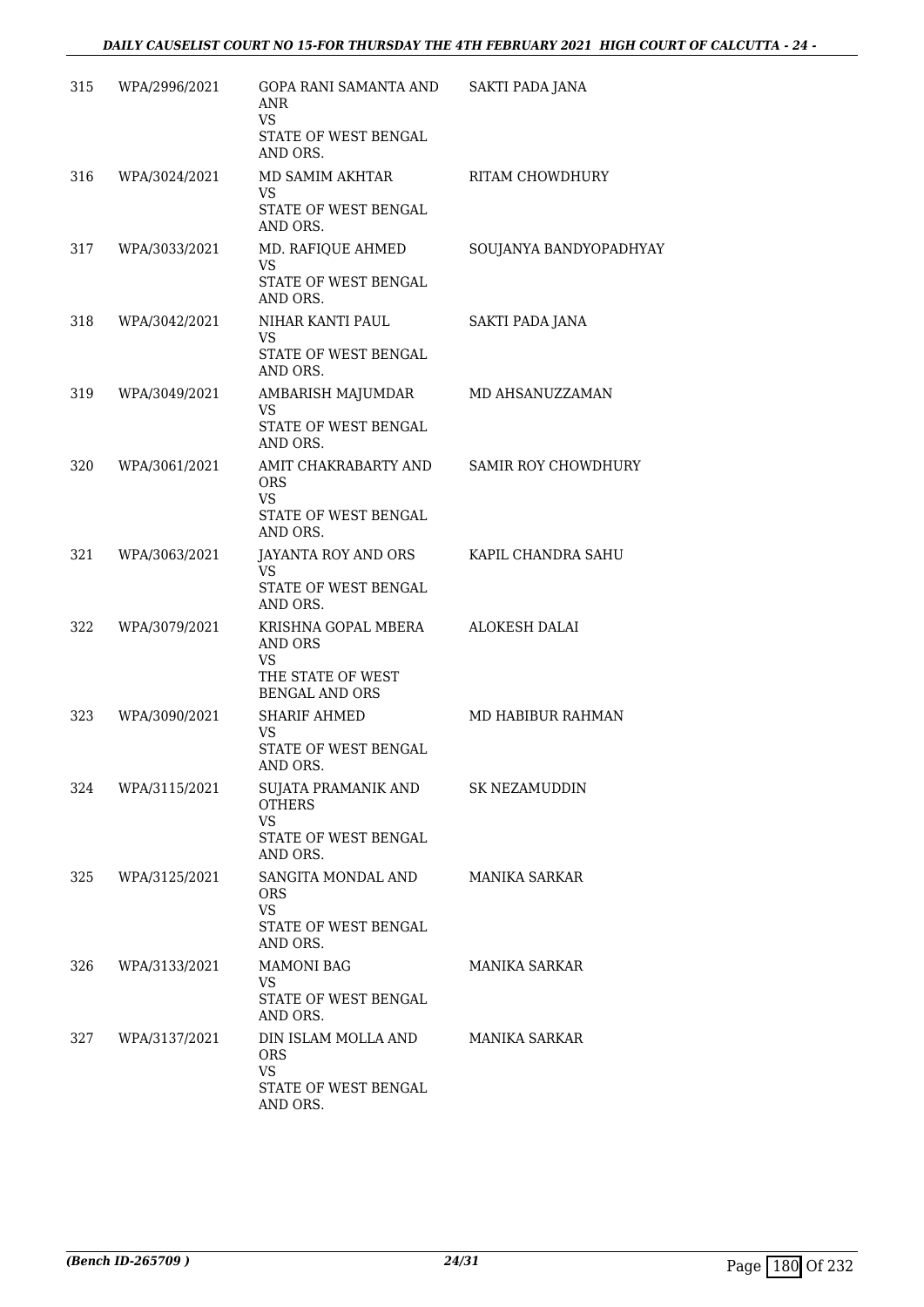| 328 | WPA/3146/2021 | ADALAT MAHATO AND ORS<br>VS                                                                  | SIDDHARTHA SARKAR        |
|-----|---------------|----------------------------------------------------------------------------------------------|--------------------------|
|     |               | STATE OF WEST BENGAL<br>AND ORS.                                                             |                          |
| 329 | WPA/3147/2021 | SHYAMAL SARKAR<br><b>VS</b><br>STATE OF WEST BENGAL<br>AND ORS.                              | SUDIPTA DASGUPTA         |
| 330 | WPA/3176/2021 | AVIJIT MONDAL AND ORS<br>VS<br>THE STATE OF WEST<br><b>BENGAL AND ORS</b>                    | <b>AVIRUP CHATTERJEE</b> |
| 331 | WPA/3182/2021 | SWAPNA BHOWMICK AND<br><b>OTHERS</b><br><b>VS</b><br>STATE OF WEST BENGAL<br>AND ORS.        | <b>SANTANU MAJI</b>      |
| 332 | WPA/3187/2021 | RITU SASMAL<br><b>VS</b><br>THE STATE OF WEST<br><b>BENGAL AND ORS</b>                       | SUBHRANGSU PANDA         |
| 333 | WPA/3188/2021 | NRIPEN ROY AND ORS<br>VS.<br>THE WEST BENGAL BOARD<br>OF PRIMARY EDUCATION<br><b>AND ANR</b> | <b>ARUNESH PARHAK</b>    |
| 334 | WPA/3191/2021 | PALLABI DAS AND OTHERS<br>VS.<br>STATE OF WEST BENGAL<br>AND ORS.                            | SANDIP KUMAR MANDAL      |
| 335 | WPA/3192/2021 | ANUVA BISWAS AND ORS<br>VS<br>STATE OF WEST BENGAL<br>AND ORS.                               | LAL MOHAN BASU           |
| 336 | WPA/3209/2021 | AMIYA KUMAR MAITI<br>VS<br>STATE OF WEST BENGAL<br>AND ORS.                                  | ANIRUDDHA SARKAR         |
| 337 | WPA/3226/2021 | RAJEN MANDAL AND ANR<br>VS.<br>STATE OF WEST BENGAL<br>AND ORS.                              | ALOKESH DALAI            |
| 338 | WPA/3237/2021 | TAPAS PAUL AND OTHERS<br>VS.<br>STATE OF WEST BENGAL<br>AND ORS.                             | KAPIL CHANDRA SAHOO      |
| 339 | WPA/3239/2021 | SALMA SULTANA<br>VS.<br>STATE OF WEST BENGAL<br>AND ORS.                                     | MANIKA SARKAR            |
| 340 | WPA/3249/2021 | RABIUL ISLAM AND<br><b>OTHERS</b><br><b>VS</b><br>STATE OF WEST BENGAL<br>AND ORS.           | SANDIP KUMAR MONDAL      |
| 341 | WPA/3254/2021 | SUMITRA MAHATO AND<br><b>ORS</b><br>VS<br>THE STATE OF WEST<br>BENGAL AND ORS                | ANWASHA HALDER           |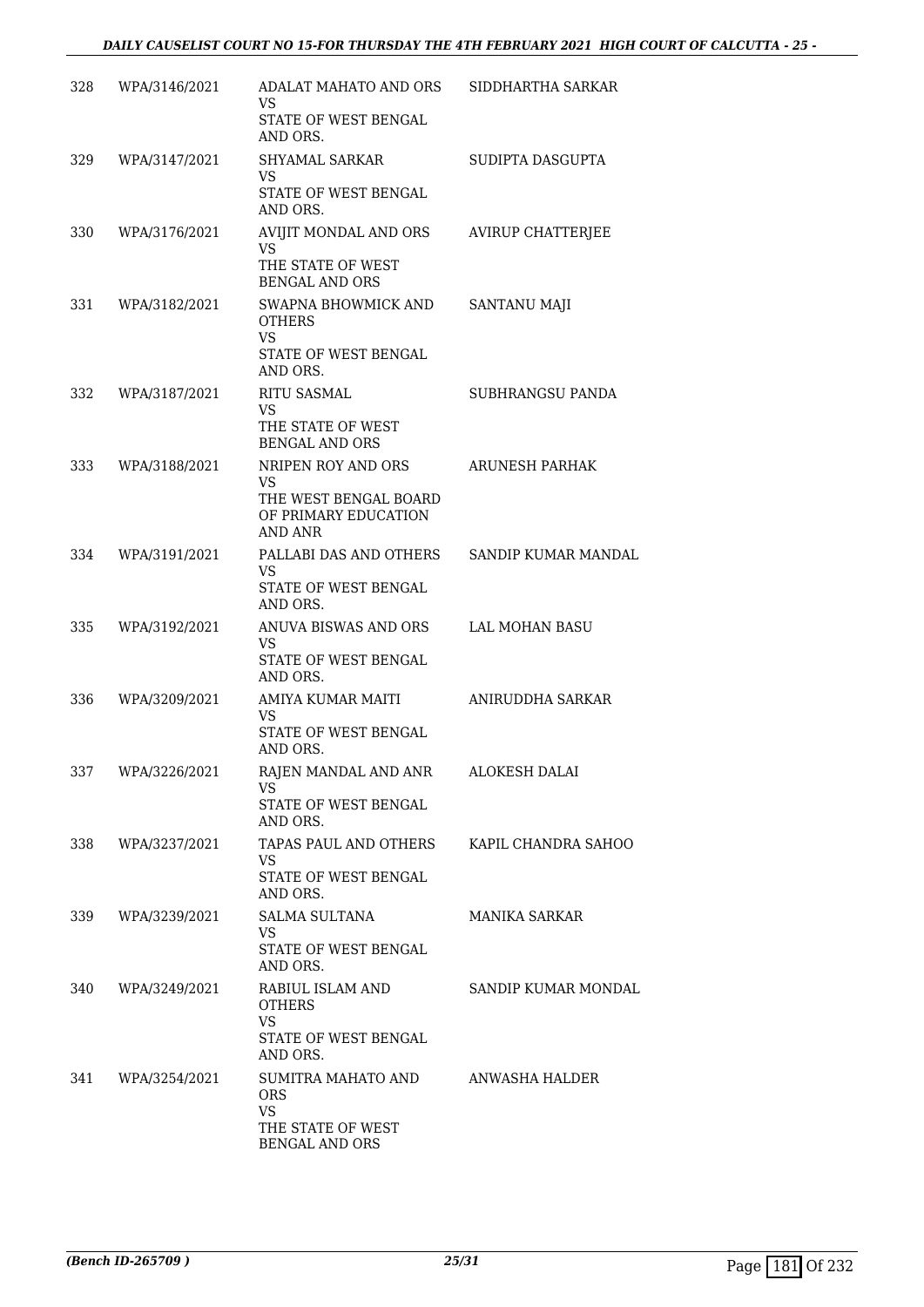| 342 | WPA/3260/2021 | RITESH JASHU AND ORS<br><b>VS</b><br>THE STATE OF WEST<br><b>BENGAL AND ORS</b>       | JAYANTA BHATTACHARYYA    |
|-----|---------------|---------------------------------------------------------------------------------------|--------------------------|
| 343 | WPA/3261/2021 | SANCHAITA MAITY AND<br><b>OTHERS</b><br><b>VS</b><br>STATE OF WEST BENGAL<br>AND ORS. | PINTU KARAR              |
| 344 | WPA/3263/2021 | MANAS SASMAL<br>VS<br>STATE OF WEST BENGAL<br>AND ORS.                                | SHILADITYA BARMA         |
| 345 | WPA/3268/2021 | SAMIRAN MAL AND ORS<br>VS<br>THE STATE OF WEST<br><b>BENGAL AND ORS</b>               | JAYANTA BHATTACHARYYA    |
| 346 | WPA/3274/2021 | KALAM SHAIKH AND ORS<br>VS.<br>STATE OF WEST BENGAL<br>AND ORS.                       | <b>ASIF IQBAL</b>        |
| 347 | WPA/3276/2021 | SUDIP SAHA AND ORS<br><b>VS</b><br>STATE OF WEST BENGAL<br>AND ORS.                   | Shahan Shah              |
| 348 | WPA/3290/2021 | <b>SOMA BERA</b><br>VS<br>STATE OF WEST BENGAL<br>AND ORS.                            | SUBHADEEP CHATTERJEE     |
| 349 | WPA/3293/2021 | HIRANMOY SARKAR AND<br><b>ORS</b><br>VS<br>STATE OF WEST BENGAL<br>AND ORS.           | SANDIP KUMAR MONDAL      |
| 350 | WPA/3294/2021 | SHRABANTI PARAMANIK<br>AND ORS<br>VS<br>STATE OF WEST BENGAL<br>AND ORS.              | <b>MANIKA SARKAR</b>     |
| 351 | WPA/3295/2021 | SOUMYADIP DEY AND ORS<br>VS<br>THE STATE OF WEST<br><b>BENGAL AND ORS</b>             | AMARNATH AGARWAL         |
| 352 | WPA/3297/2021 | SURJYAKANTA DAS<br><b>VS</b><br>STATE OF WEST BENGAL<br>AND ORS.                      | ANIRUDDHA SARKAR         |
| 353 | WPA/3298/2021 | MOUMITA BHUNIA AND<br><b>OTHERS</b><br>VS.<br>STATE OF WEST BENGAL<br>AND ORS.        | <b>AVIRUP CHATTERJEE</b> |
| 354 | WPA/3300/2021 | KHOS MAHAMMAD SHAIKH<br>AND ORS<br><b>VS</b><br>STATE OF WEST BENGAL<br>AND ORS.      | SALONI BHATTACHARJEE     |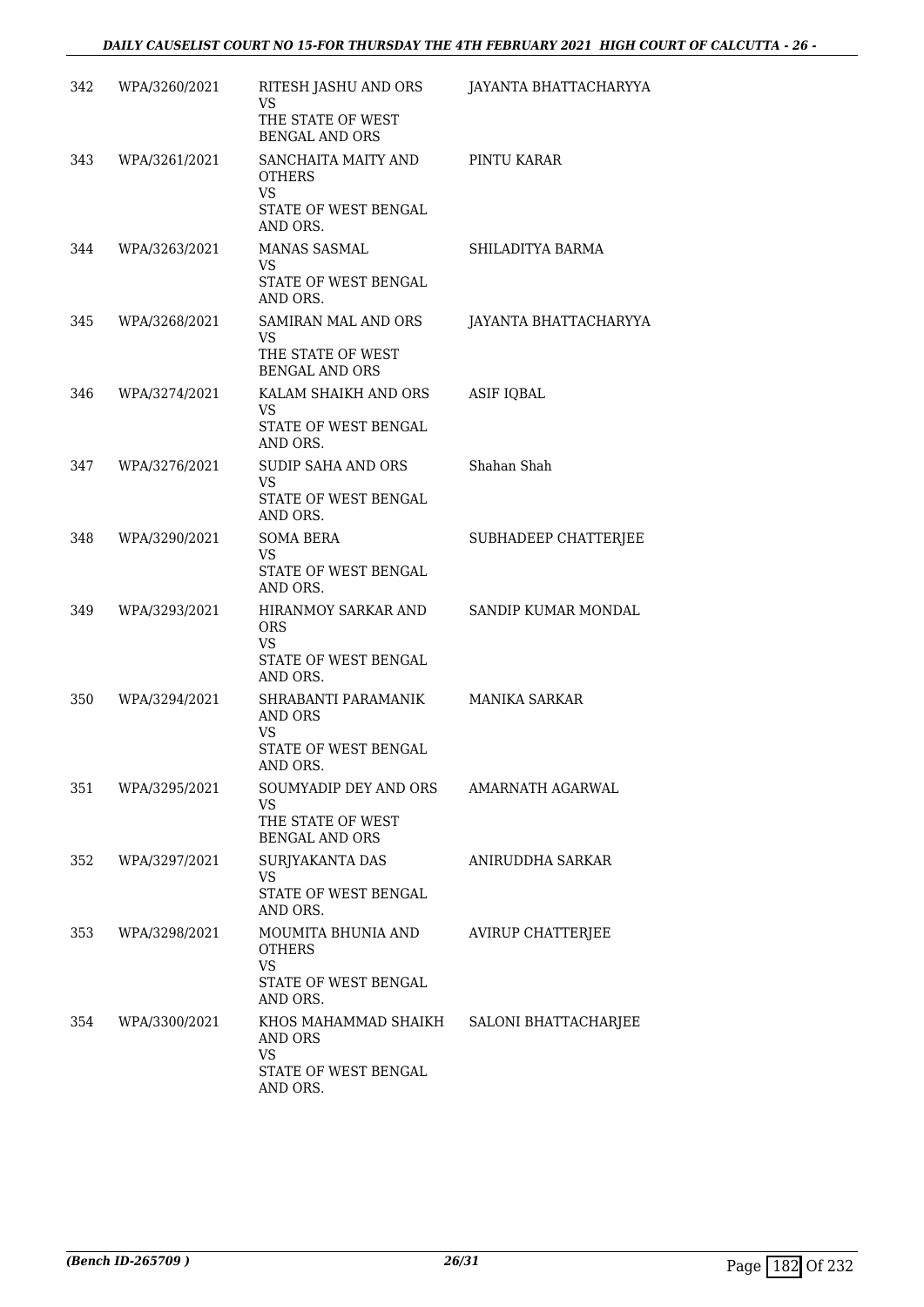| 355  | WPA/3301/2021 | MANDIRA MONDAL AND<br>ANR<br><b>VS</b><br>THE STATE OF WEST<br><b>BENGAL AND ORS</b>             | SUBHADEEP CHATTERJEE |
|------|---------------|--------------------------------------------------------------------------------------------------|----------------------|
| 356  | WPA/3302/2021 | TAGARI KHATUN MONDAL<br><b>AND OTHERS</b><br><b>VS</b><br>STATE OF WEST BENGAL<br>AND ORS.       | <b>SHAHAN SHAH</b>   |
| 357  | WPA/3303/2021 | DHARAM BANERJEE<br><b>VS</b><br>STATE OF WEST BENGAL<br>AND ORS.                                 | INDRANIL CHANDRA     |
| 358  | WPA/3304/2021 | RAISA SULTANA AND ORS<br><b>VS</b><br>STATE OF WEST BENGAL<br>AND ORS.                           | SALONI BHATTACHARJEE |
| 359  | WPA/3305/2021 | POULAMI DUTTA AND ANR<br>VS.<br>THE STATE OF WEST<br><b>BENGAL AND ORS</b>                       | SAMIR ROY CHOWDHURY  |
| 360  | WPA/3306/2021 | DOLI KHATUN AND ORS<br>VS<br>STATE OF WEST BENGAL<br>AND ORS.                                    | <b>SHAHAN SAH</b>    |
| 361  | WPA/3307/2021 | SURAJ KUMAR AND ORS<br>VS<br>STATE OF WEST BENGAL<br>AND ORS.                                    | JAYANTA MITRA        |
| 362  | WPA/3309/2021 | MANOJ SINGHA AND<br><b>OTHERS</b><br><b>VS</b><br>STATE OF WEST BENGAL<br>AND ORS.               | MD NAUROZ RAHBER     |
| 363  | WPA/3310/2021 | <b>SANDIP PURKAIT</b><br>VS.<br>STATE OF WEST BENGAL<br>AND ORS.                                 | ANIRUDDHA SARKAR     |
| 364  | WPA/3312/2021 | HABIBUR RAHAMAN KHAN<br><b>AND OTHERS</b><br><b>VS</b><br><b>STATE OF WEST BENGAL</b>            | <b>GOPA BISWAS</b>   |
| 365. | WPA/3313/2021 | AND ORS.<br>DEBASISH EBDOR AND<br><b>OTHERS</b><br><b>VS</b><br>STATE OF WEST BENGAL             | <b>GOPA BISWAS</b>   |
| 366  | WPA/3314/2021 | AND ORS.<br>SUBHAS GHOSH AND<br><b>OTHERS</b><br><b>VS</b><br>STATE OF WEST BENGAL               | VISHAK BHATTACHARYA  |
| 367  | WPA/3315/2021 | AND ORS.<br>KHASRU MALLICK AND<br><b>OTHERS</b><br><b>VS</b><br>STATE OF WEST BENGAL<br>AND ORS. | JAYED HOSSAIN        |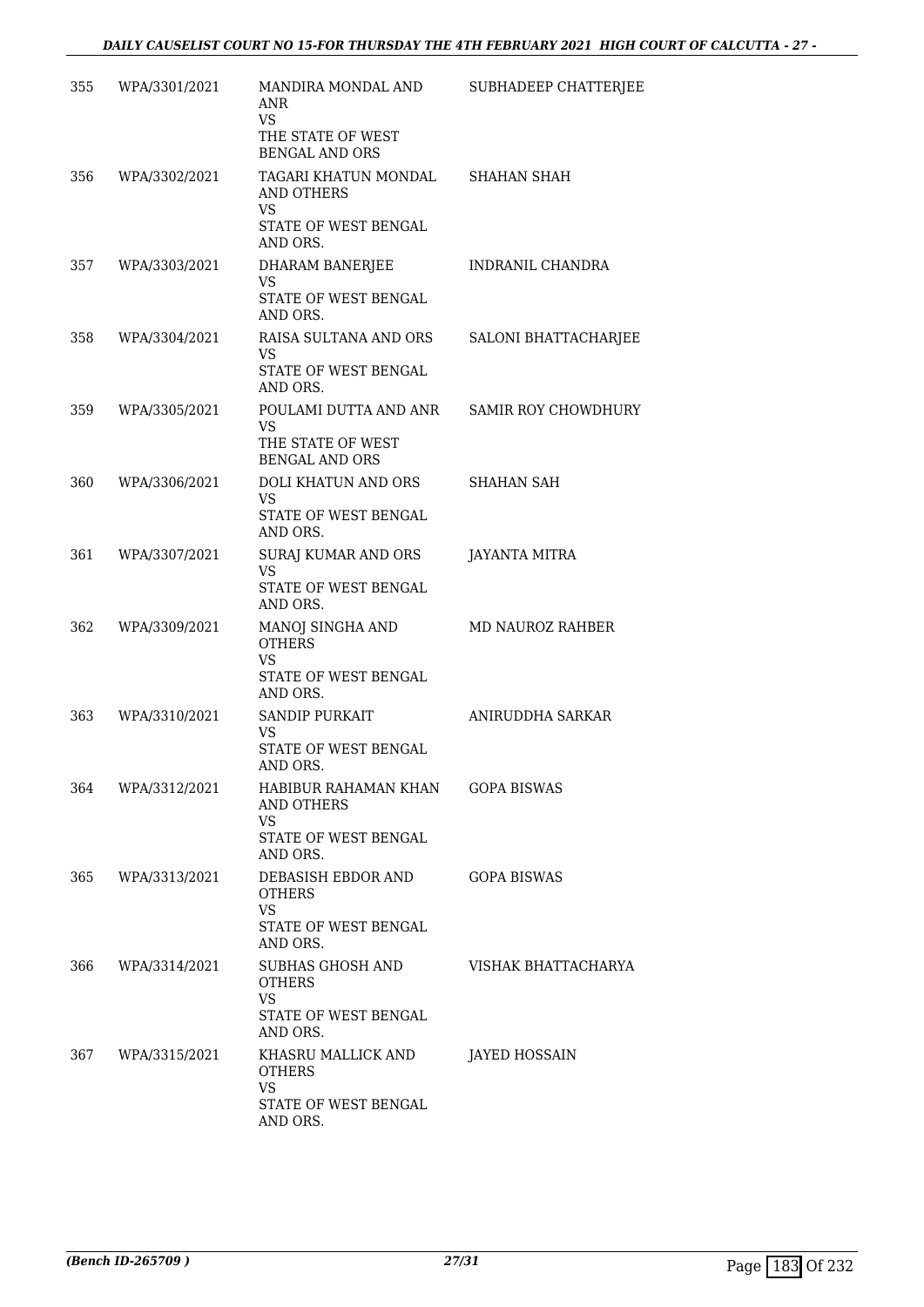| 368 | WPA/3323/2021 | RAZIA KHATUN<br>VS<br>STATE OF WEST BENGAL<br>AND ORS.                           | JAYANTI GHOSHAL     |
|-----|---------------|----------------------------------------------------------------------------------|---------------------|
| 369 | WPA/3326/2021 | PRIYA RANJAN DANGAR<br>AND ORS<br><b>VS</b><br>STATE OF WEST BENGAL<br>AND ORS.  | SANDIP KUMAR MONDAL |
| 370 | WPA/3347/2021 | BANDANA BEGAM AND ORS<br>VS.<br>STATE OF WEST BENGAL<br>AND ORS.                 | <b>ASIF IQBAL</b>   |
| 371 | WPA/3348/2021 | <b>BISWAJIT PRADHAN</b><br><b>VS</b><br>STATE OF WEST BENGAL<br>AND ORS.         | <b>GOUTAM DINDA</b> |
| 372 | WPA/3361/2021 | <b>BROTATI PAL</b><br><b>VS</b><br>STATE OF WEST BENGAL<br>AND ORS.              | AMAL KUMAR BANERJEE |
| 373 | WPA/3451/2021 | BISWAJIT PRADHAN<br>VS.<br>STATE OF WEST BENGAL<br>AND ORS.                      | <b>GOUTAM DINDA</b> |
| 374 | WPA/3472/2021 | AL FARUK MONDAL AND<br><b>ORS</b><br>VS<br>STATE OF WEST BENGAL<br>AND ORS.      | SANDIP KUMAR MONDAL |
| 375 | WPA/3482/2021 | FERDOUSI RAHAMAN<br>VS<br>STATE OF WEST BENGAL<br>AND ORS.                       | <b>MIR ANOWAR</b>   |
| 376 | WPA/3499/2021 | <b>AVIJIT JANA</b><br>VS<br>STATE OF WEST BENGAL<br>AND ORS.                     | PRIYANKA CHANDRA    |
| 377 | WPA/3502/2021 | MADHUKRISHNA MMAITY<br>AND ANR<br><b>VS</b><br>STATE OF WEST BENGAL<br>AND ORS.  | PRIYANKA CHANDRA    |
| 378 | WPA/3505/2021 | SUBHENDU KUMAR PATRA<br>AND ORS<br><b>VS</b><br>STATE OF WEST BENGAL<br>AND ORS. | PRIYANKA CHANDRA    |
| 379 | WPA/3509/2021 | SHYAM SUNDAR JANA<br>VS<br>STATE OF WEST BENGAL<br>AND ORS.                      | PRIYANKA CHANDRA    |
| 380 | WPA/3513/2021 | ARPITA MAITY<br>VS.<br>STATE OF WEST BENGAL<br>AND ORS.                          | PRIYANKA CHANDRA    |
| 381 | WPA/3517/2021 | CHANDAN KUMAR DAS<br>VS.<br>STATE OF WEST BENGAL<br>AND ORS.                     | PRIYANKA CHANDRA    |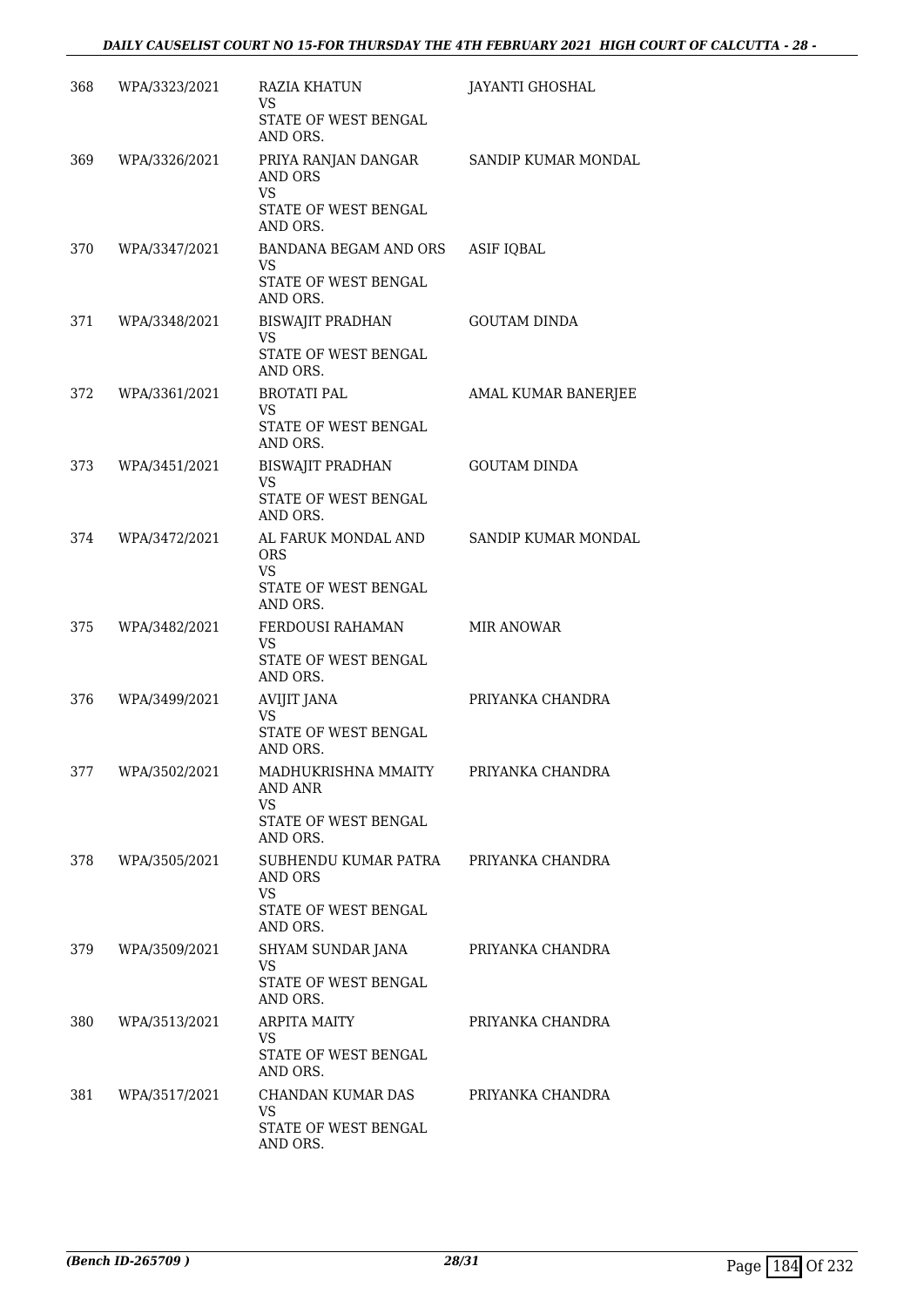| 382 | WPA/3522/2021  | SAMIR PARIYA<br>VS<br><b>STATE OF WEST BENGAL</b>                                                                                                                                                                                                                                     | PRIYANKA CHANDRA       |
|-----|----------------|---------------------------------------------------------------------------------------------------------------------------------------------------------------------------------------------------------------------------------------------------------------------------------------|------------------------|
|     |                | AND ORS.                                                                                                                                                                                                                                                                              |                        |
| 383 | WPA/3526/2021  | SUBHASISH GHOSH<br>VS<br>STATE OF WEST BENGAL<br>AND ORS.                                                                                                                                                                                                                             | PRIYANKA CHANDRA       |
| 384 | WPA/3527/2021  | ATANU CHANDRA AND<br><b>OTHERS</b><br>VS<br>STATE OF WEST BENGAL<br>AND ORS.                                                                                                                                                                                                          | <b>MARIA RAHAMAN</b>   |
| 385 | WPA/3530/2021  | PIYALI PAYRA AND ANR<br><b>VS</b><br>STATE OF WEST BENGAL<br>AND ORS.                                                                                                                                                                                                                 | PRIYANKA CHANDRA       |
| 386 | WPA/3548/2021  | SHYAMA PRASANNA<br>MUKHERJEE AND OTHERS<br><b>VS</b><br>STATE OF WEST BENGAL<br>AND ORS.                                                                                                                                                                                              | PRALOY BHATTACHARJEE   |
| 387 | WPA/3555/2021  | SOUMEN GHOSH AND<br><b>OTHERS</b><br><b>VS</b><br>STATE OF WEST BENGAL<br>AND ORS.                                                                                                                                                                                                    | MRIDUL KANTI SASMAL    |
| 388 | WPA/3622/2021  | TANIYA BALA AND OTHERS<br>VS<br>STATE OF WEST BENGAL<br>AND ORS.                                                                                                                                                                                                                      | ARGHYA CHAKRABORTI     |
| 389 | WPA/3629/2021  | <b>SUJAN DEBNATH AND</b><br><b>OTHERS</b><br><b>VS</b><br>STATE OF WEST BENGAL<br>AND ORS.                                                                                                                                                                                            | ARGHYA CHAKRABORTY     |
|     |                |                                                                                                                                                                                                                                                                                       | <b>MOTION</b>          |
| 390 | WPA/8018/2020  | ANGSHUMAN KAR<br>VS and the set of the set of the set of the set of the set of the set of the set of the set of the set of the set of the set of the set of the set of the set of the set of the set of the set of the set of the set of the se<br>THE STATE OF WEST<br><b>BENGAL</b> | <b>SUMAN BANERJEE</b>  |
| 391 | WPA/8441/2020  | SANCHITA SAHA RAY<br>VS.<br>STATE OF WEST BENGAL<br>AND ORS.                                                                                                                                                                                                                          | TANUJA BASAK           |
| 392 | WPA/10019/2020 | ASRAFI KHATUN<br>VS.<br>STATE OF WEST BENGAL<br>AND ORS.                                                                                                                                                                                                                              | <b>SMITA PAL</b>       |
| 393 | WPA/10570/2020 | MANASH KUMAR SARKAR<br>VS.<br>STATE OF WEST BENGAL                                                                                                                                                                                                                                    | ANINDA BHATTACHARYA    |
| 394 | WPA/11118/2020 | AND ORS.<br>MOUSINA SUHANI<br><b>VS</b>                                                                                                                                                                                                                                               | <b>SUNIT KUMAR ROY</b> |
|     |                | STATE OF WEST BENGAL<br>AND ORS.                                                                                                                                                                                                                                                      |                        |
| 395 | WPA/11513/2020 | HAPNA BASKEY AND ORS<br><b>VS</b><br>STATE OF WEST BENGAL<br>AND ORS.                                                                                                                                                                                                                 | <b>BISWAJIT MAL</b>    |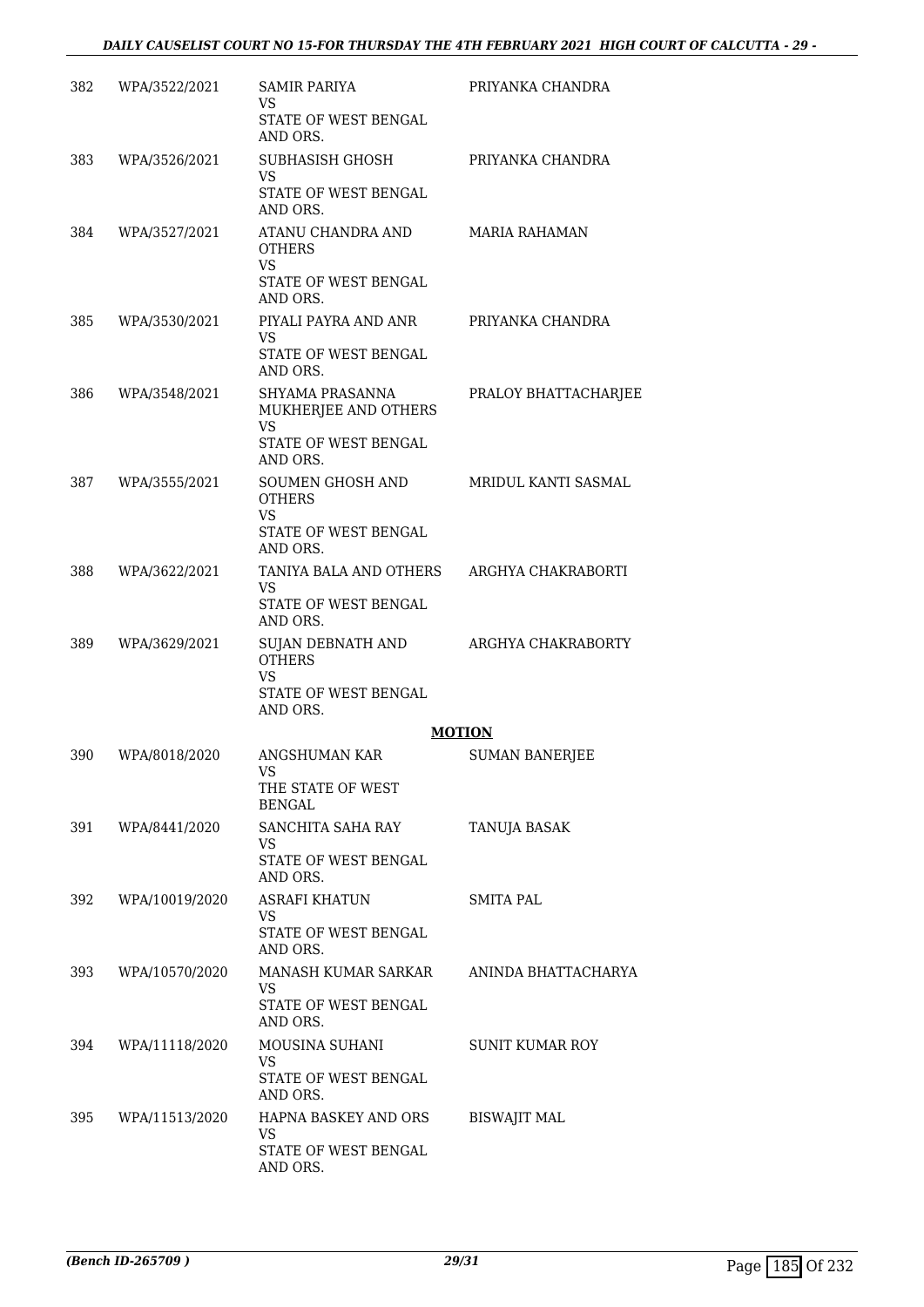| 396 | WPA/11565/2020              | LAL MOHAMMAD SAIKH<br><b>AND ANR</b><br><b>VS</b>                                 | PRADYOT BHATTACHARYA      |
|-----|-----------------------------|-----------------------------------------------------------------------------------|---------------------------|
|     |                             | STATE OF WEST BENGAL<br>AND ORS.                                                  |                           |
| 397 | WPA/11570/2020              | CHAYAN MAJUMDER<br><b>VS</b>                                                      | PRALOY BHATTACHARYA       |
|     |                             | STATE OF WEST BENGAL<br>AND ORS.                                                  |                           |
| 398 | WPA/11576/2020              | HIMADRI MANDAL AND<br><b>ORS</b><br><b>VS</b><br>STATE OF WEST BENGAL<br>AND ORS. | PROLOY BHATTACHARYA       |
| 399 | WPA/11578/2020              | <b>SAMIR MANDAL</b>                                                               | PRALOY BHATTACHARJEE      |
|     |                             | <b>VS</b><br>STATE OF WEST BENGAL<br>AND ORS.                                     |                           |
| 400 | WPA/11582/2020              | ESMORTARA KHATUN AND<br>ANR<br>VS                                                 | PRALOY BHATTACHARYA       |
|     |                             | STATE OF WEST BENGAL<br>AND ORS.                                                  |                           |
| 401 | WPA/11584/2020              | SABIR AHMED AND<br><b>ANOTHER</b><br><b>VS</b>                                    | PRALOY BHATTACHARJEE      |
|     |                             | STATE OF WEST BENGAL<br>AND ORS.                                                  |                           |
| 402 | WPA/11588/2020              | RAJESH BISWAS AND<br><b>OTHERS</b><br><b>VS</b><br>STATE OF WEST BENGAL           | PRALOY BHATTACHARJEE      |
|     |                             | AND ORS.                                                                          |                           |
| 403 | WPA/11589/2020              | PRANAB KUAMR ROY AND<br><b>ORS</b><br>VS<br>STATE OF WEST BENGAL<br>AND ORS.      | PRALOY KUMAR BHATTACHARYA |
| 404 | WPA/11595/2020              | ANUP MONDAL AND ORS<br>VS<br>STATE OF WEST BENGAL<br>AND ORS.                     | PROLOY BHATTACHARYA       |
| 405 | WPA/11619/2020              | SYED HASIBUL ISLAM                                                                | ABDUS RAKIB               |
|     |                             | VS<br>STATE OF WEST BENGAL<br>AND ORS.                                            |                           |
| 406 | WPA/768/2021<br>(M.B.B.S.)  | SANTANU MONDAL<br>VS<br>STATE OF WEST BENGAL<br>AND ORS.                          | SARBAN BHATTACHARJEE      |
| 407 | WPA/775/2021<br>(M.B.B.S.)  | URBI ISLAM<br>VS<br>STATE OF WEST BENGAL<br>AND ORS.                              | SARBAN BHATTACHARJEE      |
| 408 | WPA/1353/2021<br>(M.B.B.S.) | ANKIT GUPTA AND ANR<br>VS<br>STATE OF WEST BENGAL<br>AND ORS.                     | SUROJIT DUTTA             |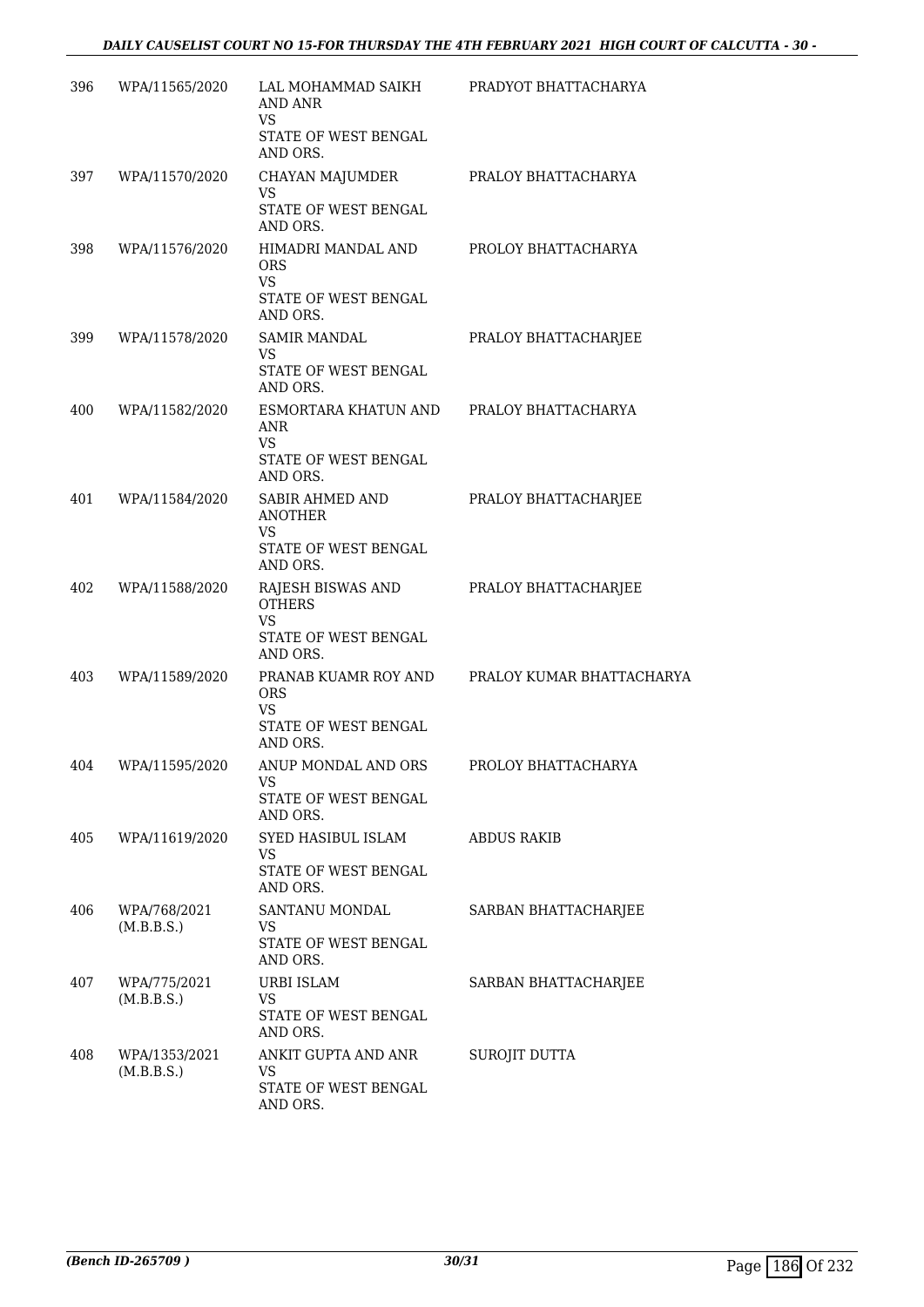### *DAILY CAUSELIST COURT NO 15-FOR THURSDAY THE 4TH FEBRUARY 2021 HIGH COURT OF CALCUTTA - 31 -*

| 409 | WPA/1359/2021<br>(M.B.B.S.) | RISHIKA CHATTERJEE<br>VS.<br>THE STATE OF WEST<br><b>BENGAL AND ORS</b>           | SARBAN BHATTACHARJEE   |
|-----|-----------------------------|-----------------------------------------------------------------------------------|------------------------|
| 410 | WPA/1362/2021<br>(M.B.B.S.) | ISHITA ROY<br>VS.<br>STATE OF WEST BENGAL<br>AND ORS.                             | SUROJIT DUTTA          |
| 411 | WPA/1364/2021<br>(M.B.B.S.) | <b>ABHIK BISWAS</b><br>VS.<br><b>STATE OF WEST BENGAL</b><br>AND ORS.             | <b>SUROJIT BISWAS</b>  |
| 412 | WPA/2039/2021               | SANGHAMITRA<br><b>SADHUKHAN</b><br>VS.<br><b>STATE OF WEST BENGAL</b><br>AND ORS. | <b>NEIL BASU</b>       |
| 413 | WPA/3273/2021               | SK BADSHA HITLAR<br>VS.<br>STATE OF WEST BENGAL<br>AND ORS.                       | <b>BIKRAM BANERJEE</b> |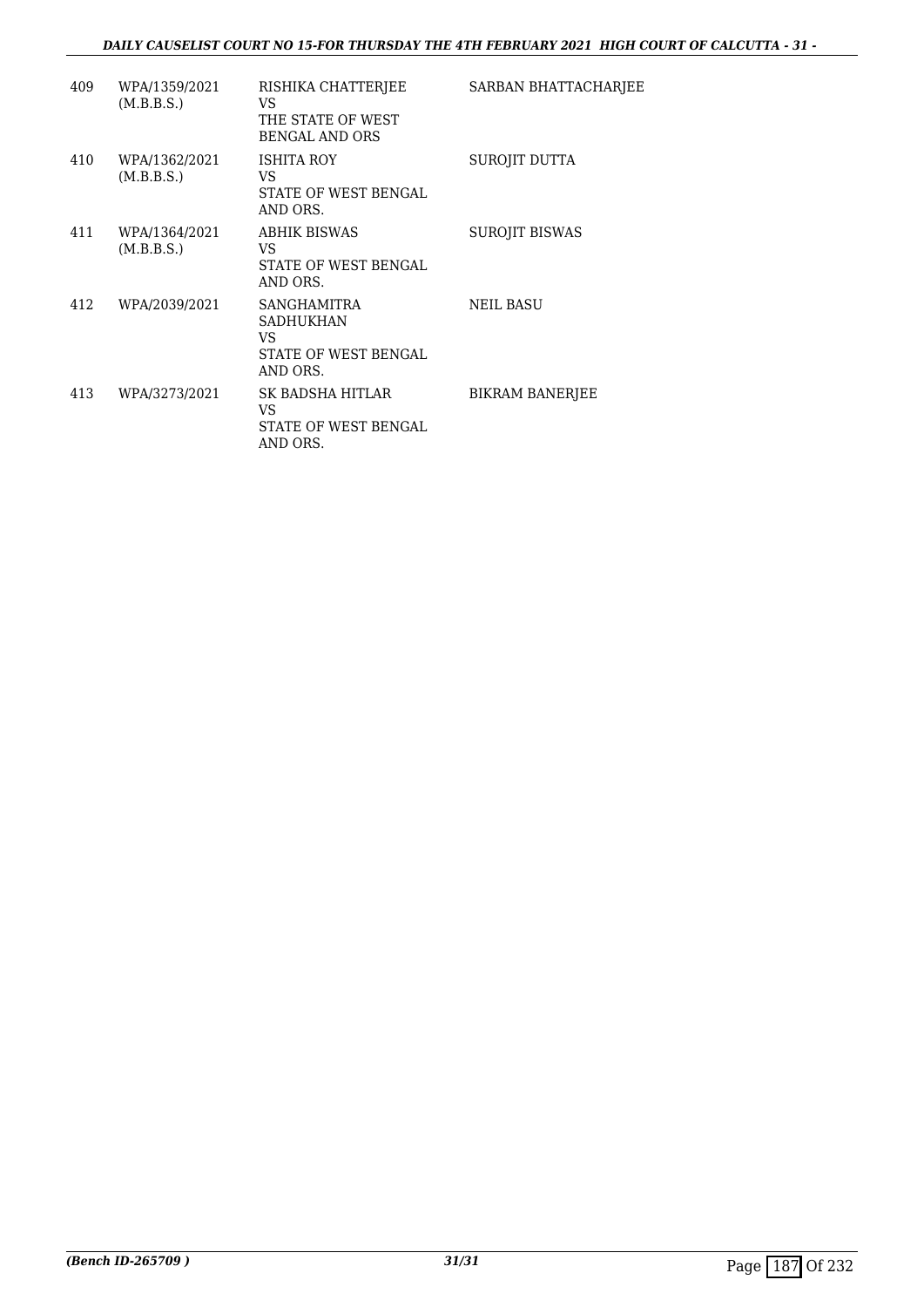

## **Appellate Side**

**DAILY CAUSELIST For Thursday The 4th February 2021**

**COURT NO. 19**

**SINGLE BENCH (SB - VIII)**

**AT 10:45 AM**

**HON'BLE JUSTICE SHAMPA SARKAR**

### **(VIA VIDEO CONFERENCE) ON AND FROM MONDAY, THE 11TH JANUARY 2021 - ADMISSION AND HEARING OF CIVIL REVISION APPLICATIONS AND APPLICATIONS UNDER ARTICLE 227 OF THE CONSTITUTION INCLUDING APPLICATIONS CONNECTED THERETO [EXCLUDING CIVIL REVISIONS ARISING OUT OF TESTAMENTARY AND EJECTMENT / EVICTION SUITS AND PUBLIC PREMISES (UNAUTHORISED OCCUPANTS) ACT, 1971**

**SPECIAL NOTE : TODAY "UPON MENTIONING" MATTERS WILL BE TAKEN UP FIRST. THEREAFTER "NEW MOTION" WILL BE TAKEN UP.IF 'HEARING' MATTERS ARE EXHAUSTED, THEREAFTER 'MOTION' WILL BE TAKEN UP.**

**NOTE : MENTIONING ONLY ON MONDAYS AT THE FIRST SITTING OF THE COURT.**

### **NOTE: MATTERS WILL BE TAKEN UP THROUGH PHYSICAL HEARING ONLY WHEN BOTH THE PARTIES ARE AGREED**

|   |              | <b>TOP</b>                                                                       |                                      |
|---|--------------|----------------------------------------------------------------------------------|--------------------------------------|
| 1 | CO/541/2020  | M/S BAGMARI INDUSTRIAL<br><b>CORPORATION &amp; ORS</b><br>VS<br>TAQI HASAN NIAZI | <b>TANMAY GOSWAMI</b>                |
|   |              | IA NO: CAN/1/2020(Old No:CAN/4499/2020)                                          |                                      |
|   |              | <b>NEW MOTION</b>                                                                |                                      |
| 2 | CO/4406/2015 | DEBASISH<br><b>BANDYOPADHYAY</b><br>VS<br>SUBHASH SAHA & ORS                     | <b>DEBANJAN DAS</b>                  |
| 3 | CO/3529/2018 | ABDUS SABED & ORS<br>VS<br><b>ALTAF HOSSAIN &amp; ORS</b>                        | <b>SAUNAK</b><br><b>BHATTACHARYA</b> |
| 4 | CO/3570/2019 | GOPESWAR PAL & ANR<br>VS                                                         | <b>ARUP KUNDU</b>                    |

DEBASHISH PAL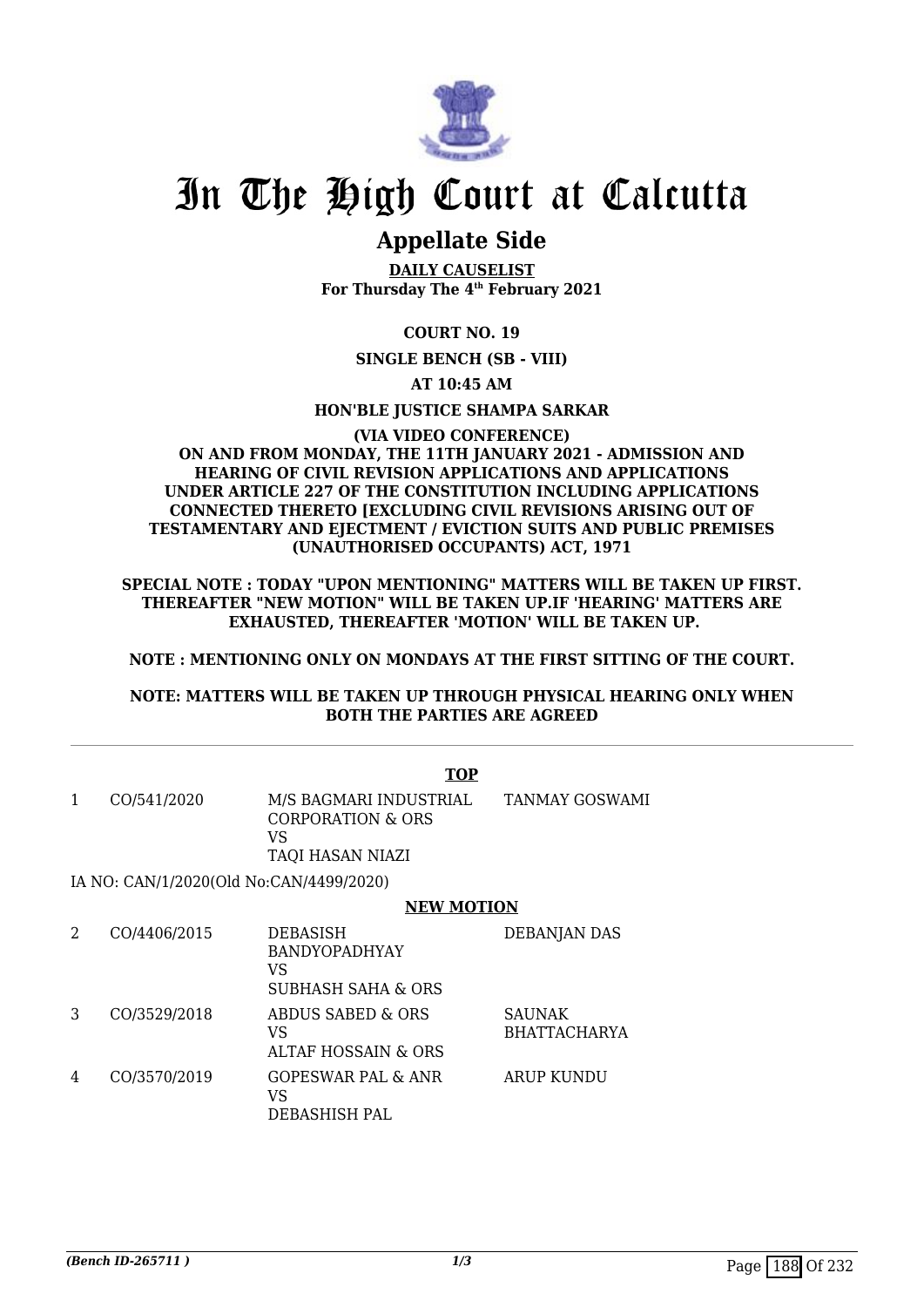| 5  | CO/333/2020                    | CHOLAMANDALAM<br><b>INVESTMENT &amp; FINANCE</b><br>CO. LTD.<br><b>VS</b><br>SK. BADIUL JAMAL                | PRAMOD KR.<br><b>SRIVASTAVA</b>       |
|----|--------------------------------|--------------------------------------------------------------------------------------------------------------|---------------------------------------|
| 6  | CO/804/2020                    | <b>ARATI MUKHERJEE</b><br><b>VS</b><br><b>GOUR MALIK @ GOUR</b><br><b>CHANDRA MALIK &amp; ORS</b>            | HIMADRI KUMAR<br><b>MAHATA</b>        |
| 7  | CO/1364/2020                   | MOKTAR ALI LASKAR AND<br><b>ORS</b><br><b>VS</b><br>YAKUB SEIKHA AND ORS                                     | MANORANJAN JANA                       |
|    | IA NO: CAN/1/2020              |                                                                                                              |                                       |
| 8  | CO/181/2021                    | <b>GOURAB KUMAR</b><br><b>VS</b><br>SUJIT KUMAR MITRA AND<br><b>ANR</b>                                      | <b>ARINDAM DEY</b>                    |
| 9  | CO/212/2021<br>(Not this week) | <b>ATAUR RAHAMAN</b><br><b>VS</b><br>MD. SHAHNAWAZ ALAM                                                      | <b>ABDUL HADI</b>                     |
| 10 | CO/217/2021                    | HIMALAYA VINTRADE<br>PRIVATE LIMITED<br>VS<br>MD ZAHID AND ANOTHER                                           | <b>SHIVANGI THARD</b>                 |
| 11 | CO/219/2021                    | <b>HEMRAJ AGARWAL</b><br><b>VS</b><br>PINKI AGARWAL                                                          | <b>FATIMA HASSAN</b>                  |
| 12 | CO/220/2021                    | DIPAK SARKAR AND ANR<br><b>VS</b><br><b>GOUTAM SARKAR AND ANR</b>                                            | <b>AVIROOP</b><br><b>BHATTACHARYA</b> |
| 13 | CO/225/2021                    | JHARAN CHOWDHURY AND<br><b>ORS</b><br><b>VS</b><br><b>BIMAN SEN AND ORS</b>                                  | <b>UIJWAL TRIVEDI</b>                 |
| 14 | CO/250/2021                    | SMT JUTHIKAR MULLICK<br><b>AND ORS</b><br><b>VS</b><br><b>MARUTI NANDAN</b><br>PROPERTIES (P) LTD AND<br>ORS | <b>BIKASH SHAW</b>                    |
| 15 | CO/251/2021                    | ANIMA CHATTERJEE<br><b>VS</b><br>PRATIMA GHOSH AND ORS                                                       | <b>BIMALENDU DAS</b>                  |
| 16 | CO/252/2021                    | ANIMA CHATTERJEE<br>VS<br>SANTI GHOSH AND ORS                                                                | <b>BIMALENDU DAS</b>                  |
| 17 | CO/254/2021                    | PRANABESH MONDAL AND<br><b>ANOTHER</b><br>VS<br><b>INDRAPRASTHA</b><br>DEVELOPER AND OTHERS                  | <b>SUBRATA</b><br>MOOKHERJEE          |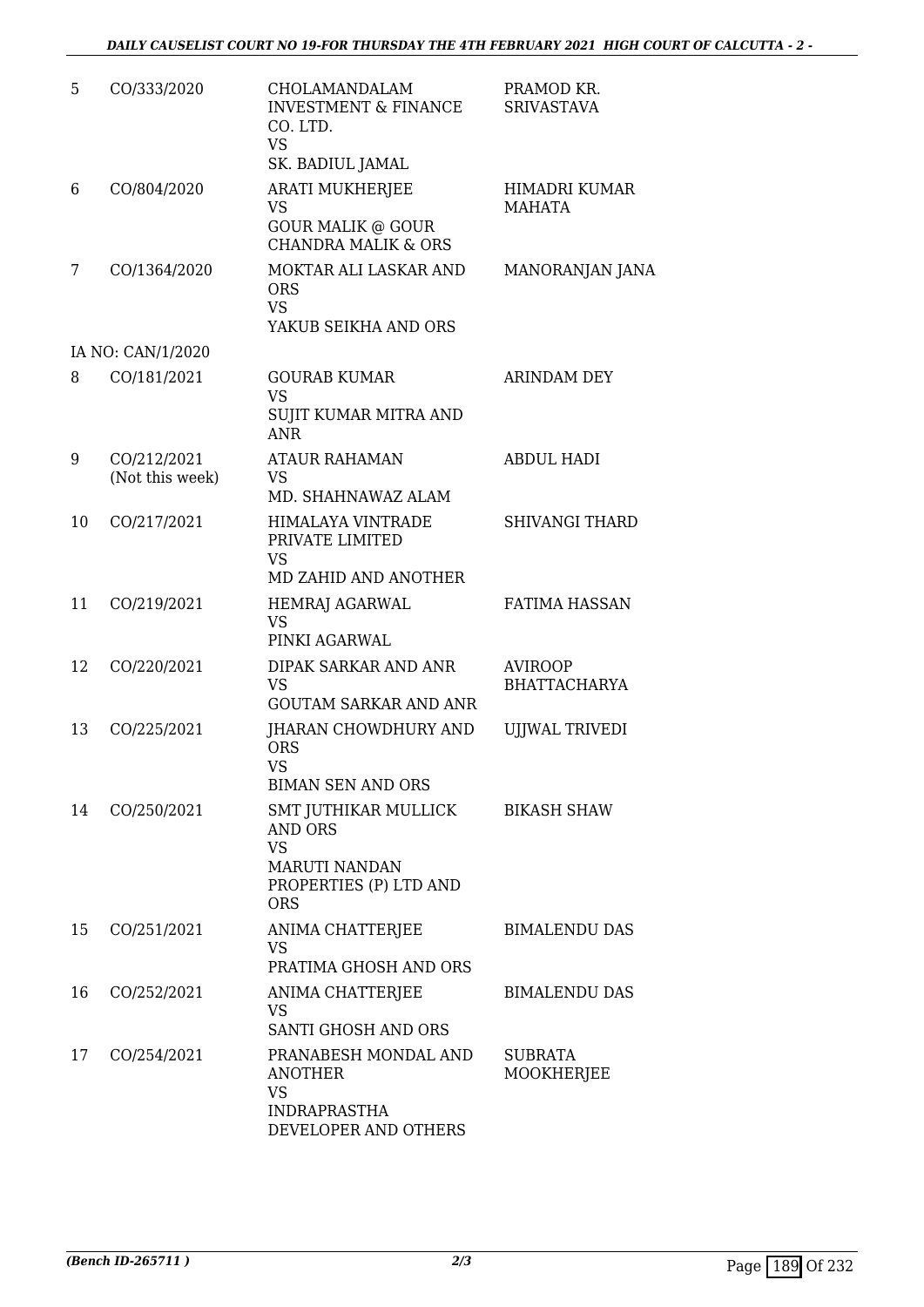| 18 | CO/256/2021                 | SMT SUPRIYA DUTTA AND<br><b>ANR</b><br><b>VS</b><br>SHRI LAKHSMI NARAYAN                                                      | SANANDA GANGULI                        |
|----|-----------------------------|-------------------------------------------------------------------------------------------------------------------------------|----------------------------------------|
|    |                             | <b>ADJOURNED MOTIONS</b>                                                                                                      |                                        |
| 19 | CO/49/2021                  | <b>MAA PARVATI TRAVELS</b><br>PROP. DILIP KUMAR AND<br><b>ANR</b><br><b>VS</b><br>M/S. NILACHAL IRON AND<br>POWER LTD AND ORS | SK SHAMIM AKHTER                       |
|    |                             | <b>CONTESTED APPLICATION</b>                                                                                                  |                                        |
| 20 | CO/714/2020<br>(12:45 P.M.) | RUDRAPRASAD KUNDU<br><b>VS</b><br>NAMRATA KUNDU                                                                               | PRANTICK GHOSH                         |
|    |                             | <b>FOR HEARING</b>                                                                                                            |                                        |
|    |                             | (AT 2:00 P.M. )                                                                                                               |                                        |
| 21 | CO/806/2019                 | <b>SUBHAS CHANDRA ROY &amp;</b><br><b>ANR</b><br><b>VS</b><br><b>KRISHNA GOBINDA</b><br><b>GANGULY &amp; ORS</b>              | <b>ABHA TIWARI</b>                     |
| 22 | CO/572/2020                 | <b>SUMITA DUTTA</b><br><b>VS</b><br>THE BENGAL FREEMASONS<br>TRUST ASS.                                                       | <b>SUBHANKAR</b><br><b>CHAKRABORTY</b> |
| 23 | CO/1580/2020                | RABINDRA NATH GHORUI<br><b>VS</b><br>RADHAKANTA GHORUI AND<br><b>ANR</b>                                                      | <b>SARBANANDA</b><br><b>SANYAL</b>     |
| 24 | CO/1607/2020                | THE NEW INDIA<br><b>ASSURANCE CO LTD</b><br><b>VS</b><br>KAMAL CHAKRABORTY AND<br><b>OTHERS</b>                               | RAJDEEP<br><b>BHATTACHARYYA</b>        |
| 25 | CO/139/2021<br>(3:30 P.M.)  | RAYEES ALAM<br><b>VS</b><br>M/S GANGES GARDEN<br>REALTORS PVT LTD AND<br><b>ORS</b>                                           | <b>IFTEKAR MUNSHI</b>                  |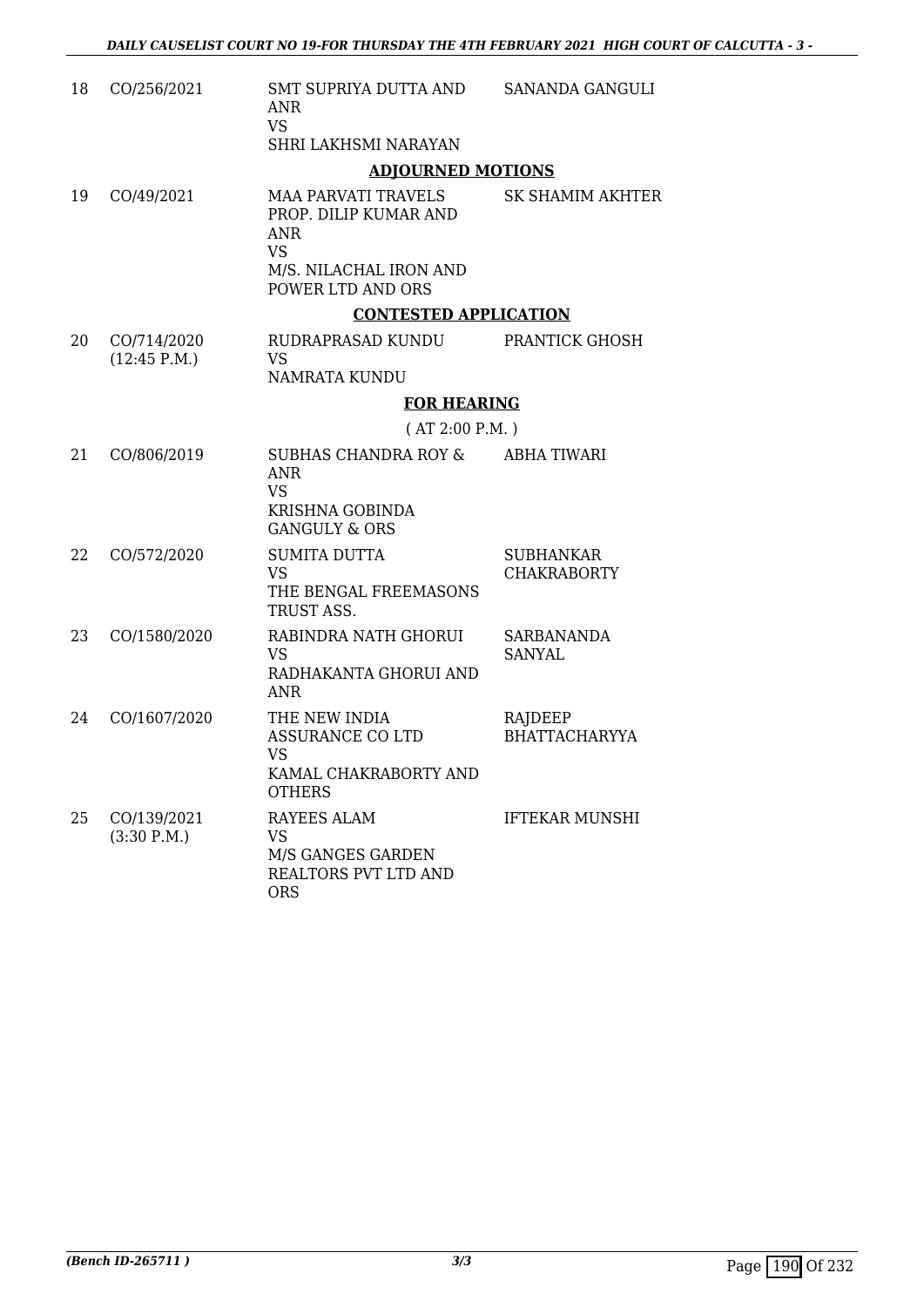

## **Appellate Side**

**DAILY CAUSELIST For Thursday The 4th February 2021**

**COURT NO. 10 SINGLE BENCH (SB - IX) AT 10:45 AM HON'BLE JUSTICE RAVI KRISHAN KAPUR (VIA VIDEO CONFERENCE)**

#### **ON AND FROM MONDAY, THE 11TH JANUARY, 2021 - MATTERS (MOTIONS & HEARING) UNDER ARTICLE 226 OF THE CONSTITUTION RELATING TO MADHYAMIK SIKSHYA KENDRA, INCLUDING APPLICATIONS CONNECTED THERETO;**

**MATTERS (MOTION & HEARING) UNDER ARTICLE 226 OF THE CONSTITUTION RELATING TO RESIDUARY UNDER GROUP IX RELATING TO PUBLIC PREMISES (UNAUTHORISED OCCUPANTS) ACT, 1971 INCLUDING APPLICATION CONNECTED THERETO;**

### **MATTERS (MOTION & HEARING) UNDER ARTICLE 226 OF THE CONSTITUTION OF INDIA RELATING TO CO-OPERATIVE SOCIETIES UNDER GROUP V (EXCLUDING SERVICE MATTERS) AND APPLICATIONS CONNECTED THERETO;**

### **HEARING OF WRIT PETITIONS IRRESPECTIVE OF CLASSIFICATION AND APPLICATIONS CONNECTED THERETO;**

### **NOTE : MATTERS WILL BE TAKEN UP THROUGH PHYSICAL HEARING WHEN BOTH THE PARTIES ARE AGREED.**

### **TO BE MENTIONED**

|   | WPA/35714/2013 | SANTUNI PURKAIT<br>VS<br>STATE OFW B & ORS                   | SANDIPAN BANERJEE |
|---|----------------|--------------------------------------------------------------|-------------------|
| 2 | WPA/7478/2018  | ROUNAK BANDYOPADHYAY<br>VS<br>UNION OF INDIA & ORS           | UJJAL RAY         |
| 3 | WPA/1202/2019  | <b>SMT JAYA BARIK</b><br>VS<br>STATE OF WEST BENGAL &<br>ORS | GHANASHYAM PATRA  |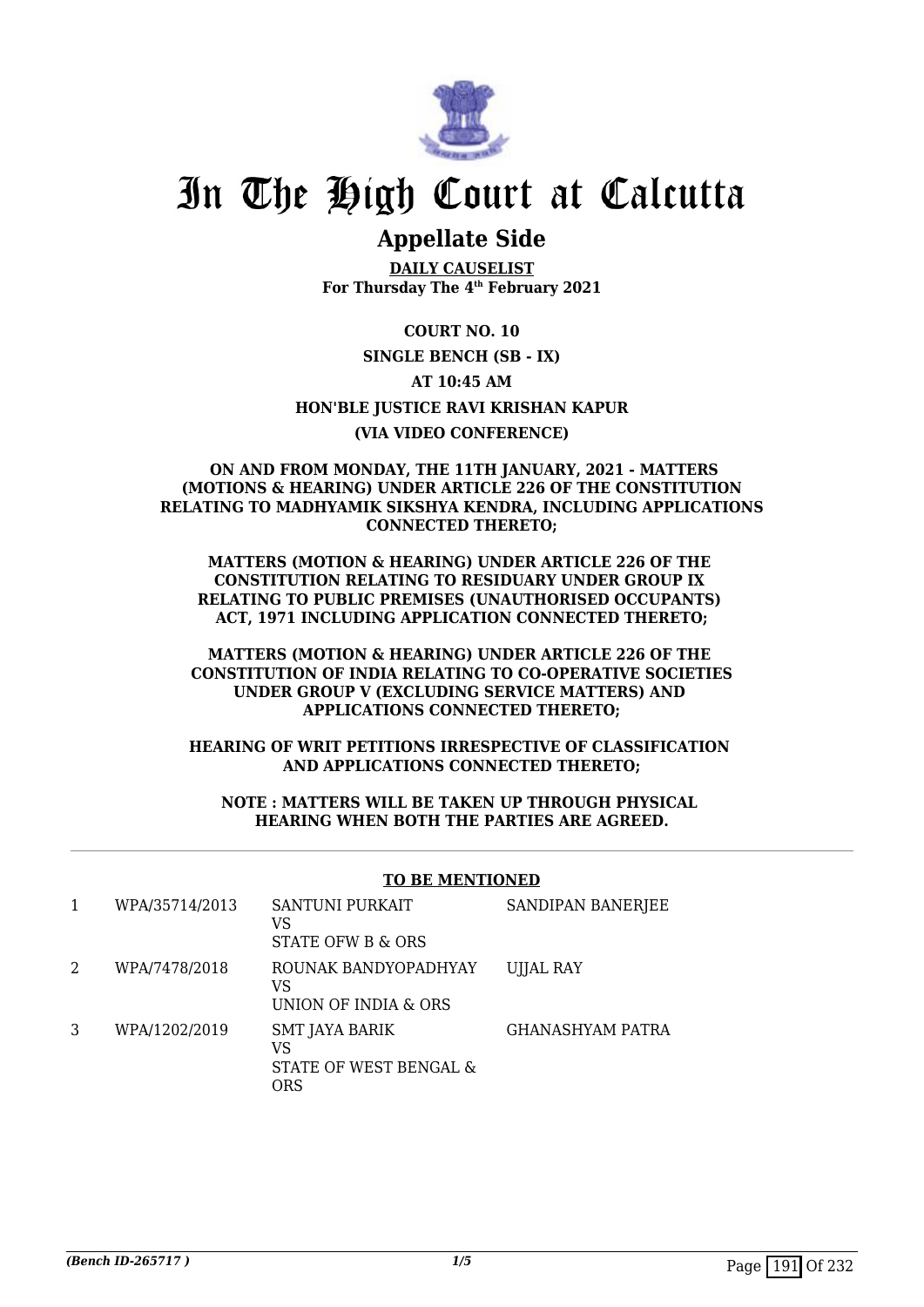RITA PATRA

| 4 | WPA/20734/2019 | EKDANT INVETMENT<br>ADVISORY PRIVATE<br>LIMITED<br>VS<br>STATE OF WEST BENGAL & |  |
|---|----------------|---------------------------------------------------------------------------------|--|
|   |                | ORS                                                                             |  |

#### **ASSIGNED MATTERS**

5 WPA/23784/2019 KAPILA MONDAL VS STATE OF WEST BENGAL &ORS LAKSHMINATH BHATTACHARYA

### **SPECIALLY FIXED MATTERS**

6 WPA/33775/2013 M/S. SKG PULP & PAPER MILLS PVT. LTD & ANR VS ASSISTANT P.F. COM, (COMPLIANCE), SUB-R.O. HOWRAH&ORS MANASI SINHA

IA NO: CAN/1/2021

7 WPA/23847/2014 THE STATESMAN LIMITED VS STATE OF WEST BENGAL SUKANTA CHAKRABORTY

IA NO: CAN/1/2015(Old No:CAN/2049/2015)

| 8 | WPA/525/2021 | GOUTAM MAITY         | MOUSUMI   |
|---|--------------|----------------------|-----------|
|   |              | VS.                  | MUKHERJEE |
|   |              | STATE OF WEST BENGAL |           |
|   |              | AND ORS.             |           |

#### **MOTION**

|    |                           | MOTION                                                      |                                |
|----|---------------------------|-------------------------------------------------------------|--------------------------------|
| 9  | WPA/2316/2021             | HABIBUR RAHAMAN<br>VS<br>STATE OF WEST BENGAL<br>AND ORS.   | <b>SUMAN DAS</b>               |
|    |                           | <b>CONTEMPT APPLICATION</b>                                 |                                |
| 10 | WPCRC/172/2017<br>(IP.B.) | <b>BIMAL SARDAR</b><br>VS.<br>DIGBINDU BHATTACHARYA         | NIBARAN KUMAR DAS              |
|    | $wt11$ WPA/25094/2016     | <b>BIMAL SARDAR</b><br>VS<br>STATE OF WEST BENGAL &<br>ORS. | NIBARAN KR. DAS                |
| 12 | WPCRC/95/2018             | SOBHA RANI MAL<br>VS<br>PAWAN MEHTA & ORS                   | P. BHATACHARYYA                |
|    | wt13 WPA/2890/2016        | SOBHA RANI MAL<br>VS.<br>UNION OF INDIA & ORS               | PINGAL<br><b>BHATTACHARYYA</b> |
|    |                           | <b>FOR HEARING</b>                                          |                                |
| 14 | WPA/17786/1998            | GAJENDRA NATH SARDAR<br>VS                                  | SANTIPADA PAHARI               |

STATE OF WEST BENGAL

IA NO: CAN/1/2001(Old No:CAN/10215/2001)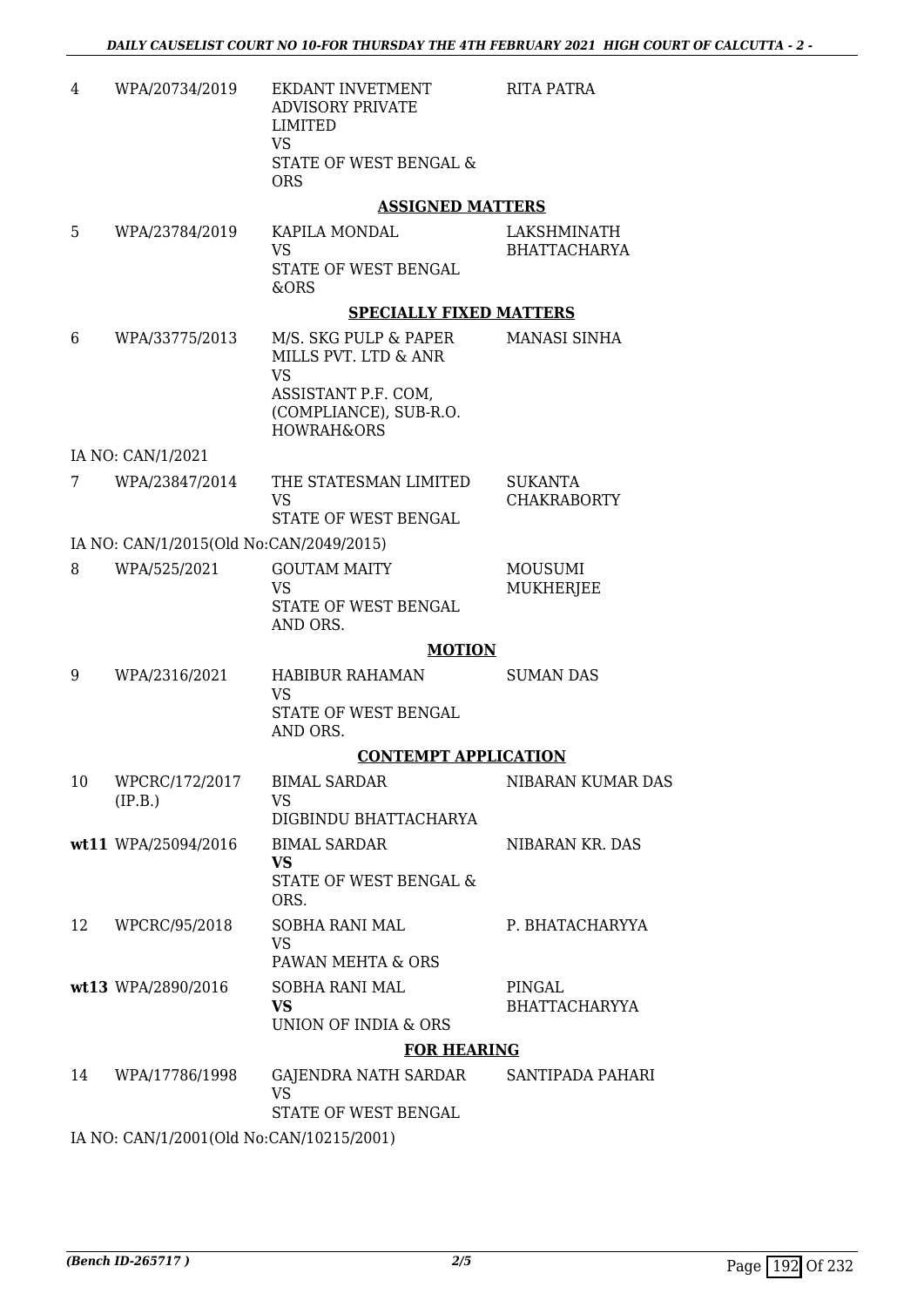| 15 | WPA/12039/2004                          | OM PRAKASH PRAHLADKA<br>VS.<br>C.E.S.C. LTD.                                               | SIRSHENDU ROY<br><b>CHAUDHURI</b>       | L.K.PODDAR |
|----|-----------------------------------------|--------------------------------------------------------------------------------------------|-----------------------------------------|------------|
| 16 | WPA/13468/2004                          | JAY ENGINEERING WORKS<br><b>LIMITED &amp; ANR.</b><br><b>VS</b><br>UNION OF INDIA          | <b>MANAS DASGUPTA</b>                   |            |
|    | IA NO: CAN/2/2014(Old No:CAN/8265/2014) |                                                                                            |                                         |            |
| 17 | WPA/5289/2008                           | <b>BHASWATI CHAKRABORTY</b><br><b>VS</b><br>STATE OF WEST BENGAL &<br>ORS.                 | <b>SUPARNA ROY</b><br><b>CHATTERJEE</b> |            |
|    | IA NO: CAN/1/2011(Old No:CAN/2642/2011) |                                                                                            |                                         |            |
| 18 | WPA/12538/2008                          | SRI CHIRA RANJAN BISWAS<br>VS<br>FCI & ORS                                                 | <b>MANIK LAL</b><br>MUKHOPADHYAY        |            |
|    | No:CAN/4145/2017)                       | IA NO: CAN/1/2008(Old No:CAN/10195/2008), CAN/3/2011(Old No:CAN/7126/2011), CAN/5/2017(Old |                                         |            |
| 19 | WPA/18430/2013                          | <b>GUNADHAR MAJHI &amp; ORS</b><br><b>VS</b><br>STATE OF WEST BENGAL &<br><b>ORS</b>       | PRASANTA BEHARI<br><b>MAHATA</b>        |            |
|    | IA NO: CAN/1/2015(Old No:CAN/7274/2015) |                                                                                            |                                         |            |
| 20 | WPA/23650/2014                          | RAJENDRA KR. SAHA & ANR<br><b>VS</b><br>STATE OF WEST BENGAL &<br><b>ORS</b>               | <b>GOLAM MASTAFA</b>                    |            |
| 21 | WPA/25468/2014                          | KALYANI MONDAL<br><b>VS</b><br>STATE OF WEST BENGAL &<br><b>ORS</b>                        | <b>UJJAL RAY</b>                        |            |
| 22 | WPA/2033/2015                           | <b>BUDGE BUDGE CO LTD</b><br><b>VS</b><br>STATE OF WEST BENGAL &<br><b>ORS</b>             | <b>RUMA SARKAR</b>                      |            |
| 23 | WPA/2034/2015                           | <b>BUDGE BUDGE CO LTD</b><br><b>VS</b><br>STATE OF WEST BENGAL &<br><b>ORS</b>             | <b>RUMA DAS</b>                         |            |
| 24 | WPA/2036/2015                           | <b>BUDGE BUDGE CO LTD</b><br><b>VS</b><br>STATE OF WEST BENGAL &<br><b>ORS</b>             | <b>RUMA SARKAR</b>                      |            |
| 25 | WPA/4014/2015                           | RABI SHANKAR PANDEY &<br>ANR<br><b>VS</b><br>UNION OF INDIA & ORS                          | <b>SAMRAT DEY PAUL</b>                  |            |
| 26 | WPA/3362/2016                           | <b>GOUR CHANDRA MAHATO</b><br>VS.<br>STATE OF WEST BENGAL &<br><b>ORS</b>                  | JOYDEEP ACHARYA                         |            |
|    |                                         | $\bigcap$ J NL $\bigcap$ ANTIA ACCIDADO                                                    |                                         |            |

IA NO: CAN/2/2020(Old No:CAN/1466/2020)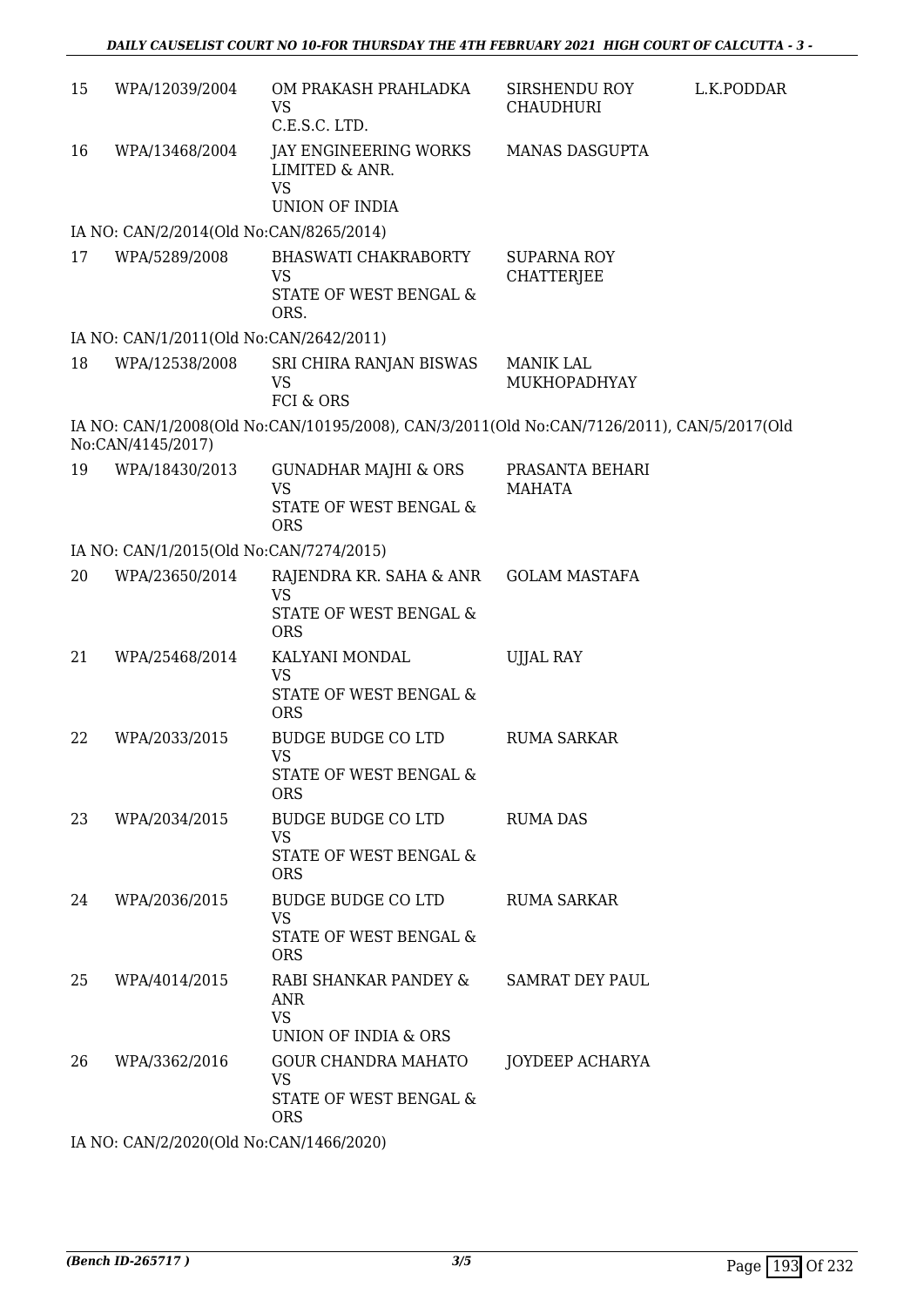| 27 | WPA/6689/2016                            | <b>DIPAK GHOSH</b><br>VS<br>STATE OF WEST BENGAL &<br><b>ORS</b>                                                                                 | T SAMANTA                     |
|----|------------------------------------------|--------------------------------------------------------------------------------------------------------------------------------------------------|-------------------------------|
| 28 | WPA/7633/2016                            | NORTH BENGAL TOURS &<br><b>TRAVELS &amp; ANR</b><br><b>VS</b><br><b>INDIAN TOURISM</b><br><b>DEVELOPMENT</b><br><b>CORPORATION LTD &amp; ORS</b> | RAHUL GANGULY                 |
|    | IA NO: CAN/1/2019(Old No:CAN/12551/2019) |                                                                                                                                                  |                               |
| 29 | WPA/21223/2016                           | <b>TAPAN KUMAR BOSE</b><br>VS<br><b>UNION OF INDIA</b>                                                                                           | PROSENJIT<br><b>MUKHERJEE</b> |
| 30 | WPA/7198/2017                            | ABL TOWNSHIP PRAKTON<br>KARMACHARI KALYAN<br><b>SAMITY &amp; ANR</b><br><b>VS</b><br>STATE OF WEST BENGAL &<br><b>ORS</b>                        | <b>S ADAK</b>                 |
|    |                                          | IA NO: CAN/1/2018(Old No:CAN/4802/2018), CAN/2/2020(Old No:CAN/325/2020)                                                                         |                               |
| 31 | WPA/22064/2017                           | <b>RAMNARAYAN RAY</b><br><b>VS</b><br>UTTARPARA KOTRANG                                                                                          | <b>S CHAUDHURY</b>            |
| 32 | WPA/24203/2017                           | <b>MUNICIPALITY &amp; ORS</b><br><b>AMALES DAS</b><br>VS<br>STATE OF WEST BENGAL &<br><b>ORS</b>                                                 | <b>RAMA HALDER</b>            |
|    | IA NO: CAN/1/2020(Old No:CAN/1253/2020)  |                                                                                                                                                  |                               |
| 33 | WPA/28682/2017                           | <b>GOPI NATH PAL</b><br><b>VS</b><br><b>WEBEL ELECTRO - OPTICS</b><br><b>LIMITED &amp; ORS</b>                                                   | ARKADIPTA<br><b>SENGUPTA</b>  |
| 34 | WPA/6536/2019                            | RAJ KUMAR MALL<br><b>VS</b><br><b>STATE OF WEST BENGAL &amp;</b><br><b>ORS</b>                                                                   | RUCHIKA MALL                  |
|    | IA NO: CAN/6/2019(Old No:CAN/9545/2019)  |                                                                                                                                                  |                               |
| 35 | WPA/12781/2019                           | SAHARUL MOLLA<br><b>VS</b><br>STATE OF WEST BENGAL &<br><b>ORS</b>                                                                               | SUDIPTA MONDAL                |
| 36 | WPA/16087/2019                           | SONALI BEGAM & ORS<br><b>VS</b><br>STATE OF WEST BENGAL &<br><b>ORS</b>                                                                          | AMIT SINGH                    |
| 37 | WPA/16910/2019                           | MUNNA MISHRA & ORS<br><b>VS</b><br>STATE OF WEST BENGAL&<br><b>ORS</b>                                                                           | KAKALI DUTTA                  |
|    | IA NO: CAN/1/2020                        |                                                                                                                                                  |                               |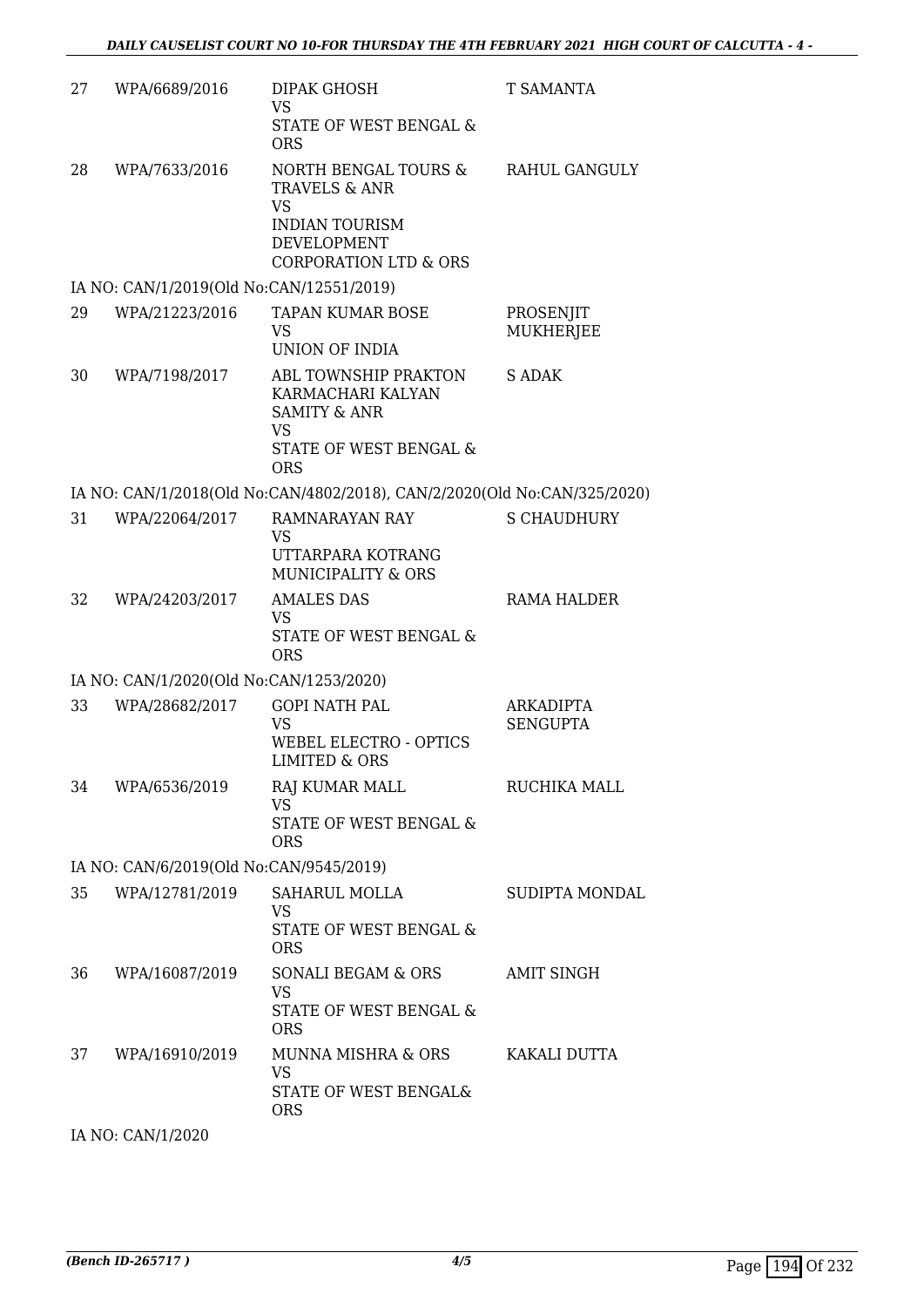| 38 | WPA/9674/2020       | PRANAB BASU<br>VS<br>STATE OF WEST BENGAL<br>AND ORS.       | <b>MOYUKH</b><br><b>MUKHERJEE</b> |
|----|---------------------|-------------------------------------------------------------|-----------------------------------|
|    | wt39 WPA/11981/2020 | SOUMENDU ADHIKARI<br>VS<br>STATE OF WEST BENGAL<br>AND ORS. | <b>MOYUKH</b><br><b>MUKHERJEE</b> |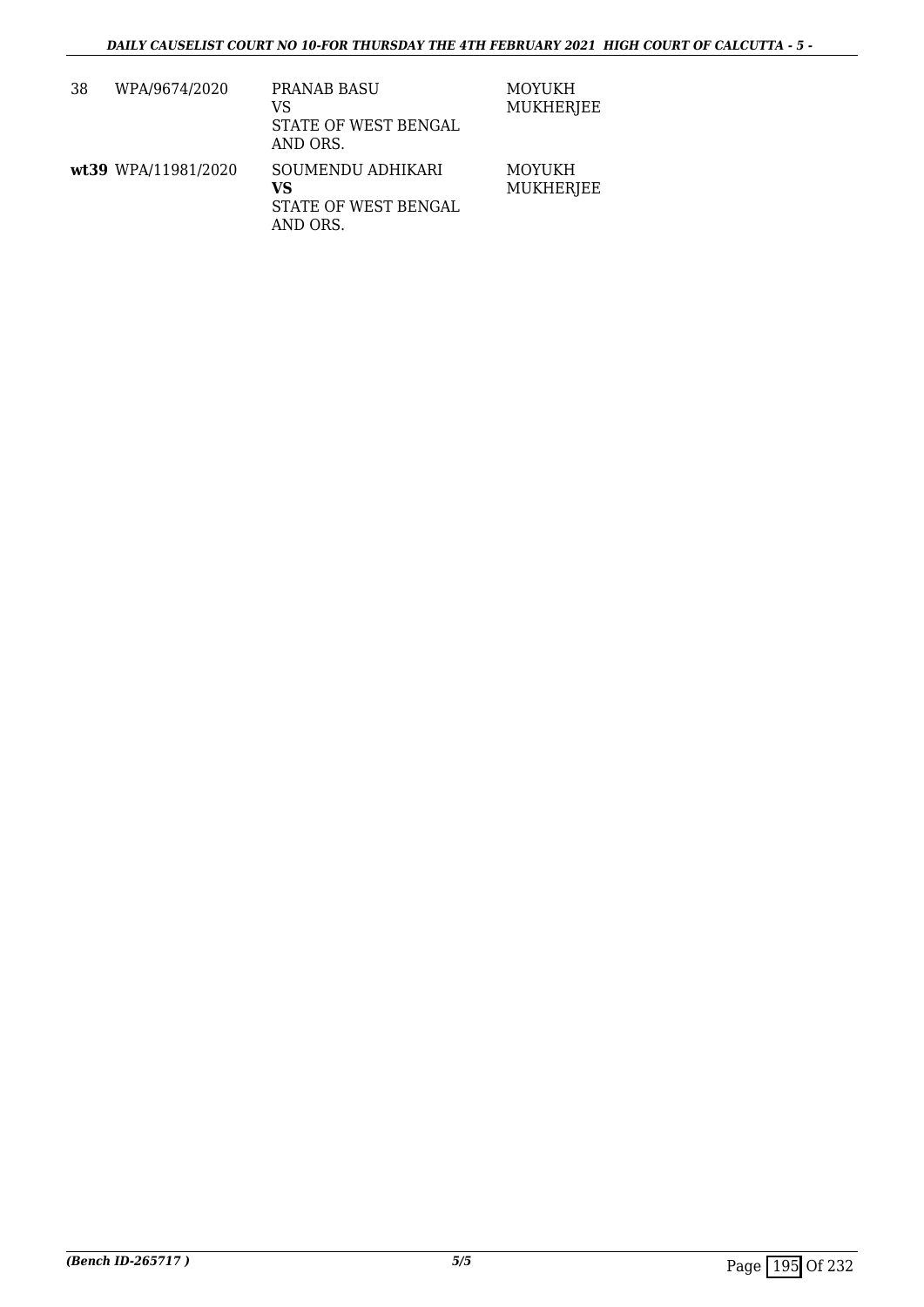

## **Appellate Side**

**DAILY CAUSELIST For Thursday The 4th February 2021**

**COURT NO. 23 SINGLE BENCH (SB - X) AT 10:45 AM HON'BLE JUSTICE ARINDAM MUKHERJEE (VIA VIDEO CONFERENCE)** 

### **ON AND FROM MONDAY, THE 11TH JANUARY, 2021 - MATTERS (MOTION & HEARING) UNDER ARTICLE 226 OF THE CONSTITUTION RELATING TO RESIDUARY UNDER GROUP IX (ELECTRICITY ONLY) INCLUDING APPLICATIONS CONNECTED THERETO.**

**MATTERS (MOTION & HEARING) RELATING TO REVENUE AND TAX LAWS (EXCLUDING LAND REVENUE) UNDER GROUP IV INCLUDING APPLICATIONS CONNECTED THERETO;**

**HEARING OF CIVIL REVISION APPLICATIONS AND APPLICATIONS UNDER ARTICLE 227 OF THE CONSTITUTION INCLUDING APPLICATIONS CONNECTED THERETO.**

**IF NO ONE APPEARS FOR THE PETITIONER FOR TWO CONSECUTIVE DATES, MATTERS WILL BE TAKEN UP IN THEIR ABSENCE.**

**NOTE : APPELLATE SIDE MATTERS WILL BE TAKEN UP FIRST.**

**ORIGINAL SIDE MATTERS WILL BE TAKEN UP FROM 2 :00 P.M. AFTER COMPLETION OF ORIGINAL SIDE MATTERS,IF TIME PERMITS APPELLATE SIDE GROUP IV MATTERS WILL BE TAKEN UP.**

**NOTE : 1. MATTERS WILL BE TAKEN UP THROUGH PHYSICAL HEARING WHEN BOTH THE PARTIES ARE AGREED.**

**NOTE : 2. NO MENTIONING OF HEARING MATTERS FOR INCLUSION.**

**NOTE : 3. MATTERS MARKED AS LAST CHANCE SHALL BE TAKEN UP FIRST & IF NO ONE APPEARS MATTER SHALL BE DISMISSED.**

### **MOTION**

( GROUP - IX ELECTRICITY )

1 WPA/22141/2019 DEB PRASAD GUCHAIT VS STATE OF WEST BENGAL **ORS** MD. MAHMUD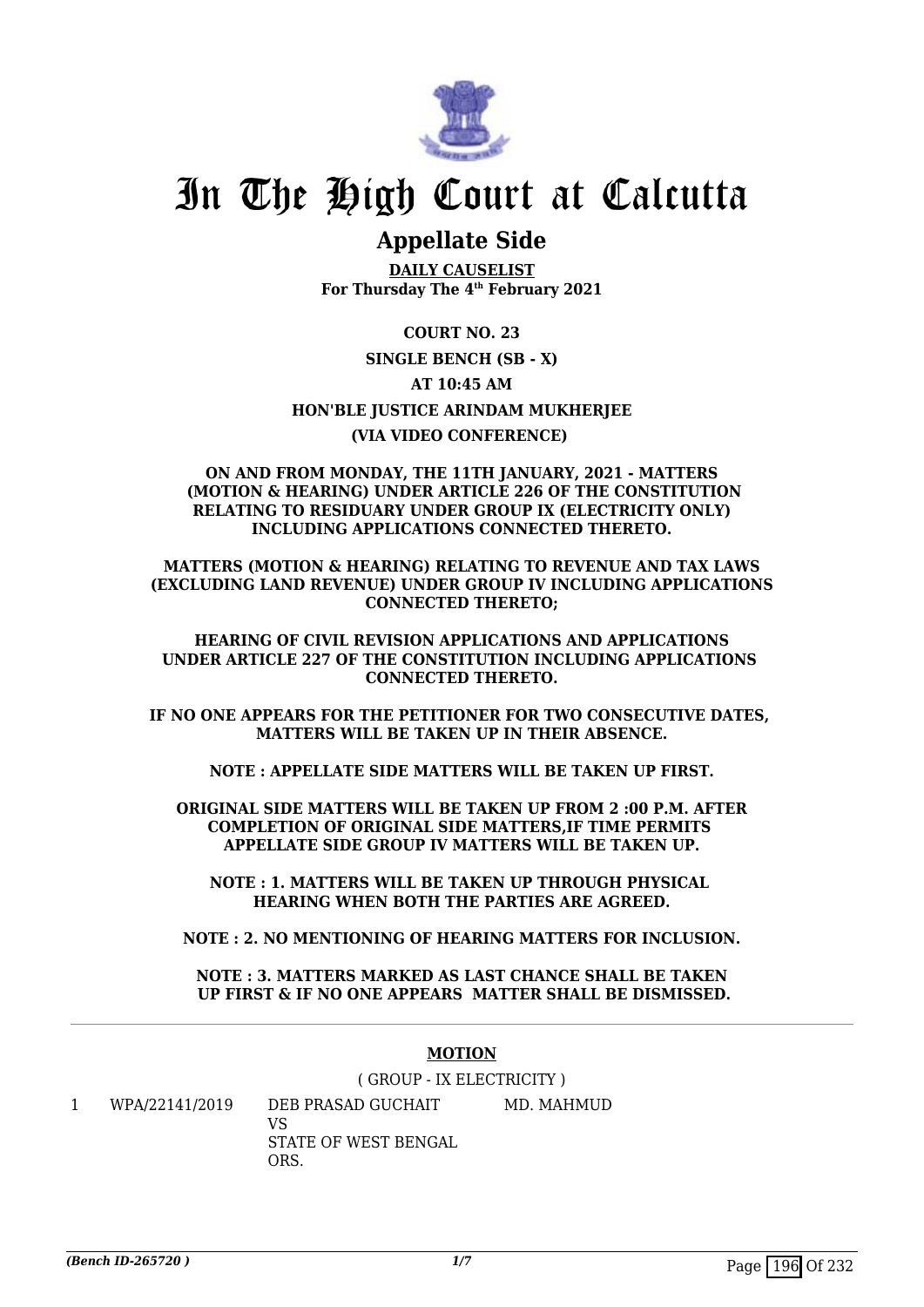| 2  | WPA/23517/2019    | <b>CHHANDA BOSE</b><br><b>VS</b><br><b>STATE OF WEST BENGAL &amp;</b><br><b>ORS</b>                               | SWARNALI SAHA                  |
|----|-------------------|-------------------------------------------------------------------------------------------------------------------|--------------------------------|
| 3  | WPA/570/2020      | <b>HASIBAR RAHAMAN</b><br><b>VS</b><br>W.B. STATE ELECTRICITY<br>DISTRIBUTION COMPANY<br><b>LIMITED &amp; ORS</b> | SUPRIYA RANJAN<br><b>GHOSH</b> |
|    | IA NO: CAN/1/2021 |                                                                                                                   |                                |
| 4  | WPA/2551/2020     | <b>GADADHAR DUTTA</b><br><b>VS</b><br><b>WBSEDC LTD &amp; ORS</b>                                                 | <b>UDDIPAN BANERJEE</b>        |
| 5  | WPA/4157/2020     | SUSHIL PRASAD SINGH<br><b>VS</b><br>THE CALCUTTA ELECTRIC<br>SUPPLY CORPORATION LTD<br>$&$ ORS                    | MOHIT KUMAR DEY                |
| 6  | WPA/4327/2020     | NIKHIL KOLEY & ORS<br><b>VS</b><br>THE C.E.S.C. LTD & ORS                                                         | <b>BALARAM NEOGI</b>           |
| 7  | WPA/5300/2020     | RAHUL MONDAL<br><b>VS</b><br><b>CESC LIMITED &amp; ANR</b>                                                        | <b>INDRANIL HALDER</b>         |
| 8  | WPA/7070/2020     | <b>SUBODH ADHIKARI</b><br><b>VS</b><br>WEST BENGAL STATE<br><b>ELECTRICITY</b><br>DISTRIBUTION CO LTD             | jayanta sammanta               |
|    | IA NO: CAN/1/2020 |                                                                                                                   |                                |
| 9  | WPA/7666/2020     | <b>GOPAL SAHA</b><br><b>VS</b><br>C E S C LIMITED AND<br><b>OTHERS</b>                                            | <b>MANIKA SARKAR</b>           |
|    | IA NO: CAN/1/2020 |                                                                                                                   |                                |
| 10 | WPA/7828/2020     | KASEM ALI MOLLA<br><b>VS</b><br>THE STATE OF WEST<br><b>BENGAL</b>                                                | <b>DONA AKTER</b>              |
| 11 | WPA/8038/2020     | <b>SUDHIR KR SHAW</b><br><b>VS</b><br>CALCUTTA ELECTRICITY<br>SUPPLY CORPORATION LTD<br><b>AND ORS</b>            | GAURAV<br>PURAKAYASTHA         |
| 12 | WPA/9305/2020     | <b>SUBHAMOY LAHA</b><br><b>VS</b><br>THE W B S E D C L AND ANR                                                    | Sanjib Dawn                    |
| 13 | WPA/11528/2020    | CHITTARANJAN BASAK<br><b>VS</b><br>W.B.S.E.D.C.L. AND ORS                                                         | <b>MANIKA SARKAR</b>           |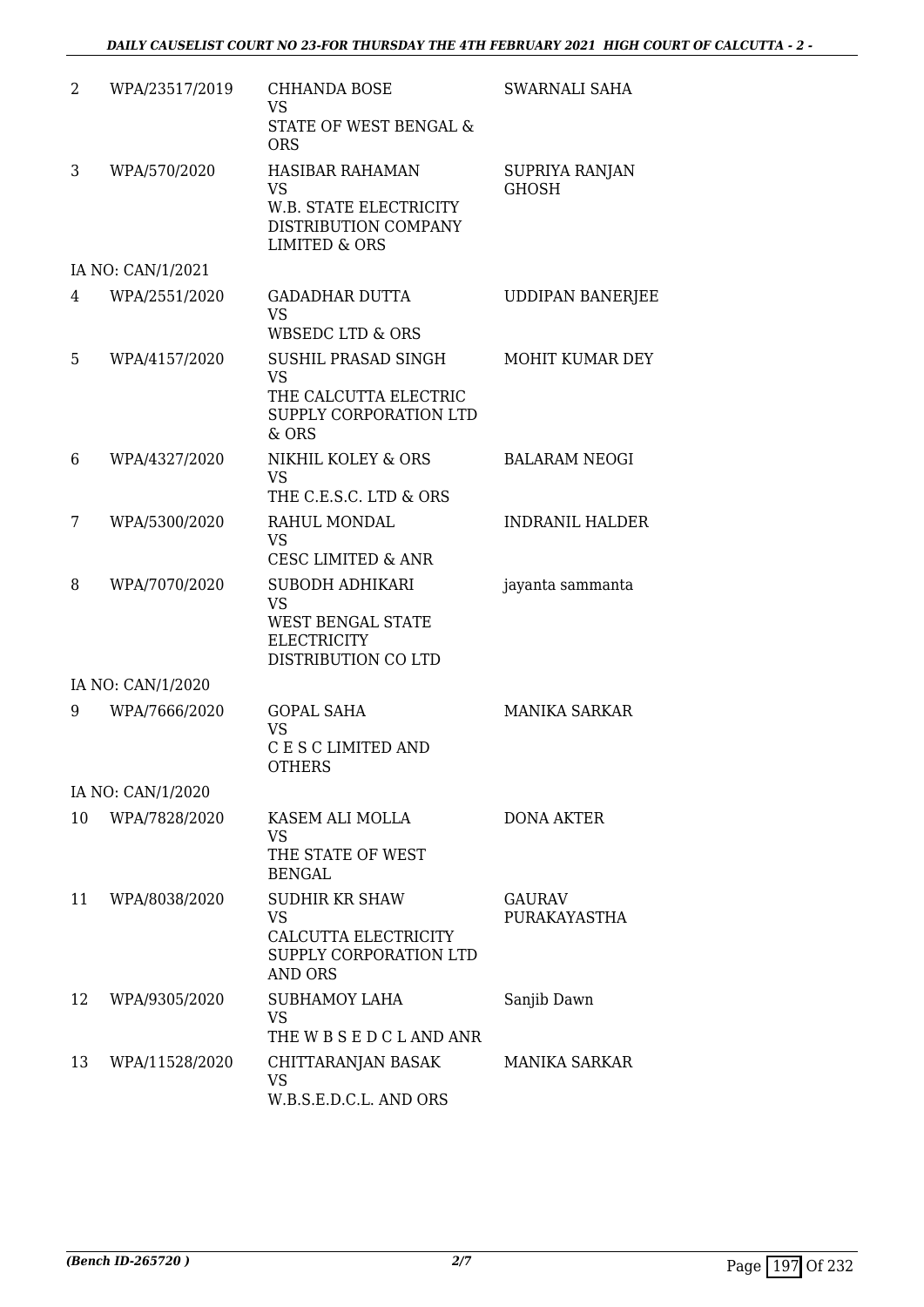| 14 | WPA/11684/2020 | KAMAL HASAN<br><b>VS</b><br>WEST BENGAL STATE<br><b>ELECTRICITY</b><br>DISTRIBUTION COMPANY<br><b>LIMITED</b>                                 | SK. SAIFUDDIN                        |
|----|----------------|-----------------------------------------------------------------------------------------------------------------------------------------------|--------------------------------------|
| 15 | WPA/11718/2020 | REKHA RANI MAITY BERA<br><b>VS</b><br>STATE OF WEST BENGAL<br>AND ORS.                                                                        | DEBAPRATIM GUHA                      |
| 16 | WPA/11723/2020 | PARUL GHORUI ALIAS<br>PARULBALA GHORUI<br><b>VS</b><br>WEST BENGAL STATE<br><b>ELECTRICITY</b><br>DISTRIBUTION COMPANY<br><b>LIMITED</b>      | DIPANKAR PAL                         |
| 17 | WPA/11796/2020 | <b>ANJALI MAITY</b><br><b>VS</b><br>THE WEST BENGAL STATE<br>ELETRICITY DISTRIBUTION<br><b>COMPANY LIMITED AND</b><br><b>ORS</b>              | <b>TARAK NATH SARKAR</b>             |
| 18 | WPA/11829/2020 | ADHIR CHANDRA NASKAR<br><b>AND ORS</b><br><b>VS</b><br>STATE OF WEST BENGAL<br>AND ORS.                                                       | <b>TUHINA PARVIN</b>                 |
| 19 | WPA/11872/2020 | <b>GURNAM SINGH</b><br><b>VS</b><br>CESC LIMITED AND<br><b>OTHERS</b>                                                                         | TUHINA PARVIN                        |
| 20 | WPA/11930/2020 | ABDUL WAHID<br><b>VS</b><br><b>CESC LTD AND ORS</b>                                                                                           | MD SHAKIR                            |
| 21 | WPA/31/2021    | SUBHOJIT DUTTA ROY<br><b>VS</b><br>CESC AND ORS                                                                                               | DEBAKI NANDAN<br>MAITI               |
| 22 | WPA/76/2021    | SANDHA SINGH<br><b>VS</b><br>THE STATE OF WEST<br><b>BENGAL AND ORS</b>                                                                       | PRASENJIT SAHA                       |
| 23 | WPA/99/2021    | SURAJ KUMAR YADAV<br><b>VS</b><br>CESC LTD AND ORS                                                                                            | <b>SAYANI</b><br><b>BHATTACHARYA</b> |
| 24 | WPA/100/2021   | M/S SPS STEELS ROLLING<br>MILLS LTD AND ANR<br><b>VS</b><br>WEST BENGAL STATE<br><b>ELECTRICITY</b><br>DISTRIBUTION CO. LTD<br><b>AND ORS</b> | PAROMITA PURKAIT                     |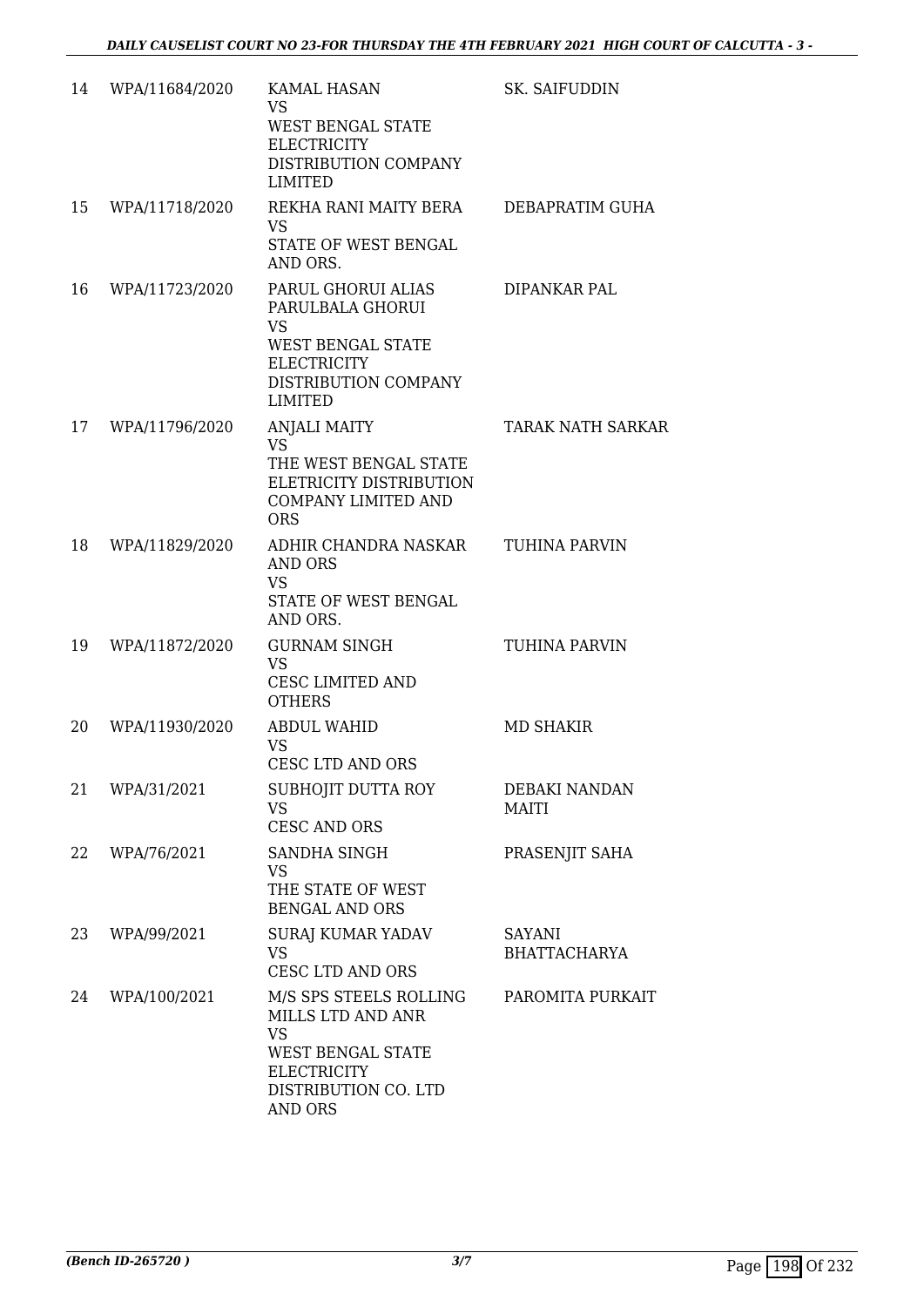| 25 | WPA/107/2021 | SOMNATH DAS AND ANR<br><b>VS</b><br>THE W.B.S.E.D.C.LTD AND<br><b>ANR</b>                                                            | <b>MAHESWARI</b><br><b>SHARMA</b> |
|----|--------------|--------------------------------------------------------------------------------------------------------------------------------------|-----------------------------------|
| 26 | WPA/196/2021 | HIMSHILA FERRO ALLOYS<br>PVT LTD AND ANR<br><b>VS</b><br><b>DAMODAR VALLEY</b><br><b>CORPORATION AND ORS</b>                         | <b>SOMA KAR GHOSH</b>             |
| 27 | WPA/205/2021 | <b>GOURANGA BARIK</b><br><b>VS</b><br>WEST BENGAL STATE<br><b>ELECTRICITY</b><br>DISTRIBUTION CO. LTD<br><b>AND ORS</b>              | NIRMALYA DHARA                    |
| 28 | WPA/208/2021 | <b>SK. ANISUR RAHAMAN</b><br><b>VS</b><br><b>CESC LTD AND ANR</b>                                                                    | <b>INDRANIL HALDER</b>            |
| 29 | WPA/212/2021 | SAMRIDDHO GHOSH<br><b>VS</b><br><b>CESC LTD AND ORS</b>                                                                              | <b>INDRANIL HALDER</b>            |
| 30 | WPA/215/2021 | <b>SEKH SAMINUDDIN</b><br><b>VS</b><br>CESC LTD AND ANR                                                                              | <b>INDRANIL HALDER</b>            |
| 31 | WPA/221/2021 | <b>MANI RAM SHARMA</b><br><b>VS</b><br>THE WEST BENGAL STATE<br><b>ELECTRICITY</b><br>DISTRIBUTION COMPANY<br><b>LIMITED AND ORS</b> | <b>NABANKUR PAUL</b>              |
| 32 | WPA/284/2021 | <b>SUJIT MODAK</b><br><b>VS</b><br><b>CESC LLTD AND ORS</b>                                                                          | MD SHAKIR                         |
| 33 | WPA/498/2021 | RAZIA BIBI<br>VS<br><b>CESC LIMITED</b>                                                                                              | <b>INDRANIL HALDER</b>            |
| 34 | WPA/508/2021 | AZHARUDDIN MOLLA<br>VS.<br>CESC LTD AND ANR                                                                                          | <b>INDRANIL HALDER</b>            |
| 35 | WPA/514/2021 | <b>IMTIYAJ AHAMMAD</b><br><b>VS</b><br>CESC LTD AND ANR                                                                              | <b>INDRANIL HALDER</b>            |
| 36 | WPA/634/2021 | SK ZAKIR HOSSAIN<br><b>VS</b><br>CESC LTD AND ANR                                                                                    | <b>INDRANIL HALDER</b>            |
| 37 | WPA/638/2021 | MD. KAYEF HOSSAIN<br>MOLLA<br><b>VS</b><br><b>CESC LIMITED</b>                                                                       | <b>INDRANIL HALDER</b>            |
| 38 | WPA/639/2021 | <b>KASEM KHAN</b><br><b>VS</b><br>CESC LIMITED AND ANR                                                                               | <b>INDRANIL HALDER</b>            |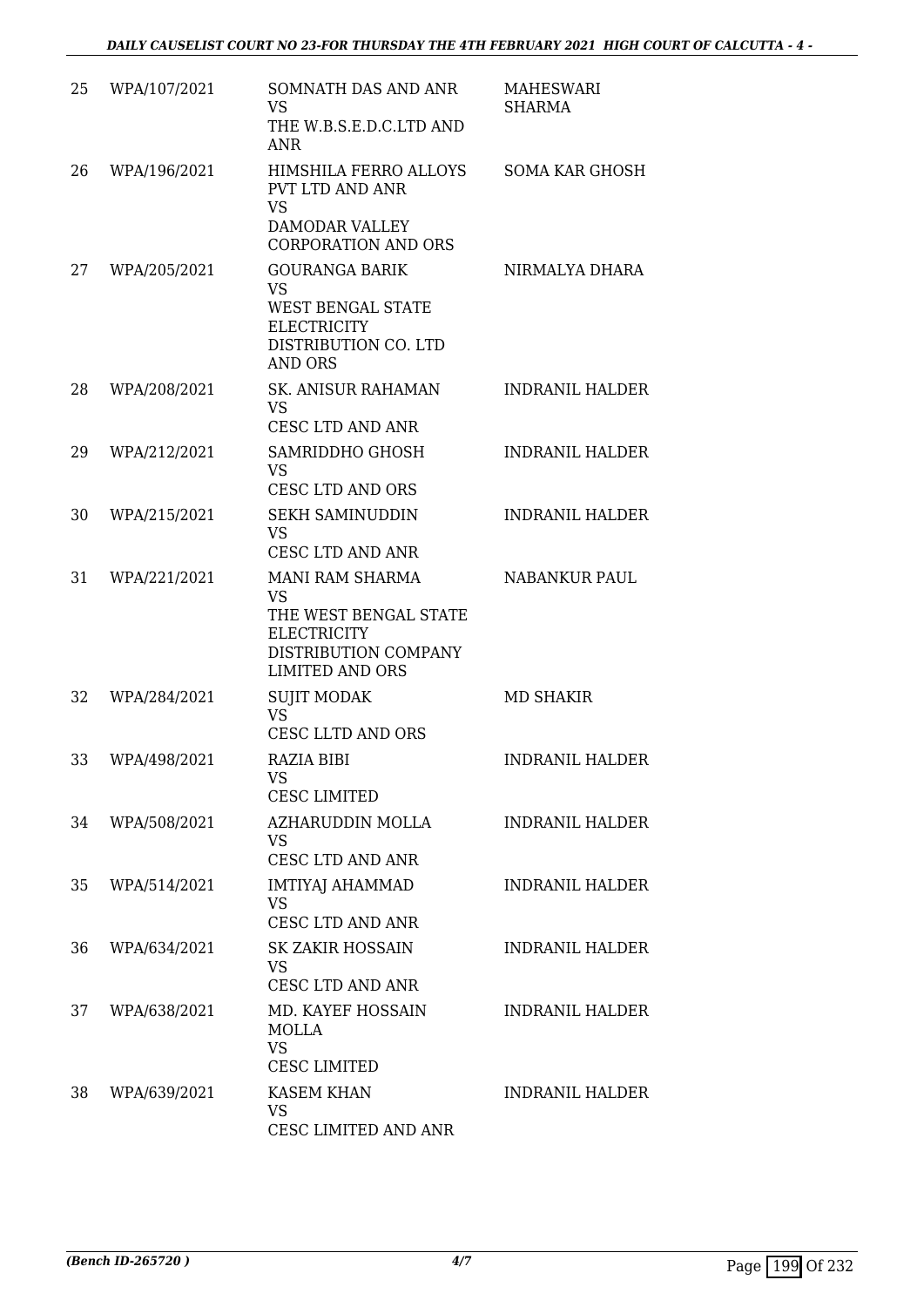### *DAILY CAUSELIST COURT NO 23-FOR THURSDAY THE 4TH FEBRUARY 2021 HIGH COURT OF CALCUTTA - 5 -*

| 39 | WPA/641/2021  | <b>FIRDAUSI BIBI</b><br><b>VS</b><br><b>CESC LIMITED</b>                                                                                                     | <b>INDRANIL HALDER</b>                |
|----|---------------|--------------------------------------------------------------------------------------------------------------------------------------------------------------|---------------------------------------|
| 40 | WPA/643/2021  | W. B. S. E. D. C. L.<br><b>VS</b><br><b>UDAY KUMAR GHOSH AND</b><br><b>ORS</b>                                                                               | <b>SUJIT SANKAR KOLEY</b>             |
| 41 | WPA/646/2021  | W. B. S. E. D. C. L.<br><b>VS</b><br><b>SUBAL MALLIK ANR ORS</b>                                                                                             | SUJIT SANKAR KOLEY                    |
| 42 | WPA/693/2021  | <b>AVIK CHATTERJEE</b><br><b>VS</b><br>STATE OF WEST BENGAL<br>AND ORS.                                                                                      | <b>GAZI FARUQUE</b><br><b>HOSSAIN</b> |
| 43 | WPA/933/2021  | <b>JOYDEB HALDER</b><br><b>VS</b><br>WEST BENGAL STATE<br>ELECTRICITY<br>DISTRTIBUTION COMPANY<br>LTD. AND ORS.                                              | Sobhan Majumder                       |
| 44 | WPA/1049/2021 | <b>AJOY KUMAR RAY</b><br><b>VS</b><br>CALCUTTA ELECTRICITY<br><b>CORPORATION LIMITED</b>                                                                     | <b>KANCHAN ROY</b>                    |
| 45 | WPA/1052/2021 | <b>SUBHASH ROY</b><br><b>VS</b><br>CALCUTTA ELECTRIC<br>SUPPLY CORPORATION<br><b>LIMITED</b>                                                                 | KANCHAN ROY                           |
| 46 | WPA/1322/2021 | <b>RENU GUPTA</b><br><b>VS</b><br><b>CESC LIMITED</b>                                                                                                        | <b>INDRANIL HALDER</b>                |
| 47 | WPA/1352/2021 | MD. MEHATABUDDIN<br>MOLLA<br>VS<br><b>CESC LIMITED</b>                                                                                                       | <b>INDRANIL HALDER</b>                |
| 48 | WPA/2298/2021 | MANORAMA KARAK AND<br><b>ANOTHER</b><br>VS<br>WEST BENGAL STATE<br><b>ELECTRICITY</b><br>DISTRIBUTION COMPANY<br>LTD. AND OTHERS<br><b>MOTION (GROUP IV)</b> | <b>SMITA PAL</b>                      |
|    |               | (REVENUE AND TAX)                                                                                                                                            |                                       |
| 49 | WPA/9119/2020 | SHIVAM DEALCOM PVT LTD<br>VS                                                                                                                                 | PUJON CHATTERJEE                      |

the designated committee under finance act 2019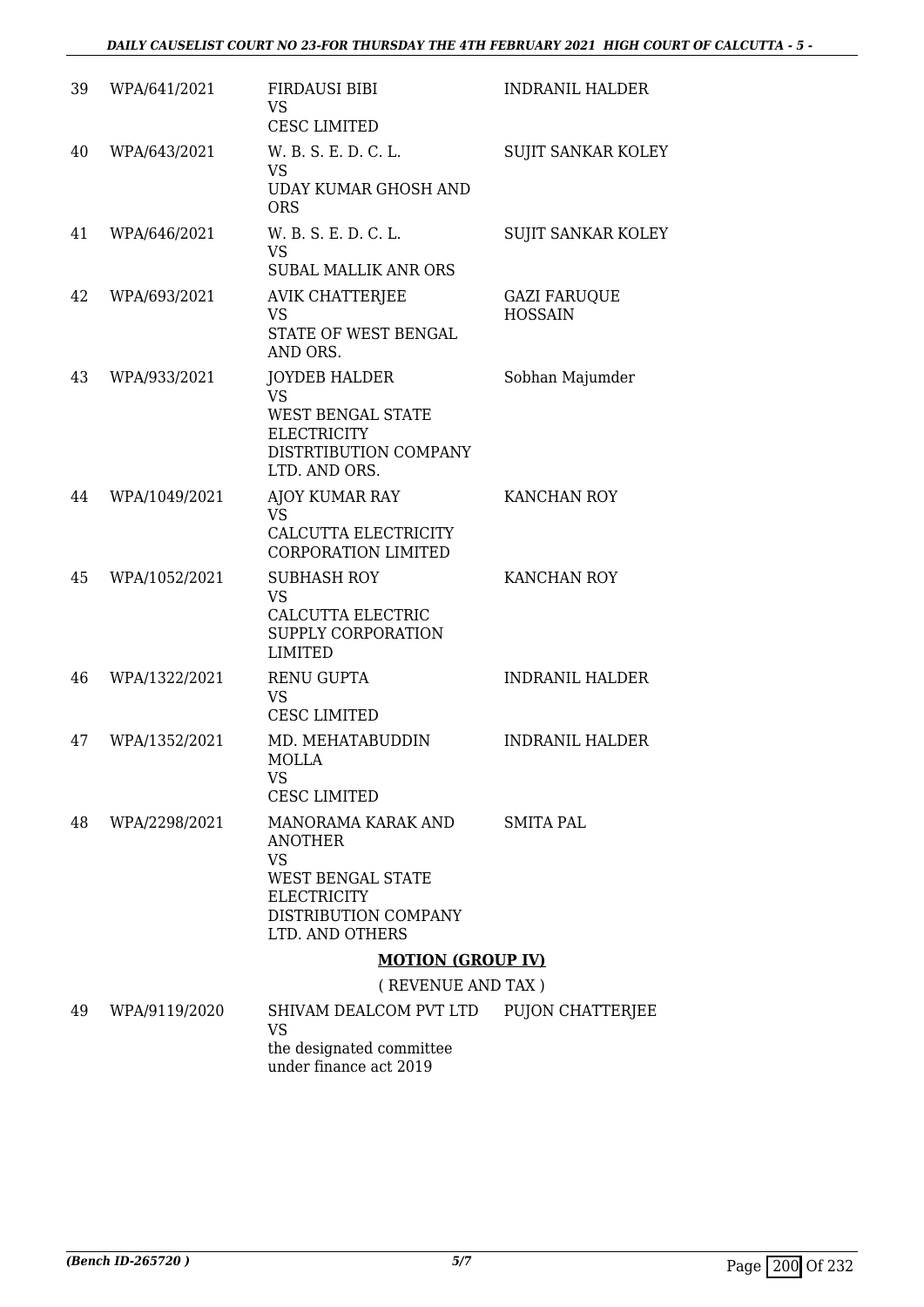| 50 | WPA/9245/2020  | <b>EMARS MINING AND</b><br>CONSTRUCTIONS PVT LTD<br><b>VS</b><br><b>CUSTOMS EXCISE AND</b><br><b>SERVICE TAX APPELLATE</b><br>TRIBUNAL AND ORS | MEGHAJIT<br><b>MUKHERJEE</b>        |
|----|----------------|------------------------------------------------------------------------------------------------------------------------------------------------|-------------------------------------|
| 51 | WPA/9882/2020  | USHIKA OVERSEAS PVT LTD<br>AND ANR<br><b>VS</b><br>SUPTD. OF CENTRAL<br>TAX, BURRABAZAR DIV AND<br><b>ORS</b>                                  | <b>HIMANGHSU KUMAR</b><br>RAY       |
| 52 | WPA/10658/2020 | M/S. MINING AND<br><b>ENGINEERING</b><br>CORPORATION<br><b>VS</b><br>UNION OF INDIA AND ORS.                                                   | NILU CHOWDHURY                      |
| 53 | WPA/10947/2020 | <b>EMPORIS PROPERTIES</b><br>PRIVATE LIMITED<br><b>VS</b><br><b>ASSISTANT</b><br><b>COMMISSIONER OF CGST</b><br>AND CX, RANGE-II               | AKSHAT AGARWAL                      |
| 54 | WPA/11605/2020 | K KALPANA INDUSTRIES<br><b>INDIA LIMITED</b><br><b>VS</b><br><b>FAST TRACK REVISIONAL</b><br><b>AUTHORITY BENCH 2 AND</b><br><b>OTHERS</b>     | RAJARSHI<br><b>CHATTERJEE</b>       |
| 55 | WPA/672/2021   | EAST HOOGHLY POLYPLAST<br>PRIVATE LIMITED AND ANR<br><b>VS</b><br>STATE OF WEST BENGAL<br>AND ORS.                                             | <b>ANIRUDHA</b><br><b>AGARWALLA</b> |
| 56 | WPA/875/2021   | M/s ENGINEERING<br><b>VS</b><br>SUPERINTENDENT OF<br>CENTRAL TAX, SILITURI<br><b>APPEALS</b><br><b>COMMISSIONERATE AND</b><br><b>OTHERS</b>    | <b>SOUMIK GANGULI</b>               |
| 57 | WPA/907/2021   | M/S MRITYUNJOY TEWARI<br>VS<br>SUPERINTENDENT OF<br>CENTRAL TAX SILIGURI<br><b>APPEALS</b><br><b>COMMISSIONERATE AND</b><br><b>OTHERS</b>      | <b>SOUMIK GANGULI</b>               |
| 58 | WPA/1529/2021  | M/S. DURGA MONDAL<br><b>VS</b><br>SUPERINTENDENT OF<br>CENTRAL TAX, SILIGURI<br><b>APPEALS</b><br><b>COMMISSIONERATE AND</b><br><b>ORS</b>     | <b>SOUMIK GANGULI</b>               |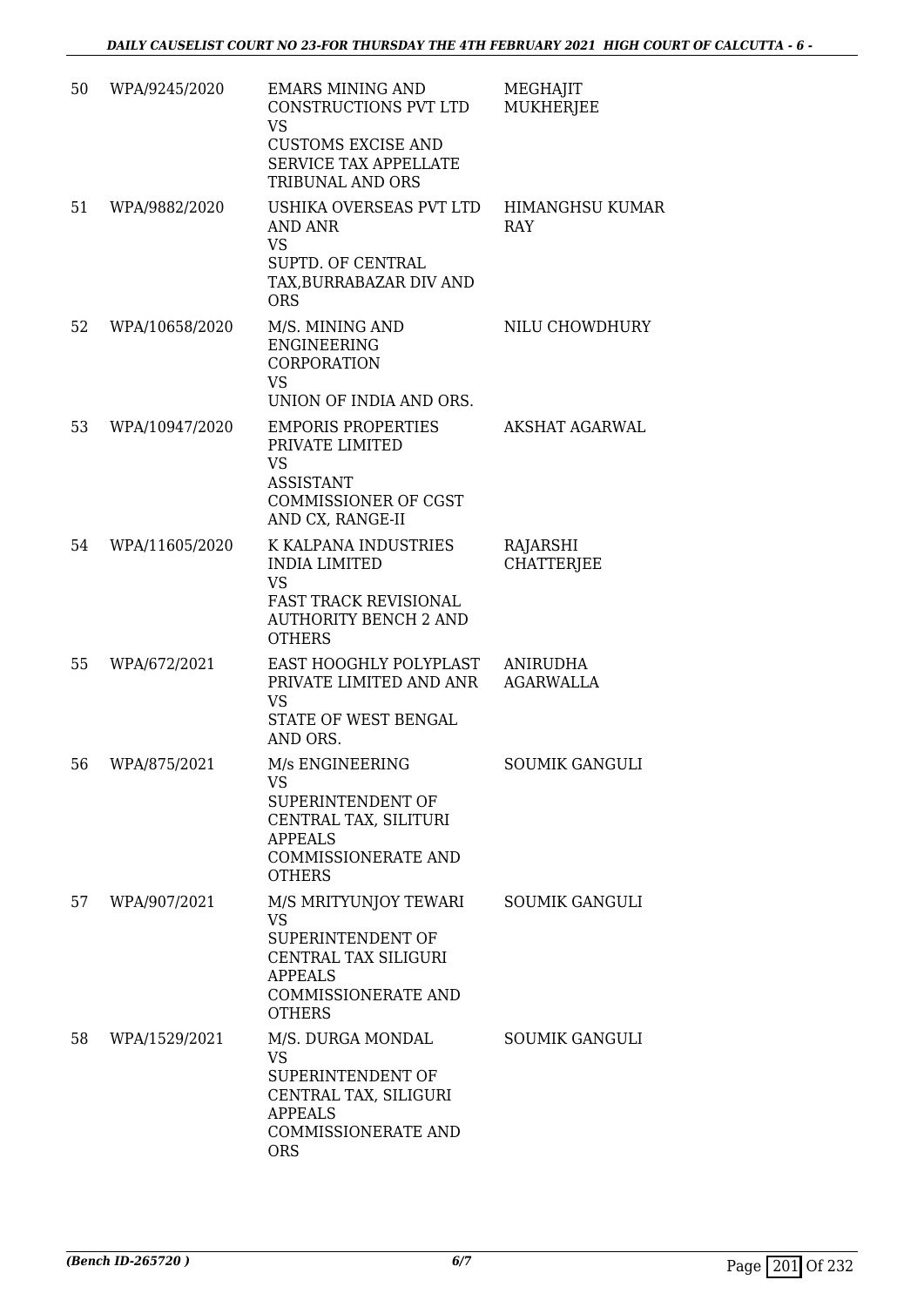| 59 | WPA/1737/2021 | CHETAN LOGISTICS                                       | RAJARSHI            |
|----|---------------|--------------------------------------------------------|---------------------|
|    |               | PRIVATEV LIMITED                                       | <b>CHATTERJEE</b>   |
|    |               | VS                                                     |                     |
|    |               | <b>ASSISTANT</b>                                       |                     |
|    |               | COMMISSIONER, STATE                                    |                     |
|    |               | TAX, DURGAPUR RANGE                                    |                     |
| 60 | WPA/2098/2021 | E.I.D. PARRY (INDIA)<br>LIMITED<br>VS<br>NODAL OFFICER | <b>SHOVAN GHOSH</b> |
|    |               |                                                        |                     |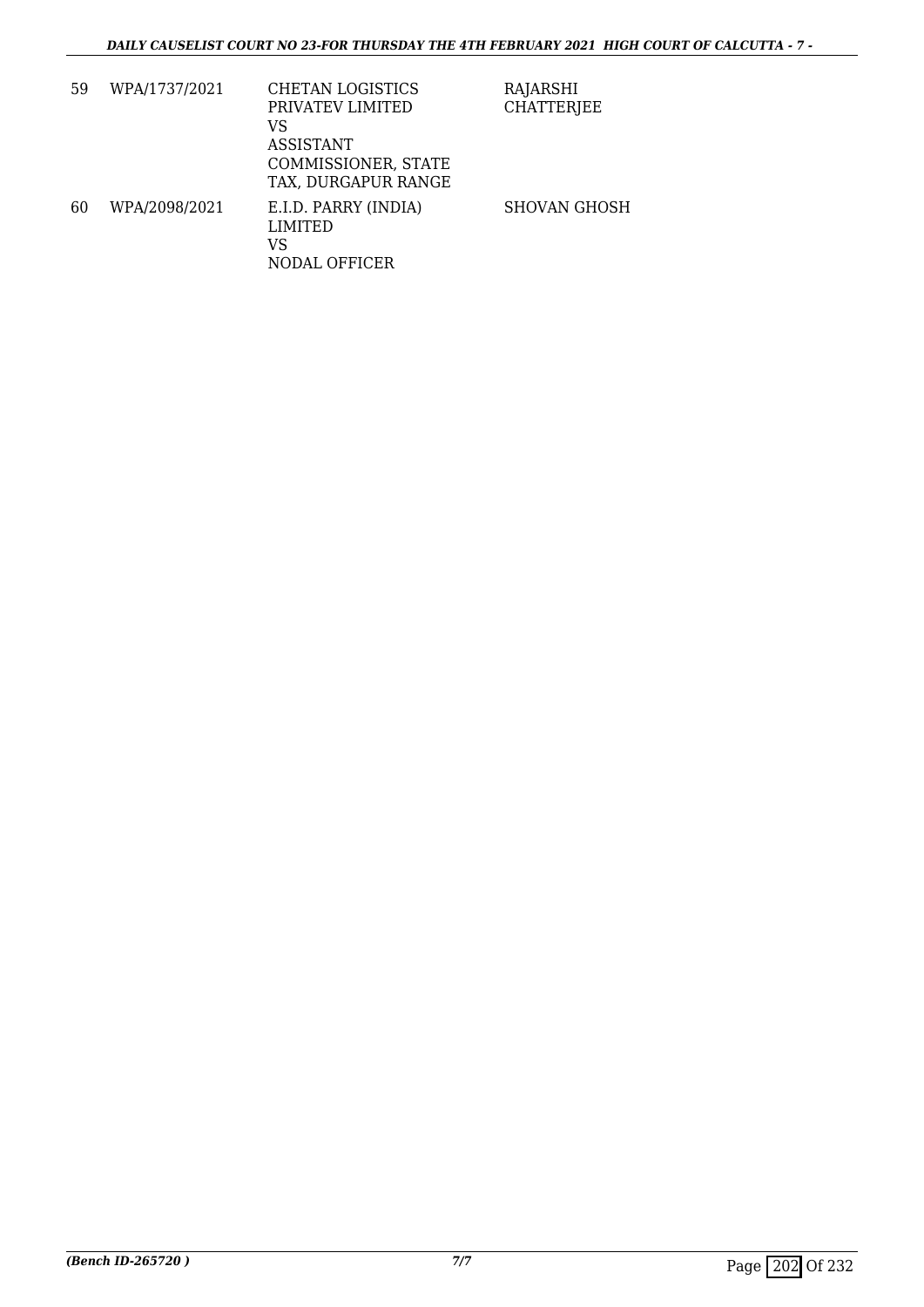

### **Appellate Side**

**DAILY CAUSELIST For Thursday The 4th February 2021**

**COURT NO. 18 SINGLE BENCH (SB - XI) AT 10:45 AM HON'BLE JUSTICE BISWAJIT BASU (VIA VIDEO CONFERENCE)**

**ROSTER, WHICH HAS COME INTO EFFECT FROM 11TH JANUARY, 2021 AND HAS BEEN NOTIFIED ON 8TH JANUARY, 2021 IS MODIFIED TO THE FOLLOWING EXTENT:-**

**MATTERS (MOTION & HEARING) UNDER ARTICLE 226 OF THE CONSTITUTION RELATING TO MADRASAH EDUCATION UNDER GROUP II AND APPLICATIONS CONNECTED THERETO;**

**MATTERS (MOTION & HEARING) UNDER ARTICLE 226 OF THE CONSTITUTION RELATING TO APPOINTMENT AND SERVICE CONDITION OF PARA TEACHERS UNDER GROUP II AND APPLICATIONS CONNECTED THERETO;**

**APPEALS RELATING TO ALL CLAIM CASES INCLUDING APPLICATIONS CONNECTED THERETO (EXCLUDING ADMISSION OF APPEALS UNDER SECTION 30 OF THE EMPLOYEES' COMPENSATION ACT, 1923);**

**ADMISSION AND HEARING OF CIVIL REVISION APPLICATIONS AND APPLICATIONS UNDER ARTICLE 227 OF THE CONSTITUTION OF INDIA ARISING OUT OF TESTAMENTARY, EJECTMENT / EVICTION SUITS AND PUBLIC PREMISES (UNAUTHORISED OCCUPANTS) ACT, 1971 INCLUDING APPLICATIONS CONNECTED THERETO.** 

**NOTE: MATTERS WILL BE TAKEN UP THROUGH PHYSICAL HEARING ONLY WHEN BOTH THE PARTIES ARE AGREED.**

**SPECIAL NOTE : 1. APPLICATION (MACC) WILL BE TAKEN UP ON EVERY MONDAY.**

**2. CONTESTED APPLICATION WILL BE TAKEN UP ON EVERY WEDNESDAY AND FRIDAY FROM 2:00 P.M. ONWARDS AND THEREAFTER IF TIME PERMITS OTHER MATTERS WILL BE TAKEN UP SERIALLY.** 

**3. WRIT HEARING MATTERS WILL BE TAKEN UP ON EVERY THURSDAY.** 

**4. MENTIONING WILL BE TAKEN UP ON EVERY MONDAY AND THURSDAY ONLY.** 

|    | <b>TO BE MENTIONED</b>             |                                                                                                              |                                      |  |  |
|----|------------------------------------|--------------------------------------------------------------------------------------------------------------|--------------------------------------|--|--|
| 1  | FMAT/558/2019<br>(NON PROSECUTION) | NATIONAL IN. CO. LTD.<br>VS<br>KALIDASI BERA & ORS.                                                          | RAJESH SINGH                         |  |  |
|    |                                    | IA NO: CAN/1/2019(Old No:CAN/5194/2019), CAN/2/2019(Old No:CAN/5202/2019)                                    |                                      |  |  |
|    |                                    | <b>NEW MOTION</b>                                                                                            |                                      |  |  |
| 2  | CO/4338/2019<br>(No Caveat)        | <b>MONIRA KHATOON</b><br>VS<br>SK. ABDUL HAI                                                                 | MD. YOUNUSH MONDAL                   |  |  |
| 3  | CO/1084/2020<br>(No Caveat)        | RANJIT KUMAR KAR<br><b>VS</b><br><b>SULTANPUR BASTUHARA</b><br>SARBARTHA SADHAK SAMABAY<br><b>SAMITY LTD</b> | MADHAB KUMAR RAY<br><b>CHAUDHURY</b> |  |  |
| 4  | CO/205/2021<br>(With Caveat)       | SK GOLAM LAL CHAND<br>VS<br><b>ASHMA BEGUM</b>                                                               | ABUIR LAL CHAKRABORTY                |  |  |
| 5. | CO/245/2021<br>(No Caveat)         | <b>BADAL GHOSH</b><br>VS<br>DEBAPRIYA DEY                                                                    | DILIP KUAMR MONDAL                   |  |  |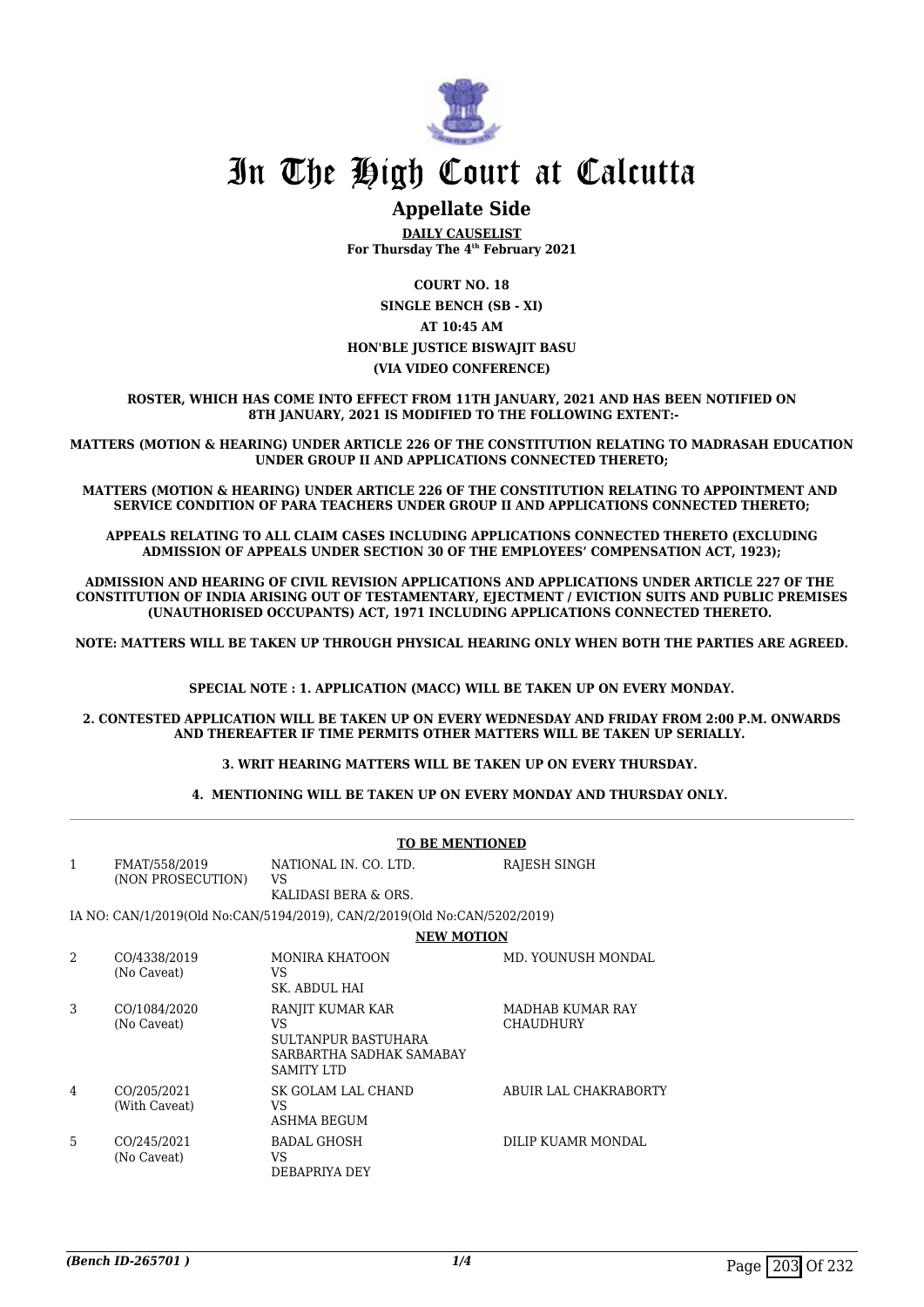| 6  | CO/248/2021<br>(No Caveat)               | <b>TARAK SHAW</b><br>VS                                      | PINAKI BRATA GHOSH       |
|----|------------------------------------------|--------------------------------------------------------------|--------------------------|
|    |                                          | MONOJ KUMAR SIL AND ORS                                      |                          |
| 7  | WPA/2826/2021                            | HAFIZUR RAHAMAN AND OTHERS<br>VS<br>STATE OF WEST BENGAL AND | DIPTENDU MONDAL          |
|    |                                          | ORS.                                                         |                          |
| 8  | WPA/3069/2021                            | BIDHAN CHANDRA MONDAL<br>VS                                  | <b>SANTANU MAJI</b>      |
|    |                                          | STATE OF WEST BENGAL AND<br>ORS.                             |                          |
|    |                                          | <b>APPLICATION</b>                                           |                          |
| 9  | WPA/3989/2017<br>CAN/10308/2017          | DR. SUKUMAR MK. GHOSH<br>VS                                  | SHYMAL KUMAR SIKDAR      |
|    | (Restoration)                            | STATE OF WEST BENGAL & ORS                                   |                          |
|    | IA NO: CAN/1/2017(Old No:CAN/10308/2017) |                                                              |                          |
|    |                                          | <b>MOTION</b>                                                |                          |
| 10 | CO/157/2016                              | BD. ENCLAVE PVT. LTD<br>VS<br><b>JYOTSNA DAS</b>             | SRINJAY SENGUPTA         |
| 11 | CO/158/2016                              | <b>B.D. ENCLAVE PVT. LTD</b>                                 | SRINJAY SENGUPTA         |
|    |                                          | VS                                                           |                          |
|    |                                          | ARATI GHOSH                                                  |                          |
| 12 | CO/740/2018                              | SUBHASH DEB BARMAN<br>VS                                     | <b>SIVA PRASAD GHOSE</b> |
|    |                                          | SIKHA GHOSH & ORS                                            |                          |
| 13 | WPA/17281/2019                           | <b>SAHEDA BIBI</b>                                           | <b>ASRAF MONDAL</b>      |
|    |                                          | VS<br>STATE OF WEST BENGAL & ORS.                            |                          |
| 14 | CO/676/2020                              | SARASWATI DEVI MUNDRA                                        | PRIYABRATA GHOSH         |
|    |                                          | VS<br>M/S SUN RISE CORPORATION                               |                          |
| 15 | CO/723/2020                              | <b>CHABI PATRA &amp; ORS</b>                                 | PINTU KARAR              |
|    |                                          | VS                                                           |                          |
| 16 | CO/750/2020                              | SANJIB KUMAR BISWAS<br><b>SUBHENDU DAS</b>                   | <b>UDDIPAN BANERJEE</b>  |
|    |                                          | VS<br>SUDHA DEVI SHAW                                        |                          |
| 17 | CO/755/2020                              | <b>SABITA SHAW</b>                                           | <b>SAKTIDHAR DAS</b>     |
|    |                                          | <b>VS</b>                                                    |                          |
|    |                                          | ARJUN THAKUR<br><b>MD ILIYAS</b>                             | <b>GOLAM MOHAMMAD</b>    |
| 18 | CO/857/2020                              | VS<br>MD SHAHNAWAZ                                           |                          |
| 19 | CO/906/2020                              | PRANABESH SAMANTA                                            | ANTARA PANJA             |
|    |                                          | VS                                                           |                          |
|    |                                          | KALYANI MONDAL & ORS.                                        |                          |
| 20 | CO/1005/2020                             | KISHALAY BHADURI<br>VS                                       | SOVAN MUKHERJEE          |
|    |                                          | SUNIL KUMAR SINGH & ORS                                      |                          |
| 21 | CO/1025/2020                             | SUBHENDU SINHA ROY                                           | ABHIK SARKAR             |
|    |                                          | VS<br>ASHOK DAS & ORS                                        |                          |
|    | IA NO: CAN/1/2020                        |                                                              |                          |
| 22 | CO/1286/2020                             | MD IDRIS                                                     | MANASH KUMAR BARMAN      |
|    |                                          | VS                                                           |                          |
|    |                                          | PRITEPAL SUNGH                                               |                          |
| 23 | CO/1430/2020                             | RAMENDRA KUMAR RAI<br>VS                                     | ABHISEK BANERJEE         |
|    |                                          | BIMAL KUMAR GOEL AND ORS                                     |                          |
| 24 | CO/1478/2020                             | KAMAL KUMAR ROY                                              | PRASANT KUMAR DUTT       |
|    |                                          | VS<br>SUBNALANE MAZUMDER                                     |                          |
|    |                                          |                                                              |                          |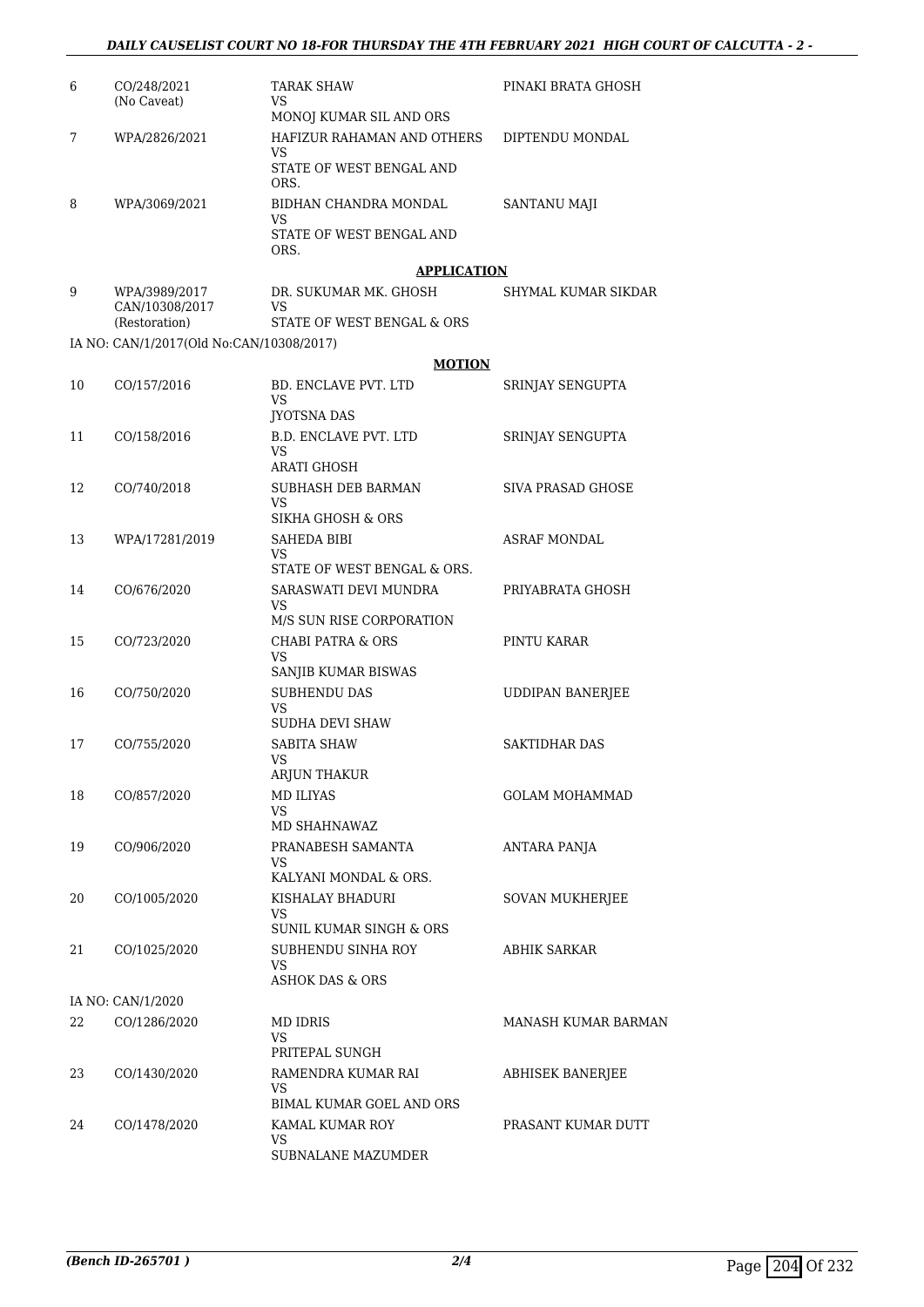| 25   | CO/1487/2020                            | SUCHITRA RAKSHIT AND ORS<br>VS<br>RANJIT RAKSHIT                  | <b>JOYITA ROY</b>  |
|------|-----------------------------------------|-------------------------------------------------------------------|--------------------|
| 26   | CO/1557/2020                            | CHHAYA SEN<br>VS.<br>BIPLAB ROY CHOWDHURY AND                     | KIRON C SAHA       |
| wt27 | CO/2562/2019                            | <b>ORS</b><br>CHHAYA SEN & ANR<br>VS                              | KIRAN C. SAHA      |
|      |                                         | BIPLAB ROY CHOWDHURY & ORS                                        |                    |
|      | IA NO: CAN/1/2019(Old No:CAN/9709/2019) |                                                                   |                    |
| 28   | CO/1558/2020                            | MANOTOSH JANA<br>VS                                               | Subrata Santra     |
|      |                                         | MIRA CHAKRABORTY                                                  |                    |
| 29   | CO/1592/2020                            | SEKHAR NATH MAJUMDER<br>VS                                        | RUNU CHOUDHURI     |
|      |                                         | ASHUTOSH DAS AND ORS                                              |                    |
| 30   | CO/1594/2020                            | ROMITA MAZUMDER (PAUL) AND<br>ANR.<br>VS                          | RUNU CHOUDHURI     |
|      |                                         | ASHUTOSH DAS AND ORS.                                             |                    |
| 31   | CO/1612/2020                            | RABI SHANKAR GUPTA @ HARI<br>SHANKAR GUPTA<br>VS                  | MD RIZWAN ALAM     |
|      |                                         | DEEPSIKHA SENGUPTA                                                |                    |
| 32   | CO/1670/2020                            | NUPUR ROY<br>VS.<br>PIYALI PALIT                                  | SANANDA GANGULI    |
| 33   | WPA/2647/2020                           | MOSTAB ALI MOLLA & ORS<br>VS<br>STATE OF WEST BENGAL & ORS        | SAMIM UL BARI      |
| 34   | WPA/4298/2020                           | KASHEM ALI KHAN<br>VS                                             | <b>ASIT KR DE</b>  |
|      |                                         | STATE OF WEST BENGAL & ORS                                        |                    |
| 35   | WPA/4303/2020                           | SK. JAMAL UDDIN AHMED<br>VS<br>STATE OF WEST BENGAL & ORS         | ASIT KR DE         |
| 36   | WPA/5093/2020                           | <b>SULTAN MAHMUD</b>                                              | RASOMAY MANDAL     |
|      |                                         | VS<br>STATE OF WEST BENGAL & ORS                                  |                    |
| 37   | WPA/5107/2020                           | SWAGUPTA KHATUN & ORS<br>VS                                       | ANINDYA BOSE       |
|      |                                         | STATE OF WEST BENGAL & ORS                                        |                    |
| 38   | WPA/5206/2020                           | NURJAHAN KHANAM & ORS<br>VS<br>STATE OF WEST BENGAL & ORS         | SAKTI PADA JANA    |
|      |                                         | IA NO: CAN/1/2020, CAN/2/2021, CAN/3/2021, CAN/4/2021, CAN/5/2021 |                    |
| 39   | WPA/11674/2020                          | SK RAFI MOHAMMAD                                                  | DEBORUPA MUKHERJEE |
|      |                                         | VS<br>STATE OF WEST BENGAL AND<br>ORS.                            |                    |
| 40   | WPA/11880/2020                          | MD KAMALUDDIN BAIDYA<br>VS                                        | SANKHA PRASAD ROY  |
|      |                                         | STATE OF WEST BENGAL AND<br>ORS.                                  |                    |
| 41   | WPA/11881/2020                          | MD MAHTABUDDIN LASKAR AND<br><b>OTHERS</b>                        | K M HOSSAIN        |
|      |                                         | VS<br>STATE OF WEST BENGAL AND<br>ORS.                            |                    |
| 42   | CO/90/2021                              | TANWEER                                                           | SANJIDA SULTANA    |
|      | (No Caveat)                             | VS<br><b>HOU YO FANG</b>                                          |                    |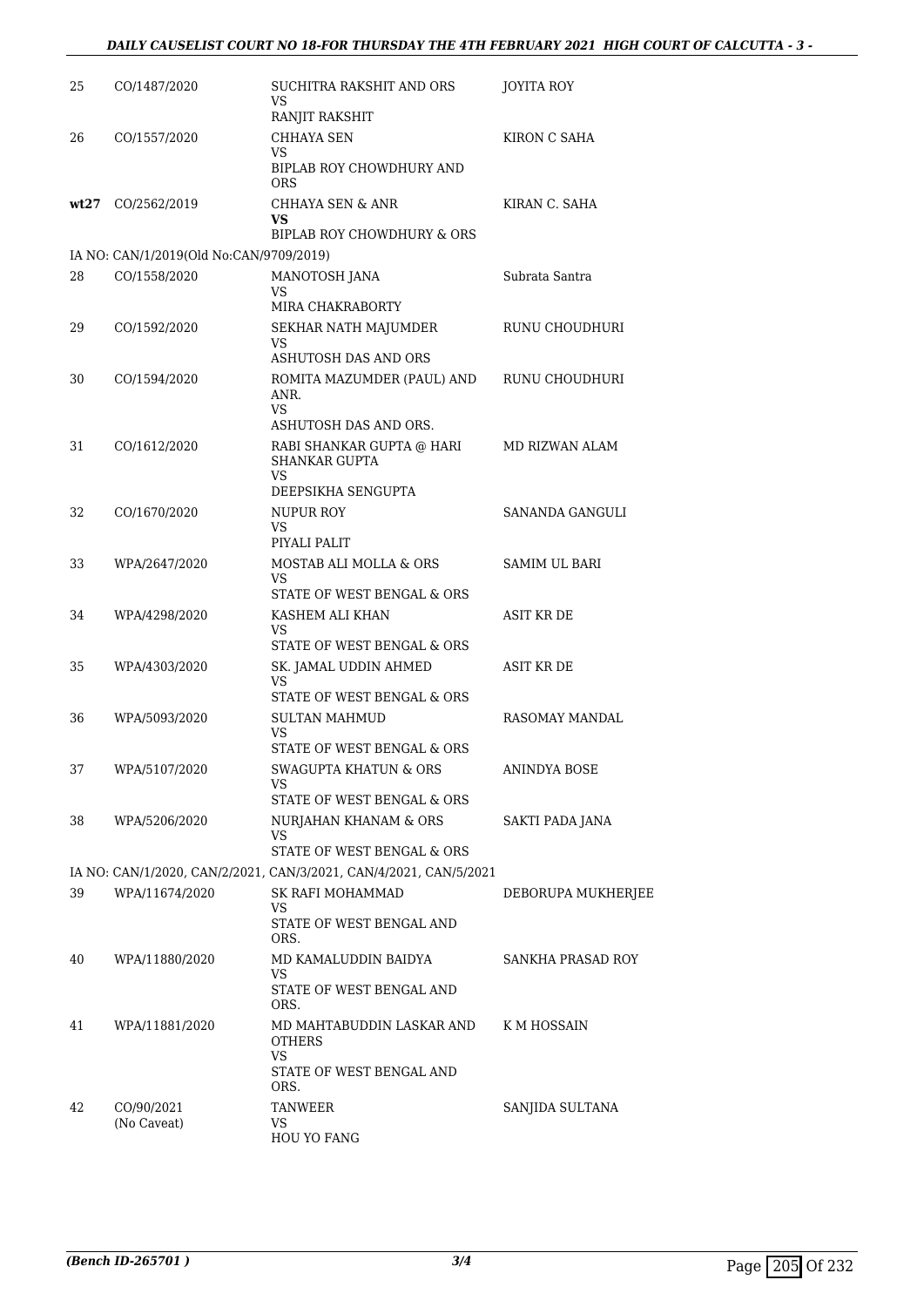| 43 | CO/123/2021   | PRAVIR GARG AND ANR<br>VS<br>ALAMBEE COOPERATIVE<br><b>HOUSING SOCIETY LTD</b> | PRATIK MAJUMDER |
|----|---------------|--------------------------------------------------------------------------------|-----------------|
|    |               | <b>WRIT HEARING</b>                                                            |                 |
| 44 | WPA/8760/2020 | JAHANGIR KHAN<br>VS<br>STATE OF WEST BENGAL AND<br>ORS.                        | DIPTENDU MANDAL |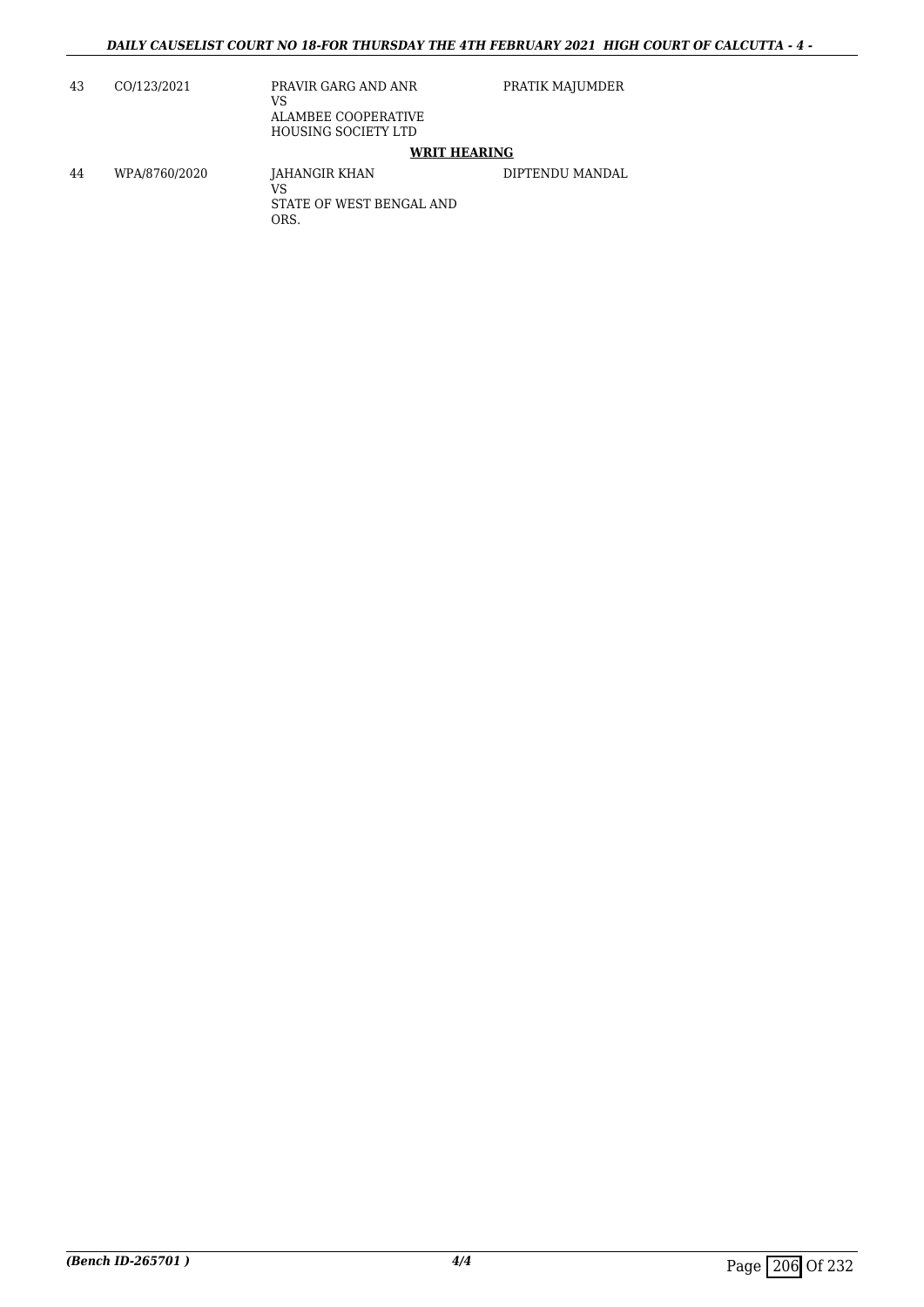

### **Appellate Side**

**DAILY CAUSELIST For Thursday The 4th February 2021**

**COURT NO. 24**

**SINGLE BENCH (SB - XII) AT 10:45 AM HON'BLE JUSTICE AMRITA SINHA**

### **(VIA VIDEO CONFERENCE)**

**ON AND FROM MONDAY, 11TH JANUARY, 2021 ROSTER NOTIFIED ON 8TH JANUARY, 2021 IS MODIFIED TO THE FOLLOWING EXTENT :- MATTERS (MOTION & HEARING) UNDER ARTICLE 226 OF THE CONSTITUTION RELATING TO MUNICIPALITIES AND PANCHAYATS (EXCLUDING MATTERS RELATED TO CO-OPERATIVE SOCIETIES) UNDER GROUP V AND APPLICATIONS CONNECTED THERETO (INCLUDING ALL SERVICE MATTERS RELATED TO MUNICIPALITY AND CONNECTED APPLICATIONS CONNECTED THERETO).** 

**THE FOLLOWING NOTES WILL BE EFFECTIVE ON AND FROM 11.01.2021.**

**SPECIAL NOTE : (1) NO FURTHER INCLUSION IN THE LIST WILL BE ALLOWED UNTIL FURTHER ORDER.** 

**(2) ON MONDAY (01.02.2021) AND ON WEDNESDAY (03.02.2021) "MUNICIPALITY MOTIONS" WILL BE TAKEN UP FIRST AND THEREAFTER "PANCHAYAT MOTIONS" WILL BE TAKEN UP.** 

**(3) ON TUESDAY (02.02.2021) AND ON THURSDAY (04.02.2021) AND ON FRIDAY (05.02.2021) "PANCHAYAT MOTIONS" WILL BE TAKEN UP FIRST AND THEREAFTER "MUNICIPALITY MOTIONS" WILL BE TAKEN UP.** 

**1. ON EVERY MONDAY MOTIONS WILL BE TAKEN UP FOR THE WHOLE DAY.** 

**2. ON EVERY TUESDAY MOTIONS WILL BE TAKEN UP TILL RECESS. AFTER RECESS APPLICATIONS**  WILL BE TAKEN UP AND IF TIME PERMITS MOTIONS WILL BE TAKEN UP.

**3. ON EVERY WEDNESDAY 'MOTIONS' WILL BE TAKEN UP TILL RECESS, AFTER RECESS CONTEMPT MATTERS WILL BE TAKEN UP AND IF TIME PERMITS MOTIONS WILL BE TAKEN UP.**

**4.ON EVERY THURSDAY MOTIONS WILL BE TAKEN UP TILL RECESS. AFTER RECESS HEARING MATTERS WILL BE TAKEN UP AND THEREAFTER OTHER MOTIONS WILL BE TAKEN UP SERIALLY.** 

**5. ON EVERY FRIDAY MOTIONS WILL BE TAKEN UP TILL RECESS. AFTER RECESS 'HEARING' MATTERS WILL BE TAKEN UP AND THEREAFTER OTHER MOTIONS WILL BE TAKEN UP SERIALLY.** 

**NOTE: MATTERS WILL BE TAKEN UP THROUGH PHYSICAL HEARING ONLY WHEN BOTH THE PARTIES ARE AGREED.**

|      |                                             | <b>TO BE MENTIONED</b>                                                                             |                         |  |
|------|---------------------------------------------|----------------------------------------------------------------------------------------------------|-------------------------|--|
| 1    | WPA/11005/2019<br>(Residuary) (For Release) | M/S BIRESWAR DUTT ESTATES<br>PRIVATE LIMITED & ANR<br>VS<br>KOLKATA MUNICIPAL<br>CORPORATION & ORS | <b>BHASKAR SENGUPTA</b> |  |
|      | WPA/21172/2019<br>(ASSIGNED)                | MANISH SHUKLA & ORS.<br>VS<br>STATE OF WEST BENGAL & ORS.                                          | VIPRA GEANG             |  |
| wt3  | WPA/22298/2019                              | <b>AMIT SHAW</b><br>VS<br>STATE OF WEST BENGAL & ORS                                               | ANJAN BHATTACHARYA      |  |
| wt.4 | WPA/22389/2019                              | ZAKIR HUSSAIN<br>VS<br>STATE OF WEST BENGAL & ORS                                                  | SUDARSHAN DUTTA         |  |
| wt5  | WPA/22390/2019                              | <b>CHAND BABU</b><br>VS<br>STATE OF WEST BENGAL & ORS                                              | SUDARSHAN DUTTA         |  |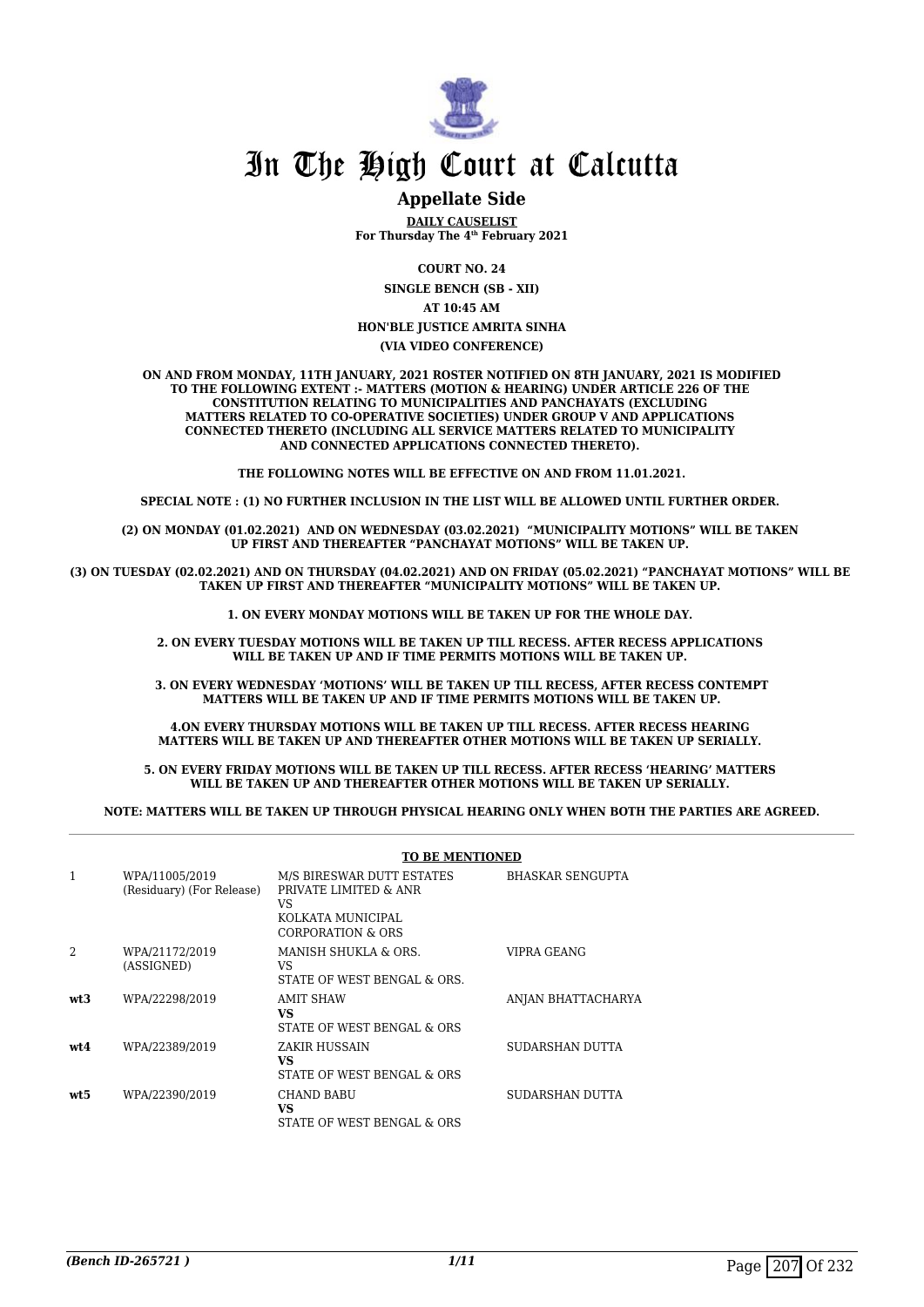| 6  | WPA/6579/2020<br>(Gr.VI) (For Release)  | SALMA SULTANA MOLLA<br>VS                                                                                          | ARANYA SAHA                |
|----|-----------------------------------------|--------------------------------------------------------------------------------------------------------------------|----------------------------|
|    | IA NO: CAN/1/2020(Old No:CAN/5370/2020) | STATE OF WEST BENGAL & ORS.                                                                                        |                            |
|    |                                         | <b>MUNICIPALITY - MOTIONS</b>                                                                                      |                            |
| 7  | WPA/18628/2018                          | KEBIRE BEGUMN & ANR<br>VS                                                                                          | <b>SUMAN BANERJEE</b>      |
| 8  | WPA/1864/2019                           | STATE OF WEST BENGAL & ORS<br>DR. DHRUBA JYOTI GHOSH & ANR                                                         | ARITRA SHANKAR AY          |
|    |                                         | VS<br>STATE OF WEST BENGAL & ORS                                                                                   |                            |
| 9  | WPA/13616/2019                          | PAPIYA MUKHERJEE<br>VS<br><b>BAIDYABATI MUNICIPALITY &amp; ORS</b>                                                 | SUSHOVON DEY               |
| 10 | WPA/16133/2019                          | KALACHAND SENGUPTA<br>VS<br>STATE OF WEST BENGAL & ORS                                                             | SUFI KAMAL                 |
| 11 | WPA/21519/2019                          | <b>HEMANT PARAKH</b><br>VS                                                                                         | SUBHASIS SAHA              |
| 12 | WPA/23133/2019                          | SAINTHIA MUNICIPALITY & ORS<br>DIBASKAR SAHA<br>VS                                                                 | PRANTICK GHOSH             |
| 13 | WPA/23421/2019                          | STATE OF WEST BENGAL & ORS<br>M/S V.S. ADVERTISING<br>VS<br>THE CHIEF EXECUTIVE OFFICER, K.                        | DEBABEENA MUKHERJEE        |
| 14 | WPA/23443/2019                          | M. D. AUTHORITY & ORS<br>PALLY KALYAN SAMITY & ORS<br>VS                                                           | EJAJ KHAN                  |
| 15 | WPA/3223/2020                           | STATE OF WEST BENGAL & ORS<br>KHALEKUJJAMAN<br>VS                                                                  | SK. JAYED HOSSAIN          |
| 16 | WPA/4386/2020                           | STATE OF WEST BENGAL & ORS<br><b>JADAV DAS</b><br>VS.                                                              | ANIGDHA SAHA               |
| 17 | WPA/5887/2020                           | STATE OF WEST BENGAL & ORS<br>MONIRUL ISLAM MOLLICK<br>VS<br>THE KOLKATA MUNICIPAL<br><b>CORPORATION &amp; ORS</b> | SAURAV CHAUDHURI           |
|    | IA NO: CAN/2/2020, CAN/3/2020           |                                                                                                                    |                            |
| 18 | WPA/6547/2020                           | SOMNATH SINHA<br>VS                                                                                                | <b>SOURAV GUHA</b>         |
|    | IA NO: CAN/1/2020(Old No:CAN/5311/2020) | STATE OF WEST BENGAL & ORS                                                                                         |                            |
| 19 | WPA/7566/2020                           | DR RASHID MAZAR                                                                                                    | DEBABRATA ROY              |
|    |                                         | VS<br>KOLKATA MUNICIPAL<br>CORPORATION                                                                             |                            |
|    | IA NO: CAN/1/2020                       |                                                                                                                    |                            |
| 20 | WPA/8045/2020                           | PALAN CHANDRA MARIK<br>VS.                                                                                         | SOUNAK BHATTACHARYA        |
|    |                                         | THE BARUIPUR MUNICIPALITY AND<br>ORS                                                                               |                            |
| 21 | WPA/8248/2020                           | CHIRADEEP SIRKAR<br>VS<br>BIDHANNAGAR MUNICIPALI                                                                   | ARKAPRAVA SEN              |
|    |                                         | CORPORATION                                                                                                        |                            |
| 22 | WPA/8393/2020                           | <b>SOUVIK HALDER</b><br>VS<br>THE STATE OF WEST BENGAL AND                                                         | RAJDEEP BHATTACHARYA       |
| 23 | WPA/8433/2020                           | <b>ORS</b><br>JITENDRA INVESTMENT PRIVATE<br>LIMITED<br>VS                                                         | SHAKEEL MOHAMMAD<br>AKHTER |
| 24 | WPA/8680/2020                           | State of West Bengal<br>KOUSHIK BANERJEE<br>VS<br>RANAGHAT MUNICIPALITY AND ORS                                    | ANAND JHA                  |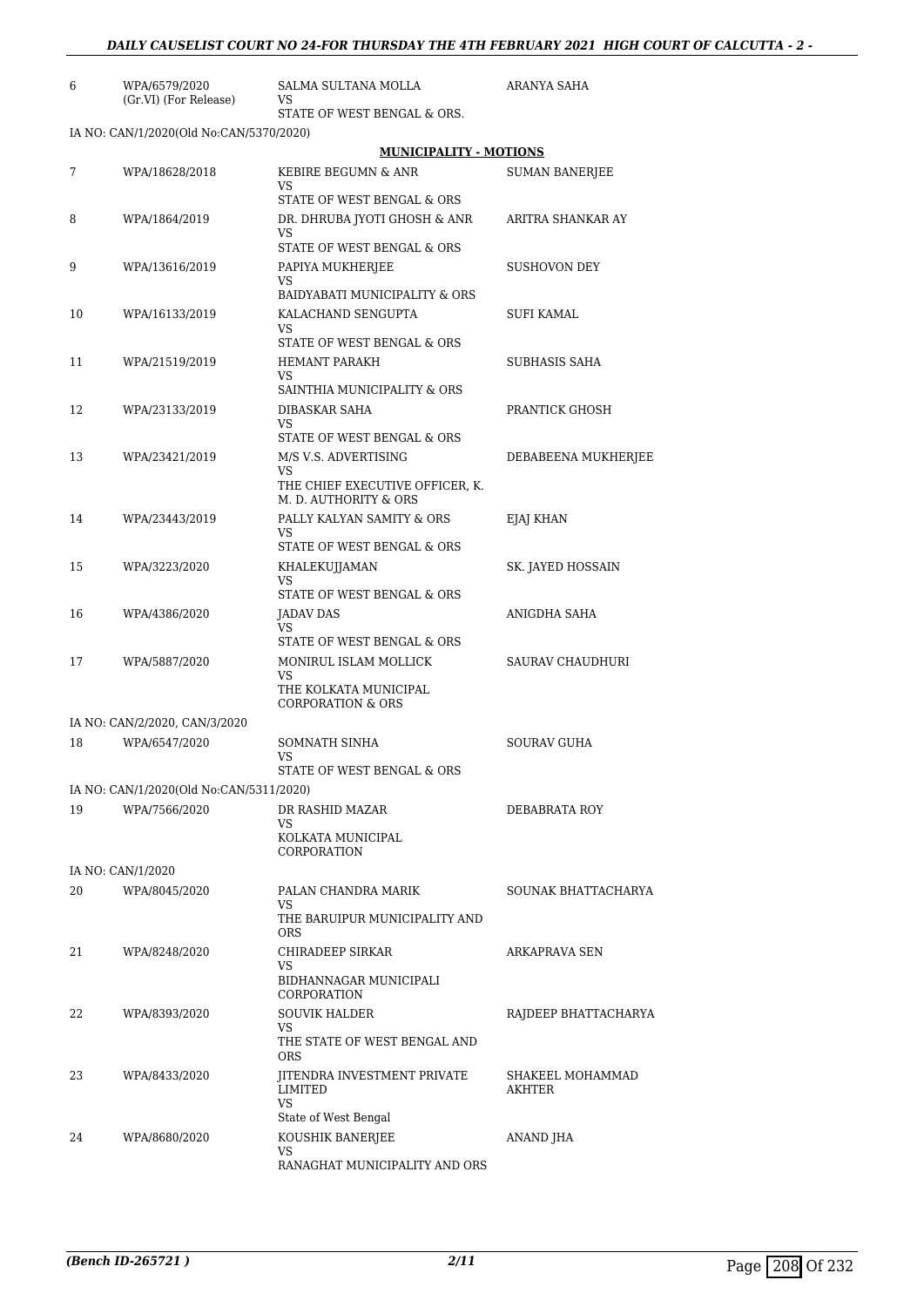| 25 | WPA/8827/2020                     | UMANG APARTMENT PVT LTD AND<br><b>ORS</b><br>VS                                                                                      | <b>SINTHIA BALA</b>        |
|----|-----------------------------------|--------------------------------------------------------------------------------------------------------------------------------------|----------------------------|
| 26 | WPA/9174/2020                     | STATE OF WEST BENGAL AND ORS.<br>ASHOK KUMAR PAL                                                                                     | SANDIP KUNDU               |
| 27 | WPA/9401/2020                     | VS<br>STATE OF WEST BENGAL AND ORS.<br>CHANDANA BANERJEE                                                                             | Kunal Ganguly              |
|    |                                   | VS<br>UTTARPARA KOTRANG<br>MUNICIPALITY AND ORS                                                                                      |                            |
| 28 | WPA/9594/2020                     | GAYATRI SAHA AND ANR.<br>VS<br>KOLKATA MUNICIPAL                                                                                     | MAHABOOB AHMED             |
| 29 | WPA/9835/2020                     | CORPORATION AND ORS.<br>SABIUNNESSA HEQUE<br>VS<br>THE MUNICIPAL COMMISSIONER,<br>KOLKATA MUNICIPAL<br><b>CORPORATION AND OTHERS</b> | <b>SYED NURUL AREFIN</b>   |
| 30 | WPA/9873/2020                     | MASIHUDDIN QURESHI<br>VS<br>THE KOLKATA MUNICIPAL<br><b>CORPORATION AND OTHERS</b>                                                   | ARANYA SAHA                |
| 31 | WPA/9955/2020                     | PUSPA BARIK @ PUSHPA BARIK<br>VS<br>STATE OF WEST BENGAL AND ORS.                                                                    | <b>GOUTAM ACHARYA</b>      |
| 32 | WPA/10635/2020                    | <b>KAMAL YADAV</b><br>VS<br>KOLKATA MUNICIPAL<br><b>CORPORATION AND OTHER</b>                                                        | MAHESWARI SHARMA           |
| 33 | WPA/10665/2020                    | PRADIP KUMAR DEBNATH<br>VS                                                                                                           | <b>SUKANTA DAS</b>         |
| 34 | WPA/11415/2020                    | STATE OF WEST BENGAL AND ORS.<br>RITA MANNA<br><b>VS</b><br>HOWRAH MUNICIPAL                                                         | ANIMESH DAS                |
| 35 | WPA/11436/2020                    | CORPORATION AND OTHERS<br>ISRAT BEGUM<br>VS                                                                                          | SK REJAUL ALAM             |
| 36 | WPA/11466/2020                    | STATE OF WEST BENGAL AND ORS.<br>SUJATA CHATTERJEE<br>VS                                                                             | <b>BHASKAR GHOSH</b>       |
| 37 | WPA/11646/2020                    | BHADRESHWAR MUNICIPALITY<br>PRADYUMNA SINHA<br>VS<br>BIDHANNAGAR MUNICIPAL                                                           | SIDHANT CHOWDHURY          |
| 38 | WPA/101/2021                      | <b>CORPORATION AND OTHERS</b><br>PURNIMA PAL<br>VS<br>STATE OF WEST BENGAL AND ORS.                                                  | PRASANTA KUMAR<br>PAKRASHI |
| 39 | WPA/129/2021                      | <b>SANKAR DAS</b><br>VS<br>KOLKATA MUNICIPAL<br><b>CORPORATION AND ORS</b>                                                           | <b>IFTEKAR MUNSHI</b>      |
| 40 | WPA/407/2021                      | NATURAL CITY FLAT OWNERS'<br><b>ASSOCIATION</b><br>VS                                                                                | PRANTICK GHOSH             |
|    |                                   | STATE OF WEST BENGAL AND ORS.                                                                                                        |                            |
| 41 | IA NO: CAN/1/2021<br>WPA/878/2021 | CHANDAN SARKAR AND OTHERS<br>VS<br>STATE OF WEST BENGAL AND ORS.                                                                     | SAPTYARSHI CHAKLRABORTY    |
| 42 | WPA/1012/2021                     | ALI ENTERPRISE<br>VS.<br>THE BHATPARA MUNICIPALITY AND<br><b>ORS</b>                                                                 | IQBAL HUSSAIN              |
| 43 | WPA/1015/2021                     | SUBHASH MONDAL<br>VS<br>THE RAJPUR SONARPUR<br>MUNICIPALITY                                                                          | KRISHNENDU BERA            |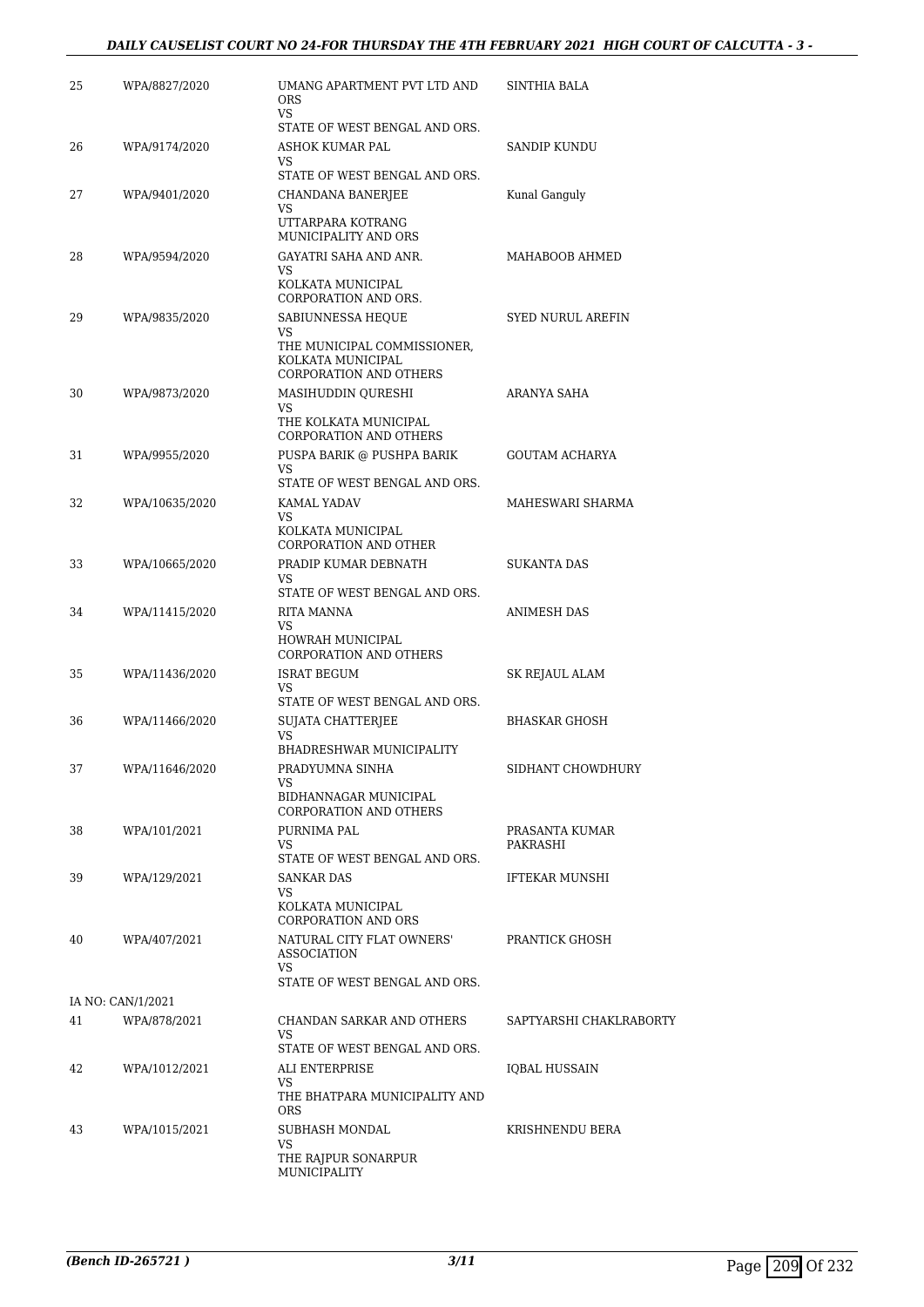| 44 | WPA/1092/2021 | SATIRANI GHOSH<br>VS<br>YHE KOLKATA MUNICIAL<br><b>CORPORATION AND ORS</b>                                             | KAUSHIK CHANDRA GUPTA              |
|----|---------------|------------------------------------------------------------------------------------------------------------------------|------------------------------------|
| 45 | WPA/1095/2021 | CHAITALI BARMAN<br>VS                                                                                                  | SALONI BHATTACHARJEE               |
| 46 | WPA/1106/2021 | STATE OF WEST BENGAL AND ORS.<br>SUBODH MALAKAR AND ORS<br>VS.                                                         | SALONI BHATTACHARJEE               |
| 47 | WPA/1113/2021 | STATE OF WEST BENGAL AND ORS.<br>SNEHASIS BARUA<br>VS<br>STATE OF WEST BENGAL AND ORS.                                 | <b>ANIL KUMAR</b><br>CHATTOPADHYAY |
| 48 | WPA/1145/2021 | CHANDRA MADHAB GHOSH<br>VS.<br>STATE OF WEST BENGAL AND ORS.                                                           | INDRAJIT CHATTERJEE                |
| 49 | WPA/1161/2021 | SHARWAN GANERIWALA<br>VS<br>THE WEST BENGAL MUNICIPAL<br>CORPORATION                                                   | SUBHARANSHU TRIVEDI                |
| 50 | WPA/1173/2021 | SHYAMAL NARAYAN BASU<br>VS.<br>THE KOLKATA MUNICIPAL<br><b>NORPORATION</b>                                             | DEBDUTTA BASU                      |
| 51 | WPA/1182/2021 | KAMRUN NISHA<br>VS                                                                                                     | SANJIB SETH                        |
| 52 | WPA/1184/2021 | STATE OF WEST BENGAL AND ORS.<br>NARAYAN CHANDRA DATTA @<br>NARAYAN DATTA<br>VS                                        | Arjun Samanta                      |
| 53 | WPA/1278/2021 | STATE OF WEST BENGAL AND ORS.<br><b>SULOK BANDHU BAG</b><br>VS<br>STATE OF WEST BENGAL AND ORS.                        | DEBASISH DAS                       |
| 54 | WPA/1279/2021 | SUBIR SAHA<br>VS<br>VIVEK SHARMA                                                                                       | SARTHAK BARMAN                     |
| 55 | WPA/1292/2021 | <b>INDIA MOTOR PARTS AND</b><br>ACCESSORIES LTD. AND ANR<br>VS.<br>THE KOLKATA MUNICIPAL<br><b>CORPORATION AND ORS</b> | AJAY GAGGAR                        |
| 56 | WPA/1303/2021 | KRISHNENDU ROY<br>VS                                                                                                   | <b>BHUSAN KUMAR JAIN</b>           |
| 57 | WPA/1314/2021 | STATE OF WEST BENGAL AND ORS.<br>SANJIB SINGHA ROY<br>VS                                                               | AMITABRATA RAY                     |
| 58 | WPA/1380/2021 | STATE OF WEST BENGAL AND ORS.<br>VISHAL PRASAD AND ANOTHER<br>VS.                                                      | MD. BANI ISRAIL                    |
| 59 | WPA/1384/2021 | STATE OF WEST BENGAL AND ORS.<br>VISHAL PRASAD<br>VS.<br>STATE OF WEST BENGAL AND ORS.                                 | MD BANI ISRAIL                     |
| 60 | WPA/1403/2021 | SWAPAN KUMAR DEY<br>VS<br>STATE OF WEST BENGAL AND ORS.                                                                | SURYA MAITY                        |
| 61 | WPA/1408/2021 | SANTU GHOSH<br>VS.<br>STATE OF WEST BENGAL AND ORS.                                                                    | PALASH MUKHERJEE                   |
| 62 | WPA/1433/2021 | GARIMA DEVELOPERS AND<br>ANOTHER<br>VS.<br>KOLKATA MUNICIPAL                                                           | ANUJIT MOOKHERJI                   |
| 63 | WPA/1464/2021 | CORPORATION AND OTHERS<br>UMA KARMAKAR<br>VS<br>STATE OF WEST BENGAL AND ORS.                                          | SOUMYAJIT BHATTA                   |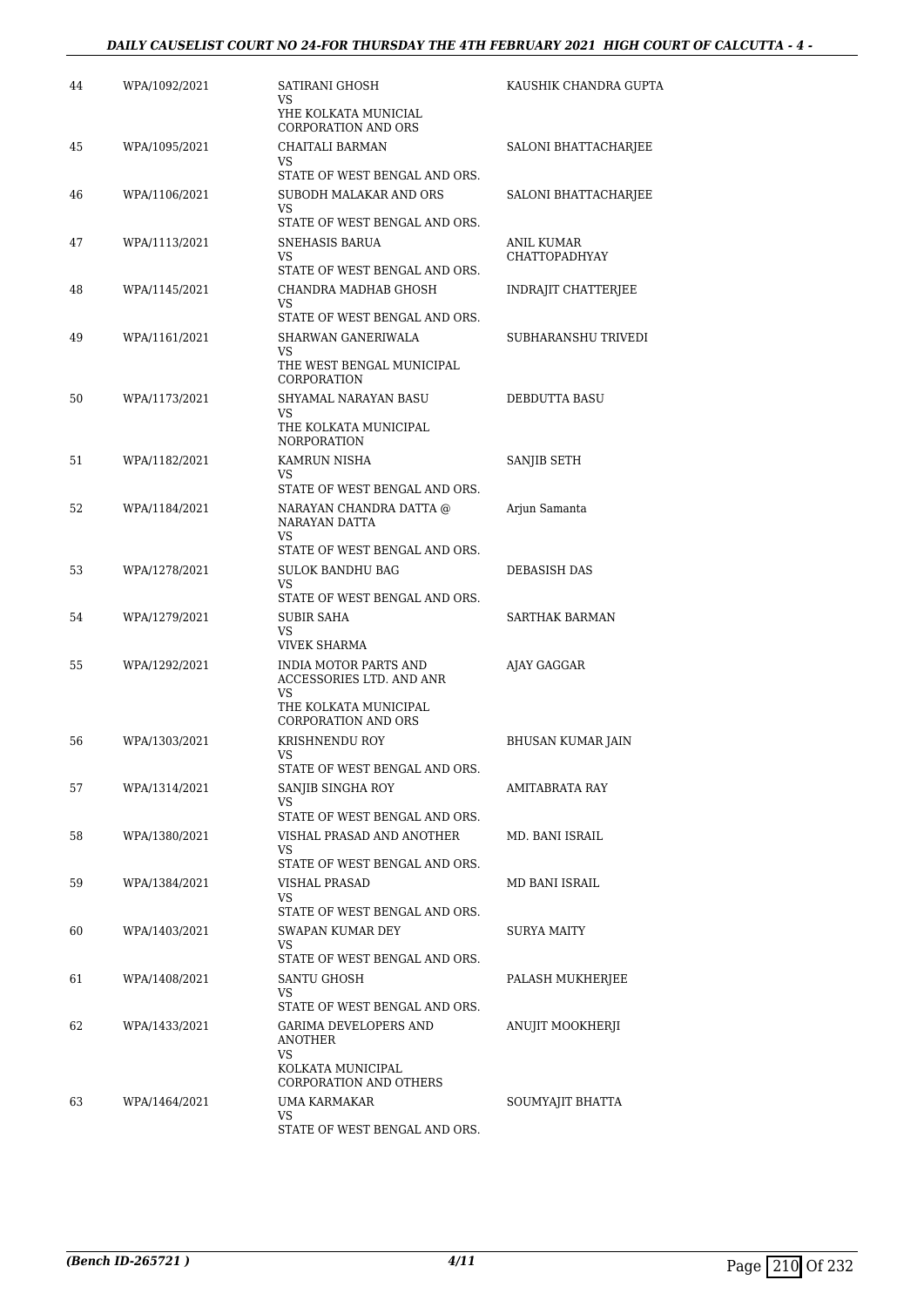| 64 | WPA/1511/2021 | RUHUL ISLAM AND ORS<br>VS<br>STATE OF WEST BENGAL AND ORS.                                                            | ANJANA BANERJEE                           |
|----|---------------|-----------------------------------------------------------------------------------------------------------------------|-------------------------------------------|
| 65 | WPA/1578/2021 | SABITA HALDER AND ANR<br>VS<br>KOLKATA MUNICIPAL<br><b>CORPORATION AND ORS</b>                                        | SULAGNA BHATTACHARYA                      |
| 66 | WPA/1607/2021 | ALAM ARA BIBI<br>VS<br>KOLKATA MUNICIPAL<br>CORPORATION                                                               | INDRAJIT BHATTACHARJEE                    |
| 67 | WPA/1620/2021 | <b>ANJANA ROY</b><br>VS<br>STATE OF WEST BENGAL AND ORS.                                                              | PROBAL SARKAR                             |
| 68 | WPA/1626/2021 | MUNNI DOM<br>VS<br>STATE OF WEST BENGAL AND ORS.                                                                      | PROBAL SARKAR                             |
| 69 | WPA/1654/2021 | <b>RINA DAS</b><br>VS<br>STATE OF WEST BENGAL AND ORS.                                                                | PROBAL SARKAR                             |
| 70 | WPA/1669/2021 | JITENDRA NARAYAN SINGH AND<br><b>ORS</b><br>VS                                                                        | RAMESHWAR SINHA                           |
| 71 | WPA/1754/2021 | STATE OF WEST BENGAL AND ORS.<br><b>SOUMYABRATA BOSE</b><br>VS<br>BIDHANNAGAR MUNICIPAL<br><b>CORPORATION AND ORS</b> | <b>MANIKA SARKAR</b>                      |
| 72 | WPA/1770/2021 | <b>BIPLAB SARKAR</b><br>VS<br>STATE OF WEST BENGAL AND ORS.                                                           | SUPREEM NASKAR                            |
| 73 | WPA/1817/2021 | RITA SIL<br>VS<br>THE ADMINISTRATOR LIEUTENANT<br><b>GOVERNOR AND ORS</b>                                             | ANJILI NAG                                |
| 74 | WPA/1926/2021 | NEMAI SENAPATI<br>VS                                                                                                  | AYANAVA BHATTACHARYYA                     |
| 75 | WPA/1944/2021 | STATE OF WEST BENGAL AND ORS.<br>SANKAR KUMAR SAHA AND OTHERS<br>VS<br>STATE OF WEST BENGAL AND ORS.                  | SANGHAMITRA NANDY                         |
| 76 | WPA/1978/2021 | CHANDRABATI GAYEN (BAG)<br>VS<br>THE ULUBERIA MUNICIPALITY                                                            | <b>ANIL KUMAR</b><br><b>VHATTOPADHYAY</b> |
| 77 | WPA/1981/2021 | AMIT KUMAR RAI<br>VS<br>HOWRAH MUNICIPAL<br><b>CORPORATION AND OTHERS</b>                                             | ANIMESH PAUL                              |
| 78 | WPA/2020/2021 | NABANITA GHOSH<br>VS.<br>STATE OF WEST BENGAL AND ORS.                                                                | KAJAL RAY                                 |
| 79 | WPA/2043/2021 | BHASKAR SINGHA<br>VS<br>UTTARPARA KOTRUNG<br><b>MUNICIPALITY</b>                                                      | Kunal Ganguly                             |
| 80 | WPA/2080/2021 | SALAUDDIN LODHI AND ANR<br>VS<br>KOLKATA MUNICIPAL<br><b>CORPORATION AND ORS</b>                                      | SULAGNA BHATTACHARYA                      |
| 81 | WPA/2162/2021 | G P ENTERPRISE AND ANR<br>VS<br>STATE OF WEST BENGAL AND ORS.                                                         | SANGHAMITRA NANDY                         |
| 82 | WPA/2165/2021 | G.P. ENTERPRISE AND ANR<br>VS.                                                                                        | SANGHAMITRA NANDY                         |
| 83 | WPA/2166/2021 | STATE OF WEST BENGAL AND ORS.<br>JAGADISH CHANDRA BAG<br>VS<br>STATE OF WEST BENGAL AND ORS.                          | MANABENDRA THAKUR                         |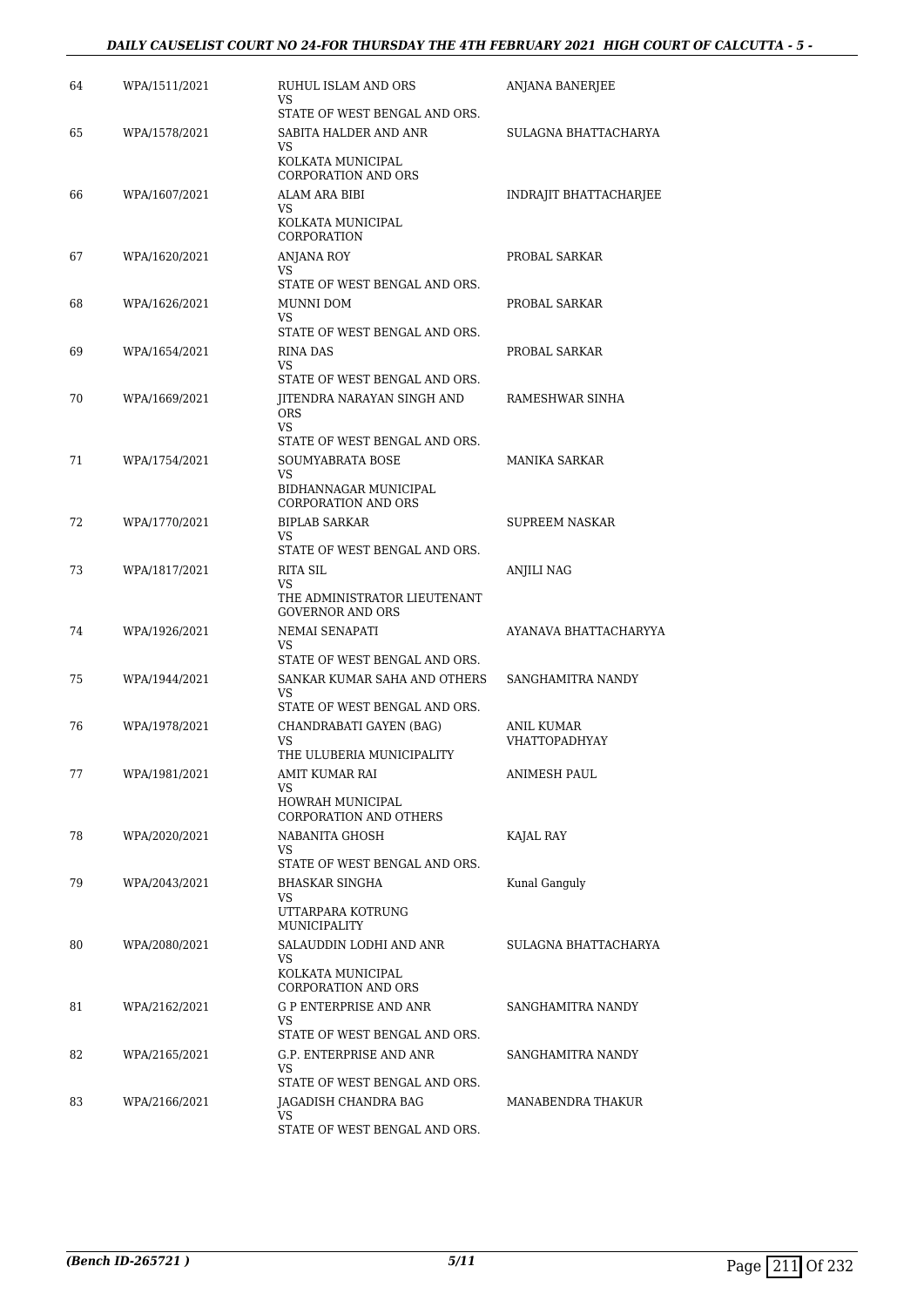### *DAILY CAUSELIST COURT NO 24-FOR THURSDAY THE 4TH FEBRUARY 2021 HIGH COURT OF CALCUTTA - 6 -*

| 84  | WPA/2171/2021  | G.P. ENTERPRISE ANR ANR                                          | SANGHAMITRA NANDY       |
|-----|----------------|------------------------------------------------------------------|-------------------------|
|     |                | VS.<br>STATE OF WEST BENGAL AND ORS.                             |                         |
| 85  | WPA/2174/2021  | SIPRA BARAI<br>VS                                                | <b>SOURI GHOSHAL</b>    |
| 86  | WPA/2234/2021  | STATE OF WEST BENGAL AND ORS.<br>SK. KABIR UDDIN                 | MARIA RAHAMAN           |
|     |                | VS<br>STATE OF WEST BENGAL AND ORS.                              |                         |
| 87  | WPA/2256/2021  | UTTAM KUMAR DAS<br>VS.                                           | SANKAR NARAYAN SAHA     |
|     |                | STATE OF WEST BENGAL AND ORS.                                    |                         |
| 88  | WPA/2311/2021  | GORACHAND MANDAL<br>VS<br>KOLKATA MUNICIPAL                      | PINGAL BHATTACHARYA     |
|     |                | <b>CORPORATION AND OTHERS</b>                                    |                         |
| 89  | WPA/2330/2021  | ANIL MAJZUMDAR                                                   | PINAKI RANJAN MITRA     |
|     |                | VS<br>HOWRAH MUNICIPAL<br><b>CORPOPRATION</b>                    |                         |
| 90  | WPA/2385/2021  | <b>ARINDAM DAS</b>                                               | TAPAS SINGHA ROY        |
|     |                | VS.<br>THE STATE OF WEST BENGAL AND<br><b>ORS</b>                |                         |
| 91  | WPA/2388/2021  | ARINDAM DAS                                                      | TAPAS SINGHA ROY        |
|     |                | VS<br>THE STATE OF WEST BENGAL AND<br><b>ORS</b>                 |                         |
| 92  | WPA/2461/2021  | ARATRIKA GHOSH<br>VS                                             | SAGARMAY GHOSH          |
|     |                | STATE OF WEST BENGAL AND ORS.                                    |                         |
|     |                | <b>PANCHAYAT - MOTIONS</b>                                       |                         |
| 93  | WPA/25983/2018 | KALONI BIBI & ORS<br>VS                                          | KAUSHIK CHOUDHURY       |
| 94  | WPA/5080/2019  | STATE OF WEST BENGAL & ORS<br>MOFIJUL ISLAM<br>VS                | SARBANANDA SANYAL       |
|     |                | STATE OF WEST BENGAL & ORS                                       |                         |
| 95  | WPA/7108/2019  | <b>SUJAY MONDAL</b><br>VS.                                       | G.N. BHATTACHARYAY      |
|     |                | STATE OF WEST BENGAL & ORS                                       |                         |
| 96  | WPA/12674/2019 | UMESH CHANDRA DAS<br>VS<br>STATE OF WEST BENGAL & ORS            | <b>TAPAN BHANJA</b>     |
| 97  | WPA/16890/2019 | REKHA SANTRA @ REKHA SINGH                                       | <b>BISWAJIT GHOSH</b>   |
|     |                | VS<br>STATE OF WEST BENGAL & ORS.                                |                         |
| 98  | WPA/17784/2019 | NAJMATUNNESA @<br>NAZMATUNNESA                                   | JOYEE MAITI             |
|     |                | VS<br>STATE OF WEST BENGAL & ORS                                 |                         |
| 99  | WPA/18309/2019 | SUDAN KAIBARTA                                                   | PRATIP KUMAR CHATTERJEE |
|     |                | VS                                                               |                         |
|     |                | STATE OF WEST BENGAL & ORS                                       |                         |
| 100 | WPA/19339/2019 | MUSAFAR HOSSAIN GAYEN & ORS<br>VS.<br>STATE OF WEST BENGAL & ORS | PRIYANKA MONDAL         |
| 101 | WPA/19495/2019 | UTTAM SAMANTA                                                    | SUKUMAR GHOSH           |
|     |                | VS                                                               |                         |
| 102 | WPA/19668/2019 | STATE OF WEST BENGAL & ORS<br>REAJUL ISLAM & ANR                 | KAZI M. RAHMAN          |
|     |                | VS                                                               |                         |
|     |                | STATE OF WEST BENGAL & ORS                                       |                         |
| 103 | WPA/20144/2019 | MONALISA SEN PAL<br>VS                                           | SUBHADIP PARMANIK       |
|     |                | STATE OF WEST BENGAL & ORS                                       |                         |
| 104 | WPA/20266/2019 | <b>AUSTOPADA MAITY</b><br>VS.                                    | RANAJAY CHATTERJEE      |
|     |                | STATE OF WEST BENGAL & ORS                                       |                         |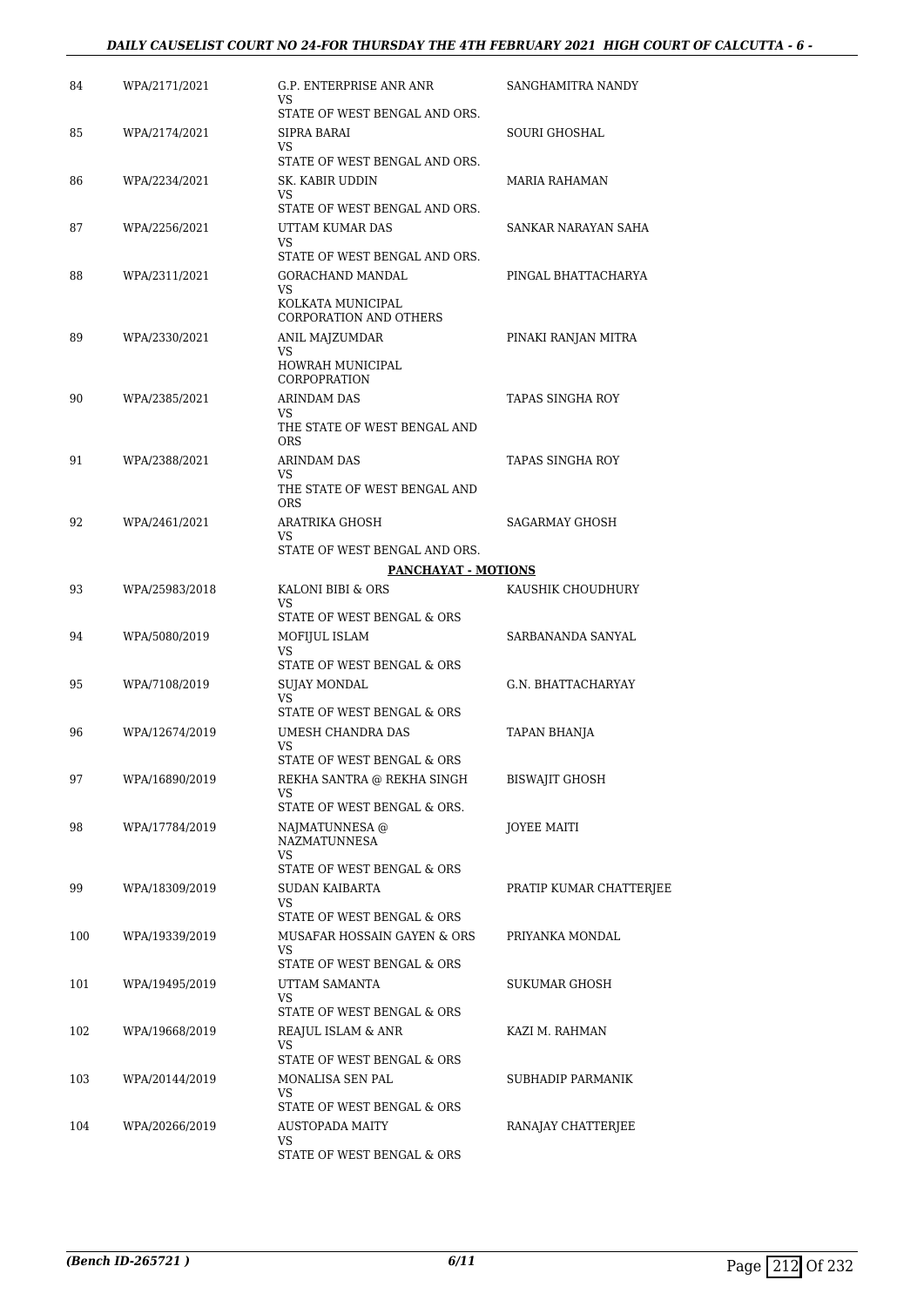### *DAILY CAUSELIST COURT NO 24-FOR THURSDAY THE 4TH FEBRUARY 2021 HIGH COURT OF CALCUTTA - 7 -*

| 105   | WPA/20772/2019    | SUPRIYA RANJAN GHOSH<br>VS                                                                        | PRADIP KR GHOSH        |
|-------|-------------------|---------------------------------------------------------------------------------------------------|------------------------|
| 106   | WPA/20806/2019    | STATE OF WEST BENGAL & ORS<br>ASIT KOLEY<br>VS                                                    | KAMAL KANTA KAR        |
| 107   | WPA/20949/2019    | STATE OF WEST BENGAL & ORS<br>SABITA BHAKTA & ANR<br>VS                                           | YOUNSH MONDAL          |
| 108   | WPA/2059/2020     | STATE OF WEST BENGAL & ORS<br><b>GOUTAM MUKHERJEE &amp; ANR</b><br>VS                             | ANIMESH PAUL           |
| wt109 | WPA/23570/2019    | STATE OF WEST BENGAL & ORS<br>ABHIJIT KUIRY<br>VS.                                                | HIMADRI KUMAR MAHATA   |
| 110   | WPA/2158/2020     | STATE OF WEST BENGAL & ORS<br>WARSI DAIRY FIRM<br>VS<br>STATE OF WEST BENGAL & ORS                | <b>HASAN SHAMS</b>     |
| 111   | WPA/7042/2020     | ACHINTA KUMAR SAM<br>VS                                                                           | APURBA GHOSH           |
|       | IA NO: CAN/1/2020 | State of West Bengal                                                                              |                        |
| 112   | WPA/8034/2020     | SAMIR KUMAR SAMANTA<br>VS                                                                         | PAYEL SHOME            |
| 113   | WPA/8080/2020     | STATE OF WEST BENGAL AND ORS.<br>M/S. MUJLEMA ENTERPRISE<br>VS<br>STATE OF WEST BENGAL AND ORS    | KINGSUK MONDAL         |
| 114   | WPA/8084/2020     | M/S. MUJLEMA ENTERPRISE<br>VS<br>THE STATE OF WEST BENGAL AND                                     | KINGSUK MONDAL         |
| 115   | WPA/8133/2020     | <b>ORS</b><br>YASHODA KUMARI MONDAL<br>VS                                                         | TANUJA BASAK           |
| 116   | WPA/8193/2020     | State of West Bengal<br><b>GOBINDA MONDAL</b><br>VS.<br>STATE OF WEST BENGAL AND ORS.             | <b>MUKTESWAR MAITY</b> |
| 117   | WPA/8204/2020     | KAUSHIK GHOSH<br>VS<br>STATE OF WEST BENGAL AND ORS.                                              | DYUTIMAN BANERJEE      |
| 118   | WPA/8599/2020     | <b>SUKUL SHAW AND ORS</b><br>VS<br>kolkata municipality corporation and<br>ors                    | <b>SUNNY NANDI</b>     |
|       | IA NO: CAN/1/2021 |                                                                                                   |                        |
| 119   | WPA/8855/2020     | MESER ALI<br>VS<br>STATE OF WEST BENGAL AND ORS.                                                  | TANUJA BASAK           |
| 120   | WPA/8879/2020     | LALITA ROY AND ANR<br>VS<br>THE STATE OF WEST BENGAL AND<br><b>ORS</b>                            | PAPIYA CHATTOPADHYAY   |
| 121   | WPA/9032/2020     | SK. ASLAM ALI AMD ORS<br>VS.<br>THE STATE OF WEST BENGAL AND<br><b>ORS</b>                        | SIRAJUL HAQUE MONDAL   |
| 122   | WPA/9219/2020     | RADHA GOBINDO DAS<br>VS                                                                           | SHBAJI KUMAR DAS       |
| 123   | WPA/9269/2020     | STATE OF WEST BENGAL AND ORS.<br>MANGAL BARLA<br>VS<br>THE STATE OF WEST BENGAL AND<br><b>ORS</b> | SHABAZ ALAM            |
| 124   | WPA/9616/2020     | TUSHSAR KANTI KAYAL<br>VS<br>STATE OF WEST BENGAL AND ORS.                                        | SOUMYA BANERJEE        |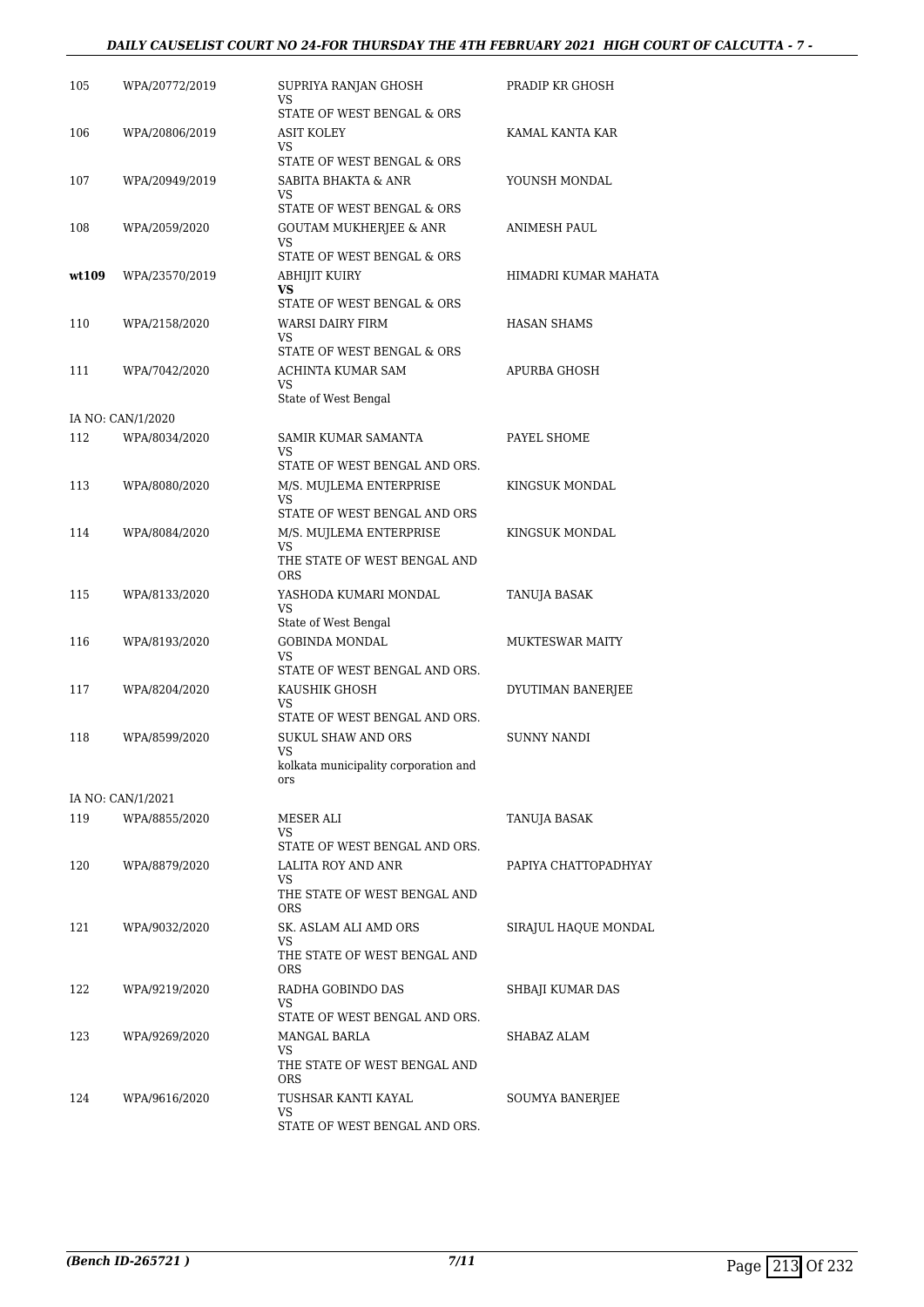### *DAILY CAUSELIST COURT NO 24-FOR THURSDAY THE 4TH FEBRUARY 2021 HIGH COURT OF CALCUTTA - 8 -*

| 125 | WPA/9653/2020  | MADHUSUDAN DEBNATH                                                                    | CHITTARANJAN RAY                       |
|-----|----------------|---------------------------------------------------------------------------------------|----------------------------------------|
|     |                | VS<br>STATE OF WEST BENGAL AND ORS.                                                   |                                        |
| 126 | WPA/10041/2020 | MAMANI BHANJA BARMAN<br>VS                                                            | DILIP SARKAR                           |
| 127 | WPA/10096/2020 | STATE OF WEST BENGAL AND ORS.<br>R K M SAROWAR JAHAN                                  | TANUJA BASAK                           |
|     |                | VS<br>STATE OF WEST BENGAL AND ORS.                                                   |                                        |
| 128 | WPA/10129/2020 | SAYED NEAJUDDIN<br>VS<br>THE STATE OF WEST BENGAL AND<br><b>ORS</b>                   | MIR ANOWAR                             |
| 129 | WPA/10156/2020 | RESS UDYOG PRIVATE LIMITED<br>VS                                                      | SUMITAVA CHAKRABORTY                   |
| 130 | WPA/10160/2020 | STATE OF WEST BENGAL AND ORS.<br>DIPA GHUGU<br>VS                                     | MRITYUNJOY CHATTERJEE                  |
| 131 | WPA/10211/2020 | STATE OF WEST BENGAL AND ORS.<br>NARAYAN CHOWDHURY<br>VS                              | <b>MOLOY BANERJEE</b>                  |
| 132 | WPA/10328/2020 | STATE OF WEST BENGAL AND ORS.<br>CHITTARANJAN PARAMANIK<br>VS                         | ANJAN BHATTACHARYA                     |
| 133 | WPA/10332/2020 | STATE OF WEST BENGAL AND ORS.<br><b>SOUMYA SAHU</b><br>VS                             | SUBHAMOY PATRA                         |
| 134 | WPA/10399/2020 | STATE OF WEST BENGAL AND ORS.<br>TULSI PAUL(BASAK)<br>VS                              | PAPIYA CHATTOPADHYAY                   |
| 135 | WPA/10402/2020 | STATE OF WEST BENGAL AND ORS.<br>TAPASI ROY<br>VS                                     | KAZI SAJJAD ALAM                       |
| 136 | WPA/10407/2020 | STATE OF WEST BENGAL AND ORS.<br>HAREKRISHNA DAS<br>VS                                | <b>DEBASISH DAS</b>                    |
| 137 | WPA/10409/2020 | STATE OF WEST BENGAL AND ORS.<br>KANAILAL DAS<br>VS                                   | <b>DEBASISH DAS</b>                    |
| 138 | WPA/10418/2020 | STATE OF WEST BENGAL AND ORS.<br>MOSARRAF HOSSAIN<br>VS                               | MD. AHSANUZZAMAN                       |
| 139 | WPA/10677/2020 | STATE OF WEST BENGAL AND ORS.<br>LAKSHMI KANTA MAHATO AND<br>OTHERS<br>VS.            | <b>SULAGNA BHATTACHARJEE</b><br>BAGCHI |
| 140 | WPA/10707/2020 | STATE OF WEST BENGAL AND ORS.<br><b>BULAND JAVED</b><br>VS                            | CHANDRAKANT KUSHWAHA                   |
| 141 | WPA/10801/2020 | STATE OF WEST BENGAL AND ORS.<br>JEWEL GHOSH AND ORS<br>VS                            | KUNTAL BANERJEE                        |
| 142 | WPA/10917/2020 | BARANAGAR MUICIPALITY AND ORS<br>ASHOK SAMANTA<br>VS<br>STATE OF WEST BENGAL AND ORS. | KRISHNENDU BHADRA                      |
| 143 | WPA/10928/2020 | SASTI PADA NANDI<br>VS.<br>STATE OF WEST BENGAL AND ORS.                              | AMAL KUMAR DATTA                       |
| 144 | WPA/10938/2020 | CHANDRA KANTA MONDAL<br>VS<br>THE STATE OF WEST BENGAL AND<br><b>ORS</b>              | MD. HASANUZ ZAMAN                      |
| 145 | WPA/10941/2020 | RANJIT DUTTA<br>VS<br>SALBONI (III) NO. GRAM<br>PANCHAYET                             | ASISH DUTTA                            |
| 146 | WPA/11000/2020 | SK MOTIUR RAHAMAN AND OTHERS<br>VS<br>STATE OF WEST BENGAL AND ORS.                   | GAUTAM GURIA                           |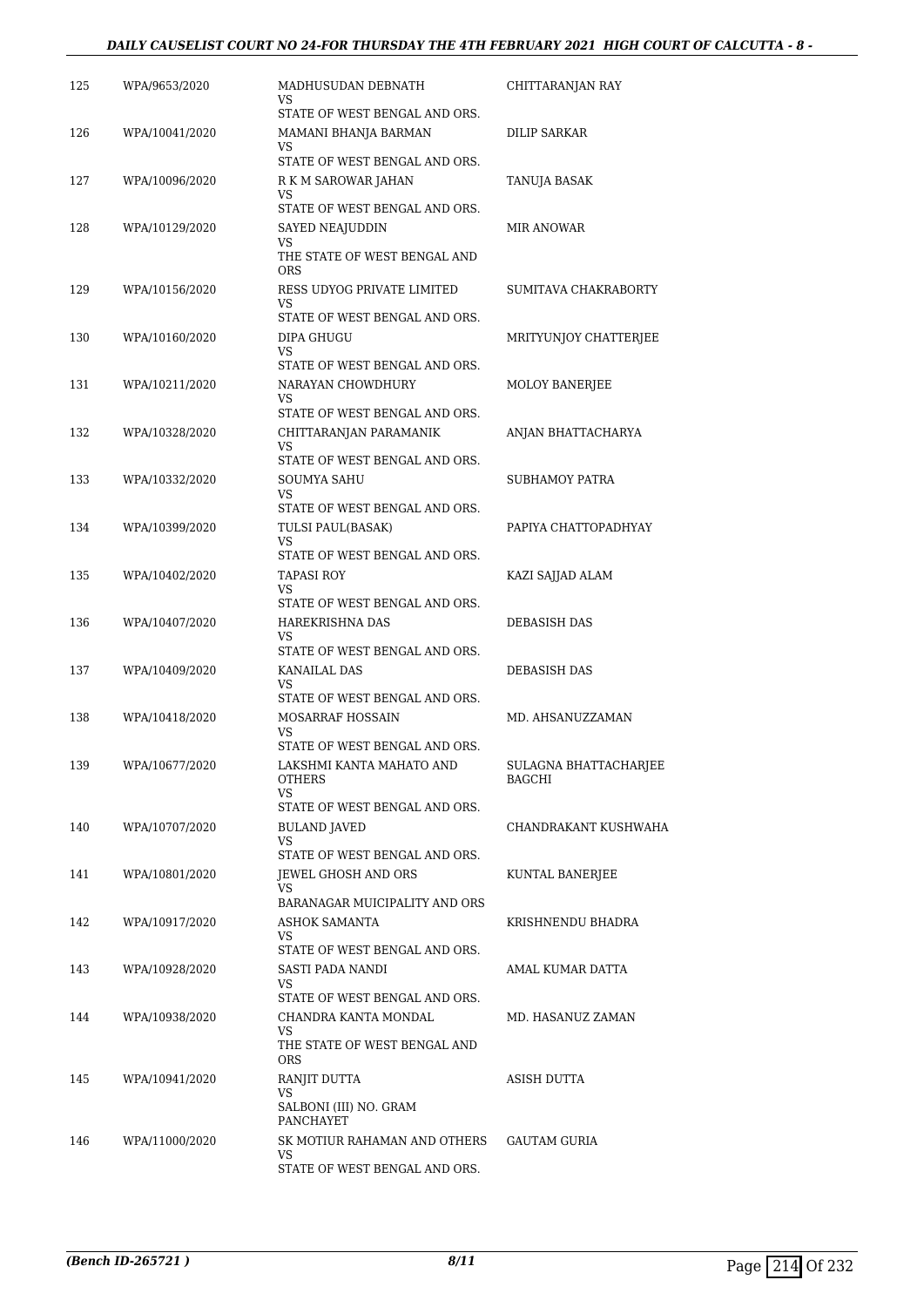## *DAILY CAUSELIST COURT NO 24-FOR THURSDAY THE 4TH FEBRUARY 2021 HIGH COURT OF CALCUTTA - 9 -*

| 147   | WPA/11002/2020 | BAKUL CHANDRA PANDIT                                          | <b>GAUTAM GURIA</b>      |
|-------|----------------|---------------------------------------------------------------|--------------------------|
|       |                | VS                                                            |                          |
| 148   | WPA/11035/2020 | STATE OF WEST BENGAL AND ORS.<br>SANATAN SHAW AND ORS         | KALYAN KUMAR             |
|       |                | VS<br>THE STATE OF WEST BENGAL AND                            | <b>BHATTACHARJEE</b>     |
|       |                | <b>ORS</b>                                                    |                          |
| 149   | WPA/11092/2020 | <b>FIROZ SARKAR</b><br>VS                                     | <b>GOLAM NURE IMROHI</b> |
|       |                | State of West Bengal                                          |                          |
| 150   | WPA/11106/2020 | REKHA SARKAR TIKADAR AND ORS<br>VS                            | <b>SARTHAK BARMAN</b>    |
|       |                | STATE OF WEST BENGAL AND ORS.                                 |                          |
| 151   | WPA/11274/2020 | BUILDCON AND ANR<br>VS                                        | DEBASISH GHOSH           |
|       |                | UNION OF INDIA AND ORS.                                       |                          |
| 152   | WPA/11530/2020 | MAFIZUR RAHAMAN<br>VS                                         | NILADRI SAHA             |
|       |                | STATE OF WEST BENGAL AND ORS.                                 |                          |
| 153   | WPA/11667/2020 | AJIT SINGH                                                    | DEBBRATA RAY             |
|       |                | VS<br>STATE OF WEST BENGAL AND ORS.                           |                          |
| wt154 | WPA/11668/2020 | TAPANJYOTI DEY                                                | DEBABRATA DEY            |
|       |                | VS<br>STATE OF WEST BENGAL AND ORS.                           |                          |
| wt155 | WPA/11671/2020 | AVIJIT DEY                                                    | DEBABRATA RAY            |
|       |                | <b>VS</b><br>STATE OF WEST BENGAL AND ORS.                    |                          |
| 156   | WPA/11769/2020 | RAJU ADHIKARY                                                 | Nemai Chandra Saha       |
|       |                | VS                                                            |                          |
| 157   | WPA/11776/2020 | STATE OF WEST BENGAL AND ORS.<br>BANDANA PAN AND OTHERS       | NITISH SMANTA            |
|       |                | VS                                                            |                          |
|       |                | STATE OF WEST BENGAL AND ORS.                                 |                          |
| 158   | WPA/11779/2020 | PAMPA PAN AND ORS<br>VS                                       | ABHINABA DAN             |
|       |                | STATE OF WEST BENGAL AND ORS.                                 |                          |
| 159   | WPA/11803/2020 | <b>MANGAL MAITY</b><br>VS                                     | RAMA HALDAR              |
|       |                | STATE OF WEST BENGAL AND ORS.                                 |                          |
| 160   | WPA/11805/2020 | RATAN MAITY<br>VS                                             | RAMA HALDAR              |
|       |                | STATE OF WEST BENGAL AND ORS.                                 |                          |
| 161   | WPA/11835/2020 | SANTOSHPARA SWARNA JYANTI<br>MAHILA DAL OF SANTOSHPARA<br>VS. | KINGSHUK MONDAL          |
|       |                | STATE OF WEST BENGAL AND ORS.                                 |                          |
| 162   | WPA/11847/2020 | SHIKHA RANI JANA AND ORS<br>VS.                               | UTTAM KUMAR              |
|       |                | THE STATE OF WEST BENGAL AND<br><b>ORS</b>                    | BHATTACHARYYA            |
| 163   | WPA/11934/2020 | SAKINA AKHAN @KHATUN                                          | <b>WASIM RAJ SARDAR</b>  |
|       |                | VS.<br>STATE OF WEST BENGAL AND ORS.                          |                          |
| 164   | WPA/27/2021    | JANAKI MONDAL AND OTHERS                                      | MADHURIMA SARKAR         |
|       |                | VS<br>STATE OF WEST BENGAL AND ORS.                           |                          |
| 165   | WPA/86/2021    | MADAN MOHAN MONDAL AND ORS                                    | SARBANANDA SANNYAL       |
|       |                | VS<br>STATE OF WEST BENGAL AND ORS.                           |                          |
| 166   | WPA/389/2021   | NAB KUMAR DESMUKH                                             | AMIT KUMAR DUTTA         |
|       |                | VS.<br>STATE OF WEST BENGAL AND ORS.                          |                          |
| 167   | WPA/482/2021   | MAMTAJ BIBI                                                   | MD. GOLAM NURE IMROHI    |
|       |                | VS<br>STATE OF WEST BENGAL AND ORS.                           |                          |
| 168   | WPA/656/2021   | NANDITA PAUL (HALDER)                                         | SRIKUMAR MANDAL          |
|       |                | VS                                                            |                          |
|       |                | STATE OF WEST BENGAL AND ORS.                                 |                          |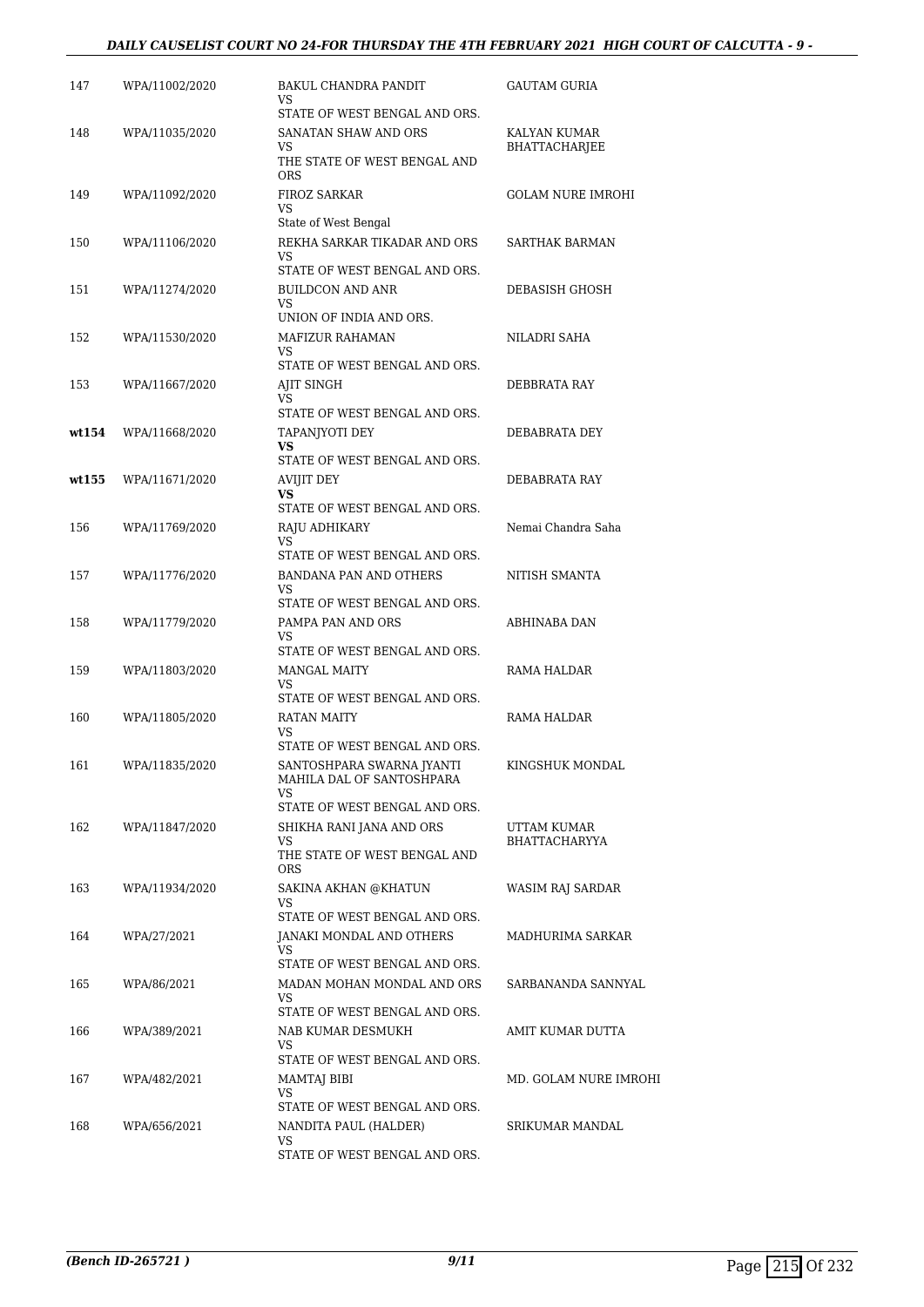## *DAILY CAUSELIST COURT NO 24-FOR THURSDAY THE 4TH FEBRUARY 2021 HIGH COURT OF CALCUTTA - 10 -*

| 169 | WPA/700/2021  | <b>DILIP SETH</b><br>VS.<br>STATE OF WEST BENGAL AND ORS.                                   | <b>ANIMESH PAUL</b>               |
|-----|---------------|---------------------------------------------------------------------------------------------|-----------------------------------|
| 170 | WPA/1043/2021 | <b>SREEKANTA BAG</b><br>VS<br>STATE OF WEST BENGAL AND ORS.                                 | KAMAKSHYA<br>MUKHOPADHYAY         |
| 171 | WPA/1044/2021 | PRABHANJAN BIJULI<br>VS<br>STATE OF WEST BENGAL AND ORS.                                    | KAMAKASHYA PRASAD<br>MUKHOPADHYAY |
| 172 | WPA/1140/2021 | TAPAS MAHAJAN ALIAS TAPAS<br><b>MOHAJAN</b><br>VS<br>STATE OF WEST BENGAL AND ORS.          | ABDUR RAKIB                       |
| 173 | WPA/1147/2021 | MADAN MOHAN MANDAL<br>VS.<br>STATE OF WEST BENGAL AND ORS.                                  | CHITTAPRIYA GHOSH                 |
| 174 | WPA/1164/2021 | SWAPAN JANA<br>VS<br>STATE OF WEST BENGAL AND ORS.                                          | SANKHA SUBHRA RAY                 |
| 175 | WPA/1302/2021 | KRISHNA PRIYA DAS AND ANR<br>VS<br>STATE OF WEST BENGAL AND ORS.                            | SANTIMAY BHATTACHARYA             |
| 176 | WPA/1394/2021 | SUSMITA MONDAL AND ORS<br>VS<br>STATE OF WEST BENGAL AND ORS.                               | <b>SUNNY NANDY</b>                |
| 177 | WPA/1458/2021 | SUPROVAT MONDAL AND OTHERS<br>VS<br>STATE OF WEST BENGAL AND ORS.                           | SANKHA SUBHRO RAY                 |
| 178 | WPA/1510/2021 | <b>SRIMANTI ORAW</b><br>VS<br>STATE OF WEST BENGAL AND ORS.                                 | UTTAM BANERJEE                    |
| 179 | WPA/1514/2021 | BALARAM MONDAL<br>VS<br>STATE OF WEST BENGAL AND ORS.                                       | PANKAJ HALDER                     |
| 180 | WPA/1528/2021 | HANGSHA KR SHIT<br>VS<br>STATE OF WEST BENGAL AND ORS.                                      | <b>BHARAT CHANDRA SIMAI</b>       |
| 181 | WPA/1709/2021 | AHSAN AHMED<br>VS<br>STATE OF WEST BENGAL AND ORS.                                          | <b>GOLA KARIM CHOWDHURY</b>       |
| 182 | WPA/1766/2021 | MIHIR RANJAN BALA<br>VS.<br>STATE OF WEST BENGAL AND ORS.                                   | MAIDUL ISLAM KAYAL                |
| 183 | WPA/1794/2021 | HAPPYY SANGHA MAHILA SAMABAY<br>SAMITY LTD AND ANOTHER<br>VS                                | PRIYASHI BANERJEE                 |
| 184 | WPA/1835/2021 | STATE OF WEST BENGAL AND ORS.<br>HASEN SAH<br>VS                                            | PAMPA DEY (DHABAL)                |
| 185 | WPA/2061/2021 | STATE OF WEST BENGAL AND ORS.<br><b>JOYDEB MAITY</b><br>VS<br>STATE OF WEST BENGAL AND ORS. | SUKUMAR GHOSH                     |
| 186 | WPA/2066/2021 | MITHU BAGDI<br>VS.<br>STATE OF WEST BENGAL AND ORS.                                         | UTTAM BANERJEE                    |
| 187 | WPA/2074/2021 | <b>GOURI SHANKAR MAHATO</b><br>VS.<br>STATE OF WEST BENGAL AND ORS.                         | <b>SIVA PRASAD GHOSE</b>          |
| 188 | WPA/2088/2021 | ANITA CHOWDHURY<br>VS.<br>STATE OF WEST BENGAL AND ORS.                                     | DEBAPRIYA SAMANTA                 |
| 189 | WPA/2094/2021 | ANUP MISHRA<br>VS.<br>STATE OF WEST BENGAL AND ORS.                                         | SRIKANTA DATTA                    |
| 190 | WPA/2181/2021 | SWAPNA BISWAS<br>VS<br>State of West Bengal                                                 | HIMANGSHU GHOSH                   |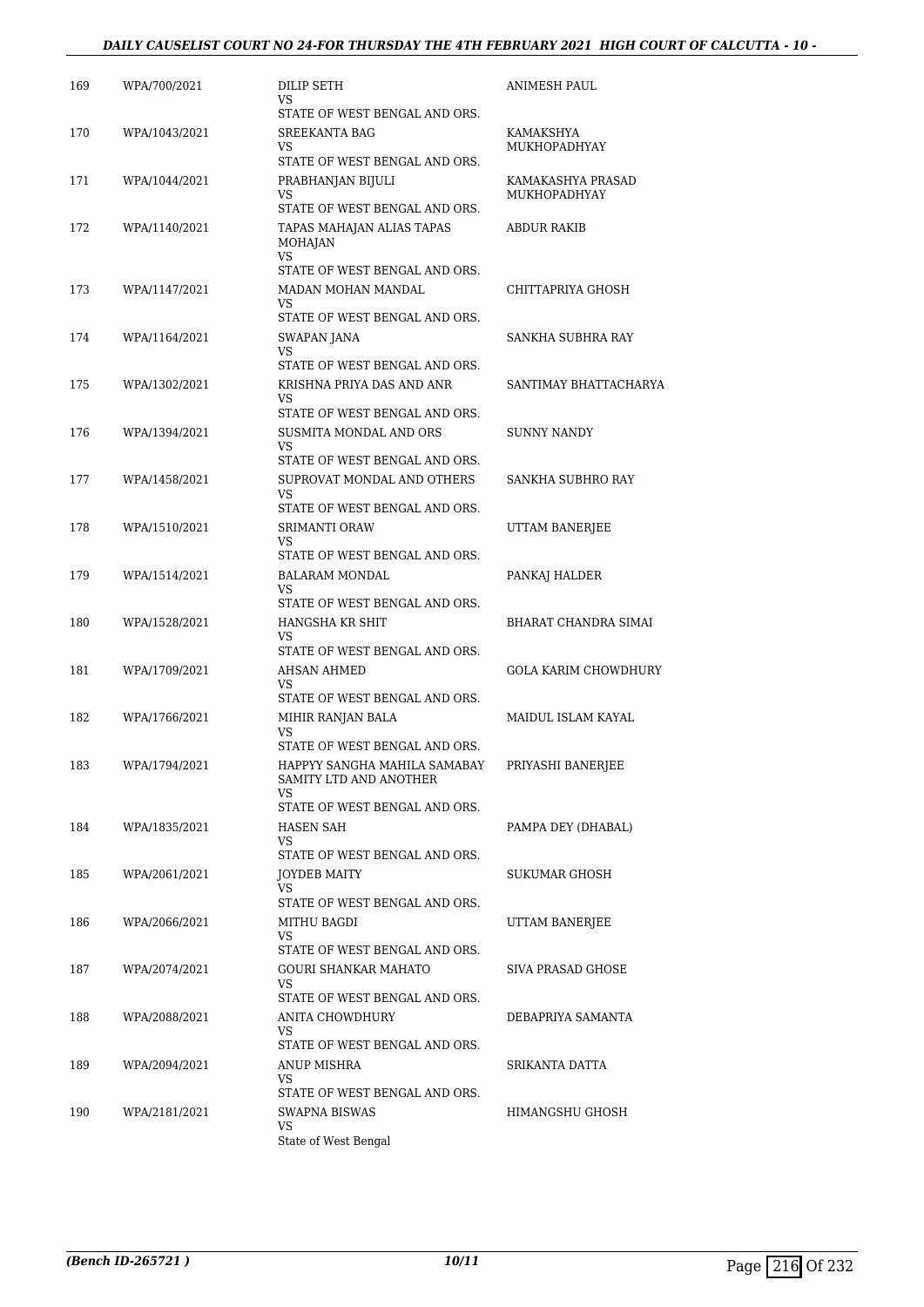#### *DAILY CAUSELIST COURT NO 24-FOR THURSDAY THE 4TH FEBRUARY 2021 HIGH COURT OF CALCUTTA - 11 -*

| 191   | WPA/2190/2021                            | DIPIKA SINGHA<br>VS.                                         | SUFI KAMAL              |
|-------|------------------------------------------|--------------------------------------------------------------|-------------------------|
|       |                                          | STATE OF WEST BENGAL AND ORS.                                |                         |
| 192   | WPA/2391/2021                            | AMAL CHAUDHURY<br>VS<br>THE STATE OF WEST BENGAL AND<br>ORS. | KALIDAS SAHA            |
| 193   | WPA/2430/2021                            | <b>BHAIRAB ROY</b><br>VS                                     | PAMPA DEY (DHABAL)      |
|       |                                          | STATE OF WEST BENGAL AND ORS.                                |                         |
| 194   | WPA/2487/2021                            | BETHUADAHARI JCM HIGH SCHOOL<br>VS                           | RITA GANGULY            |
| 195   | WPA/2495/2021                            | State of West Bengal AND ORS<br>ASHIS CHANDRA GHOSH AND ANR  | RITA PATRA              |
|       |                                          | VS<br>THE STATE OF WEST BENGAL AND<br><b>ORS</b>             |                         |
| 196   | WPA/2650/2021                            | <b>SAMIRAN MITRA</b><br>VS                                   | ASHIS KUMAR DUTTA       |
|       |                                          | STATE OF WEST BENGAL AND ORS.                                |                         |
|       |                                          | <b>APPLICATION</b>                                           |                         |
| 197   | WPA/7255/2016                            | NALINAKSHA CHATTERJEE                                        | SANJAY SAHA             |
|       |                                          | VS.<br>HOWRAH MUNICIPAL<br><b>CORPORATION &amp; ORS</b>      |                         |
|       | IA NO: CAN/1/2020                        |                                                              |                         |
| 198   | RVW/15/2020                              | RATRI BERA (JANA)                                            | BHARAT CHANDRA SIMAI    |
|       |                                          | VS<br>STATE OF WEST BENGAL & ORS                             |                         |
|       | IA NO: CAN/1/2020(Old No:CAN/882/2020)   |                                                              |                         |
| wt199 | WPA/20932/2019                           | RATRI BERA (JANA)<br>VS                                      | BHARAT CHANDRA SIMAI    |
|       |                                          | STATE OF WEST BENGAL & ORS                                   |                         |
|       |                                          | <b>CONTEMPT APPLICATION</b>                                  |                         |
| 200   | CPAN/497/2019                            | SUDIN MUKHERJEE<br>VS<br><b>GOPAL SAHA</b>                   | <b>SOMA CHAKRABORTY</b> |
|       | IA NO: CAN/1/2019(Old No:CAN/12114/2019) |                                                              |                         |
| wt201 | WPA/26233/2017                           | <b>SUDIN MUKHERJEE</b><br>VS                                 | S. CHAKRABORTY          |
|       |                                          | STATE OF WEST BENGAL & ORS                                   |                         |
| 202   | CPAN/218/2020                            | SOUMYA SAHU<br>VS                                            | SUBHAMOY PATRA          |
|       |                                          | SAHANARA BEGUM                                               |                         |
| wt203 | WPA/12449/2019                           | SOUMYA SAHU<br>VS                                            | SUBHAMOY PATRA          |
|       |                                          | STATE OF WEST BENGAL & ORS                                   |                         |
|       | IA NO: CAN/1/2020                        |                                                              |                         |
| 204   | CPAN/496/2020                            | RANADEV MITRA<br>VS                                          | SAGAR SINGH             |
|       |                                          | ALAPAN BANDHOPADHYAY                                         |                         |
| wt205 | WPA/11926/2019                           | RANADEV MITRA<br>VS                                          | SHAHARAYAR ALAM         |
|       |                                          | STATE OF WEST BENGAL & ORS<br><b>FOR HEARING</b>             |                         |
| 206   | WPA/14280/2015                           | SRIKUMAR CHATTOPADHYAY                                       | MOUSUMI BHOWAL          |
|       | (Hd-in-Part) (Chamber)                   | VS<br>STATE OF WEST BENGAL & ORS                             |                         |
| 207   | WPA/8146/2019                            | DEBJANI DAS PARI                                             | <b>SOMA CHAKRABORTY</b> |
|       |                                          | VS<br>STATE OF WEST BENGAL & ORS                             |                         |
|       | IA NO: CAN/1/2020                        |                                                              |                         |
| 208   | WPA/10338/2019                           | RIMPY DEY<br>VS                                              | <b>SOMA CHAKRABORTY</b> |
|       |                                          | STATE OF WEST BENGAL & ORS                                   |                         |
|       | IA NO: CAN/1/2020                        |                                                              |                         |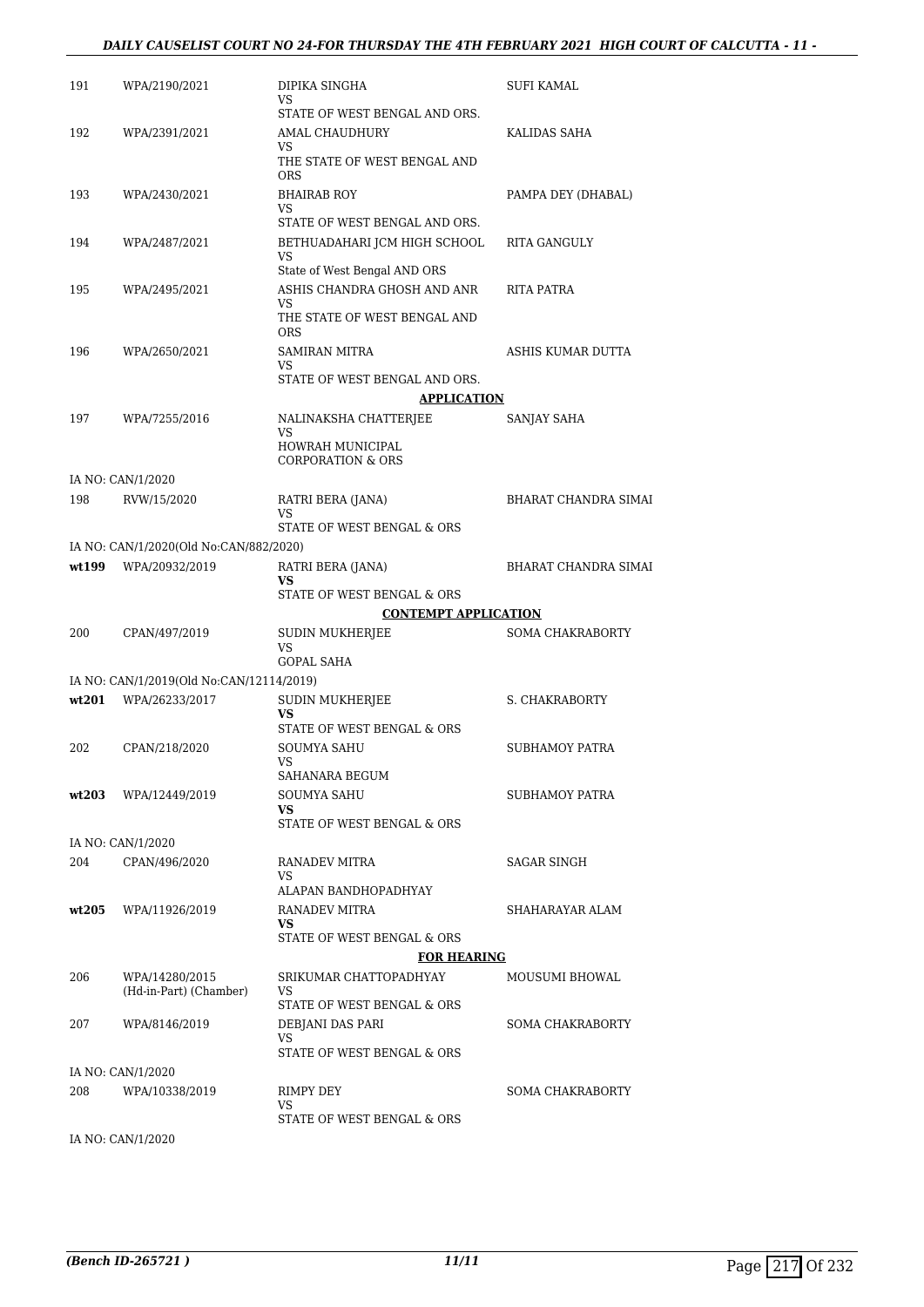

# In The High Court at Calcutta

# **Appellate Side**

**DAILY CAUSELIST For Thursday The 4th February 2021**

**COURT NO. 22**

**SINGLE BENCH (SB - XIII)**

**AT 10:45 AM**

**HON'BLE JUSTICE ABHIJIT GANGOPADHYAY**

#### **(VIA VIDEO CONFERENCE)**

**ON AND FROM MONDAY, THE 11TH JANUARY, 2021 – MATTERS ( MOTION & HEARING) UNDER ARTICLE 226 OF THE CONSTITUTION OF INDIA RELATING TO LABOUR UNDER GROUP III ;MATTERS (MOTION & HEARING) UNDER ARTICLE 226 OF THE CONSTITUTION RELATING TOTRANSPORT & TELECOMMUNICATION UNDER GROUP VII INCLUDING HEARING OF WRITPETITIONS AND APPLICATIONS CONNECTED THERETO;MATTERS (MOTION & HEARING) RELATING TO REGULATION OF INDUSTRIES & ESSENTIALCOMMODITIES & VARIOUS CENTRAL ORDERS UNDER GROUP VIII INCLUDING APPLICATIONSCONNECTED THERTO.**

**FROM MONDAY, (25.01.2021) THE SCHEDULE GIVEN BELOW WILL BE FOLLOWED.**

**1. GROUP III MATTERS WILL BE TAKEN UP FROM 10.45 A.M. TO 12.00 NOON.**

**2. GROUP VII MATTERS WILL BE TAKEN UP AFTER GROUP III MATTERS ARE OVER OR FROM 12.00 NOON TO 1.00 P.M, WHICHEVER IS EARLIER.**

**3. FIXED MATTERS WILL BE TAKEN UP FROM 2.00 P.M. AND NOT AFTER 3.00 P.M.**

**4. GROUP VIII MATTERS WILL BE TAKEN UP AFTER 2.00 P.M. MATTERS ARE OVER OR FROM 3.00 P.M. WHICHEVER IS EARLIER.**

**FROM 25TH JANUARY, 2021 TO 26TH FEBRUARY 2021 - NO MENTIONING WILL BE TAKEN FOR INCLUSION IN THE LIST EXCEPT SENIOR CITIZEN MATTERS AND MATTERS OF LEGAL AID.**

**NOTE: MATTERS WILL BE TAKEN UP THROUGH PHYSICAL HEARING ONLY WHEN BOTH THE PARTIES ARE AGREED**

#### **TO BE MENTIONED**

1 WPA/1497/2019 NON PROSECUTION  $(F.N.H)$ DEBAPRIYO DAS MODAK VS STATE OF WEST BENGAL & **ORS** SAILENDRA SEKHAR BAYERD

# **GR. - III (MOTION)**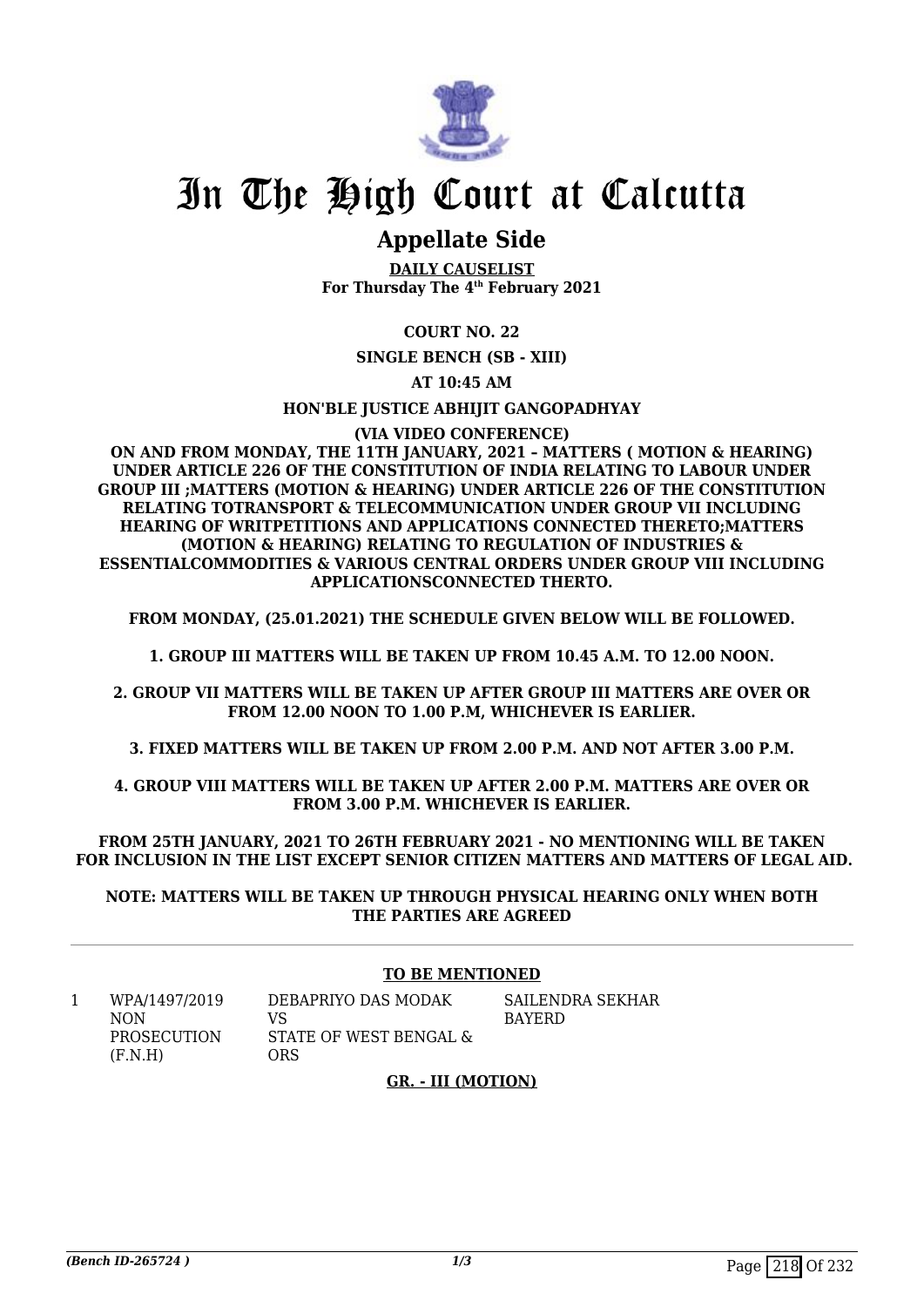| 2  | WPA/8324/2019                                      | M/S. BARNAGORE JUTE<br>FACTORY PLC<br><b>VS</b><br>REGIONAL PROVIDENT<br>FUND COMMISSIONER &<br><b>ORS</b> | <b>RANJAY DE</b>                                                                          |
|----|----------------------------------------------------|------------------------------------------------------------------------------------------------------------|-------------------------------------------------------------------------------------------|
| 3  | WPA/19824/2019<br>(AT 2:00 P.M.)<br><b>CHAMBER</b> | <b>SUJIT MOULIK</b><br><b>VS</b><br><b>STATE OF WEST BENGAL &amp;</b><br><b>ORS</b>                        | <b>SHYAMSUNDAR</b><br>MUKHERJEE                                                           |
| 4  | WPA/8023/2020                                      | <b>BHASKAR GHOSH</b><br><b>VS</b><br>State of West Bengal                                                  | DEBAPRIYA SAMANTA                                                                         |
| 5  | WPA/8312/2020                                      | CENTRAL BANK OF INDIA<br><b>VS</b><br>sanjay sutradhar and others                                          | <b>BISWANATH JHA</b>                                                                      |
|    | IA NO: CAN/1/2020                                  |                                                                                                            |                                                                                           |
| 6  | WPA/11941/2020                                     | <b>KAMALA MALICK</b><br><b>VS</b><br>STATE OF WEST BENGAL<br>AND ORS.                                      | <b>BIKASH SHAW</b>                                                                        |
|    |                                                    | $GROUP - V$                                                                                                |                                                                                           |
| 7  | WPA/5576/2020<br>(AT 2:00 P.M.)                    | DEBA PRASAD NAG<br><b>VS</b><br>STATE OF WEST BENGAL &<br><b>ORS</b>                                       | PRITAM CHOUDHURY                                                                          |
|    |                                                    | No:CAN/4044/2020), CAN/4/2020, CAN/5/2021                                                                  | IA NO: CAN/1/2020(Old No:CAN/3287/2020), CAN/2/2020(Old No:CAN/4043/2020), CAN/3/2020(Old |
| 8  | WPA/3722/2021<br>(AT 2:00 P.M.)                    | <b>ARUN KHETO</b><br>VS<br>STATE OF WEST BENGAL<br>AND ORS.                                                | <b>SAMIR SARKAR</b>                                                                       |
|    |                                                    | <b>GROUP - VII (MOTION)</b>                                                                                |                                                                                           |
| 9  | WPA/10525/2020                                     | PRADIP DUTTA AND<br><b>OTHERS</b><br><b>VS</b><br>STATE OF WEST BENGAL<br>AND ORS.                         | <b>SALONI</b><br><b>BHATTACHARYA</b>                                                      |
| 10 | WPA/11760/2020                                     | SWAPAN GHOSH<br><b>VS</b><br>THE STATE OF WEST<br><b>BENGAL AND ORS</b>                                    | DYUTIMAN BANERJEE                                                                         |
| 11 | WPA/2570/2021                                      | SOMENATH DUTTA AND<br><b>ORS</b><br><b>VS</b><br>STATE OF WEST BENGAL<br>AND ORS.                          | <b>BANDHU BRATA</b><br><b>BHULA</b>                                                       |
|    |                                                    | <b>GR. - VIII (MOTION)</b>                                                                                 |                                                                                           |
| 12 | WPA/630/2021                                       | SANJOY KESHRI<br>VS.<br>STATE OF WEST BENGAL<br>AND ORS.                                                   | <b>SUBHANKAR DAS</b>                                                                      |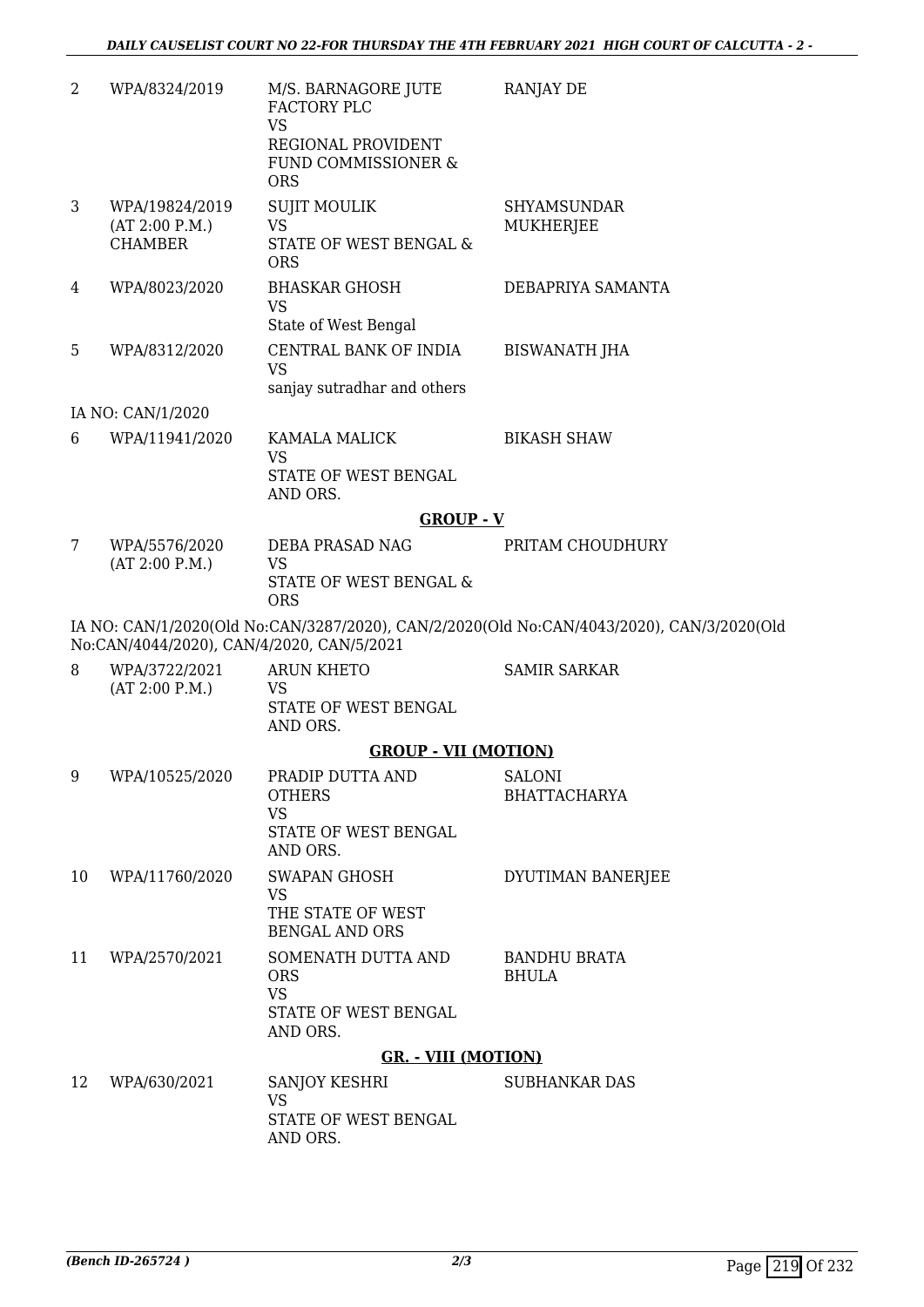Anisur Rahaman

13 WPA/2652/2021 RAHUL KHAN VS STATE OF WEST BENGAL AND ORS.

## **MOTION GROUP - VII**

14 WPA/12/2020 MUNMUN MUKHERJEE VS STATE OF WEST BENGAL & **ORS** AMLAN KUMAR MUKHERJEE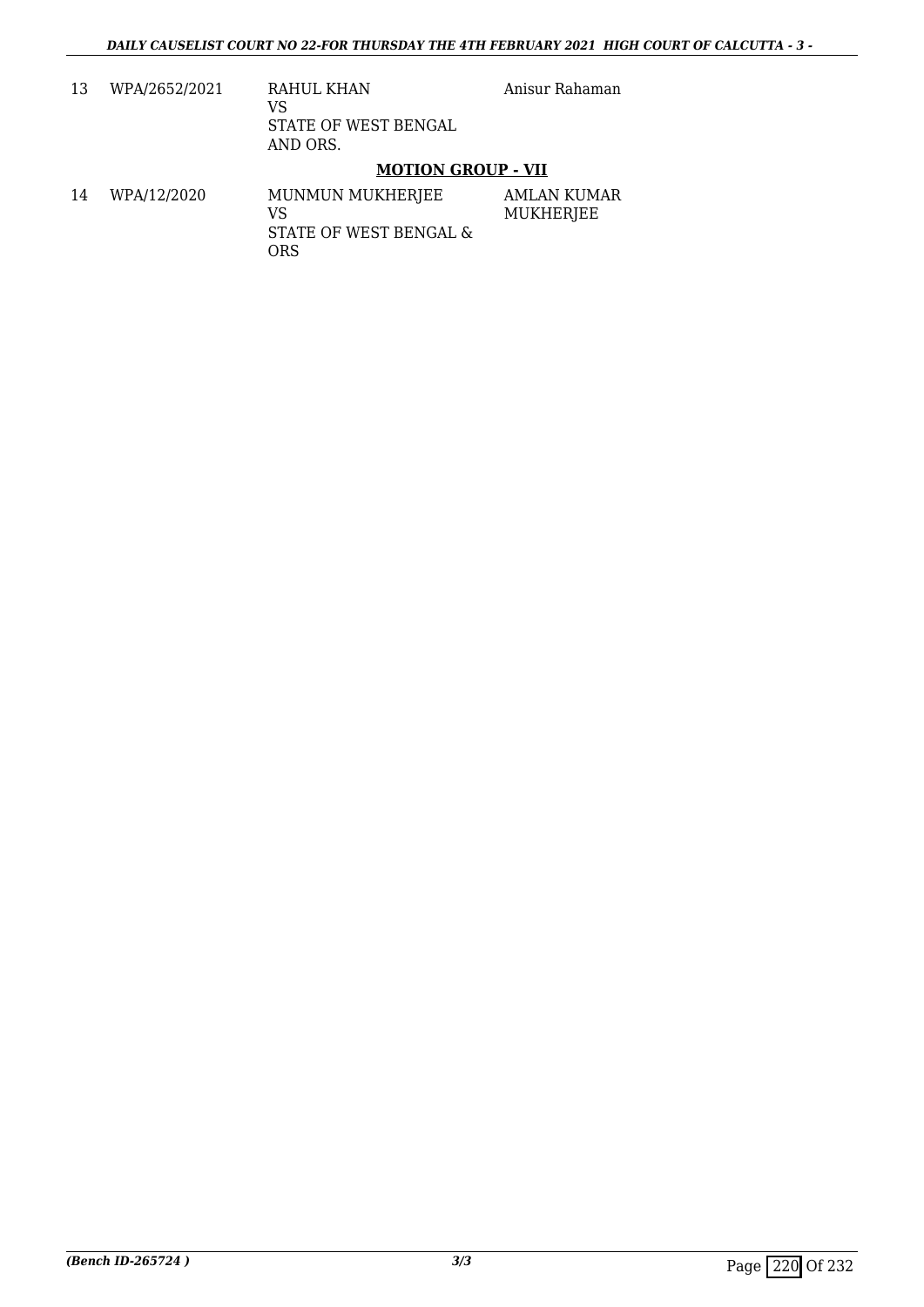

# In The High Court at Calcutta

# **Appellate Side**

**DAILY CAUSELIST For Thursday The 4th February 2021**

**COURT NO. 32**

**SINGLE BENCH (SB - XIV)**

**AT 10:45 AM**

**HON'BLE JUSTICE JAY SENGUPTA**

**VIA VIDEO CONFERENCE)**

**ON AND FROM MONDAY, THE 11TH JANUARY, 2021 - ADMISSION OF CRIMINAL MOTIONS AND HEARING OF CRIMINAL REVISIONS ARISING OUT OF N.I. ACT; POCSO; MAINTENANCE AND CRIME AGAINST WOMEN (NOT ASSIGNED TO ANY OTHER BENCH) INCLUDING APPLICATIONS CONNECTED THERETO; HEARING OF CRIMINAL REVISIONS (IRRESPECTIVE OF CLASSIFICATION) FILED FROM 2016 INCLUDING CONNECTED APPLICATIONS;**

**HEARING OF CRIMINAL APPEALS.**

 **AND**

**ON AND FROM MONDAY, 1ST FEBRUARY, 2021 TO MONDAY, 15TH FEBRUARY, 2021 - IN ADDITION TO HIS OWN LIST AND DETERMINATION, WILL TAKE UP THE LIST AND DETERMINATION OF HON'BLE JUSTICE SUBHASIS DASGUPTA. .**

**NOTE :**

**1. "TO BE MENTIONED", "LISTED MOTION", "EXTENSION OF INTERIM ORDER" SHALL BE TAKEN UP FIRST. THEREAFTER, ALL OTHER MATTERS SHALL BE TAKEN UP SERIALLY. 2. MENTIONING FOR INCLUSION IN THE LIST WILL BE PERMITTED ONLY ON THE FIRST WORKING DAY OF THE WEEK AT THE FIRST SITTING.**

**3. HEARING OF APPEAL SHALL BE TAKEN UP EVERY TUESDAY & THURSDAY AT 3.00 P.M. OR AFTER COMPLETION OF THE OTHER MATTERS WHICHEVER IS EARLIER. NOTE : MATTERS WILL BE TAKEN UP THROUGH PHYSICAL HEARING WHEN BOTH THE PARTIES ARE AGREED**

#### **TO BE MENTIONED**

| 1 | CRLCP/7/2014        | BIPLAB KR CHOWDHURY<br>VS<br>STATE OF WEST BENGAL                     | A MITRA         |
|---|---------------------|-----------------------------------------------------------------------|-----------------|
|   | $wt2$ CRLCP/17/2013 | BIPLAB KR CHOWDHURY<br><b>VS</b><br>PRADIP BARUA                      | A MITRA         |
|   | wt3 CRR/1441/2013   | <b>BIPLAB KUMAR</b><br><b>CHOWDHURY</b><br>VS<br>STATE OF WEST BENGAL | ANIKET MITRA    |
|   |                     | <b>LISTED MOTION 1</b>                                                |                 |
| 4 | CRR/2541/2018       | <b>SULALIT DEY</b>                                                    | K. BHATTACHARYA |

VS PAMPA DEY

IA NO: CRAN/1/2018(Old No:CRAN/2529/2018)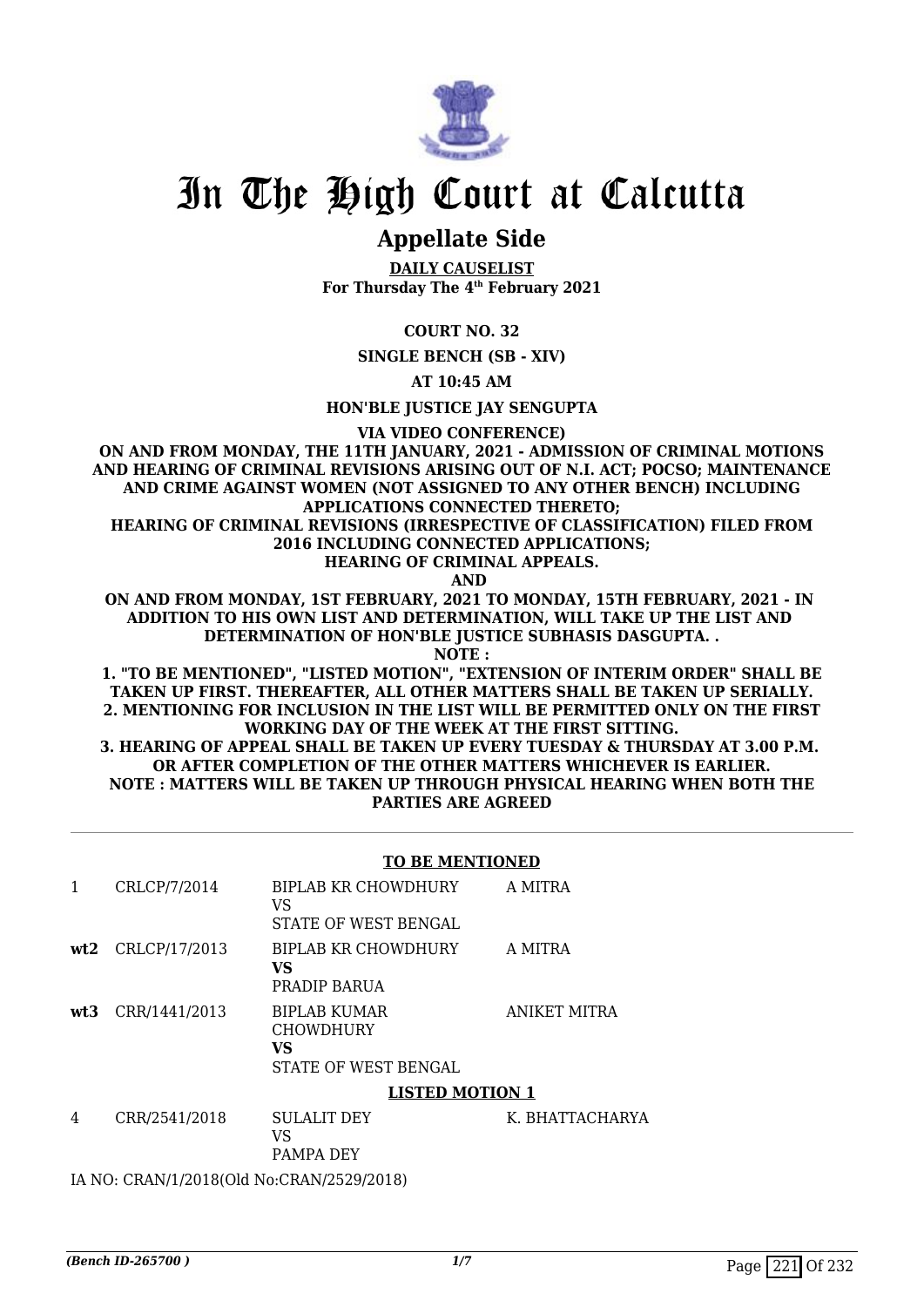# *DAILY CAUSELIST COURT NO 32-FOR THURSDAY THE 4TH FEBRUARY 2021 HIGH COURT OF CALCUTTA - 2 -*

| 5  | CRR/751/2020                | <b>SURABUDDIN KHAN &amp; ORS.</b>     | MANIDEEPA (PAUL)           |
|----|-----------------------------|---------------------------------------|----------------------------|
|    |                             | <b>VS</b>                             | <b>ROY</b>                 |
|    |                             | <b>STATE OF WEST BENGAL &amp;</b>     |                            |
|    |                             | <b>ANR</b>                            |                            |
| 6  | CRR/781/2020                | <b>SUSHANTA JANA &amp; ORS</b>        | NITISH SAMANTA             |
|    |                             | <b>VS</b><br>STATE OF WEST BENGAL &   |                            |
|    |                             | <b>ANR</b>                            |                            |
| 7  | CRR/1768/2020               | PRSAENJIT KUNDU AND                   | <b>SHASANKA SEKHAR</b>     |
|    |                             | ANR                                   | SAHA                       |
|    |                             | <b>VS</b><br>State of West Bengal AND |                            |
|    |                             | <b>ANR</b>                            |                            |
|    | IA NO: CRAN/1/2020          |                                       |                            |
| 8  | CRR/1861/2020               | <b>EMC LTD</b>                        | DEVASHISH SHARMA           |
|    | (At 2.00 p.m.)              | <b>VS</b><br><b>IFCILTD</b>           |                            |
|    | IA NO: CRAN/1/2021          |                                       |                            |
|    |                             |                                       |                            |
| 9  | CRR/28/2021<br>(Correction) | AHIJIT MONDAL@AVIJIT<br><b>MONDAL</b> | <b>TANMAY</b><br>CHOWDHURY |
|    |                             | <b>VS</b>                             |                            |
|    |                             | <b>SAMPA MONDAL</b>                   |                            |
| 10 | CRR/179/2021                | SK. NASIRUDDIN<br><b>VS</b>           | <b>SOUMYA BANERJEE</b>     |
|    |                             | State of West Bengal                  |                            |
| 11 | CRR/258/2021                | MOUIMITA KUILI(PARIA)                 | <b>GOLAM MOHIUDDIN</b>     |
|    |                             | <b>VS</b>                             |                            |
|    |                             | SHYAMAL KUILI AND ANR                 |                            |
| 12 | CRR/288/2021                | MD. NAJIBUL ALI MOLLA                 | <b>RAJA BISWAS</b>         |
|    |                             | <b>VS</b><br>STATE OF WEST BENGAL     |                            |
|    |                             | <b>AND ANR</b>                        |                            |
|    | IA NO: CRAN/1/2021          |                                       |                            |
| 13 | CRR/289/2021                | M.K.K. PROCESSING UDYOG               | <b>AMARENDRA</b>           |
|    |                             | PVT. LTD AND ANR<br><b>VS</b>         | <b>CHAKRABORTY</b>         |
|    |                             | <b>DYTRON MARKETING</b>               |                            |
|    |                             | SERVICES PVT. LTD. AND                |                            |
|    |                             | ANR                                   |                            |
| 14 | CRR/292/2021                | KRITI AGARWAL<br><b>VS</b>            | PRATYUSH PATWARI           |
|    |                             | STATE OF WEST BENGAL                  |                            |
|    |                             | AND ANR                               |                            |
| 15 | CRR/294/2021                | SAKILA MALLIK@SAKINA                  | WASI RAJ SARDAR            |
|    |                             | <b>BEGUM</b><br><b>VS</b>             |                            |
|    |                             | STATE OF WEST BENGAL                  |                            |
|    |                             | AND ANR                               |                            |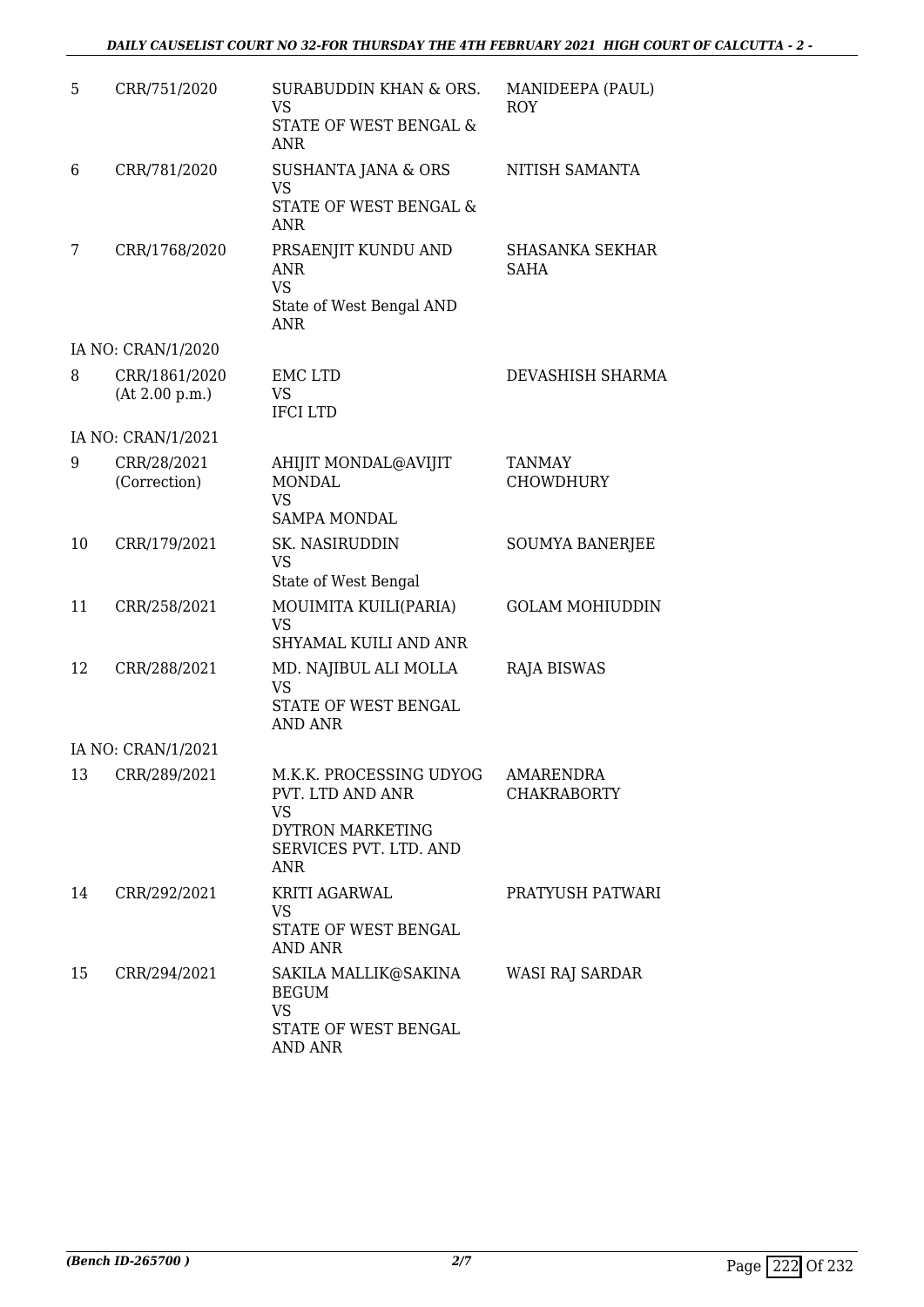| 16 | CRR/297/2021 | M/S. WILIAMSON<br>FINANCIAL SERVICES LTD<br>AND ORS<br>VS<br>STATE OF WEST BENGAL<br>AND ANR | <b>SUBHADEEP</b><br>ADHIKARY |
|----|--------------|----------------------------------------------------------------------------------------------|------------------------------|
|    |              |                                                                                              |                              |

#### **APPLICATION**

17 CRR/1896/2016 SUJIT KR CHAKRABARTY VS STATE OF WEST BENGAL & ANR S DE

IA NO: CRAN/1/2016(Old No:CRAN/3756/2016), CRAN/2/2020(Old No:CRAN/833/2020)

#### **CONTESTED APPLICATION 1**

18 CRR/4108/2016 SOMA MUKHERJEE VS SUDIPTA CHANDRA SEN DEBASHIS BANERJEE 19 CRR/690/2017 RAHUL TANTIA VS STATE OF WEST BENGAL S. PAUL

IA NO: CRAN/2/2017(Old No:CRAN/4081/2017), CRAN/3/2017(Old No:CRAN/4127/2017), CRAN/4/2017(Old No:CRAN/4881/2017), CRAN/7/2020(Old No:CRAN/1064/2020)

| 20 | CRR/1553/2017 | ORIJIT CHATTERJEE & ANR<br>STATE OF WEST BENGAL &<br>ORS | SATADRU LAHIRI |
|----|---------------|----------------------------------------------------------|----------------|
|    |               | IA NO CRANICIO ALLOCALE NA CRANICACIÓN                   |                |

#### IA NO: CRAN/3/2018(Old No:CRAN/2198/2018)

| 21 | CRR/591/2018  | NAYEEM HOSSAIN @ NAIM<br><b>HOSSAIN &amp; ORS</b><br>VS<br>STATE OF WEST BENGAL &<br>ANR | A GHOSH                       |
|----|---------------|------------------------------------------------------------------------------------------|-------------------------------|
| 22 | CRR/3755/2018 | <b>SUJIT KABIRAJ &amp; ORS</b><br>VS.<br>STATE OF WEST BENGAL                            | SHAKTI<br><b>CHAKRABORTI</b>  |
| 23 | CRR/2828/2019 | SRENJAY SAMADDAR(DAS)<br><b>VS</b><br>KUNTAL SAMADDAR & ANR                              | AMITABHA GHOSH                |
| 24 | CRR/3125/2019 | AMIT KR CHAKRABORTY<br>VS<br><b>SMT PRATYUSHA</b><br>CHAKRABORTY & ANR                   | APURBA KR DATTA               |
| 25 | CRR/1597/2020 | SMT GANGA SINGH PARSI<br>VS<br><b>ASHOK DUTTA AND ORS</b>                                | <b>TAPAN PAL</b>              |
|    |               | <b>APPEAL FOR HEARING</b>                                                                |                               |
| 26 | CRA/28/2006   | GOBORDHAN JANA & ANR.<br>VS.<br><b>STATE</b>                                             | <b>ANSUMAN BERA</b>           |
| 27 | CRA/76/2016   | SUKUMAR DAS @ FELU &<br>ORS.<br><b>VS</b><br>STATE OF WEST BENGAL                        | ABHIJIT KUMAR<br><b>ADHYA</b> |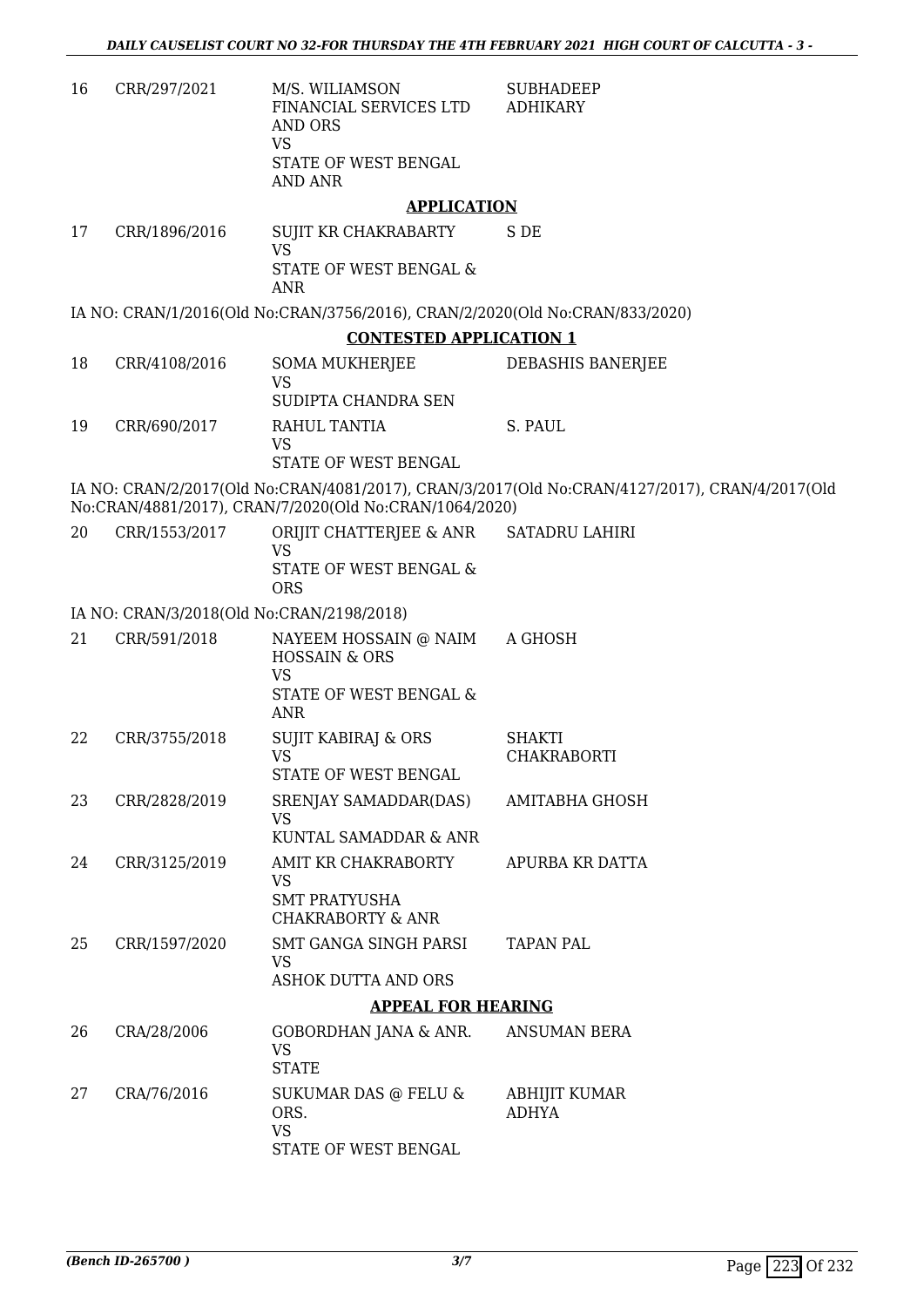| 28 | CRA/375/2016                              | <b>BIJAY KR MARANDI</b><br><b>VS</b><br>STATE OF WEST BENGAL                                | P ADHYA                              |
|----|-------------------------------------------|---------------------------------------------------------------------------------------------|--------------------------------------|
|    | IA NO: CRAN/1/2019(Old No:CRAN/4668/2019) |                                                                                             |                                      |
| 29 | CRA/15/2017                               | BINKU @ PERVEJ AKTAR &<br><b>ORS</b><br><b>VS</b><br>STATE OF WEST BENGAL                   | K BHATTACHARYYA                      |
| 30 | CRA/485/2017                              | JAHARLAL GHOSH @PUKARI<br><b>GHOSH</b><br><b>VS</b><br>STATE OF WEST BENGAL &<br><b>ORS</b> | <b>SHIBASIS</b><br><b>CHATTERJEE</b> |
|    | IA NO: CRAN/2/2018(Old No:CRAN/3121/2018) |                                                                                             |                                      |
|    |                                           | <b>LISTED MOTION</b>                                                                        |                                      |
| 31 | CRR/4235/2017                             | RAJENDRA KR SARAOGI<br><b>VS</b><br>STATE OF WEST BENGAL                                    | <b>T MAITY</b>                       |
| 32 | CRR/2466/2019                             | DR. PRABIR KUMAR PALIT<br><b>VS</b><br><b>RUNU PALIT &amp; ANR</b>                          | <b>MANIK LAL PODDAR</b>              |
| 33 | CRR/2468/2019                             | DR. PRABIR KUMAR PALIT<br>VS<br><b>RUNU PALIT &amp; ANR</b>                                 | <b>MANIK LAL PODDAR</b>              |
| 34 | CRR/1622/2020                             | JAYANTA KUMAR RAY<br>VS<br>STATE OF WEST BENGAL<br>AND ORS.                                 | <b>ASIM KUMAR KUNDU</b>              |
| 35 | CRR/101/2021                              | NESHAT AHMED SIDDIQUI<br><b>VS</b><br>State of West Bengal AND<br><b>ANOTHER</b>            | SOBHAN GANI                          |
| 36 | CRR/151/2021                              | <b>SANDIP BISWAS</b><br>vs<br>STATE OF WEST BENGAL<br><b>AND ANR</b>                        | <b>RAKESH SINGH</b>                  |
| 37 | CRR/196/2021                              | <b>ABANI KR SHEET</b><br>VS<br>State of West Bengal                                         | <b>SANTANU DAS</b>                   |
| 38 | CRR/211/2021                              | <b>BHUPESH RASHODE</b><br><b>VS</b><br>State of West Bengal AND<br><b>ANR</b>               | USHA DOSHI                           |
| 39 | CRR/295/2021                              | LAYEK ALI @ LALTU<br><b>VS</b><br>STATE OF WEST BENGAL<br>AND ORS.                          | DIPAYAN KUNDU                        |
| 40 | CRR/298/2021                              | SUNIL SHA<br><b>VS</b><br>STATE OF WEST BENGAL                                              | <b>SUBHAJIT</b><br><b>CHOWDHURY</b>  |
| 41 | CRR/299/2021                              | <b>SELIM MONDAL</b><br>VS<br>STATE OF WEST BENGAL                                           | ARNAB CHATTERJEE                     |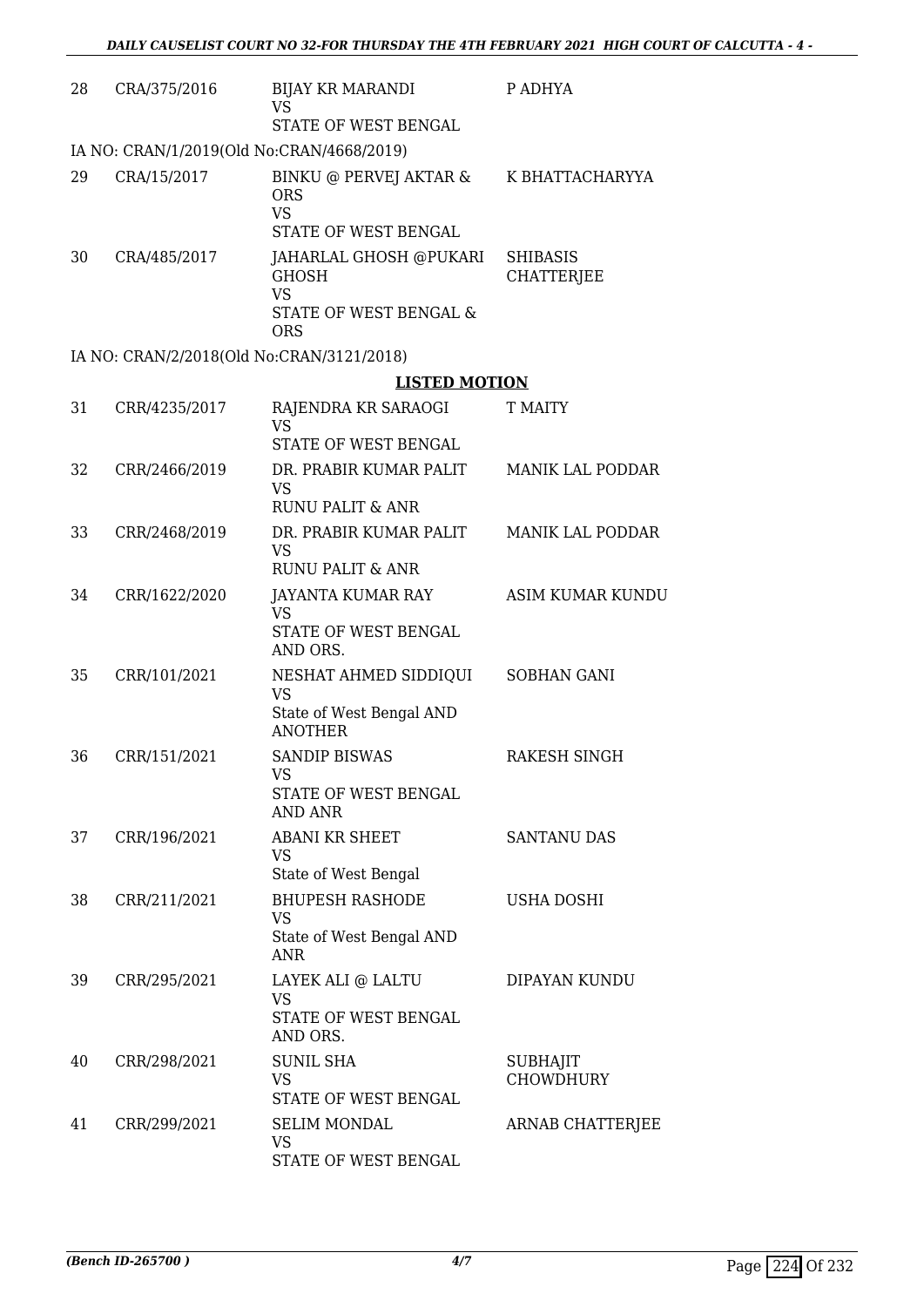| 42 | CRR/300/2021      | SARIFUL SARDAR @ KALU<br><b>GAZI @ SARIFUL GAZI</b><br><b>VS</b><br>STATE OF WEST BENGAL             | <b>MALASHREE GHOSH</b>                      |
|----|-------------------|------------------------------------------------------------------------------------------------------|---------------------------------------------|
| 43 | CRR/301/2021      | RAFIKUL ISLAM MONDAL @ MALASHREE GHOSH<br>HAFI<br><b>VS</b><br>STATE OF WEST BENGAL                  |                                             |
| 44 | CRR/302/2021      | PARTHA BHATTA<br><b>VS</b><br>STATE OF WEST BENGAL<br>AND ORS.                                       | <b>ALOTRIYA</b><br>MUKHERJEE                |
| 45 | CRR/303/2021      | ANUPAM KARMAKAR<br>VS<br><b>SHREYA BHOWMICK</b>                                                      | <b>ASIT BERA</b>                            |
| 46 | CRR/304/2021      | HIMANGSHU SUKUL<br><b>VS</b><br>STATE OF WEST BENGAL<br><b>AND ORS</b>                               | SITAL SAMANTA                               |
| 47 | CRR/305/2021      | PARTHA BHATTA<br><b>VS</b><br>STATE OF WEST BENGAL<br>AND ANR.                                       | <b>ALOTRIYA</b><br><b>MUKHERJEE</b>         |
|    |                   | <b>ADJOURNED MOTIONS</b>                                                                             |                                             |
| 48 | CRR/115/2021      | <b>SUBHAS SAHA@BHAKTO</b><br><b>SAHA</b><br>VS.<br>Union of India                                    | <b>ARNAB SAHA</b>                           |
| 49 | CRR/147/2021      | KALIMUDDIN AHMMED<br><b>VS</b><br>State of West Bengal                                               | <b>SK SARIFUDDIN</b>                        |
| 50 | CRR/148/2021      | PRABHAKAR DAS<br><b>VS</b><br>State of West Bengal AND<br><b>ANOTHER</b>                             | <b>KALYAN KUMAR</b><br><b>BHATTACHARJEE</b> |
| 51 | CRR/159/2021      | <b>MUKHTAR ALAM</b><br>VS<br>State of West Bengal AND<br><b>ANR</b>                                  | ZAINAB TAHUR                                |
|    | wt52 CRR/160/2021 | MUKHTAR ALAM<br><b>VS</b><br>STATE OF WEST BENGAL<br><b>AND ANR</b>                                  | ZAINAB TAHUR                                |
| 53 | CRR/165/2021      | SUKANTA CHAKRABORTY<br>VS<br>State of West Bengal AND<br>ANR                                         | PRADYUT SAHA                                |
|    |                   | <b>APPLICATION 1</b>                                                                                 |                                             |
| 54 | CRR/4037/2017     | <b>ASISH KUAMR</b><br>CHAKRABORTY@ASHIS<br><b>CHAKRABORTY</b><br><b>VS</b><br>STATE OF WEST BENGAL & | J GANGULY                                   |

ANR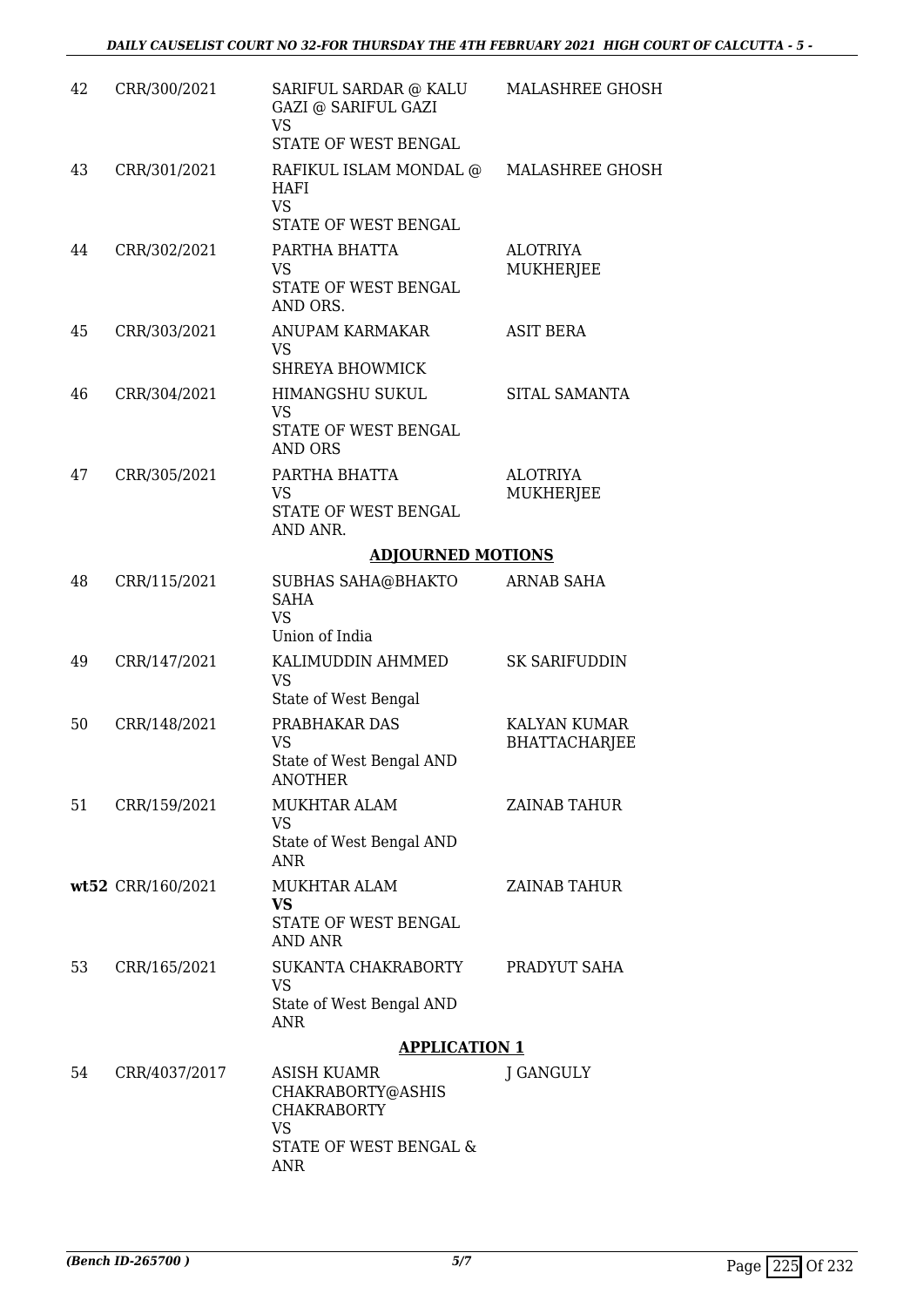|    | wt55 CRR/3756/2019                        | KANKAN BHATTACHARYA<br><b>VS</b><br><b>CBI</b>                                       | <b>BISWAJIT MANNA</b>        |
|----|-------------------------------------------|--------------------------------------------------------------------------------------|------------------------------|
|    | IA NO: CRAN/1/2020(Old No:CRAN/502/2020)  |                                                                                      |                              |
| 56 | CRR/1812/2018                             | <b>ANIL SONI</b><br><b>VS</b><br>STATE OF WEST BENGAL &<br><b>ORS</b>                | J. BHATTACHARJEE             |
|    | IA NO: CRAN/1/2018(Old No:CRAN/1814/2018) |                                                                                      |                              |
| 57 | CRR/3794/2019                             | <b>FOR ORDERS</b><br><b>ISMAIL SK</b><br><b>VS</b><br>STATE OF WEST BENGAL           | ABHIMANYU<br><b>BANERJEE</b> |
|    |                                           | <b>CONTESTED APPLICATION</b>                                                         |                              |
| 58 | CRR/2325/2018                             | <b>CHINMOY PANDA</b><br><b>VS</b><br>STATE OF WEST BENGAL &<br><b>ORS</b>            | <b>BISWAJIT MANNA</b>        |
|    | IA NO: CRAN/1/2018(Old No:CRAN/2792/2018) |                                                                                      |                              |
| 59 | CRR/452/2020                              | MOHIT LAL GHOSH<br><b>VS</b><br>STATE OF WEST BENGAL                                 | <b>BISWAJIT MANNA</b>        |
| 60 | CRR/952/2020                              | KULDIP TIWARI<br>VS<br>STATE OF WEST BENGAL &<br><b>ANR</b>                          | NABA KUMAR DAS               |
| 61 | CRR/953/2020                              | KULDIP TIWARI<br><b>VS</b><br>STATE OF WEST BENGAL &<br><b>ANR</b>                   | <b>NABA KUMAR DAS</b>        |
| 62 | CRR/954/2020                              | KULDIP TIWARI<br><b>VS</b><br>STATE OF WEST BENGAL &<br>ANR                          | NABA KUMAR DAS               |
| 63 | CRR/1563/2020<br>(NTW)                    | <b>LATIKA MONDAL</b><br><b>VS</b><br>State of West Bengal AND<br><b>ANR</b>          | <b>GANESH MANNA</b>          |
| 64 | CRR/1588/2020<br>(NTW)                    | MANISH KHEMKA<br>VS<br>Union of India                                                | ANIRUDHYA DUTTA              |
| 65 | CRR/1754/2020                             | RAMESH CHANDRA<br>AGARWAL<br><b>VS</b><br>THE STATE OF WEST<br><b>BENGAL AND ANR</b> | <b>INDRADEEP BASU</b>        |
|    | IA NO: CRAN/1/2021                        |                                                                                      |                              |
| 66 | CRR/1782/2020                             | MONOTOSH DUTTA<br><b>VS</b><br>State of West Bengal AND<br><b>ANOTHER</b>            | ROHIT KR SHAW                |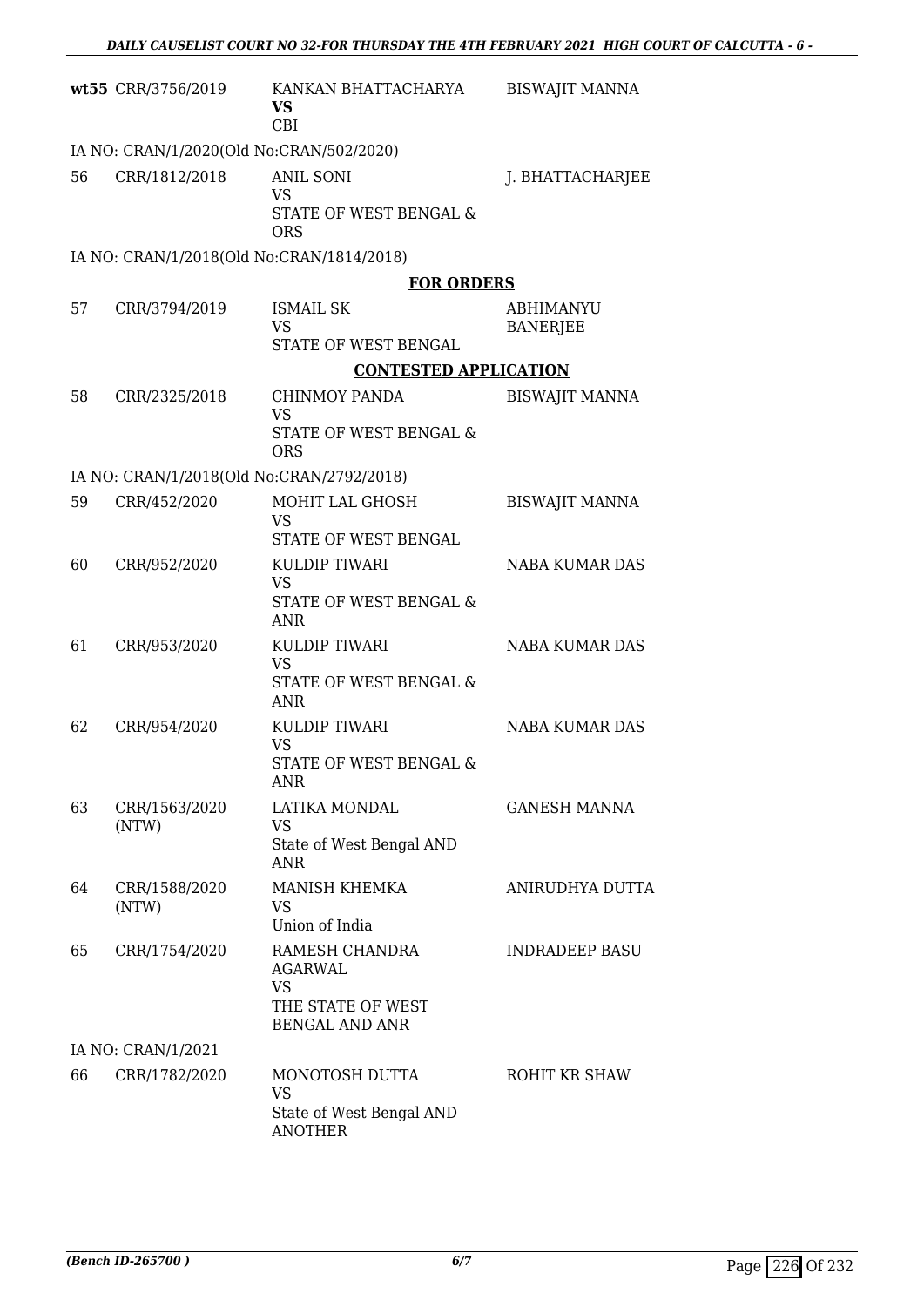# *DAILY CAUSELIST COURT NO 32-FOR THURSDAY THE 4TH FEBRUARY 2021 HIGH COURT OF CALCUTTA - 7 -*

| 67 | CRR/1785/2020    | SMT SADHANA JOSHOHARA<br><b>DUTTA</b><br><b>VS</b>                                                  | KRISHNENDU<br><b>BHADRA</b>          |
|----|------------------|-----------------------------------------------------------------------------------------------------|--------------------------------------|
|    |                  | State of West Bengal                                                                                |                                      |
| 68 | CRR/1792/2020    | <b>SUJIT KUMAR BISWAS</b><br><b>VS</b><br>State of West Bengal                                      | KRISHNENDU<br>BHADRA                 |
| 69 | CRR/1833/2020    | DR. LAV KOCHGAWAY AND<br>ANR.<br><b>VS</b>                                                          | kishwar rahman                       |
|    |                  | State of West Bengal and anr.                                                                       |                                      |
| 70 | CRR/1938/2020    | PRITISH DAS<br><b>VS</b><br>STATE OF WEST BENGAL                                                    | <b>ARUP KUMAR</b><br><b>BHOWMICK</b> |
|    |                  | AND ORS.                                                                                            |                                      |
| 71 | CRR/40/2021      | <b>GOUTAM PAL</b><br><b>VS</b><br>STATE OF WEST BENGAL<br><b>AND ANR</b>                            | <b>ALOTRIYA</b><br>MUKHERJEE         |
| 72 | CRR/56/2021      | BENGAL EMTA COAL MINES<br><b>LIMITED</b><br><b>VS</b><br>THE STATE OF WEST<br><b>BENGAL AND ANR</b> | NAYNA<br><b>CHAKRABORTY</b>          |
|    | wt73 CRR/57/2021 | BENGAL EMTA COAL MINES<br><b>VS</b><br>THE STATE OF WEST<br><b>BENGAL AND ANR</b>                   | SANTANU TALUKDAR                     |
|    | wt74 CRR/58/2021 | UJJAL KUMAR UPADHYAY<br><b>VS</b><br>THE STATE OF WEST<br><b>BENGAL AND ANR</b>                     | <b>BISWAJIT MANNA</b>                |
|    | wt75 CRR/61/2021 | <b>GAURAV UPADHYAY AND</b><br><b>ANR</b><br><b>VS</b><br>THE STATE OF WEST<br><b>BENGAL AND ANR</b> | <b>BISWAJIT MANNA</b>                |
| 76 | CRR/170/2021     | <b>HABIBA KHATUN</b><br>VS<br><b>KHAIRUL RAHAMAN</b>                                                | MUJIBAR ALI NASKAR                   |
|    |                  | <b>CRIMINAL APPEAL HEARING</b>                                                                      |                                      |
| 77 | CRA/471/2019     | SUKUMAR MONDAL & ORS<br><b>VS</b><br>STATE OF WEST BENGAL                                           | <b>MONIKA SINHA</b>                  |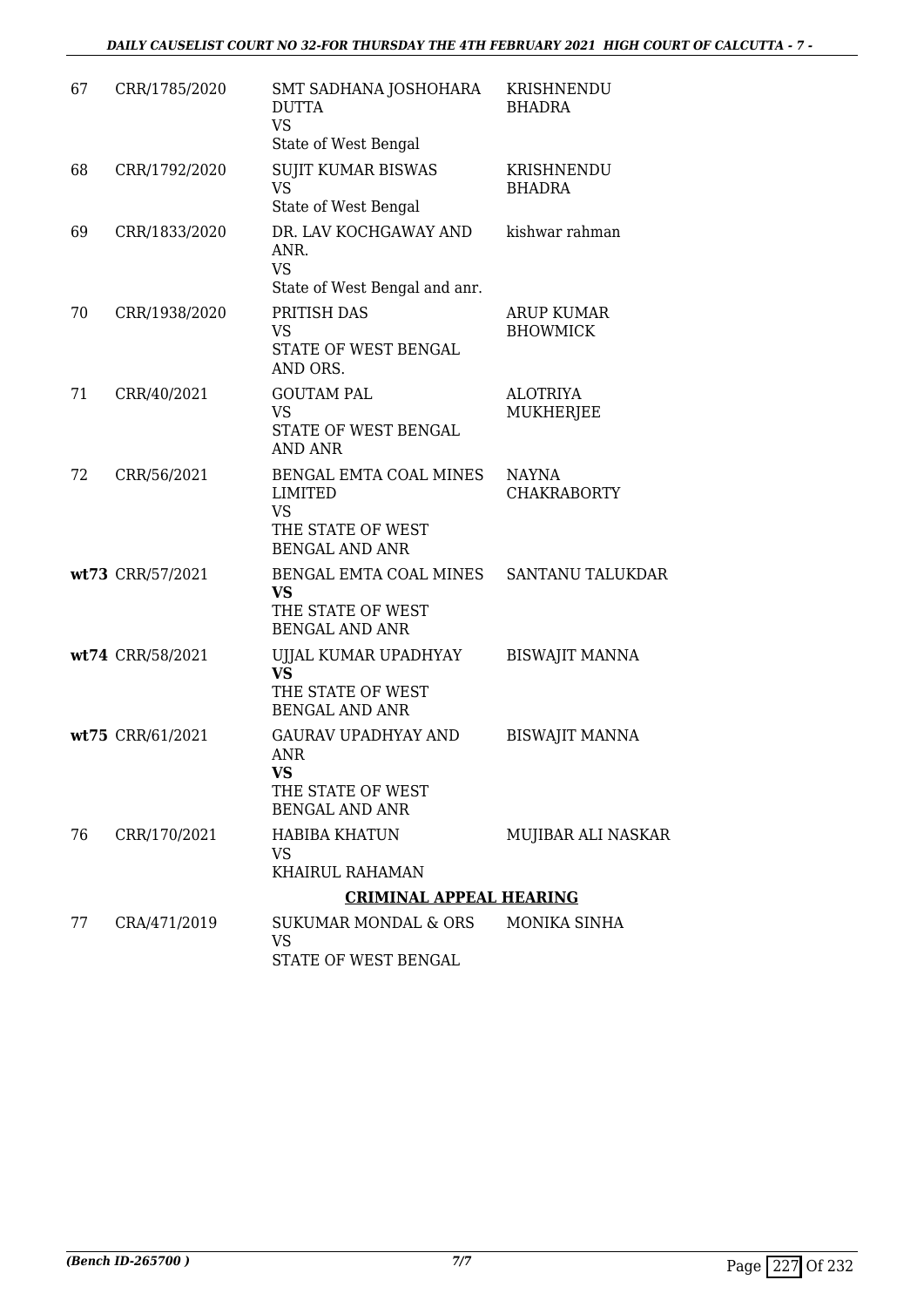

# In The High Court at Calcutta

# **Appellate Side**

**DAILY CAUSELIST For Thursday The 4th February 2021**

**COURT NO. 35 SINGLE BENCH (SB - XVII) AT 3:00 PM HON'BLE JUSTICE SUVRA GHOSH (VIA VIDEO CONFERENCE)**

#### **ON EVERY WEDNESDAY, THURSDAY & FRIDAY AT 3.00 P.M.- WILL SIT SINGLY AND TAKE UP HEARING OF CRIMINAL REVISIONS (IRRESPECTIVE OF CLASSIFICATION) UPTO2019 INCLUDING CONNECTED APPLICATIONS THERETO.**

### **NOTE: MATTERS WILL BE TAKEN UP THROUGH PHYSICAL HEARING ONLY WHEN BOTH THE PARTIES ARE AGREED**

# **PART HEARD MATTERS**

| $\mathbf{1}$                                                                  | CO/751/2018<br>(LCR) | THE KOLKATA MUNICIPAL<br><b>CORPORATION</b><br><b>VS</b><br>PRATIBHA DAGA           | <b>SWAPAN KUMAR</b><br><b>DEBNATH</b> |  |
|-------------------------------------------------------------------------------|----------------------|-------------------------------------------------------------------------------------|---------------------------------------|--|
| 2                                                                             | CO/752/2018<br>(LCR) | THE KOLKATA MUNICIPAL<br><b>CORPORATION</b><br><b>VS</b><br>PRATIBHA DAGA           | SWAPAN KUMAR<br><b>DEBNATH</b>        |  |
|                                                                               |                      | <b>CONTESTED APPLICATION 1</b>                                                      |                                       |  |
| 3                                                                             | CRR/520/2018         | PRADIP BAGLA @ PRADEEP<br>KUMAR BAGLA<br><b>VS</b><br>M/S. DUAKEM PHARMA P.<br>LTD. | SOUMYAJIT GHOSH                       |  |
| 4                                                                             | CRR/1467/2018        | SUVANKAR GHOSH<br><b>VS</b><br>STATE OF WEST BENGAL<br><b>&amp;ANR</b>              | SHEKHAR BARMAN                        |  |
| IA NO: CRAN/1/2019(Old No:CRAN/2401/2019), CRAN/2/2019(Old No:CRAN/2417/2019) |                      |                                                                                     |                                       |  |
| 5                                                                             | CRR/3772/2019        | <b>SANGITA MAITY</b><br>VS<br>STATE OF WEST BENGAL                                  | KOUSTAV BAGCHI                        |  |
|                                                                               |                      | <b>CONTESTED APPLICATION</b>                                                        |                                       |  |
| 6                                                                             | CRR/485/2007         | PURNIMA CHOWDHURY<br><b>VS</b><br><b>STATE</b>                                      | <b>SOUMIK GANGULY</b>                 |  |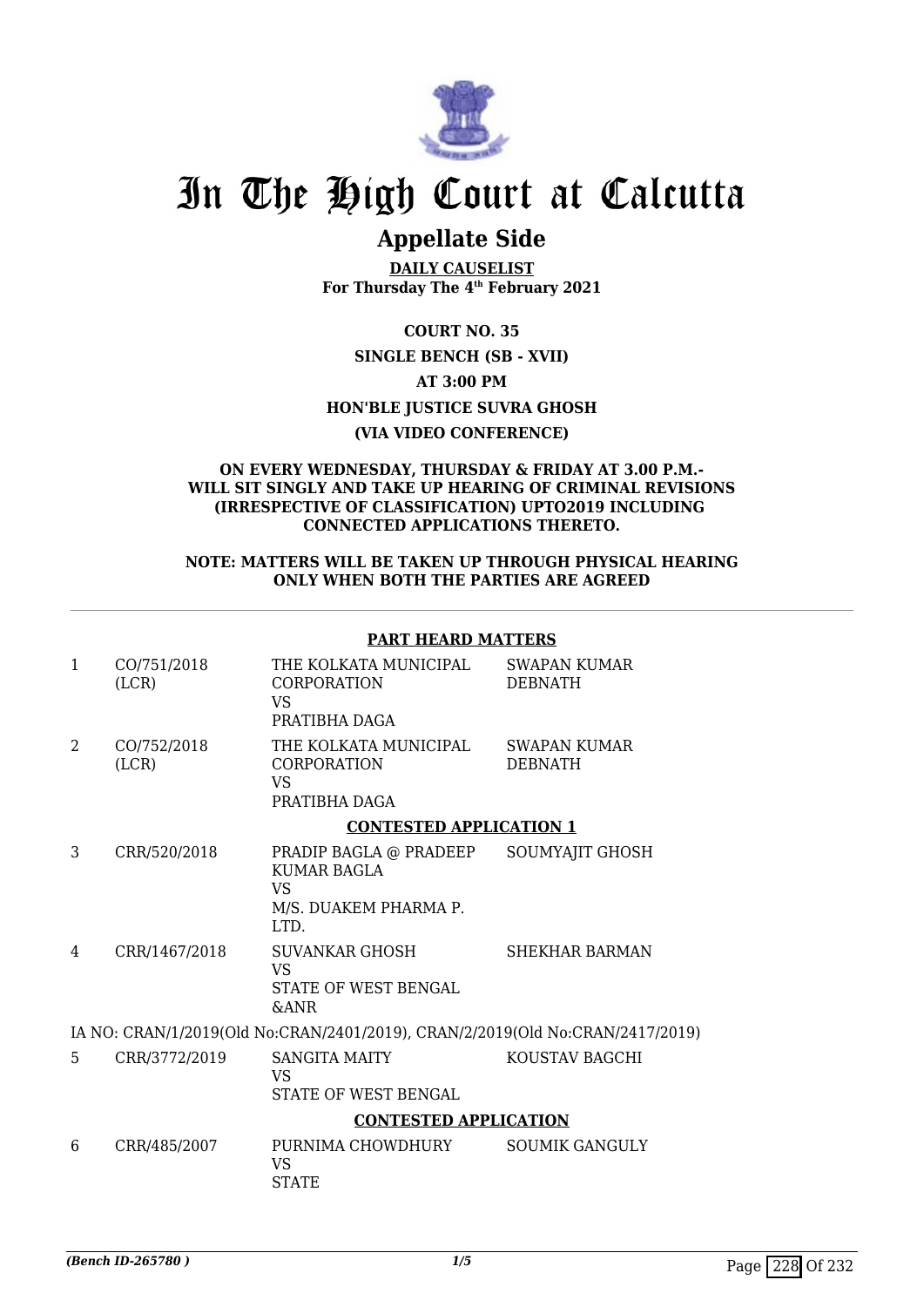| 7  | CRR/850/2007                             | <b>DULAL SARKAR</b><br>VS<br>STATE OF W.B.                                    | SOURAV CHATTERJEE                   |
|----|------------------------------------------|-------------------------------------------------------------------------------|-------------------------------------|
| 8  | CRR/1806/2017                            | <b>MADHUMITA DAS</b><br><b>VS</b><br>STATE OF WEST BENGAL                     | A SHAKTWAT                          |
| 9  | CRR/4187/2017                            | <b>SUJATA DUTTA</b><br><b>VS</b><br>STATE OF WEST BENGAL                      | M HALDER                            |
|    | wt10 CRR/4188/2017                       | <b>SUJATA DUTTA</b><br><b>VS</b><br>STATE OF WEST BENGAL &<br><b>ANR</b>      | M HALDER                            |
|    | wt11 CRR/4190/2017                       | SUJATA DUTTA<br><b>VS</b><br>STATE OF WEST BENGAL &<br><b>ANR</b>             | <b>M HALDER</b>                     |
|    | wt12 CRR/4191/2017                       | <b>SUJATA DUTTA</b><br><b>VS</b><br>STATE OF WEST BENGAL &<br><b>ORS</b>      | M. HALDER                           |
| 13 | CRR/404/2018                             | SUKUMAR CHAKRABORTY<br><b>VS</b><br>STATE OF WEST BENGAL &<br>ANR.            | ANIL KUMAR<br><b>CHATTOPADHYAYA</b> |
| 14 | CRR/415/2018                             | <b>RAJEN MANDAL</b><br><b>VS</b><br>STATE OF WEST BENGAL                      | <b>MUKUNDA LAL</b><br><b>SARKAR</b> |
| 15 | CRR/427/2018                             | RAMCHANDRA BAR & ORS<br>VS<br><b>STATE OF WEST BENGAL &amp;</b><br><b>ANR</b> | PRASANTA KUMAR<br><b>BANERJEE</b>   |
| 16 | CRR/752/2018                             | ARUN DAS & ORS<br><b>VS</b><br>STATE OF WEST BENGAL &<br><b>ANR</b>           | <b>S GHOSH</b>                      |
| 17 | CRR/761/2018                             | NIRUPAM DEY<br><b>VS</b><br>STATE OF WEST BENGAL &<br>ANR.                    | SAIBAL MONDAL                       |
|    | IA NO: CRAN/3/2020(Old No:CRAN/830/2020) |                                                                               |                                     |
| 18 | CRR/1124/2018                            | SATYABRATA BARIK @<br><b>MITHU</b><br><b>VS</b><br>STATE OF WEST BENGAL       | S. CHATTERJEE                       |
| 19 | CRR/94/2019                              | RAKESH PODDAR<br><b>VS</b><br>M/S RANGALI AGROTECH<br>PVT. LTD. & ORS.        | TIRTHANKAR DEY                      |
| 20 | CRR/413/2019                             | PAPIYA BHATTACHARYA<br>VS<br>STATE OF WEST BENGAL &<br>ANR                    | ASHIS KR DUTTA                      |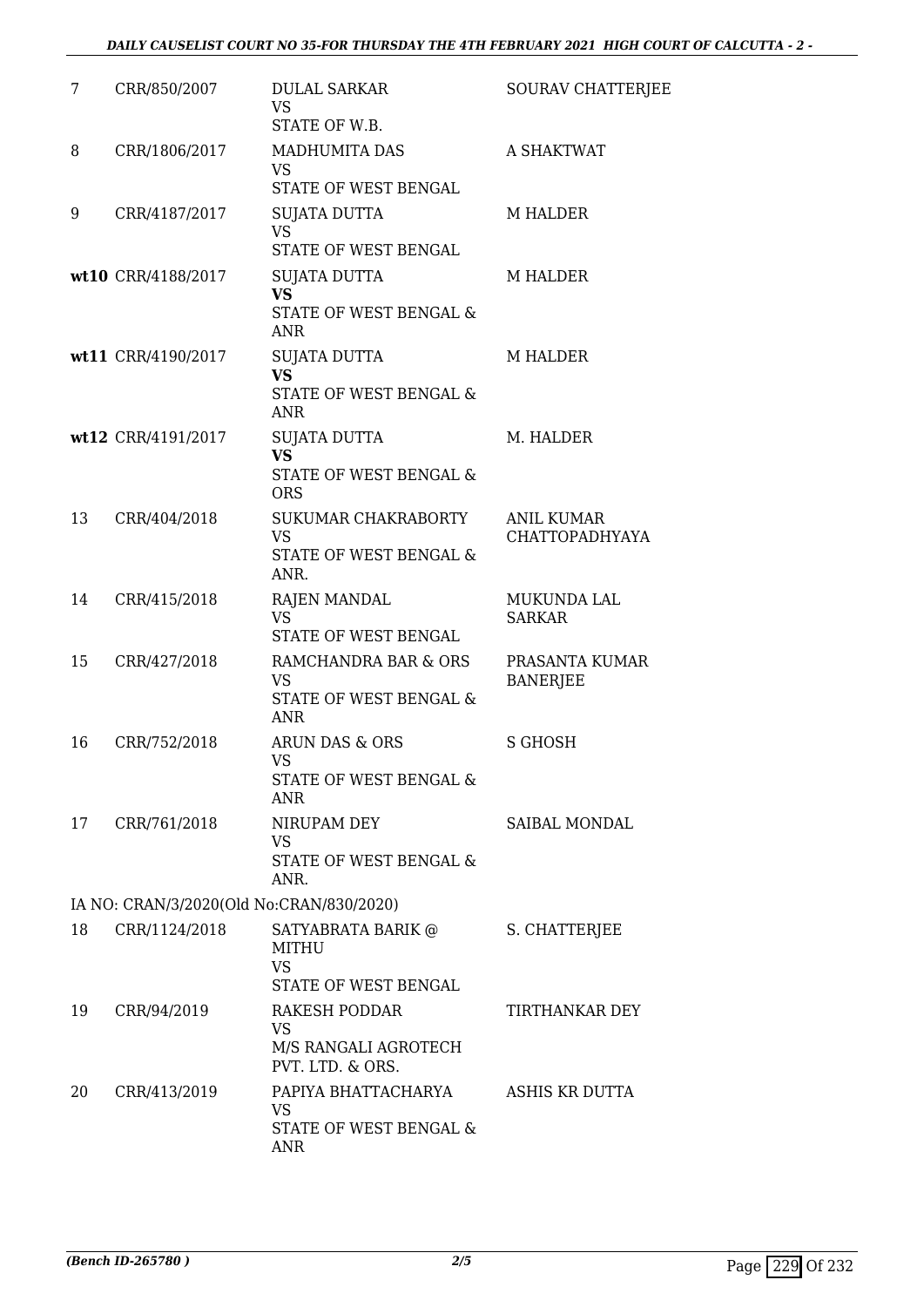| 21 | CRR/649/2019                              | MAHAKAL ORAON @<br>MOHAKAL ORAON & ORS                                                    | <b>ARNAB SAHA</b>                         |
|----|-------------------------------------------|-------------------------------------------------------------------------------------------|-------------------------------------------|
|    |                                           | <b>VS</b><br>STATE OF WEST BENGAL &<br><b>ANR</b>                                         |                                           |
|    | IA NO: CRAN/1/2019(Old No:CRAN/833/2019)  |                                                                                           |                                           |
| 22 | CRR/883/2019                              | ACHINTYA MUKHERJEE &<br><b>ANR</b><br><b>VS</b><br>STATE OF WEST BENGAL &<br><b>ANR</b>   | PAULOMI BANERJEE                          |
| 23 | CRR/888/2019                              | CHIRANJAY DAS<br><b>VS</b><br>STATE OF WEST BENGAL &<br>ORS.                              | SOURABH SENGUPTA                          |
| 24 | CRR/945/2019                              | <b>SOMNATH GUPTAS</b><br><b>VS</b><br><b>STATE OF WEST BENGAL &amp;</b><br>ORS.           | <b>GOBINDA CHANDRA</b><br><b>BAIDYA</b>   |
| 25 | CRR/989/2019                              | BODHA @ RAMESH TURI & SUBHANWITA GHOSH<br><b>ORS</b><br><b>VS</b><br>STATE OF WEST BENGAL |                                           |
|    | IA NO: CRAN/1/2019(Old No:CRAN/5005/2019) |                                                                                           |                                           |
| 26 | CRR/1014/2019                             | KALYAN KR DAS @ KALYAN<br><b>DAS</b><br><b>VS</b><br>STATE OF WEST BENGAL &<br><b>ANR</b> | SHIBAJI KR DAS                            |
| 27 | CRR/1369/2019                             | SUPRAKAS PATTANAYAK<br><b>VS</b><br><b>BASUDEV DAS</b>                                    | SARYATI DATTA                             |
|    |                                           | IA NO: CRAN/2/2019(Old No:CRAN/3108/2019), CRAN/4/2020(Old No:CRAN/1331/2020)             |                                           |
| 28 | CRR/1371/2019                             | SUDIP KUMAR CHANDRA<br>VS<br>STATE OF WEST BENGAL &<br>ANR                                | <b>BIBHASADITYA</b><br><b>CHAKRABORTY</b> |
| 29 | CRR/1490/2019                             | PALAM KRISHNA MONDAL<br>& ORS<br><b>VS</b><br>STATE OF WEST BENGAL &<br><b>ANR</b>        | VIJAY VARMA                               |
| 30 | CRR/1766/2019                             | ALOK KUMAR BHANJA<br><b>VS</b><br>STATE OF WEST BENGAL &<br><b>ANR</b>                    | SOUMAJIT<br><b>CHATTERJEE</b>             |
| 31 | CRR/1804/2019                             | SATYAJIT SRIVASTAVA &<br><b>ORS</b><br><b>VS</b><br><b>AMITAVO PAL</b>                    | RAJESH UPADHYAY                           |
| 32 | CRR/1861/2019                             | SANJAY MASTER<br>VS<br>STATE OF WEST BENGAL &<br>ANR                                      | MD. ZOHAIB RAUF                           |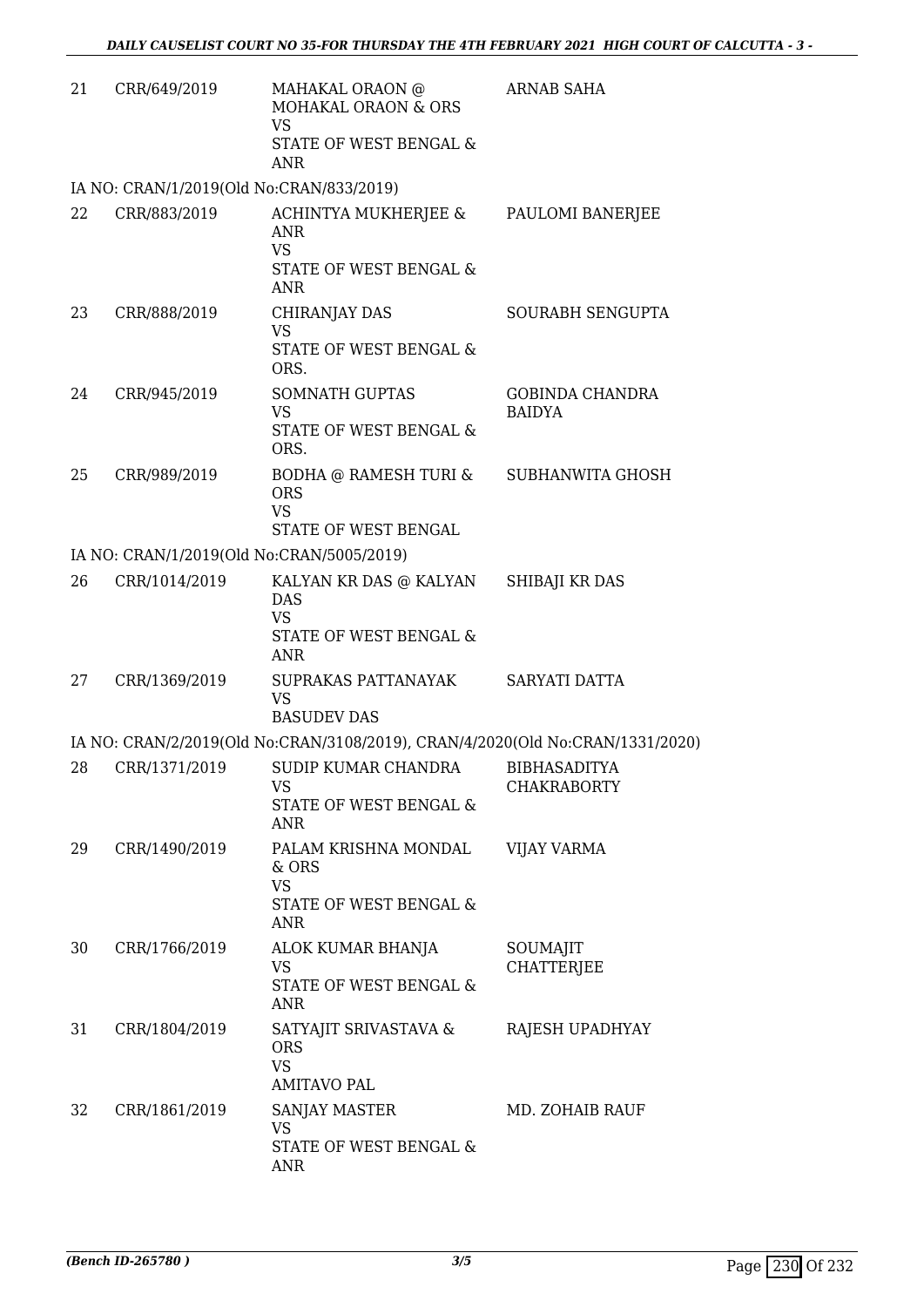| 33 | CRR/2043/2019                             | <b>SWAMI</b><br><b>BRAHMATMANANDA</b><br>MAHARAJ @ SWAMI<br><b>BRAHATMANANDA</b><br><b>MAHARAJ</b><br><b>VS</b><br>DR. ALAK KUMAR MAITI | SOUMAJIT<br><b>CHATTERJEE</b>          |
|----|-------------------------------------------|-----------------------------------------------------------------------------------------------------------------------------------------|----------------------------------------|
| 34 | CRR/2244/2019                             | SANJAY JINDAL & ORS<br><b>VS</b><br>STATE OF WEST BENGAL &<br>ANR                                                                       | <b>MRITYUNJOY</b><br><b>CHATTERJEE</b> |
|    | IA NO: CRAN/1/2020(Old No:CRAN/298/2020)  |                                                                                                                                         |                                        |
| 35 | CRR/2471/2019                             | VE COMMERCIAL VEHICLES<br><b>LIMITED &amp; ORS</b><br><b>VS</b><br>STATE OF WEST BENGAL &<br><b>ANR</b>                                 | <b>GOUTAM DEY</b>                      |
|    | IA NO: CRAN/3/2020                        |                                                                                                                                         |                                        |
| 36 | CRR/2472/2019                             | VE COMMERCIAL VEHICLES<br><b>LIMITED &amp; ORS</b><br><b>VS</b><br>STATE OF WEST BENGAL &<br><b>ANR</b>                                 | <b>GOUTAM DEY</b>                      |
|    |                                           | IA NO: CRAN/2/2020(Old No:CRAN/726/2020), CRAN/3/2020                                                                                   |                                        |
| 37 | CRR/2502/2019                             | SUBHADIP PARAMANIK<br><b>VS</b><br>STATE OF WEST BENGAL                                                                                 | MD ASIF IQBAL                          |
| 38 | CRR/2537/2019                             | M/S. ESBI TRANSMISSIONS<br><b>PVT LTD</b><br><b>VS</b><br>RAJESH MISHRA                                                                 | SARYATI DATTA                          |
| 39 | CRR/2546/2019                             | KHOKAN GHOSH<br>VS<br>STATE OF WEST BENGAL &<br>ANR                                                                                     | <b>SUJIT KUMAR GHOSH</b>               |
|    | IA NO: CRAN/1/2019(Old No:CRAN/4026/2019) |                                                                                                                                         |                                        |
| 40 | CRR/2588/2019                             | DINESH CHANDRA GHOSH<br>VS<br>STATE OF WEST BENGAL &<br><b>ANR</b>                                                                      | ASIM KUMAR KUNDU                       |
| 41 | CRR/2604/2019                             | PRAFULLA KUMAR PAL &<br><b>ANR</b><br><b>VS</b><br>PABITRA KUMAR DAS                                                                    | UTTAM KUMAR DE4                        |
| 42 | CRR/2664/2019                             | <b>DIPIKA</b><br>JHUNJHUNWALA@DIPIKA<br><b>AGARWAL</b><br><b>VS</b><br>STATE OF WEST BENGAL &<br><b>ANR</b>                             | ANIRBAN TARAFDAR                       |

IA NO: CRAN/1/2020(Old No:CRAN/540/2020)